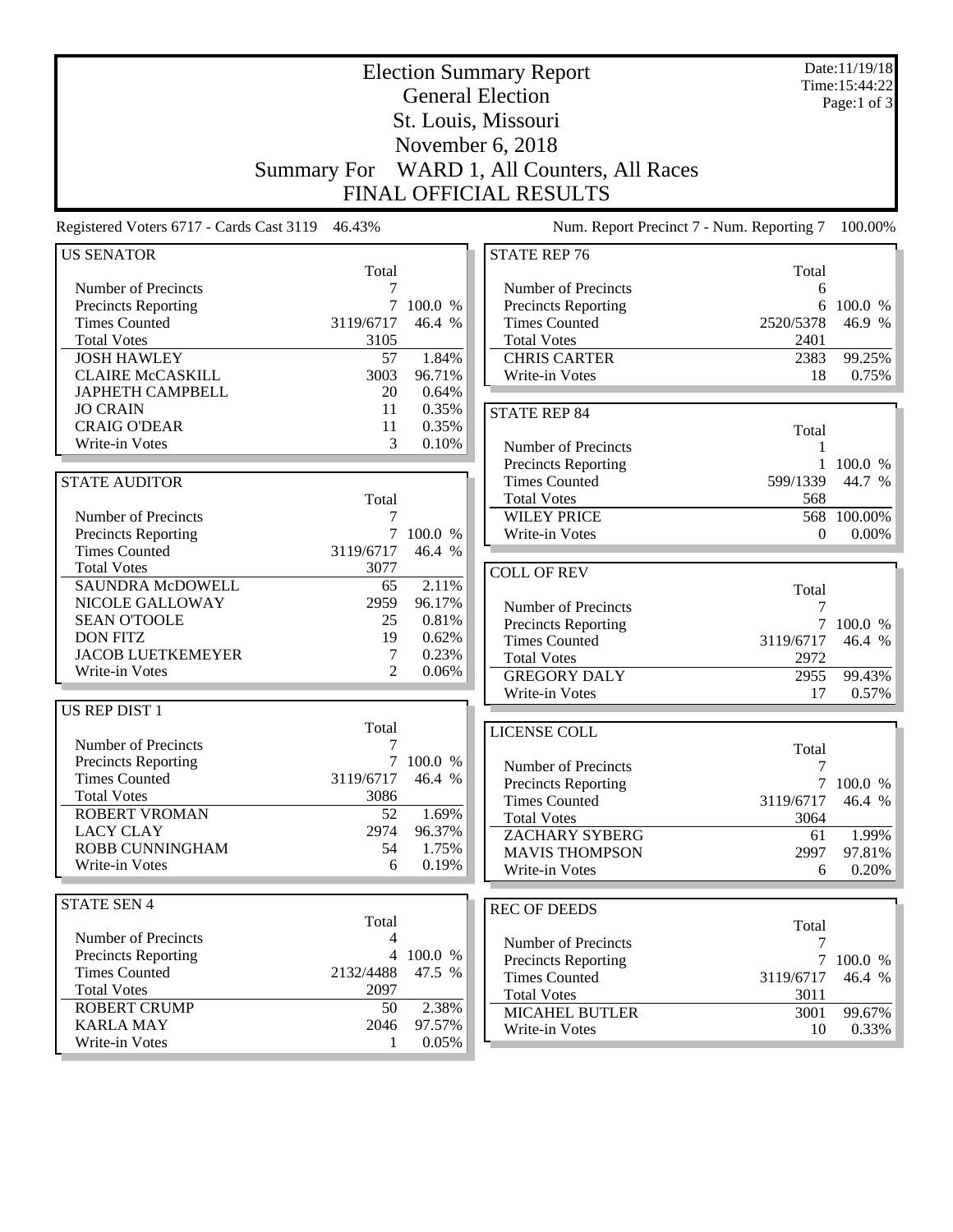|                                          |                    |           | <b>Election Summary Report</b><br><b>General Election</b> |            | Date:11/19/18<br>Time:15:44:22<br>Page: $2$ of $3$ |
|------------------------------------------|--------------------|-----------|-----------------------------------------------------------|------------|----------------------------------------------------|
|                                          |                    |           | St. Louis, Missouri                                       |            |                                                    |
|                                          |                    |           | November 6, 2018                                          |            |                                                    |
|                                          | <b>Summary For</b> |           | WARD 1, All Counters, All Races                           |            |                                                    |
|                                          |                    |           | <b>FINAL OFFICIAL RESULTS</b>                             |            |                                                    |
| Registered Voters 6717 - Cards Cast 3119 | 46.43%             |           | Num. Report Precinct 7 - Num. Reporting 7                 |            | 100.00%                                            |
| W. BRENT POWELL                          |                    |           | <b>REX BURLISON</b>                                       |            |                                                    |
| Number of Precincts                      | Total<br>7         |           | Number of Precincts                                       | Total<br>7 |                                                    |
| <b>Precincts Reporting</b>               | 7                  | 100.0 %   | Precincts Reporting                                       |            | 100.0 %                                            |
| <b>Times Counted</b>                     | 3119/6717          | 46.4 %    | <b>Times Counted</b>                                      | 3119/6717  | 46.4 %                                             |
| <b>Total Votes</b>                       | 2880               |           | <b>Total Votes</b>                                        | 2849       |                                                    |
| <b>YES</b>                               | 2241               | 77.81%    | <b>YES</b>                                                | 2179       | 76.48%                                             |
| NO                                       | 639                | 22.19%    | NO                                                        | 670        | 23.52%                                             |
|                                          |                    |           |                                                           |            |                                                    |
| <b>MARY RHODES RUSSELL</b>               |                    |           | <b>THERESA BURKE</b>                                      |            |                                                    |
| Number of Precincts                      | Total<br>7         |           | Number of Precincts                                       | Total<br>7 |                                                    |
| <b>Precincts Reporting</b>               | $\tau$             | 100.0 %   | Precincts Reporting                                       | 7          | 100.0 %                                            |
| <b>Times Counted</b>                     | 3119/6717          | 46.4 %    | <b>Times Counted</b>                                      | 3119/6717  | 46.4 %                                             |
| <b>Total Votes</b>                       | 2889               |           | <b>Total Votes</b>                                        | 2856       |                                                    |
| <b>YES</b>                               | 2376               | 82.24%    | <b>YES</b>                                                | 1299       | 45.48%                                             |
| NO                                       | 513                | 17.76%    | NO                                                        | 1557       | 54.52%                                             |
|                                          |                    |           |                                                           |            |                                                    |
| <b>COLLEEN DOLAN</b>                     |                    |           | <b>JASON SENGHEISER</b>                                   |            |                                                    |
| Number of Precincts                      | Total<br>7         |           | Number of Precincts                                       | Total<br>7 |                                                    |
| Precincts Reporting                      | $\tau$             | 100.0 %   | Precincts Reporting                                       | 7          | 100.0 %                                            |
| <b>Times Counted</b>                     | 3119/6717          | 46.4 %    | <b>Times Counted</b>                                      | 3119/6717  | 46.4 %                                             |
| <b>Total Votes</b>                       | 2878               |           | <b>Total Votes</b>                                        | 2846       |                                                    |
| <b>YES</b>                               | 2308               | 80.19%    | <b>YES</b>                                                | 2164       | 76.04%                                             |
| NO                                       | 570                | 19.81%    | NO                                                        | 682        | 23.96%                                             |
| <b>LISA PAGE</b>                         |                    |           | <b>JOAN MORIARTY</b>                                      |            |                                                    |
|                                          | Total              |           |                                                           | Total      |                                                    |
| Number of Precincts                      | 7                  |           | Number of Precincts                                       | 7          |                                                    |
| <b>Precincts Reporting</b>               |                    | 7 100.0 % | <b>Precincts Reporting</b>                                |            | 7 100.0 %                                          |
| <b>Times Counted</b>                     | 3119/6717          | 46.4 %    | <b>Times Counted</b>                                      | 3119/6717  | 46.4 %                                             |
| <b>Total Votes</b>                       | 2871               |           | <b>Total Votes</b>                                        | 2836       |                                                    |
| <b>YES</b><br>NO                         | 2414               | 84.08%    | <b>YES</b><br>NO                                          | 1182       | 41.68%                                             |
|                                          | 457                | 15.92%    |                                                           | 1654       | 58.32%                                             |
| THOMAS CLARK                             |                    |           | MICHAEL NOBLE                                             |            |                                                    |
|                                          | Total              |           |                                                           | Total      |                                                    |
| Number of Precincts                      | 7                  |           | Number of Precincts                                       | 7          |                                                    |
| <b>Precincts Reporting</b>               |                    | 7 100.0 % | Precincts Reporting                                       |            | 7 100.0 %                                          |
| <b>Times Counted</b>                     | 3119/6717          | 46.4 %    | <b>Times Counted</b>                                      | 3119/6717  | 46.4 %                                             |
| <b>Total Votes</b>                       | 2888               |           | <b>Total Votes</b>                                        | 2876       |                                                    |
| <b>YES</b><br>NO                         | 1207               | 41.79%    | <b>YES</b>                                                | 2359       | 82.02%                                             |
|                                          | 1681               | 58.21%    | NO                                                        | 517        | 17.98%                                             |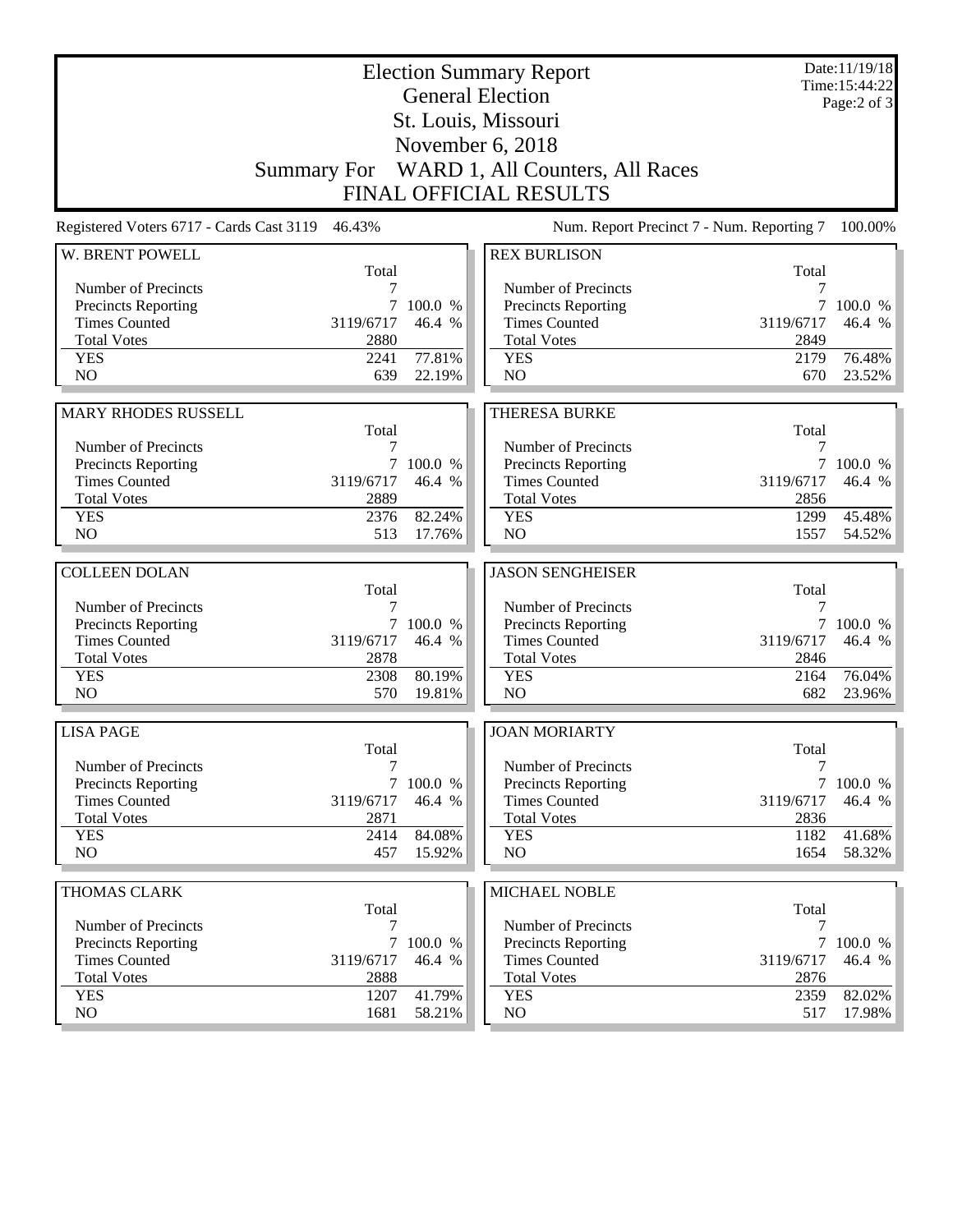|                                                   | <b>Election Summary Report</b><br><b>General Election</b> |           |                                            |                                           | Date:11/19/18<br>Time:15:44:22<br>Page: 3 of 3 |
|---------------------------------------------------|-----------------------------------------------------------|-----------|--------------------------------------------|-------------------------------------------|------------------------------------------------|
|                                                   | St. Louis, Missouri                                       |           |                                            |                                           |                                                |
|                                                   |                                                           |           |                                            |                                           |                                                |
|                                                   |                                                           |           | November 6, 2018                           |                                           |                                                |
|                                                   | <b>Summary For</b>                                        |           | WARD 1, All Counters, All Races            |                                           |                                                |
|                                                   |                                                           |           | <b>FINAL OFFICIAL RESULTS</b>              |                                           |                                                |
| Registered Voters 6717 - Cards Cast 3119          | 46.43%                                                    |           |                                            | Num. Report Precinct 7 - Num. Reporting 7 | 100.00%                                        |
| PAULA BRYANT                                      | Total                                                     |           | <b>CON AMEND 4</b>                         | Total                                     |                                                |
| Number of Precincts                               |                                                           |           | Number of Precincts                        | 7                                         |                                                |
| Precincts Reporting                               | 7                                                         | 100.0 %   | <b>Precincts Reporting</b>                 | $\tau$                                    | 100.0 %                                        |
| <b>Times Counted</b>                              | 3119/6717                                                 | 46.4 %    | <b>Times Counted</b>                       | 3119/6717                                 | 46.4 %                                         |
| <b>Total Votes</b>                                | 2887                                                      |           | <b>Total Votes</b>                         | 2966                                      |                                                |
| <b>YES</b>                                        | 2478                                                      | 85.83%    | <b>YES</b>                                 | 2104                                      | 70.94%                                         |
| N <sub>O</sub>                                    | 409                                                       | 14.17%    | N <sub>O</sub>                             | 862                                       | 29.06%                                         |
| <b>BARBARA PEEBLES</b>                            |                                                           |           | <b>PROP B</b>                              |                                           |                                                |
|                                                   | Total                                                     |           |                                            | Total                                     |                                                |
| Number of Precincts                               | 7                                                         |           | Number of Precincts                        | 7                                         |                                                |
| <b>Precincts Reporting</b>                        | $\tau$                                                    | 100.0 %   | Precincts Reporting                        |                                           | 7 100.0 %                                      |
| <b>Times Counted</b>                              | 3119/6717                                                 | 46.4 %    | <b>Times Counted</b>                       | 3119/6717                                 | 46.4 %                                         |
| <b>Total Votes</b>                                | 2890                                                      |           | <b>Total Votes</b>                         | 3056                                      |                                                |
| <b>YES</b>                                        | 1395                                                      | 48.27%    | <b>YES</b>                                 | 2874                                      | 94.04%                                         |
| NO.                                               | 1495                                                      | 51.73%    | N <sub>O</sub>                             | 182                                       | 5.96%                                          |
|                                                   |                                                           |           |                                            |                                           |                                                |
| <b>CON AMEND 1</b>                                |                                                           |           | PROP C                                     |                                           |                                                |
| Number of Precincts                               | Total<br>7                                                |           | Number of Precincts                        | Total<br>7                                |                                                |
| <b>Precincts Reporting</b>                        | $\tau$                                                    | 100.0 %   | <b>Precincts Reporting</b>                 | 7                                         | 100.0 %                                        |
| <b>Times Counted</b>                              | 3119/6717                                                 | 46.4 %    | <b>Times Counted</b>                       | 3119/6717                                 | 46.4 %                                         |
| <b>Total Votes</b>                                | 3014                                                      |           | <b>Total Votes</b>                         | 3025                                      |                                                |
| <b>YES</b>                                        | 2502                                                      | 83.01%    | <b>YES</b>                                 | 2395                                      | 79.17%                                         |
| N <sub>O</sub>                                    | 512                                                       | 16.99%    | NO                                         | 630                                       | 20.83%                                         |
|                                                   |                                                           |           |                                            |                                           |                                                |
| <b>CON AMEND 2</b>                                |                                                           |           | <b>PROP D</b>                              |                                           |                                                |
| Number of Precincts                               | Total<br>7                                                |           | Number of Precincts                        | Total<br>7                                |                                                |
| <b>Precincts Reporting</b>                        |                                                           | 7 100.0 % | Precincts Reporting                        |                                           | 7 100.0 %                                      |
| <b>Times Counted</b>                              | 3119/6717                                                 | 46.4 %    | <b>Times Counted</b>                       | 3119/6717                                 | 46.4 %                                         |
| <b>Total Votes</b>                                | 3041                                                      |           | <b>Total Votes</b>                         | 2982                                      |                                                |
| <b>YES</b>                                        | 2586                                                      | 85.04%    | <b>YES</b>                                 | 1862                                      | 62.44%                                         |
| NO                                                | 455                                                       | 14.96%    | NO                                         | 1120                                      | 37.56%                                         |
|                                                   |                                                           |           |                                            |                                           |                                                |
| <b>CON AMEND 3</b>                                |                                                           |           | <b>BOARD OF ED</b>                         |                                           |                                                |
|                                                   | Total                                                     |           |                                            | Total                                     |                                                |
| Number of Precincts<br><b>Precincts Reporting</b> | 7<br>$\tau$                                               | 100.0 %   | Number of Precincts<br>Precincts Reporting | 7                                         | 7 100.0 %                                      |
| <b>Times Counted</b>                              | 3119/6717                                                 | 46.4 %    | <b>Times Counted</b>                       | 3119/6717                                 | 46.4 %                                         |
| <b>Total Votes</b>                                | 3006                                                      |           | <b>Total Votes</b>                         | 5119                                      |                                                |
| <b>YES</b>                                        | 1134                                                      | 37.72%    | DONNA JONES                                | 2050                                      | 40.05%                                         |
| NO                                                | 1872                                                      | 62.28%    | <b>JOYCE ROBERTS</b>                       | 2018                                      | 39.42%                                         |
|                                                   |                                                           |           | <b>ADAM LAYNE</b>                          | 167                                       | 3.26%                                          |
|                                                   |                                                           |           | <b>BILL HAAS</b>                           | 312                                       | 6.09%                                          |
|                                                   |                                                           |           | <b>JARED OPSAL</b>                         | 69                                        | 1.35%                                          |
|                                                   |                                                           |           | <b>CYDNEY JOHNSON</b>                      | 196                                       | 3.83%                                          |
|                                                   |                                                           |           | <b>DAVID JACKSON</b><br>Write-in Votes     | 287<br>20                                 | 5.61%<br>0.39%                                 |
|                                                   |                                                           |           |                                            |                                           |                                                |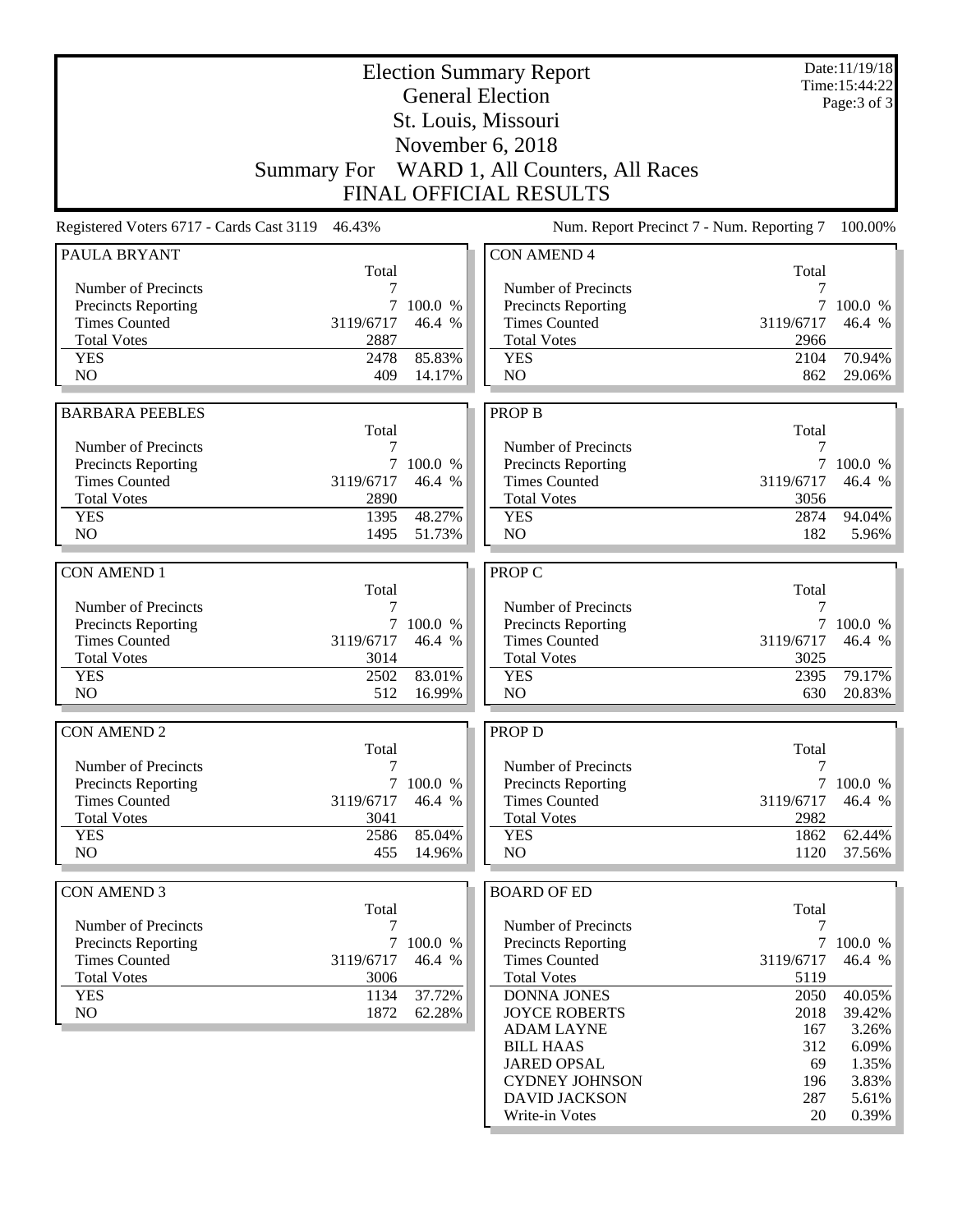| <b>General Election</b><br>Page:1 of $4$<br>St. Louis, Missouri<br>November 6, 2018<br>WARD 2, All Counters, All Races<br><b>Summary For</b><br>FINAL OFFICIAL RESULTS<br>Registered Voters 5854 - Cards Cast 2908<br>49.68%<br>Num. Report Precinct 8 - Num. Reporting 8<br><b>STATE REP 66</b><br><b>US SENATOR</b><br>Total<br>Total<br>Number of Precincts<br>Number of Precincts<br>8<br>$\mathfrak{D}$<br>8<br>2<br>100.0 %<br>Precincts Reporting<br>100.0 %<br>Precincts Reporting<br><b>Times Counted</b><br>2908/5854<br>49.7 %<br><b>Times Counted</b><br>46.9 %<br>1165/2482<br><b>Total Votes</b><br><b>Total Votes</b><br>2896<br>1103<br><b>TOMMIE PIERSON</b><br><b>JOSH HAWLEY</b><br>95<br>3.28%<br>99.73%<br>1100<br><b>CLAIRE McCASKILL</b><br>2761<br>95.34%<br>Write-in Votes<br>3<br>0.27%<br>0.48%<br><b>JAPHETH CAMPBELL</b><br>14<br><b>JO CRAIN</b><br>13<br>0.45%<br><b>STATE REP 76</b><br><b>CRAIG O'DEAR</b><br>12<br>0.41%<br>Total<br>Write-in Votes<br>0.03%<br>1<br>Number of Precincts<br>4<br><b>Precincts Reporting</b><br>4 100.0 %<br><b>Times Counted</b><br>1638/3061<br>53.5 %<br><b>STATE AUDITOR</b><br><b>Total Votes</b><br>Total<br>1559<br><b>CHRIS CARTER</b><br>Number of Precincts<br>1545<br>99.10%<br>8<br>8<br>Precincts Reporting<br>100.0 %<br>Write-in Votes<br>14<br>0.90%<br>2908/5854<br><b>Times Counted</b><br>49.7 %<br><b>Total Votes</b><br>2860<br><b>STATE REP 77</b><br>SAUNDRA McDOWELL<br>3.18%<br>91<br>Total<br>2715<br>NICOLE GALLOWAY<br>94.93%<br>Number of Precincts<br><b>SEAN O'TOOLE</b><br>23<br>0.80%<br>100.0 %<br>Precincts Reporting<br>$\mathbf{1}$<br>21<br><b>DON FITZ</b><br>0.73%<br><b>Times Counted</b><br>104/295<br>35.3 %<br><b>JACOB LUETKEMEYER</b><br>10<br>0.35%<br><b>Total Votes</b><br>95<br>Write-in Votes<br>0.00%<br>$\mathbf{0}$<br><b>STEVE ROBERTS</b><br>94<br>98.95%<br>Write-in Votes<br>1.05%<br>1<br><b>US REP DIST 1</b><br>Total<br><b>STATE REP 78</b><br>Number of Precincts<br>8<br>Total<br>Precincts Reporting<br>8<br>100.0 %<br>Number of Precincts<br>$\mathbf{1}$<br><b>Times Counted</b><br>49.7 %<br>2908/5854<br>1 100.0 %<br>Precincts Reporting<br><b>Total Votes</b><br>2879<br><b>Times Counted</b><br>6.3 %<br>1/16<br>3.27%<br><b>ROBERT VROMAN</b><br>94<br><b>Total Votes</b><br>1<br><b>LACY CLAY</b><br>2713<br>94.23%<br><b>BRUCE FRANKS</b><br>100.00%<br>ROBB CUNNINGHAM<br>2.36%<br>68<br>Write-in Votes<br>$0.00\%$<br>$\theta$<br>Write-in Votes<br>4<br>0.14%<br><b>COLL OF REV</b><br><b>STATE SEN 4</b><br>Total<br>Total<br>Number of Precincts<br>8<br>Number of Precincts<br>4<br>8<br>Precincts Reporting<br>100.0 %<br><b>Precincts Reporting</b><br>100.0 %<br>4<br><b>Times Counted</b><br>2908/5854<br>49.7 %<br><b>Times Counted</b><br>51.9 %<br>2397/4621<br><b>Total Votes</b><br>2769<br><b>Total Votes</b><br>2351<br><b>GREGORY DALY</b><br>2751<br>99.35%<br><b>ROBERT CRUMP</b><br>3.87%<br>91<br>Write-in Votes<br>18<br>0.65%<br><b>KARLA MAY</b><br>2260<br>96.13%<br>Write-in Votes<br>$0.00\%$<br>$\boldsymbol{0}$ | <b>Election Summary Report</b> |  |  |  |  | Date:11/19/18<br>Time: 15:44:27 |
|--------------------------------------------------------------------------------------------------------------------------------------------------------------------------------------------------------------------------------------------------------------------------------------------------------------------------------------------------------------------------------------------------------------------------------------------------------------------------------------------------------------------------------------------------------------------------------------------------------------------------------------------------------------------------------------------------------------------------------------------------------------------------------------------------------------------------------------------------------------------------------------------------------------------------------------------------------------------------------------------------------------------------------------------------------------------------------------------------------------------------------------------------------------------------------------------------------------------------------------------------------------------------------------------------------------------------------------------------------------------------------------------------------------------------------------------------------------------------------------------------------------------------------------------------------------------------------------------------------------------------------------------------------------------------------------------------------------------------------------------------------------------------------------------------------------------------------------------------------------------------------------------------------------------------------------------------------------------------------------------------------------------------------------------------------------------------------------------------------------------------------------------------------------------------------------------------------------------------------------------------------------------------------------------------------------------------------------------------------------------------------------------------------------------------------------------------------------------------------------------------------------------------------------------------------------------------------------------------------------------------------------------------------------------------------------------------------------------------------------------------------------------------------------------------------------------------------------------------------------------------------------------------------------------------------------------------------------------------------------------------------------------------------------------------------------------------------------------|--------------------------------|--|--|--|--|---------------------------------|
| 100.00%                                                                                                                                                                                                                                                                                                                                                                                                                                                                                                                                                                                                                                                                                                                                                                                                                                                                                                                                                                                                                                                                                                                                                                                                                                                                                                                                                                                                                                                                                                                                                                                                                                                                                                                                                                                                                                                                                                                                                                                                                                                                                                                                                                                                                                                                                                                                                                                                                                                                                                                                                                                                                                                                                                                                                                                                                                                                                                                                                                                                                                                                                    |                                |  |  |  |  |                                 |
|                                                                                                                                                                                                                                                                                                                                                                                                                                                                                                                                                                                                                                                                                                                                                                                                                                                                                                                                                                                                                                                                                                                                                                                                                                                                                                                                                                                                                                                                                                                                                                                                                                                                                                                                                                                                                                                                                                                                                                                                                                                                                                                                                                                                                                                                                                                                                                                                                                                                                                                                                                                                                                                                                                                                                                                                                                                                                                                                                                                                                                                                                            |                                |  |  |  |  |                                 |
|                                                                                                                                                                                                                                                                                                                                                                                                                                                                                                                                                                                                                                                                                                                                                                                                                                                                                                                                                                                                                                                                                                                                                                                                                                                                                                                                                                                                                                                                                                                                                                                                                                                                                                                                                                                                                                                                                                                                                                                                                                                                                                                                                                                                                                                                                                                                                                                                                                                                                                                                                                                                                                                                                                                                                                                                                                                                                                                                                                                                                                                                                            |                                |  |  |  |  |                                 |
|                                                                                                                                                                                                                                                                                                                                                                                                                                                                                                                                                                                                                                                                                                                                                                                                                                                                                                                                                                                                                                                                                                                                                                                                                                                                                                                                                                                                                                                                                                                                                                                                                                                                                                                                                                                                                                                                                                                                                                                                                                                                                                                                                                                                                                                                                                                                                                                                                                                                                                                                                                                                                                                                                                                                                                                                                                                                                                                                                                                                                                                                                            |                                |  |  |  |  |                                 |
|                                                                                                                                                                                                                                                                                                                                                                                                                                                                                                                                                                                                                                                                                                                                                                                                                                                                                                                                                                                                                                                                                                                                                                                                                                                                                                                                                                                                                                                                                                                                                                                                                                                                                                                                                                                                                                                                                                                                                                                                                                                                                                                                                                                                                                                                                                                                                                                                                                                                                                                                                                                                                                                                                                                                                                                                                                                                                                                                                                                                                                                                                            |                                |  |  |  |  |                                 |
|                                                                                                                                                                                                                                                                                                                                                                                                                                                                                                                                                                                                                                                                                                                                                                                                                                                                                                                                                                                                                                                                                                                                                                                                                                                                                                                                                                                                                                                                                                                                                                                                                                                                                                                                                                                                                                                                                                                                                                                                                                                                                                                                                                                                                                                                                                                                                                                                                                                                                                                                                                                                                                                                                                                                                                                                                                                                                                                                                                                                                                                                                            |                                |  |  |  |  |                                 |
|                                                                                                                                                                                                                                                                                                                                                                                                                                                                                                                                                                                                                                                                                                                                                                                                                                                                                                                                                                                                                                                                                                                                                                                                                                                                                                                                                                                                                                                                                                                                                                                                                                                                                                                                                                                                                                                                                                                                                                                                                                                                                                                                                                                                                                                                                                                                                                                                                                                                                                                                                                                                                                                                                                                                                                                                                                                                                                                                                                                                                                                                                            |                                |  |  |  |  |                                 |
|                                                                                                                                                                                                                                                                                                                                                                                                                                                                                                                                                                                                                                                                                                                                                                                                                                                                                                                                                                                                                                                                                                                                                                                                                                                                                                                                                                                                                                                                                                                                                                                                                                                                                                                                                                                                                                                                                                                                                                                                                                                                                                                                                                                                                                                                                                                                                                                                                                                                                                                                                                                                                                                                                                                                                                                                                                                                                                                                                                                                                                                                                            |                                |  |  |  |  |                                 |
|                                                                                                                                                                                                                                                                                                                                                                                                                                                                                                                                                                                                                                                                                                                                                                                                                                                                                                                                                                                                                                                                                                                                                                                                                                                                                                                                                                                                                                                                                                                                                                                                                                                                                                                                                                                                                                                                                                                                                                                                                                                                                                                                                                                                                                                                                                                                                                                                                                                                                                                                                                                                                                                                                                                                                                                                                                                                                                                                                                                                                                                                                            |                                |  |  |  |  |                                 |
|                                                                                                                                                                                                                                                                                                                                                                                                                                                                                                                                                                                                                                                                                                                                                                                                                                                                                                                                                                                                                                                                                                                                                                                                                                                                                                                                                                                                                                                                                                                                                                                                                                                                                                                                                                                                                                                                                                                                                                                                                                                                                                                                                                                                                                                                                                                                                                                                                                                                                                                                                                                                                                                                                                                                                                                                                                                                                                                                                                                                                                                                                            |                                |  |  |  |  |                                 |
|                                                                                                                                                                                                                                                                                                                                                                                                                                                                                                                                                                                                                                                                                                                                                                                                                                                                                                                                                                                                                                                                                                                                                                                                                                                                                                                                                                                                                                                                                                                                                                                                                                                                                                                                                                                                                                                                                                                                                                                                                                                                                                                                                                                                                                                                                                                                                                                                                                                                                                                                                                                                                                                                                                                                                                                                                                                                                                                                                                                                                                                                                            |                                |  |  |  |  |                                 |
|                                                                                                                                                                                                                                                                                                                                                                                                                                                                                                                                                                                                                                                                                                                                                                                                                                                                                                                                                                                                                                                                                                                                                                                                                                                                                                                                                                                                                                                                                                                                                                                                                                                                                                                                                                                                                                                                                                                                                                                                                                                                                                                                                                                                                                                                                                                                                                                                                                                                                                                                                                                                                                                                                                                                                                                                                                                                                                                                                                                                                                                                                            |                                |  |  |  |  |                                 |
|                                                                                                                                                                                                                                                                                                                                                                                                                                                                                                                                                                                                                                                                                                                                                                                                                                                                                                                                                                                                                                                                                                                                                                                                                                                                                                                                                                                                                                                                                                                                                                                                                                                                                                                                                                                                                                                                                                                                                                                                                                                                                                                                                                                                                                                                                                                                                                                                                                                                                                                                                                                                                                                                                                                                                                                                                                                                                                                                                                                                                                                                                            |                                |  |  |  |  |                                 |
|                                                                                                                                                                                                                                                                                                                                                                                                                                                                                                                                                                                                                                                                                                                                                                                                                                                                                                                                                                                                                                                                                                                                                                                                                                                                                                                                                                                                                                                                                                                                                                                                                                                                                                                                                                                                                                                                                                                                                                                                                                                                                                                                                                                                                                                                                                                                                                                                                                                                                                                                                                                                                                                                                                                                                                                                                                                                                                                                                                                                                                                                                            |                                |  |  |  |  |                                 |
|                                                                                                                                                                                                                                                                                                                                                                                                                                                                                                                                                                                                                                                                                                                                                                                                                                                                                                                                                                                                                                                                                                                                                                                                                                                                                                                                                                                                                                                                                                                                                                                                                                                                                                                                                                                                                                                                                                                                                                                                                                                                                                                                                                                                                                                                                                                                                                                                                                                                                                                                                                                                                                                                                                                                                                                                                                                                                                                                                                                                                                                                                            |                                |  |  |  |  |                                 |
|                                                                                                                                                                                                                                                                                                                                                                                                                                                                                                                                                                                                                                                                                                                                                                                                                                                                                                                                                                                                                                                                                                                                                                                                                                                                                                                                                                                                                                                                                                                                                                                                                                                                                                                                                                                                                                                                                                                                                                                                                                                                                                                                                                                                                                                                                                                                                                                                                                                                                                                                                                                                                                                                                                                                                                                                                                                                                                                                                                                                                                                                                            |                                |  |  |  |  |                                 |
|                                                                                                                                                                                                                                                                                                                                                                                                                                                                                                                                                                                                                                                                                                                                                                                                                                                                                                                                                                                                                                                                                                                                                                                                                                                                                                                                                                                                                                                                                                                                                                                                                                                                                                                                                                                                                                                                                                                                                                                                                                                                                                                                                                                                                                                                                                                                                                                                                                                                                                                                                                                                                                                                                                                                                                                                                                                                                                                                                                                                                                                                                            |                                |  |  |  |  |                                 |
|                                                                                                                                                                                                                                                                                                                                                                                                                                                                                                                                                                                                                                                                                                                                                                                                                                                                                                                                                                                                                                                                                                                                                                                                                                                                                                                                                                                                                                                                                                                                                                                                                                                                                                                                                                                                                                                                                                                                                                                                                                                                                                                                                                                                                                                                                                                                                                                                                                                                                                                                                                                                                                                                                                                                                                                                                                                                                                                                                                                                                                                                                            |                                |  |  |  |  |                                 |
|                                                                                                                                                                                                                                                                                                                                                                                                                                                                                                                                                                                                                                                                                                                                                                                                                                                                                                                                                                                                                                                                                                                                                                                                                                                                                                                                                                                                                                                                                                                                                                                                                                                                                                                                                                                                                                                                                                                                                                                                                                                                                                                                                                                                                                                                                                                                                                                                                                                                                                                                                                                                                                                                                                                                                                                                                                                                                                                                                                                                                                                                                            |                                |  |  |  |  |                                 |
|                                                                                                                                                                                                                                                                                                                                                                                                                                                                                                                                                                                                                                                                                                                                                                                                                                                                                                                                                                                                                                                                                                                                                                                                                                                                                                                                                                                                                                                                                                                                                                                                                                                                                                                                                                                                                                                                                                                                                                                                                                                                                                                                                                                                                                                                                                                                                                                                                                                                                                                                                                                                                                                                                                                                                                                                                                                                                                                                                                                                                                                                                            |                                |  |  |  |  |                                 |
|                                                                                                                                                                                                                                                                                                                                                                                                                                                                                                                                                                                                                                                                                                                                                                                                                                                                                                                                                                                                                                                                                                                                                                                                                                                                                                                                                                                                                                                                                                                                                                                                                                                                                                                                                                                                                                                                                                                                                                                                                                                                                                                                                                                                                                                                                                                                                                                                                                                                                                                                                                                                                                                                                                                                                                                                                                                                                                                                                                                                                                                                                            |                                |  |  |  |  |                                 |
|                                                                                                                                                                                                                                                                                                                                                                                                                                                                                                                                                                                                                                                                                                                                                                                                                                                                                                                                                                                                                                                                                                                                                                                                                                                                                                                                                                                                                                                                                                                                                                                                                                                                                                                                                                                                                                                                                                                                                                                                                                                                                                                                                                                                                                                                                                                                                                                                                                                                                                                                                                                                                                                                                                                                                                                                                                                                                                                                                                                                                                                                                            |                                |  |  |  |  |                                 |
|                                                                                                                                                                                                                                                                                                                                                                                                                                                                                                                                                                                                                                                                                                                                                                                                                                                                                                                                                                                                                                                                                                                                                                                                                                                                                                                                                                                                                                                                                                                                                                                                                                                                                                                                                                                                                                                                                                                                                                                                                                                                                                                                                                                                                                                                                                                                                                                                                                                                                                                                                                                                                                                                                                                                                                                                                                                                                                                                                                                                                                                                                            |                                |  |  |  |  |                                 |
|                                                                                                                                                                                                                                                                                                                                                                                                                                                                                                                                                                                                                                                                                                                                                                                                                                                                                                                                                                                                                                                                                                                                                                                                                                                                                                                                                                                                                                                                                                                                                                                                                                                                                                                                                                                                                                                                                                                                                                                                                                                                                                                                                                                                                                                                                                                                                                                                                                                                                                                                                                                                                                                                                                                                                                                                                                                                                                                                                                                                                                                                                            |                                |  |  |  |  |                                 |
|                                                                                                                                                                                                                                                                                                                                                                                                                                                                                                                                                                                                                                                                                                                                                                                                                                                                                                                                                                                                                                                                                                                                                                                                                                                                                                                                                                                                                                                                                                                                                                                                                                                                                                                                                                                                                                                                                                                                                                                                                                                                                                                                                                                                                                                                                                                                                                                                                                                                                                                                                                                                                                                                                                                                                                                                                                                                                                                                                                                                                                                                                            |                                |  |  |  |  |                                 |
|                                                                                                                                                                                                                                                                                                                                                                                                                                                                                                                                                                                                                                                                                                                                                                                                                                                                                                                                                                                                                                                                                                                                                                                                                                                                                                                                                                                                                                                                                                                                                                                                                                                                                                                                                                                                                                                                                                                                                                                                                                                                                                                                                                                                                                                                                                                                                                                                                                                                                                                                                                                                                                                                                                                                                                                                                                                                                                                                                                                                                                                                                            |                                |  |  |  |  |                                 |
|                                                                                                                                                                                                                                                                                                                                                                                                                                                                                                                                                                                                                                                                                                                                                                                                                                                                                                                                                                                                                                                                                                                                                                                                                                                                                                                                                                                                                                                                                                                                                                                                                                                                                                                                                                                                                                                                                                                                                                                                                                                                                                                                                                                                                                                                                                                                                                                                                                                                                                                                                                                                                                                                                                                                                                                                                                                                                                                                                                                                                                                                                            |                                |  |  |  |  |                                 |
|                                                                                                                                                                                                                                                                                                                                                                                                                                                                                                                                                                                                                                                                                                                                                                                                                                                                                                                                                                                                                                                                                                                                                                                                                                                                                                                                                                                                                                                                                                                                                                                                                                                                                                                                                                                                                                                                                                                                                                                                                                                                                                                                                                                                                                                                                                                                                                                                                                                                                                                                                                                                                                                                                                                                                                                                                                                                                                                                                                                                                                                                                            |                                |  |  |  |  |                                 |
|                                                                                                                                                                                                                                                                                                                                                                                                                                                                                                                                                                                                                                                                                                                                                                                                                                                                                                                                                                                                                                                                                                                                                                                                                                                                                                                                                                                                                                                                                                                                                                                                                                                                                                                                                                                                                                                                                                                                                                                                                                                                                                                                                                                                                                                                                                                                                                                                                                                                                                                                                                                                                                                                                                                                                                                                                                                                                                                                                                                                                                                                                            |                                |  |  |  |  |                                 |
|                                                                                                                                                                                                                                                                                                                                                                                                                                                                                                                                                                                                                                                                                                                                                                                                                                                                                                                                                                                                                                                                                                                                                                                                                                                                                                                                                                                                                                                                                                                                                                                                                                                                                                                                                                                                                                                                                                                                                                                                                                                                                                                                                                                                                                                                                                                                                                                                                                                                                                                                                                                                                                                                                                                                                                                                                                                                                                                                                                                                                                                                                            |                                |  |  |  |  |                                 |
|                                                                                                                                                                                                                                                                                                                                                                                                                                                                                                                                                                                                                                                                                                                                                                                                                                                                                                                                                                                                                                                                                                                                                                                                                                                                                                                                                                                                                                                                                                                                                                                                                                                                                                                                                                                                                                                                                                                                                                                                                                                                                                                                                                                                                                                                                                                                                                                                                                                                                                                                                                                                                                                                                                                                                                                                                                                                                                                                                                                                                                                                                            |                                |  |  |  |  |                                 |
|                                                                                                                                                                                                                                                                                                                                                                                                                                                                                                                                                                                                                                                                                                                                                                                                                                                                                                                                                                                                                                                                                                                                                                                                                                                                                                                                                                                                                                                                                                                                                                                                                                                                                                                                                                                                                                                                                                                                                                                                                                                                                                                                                                                                                                                                                                                                                                                                                                                                                                                                                                                                                                                                                                                                                                                                                                                                                                                                                                                                                                                                                            |                                |  |  |  |  |                                 |
|                                                                                                                                                                                                                                                                                                                                                                                                                                                                                                                                                                                                                                                                                                                                                                                                                                                                                                                                                                                                                                                                                                                                                                                                                                                                                                                                                                                                                                                                                                                                                                                                                                                                                                                                                                                                                                                                                                                                                                                                                                                                                                                                                                                                                                                                                                                                                                                                                                                                                                                                                                                                                                                                                                                                                                                                                                                                                                                                                                                                                                                                                            |                                |  |  |  |  |                                 |
|                                                                                                                                                                                                                                                                                                                                                                                                                                                                                                                                                                                                                                                                                                                                                                                                                                                                                                                                                                                                                                                                                                                                                                                                                                                                                                                                                                                                                                                                                                                                                                                                                                                                                                                                                                                                                                                                                                                                                                                                                                                                                                                                                                                                                                                                                                                                                                                                                                                                                                                                                                                                                                                                                                                                                                                                                                                                                                                                                                                                                                                                                            |                                |  |  |  |  |                                 |
|                                                                                                                                                                                                                                                                                                                                                                                                                                                                                                                                                                                                                                                                                                                                                                                                                                                                                                                                                                                                                                                                                                                                                                                                                                                                                                                                                                                                                                                                                                                                                                                                                                                                                                                                                                                                                                                                                                                                                                                                                                                                                                                                                                                                                                                                                                                                                                                                                                                                                                                                                                                                                                                                                                                                                                                                                                                                                                                                                                                                                                                                                            |                                |  |  |  |  |                                 |
|                                                                                                                                                                                                                                                                                                                                                                                                                                                                                                                                                                                                                                                                                                                                                                                                                                                                                                                                                                                                                                                                                                                                                                                                                                                                                                                                                                                                                                                                                                                                                                                                                                                                                                                                                                                                                                                                                                                                                                                                                                                                                                                                                                                                                                                                                                                                                                                                                                                                                                                                                                                                                                                                                                                                                                                                                                                                                                                                                                                                                                                                                            |                                |  |  |  |  |                                 |
|                                                                                                                                                                                                                                                                                                                                                                                                                                                                                                                                                                                                                                                                                                                                                                                                                                                                                                                                                                                                                                                                                                                                                                                                                                                                                                                                                                                                                                                                                                                                                                                                                                                                                                                                                                                                                                                                                                                                                                                                                                                                                                                                                                                                                                                                                                                                                                                                                                                                                                                                                                                                                                                                                                                                                                                                                                                                                                                                                                                                                                                                                            |                                |  |  |  |  |                                 |
|                                                                                                                                                                                                                                                                                                                                                                                                                                                                                                                                                                                                                                                                                                                                                                                                                                                                                                                                                                                                                                                                                                                                                                                                                                                                                                                                                                                                                                                                                                                                                                                                                                                                                                                                                                                                                                                                                                                                                                                                                                                                                                                                                                                                                                                                                                                                                                                                                                                                                                                                                                                                                                                                                                                                                                                                                                                                                                                                                                                                                                                                                            |                                |  |  |  |  |                                 |
|                                                                                                                                                                                                                                                                                                                                                                                                                                                                                                                                                                                                                                                                                                                                                                                                                                                                                                                                                                                                                                                                                                                                                                                                                                                                                                                                                                                                                                                                                                                                                                                                                                                                                                                                                                                                                                                                                                                                                                                                                                                                                                                                                                                                                                                                                                                                                                                                                                                                                                                                                                                                                                                                                                                                                                                                                                                                                                                                                                                                                                                                                            |                                |  |  |  |  |                                 |
|                                                                                                                                                                                                                                                                                                                                                                                                                                                                                                                                                                                                                                                                                                                                                                                                                                                                                                                                                                                                                                                                                                                                                                                                                                                                                                                                                                                                                                                                                                                                                                                                                                                                                                                                                                                                                                                                                                                                                                                                                                                                                                                                                                                                                                                                                                                                                                                                                                                                                                                                                                                                                                                                                                                                                                                                                                                                                                                                                                                                                                                                                            |                                |  |  |  |  |                                 |
|                                                                                                                                                                                                                                                                                                                                                                                                                                                                                                                                                                                                                                                                                                                                                                                                                                                                                                                                                                                                                                                                                                                                                                                                                                                                                                                                                                                                                                                                                                                                                                                                                                                                                                                                                                                                                                                                                                                                                                                                                                                                                                                                                                                                                                                                                                                                                                                                                                                                                                                                                                                                                                                                                                                                                                                                                                                                                                                                                                                                                                                                                            |                                |  |  |  |  |                                 |
|                                                                                                                                                                                                                                                                                                                                                                                                                                                                                                                                                                                                                                                                                                                                                                                                                                                                                                                                                                                                                                                                                                                                                                                                                                                                                                                                                                                                                                                                                                                                                                                                                                                                                                                                                                                                                                                                                                                                                                                                                                                                                                                                                                                                                                                                                                                                                                                                                                                                                                                                                                                                                                                                                                                                                                                                                                                                                                                                                                                                                                                                                            |                                |  |  |  |  |                                 |
|                                                                                                                                                                                                                                                                                                                                                                                                                                                                                                                                                                                                                                                                                                                                                                                                                                                                                                                                                                                                                                                                                                                                                                                                                                                                                                                                                                                                                                                                                                                                                                                                                                                                                                                                                                                                                                                                                                                                                                                                                                                                                                                                                                                                                                                                                                                                                                                                                                                                                                                                                                                                                                                                                                                                                                                                                                                                                                                                                                                                                                                                                            |                                |  |  |  |  |                                 |
|                                                                                                                                                                                                                                                                                                                                                                                                                                                                                                                                                                                                                                                                                                                                                                                                                                                                                                                                                                                                                                                                                                                                                                                                                                                                                                                                                                                                                                                                                                                                                                                                                                                                                                                                                                                                                                                                                                                                                                                                                                                                                                                                                                                                                                                                                                                                                                                                                                                                                                                                                                                                                                                                                                                                                                                                                                                                                                                                                                                                                                                                                            |                                |  |  |  |  |                                 |
|                                                                                                                                                                                                                                                                                                                                                                                                                                                                                                                                                                                                                                                                                                                                                                                                                                                                                                                                                                                                                                                                                                                                                                                                                                                                                                                                                                                                                                                                                                                                                                                                                                                                                                                                                                                                                                                                                                                                                                                                                                                                                                                                                                                                                                                                                                                                                                                                                                                                                                                                                                                                                                                                                                                                                                                                                                                                                                                                                                                                                                                                                            |                                |  |  |  |  |                                 |
|                                                                                                                                                                                                                                                                                                                                                                                                                                                                                                                                                                                                                                                                                                                                                                                                                                                                                                                                                                                                                                                                                                                                                                                                                                                                                                                                                                                                                                                                                                                                                                                                                                                                                                                                                                                                                                                                                                                                                                                                                                                                                                                                                                                                                                                                                                                                                                                                                                                                                                                                                                                                                                                                                                                                                                                                                                                                                                                                                                                                                                                                                            |                                |  |  |  |  |                                 |
|                                                                                                                                                                                                                                                                                                                                                                                                                                                                                                                                                                                                                                                                                                                                                                                                                                                                                                                                                                                                                                                                                                                                                                                                                                                                                                                                                                                                                                                                                                                                                                                                                                                                                                                                                                                                                                                                                                                                                                                                                                                                                                                                                                                                                                                                                                                                                                                                                                                                                                                                                                                                                                                                                                                                                                                                                                                                                                                                                                                                                                                                                            |                                |  |  |  |  |                                 |
|                                                                                                                                                                                                                                                                                                                                                                                                                                                                                                                                                                                                                                                                                                                                                                                                                                                                                                                                                                                                                                                                                                                                                                                                                                                                                                                                                                                                                                                                                                                                                                                                                                                                                                                                                                                                                                                                                                                                                                                                                                                                                                                                                                                                                                                                                                                                                                                                                                                                                                                                                                                                                                                                                                                                                                                                                                                                                                                                                                                                                                                                                            |                                |  |  |  |  |                                 |
|                                                                                                                                                                                                                                                                                                                                                                                                                                                                                                                                                                                                                                                                                                                                                                                                                                                                                                                                                                                                                                                                                                                                                                                                                                                                                                                                                                                                                                                                                                                                                                                                                                                                                                                                                                                                                                                                                                                                                                                                                                                                                                                                                                                                                                                                                                                                                                                                                                                                                                                                                                                                                                                                                                                                                                                                                                                                                                                                                                                                                                                                                            |                                |  |  |  |  |                                 |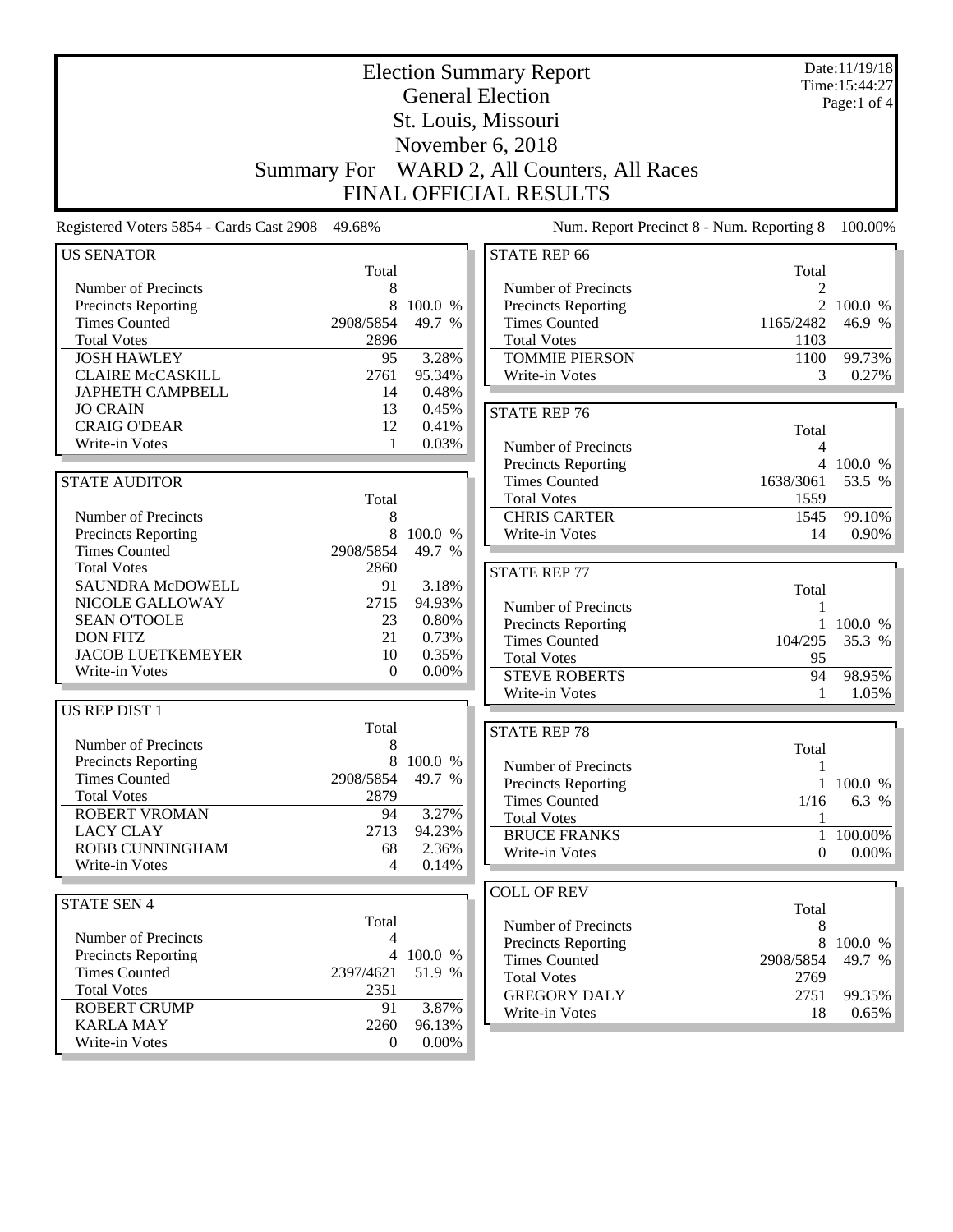|                                                    |                | Date:11/19/18<br>Time: 15:44:27 |                                             |                |                   |
|----------------------------------------------------|----------------|---------------------------------|---------------------------------------------|----------------|-------------------|
|                                                    |                | Page:2 of 4                     |                                             |                |                   |
|                                                    |                |                                 | St. Louis, Missouri                         |                |                   |
|                                                    |                |                                 | November 6, 2018                            |                |                   |
|                                                    |                |                                 |                                             |                |                   |
| <b>Summary For</b>                                 |                |                                 | WARD 2, All Counters, All Races             |                |                   |
|                                                    |                |                                 | <b>FINAL OFFICIAL RESULTS</b>               |                |                   |
| Registered Voters 5854 - Cards Cast 2908 49.68%    |                |                                 | Num. Report Precinct 8 - Num. Reporting 8   |                | 100.00%           |
| LICENSE COLL                                       |                |                                 | <b>LISA PAGE</b>                            |                |                   |
|                                                    | Total          |                                 |                                             | Total          |                   |
| Number of Precincts                                | 8              |                                 | Number of Precincts                         | 8              |                   |
| Precincts Reporting<br><b>Times Counted</b>        | 8<br>2908/5854 | 100.0 %<br>49.7 %               | Precincts Reporting                         | 8<br>2908/5854 | 100.0 %<br>49.7 % |
| <b>Total Votes</b>                                 | 2844           |                                 | <b>Times Counted</b><br><b>Total Votes</b>  | 2575           |                   |
| <b>ZACHARY SYBERG</b>                              | 127            | 4.47%                           | <b>YES</b>                                  | 1785           | 69.32%            |
| <b>MAVIS THOMPSON</b>                              | 2708           | 95.22%                          | N <sub>O</sub>                              | 790            | 30.68%            |
| Write-in Votes                                     | 9              | 0.32%                           |                                             |                |                   |
|                                                    |                |                                 | THOMAS CLARK                                |                |                   |
| <b>REC OF DEEDS</b>                                |                |                                 |                                             | Total          |                   |
|                                                    | Total          |                                 | Number of Precincts                         | 8              |                   |
| Number of Precincts                                | 8              |                                 | <b>Precincts Reporting</b>                  | 8              | 100.0 %           |
| Precincts Reporting                                | 8              | 100.0 %                         | <b>Times Counted</b>                        | 2908/5854      | 49.7 %            |
| <b>Times Counted</b>                               | 2908/5854      | 49.7 %                          | <b>Total Votes</b>                          | 2660           |                   |
| <b>Total Votes</b>                                 | 2768           |                                 | <b>YES</b>                                  | 1206           | 45.34%            |
| <b>MICAHEL BUTLER</b>                              | 2759           | 99.67%                          | N <sub>O</sub>                              | 1454           | 54.66%            |
| Write-in Votes                                     | 9              | 0.33%                           |                                             |                |                   |
|                                                    |                |                                 | <b>REX BURLISON</b>                         |                |                   |
| W. BRENT POWELL                                    |                |                                 |                                             | Total          |                   |
|                                                    | Total          |                                 | Number of Precincts                         | 8              |                   |
| Number of Precincts                                | 8<br>8         | 100.0 %                         | Precincts Reporting<br><b>Times Counted</b> | 8<br>2908/5854 | 100.0 %<br>49.7 % |
| <b>Precincts Reporting</b><br><b>Times Counted</b> | 2908/5854      | 49.7 %                          | <b>Total Votes</b>                          | 2541           |                   |
| <b>Total Votes</b>                                 | 2588           |                                 | <b>YES</b>                                  | 1436           | 56.51%            |
| <b>YES</b>                                         | 1478           | 57.11%                          | NO                                          | 1105           | 43.49%            |
| NO                                                 | 1110           | 42.89%                          |                                             |                |                   |
|                                                    |                |                                 | <b>THERESA BURKE</b>                        |                |                   |
| MARY RHODES RUSSELL                                |                |                                 |                                             | Total          |                   |
|                                                    | Total          |                                 | Number of Precincts                         | 8              |                   |
| Number of Precincts                                | 8              |                                 | Precincts Reporting                         | 8              | 100.0 %           |
| <b>Precincts Reporting</b>                         | 8              | 100.0 %                         | <b>Times Counted</b>                        | 2908/5854      | 49.7 %            |
| <b>Times Counted</b>                               | 2908/5854      | 49.7 %                          | <b>Total Votes</b>                          | 2561           |                   |
| <b>Total Votes</b>                                 | 2582           |                                 | <b>YES</b>                                  | 1742           | 68.02%            |
| <b>YES</b><br>N <sub>O</sub>                       | 1717           | 66.50%                          | NO                                          | 819            | 31.98%            |
|                                                    | 865            | 33.50%                          |                                             |                |                   |
| <b>COLLEEN DOLAN</b>                               |                |                                 | <b>JASON SENGHEISER</b>                     |                |                   |
|                                                    | Total          |                                 | Number of Precincts                         | Total<br>8     |                   |
| Number of Precincts                                | 8              |                                 | Precincts Reporting                         | 8              | 100.0 %           |
| Precincts Reporting                                | 8              | 100.0 %                         | <b>Times Counted</b>                        | 2908/5854      | 49.7 %            |
| <b>Times Counted</b>                               | 2908/5854      | 49.7 %                          | <b>Total Votes</b>                          | 2549           |                   |
| <b>Total Votes</b>                                 | 2584           |                                 | <b>YES</b>                                  | 1388           | 54.45%            |
| <b>YES</b>                                         | 1660           | 64.24%                          | NO                                          | 1161           | 45.55%            |
| NO                                                 | 924            | 35.76%                          |                                             |                |                   |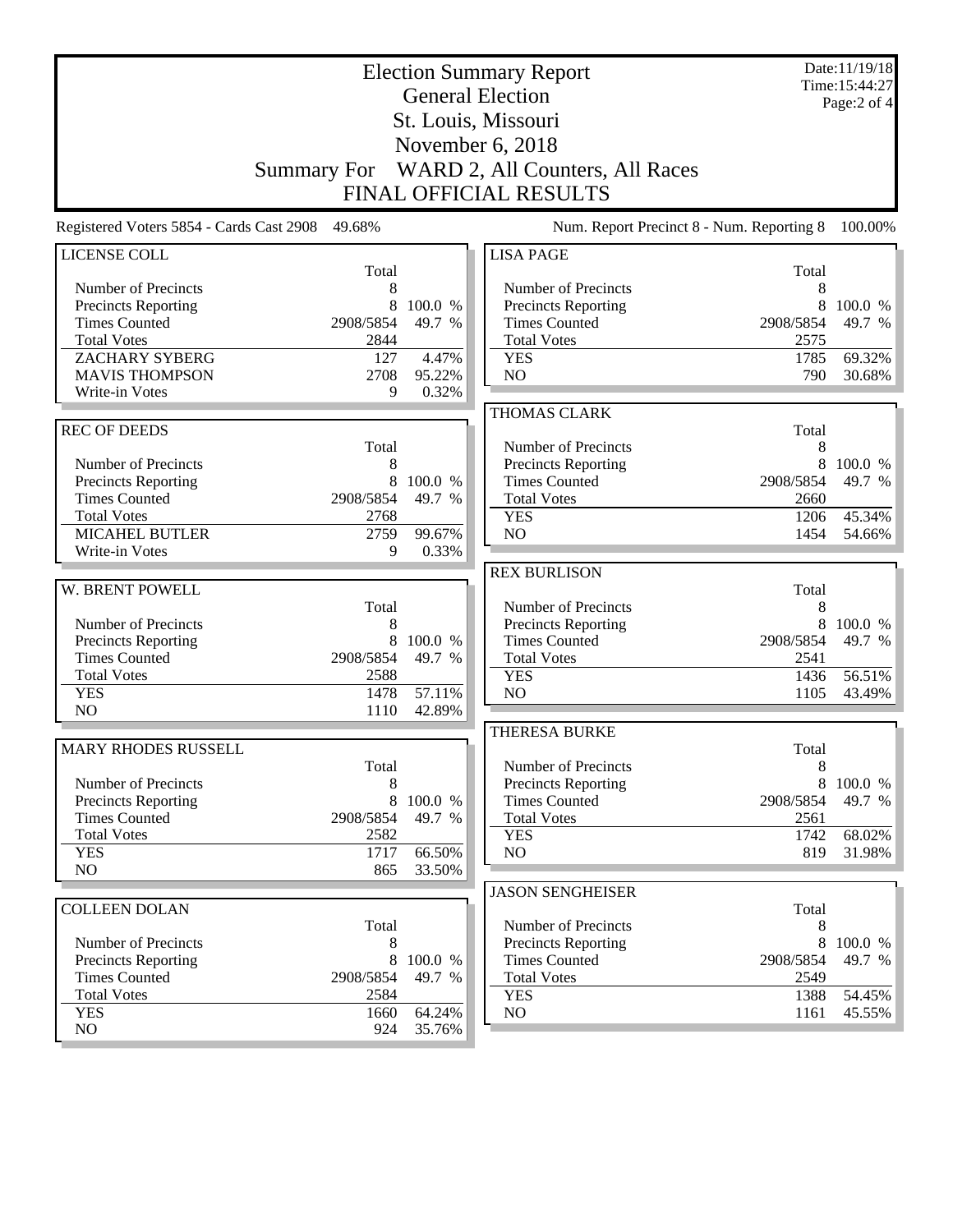|                                             | Date:11/19/18<br><b>Election Summary Report</b><br>Time:15:44:27<br><b>General Election</b> |                   |                                                    |                |              |  |
|---------------------------------------------|---------------------------------------------------------------------------------------------|-------------------|----------------------------------------------------|----------------|--------------|--|
|                                             |                                                                                             |                   |                                                    |                | Page: 3 of 4 |  |
|                                             |                                                                                             |                   | St. Louis, Missouri                                |                |              |  |
|                                             |                                                                                             |                   | November 6, 2018                                   |                |              |  |
|                                             | <b>Summary For</b>                                                                          |                   | WARD 2, All Counters, All Races                    |                |              |  |
|                                             |                                                                                             |                   | <b>FINAL OFFICIAL RESULTS</b>                      |                |              |  |
| Registered Voters 5854 - Cards Cast 2908    | 49.68%                                                                                      |                   | Num. Report Precinct 8 - Num. Reporting 8          |                | 100.00%      |  |
| <b>JOAN MORIARTY</b>                        |                                                                                             |                   | <b>CON AMEND 2</b>                                 |                |              |  |
| Number of Precincts                         | Total<br>8                                                                                  |                   | Number of Precincts                                | Total<br>8     |              |  |
| Precincts Reporting                         | 8                                                                                           | 100.0 %           | <b>Precincts Reporting</b>                         | 8              | 100.0 %      |  |
| <b>Times Counted</b>                        | 2908/5854                                                                                   | 49.7 %            | <b>Times Counted</b>                               | 2908/5854      | 49.7 %       |  |
| <b>Total Votes</b>                          | 2574                                                                                        |                   | <b>Total Votes</b>                                 | 2834           |              |  |
| <b>YES</b>                                  | 1498                                                                                        | 58.20%            | <b>YES</b>                                         | 2324           | 82.00%       |  |
| N <sub>O</sub>                              | 1076                                                                                        | 41.80%            | N <sub>O</sub>                                     | 510            | 18.00%       |  |
|                                             |                                                                                             |                   |                                                    |                |              |  |
| MICHAEL NOBLE                               | Total                                                                                       |                   | <b>CON AMEND 3</b>                                 | Total          |              |  |
| Number of Precincts                         | 8                                                                                           |                   | Number of Precincts                                | 8              |              |  |
| Precincts Reporting                         | 8                                                                                           | 100.0 %           | Precincts Reporting                                | 8              | 100.0 %      |  |
| <b>Times Counted</b>                        | 2908/5854                                                                                   | 49.7 %            | <b>Times Counted</b>                               | 2908/5854      | 49.7 %       |  |
| <b>Total Votes</b>                          | 2570                                                                                        |                   | <b>Total Votes</b>                                 | 2762           |              |  |
| <b>YES</b>                                  | 1701                                                                                        | 66.19%            | <b>YES</b>                                         | 1639           | 59.34%       |  |
| N <sub>O</sub>                              | 869                                                                                         | 33.81%            | N <sub>O</sub>                                     | 1123           | 40.66%       |  |
|                                             |                                                                                             |                   |                                                    |                |              |  |
| PAULA BRYANT                                | Total                                                                                       |                   | <b>CON AMEND 4</b>                                 | Total          |              |  |
| Number of Precincts                         | 8                                                                                           |                   | Number of Precincts                                | 8              |              |  |
| Precincts Reporting                         | 8                                                                                           | 100.0 %           | <b>Precincts Reporting</b>                         | 8              | 100.0 %      |  |
| <b>Times Counted</b>                        | 2908/5854                                                                                   | 49.7 %            | <b>Times Counted</b>                               | 2908/5854      | 49.7 %       |  |
| <b>Total Votes</b>                          | 2587                                                                                        |                   | <b>Total Votes</b>                                 | 2670           |              |  |
| <b>YES</b>                                  | 1853                                                                                        | 71.63%            | <b>YES</b>                                         | 1263           | 47.30%       |  |
| N <sub>O</sub>                              | 734                                                                                         | 28.37%            | NO                                                 | 1407           | 52.70%       |  |
| <b>BARBARA PEEBLES</b>                      |                                                                                             |                   | <b>PROP B</b>                                      |                |              |  |
|                                             | Total                                                                                       |                   |                                                    | Total          |              |  |
| Number of Precincts                         | 8                                                                                           |                   | Number of Precincts                                | 8              |              |  |
| Precincts Reporting<br><b>Times Counted</b> | 8<br>2908/5854                                                                              | 100.0 %<br>49.7 % | <b>Precincts Reporting</b><br><b>Times Counted</b> | 8<br>2908/5854 | 100.0 %      |  |
| <b>Total Votes</b>                          | 2597                                                                                        |                   | <b>Total Votes</b>                                 | 2842           | 49.7 %       |  |
| <b>YES</b>                                  | 1870                                                                                        | 72.01%            | <b>YES</b>                                         | 2618           | 92.12%       |  |
| NO                                          | 727                                                                                         | 27.99%            | NO                                                 | 224            | 7.88%        |  |
|                                             |                                                                                             |                   |                                                    |                |              |  |
| <b>CON AMEND 1</b>                          | Total                                                                                       |                   | <b>PROP C</b>                                      | Total          |              |  |
| Number of Precincts                         | 8                                                                                           |                   | Number of Precincts                                | 8              |              |  |
| Precincts Reporting                         | 8                                                                                           | 100.0 %           | Precincts Reporting                                | 8              | 100.0 %      |  |
| <b>Times Counted</b>                        | 2908/5854                                                                                   | 49.7 %            | <b>Times Counted</b>                               | 2908/5854      | 49.7 %       |  |
| <b>Total Votes</b>                          | 2813                                                                                        |                   | <b>Total Votes</b>                                 | 2819           |              |  |
| <b>YES</b>                                  | 2165                                                                                        | 76.96%            | <b>YES</b>                                         | 2004           | 71.09%       |  |
| NO                                          | 648                                                                                         | 23.04%            | NO                                                 | 815            | 28.91%       |  |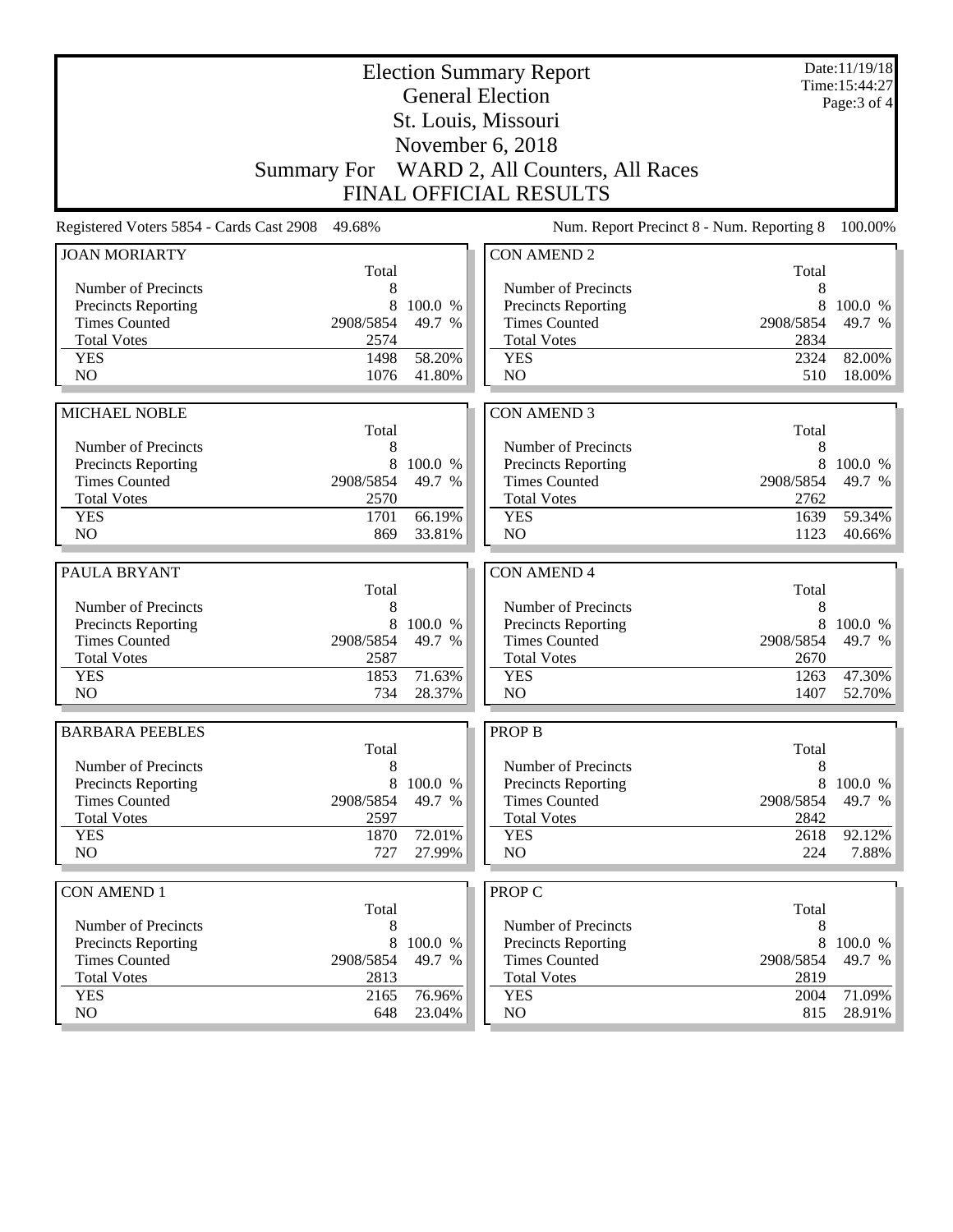Date:11/19/18 Time:15:44:27 Page:4 of 4

## Election Summary Report General Election St. Louis, Missouri November 6, 2018 Summary For WARD 2, All Counters, All Races FINAL OFFICIAL RESULTS

| PROP D                     |           |                       |
|----------------------------|-----------|-----------------------|
|                            | Total     |                       |
| Number of Precincts        | 8         |                       |
| <b>Precincts Reporting</b> | 8         | 100.0<br>$\%$         |
| Times Counted              | 2908/5854 | 49.7<br>$\frac{0}{6}$ |
| <b>Total Votes</b>         | 2753      |                       |
| <b>YES</b>                 | 1026      | 37.27%                |
| N <sub>O</sub>             | 1727      | 62.73%                |
|                            |           |                       |
| <b>BOARD OF ED</b>         |           |                       |
|                            | Total     |                       |
| Number of Precincts        | 8         |                       |
| <b>Precincts Reporting</b> | 8         | 100.0<br>$\%$         |
| <b>Times Counted</b>       | 2908/5854 | 49.7<br>$\%$          |
| <b>Total Votes</b>         | 4337      |                       |
| <b>DONNA JONES</b>         | 1234      | 28.45%                |
| <b>JOYCE ROBERTS</b>       | 1331      | 30.69%                |
| <b>ADAM LAYNE</b>          | 484       | 11.16%                |
| <b>BILL HAAS</b>           | 424       | 9.78%                 |
| <b>JARED OPSAL</b>         | 93        | 2.14%                 |
| <b>CYDNEY JOHNSON</b>      | 309       | 7.12%                 |
| DAVID JACKSON              | 439       | 10.12%                |
| Write-in Votes             | 23        | 0.53%                 |

Registered Voters 5854 - Cards Cast 2908 49.68% Num. Report Precinct 8 - Num. Reporting 8 100.00%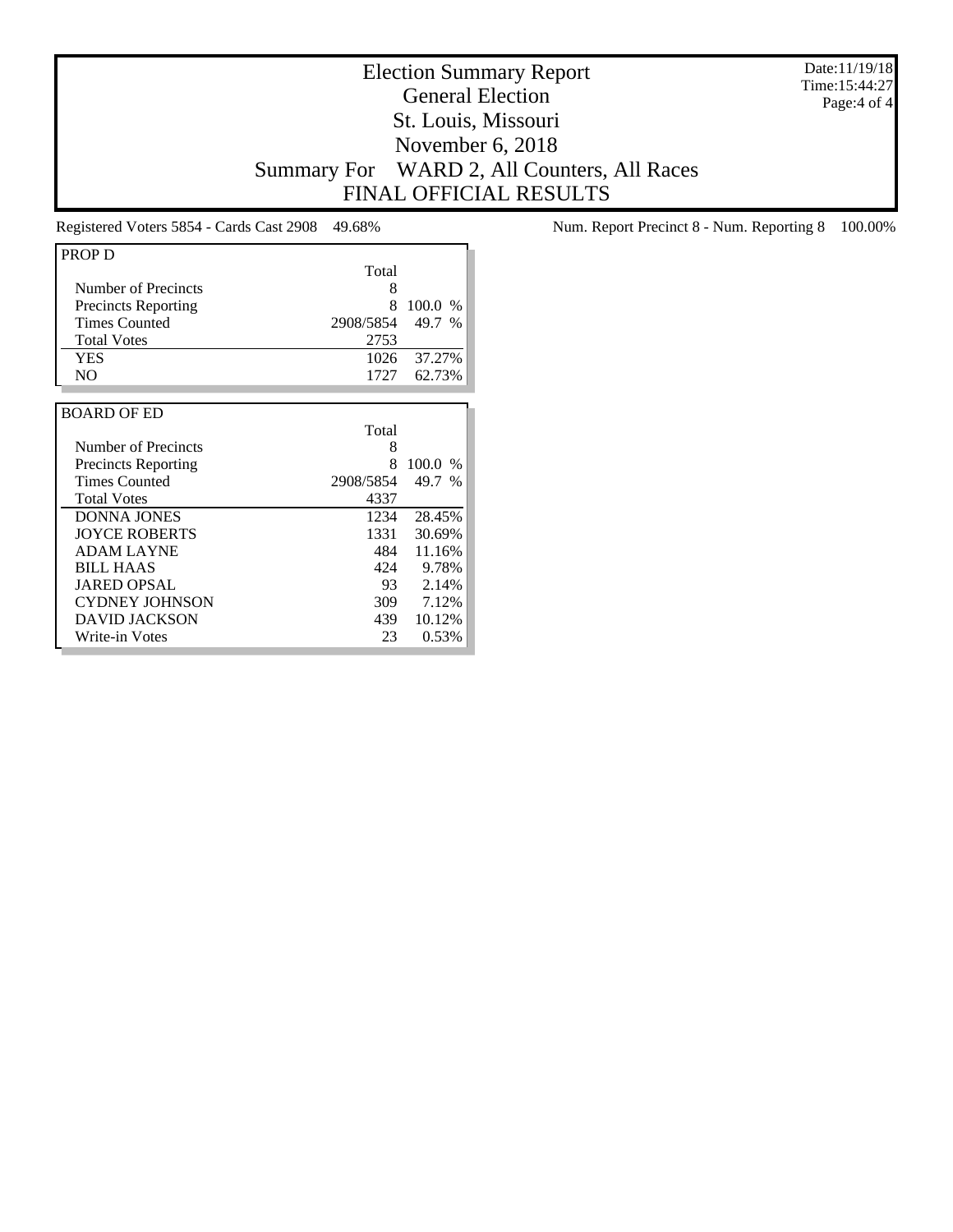| <b>Election Summary Report</b>                  |                    |                 |                                           |                | Date:11/19/18<br>Time: 15:45:07 |
|-------------------------------------------------|--------------------|-----------------|-------------------------------------------|----------------|---------------------------------|
|                                                 |                    |                 | <b>General Election</b>                   |                | Page:1 of $3$                   |
|                                                 |                    |                 | St. Louis, Missouri                       |                |                                 |
|                                                 |                    |                 | November 6, 2018                          |                |                                 |
|                                                 |                    |                 |                                           |                |                                 |
|                                                 | <b>Summary For</b> |                 | WARD 3, All Counters, All Races           |                |                                 |
|                                                 |                    |                 | FINAL OFFICIAL RESULTS                    |                |                                 |
| Registered Voters 6072 - Cards Cast 2714 44.70% |                    |                 | Num. Report Precinct 9 - Num. Reporting 9 |                | 100.00%                         |
| <b>US SENATOR</b>                               |                    |                 | <b>STATE REP 78</b>                       |                |                                 |
|                                                 | Total              |                 |                                           | Total          |                                 |
| Number of Precincts                             | 9                  |                 | Number of Precincts                       | $\mathfrak{D}$ |                                 |
| Precincts Reporting                             | 9                  | 100.0 %         | Precincts Reporting                       |                | 100.0 %                         |
| <b>Times Counted</b>                            | 2714/6072          | 44.7 %          | <b>Times Counted</b>                      | 418/807        | 51.8 %                          |
| <b>Total Votes</b>                              | 2702               |                 | <b>Total Votes</b>                        | 380            |                                 |
| <b>JOSH HAWLEY</b>                              | 92                 | 3.40%           | <b>BRUCE FRANKS</b>                       | 377            | 99.21%                          |
| <b>CLAIRE McCASKILL</b>                         | 2564               | 94.89%          | Write-in Votes                            | 3              | 0.79%                           |
| <b>JAPHETH CAMPBELL</b>                         | 16                 | 0.59%           |                                           |                |                                 |
| <b>JO CRAIN</b>                                 | 5                  | 0.19%           | <b>STATE REP 79</b>                       |                |                                 |
| <b>CRAIG O'DEAR</b><br>Write-in Votes           | 17<br>8            | 0.63%<br>0.30%  |                                           | Total          |                                 |
|                                                 |                    |                 | Number of Precincts                       | $\mathfrak{S}$ |                                 |
|                                                 |                    |                 | Precincts Reporting                       | 5              | 100.0 %                         |
| <b>STATE AUDITOR</b>                            |                    |                 | <b>Times Counted</b>                      | 1841/4074      | 45.2 %                          |
|                                                 | Total              |                 | <b>Total Votes</b>                        | 1786           |                                 |
| Number of Precincts                             | 9                  |                 | <b>LAKEYSHA BOSLEY</b>                    | 1670           | 93.51%                          |
| Precincts Reporting                             | 9                  | 100.0 %         | <b>DAN ELDER</b>                          | 109            | 6.10%                           |
| <b>Times Counted</b>                            | 2714/6072          | 44.7 %          | Write-in Votes                            | 7              | 0.39%                           |
| <b>Total Votes</b>                              | 2659               |                 |                                           |                |                                 |
| SAUNDRA McDOWELL                                | 99                 | 3.72%<br>93.95% | <b>COLL OF REV</b>                        |                |                                 |
| NICOLE GALLOWAY<br><b>SEAN O'TOOLE</b>          | 2498<br>32         | 1.20%           |                                           | Total          |                                 |
| <b>DON FITZ</b>                                 | 15                 | 0.56%           | Number of Precincts                       | 9              |                                 |
| <b>JACOB LUETKEMEYER</b>                        | 9                  | 0.34%           | <b>Precincts Reporting</b>                | 9              | 100.0 %                         |
| Write-in Votes                                  | 6                  | 0.23%           | <b>Times Counted</b>                      | 2714/6072      | 44.7 %                          |
|                                                 |                    |                 | <b>Total Votes</b>                        | 2562           |                                 |
|                                                 |                    |                 | <b>GREGORY DALY</b>                       | 2537           | 99.02%                          |
| US REP DIST 1                                   | Total              |                 | Write-in Votes                            | 25             | 0.98%                           |
| Number of Precincts                             | 9                  |                 |                                           |                |                                 |
| Precincts Reporting                             | 9                  | 100.0 %         | LICENSE COLL                              |                |                                 |
| <b>Times Counted</b>                            | 2714/6072          | 44.7 %          | Number of Precincts                       | Total<br>9     |                                 |
| <b>Total Votes</b>                              | 2674               |                 | <b>Precincts Reporting</b>                | 9              |                                 |
| <b>ROBERT VROMAN</b>                            | 89                 | 3.33%           | <b>Times Counted</b>                      | 2714/6072      | 100.0 %<br>44.7 %               |
| <b>LACY CLAY</b>                                | 2486               | 92.97%          | <b>Total Votes</b>                        | 2660           |                                 |
| ROBB CUNNINGHAM                                 | 85                 | 3.18%           | <b>ZACHARY SYBERG</b>                     | 122            | 4.59%                           |
| Write-in Votes                                  | 14                 | 0.52%           | <b>MAVIS THOMPSON</b>                     | 2527           | 95.00%                          |
|                                                 |                    |                 | Write-in Votes                            | 11             | 0.41%                           |
| <b>STATE REP 77</b>                             |                    |                 |                                           |                |                                 |
|                                                 | Total              |                 | <b>REC OF DEEDS</b>                       |                |                                 |
| Number of Precincts                             | 2                  |                 |                                           | Total          |                                 |
| <b>Precincts Reporting</b>                      | $\overline{2}$     | 100.0 %         | Number of Precincts                       | 9              |                                 |
| <b>Times Counted</b>                            | 455/1191           | 38.2 %          | Precincts Reporting                       | 9              | 100.0 %                         |
| <b>Total Votes</b>                              | 430                |                 | <b>Times Counted</b>                      | 2714/6072      | 44.7 %                          |
| <b>STEVE ROBERTS</b>                            | 427                | 99.30%          | <b>Total Votes</b>                        | 2587           |                                 |
| Write-in Votes                                  | 3                  | 0.70%           | <b>MICAHEL BUTLER</b>                     | 2570           | 99.34%                          |
|                                                 |                    |                 | Write-in Votes                            | 17             | $0.66\%$                        |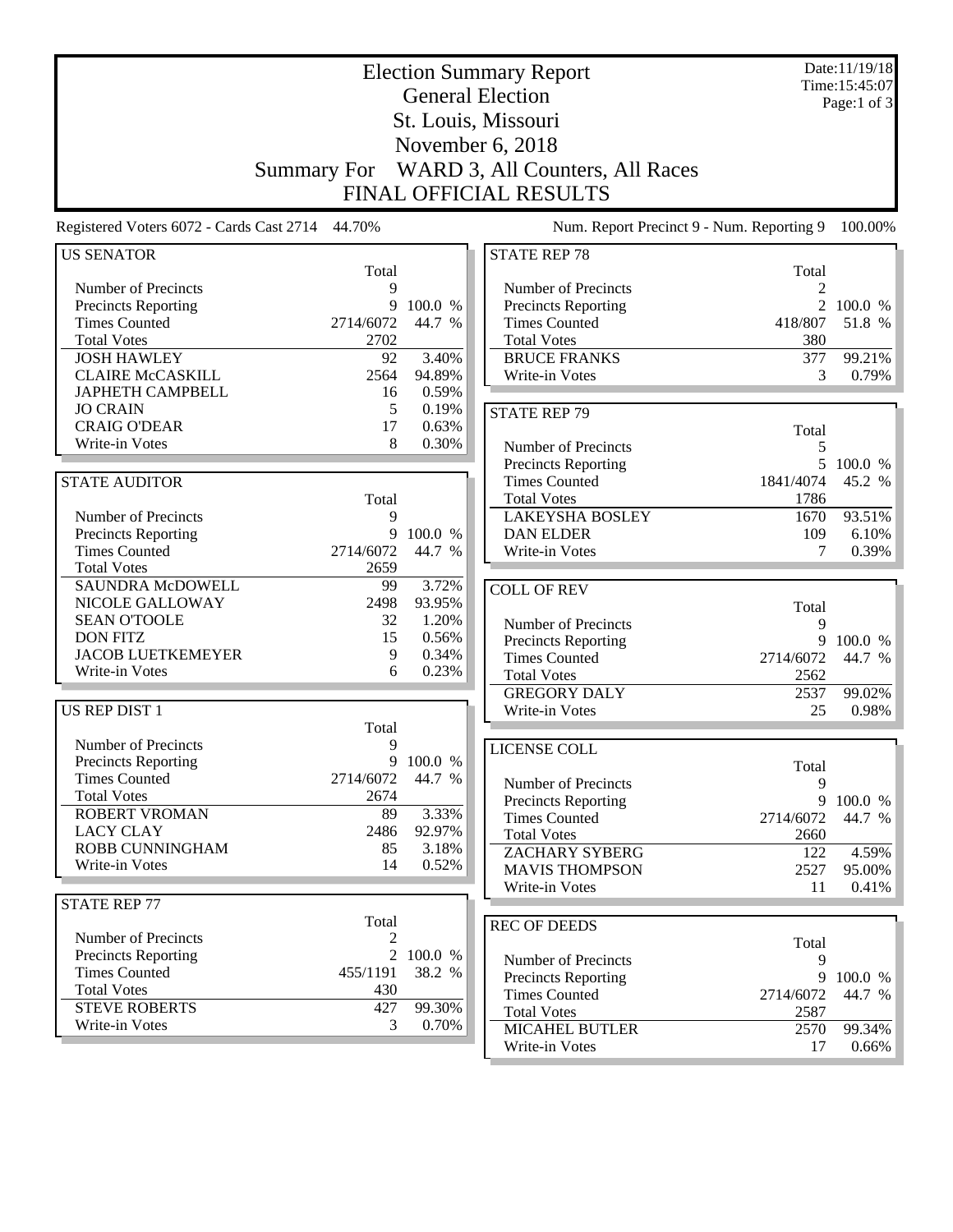|                                                    |                    |           | <b>Election Summary Report</b><br><b>General Election</b><br>St. Louis, Missouri |                | Date:11/19/18<br>Time: 15:45:07<br>Page: $2$ of $3$ |
|----------------------------------------------------|--------------------|-----------|----------------------------------------------------------------------------------|----------------|-----------------------------------------------------|
|                                                    |                    |           | November 6, 2018                                                                 |                |                                                     |
|                                                    | <b>Summary For</b> |           | WARD 3, All Counters, All Races                                                  |                |                                                     |
|                                                    |                    |           | <b>FINAL OFFICIAL RESULTS</b>                                                    |                |                                                     |
| Registered Voters 6072 - Cards Cast 2714 44.70%    |                    |           | Num. Report Precinct 9 - Num. Reporting 9                                        |                | 100.00%                                             |
| W. BRENT POWELL                                    |                    |           | <b>REX BURLISON</b>                                                              |                |                                                     |
|                                                    | Total              |           |                                                                                  | Total          |                                                     |
| Number of Precincts                                | 9                  |           | Number of Precincts                                                              | 9              |                                                     |
| <b>Precincts Reporting</b><br><b>Times Counted</b> | 9<br>2714/6072     | 100.0 %   | Precincts Reporting                                                              | 9<br>2714/6072 | 100.0 %                                             |
| <b>Total Votes</b>                                 | 2475               | 44.7 %    | <b>Times Counted</b><br><b>Total Votes</b>                                       | 2443           | 44.7 %                                              |
| <b>YES</b>                                         | 1725               | 69.70%    | <b>YES</b>                                                                       | 1694           | 69.34%                                              |
| N <sub>O</sub>                                     | 750                | 30.30%    | N <sub>O</sub>                                                                   | 749            | 30.66%                                              |
|                                                    |                    |           |                                                                                  |                |                                                     |
| <b>MARY RHODES RUSSELL</b>                         |                    |           | <b>THERESA BURKE</b>                                                             |                |                                                     |
|                                                    | Total              |           |                                                                                  | Total          |                                                     |
| Number of Precincts                                | 9                  |           | Number of Precincts                                                              | 9              |                                                     |
| Precincts Reporting                                | 9                  | 100.0 %   | <b>Precincts Reporting</b>                                                       |                | 9 100.0 %                                           |
| <b>Times Counted</b>                               | 2714/6072          | 44.7 %    | <b>Times Counted</b>                                                             | 2714/6072      | 44.7 %                                              |
| <b>Total Votes</b>                                 | 2496               |           | <b>Total Votes</b>                                                               | 2483           |                                                     |
| <b>YES</b>                                         | 1921               | 76.96%    | <b>YES</b>                                                                       | 1916           | 77.16%                                              |
| N <sub>O</sub>                                     | 575                | 23.04%    | NO                                                                               | 567            | 22.84%                                              |
|                                                    |                    |           |                                                                                  |                |                                                     |
| <b>COLLEEN DOLAN</b>                               |                    |           | <b>JASON SENGHEISER</b>                                                          |                |                                                     |
|                                                    | Total              |           |                                                                                  | Total          |                                                     |
| Number of Precincts                                | 9                  | 9 100.0 % | Number of Precincts                                                              | 9<br>9         | 100.0 %                                             |
| Precincts Reporting<br><b>Times Counted</b>        | 2714/6072          | 44.7 %    | Precincts Reporting<br><b>Times Counted</b>                                      | 2714/6072      | 44.7 %                                              |
| <b>Total Votes</b>                                 | 2497               |           | <b>Total Votes</b>                                                               | 2451           |                                                     |
| <b>YES</b>                                         | 1877               | 75.17%    | <b>YES</b>                                                                       | 1725           | 70.38%                                              |
| NO                                                 | 620                | 24.83%    | NO                                                                               | 726            | 29.62%                                              |
|                                                    |                    |           |                                                                                  |                |                                                     |
| <b>LISA PAGE</b>                                   |                    |           | <b>JOAN MORIARTY</b>                                                             |                |                                                     |
| Number of Precincts                                | Total<br>9         |           | Number of Precincts                                                              | Total<br>9     |                                                     |
| Precincts Reporting                                | 9                  | 100.0 %   | Precincts Reporting                                                              | 9              | 100.0 %                                             |
| <b>Times Counted</b>                               | 2714/6072          | 44.7 %    | <b>Times Counted</b>                                                             | 2714/6072      | 44.7 %                                              |
| <b>Total Votes</b>                                 | 2475               |           | <b>Total Votes</b>                                                               | 2477           |                                                     |
| <b>YES</b>                                         | 1957               | 79.07%    | <b>YES</b>                                                                       | 1810           | 73.07%                                              |
| NO                                                 | 518                | 20.93%    | NO                                                                               | 667            | 26.93%                                              |
|                                                    |                    |           |                                                                                  |                |                                                     |
| <b>THOMAS CLARK</b>                                | Total              |           | <b>MICHAEL NOBLE</b>                                                             | Total          |                                                     |
| Number of Precincts                                | 9                  |           | Number of Precincts                                                              | 9              |                                                     |
| <b>Precincts Reporting</b>                         | 9                  | 100.0 %   | <b>Precincts Reporting</b>                                                       | 9              | 100.0 %                                             |
| <b>Times Counted</b>                               | 2714/6072          | 44.7 %    | <b>Times Counted</b>                                                             | 2714/6072      | 44.7 %                                              |
| <b>Total Votes</b>                                 | 2484               |           | <b>Total Votes</b>                                                               | 2484           |                                                     |
| <b>YES</b>                                         | 997                | 40.14%    | <b>YES</b>                                                                       | 1898           | 76.41%                                              |
| NO                                                 | 1487               | 59.86%    | $\rm NO$                                                                         | 586            | 23.59%                                              |
|                                                    |                    |           |                                                                                  |                |                                                     |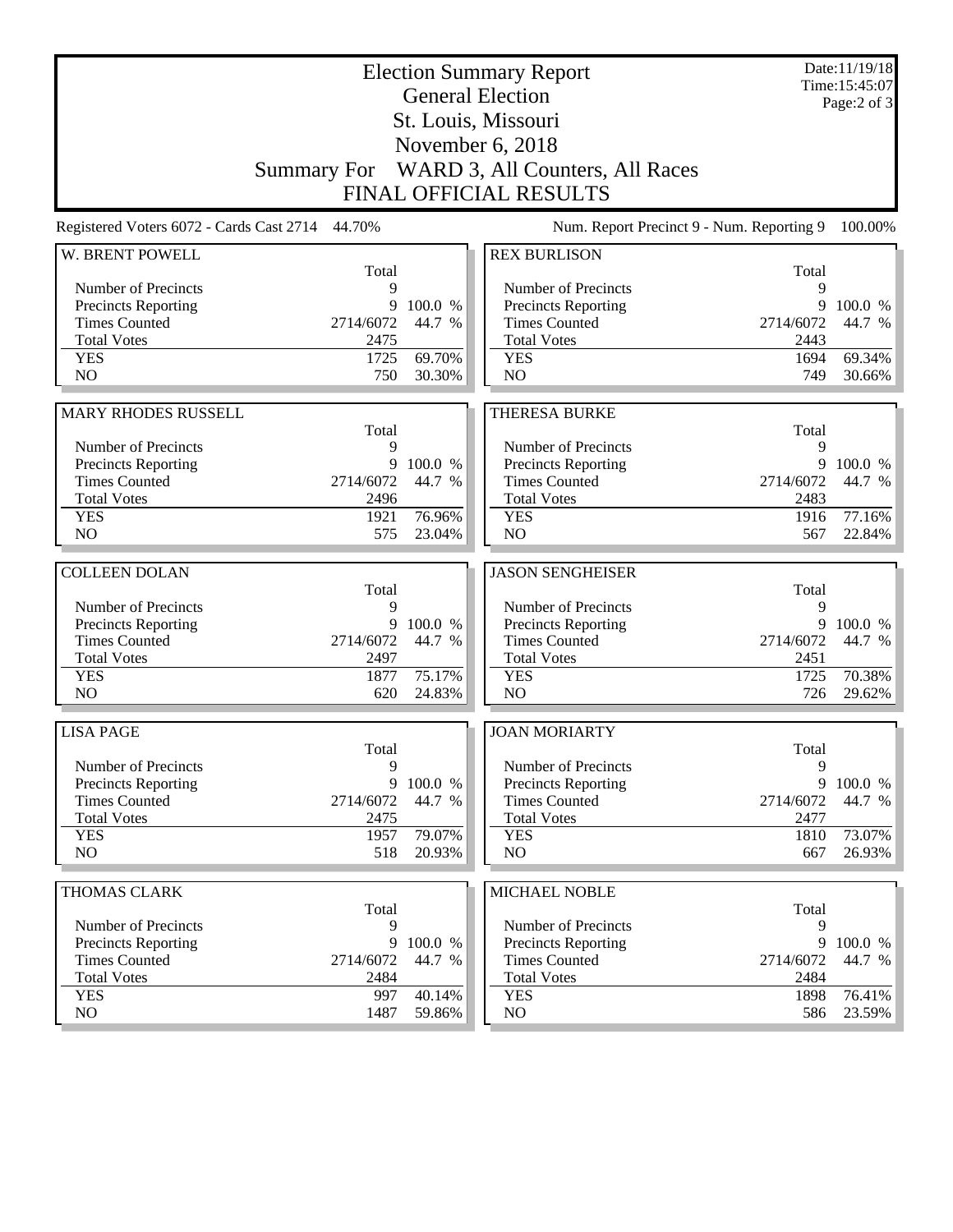|                                                    | <b>Election Summary Report</b><br><b>General Election</b> |                     |                                                    |                   | Date:11/19/18<br>Time: 15:45:07 |
|----------------------------------------------------|-----------------------------------------------------------|---------------------|----------------------------------------------------|-------------------|---------------------------------|
|                                                    |                                                           |                     |                                                    |                   | Page: 3 of 3                    |
|                                                    |                                                           |                     | St. Louis, Missouri                                |                   |                                 |
|                                                    |                                                           |                     | November 6, 2018                                   |                   |                                 |
|                                                    | <b>Summary For</b>                                        |                     | WARD 3, All Counters, All Races                    |                   |                                 |
|                                                    |                                                           |                     | <b>FINAL OFFICIAL RESULTS</b>                      |                   |                                 |
| Registered Voters 6072 - Cards Cast 2714 44.70%    |                                                           |                     | Num. Report Precinct 9 - Num. Reporting 9          |                   | 100.00%                         |
| PAULA BRYANT                                       | Total                                                     |                     | <b>CON AMEND 4</b>                                 | Total             |                                 |
| Number of Precincts                                | 9                                                         |                     | Number of Precincts                                | 9                 |                                 |
| <b>Precincts Reporting</b>                         | 9                                                         | 100.0 %             | Precincts Reporting                                | 9                 | 100.0 %                         |
| <b>Times Counted</b>                               | 2714/6072                                                 | 44.7 %              | <b>Times Counted</b>                               | 2714/6072         | 44.7 %                          |
| <b>Total Votes</b><br><b>YES</b>                   | 2485<br>1994                                              | 80.24%              | <b>Total Votes</b><br><b>YES</b>                   | 2553<br>1606      | 62.91%                          |
| N <sub>O</sub>                                     | 491                                                       | 19.76%              | N <sub>O</sub>                                     | 947               | 37.09%                          |
|                                                    |                                                           |                     |                                                    |                   |                                 |
| <b>BARBARA PEEBLES</b>                             |                                                           |                     | <b>PROP B</b>                                      |                   |                                 |
|                                                    | Total                                                     |                     |                                                    | Total             |                                 |
| Number of Precincts                                | 9                                                         |                     | Number of Precincts                                | 9                 |                                 |
| <b>Precincts Reporting</b><br><b>Times Counted</b> | 2714/6072                                                 | 9 100.0 %<br>44.7 % | <b>Precincts Reporting</b><br><b>Times Counted</b> | 9<br>2714/6072    | 100.0 %<br>44.7 %               |
| <b>Total Votes</b>                                 | 2492                                                      |                     | <b>Total Votes</b>                                 | 2654              |                                 |
| <b>YES</b>                                         | 1288                                                      | 51.69%              | <b>YES</b>                                         | 2463              | 92.80%                          |
| NO                                                 | 1204                                                      | 48.31%              | N <sub>O</sub>                                     | 191               | 7.20%                           |
|                                                    |                                                           |                     |                                                    |                   |                                 |
| <b>CON AMEND 1</b>                                 | Total                                                     |                     | PROP C                                             | Total             |                                 |
| Number of Precincts                                | 9                                                         |                     | Number of Precincts                                | 9                 |                                 |
| <b>Precincts Reporting</b>                         |                                                           | 9 100.0 %           | Precincts Reporting                                | 9                 | 100.0 %                         |
| <b>Times Counted</b>                               | 2714/6072                                                 | 44.7 %              | <b>Times Counted</b>                               | 2714/6072         | 44.7 %                          |
| <b>Total Votes</b>                                 | 2600                                                      |                     | <b>Total Votes</b>                                 | 2616              |                                 |
| <b>YES</b><br>N <sub>O</sub>                       | 2000<br>600                                               | 76.92%<br>23.08%    | <b>YES</b><br>NO                                   | 1277<br>1339      | 48.81%                          |
|                                                    |                                                           |                     |                                                    |                   | 51.19%                          |
| <b>CON AMEND 2</b>                                 |                                                           |                     | <b>PROP D</b>                                      |                   |                                 |
|                                                    | Total                                                     |                     |                                                    | Total             |                                 |
| Number of Precincts                                | 9                                                         |                     | Number of Precincts                                | 9                 |                                 |
| <b>Precincts Reporting</b>                         |                                                           | 9 100.0 %           | Precincts Reporting                                | 9                 | 100.0 %                         |
| <b>Times Counted</b><br><b>Total Votes</b>         | 2714/6072<br>2632                                         | 44.7 %              | <b>Times Counted</b><br><b>Total Votes</b>         | 2714/6072<br>2604 | 44.7 %                          |
| <b>YES</b>                                         | 2209                                                      | 83.93%              | <b>YES</b>                                         | 1437              | 55.18%                          |
| NO                                                 | 423                                                       | 16.07%              | NO                                                 | 1167              | 44.82%                          |
|                                                    |                                                           |                     |                                                    |                   |                                 |
| <b>CON AMEND 3</b>                                 |                                                           |                     | <b>BOARD OF ED</b>                                 |                   |                                 |
|                                                    | Total<br>9                                                |                     | Number of Precincts                                | Total<br>9        |                                 |
| Number of Precincts<br><b>Precincts Reporting</b>  | 9                                                         | 100.0 %             | <b>Precincts Reporting</b>                         | 9                 | 100.0 %                         |
| <b>Times Counted</b>                               | 2714/6072                                                 | 44.7 %              | <b>Times Counted</b>                               | 2714/6072         | 44.7 %                          |
| <b>Total Votes</b>                                 | 2609                                                      |                     | <b>Total Votes</b>                                 | 4280              |                                 |
| <b>YES</b>                                         | 1180                                                      | 45.23%              | DONNA JONES                                        | 1514              | 35.37%                          |
| NO                                                 | 1429                                                      | 54.77%              | <b>JOYCE ROBERTS</b>                               | 1635              | 38.20%                          |
|                                                    |                                                           |                     | <b>ADAM LAYNE</b><br><b>BILL HAAS</b>              | 196<br>303        | 4.58%<br>7.08%                  |
|                                                    |                                                           |                     | <b>JARED OPSAL</b>                                 | 77                | 1.80%                           |
|                                                    |                                                           |                     | <b>CYDNEY JOHNSON</b>                              | 184               | 4.30%                           |
|                                                    |                                                           |                     | <b>DAVID JACKSON</b>                               | 340               | 7.94%                           |
|                                                    |                                                           |                     | Write-in Votes                                     | 31                | 0.72%                           |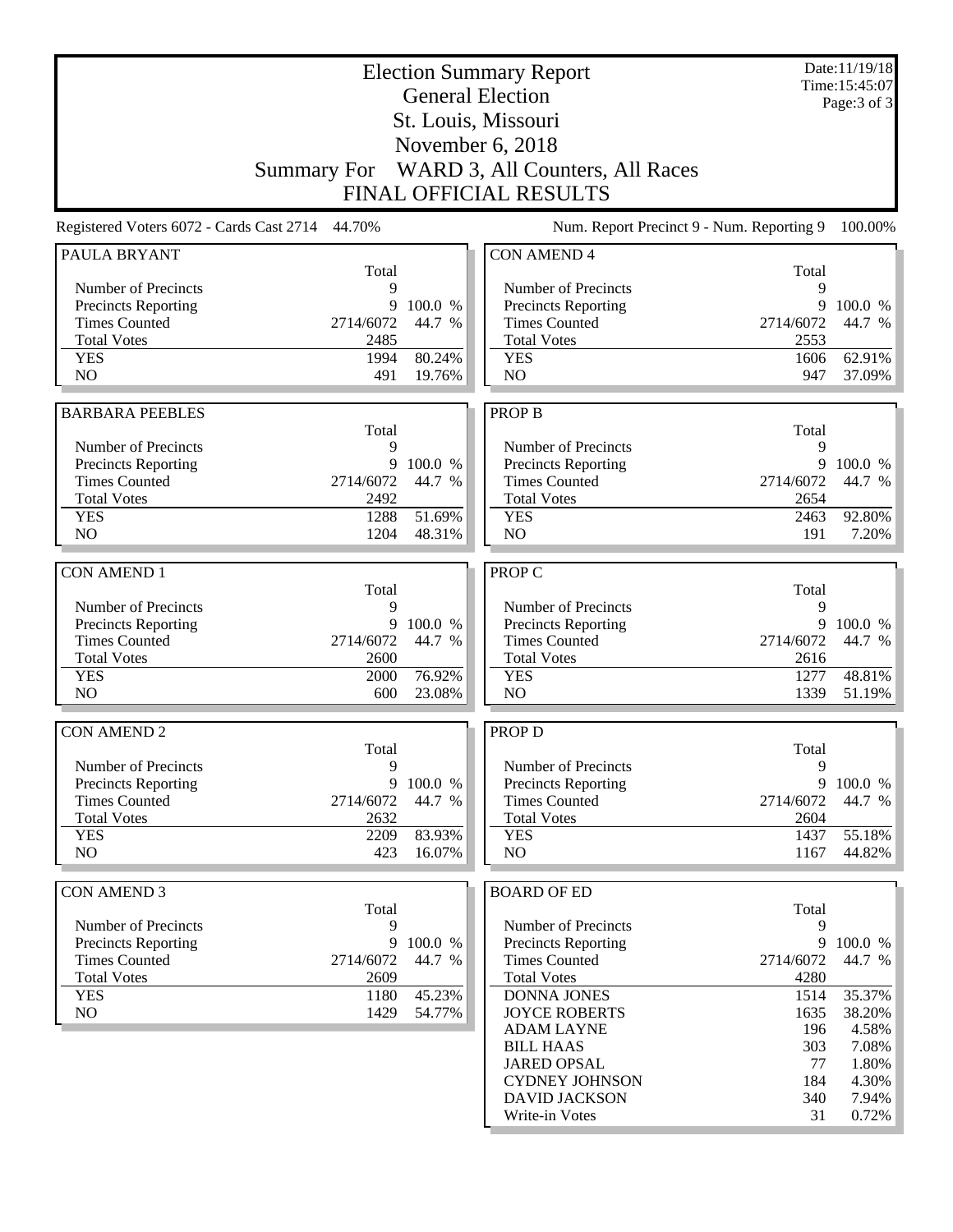| <b>Election Summary Report</b>                  |                    |            |                                             |                | Date:11/19/18<br>Time: 15:45:13 |
|-------------------------------------------------|--------------------|------------|---------------------------------------------|----------------|---------------------------------|
| <b>General Election</b>                         |                    |            |                                             |                | Page:1 of $4$                   |
| St. Louis, Missouri                             |                    |            |                                             |                |                                 |
|                                                 |                    |            |                                             |                |                                 |
|                                                 |                    |            | November 6, 2018                            |                |                                 |
|                                                 | <b>Summary For</b> |            | WARD 4, All Counters, All Races             |                |                                 |
|                                                 |                    |            | <b>FINAL OFFICIAL RESULTS</b>               |                |                                 |
| Registered Voters 6548 - Cards Cast 2944 44.96% |                    |            | Num. Report Precinct 10 - Num. Reporting 10 |                | 100.00%                         |
| <b>US SENATOR</b>                               |                    |            | <b>STATE REP 76</b>                         |                |                                 |
|                                                 | Total              |            |                                             | Total          |                                 |
| Number of Precincts                             | 10                 |            | Number of Precincts                         | 3              |                                 |
| <b>Precincts Reporting</b>                      |                    | 10 100.0 % | <b>Precincts Reporting</b>                  | 3              | 100.0 %                         |
| <b>Times Counted</b>                            | 2944/6548          | 45.0 %     | <b>Times Counted</b>                        | 1057/2295      | 46.1 %                          |
| <b>Total Votes</b>                              | 2934               |            | <b>Total Votes</b>                          | 1013           |                                 |
| <b>JOSH HAWLEY</b>                              | 63                 | 2.15%      | <b>CHRIS CARTER</b>                         | 1011           | 99.80%                          |
| <b>CLAIRE McCASKILL</b>                         | 2834               | 96.59%     | Write-in Votes                              | 2              | 0.20%                           |
| <b>JAPHETH CAMPBELL</b>                         | 15                 | 0.51%      |                                             |                |                                 |
| <b>JO CRAIN</b>                                 | 5                  | 0.17%      | <b>STATE REP 77</b>                         |                |                                 |
| <b>CRAIG O'DEAR</b>                             | 16                 | 0.55%      |                                             | Total          |                                 |
| Write-in Votes                                  | 1                  | 0.03%      | Number of Precincts                         | 5              |                                 |
|                                                 |                    |            | Precincts Reporting                         |                | 5 100.0 %                       |
| <b>STATE AUDITOR</b>                            |                    |            | <b>Times Counted</b>                        | 1725/3826      | 45.1 %                          |
|                                                 | Total              |            | <b>Total Votes</b>                          | 1637           |                                 |
| Number of Precincts                             | 10                 |            | <b>STEVE ROBERTS</b>                        | 1611           | 98.41%                          |
| Precincts Reporting                             |                    | 10 100.0 % | Write-in Votes                              | 26             | 1.59%                           |
| <b>Times Counted</b>                            | 2944/6548          | 45.0 %     |                                             |                |                                 |
| <b>Total Votes</b>                              | 2889               |            | <b>STATE REP 79</b>                         |                |                                 |
| SAUNDRA McDOWELL                                | 63                 | 2.18%      |                                             | Total          |                                 |
| NICOLE GALLOWAY                                 | 2793               | 96.68%     | Number of Precincts                         |                |                                 |
| <b>SEAN O'TOOLE</b>                             | 17                 | 0.59%      | Precincts Reporting                         | $\mathbf{1}$   | 100.0 %                         |
| <b>DON FITZ</b>                                 | 8                  | 0.28%      | <b>Times Counted</b>                        | 95/257         | 37.0 %                          |
| <b>JACOB LUETKEMEYER</b>                        | 5                  | 0.17%      | <b>Total Votes</b>                          | 93             |                                 |
| Write-in Votes                                  | 3                  | 0.10%      | <b>LAKEYSHA BOSLEY</b>                      | 91             | 97.85%                          |
|                                                 |                    |            | <b>DAN ELDER</b>                            | $\overline{c}$ | 2.15%                           |
| <b>US REP DIST 1</b>                            |                    |            | Write-in Votes                              | $\Omega$       | $0.00\%$                        |
|                                                 | Total              |            |                                             |                |                                 |
| Number of Precincts                             | 10                 |            | <b>STATE REP 84</b>                         |                |                                 |
| Precincts Reporting                             |                    | 10 100.0 % |                                             | Total          |                                 |
| <b>Times Counted</b>                            | 2944/6548          | 45.0 %     | Number of Precincts                         |                |                                 |
| <b>Total Votes</b>                              | 2900               |            | <b>Precincts Reporting</b>                  |                | 1 100.0 %                       |
| <b>ROBERT VROMAN</b>                            | 50                 | 1.72%      | <b>Times Counted</b>                        | 67/170         | 39.4 %                          |
| <b>LACY CLAY</b>                                | 2804               | 96.69%     | <b>Total Votes</b>                          | 64             |                                 |
| ROBB CUNNINGHAM<br>Write-in Votes               | 39<br>7            | 1.34%      | <b>WILEY PRICE</b>                          | 63             | 98.44%                          |
|                                                 |                    | 0.24%      | Write-in Votes                              | 1              | 1.56%                           |
| <b>STATE SEN 4</b>                              |                    |            | <b>COLL OF REV</b>                          |                |                                 |
|                                                 | Total              |            |                                             | Total          |                                 |
| Number of Precincts                             | 3                  |            | Number of Precincts                         | 10             |                                 |
| <b>Precincts Reporting</b>                      | 3                  | 100.0 %    | Precincts Reporting                         |                | 10 100.0 %                      |
| <b>Times Counted</b>                            | 604/1285           | 47.0 %     | <b>Times Counted</b>                        | 2944/6548      | 45.0 %                          |
| <b>Total Votes</b>                              | 598                |            | <b>Total Votes</b>                          | 2793           |                                 |
| <b>ROBERT CRUMP</b>                             | 20                 | 3.34%      | <b>GREGORY DALY</b>                         | 2779           | 99.50%                          |
| <b>KARLA MAY</b>                                | 577                | 96.49%     | Write-in Votes                              | 14             | 0.50%                           |
| Write-in Votes                                  | 1                  | 0.17%      |                                             |                |                                 |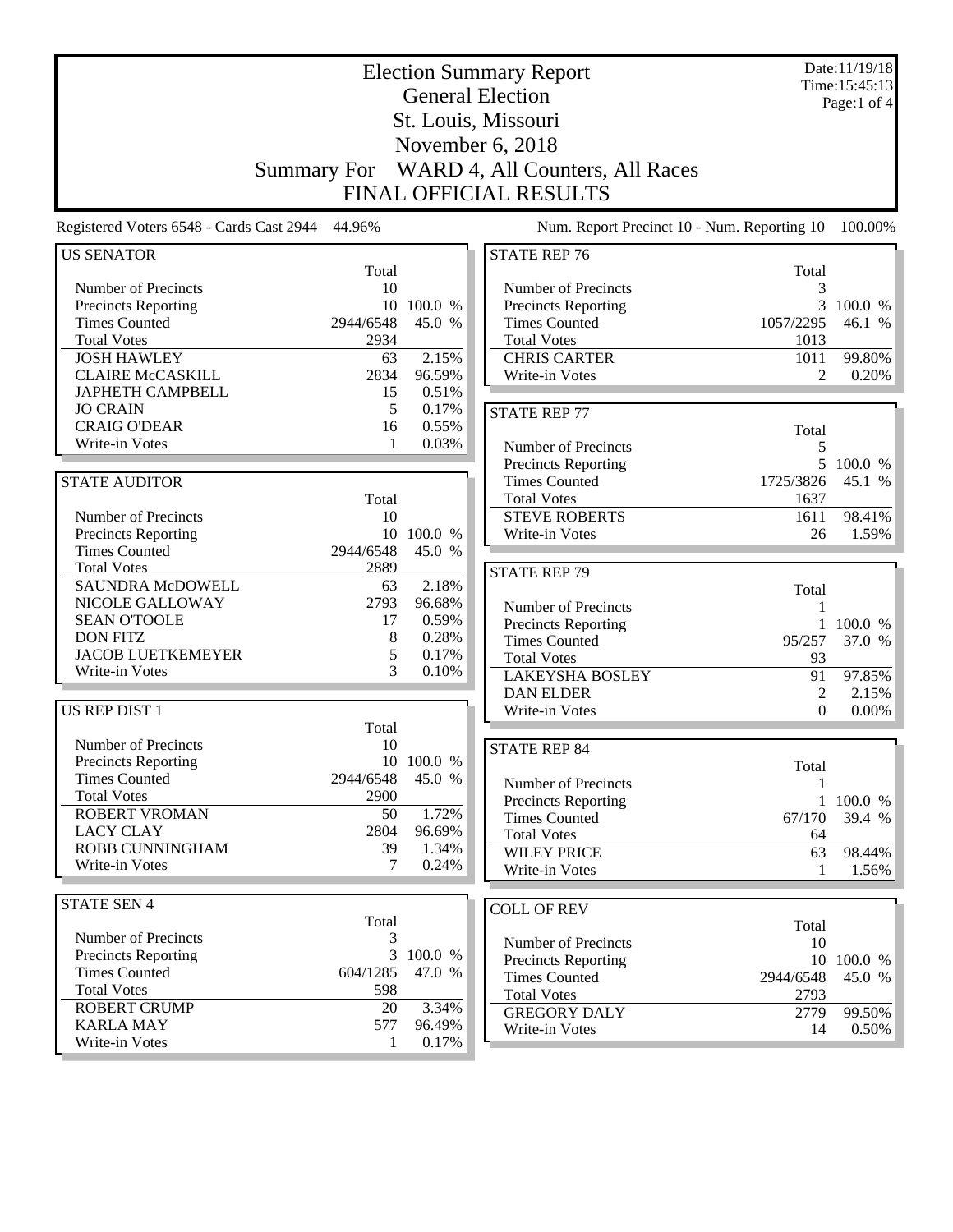| <b>Election Summary Report</b><br><b>General Election</b> |                    |                  |                                                    |              | Date:11/19/18<br>Time: 15:45:13 |
|-----------------------------------------------------------|--------------------|------------------|----------------------------------------------------|--------------|---------------------------------|
|                                                           |                    | Page:2 of 4      |                                                    |              |                                 |
|                                                           |                    |                  | St. Louis, Missouri                                |              |                                 |
|                                                           |                    |                  | November 6, 2018                                   |              |                                 |
|                                                           |                    |                  |                                                    |              |                                 |
|                                                           | <b>Summary For</b> |                  | WARD 4, All Counters, All Races                    |              |                                 |
|                                                           |                    |                  | <b>FINAL OFFICIAL RESULTS</b>                      |              |                                 |
| Registered Voters 6548 - Cards Cast 2944 44.96%           |                    |                  | Num. Report Precinct 10 - Num. Reporting 10        |              | 100.00%                         |
| <b>LICENSE COLL</b>                                       |                    |                  | <b>LISA PAGE</b>                                   |              |                                 |
|                                                           | Total              |                  |                                                    | Total        |                                 |
| Number of Precincts                                       | 10                 | 10 100.0 %       | Number of Precincts                                | 10           | 10 100.0 %                      |
| <b>Precincts Reporting</b><br><b>Times Counted</b>        | 2944/6548          | 45.0 %           | <b>Precincts Reporting</b><br><b>Times Counted</b> | 2944/6548    | 45.0 %                          |
| <b>Total Votes</b>                                        | 2861               |                  | <b>Total Votes</b>                                 | 2564         |                                 |
| <b>ZACHARY SYBERG</b>                                     | 75                 | 2.62%            | <b>YES</b>                                         | 1750         | 68.25%                          |
| <b>MAVIS THOMPSON</b>                                     | 2779               | 97.13%           | N <sub>O</sub>                                     | 814          | 31.75%                          |
| Write-in Votes                                            | 7                  | 0.24%            |                                                    |              |                                 |
|                                                           |                    |                  | THOMAS CLARK                                       |              |                                 |
| <b>REC OF DEEDS</b>                                       |                    |                  |                                                    | Total        |                                 |
|                                                           | Total              |                  | Number of Precincts                                | 10           |                                 |
| Number of Precincts                                       | 10                 |                  | <b>Precincts Reporting</b>                         |              | 10 100.0 %                      |
| Precincts Reporting                                       | 10                 | 100.0 %          | <b>Times Counted</b>                               | 2944/6548    | 45.0 %                          |
| <b>Times Counted</b>                                      | 2944/6548          | 45.0 %           | <b>Total Votes</b>                                 | 2653         |                                 |
| <b>Total Votes</b><br><b>MICAHEL BUTLER</b>               | 2810<br>2801       | 99.68%           | <b>YES</b><br>N <sub>O</sub>                       | 1287<br>1366 | 48.51%                          |
| Write-in Votes                                            | 9                  | 0.32%            |                                                    |              | 51.49%                          |
|                                                           |                    |                  | <b>REX BURLISON</b>                                |              |                                 |
| W. BRENT POWELL                                           |                    |                  |                                                    | Total        |                                 |
|                                                           | Total              |                  | Number of Precincts                                | 10           |                                 |
| Number of Precincts                                       | 10                 |                  | Precincts Reporting                                |              | 10 100.0 %                      |
| <b>Precincts Reporting</b>                                |                    | 10 100.0 %       | <b>Times Counted</b>                               | 2944/6548    | 45.0 %                          |
| <b>Times Counted</b>                                      | 2944/6548          | 45.0 %           | <b>Total Votes</b>                                 | 2535         |                                 |
| <b>Total Votes</b>                                        | 2582               |                  | <b>YES</b>                                         | 1344         | 53.02%                          |
| <b>YES</b>                                                | 1386               | 53.68%           | NO                                                 | 1191         | 46.98%                          |
| NO                                                        | 1196               | 46.32%           |                                                    |              |                                 |
|                                                           |                    |                  | <b>THERESA BURKE</b>                               |              |                                 |
| MARY RHODES RUSSELL                                       |                    |                  |                                                    | Total        |                                 |
| Number of Precincts                                       | Total<br>10        |                  | Number of Precincts<br>Precincts Reporting         | 10           | 10 100.0 %                      |
| <b>Precincts Reporting</b>                                | 10                 | 100.0 %          | <b>Times Counted</b>                               | 2944/6548    | 45.0 %                          |
| <b>Times Counted</b>                                      | 2944/6548          | 45.0 %           | <b>Total Votes</b>                                 | 2573         |                                 |
| <b>Total Votes</b>                                        | 2592               |                  | <b>YES</b>                                         | 1708         | 66.38%                          |
| <b>YES</b>                                                | 1664               | 64.20%           | NO                                                 | 865          | 33.62%                          |
| N <sub>O</sub>                                            | 928                | 35.80%           |                                                    |              |                                 |
|                                                           |                    |                  | <b>JASON SENGHEISER</b>                            |              |                                 |
| <b>COLLEEN DOLAN</b>                                      |                    |                  |                                                    | Total        |                                 |
|                                                           | Total              |                  | Number of Precincts                                | 10           |                                 |
| Number of Precincts                                       | 10                 |                  | Precincts Reporting                                | 10           | 100.0 %                         |
| <b>Precincts Reporting</b>                                |                    | 10 100.0 %       | <b>Times Counted</b>                               | 2944/6548    | 45.0 %                          |
| <b>Times Counted</b>                                      | 2944/6548          | 45.0 %           | <b>Total Votes</b>                                 | 2535         |                                 |
| <b>Total Votes</b>                                        | 2575               |                  | <b>YES</b>                                         | 1325         | 52.27%                          |
| <b>YES</b><br>NO                                          | 1606<br>969        | 62.37%<br>37.63% | NO                                                 | 1210         | 47.73%                          |
|                                                           |                    |                  |                                                    |              |                                 |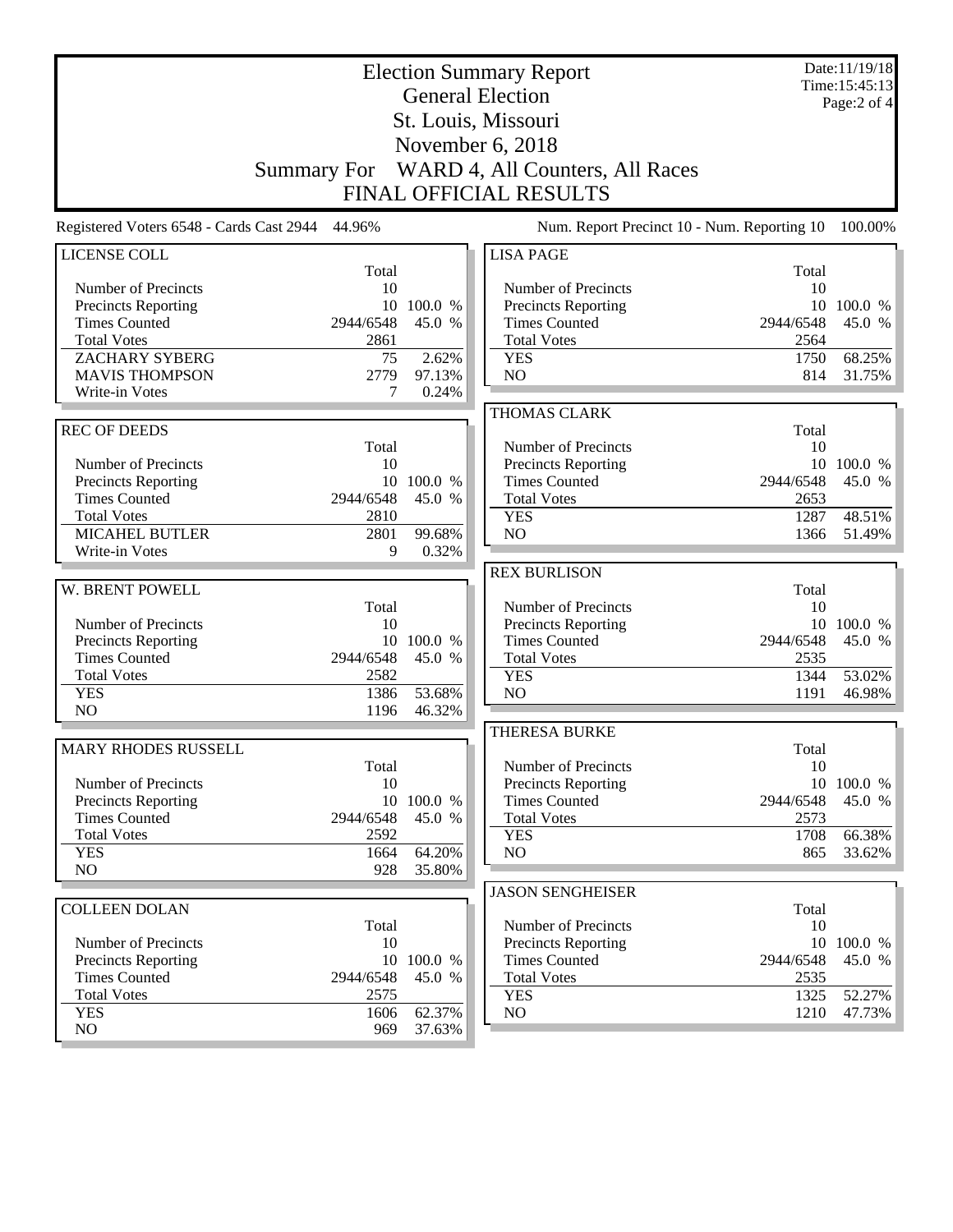|                                            |                    |            | <b>Election Summary Report</b><br><b>General Election</b> |              | Date:11/19/18<br>Time:15:45:13 |
|--------------------------------------------|--------------------|------------|-----------------------------------------------------------|--------------|--------------------------------|
|                                            |                    |            | St. Louis, Missouri                                       |              | Page: 3 of 4                   |
|                                            |                    |            | November 6, 2018                                          |              |                                |
|                                            | <b>Summary For</b> |            | WARD 4, All Counters, All Races                           |              |                                |
|                                            |                    |            | <b>FINAL OFFICIAL RESULTS</b>                             |              |                                |
| Registered Voters 6548 - Cards Cast 2944   | 44.96%             |            | Num. Report Precinct 10 - Num. Reporting 10               |              | 100.00%                        |
| <b>JOAN MORIARTY</b>                       |                    |            | <b>CON AMEND 2</b>                                        |              |                                |
|                                            | Total              |            |                                                           | Total        |                                |
| Number of Precincts                        | 10                 |            | Number of Precincts                                       | 10           |                                |
| Precincts Reporting                        |                    | 10 100.0 % | Precincts Reporting                                       | 10           | 100.0 %                        |
| <b>Times Counted</b>                       | 2944/6548          | 45.0 %     | <b>Times Counted</b>                                      | 2944/6548    | 45.0 %                         |
| <b>Total Votes</b>                         | 2547               |            | <b>Total Votes</b>                                        | 2814         |                                |
| <b>YES</b>                                 | 1476               | 57.95%     | <b>YES</b>                                                | 2189         | 77.79%                         |
| N <sub>O</sub>                             | 1071               | 42.05%     | N <sub>O</sub>                                            | 625          | 22.21%                         |
|                                            |                    |            |                                                           |              |                                |
| <b>MICHAEL NOBLE</b>                       | Total              |            | <b>CON AMEND 3</b>                                        | Total        |                                |
| Number of Precincts                        | 10                 |            | Number of Precincts                                       | 10           |                                |
| Precincts Reporting                        |                    | 10 100.0 % | Precincts Reporting                                       |              | 10 100.0 %                     |
| <b>Times Counted</b>                       | 2944/6548          | 45.0 %     | <b>Times Counted</b>                                      | 2944/6548    | 45.0 %                         |
| <b>Total Votes</b>                         | 2564               |            | <b>Total Votes</b>                                        | 2777         |                                |
| <b>YES</b>                                 | 1630               | 63.57%     | <b>YES</b>                                                | 1641         | 59.09%                         |
| N <sub>O</sub>                             | 934                | 36.43%     | N <sub>O</sub>                                            | 1136         | 40.91%                         |
|                                            |                    |            |                                                           |              |                                |
| PAULA BRYANT                               |                    |            | <b>CON AMEND 4</b>                                        |              |                                |
|                                            | Total              |            |                                                           | Total        |                                |
| Number of Precincts<br>Precincts Reporting | 10                 | 10 100.0 % | Number of Precincts<br>Precincts Reporting                | 10<br>10     | 100.0 %                        |
| <b>Times Counted</b>                       | 2944/6548          | 45.0 %     | <b>Times Counted</b>                                      | 2944/6548    | 45.0 %                         |
| <b>Total Votes</b>                         | 2573               |            | <b>Total Votes</b>                                        | 2703         |                                |
| <b>YES</b>                                 | 1803               | 70.07%     | <b>YES</b>                                                | 1253         | 46.36%                         |
| N <sub>O</sub>                             | 770                | 29.93%     | N <sub>O</sub>                                            | 1450         | 53.64%                         |
|                                            |                    |            |                                                           |              |                                |
| <b>BARBARA PEEBLES</b>                     |                    |            | <b>PROP B</b>                                             |              |                                |
| Number of Precincts                        | Total<br>10        |            | Number of Precincts                                       | Total<br>10  |                                |
| <b>Precincts Reporting</b>                 |                    | 10 100.0 % | Precincts Reporting                                       |              | 10 100.0 %                     |
| <b>Times Counted</b>                       | 2944/6548          | 45.0 %     | <b>Times Counted</b>                                      | 2944/6548    | 45.0 %                         |
| <b>Total Votes</b>                         | 2643               |            | <b>Total Votes</b>                                        | 2862         |                                |
| <b>YES</b>                                 | 1636               | 61.90%     | <b>YES</b>                                                | 2630         | 91.89%                         |
| NO                                         | 1007               | 38.10%     | NO                                                        | 232          | 8.11%                          |
|                                            |                    |            |                                                           |              |                                |
| <b>CON AMEND 1</b>                         |                    |            | <b>PROP C</b>                                             |              |                                |
| Number of Precincts                        | Total<br>10        |            | Number of Precincts                                       | Total<br>10  |                                |
| Precincts Reporting                        |                    | 10 100.0 % | <b>Precincts Reporting</b>                                | 10           | 100.0 %                        |
| <b>Times Counted</b>                       | 2944/6548          | 45.0 %     | <b>Times Counted</b>                                      | 2944/6548    | 45.0 %                         |
|                                            |                    |            |                                                           |              |                                |
|                                            |                    |            |                                                           |              |                                |
| <b>Total Votes</b><br><b>YES</b>           | 2810<br>2051       | 72.99%     | <b>Total Votes</b><br><b>YES</b>                          | 2792<br>1748 | 62.61%                         |
| NO                                         | 759                | 27.01%     | NO                                                        | 1044         | 37.39%                         |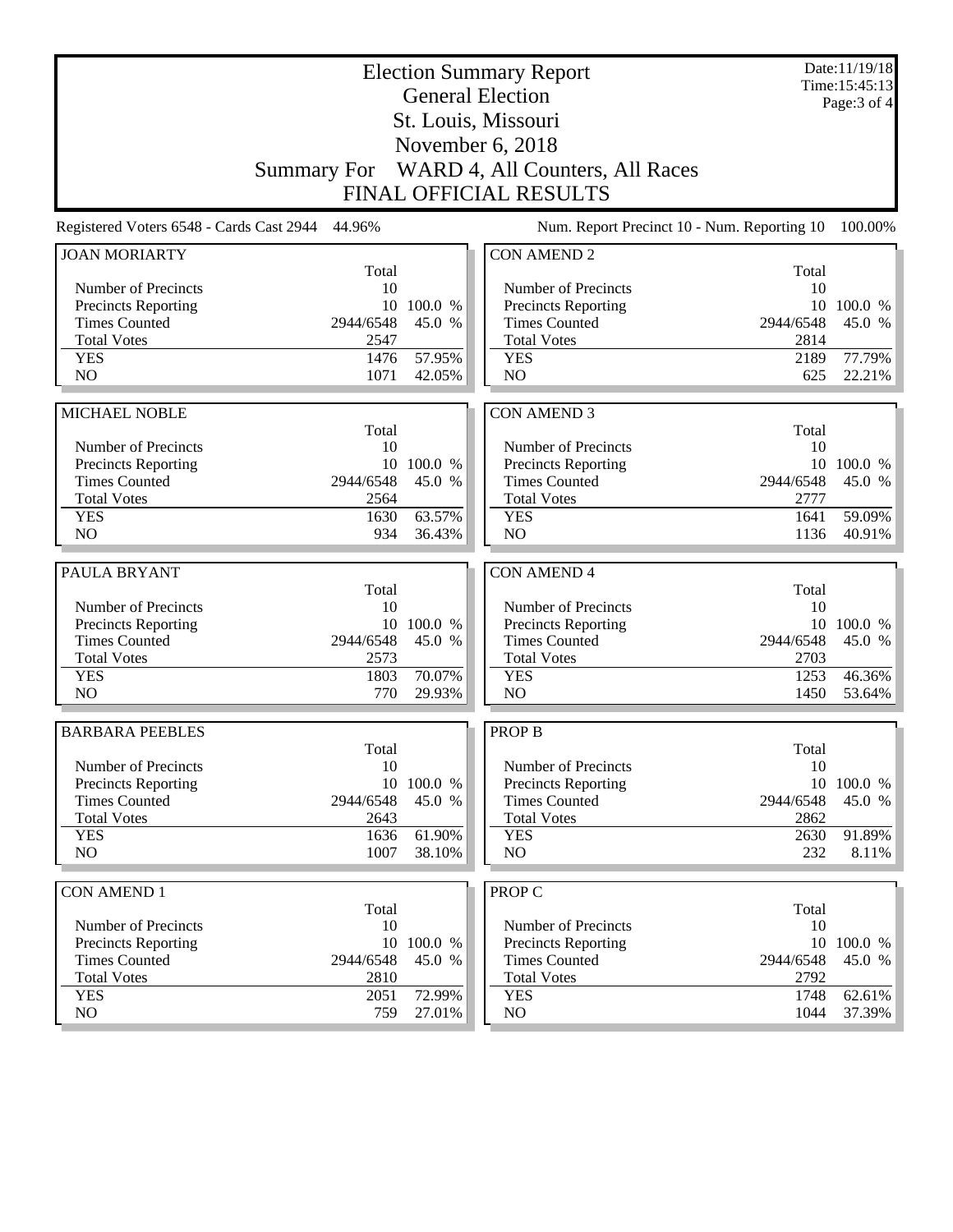Date:11/19/18 Time:15:45:13 Page:4 of 4

## Election Summary Report General Election St. Louis, Missouri November 6, 2018 Summary For WARD 4, All Counters, All Races FINAL OFFICIAL RESULTS

| PROP D                     |           |               |
|----------------------------|-----------|---------------|
|                            | Total     |               |
| Number of Precincts        | 10        |               |
| <b>Precincts Reporting</b> | 10        | 100.0<br>$\%$ |
| <b>Times Counted</b>       | 2944/6548 | 45.0<br>$\%$  |
| <b>Total Votes</b>         | 2771      |               |
| <b>YES</b>                 | 1089      | 39.30%        |
| N <sub>O</sub>             | 1682      | 60.70%        |
|                            |           |               |
| <b>BOARD OF ED</b>         |           |               |
|                            | Total     |               |
| Number of Precincts        | 10        |               |
| <b>Precincts Reporting</b> | 10        | 100.0<br>$\%$ |
| <b>Times Counted</b>       | 2944/6548 | 45.0 %        |
| <b>Total Votes</b>         | 4554      |               |
| <b>DONNA JONES</b>         | 813       | 17.85%        |
| <b>JOYCE ROBERTS</b>       | 1751      | 38.45%        |
| <b>ADAM LAYNE</b>          | 940       | 20.64%        |
| <b>BILL HAAS</b>           | 386       | 8.48%         |
| <b>JARED OPSAL</b>         | 81.       | 1.78%         |
| <b>CYDNEY JOHNSON</b>      | 230       | 5.05%         |
| DAVID JACKSON              | 325       | 7.14%         |
| Write-in Votes             | 28        | 0.61%         |

Registered Voters 6548 - Cards Cast 2944 44.96% Num. Report Precinct 10 - Num. Reporting 10 100.00%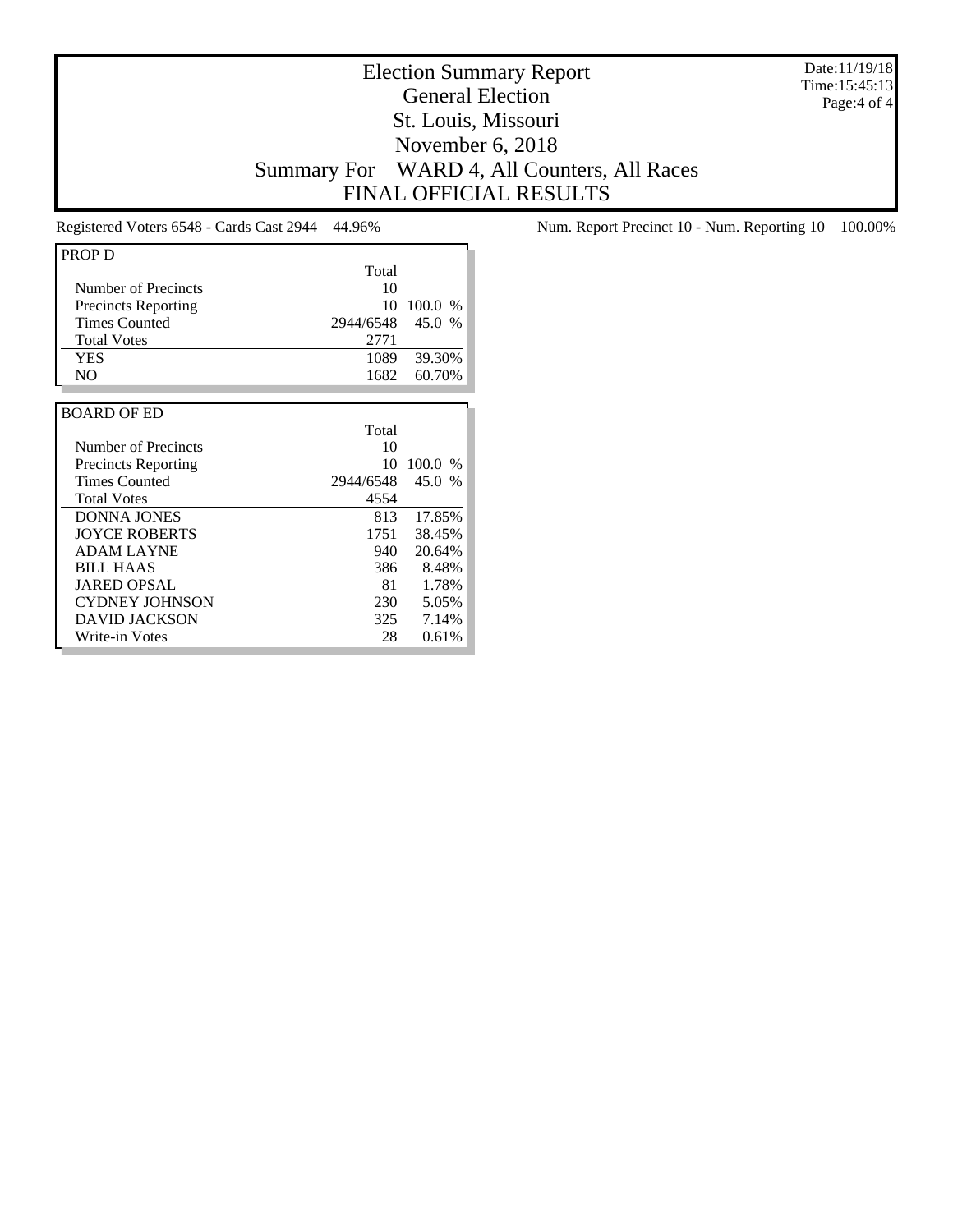| <b>Election Summary Report</b><br><b>General Election</b>            |                    |                |                                                                  |                | Date:11/19/18<br>Time: 15:45:18 |
|----------------------------------------------------------------------|--------------------|----------------|------------------------------------------------------------------|----------------|---------------------------------|
|                                                                      |                    |                |                                                                  |                | Page:1 of $3$                   |
|                                                                      |                    |                | St. Louis, Missouri                                              |                |                                 |
|                                                                      |                    |                | November 6, 2018                                                 |                |                                 |
|                                                                      | <b>Summary For</b> |                | WARD 5, All Counters, All Races                                  |                |                                 |
|                                                                      |                    |                | FINAL OFFICIAL RESULTS                                           |                |                                 |
|                                                                      |                    |                |                                                                  |                |                                 |
| Registered Voters 6248 - Cards Cast 3076 49.23%<br><b>US SENATOR</b> |                    |                | Num. Report Precinct 8 - Num. Reporting 8<br><b>STATE REP 79</b> |                | 100.00%                         |
|                                                                      | Total              |                |                                                                  | Total          |                                 |
| Number of Precincts                                                  | 8                  |                | Number of Precincts                                              | $\overline{2}$ |                                 |
| Precincts Reporting                                                  | 8                  | 100.0 %        | Precincts Reporting                                              |                | 100.0 %                         |
| <b>Times Counted</b>                                                 | 3076/6248          | 49.2 %         | <b>Times Counted</b>                                             | 945/1573       | 60.1 %                          |
| <b>Total Votes</b>                                                   | 3059               |                | <b>Total Votes</b>                                               | 892            |                                 |
| <b>JOSH HAWLEY</b>                                                   | 226                | 7.39%          | <b>LAKEYSHA BOSLEY</b>                                           | 743            | 83.30%                          |
| <b>CLAIRE McCASKILL</b>                                              | 2783               | 90.98%         | <b>DAN ELDER</b>                                                 | 143            | 16.03%                          |
| <b>JAPHETH CAMPBELL</b>                                              | 22                 | 0.72%          | Write-in Votes                                                   | 6              | $0.67\%$                        |
| <b>JO CRAIN</b><br><b>CRAIG O'DEAR</b>                               | 10<br>14           | 0.33%<br>0.46% |                                                                  |                |                                 |
| Write-in Votes                                                       | 4                  | 0.13%          | <b>COLL OF REV</b>                                               |                |                                 |
|                                                                      |                    |                |                                                                  | Total          |                                 |
| <b>STATE AUDITOR</b>                                                 |                    |                | Number of Precincts<br>Precincts Reporting                       | 8<br>8         | 100.0 %                         |
|                                                                      | Total              |                | <b>Times Counted</b>                                             | 3076/6248      | 49.2 %                          |
| Number of Precincts                                                  | 8                  |                | <b>Total Votes</b>                                               | 2817           |                                 |
| <b>Precincts Reporting</b>                                           | 8                  | 100.0 %        | <b>GREGORY DALY</b>                                              | 2795           | 99.22%                          |
| <b>Times Counted</b>                                                 | 3076/6248          | 49.2 %         | Write-in Votes                                                   | 22             | 0.78%                           |
| <b>Total Votes</b>                                                   | 3020               |                |                                                                  |                |                                 |
| <b>SAUNDRA McDOWELL</b>                                              | 203                | 6.72%          | LICENSE COLL                                                     |                |                                 |
| NICOLE GALLOWAY                                                      | 2729               | 90.36%         |                                                                  | Total          |                                 |
| <b>SEAN O'TOOLE</b>                                                  | 54                 | 1.79%          | Number of Precincts                                              | 8              |                                 |
| <b>DON FITZ</b>                                                      | 16                 | 0.53%          | <b>Precincts Reporting</b>                                       | 8              | 100.0 %                         |
| <b>JACOB LUETKEMEYER</b>                                             | 17                 | 0.56%          | <b>Times Counted</b>                                             | 3076/6248      | 49.2 %                          |
| Write-in Votes                                                       | 1                  | 0.03%          | <b>Total Votes</b>                                               | 2953           |                                 |
|                                                                      |                    |                | <b>ZACHARY SYBERG</b>                                            | 277            | 9.38%                           |
| US REP DIST 1                                                        |                    |                | <b>MAVIS THOMPSON</b>                                            | 2661           | 90.11%                          |
| Number of Precincts                                                  | Total              |                | Write-in Votes                                                   | 15             | $0.51\%$                        |
| <b>Precincts Reporting</b>                                           | 8                  | 8 100.0 %      |                                                                  |                |                                 |
| <b>Times Counted</b>                                                 | 3076/6248          | 49.2 %         | <b>REC OF DEEDS</b>                                              |                |                                 |
| <b>Total Votes</b>                                                   | 3024               |                | Number of Precincts                                              | Total          |                                 |
| ROBERT VROMAN                                                        | 219                | 7.24%          | Precincts Reporting                                              | 8<br>8         | 100.0 %                         |
| <b>LACY CLAY</b>                                                     | 2698               | 89.22%         | <b>Times Counted</b>                                             | 3076/6248      | 49.2 %                          |
| ROBB CUNNINGHAM                                                      | 89                 | 2.94%          | <b>Total Votes</b>                                               | 2833           |                                 |
| Write-in Votes                                                       | 18                 | 0.60%          | <b>MICAHEL BUTLER</b>                                            | 2812           | 99.26%                          |
|                                                                      |                    |                | Write-in Votes                                                   | 21             | 0.74%                           |
| <b>STATE REP 78</b>                                                  |                    |                |                                                                  |                |                                 |
|                                                                      | Total              |                | W. BRENT POWELL                                                  |                |                                 |
| Number of Precincts                                                  | 6                  |                |                                                                  | Total          |                                 |
| <b>Precincts Reporting</b>                                           | 6                  | 100.0 %        | Number of Precincts                                              | 8              |                                 |
| <b>Times Counted</b>                                                 | 2131/4675          | 45.6 %         | Precincts Reporting                                              | 8              | 100.0 %                         |
| <b>Total Votes</b><br><b>BRUCE FRANKS</b>                            | 1964<br>1948       | 99.19%         | <b>Times Counted</b>                                             | 3076/6248      | 49.2 %                          |
| Write-in Votes                                                       | 16                 | 0.81%          | <b>Total Votes</b>                                               | 2666           |                                 |
|                                                                      |                    |                | <b>YES</b>                                                       | 1565           | 58.70%                          |
|                                                                      |                    |                | NO                                                               | 1101           | 41.30%                          |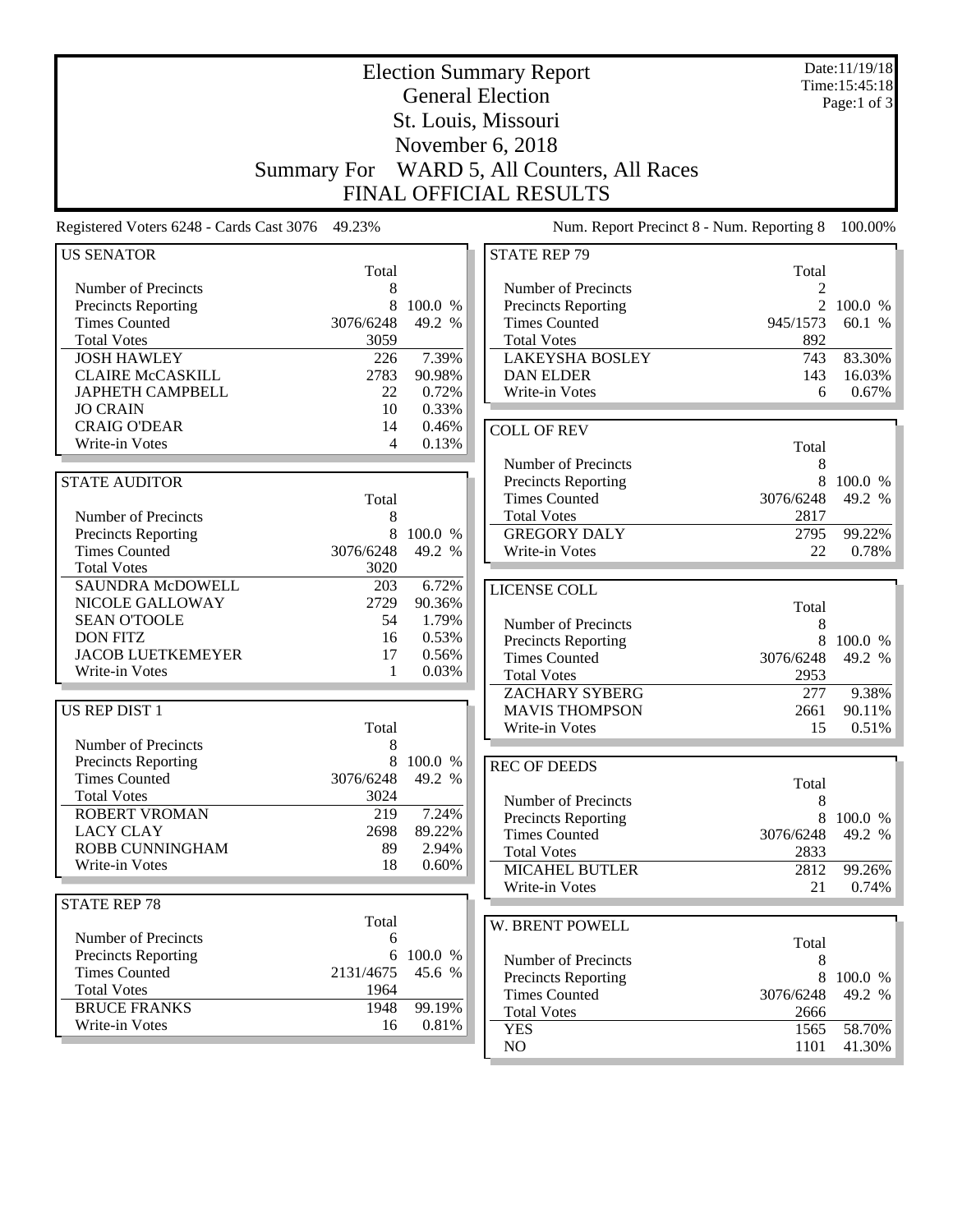|                                                   |                    |                  | <b>Election Summary Report</b><br><b>General Election</b> |             | Date:11/19/18<br>Time: 15:45:18 |
|---------------------------------------------------|--------------------|------------------|-----------------------------------------------------------|-------------|---------------------------------|
|                                                   |                    |                  | St. Louis, Missouri                                       |             | Page: $2$ of $3$                |
|                                                   |                    |                  | November 6, 2018                                          |             |                                 |
|                                                   | <b>Summary For</b> |                  |                                                           |             |                                 |
|                                                   |                    |                  | WARD 5, All Counters, All Races                           |             |                                 |
|                                                   |                    |                  | <b>FINAL OFFICIAL RESULTS</b>                             |             |                                 |
| Registered Voters 6248 - Cards Cast 3076          | 49.23%             |                  | Num. Report Precinct 8 - Num. Reporting 8                 |             | 100.00%                         |
| <b>MARY RHODES RUSSELL</b>                        | Total              |                  | THERESA BURKE                                             | Total       |                                 |
| Number of Precincts                               | 8                  |                  | Number of Precincts                                       | 8           |                                 |
| <b>Precincts Reporting</b>                        | 8                  | 100.0 %          | <b>Precincts Reporting</b>                                | 8           | 100.0 %                         |
| <b>Times Counted</b>                              | 3076/6248          | 49.2 %           | <b>Times Counted</b>                                      | 3076/6248   | 49.2 %                          |
| <b>Total Votes</b>                                | 2677               |                  | <b>Total Votes</b>                                        | 2623        |                                 |
| <b>YES</b>                                        | 1862               | 69.56%           | <b>YES</b>                                                | 1807        | 68.89%                          |
| N <sub>O</sub>                                    | 815                | 30.44%           | N <sub>O</sub>                                            | 816         | 31.11%                          |
|                                                   |                    |                  |                                                           |             |                                 |
| <b>COLLEEN DOLAN</b>                              |                    |                  | <b>JASON SENGHEISER</b>                                   |             |                                 |
|                                                   | Total              |                  |                                                           | Total       |                                 |
| Number of Precincts<br>Precincts Reporting        | 8<br>8             | 100.0 %          | Number of Precincts<br>Precincts Reporting                | 8<br>8      | 100.0 %                         |
| <b>Times Counted</b>                              | 3076/6248          | 49.2 %           | <b>Times Counted</b>                                      | 3076/6248   | 49.2 %                          |
| <b>Total Votes</b>                                | 2649               |                  | <b>Total Votes</b>                                        | 2605        |                                 |
| <b>YES</b>                                        | 1822               | 68.78%           | <b>YES</b>                                                | 1538        | 59.04%                          |
| NO                                                | 827                | 31.22%           | NO                                                        | 1067        | 40.96%                          |
|                                                   |                    |                  |                                                           |             |                                 |
| <b>LISA PAGE</b>                                  |                    |                  | <b>JOAN MORIARTY</b>                                      |             |                                 |
|                                                   | Total              |                  |                                                           | Total       |                                 |
| Number of Precincts<br><b>Precincts Reporting</b> | 8<br>8             | 100.0%           | Number of Precincts<br>Precincts Reporting                | 8<br>8      | 100.0 %                         |
| <b>Times Counted</b>                              | 3076/6248          | 49.2 %           | <b>Times Counted</b>                                      | 3076/6248   | 49.2 %                          |
| <b>Total Votes</b>                                | 2635               |                  | <b>Total Votes</b>                                        | 2625        |                                 |
| <b>YES</b>                                        | 1885               | 71.54%           | <b>YES</b>                                                | 1658        | 63.16%                          |
| N <sub>O</sub>                                    | 750                | 28.46%           | NO                                                        | 967         | 36.84%                          |
|                                                   |                    |                  |                                                           |             |                                 |
| <b>THOMAS CLARK</b>                               | Total              |                  | MICHAEL NOBLE                                             | Total       |                                 |
| Number of Precincts                               | 8                  |                  | Number of Precincts                                       | 8           |                                 |
| <b>Precincts Reporting</b>                        | 8                  | 100.0 %          | <b>Precincts Reporting</b>                                | 8           | 100.0 %                         |
| <b>Times Counted</b>                              | 3076/6248          | 49.2 %           | <b>Times Counted</b>                                      | 3076/6248   | 49.2 %                          |
| <b>Total Votes</b>                                | 2690               |                  | <b>Total Votes</b>                                        | 2617        |                                 |
| <b>YES</b>                                        | 1421               | 52.83%           | <b>YES</b>                                                | 1787        | 68.28%                          |
| NO.                                               | 1269               | 47.17%           | NO                                                        | 830         | $31.72\%$                       |
| <b>REX BURLISON</b>                               |                    |                  | PAULA BRYANT                                              |             |                                 |
|                                                   | Total              |                  |                                                           | Total       |                                 |
|                                                   |                    |                  |                                                           |             |                                 |
| Number of Precincts                               | 8                  |                  | Number of Precincts                                       | 8           |                                 |
| Precincts Reporting                               | 8                  | 100.0 %          | <b>Precincts Reporting</b>                                | 8           | 100.0 %                         |
| <b>Times Counted</b>                              | 3076/6248          | 49.2 %           | <b>Times Counted</b>                                      | 3076/6248   | 49.2 %                          |
| <b>Total Votes</b>                                | 2606               |                  | <b>Total Votes</b>                                        | 2631        |                                 |
| <b>YES</b><br>NO.                                 | 1506<br>1100       | 57.79%<br>42.21% | <b>YES</b><br>NO                                          | 1913<br>718 | 72.71%<br>27.29%                |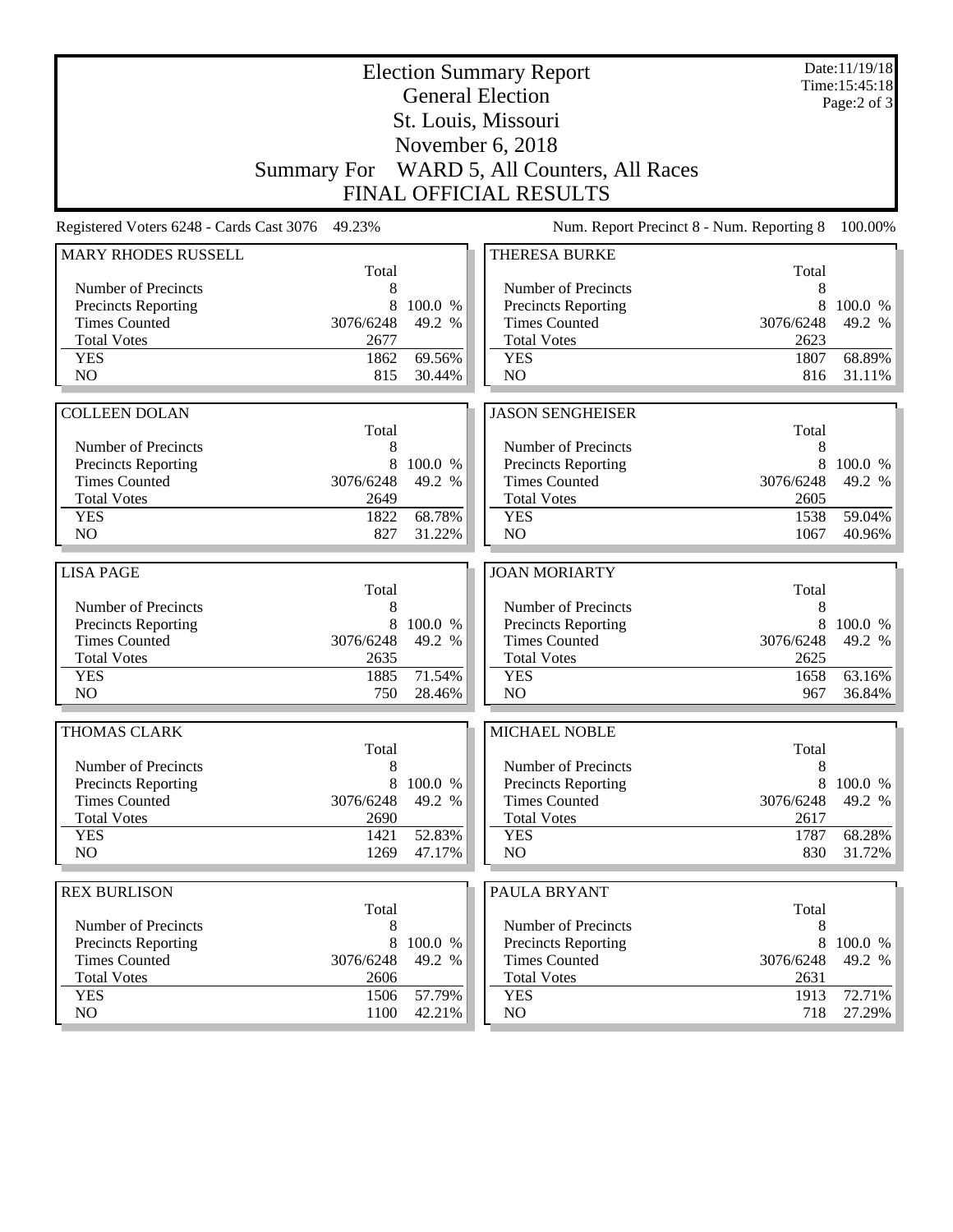| <b>Election Summary Report</b>                  |                   |         |                                               |                   | Date:11/19/18<br>Time: 15:45:18 |
|-------------------------------------------------|-------------------|---------|-----------------------------------------------|-------------------|---------------------------------|
|                                                 |                   |         | <b>General Election</b>                       |                   | Page: 3 of 3                    |
|                                                 |                   |         | St. Louis, Missouri                           |                   |                                 |
|                                                 |                   |         |                                               |                   |                                 |
|                                                 |                   |         | November 6, 2018                              |                   |                                 |
|                                                 |                   |         | Summary For WARD 5, All Counters, All Races   |                   |                                 |
|                                                 |                   |         | <b>FINAL OFFICIAL RESULTS</b>                 |                   |                                 |
| Registered Voters 6248 - Cards Cast 3076 49.23% |                   |         | Num. Report Precinct 8 - Num. Reporting 8     |                   | 100.00%                         |
| <b>BARBARA PEEBLES</b>                          |                   |         | <b>PROP B</b>                                 |                   |                                 |
|                                                 | Total             |         |                                               | Total             |                                 |
| Number of Precincts                             | 8                 |         | Number of Precincts                           | 8                 |                                 |
| <b>Precincts Reporting</b>                      | 8                 | 100.0 % | <b>Precincts Reporting</b>                    | 8                 | 100.0 %                         |
| <b>Times Counted</b>                            | 3076/6248         | 49.2 %  | <b>Times Counted</b>                          | 3076/6248         | 49.2 %                          |
| <b>Total Votes</b>                              | 2687              |         | <b>Total Votes</b>                            | 2993              |                                 |
| <b>YES</b><br>NO                                | 1606<br>1081      | 59.77%  | <b>YES</b><br>NO                              | 2679<br>314       | 89.51%<br>10.49%                |
|                                                 |                   | 40.23%  |                                               |                   |                                 |
| <b>CON AMEND 1</b>                              |                   |         | <b>PROP C</b>                                 |                   |                                 |
|                                                 | Total             |         |                                               | Total             |                                 |
| Number of Precincts                             | 8                 |         | Number of Precincts                           | 8                 |                                 |
| <b>Precincts Reporting</b>                      | 8                 | 100.0 % | <b>Precincts Reporting</b>                    | 8                 | 100.0 %                         |
| <b>Times Counted</b>                            | 3076/6248         | 49.2 %  | <b>Times Counted</b>                          | 3076/6248         | 49.2 %                          |
| <b>Total Votes</b>                              | 2926              |         | <b>Total Votes</b>                            | 2937              |                                 |
| <b>YES</b>                                      | 2254              | 77.03%  | <b>YES</b>                                    | 1794              | 61.08%                          |
| NO                                              | 672               | 22.97%  | NO                                            | 1143              | 38.92%                          |
|                                                 |                   |         |                                               |                   |                                 |
| <b>CON AMEND 2</b>                              |                   |         | <b>PROP D</b>                                 |                   |                                 |
|                                                 | Total             |         |                                               | Total             |                                 |
| Number of Precincts                             | 8                 |         | Number of Precincts                           | 8                 |                                 |
| Precincts Reporting                             | 8                 | 100.0 % | Precincts Reporting                           | 8                 | 100.0 %                         |
| <b>Times Counted</b><br><b>Total Votes</b>      | 3076/6248<br>2975 | 49.2 %  | <b>Times Counted</b><br><b>Total Votes</b>    | 3076/6248<br>2932 | 49.2 %                          |
| <b>YES</b>                                      | 2448              | 82.29%  | <b>YES</b>                                    | 1526              | 52.05%                          |
| N <sub>O</sub>                                  | 527               | 17.71%  | N <sub>O</sub>                                | 1406              | 47.95%                          |
|                                                 |                   |         |                                               |                   |                                 |
| <b>CON AMEND 3</b>                              |                   |         | <b>BOARD OF ED</b>                            |                   |                                 |
|                                                 | Total             |         |                                               | Total             |                                 |
| Number of Precincts                             | 8                 |         | Number of Precincts                           | $8\,$             |                                 |
| Precincts Reporting                             | 8                 | 100.0 % | Precincts Reporting                           | 8                 | 100.0 %                         |
| <b>Times Counted</b>                            | 3076/6248         | 49.2 %  | <b>Times Counted</b>                          | 3076/6248         | 49.2 %                          |
| <b>Total Votes</b>                              | 2925              |         | <b>Total Votes</b>                            | 4682              |                                 |
| <b>YES</b>                                      | 1574              | 53.81%  | <b>DONNA JONES</b>                            | 1547              | 33.04%                          |
| NO                                              | 1351              | 46.19%  | <b>JOYCE ROBERTS</b>                          | 1613              | 34.45%                          |
|                                                 |                   |         | <b>ADAM LAYNE</b>                             | 296               | 6.32%                           |
| <b>CON AMEND 4</b>                              |                   |         | <b>BILL HAAS</b>                              | 372               | 7.95%                           |
|                                                 | Total             |         | <b>JARED OPSAL</b>                            | 223               | 4.76%                           |
| Number of Precincts                             | 8                 |         | <b>CYDNEY JOHNSON</b><br><b>DAVID JACKSON</b> | 300<br>298        | 6.41%<br>6.36%                  |
| <b>Precincts Reporting</b>                      | 8                 | 100.0 % | Write-in Votes                                | 33                | 0.70%                           |
| <b>Times Counted</b>                            | 3076/6248         | 49.2 %  |                                               |                   |                                 |
| <b>Total Votes</b>                              | 2819              |         |                                               |                   |                                 |
| <b>YES</b>                                      | 1403              | 49.77%  |                                               |                   |                                 |
| NO                                              | 1416              | 50.23%  |                                               |                   |                                 |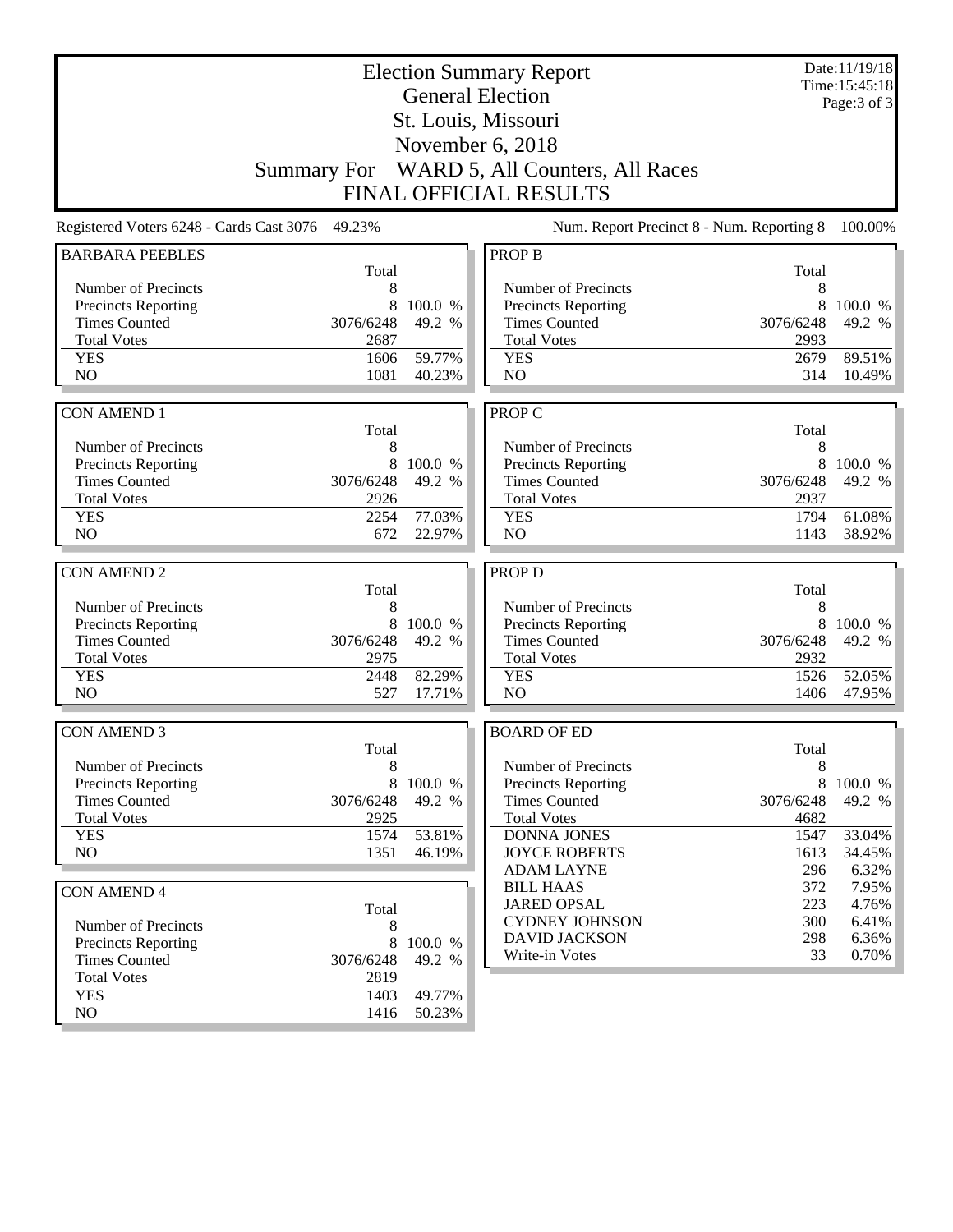| <b>Election Summary Report</b>                  |                     |                |                                             |           | Date:11/19/18<br>Time: 15:45:23 |
|-------------------------------------------------|---------------------|----------------|---------------------------------------------|-----------|---------------------------------|
|                                                 |                     |                | <b>General Election</b>                     |           | Page:1 of 3                     |
|                                                 |                     |                | St. Louis, Missouri                         |           |                                 |
|                                                 |                     |                | November 6, 2018                            |           |                                 |
|                                                 |                     |                |                                             |           |                                 |
|                                                 | <b>Summary For</b>  |                | WARD 6, All Counters, All Races             |           |                                 |
|                                                 |                     |                | FINAL OFFICIAL RESULTS                      |           |                                 |
| Registered Voters 8124 - Cards Cast 5177 63.72% |                     |                | Num. Report Precinct 9 - Num. Reporting 9   |           | 100.00%                         |
| <b>US SENATOR</b>                               |                     |                | <b>STATE REP 79</b>                         |           |                                 |
|                                                 | Total               |                |                                             | Total     |                                 |
| Number of Precincts                             | 9<br>9              | 100.0 %        | Number of Precincts                         | 7         | 100.0 %                         |
| Precincts Reporting<br><b>Times Counted</b>     | 5177/8124           | 63.7 %         | Precincts Reporting<br><b>Times Counted</b> | 4586/6955 | 65.9 %                          |
| <b>Total Votes</b>                              | 5158                |                | <b>Total Votes</b>                          | 4363      |                                 |
| <b>JOSH HAWLEY</b>                              | 408                 | 7.91%          | <b>LAKEYSHA BOSLEY</b>                      | 3889      | 89.14%                          |
| <b>CLAIRE McCASKILL</b>                         | 4640                | 89.96%         | <b>DAN ELDER</b>                            | 464       | 10.63%                          |
| <b>JAPHETH CAMPBELL</b>                         | 40                  | 0.78%          | Write-in Votes                              | 10        | $0.23\%$                        |
| <b>JO CRAIN</b>                                 | 31                  | 0.60%          |                                             |           |                                 |
| <b>CRAIG O'DEAR</b>                             | 35                  | 0.68%          | <b>COLL OF REV</b>                          |           |                                 |
| Write-in Votes                                  | 4                   | 0.08%          |                                             | Total     |                                 |
|                                                 |                     |                | Number of Precincts                         | 9         |                                 |
| <b>STATE AUDITOR</b>                            |                     |                | Precincts Reporting                         | 9         | 100.0 %                         |
|                                                 | Total               |                | <b>Times Counted</b>                        | 5177/8124 | 63.7 %                          |
| Number of Precincts                             | 9                   |                | <b>Total Votes</b>                          | 4731      |                                 |
| Precincts Reporting                             | 9                   | 100.0 %        | <b>GREGORY DALY</b>                         | 4673      | 98.77%                          |
| <b>Times Counted</b>                            | 5177/8124           | 63.7 %         | Write-in Votes                              | 58        | 1.23%                           |
| <b>Total Votes</b>                              | 5077                |                |                                             |           |                                 |
| SAUNDRA McDOWELL                                | 370                 | 7.29%          | LICENSE COLL                                |           |                                 |
| NICOLE GALLOWAY                                 | 4571                | 90.03%         |                                             | Total     |                                 |
| <b>SEAN O'TOOLE</b>                             | 75                  | 1.48%          | Number of Precincts                         | 9         |                                 |
| <b>DON FITZ</b>                                 | 40                  | 0.79%          | <b>Precincts Reporting</b>                  | 9         | 100.0 %                         |
| <b>JACOB LUETKEMEYER</b>                        | 19                  | 0.37%          | <b>Times Counted</b>                        | 5177/8124 | 63.7 %                          |
| Write-in Votes                                  | $\mathfrak{D}$      | 0.04%          | <b>Total Votes</b>                          | 4936      |                                 |
|                                                 |                     |                | <b>ZACHARY SYBERG</b>                       | 576       | 11.67%                          |
| <b>US REP DIST 1</b>                            |                     |                | <b>MAVIS THOMPSON</b>                       | 4348      | 88.09%                          |
|                                                 | Total               |                | Write-in Votes                              | 12        | 0.24%                           |
| Number of Precincts                             | 9                   |                |                                             |           |                                 |
| <b>Precincts Reporting</b>                      | 9                   | 100.0 %        | <b>REC OF DEEDS</b>                         |           |                                 |
| <b>Times Counted</b>                            | 5177/8124           | 63.7 %         |                                             | Total     |                                 |
| <b>Total Votes</b>                              | 5072                |                | Number of Precincts                         | 9         |                                 |
| <b>ROBERT VROMAN</b>                            | 467                 | 9.21%          | Precincts Reporting                         | 9         | 100.0 %                         |
| <b>LACY CLAY</b>                                | 4426                | 87.26%         | <b>Times Counted</b>                        | 5177/8124 | 63.7 %                          |
| <b>ROBB CUNNINGHAM</b><br>Write-in Votes        | 161<br>18           | 3.17%<br>0.35% | <b>Total Votes</b>                          | 4744      |                                 |
|                                                 |                     |                | <b>MICAHEL BUTLER</b>                       | 4700      | 99.07%                          |
|                                                 |                     |                | Write-in Votes                              | 44        | 0.93%                           |
| <b>STATE REP 78</b>                             |                     |                |                                             |           |                                 |
| Number of Precincts                             | Total               |                | W. BRENT POWELL                             |           |                                 |
| <b>Precincts Reporting</b>                      | 2<br>$\overline{2}$ | 100.0 %        |                                             | Total     |                                 |
| <b>Times Counted</b>                            | 591/1169            | 50.6 %         | Number of Precincts                         | 9         |                                 |
| <b>Total Votes</b>                              | 536                 |                | Precincts Reporting                         | 9         | 100.0 %                         |
| <b>BRUCE FRANKS</b>                             | 526                 | 98.13%         | <b>Times Counted</b>                        | 5177/8124 | 63.7 %                          |
| Write-in Votes                                  | 10                  | 1.87%          | <b>Total Votes</b>                          | 4386      |                                 |
|                                                 |                     |                | <b>YES</b>                                  | 2727      | 62.18%                          |
|                                                 |                     |                | NO                                          | 1659      | 37.82%                          |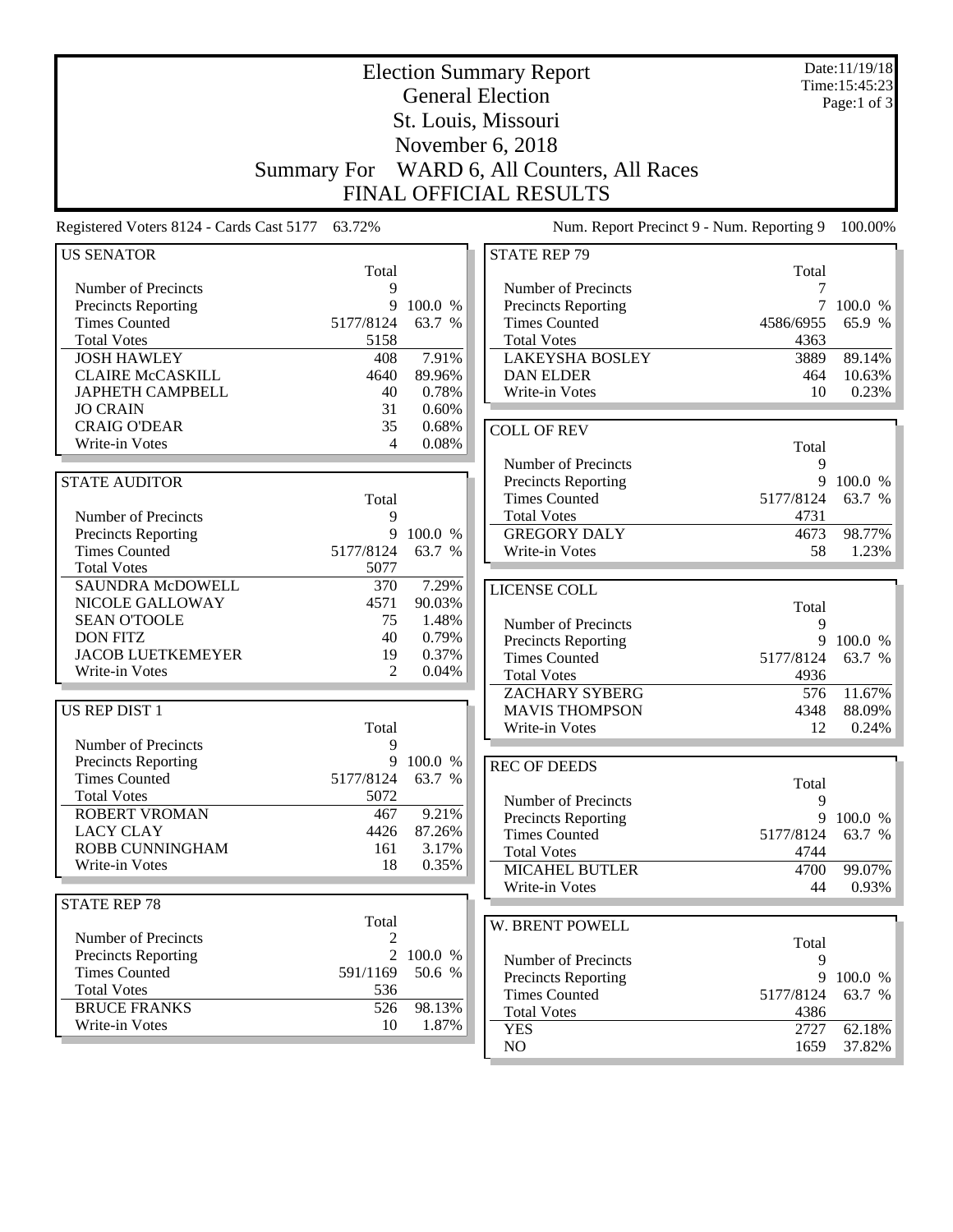| November 6, 2018<br>WARD 6, All Counters, All Races<br><b>Summary For</b><br><b>FINAL OFFICIAL RESULTS</b><br>Registered Voters 8124 - Cards Cast 5177 63.72%<br>Num. Report Precinct 9 - Num. Reporting 9<br><b>MARY RHODES RUSSELL</b><br><b>THERESA BURKE</b><br>Total<br>Total<br>Number of Precincts<br>Number of Precincts<br>9<br>9<br><b>Precincts Reporting</b><br>9<br>100.0 %<br>Precincts Reporting<br>9<br>100.0 %<br><b>Times Counted</b><br>5177/8124<br><b>Times Counted</b><br>5177/8124<br>63.7 %<br>63.7 %<br><b>Total Votes</b><br>4406<br><b>Total Votes</b><br>4307<br><b>YES</b><br>3280<br>74.44%<br><b>YES</b><br>71.53%<br>3081<br>NO<br>NO<br>1126<br>25.56%<br>1226<br>28.47%<br><b>JASON SENGHEISER</b><br><b>COLLEEN DOLAN</b><br>Total<br>Total<br>Number of Precincts<br>9<br>Number of Precincts<br>9<br>9<br>9<br><b>Precincts Reporting</b><br>100.0 %<br>Precincts Reporting<br>100.0 %<br><b>Times Counted</b><br>5177/8124<br>63.7 %<br><b>Times Counted</b><br>5177/8124<br>63.7 %<br><b>Total Votes</b><br><b>Total Votes</b><br>4271<br>4356<br>72.70%<br>3167<br>2712<br>63.50%<br><b>YES</b><br><b>YES</b><br>NO<br>NO<br>1189<br>27.30%<br>1559<br>36.50%<br><b>LISA PAGE</b><br><b>JOAN MORIARTY</b><br>Total<br>Total<br>Number of Precincts<br>Number of Precincts<br>9<br>9<br>Precincts Reporting<br>9<br>100.0 %<br>Precincts Reporting<br>9<br><b>Times Counted</b><br><b>Times Counted</b><br>5177/8124<br>63.7 %<br>5177/8124<br><b>Total Votes</b><br>4341<br><b>Total Votes</b><br>4312<br>75.17%<br><b>YES</b><br>2778<br>3263<br><b>YES</b><br>NO<br>1078<br>NO<br>24.83%<br>1534<br>THOMAS CLARK<br><b>MICHAEL NOBLE</b><br>Total<br>Total<br>Number of Precincts<br>Number of Precincts<br>9<br>9<br><b>Precincts Reporting</b><br>9<br>100.0 %<br>Precincts Reporting<br>100.0 %<br>9<br><b>Times Counted</b><br>63.7 %<br><b>Times Counted</b><br>63.7 %<br>5177/8124<br>5177/8124<br><b>Total Votes</b><br><b>Total Votes</b><br>4406<br>4304<br>56.08%<br><b>YES</b><br>71.05%<br><b>YES</b><br>2471<br>3058<br>NO<br>NO<br>1935<br>43.92%<br>1246<br><b>REX BURLISON</b><br>PAULA BRYANT<br>Total<br>Total<br>Number of Precincts<br>9<br>Number of Precincts<br>9<br>Precincts Reporting<br>9<br>100.0 %<br><b>Precincts Reporting</b><br>9<br><b>Times Counted</b><br><b>Times Counted</b><br>5177/8124<br>63.7 %<br>5177/8124<br><b>Total Votes</b><br>4281<br><b>Total Votes</b><br>4373 |            |      |        | <b>Election Summary Report</b><br><b>General Election</b><br>St. Louis, Missouri |      | Date:11/19/18<br>Time:15:45:23<br>Page: $2$ of $3$ |
|--------------------------------------------------------------------------------------------------------------------------------------------------------------------------------------------------------------------------------------------------------------------------------------------------------------------------------------------------------------------------------------------------------------------------------------------------------------------------------------------------------------------------------------------------------------------------------------------------------------------------------------------------------------------------------------------------------------------------------------------------------------------------------------------------------------------------------------------------------------------------------------------------------------------------------------------------------------------------------------------------------------------------------------------------------------------------------------------------------------------------------------------------------------------------------------------------------------------------------------------------------------------------------------------------------------------------------------------------------------------------------------------------------------------------------------------------------------------------------------------------------------------------------------------------------------------------------------------------------------------------------------------------------------------------------------------------------------------------------------------------------------------------------------------------------------------------------------------------------------------------------------------------------------------------------------------------------------------------------------------------------------------------------------------------------------------------------------------------------------------------------------------------------------------------------------------------------------------------------------------------------------------------------------------------------------------------------------------------------------------------------------------------------------------------------------------------------------|------------|------|--------|----------------------------------------------------------------------------------|------|----------------------------------------------------|
|                                                                                                                                                                                                                                                                                                                                                                                                                                                                                                                                                                                                                                                                                                                                                                                                                                                                                                                                                                                                                                                                                                                                                                                                                                                                                                                                                                                                                                                                                                                                                                                                                                                                                                                                                                                                                                                                                                                                                                                                                                                                                                                                                                                                                                                                                                                                                                                                                                                              |            |      |        |                                                                                  |      |                                                    |
|                                                                                                                                                                                                                                                                                                                                                                                                                                                                                                                                                                                                                                                                                                                                                                                                                                                                                                                                                                                                                                                                                                                                                                                                                                                                                                                                                                                                                                                                                                                                                                                                                                                                                                                                                                                                                                                                                                                                                                                                                                                                                                                                                                                                                                                                                                                                                                                                                                                              |            |      |        |                                                                                  |      |                                                    |
|                                                                                                                                                                                                                                                                                                                                                                                                                                                                                                                                                                                                                                                                                                                                                                                                                                                                                                                                                                                                                                                                                                                                                                                                                                                                                                                                                                                                                                                                                                                                                                                                                                                                                                                                                                                                                                                                                                                                                                                                                                                                                                                                                                                                                                                                                                                                                                                                                                                              |            |      |        |                                                                                  |      |                                                    |
|                                                                                                                                                                                                                                                                                                                                                                                                                                                                                                                                                                                                                                                                                                                                                                                                                                                                                                                                                                                                                                                                                                                                                                                                                                                                                                                                                                                                                                                                                                                                                                                                                                                                                                                                                                                                                                                                                                                                                                                                                                                                                                                                                                                                                                                                                                                                                                                                                                                              |            |      |        |                                                                                  |      |                                                    |
|                                                                                                                                                                                                                                                                                                                                                                                                                                                                                                                                                                                                                                                                                                                                                                                                                                                                                                                                                                                                                                                                                                                                                                                                                                                                                                                                                                                                                                                                                                                                                                                                                                                                                                                                                                                                                                                                                                                                                                                                                                                                                                                                                                                                                                                                                                                                                                                                                                                              |            |      |        |                                                                                  |      | 100.00%                                            |
|                                                                                                                                                                                                                                                                                                                                                                                                                                                                                                                                                                                                                                                                                                                                                                                                                                                                                                                                                                                                                                                                                                                                                                                                                                                                                                                                                                                                                                                                                                                                                                                                                                                                                                                                                                                                                                                                                                                                                                                                                                                                                                                                                                                                                                                                                                                                                                                                                                                              |            |      |        |                                                                                  |      |                                                    |
|                                                                                                                                                                                                                                                                                                                                                                                                                                                                                                                                                                                                                                                                                                                                                                                                                                                                                                                                                                                                                                                                                                                                                                                                                                                                                                                                                                                                                                                                                                                                                                                                                                                                                                                                                                                                                                                                                                                                                                                                                                                                                                                                                                                                                                                                                                                                                                                                                                                              |            |      |        |                                                                                  |      |                                                    |
|                                                                                                                                                                                                                                                                                                                                                                                                                                                                                                                                                                                                                                                                                                                                                                                                                                                                                                                                                                                                                                                                                                                                                                                                                                                                                                                                                                                                                                                                                                                                                                                                                                                                                                                                                                                                                                                                                                                                                                                                                                                                                                                                                                                                                                                                                                                                                                                                                                                              |            |      |        |                                                                                  |      |                                                    |
|                                                                                                                                                                                                                                                                                                                                                                                                                                                                                                                                                                                                                                                                                                                                                                                                                                                                                                                                                                                                                                                                                                                                                                                                                                                                                                                                                                                                                                                                                                                                                                                                                                                                                                                                                                                                                                                                                                                                                                                                                                                                                                                                                                                                                                                                                                                                                                                                                                                              |            |      |        |                                                                                  |      |                                                    |
|                                                                                                                                                                                                                                                                                                                                                                                                                                                                                                                                                                                                                                                                                                                                                                                                                                                                                                                                                                                                                                                                                                                                                                                                                                                                                                                                                                                                                                                                                                                                                                                                                                                                                                                                                                                                                                                                                                                                                                                                                                                                                                                                                                                                                                                                                                                                                                                                                                                              |            |      |        |                                                                                  |      |                                                    |
|                                                                                                                                                                                                                                                                                                                                                                                                                                                                                                                                                                                                                                                                                                                                                                                                                                                                                                                                                                                                                                                                                                                                                                                                                                                                                                                                                                                                                                                                                                                                                                                                                                                                                                                                                                                                                                                                                                                                                                                                                                                                                                                                                                                                                                                                                                                                                                                                                                                              |            |      |        |                                                                                  |      |                                                    |
|                                                                                                                                                                                                                                                                                                                                                                                                                                                                                                                                                                                                                                                                                                                                                                                                                                                                                                                                                                                                                                                                                                                                                                                                                                                                                                                                                                                                                                                                                                                                                                                                                                                                                                                                                                                                                                                                                                                                                                                                                                                                                                                                                                                                                                                                                                                                                                                                                                                              |            |      |        |                                                                                  |      |                                                    |
|                                                                                                                                                                                                                                                                                                                                                                                                                                                                                                                                                                                                                                                                                                                                                                                                                                                                                                                                                                                                                                                                                                                                                                                                                                                                                                                                                                                                                                                                                                                                                                                                                                                                                                                                                                                                                                                                                                                                                                                                                                                                                                                                                                                                                                                                                                                                                                                                                                                              |            |      |        |                                                                                  |      |                                                    |
|                                                                                                                                                                                                                                                                                                                                                                                                                                                                                                                                                                                                                                                                                                                                                                                                                                                                                                                                                                                                                                                                                                                                                                                                                                                                                                                                                                                                                                                                                                                                                                                                                                                                                                                                                                                                                                                                                                                                                                                                                                                                                                                                                                                                                                                                                                                                                                                                                                                              |            |      |        |                                                                                  |      |                                                    |
|                                                                                                                                                                                                                                                                                                                                                                                                                                                                                                                                                                                                                                                                                                                                                                                                                                                                                                                                                                                                                                                                                                                                                                                                                                                                                                                                                                                                                                                                                                                                                                                                                                                                                                                                                                                                                                                                                                                                                                                                                                                                                                                                                                                                                                                                                                                                                                                                                                                              |            |      |        |                                                                                  |      |                                                    |
|                                                                                                                                                                                                                                                                                                                                                                                                                                                                                                                                                                                                                                                                                                                                                                                                                                                                                                                                                                                                                                                                                                                                                                                                                                                                                                                                                                                                                                                                                                                                                                                                                                                                                                                                                                                                                                                                                                                                                                                                                                                                                                                                                                                                                                                                                                                                                                                                                                                              |            |      |        |                                                                                  |      |                                                    |
|                                                                                                                                                                                                                                                                                                                                                                                                                                                                                                                                                                                                                                                                                                                                                                                                                                                                                                                                                                                                                                                                                                                                                                                                                                                                                                                                                                                                                                                                                                                                                                                                                                                                                                                                                                                                                                                                                                                                                                                                                                                                                                                                                                                                                                                                                                                                                                                                                                                              |            |      |        |                                                                                  |      |                                                    |
|                                                                                                                                                                                                                                                                                                                                                                                                                                                                                                                                                                                                                                                                                                                                                                                                                                                                                                                                                                                                                                                                                                                                                                                                                                                                                                                                                                                                                                                                                                                                                                                                                                                                                                                                                                                                                                                                                                                                                                                                                                                                                                                                                                                                                                                                                                                                                                                                                                                              |            |      |        |                                                                                  |      |                                                    |
|                                                                                                                                                                                                                                                                                                                                                                                                                                                                                                                                                                                                                                                                                                                                                                                                                                                                                                                                                                                                                                                                                                                                                                                                                                                                                                                                                                                                                                                                                                                                                                                                                                                                                                                                                                                                                                                                                                                                                                                                                                                                                                                                                                                                                                                                                                                                                                                                                                                              |            |      |        |                                                                                  |      |                                                    |
|                                                                                                                                                                                                                                                                                                                                                                                                                                                                                                                                                                                                                                                                                                                                                                                                                                                                                                                                                                                                                                                                                                                                                                                                                                                                                                                                                                                                                                                                                                                                                                                                                                                                                                                                                                                                                                                                                                                                                                                                                                                                                                                                                                                                                                                                                                                                                                                                                                                              |            |      |        |                                                                                  |      |                                                    |
|                                                                                                                                                                                                                                                                                                                                                                                                                                                                                                                                                                                                                                                                                                                                                                                                                                                                                                                                                                                                                                                                                                                                                                                                                                                                                                                                                                                                                                                                                                                                                                                                                                                                                                                                                                                                                                                                                                                                                                                                                                                                                                                                                                                                                                                                                                                                                                                                                                                              |            |      |        |                                                                                  |      |                                                    |
|                                                                                                                                                                                                                                                                                                                                                                                                                                                                                                                                                                                                                                                                                                                                                                                                                                                                                                                                                                                                                                                                                                                                                                                                                                                                                                                                                                                                                                                                                                                                                                                                                                                                                                                                                                                                                                                                                                                                                                                                                                                                                                                                                                                                                                                                                                                                                                                                                                                              |            |      |        |                                                                                  |      |                                                    |
|                                                                                                                                                                                                                                                                                                                                                                                                                                                                                                                                                                                                                                                                                                                                                                                                                                                                                                                                                                                                                                                                                                                                                                                                                                                                                                                                                                                                                                                                                                                                                                                                                                                                                                                                                                                                                                                                                                                                                                                                                                                                                                                                                                                                                                                                                                                                                                                                                                                              |            |      |        |                                                                                  |      |                                                    |
|                                                                                                                                                                                                                                                                                                                                                                                                                                                                                                                                                                                                                                                                                                                                                                                                                                                                                                                                                                                                                                                                                                                                                                                                                                                                                                                                                                                                                                                                                                                                                                                                                                                                                                                                                                                                                                                                                                                                                                                                                                                                                                                                                                                                                                                                                                                                                                                                                                                              |            |      |        |                                                                                  |      |                                                    |
|                                                                                                                                                                                                                                                                                                                                                                                                                                                                                                                                                                                                                                                                                                                                                                                                                                                                                                                                                                                                                                                                                                                                                                                                                                                                                                                                                                                                                                                                                                                                                                                                                                                                                                                                                                                                                                                                                                                                                                                                                                                                                                                                                                                                                                                                                                                                                                                                                                                              |            |      |        |                                                                                  |      |                                                    |
|                                                                                                                                                                                                                                                                                                                                                                                                                                                                                                                                                                                                                                                                                                                                                                                                                                                                                                                                                                                                                                                                                                                                                                                                                                                                                                                                                                                                                                                                                                                                                                                                                                                                                                                                                                                                                                                                                                                                                                                                                                                                                                                                                                                                                                                                                                                                                                                                                                                              |            |      |        |                                                                                  |      | 100.0 %                                            |
|                                                                                                                                                                                                                                                                                                                                                                                                                                                                                                                                                                                                                                                                                                                                                                                                                                                                                                                                                                                                                                                                                                                                                                                                                                                                                                                                                                                                                                                                                                                                                                                                                                                                                                                                                                                                                                                                                                                                                                                                                                                                                                                                                                                                                                                                                                                                                                                                                                                              |            |      |        |                                                                                  |      | 63.7 %                                             |
|                                                                                                                                                                                                                                                                                                                                                                                                                                                                                                                                                                                                                                                                                                                                                                                                                                                                                                                                                                                                                                                                                                                                                                                                                                                                                                                                                                                                                                                                                                                                                                                                                                                                                                                                                                                                                                                                                                                                                                                                                                                                                                                                                                                                                                                                                                                                                                                                                                                              |            |      |        |                                                                                  |      |                                                    |
|                                                                                                                                                                                                                                                                                                                                                                                                                                                                                                                                                                                                                                                                                                                                                                                                                                                                                                                                                                                                                                                                                                                                                                                                                                                                                                                                                                                                                                                                                                                                                                                                                                                                                                                                                                                                                                                                                                                                                                                                                                                                                                                                                                                                                                                                                                                                                                                                                                                              |            |      |        |                                                                                  |      | 64.42%                                             |
|                                                                                                                                                                                                                                                                                                                                                                                                                                                                                                                                                                                                                                                                                                                                                                                                                                                                                                                                                                                                                                                                                                                                                                                                                                                                                                                                                                                                                                                                                                                                                                                                                                                                                                                                                                                                                                                                                                                                                                                                                                                                                                                                                                                                                                                                                                                                                                                                                                                              |            |      |        |                                                                                  |      | 35.58%                                             |
|                                                                                                                                                                                                                                                                                                                                                                                                                                                                                                                                                                                                                                                                                                                                                                                                                                                                                                                                                                                                                                                                                                                                                                                                                                                                                                                                                                                                                                                                                                                                                                                                                                                                                                                                                                                                                                                                                                                                                                                                                                                                                                                                                                                                                                                                                                                                                                                                                                                              |            |      |        |                                                                                  |      |                                                    |
|                                                                                                                                                                                                                                                                                                                                                                                                                                                                                                                                                                                                                                                                                                                                                                                                                                                                                                                                                                                                                                                                                                                                                                                                                                                                                                                                                                                                                                                                                                                                                                                                                                                                                                                                                                                                                                                                                                                                                                                                                                                                                                                                                                                                                                                                                                                                                                                                                                                              |            |      |        |                                                                                  |      |                                                    |
|                                                                                                                                                                                                                                                                                                                                                                                                                                                                                                                                                                                                                                                                                                                                                                                                                                                                                                                                                                                                                                                                                                                                                                                                                                                                                                                                                                                                                                                                                                                                                                                                                                                                                                                                                                                                                                                                                                                                                                                                                                                                                                                                                                                                                                                                                                                                                                                                                                                              |            |      |        |                                                                                  |      |                                                    |
|                                                                                                                                                                                                                                                                                                                                                                                                                                                                                                                                                                                                                                                                                                                                                                                                                                                                                                                                                                                                                                                                                                                                                                                                                                                                                                                                                                                                                                                                                                                                                                                                                                                                                                                                                                                                                                                                                                                                                                                                                                                                                                                                                                                                                                                                                                                                                                                                                                                              |            |      |        |                                                                                  |      |                                                    |
|                                                                                                                                                                                                                                                                                                                                                                                                                                                                                                                                                                                                                                                                                                                                                                                                                                                                                                                                                                                                                                                                                                                                                                                                                                                                                                                                                                                                                                                                                                                                                                                                                                                                                                                                                                                                                                                                                                                                                                                                                                                                                                                                                                                                                                                                                                                                                                                                                                                              |            |      |        |                                                                                  |      |                                                    |
|                                                                                                                                                                                                                                                                                                                                                                                                                                                                                                                                                                                                                                                                                                                                                                                                                                                                                                                                                                                                                                                                                                                                                                                                                                                                                                                                                                                                                                                                                                                                                                                                                                                                                                                                                                                                                                                                                                                                                                                                                                                                                                                                                                                                                                                                                                                                                                                                                                                              |            |      |        |                                                                                  |      |                                                    |
|                                                                                                                                                                                                                                                                                                                                                                                                                                                                                                                                                                                                                                                                                                                                                                                                                                                                                                                                                                                                                                                                                                                                                                                                                                                                                                                                                                                                                                                                                                                                                                                                                                                                                                                                                                                                                                                                                                                                                                                                                                                                                                                                                                                                                                                                                                                                                                                                                                                              |            |      |        |                                                                                  |      |                                                    |
|                                                                                                                                                                                                                                                                                                                                                                                                                                                                                                                                                                                                                                                                                                                                                                                                                                                                                                                                                                                                                                                                                                                                                                                                                                                                                                                                                                                                                                                                                                                                                                                                                                                                                                                                                                                                                                                                                                                                                                                                                                                                                                                                                                                                                                                                                                                                                                                                                                                              |            |      |        |                                                                                  |      | 28.95%                                             |
|                                                                                                                                                                                                                                                                                                                                                                                                                                                                                                                                                                                                                                                                                                                                                                                                                                                                                                                                                                                                                                                                                                                                                                                                                                                                                                                                                                                                                                                                                                                                                                                                                                                                                                                                                                                                                                                                                                                                                                                                                                                                                                                                                                                                                                                                                                                                                                                                                                                              |            |      |        |                                                                                  |      |                                                    |
|                                                                                                                                                                                                                                                                                                                                                                                                                                                                                                                                                                                                                                                                                                                                                                                                                                                                                                                                                                                                                                                                                                                                                                                                                                                                                                                                                                                                                                                                                                                                                                                                                                                                                                                                                                                                                                                                                                                                                                                                                                                                                                                                                                                                                                                                                                                                                                                                                                                              |            |      |        |                                                                                  |      |                                                    |
|                                                                                                                                                                                                                                                                                                                                                                                                                                                                                                                                                                                                                                                                                                                                                                                                                                                                                                                                                                                                                                                                                                                                                                                                                                                                                                                                                                                                                                                                                                                                                                                                                                                                                                                                                                                                                                                                                                                                                                                                                                                                                                                                                                                                                                                                                                                                                                                                                                                              |            |      |        |                                                                                  |      |                                                    |
|                                                                                                                                                                                                                                                                                                                                                                                                                                                                                                                                                                                                                                                                                                                                                                                                                                                                                                                                                                                                                                                                                                                                                                                                                                                                                                                                                                                                                                                                                                                                                                                                                                                                                                                                                                                                                                                                                                                                                                                                                                                                                                                                                                                                                                                                                                                                                                                                                                                              |            |      |        |                                                                                  |      |                                                    |
|                                                                                                                                                                                                                                                                                                                                                                                                                                                                                                                                                                                                                                                                                                                                                                                                                                                                                                                                                                                                                                                                                                                                                                                                                                                                                                                                                                                                                                                                                                                                                                                                                                                                                                                                                                                                                                                                                                                                                                                                                                                                                                                                                                                                                                                                                                                                                                                                                                                              |            |      |        |                                                                                  |      | 100.0 %                                            |
|                                                                                                                                                                                                                                                                                                                                                                                                                                                                                                                                                                                                                                                                                                                                                                                                                                                                                                                                                                                                                                                                                                                                                                                                                                                                                                                                                                                                                                                                                                                                                                                                                                                                                                                                                                                                                                                                                                                                                                                                                                                                                                                                                                                                                                                                                                                                                                                                                                                              |            |      |        |                                                                                  |      | 63.7 %                                             |
|                                                                                                                                                                                                                                                                                                                                                                                                                                                                                                                                                                                                                                                                                                                                                                                                                                                                                                                                                                                                                                                                                                                                                                                                                                                                                                                                                                                                                                                                                                                                                                                                                                                                                                                                                                                                                                                                                                                                                                                                                                                                                                                                                                                                                                                                                                                                                                                                                                                              |            |      |        |                                                                                  |      |                                                    |
|                                                                                                                                                                                                                                                                                                                                                                                                                                                                                                                                                                                                                                                                                                                                                                                                                                                                                                                                                                                                                                                                                                                                                                                                                                                                                                                                                                                                                                                                                                                                                                                                                                                                                                                                                                                                                                                                                                                                                                                                                                                                                                                                                                                                                                                                                                                                                                                                                                                              | <b>YES</b> | 2766 | 64.61% | <b>YES</b>                                                                       | 3380 | 77.29%                                             |
| NO<br>NO<br>1515<br>993<br>35.39%                                                                                                                                                                                                                                                                                                                                                                                                                                                                                                                                                                                                                                                                                                                                                                                                                                                                                                                                                                                                                                                                                                                                                                                                                                                                                                                                                                                                                                                                                                                                                                                                                                                                                                                                                                                                                                                                                                                                                                                                                                                                                                                                                                                                                                                                                                                                                                                                                            |            |      |        |                                                                                  |      | 22.71%                                             |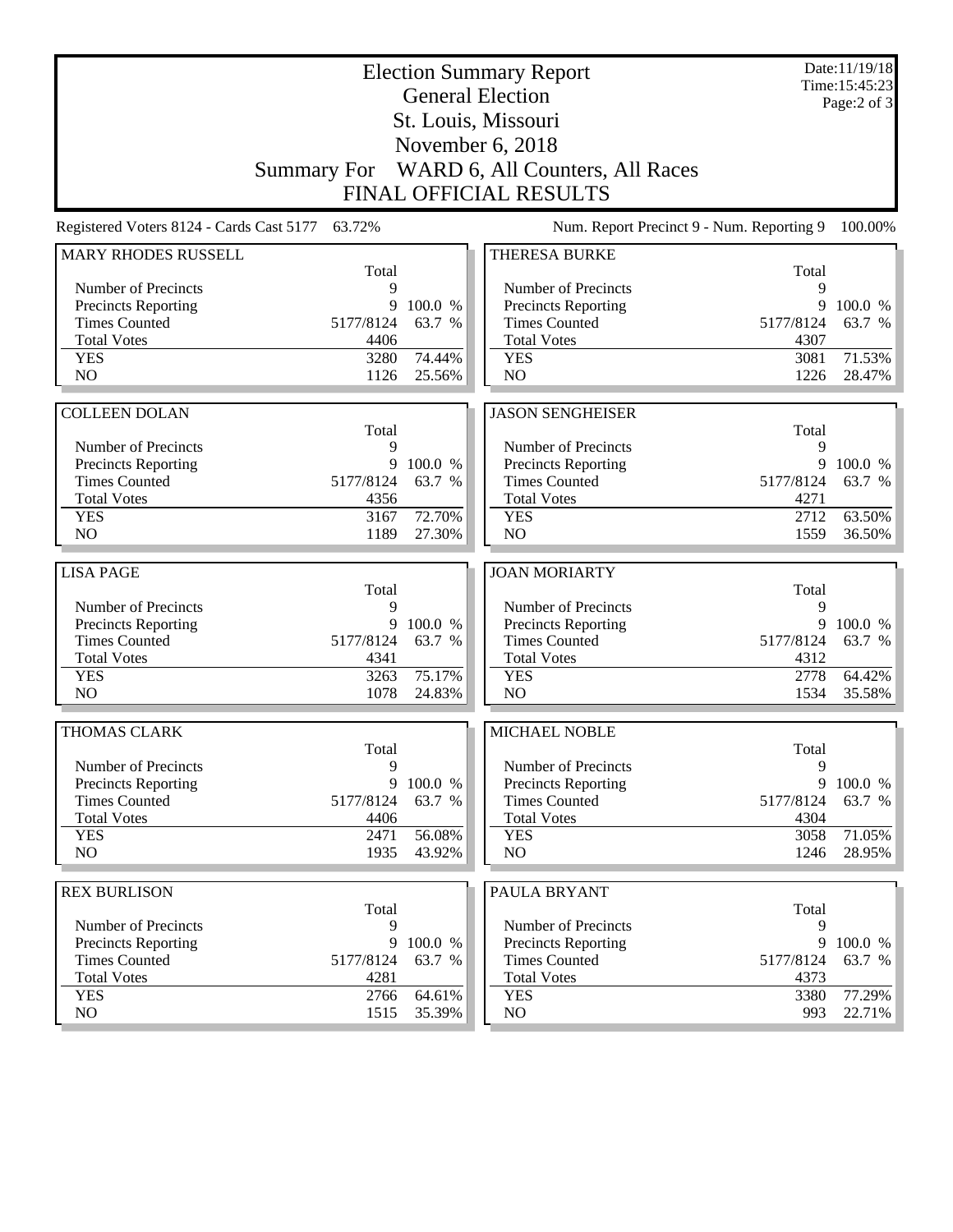|                                                    | Date:11/19/18<br><b>Election Summary Report</b> |         |                                             |            |                                |
|----------------------------------------------------|-------------------------------------------------|---------|---------------------------------------------|------------|--------------------------------|
| <b>General Election</b>                            |                                                 |         |                                             |            | Time: 15:45:23<br>Page: 3 of 3 |
|                                                    |                                                 |         | St. Louis, Missouri                         |            |                                |
|                                                    |                                                 |         |                                             |            |                                |
|                                                    |                                                 |         | November 6, 2018                            |            |                                |
|                                                    |                                                 |         | Summary For WARD 6, All Counters, All Races |            |                                |
|                                                    |                                                 |         | <b>FINAL OFFICIAL RESULTS</b>               |            |                                |
| Registered Voters 8124 - Cards Cast 5177 63.72%    |                                                 |         | Num. Report Precinct 9 - Num. Reporting 9   |            | 100.00%                        |
| <b>BARBARA PEEBLES</b>                             |                                                 |         | <b>PROP B</b>                               |            |                                |
|                                                    | Total                                           |         |                                             | Total      |                                |
| Number of Precincts                                | 9                                               |         | Number of Precincts                         | 9          |                                |
| <b>Precincts Reporting</b>                         | 9                                               | 100.0 % | <b>Precincts Reporting</b>                  | 9          | 100.0 %                        |
| <b>Times Counted</b>                               | 5177/8124                                       | 63.7 %  | <b>Times Counted</b>                        | 5177/8124  | 63.7 %                         |
| <b>Total Votes</b>                                 | 4461                                            |         | <b>Total Votes</b>                          | 5080       |                                |
| <b>YES</b>                                         | 2645                                            | 59.29%  | <b>YES</b>                                  | 4475       | 88.09%                         |
| NO                                                 | 1816                                            | 40.71%  | NO                                          | 605        | 11.91%                         |
|                                                    |                                                 |         |                                             |            |                                |
| <b>CON AMEND 1</b>                                 |                                                 |         | <b>PROP C</b>                               |            |                                |
|                                                    | Total                                           |         |                                             | Total      |                                |
| Number of Precincts                                | 9                                               |         | Number of Precincts                         | 9          |                                |
| <b>Precincts Reporting</b>                         | 9                                               | 100.0 % | <b>Precincts Reporting</b>                  | 9          | 100.0 %                        |
| <b>Times Counted</b>                               | 5177/8124                                       | 63.7 %  | <b>Times Counted</b>                        | 5177/8124  | 63.7 %                         |
| <b>Total Votes</b>                                 | 5002                                            |         | <b>Total Votes</b>                          | 5018       |                                |
| <b>YES</b>                                         | 4090                                            | 81.77%  | <b>YES</b>                                  | 2718       | 54.17%                         |
| NO                                                 | 912                                             | 18.23%  | NO                                          | 2300       | 45.83%                         |
|                                                    |                                                 |         |                                             |            |                                |
| <b>CON AMEND 2</b>                                 |                                                 |         | <b>PROP D</b>                               |            |                                |
| Number of Precincts                                | Total<br>9                                      |         | Number of Precincts                         | Total<br>9 |                                |
|                                                    | 9                                               | 100.0 % | <b>Precincts Reporting</b>                  | 9          | 100.0 %                        |
| <b>Precincts Reporting</b><br><b>Times Counted</b> | 5177/8124                                       | 63.7 %  | <b>Times Counted</b>                        | 5177/8124  | 63.7 %                         |
| <b>Total Votes</b>                                 | 5073                                            |         | <b>Total Votes</b>                          | 4997       |                                |
| <b>YES</b>                                         | 4285                                            | 84.47%  | <b>YES</b>                                  | 2628       | 52.59%                         |
| N <sub>O</sub>                                     | 788                                             | 15.53%  | N <sub>O</sub>                              | 2369       | 47.41%                         |
|                                                    |                                                 |         |                                             |            |                                |
| <b>CON AMEND 3</b>                                 |                                                 |         | <b>BOARD OF ED</b>                          |            |                                |
|                                                    | Total                                           |         |                                             | Total      |                                |
| Number of Precincts                                | 9                                               |         | Number of Precincts                         | 9          |                                |
| <b>Precincts Reporting</b>                         | 9                                               | 100.0 % | <b>Precincts Reporting</b>                  |            | 9 100.0 %                      |
| <b>Times Counted</b>                               | 5177/8124                                       | 63.7 %  | <b>Times Counted</b>                        | 5177/8124  | 63.7 %                         |
| <b>Total Votes</b>                                 | 4991                                            |         | <b>Total Votes</b>                          | 7617       |                                |
| <b>YES</b>                                         | 1987                                            | 39.81%  | <b>DONNA JONES</b>                          | 1547       | 20.31%                         |
| NO                                                 | 3004                                            | 60.19%  | <b>JOYCE ROBERTS</b>                        | 2215       | 29.08%                         |
|                                                    |                                                 |         | <b>ADAM LAYNE</b>                           | 1405       | 18.45%                         |
| <b>CON AMEND 4</b>                                 |                                                 |         | <b>BILL HAAS</b>                            | 785        | 10.31%                         |
|                                                    | Total                                           |         | <b>JARED OPSAL</b>                          | 445        | 5.84%                          |
| Number of Precincts                                | 9                                               |         | <b>CYDNEY JOHNSON</b>                       | 608        | 7.98%                          |
| <b>Precincts Reporting</b>                         | 9                                               | 100.0 % | <b>DAVID JACKSON</b>                        | 524        | 6.88%                          |
| <b>Times Counted</b>                               | 5177/8124                                       | 63.7 %  | Write-in Votes                              | 88         | 1.16%                          |
| <b>Total Votes</b>                                 | 4723                                            |         |                                             |            |                                |
| <b>YES</b>                                         | 2644                                            | 55.98%  |                                             |            |                                |
| NO                                                 | 2079                                            | 44.02%  |                                             |            |                                |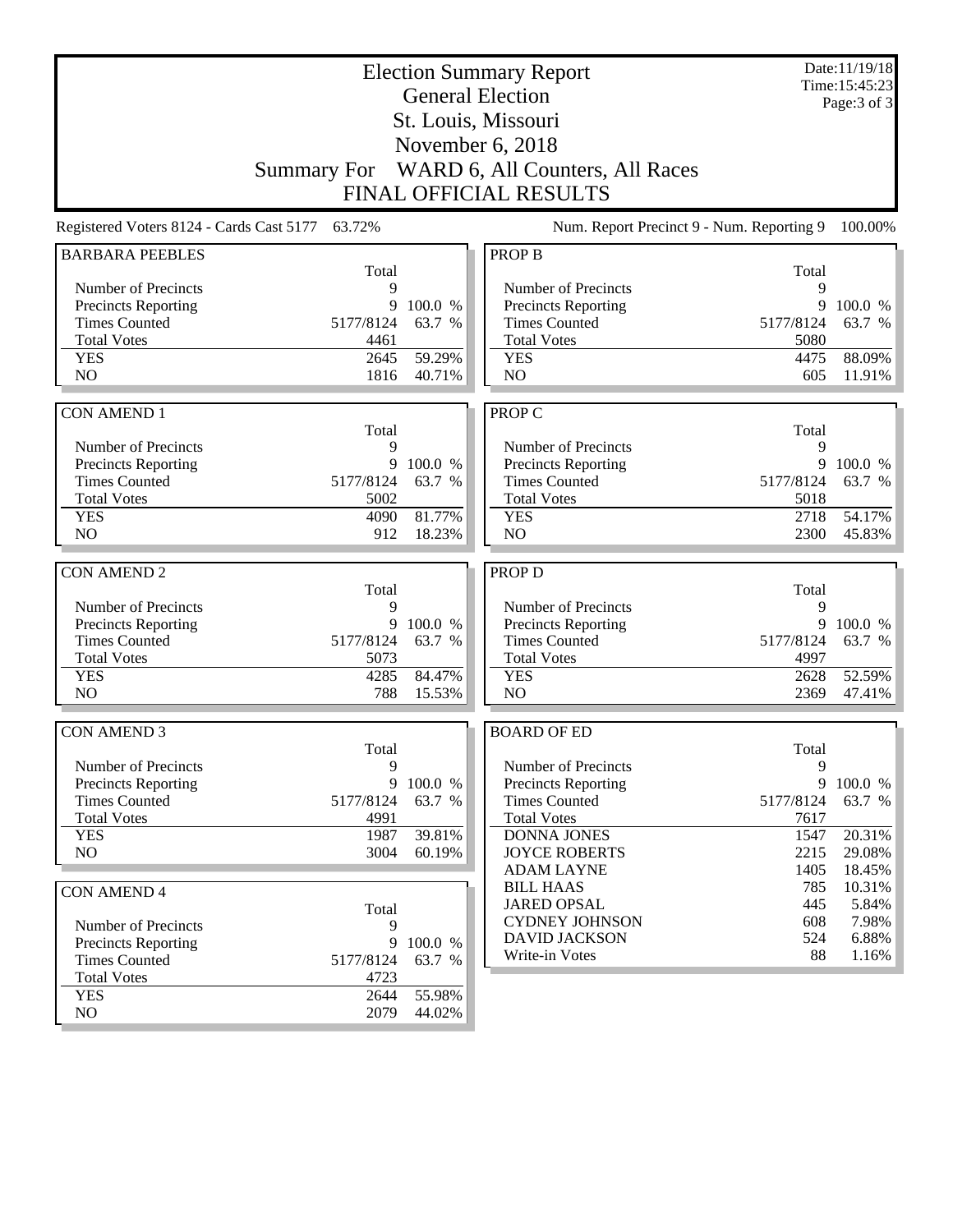| <b>General Election</b><br>Page:1 of $3$<br>St. Louis, Missouri<br>November 6, 2018<br>WARD 7, All Counters, All Races<br><b>Summary For</b><br><b>FINAL OFFICIAL RESULTS</b><br>Registered Voters 7608 - Cards Cast 5097<br>67.00%<br>Num. Report Precinct 6 - Num. Reporting 6<br><b>STATE REP 79</b><br><b>US SENATOR</b><br>Total<br>Total<br>Number of Precincts<br>Number of Precincts<br>3<br>6<br>100.0 %<br>3<br>Precincts Reporting<br>6<br>Precincts Reporting<br>100.0 %<br><b>Times Counted</b><br><b>Times Counted</b><br>5097/7608<br>67.0 %<br>1451/2085<br>69.6 %<br><b>Total Votes</b><br><b>Total Votes</b><br>5085<br>1368<br><b>JOSH HAWLEY</b><br>13.94%<br><b>LAKEYSHA BOSLEY</b><br>709<br>1154<br>84.36%<br><b>CLAIRE McCASKILL</b><br>4256<br>83.70%<br><b>DAN ELDER</b><br>206<br>15.06%<br><b>JAPHETH CAMPBELL</b><br>34<br>0.67%<br>8<br>0.58%<br>Write-in Votes<br><b>JO CRAIN</b><br>17<br>0.33%<br>1.30%<br><b>CRAIG O'DEAR</b><br>66<br><b>COLL OF REV</b><br>Write-in Votes<br>3<br>0.06%<br>Total<br>Number of Precincts<br>6<br><b>STATE AUDITOR</b><br>Precincts Reporting<br>6<br>100.0 %<br><b>Times Counted</b><br>67.0 %<br>5097/7608<br>Total<br><b>Total Votes</b><br>4485<br>Number of Precincts<br>6<br><b>GREGORY DALY</b><br>98.02%<br>Precincts Reporting<br>6<br>100.0 %<br>4396<br><b>Times Counted</b><br>5097/7608<br>67.0 %<br>Write-in Votes<br>89<br><b>Total Votes</b><br>5012<br><b>SAUNDRA McDOWELL</b><br>12.73%<br>638<br>LICENSE COLL<br>83.70%<br>NICOLE GALLOWAY<br>4195<br>Total<br><b>SEAN O'TOOLE</b><br>113<br>2.25%<br>Number of Precincts<br>6<br><b>DON FITZ</b><br>32<br>0.64%<br><b>Precincts Reporting</b><br>100.0 %<br>6<br><b>JACOB LUETKEMEYER</b><br>32<br>0.64%<br><b>Times Counted</b><br>5097/7608<br>67.0 %<br>$\mathfrak{D}$<br>Write-in Votes<br>0.04%<br><b>Total Votes</b><br>4801<br><b>ZACHARY SYBERG</b><br>917<br>19.10%<br>US REP DIST 1<br><b>MAVIS THOMPSON</b><br>3864<br>80.48%<br>20<br>Total<br>Write-in Votes<br>0.42%<br>Number of Precincts<br>6<br><b>Precincts Reporting</b><br>6 100.0 %<br><b>REC OF DEEDS</b><br><b>Times Counted</b><br>67.0 %<br>5097/7608<br>Total<br><b>Total Votes</b><br>4986<br>Number of Precincts<br>6<br>14.82%<br>ROBERT VROMAN<br>739<br><b>Precincts Reporting</b><br>6<br><b>LACY CLAY</b><br>4033<br>80.89%<br><b>Times Counted</b><br>5097/7608<br>67.0 %<br>ROBB CUNNINGHAM<br>202<br>4.05%<br><b>Total Votes</b><br>4412<br>Write-in Votes<br>12<br>0.24%<br><b>MICAHEL BUTLER</b><br>98.35%<br>4339<br>Write-in Votes<br>73<br><b>STATE REP 78</b><br>Total<br>W. BRENT POWELL<br>Number of Precincts<br>3<br>Total<br>3<br>100.0 %<br><b>Precincts Reporting</b><br>Number of Precincts<br>6<br><b>Times Counted</b><br>3646/5523<br>66.0 %<br>Precincts Reporting<br>6<br><b>Total Votes</b><br>3135<br><b>Times Counted</b><br>5097/7608<br><b>BRUCE FRANKS</b><br>3030<br>96.65%<br><b>Total Votes</b><br>4253<br>Write-in Votes<br>105<br>3.35%<br><b>YES</b><br>2804<br>NO<br>1449 |  | <b>Election Summary Report</b> | Date:11/19/18<br>Time: 15:45:29 |
|--------------------------------------------------------------------------------------------------------------------------------------------------------------------------------------------------------------------------------------------------------------------------------------------------------------------------------------------------------------------------------------------------------------------------------------------------------------------------------------------------------------------------------------------------------------------------------------------------------------------------------------------------------------------------------------------------------------------------------------------------------------------------------------------------------------------------------------------------------------------------------------------------------------------------------------------------------------------------------------------------------------------------------------------------------------------------------------------------------------------------------------------------------------------------------------------------------------------------------------------------------------------------------------------------------------------------------------------------------------------------------------------------------------------------------------------------------------------------------------------------------------------------------------------------------------------------------------------------------------------------------------------------------------------------------------------------------------------------------------------------------------------------------------------------------------------------------------------------------------------------------------------------------------------------------------------------------------------------------------------------------------------------------------------------------------------------------------------------------------------------------------------------------------------------------------------------------------------------------------------------------------------------------------------------------------------------------------------------------------------------------------------------------------------------------------------------------------------------------------------------------------------------------------------------------------------------------------------------------------------------------------------------------------------------------------------------------------------------------------------------------------------------------------------------------------------------------------------------------------------------------------------------------------------------------------------------------------------------------------------------------------------------------------|--|--------------------------------|---------------------------------|
|                                                                                                                                                                                                                                                                                                                                                                                                                                                                                                                                                                                                                                                                                                                                                                                                                                                                                                                                                                                                                                                                                                                                                                                                                                                                                                                                                                                                                                                                                                                                                                                                                                                                                                                                                                                                                                                                                                                                                                                                                                                                                                                                                                                                                                                                                                                                                                                                                                                                                                                                                                                                                                                                                                                                                                                                                                                                                                                                                                                                                                      |  |                                |                                 |
|                                                                                                                                                                                                                                                                                                                                                                                                                                                                                                                                                                                                                                                                                                                                                                                                                                                                                                                                                                                                                                                                                                                                                                                                                                                                                                                                                                                                                                                                                                                                                                                                                                                                                                                                                                                                                                                                                                                                                                                                                                                                                                                                                                                                                                                                                                                                                                                                                                                                                                                                                                                                                                                                                                                                                                                                                                                                                                                                                                                                                                      |  |                                |                                 |
| 100.0 %                                                                                                                                                                                                                                                                                                                                                                                                                                                                                                                                                                                                                                                                                                                                                                                                                                                                                                                                                                                                                                                                                                                                                                                                                                                                                                                                                                                                                                                                                                                                                                                                                                                                                                                                                                                                                                                                                                                                                                                                                                                                                                                                                                                                                                                                                                                                                                                                                                                                                                                                                                                                                                                                                                                                                                                                                                                                                                                                                                                                                              |  |                                |                                 |
|                                                                                                                                                                                                                                                                                                                                                                                                                                                                                                                                                                                                                                                                                                                                                                                                                                                                                                                                                                                                                                                                                                                                                                                                                                                                                                                                                                                                                                                                                                                                                                                                                                                                                                                                                                                                                                                                                                                                                                                                                                                                                                                                                                                                                                                                                                                                                                                                                                                                                                                                                                                                                                                                                                                                                                                                                                                                                                                                                                                                                                      |  |                                |                                 |
| 1.98%<br>100.0 %<br>1.65%<br>67.0 %<br>65.93%                                                                                                                                                                                                                                                                                                                                                                                                                                                                                                                                                                                                                                                                                                                                                                                                                                                                                                                                                                                                                                                                                                                                                                                                                                                                                                                                                                                                                                                                                                                                                                                                                                                                                                                                                                                                                                                                                                                                                                                                                                                                                                                                                                                                                                                                                                                                                                                                                                                                                                                                                                                                                                                                                                                                                                                                                                                                                                                                                                                        |  |                                |                                 |
|                                                                                                                                                                                                                                                                                                                                                                                                                                                                                                                                                                                                                                                                                                                                                                                                                                                                                                                                                                                                                                                                                                                                                                                                                                                                                                                                                                                                                                                                                                                                                                                                                                                                                                                                                                                                                                                                                                                                                                                                                                                                                                                                                                                                                                                                                                                                                                                                                                                                                                                                                                                                                                                                                                                                                                                                                                                                                                                                                                                                                                      |  |                                |                                 |
|                                                                                                                                                                                                                                                                                                                                                                                                                                                                                                                                                                                                                                                                                                                                                                                                                                                                                                                                                                                                                                                                                                                                                                                                                                                                                                                                                                                                                                                                                                                                                                                                                                                                                                                                                                                                                                                                                                                                                                                                                                                                                                                                                                                                                                                                                                                                                                                                                                                                                                                                                                                                                                                                                                                                                                                                                                                                                                                                                                                                                                      |  |                                | 100.00%                         |
|                                                                                                                                                                                                                                                                                                                                                                                                                                                                                                                                                                                                                                                                                                                                                                                                                                                                                                                                                                                                                                                                                                                                                                                                                                                                                                                                                                                                                                                                                                                                                                                                                                                                                                                                                                                                                                                                                                                                                                                                                                                                                                                                                                                                                                                                                                                                                                                                                                                                                                                                                                                                                                                                                                                                                                                                                                                                                                                                                                                                                                      |  |                                |                                 |
|                                                                                                                                                                                                                                                                                                                                                                                                                                                                                                                                                                                                                                                                                                                                                                                                                                                                                                                                                                                                                                                                                                                                                                                                                                                                                                                                                                                                                                                                                                                                                                                                                                                                                                                                                                                                                                                                                                                                                                                                                                                                                                                                                                                                                                                                                                                                                                                                                                                                                                                                                                                                                                                                                                                                                                                                                                                                                                                                                                                                                                      |  |                                |                                 |
|                                                                                                                                                                                                                                                                                                                                                                                                                                                                                                                                                                                                                                                                                                                                                                                                                                                                                                                                                                                                                                                                                                                                                                                                                                                                                                                                                                                                                                                                                                                                                                                                                                                                                                                                                                                                                                                                                                                                                                                                                                                                                                                                                                                                                                                                                                                                                                                                                                                                                                                                                                                                                                                                                                                                                                                                                                                                                                                                                                                                                                      |  |                                |                                 |
| 34.07%                                                                                                                                                                                                                                                                                                                                                                                                                                                                                                                                                                                                                                                                                                                                                                                                                                                                                                                                                                                                                                                                                                                                                                                                                                                                                                                                                                                                                                                                                                                                                                                                                                                                                                                                                                                                                                                                                                                                                                                                                                                                                                                                                                                                                                                                                                                                                                                                                                                                                                                                                                                                                                                                                                                                                                                                                                                                                                                                                                                                                               |  |                                |                                 |
|                                                                                                                                                                                                                                                                                                                                                                                                                                                                                                                                                                                                                                                                                                                                                                                                                                                                                                                                                                                                                                                                                                                                                                                                                                                                                                                                                                                                                                                                                                                                                                                                                                                                                                                                                                                                                                                                                                                                                                                                                                                                                                                                                                                                                                                                                                                                                                                                                                                                                                                                                                                                                                                                                                                                                                                                                                                                                                                                                                                                                                      |  |                                |                                 |
|                                                                                                                                                                                                                                                                                                                                                                                                                                                                                                                                                                                                                                                                                                                                                                                                                                                                                                                                                                                                                                                                                                                                                                                                                                                                                                                                                                                                                                                                                                                                                                                                                                                                                                                                                                                                                                                                                                                                                                                                                                                                                                                                                                                                                                                                                                                                                                                                                                                                                                                                                                                                                                                                                                                                                                                                                                                                                                                                                                                                                                      |  |                                |                                 |
|                                                                                                                                                                                                                                                                                                                                                                                                                                                                                                                                                                                                                                                                                                                                                                                                                                                                                                                                                                                                                                                                                                                                                                                                                                                                                                                                                                                                                                                                                                                                                                                                                                                                                                                                                                                                                                                                                                                                                                                                                                                                                                                                                                                                                                                                                                                                                                                                                                                                                                                                                                                                                                                                                                                                                                                                                                                                                                                                                                                                                                      |  |                                |                                 |
|                                                                                                                                                                                                                                                                                                                                                                                                                                                                                                                                                                                                                                                                                                                                                                                                                                                                                                                                                                                                                                                                                                                                                                                                                                                                                                                                                                                                                                                                                                                                                                                                                                                                                                                                                                                                                                                                                                                                                                                                                                                                                                                                                                                                                                                                                                                                                                                                                                                                                                                                                                                                                                                                                                                                                                                                                                                                                                                                                                                                                                      |  |                                |                                 |
|                                                                                                                                                                                                                                                                                                                                                                                                                                                                                                                                                                                                                                                                                                                                                                                                                                                                                                                                                                                                                                                                                                                                                                                                                                                                                                                                                                                                                                                                                                                                                                                                                                                                                                                                                                                                                                                                                                                                                                                                                                                                                                                                                                                                                                                                                                                                                                                                                                                                                                                                                                                                                                                                                                                                                                                                                                                                                                                                                                                                                                      |  |                                |                                 |
|                                                                                                                                                                                                                                                                                                                                                                                                                                                                                                                                                                                                                                                                                                                                                                                                                                                                                                                                                                                                                                                                                                                                                                                                                                                                                                                                                                                                                                                                                                                                                                                                                                                                                                                                                                                                                                                                                                                                                                                                                                                                                                                                                                                                                                                                                                                                                                                                                                                                                                                                                                                                                                                                                                                                                                                                                                                                                                                                                                                                                                      |  |                                |                                 |
|                                                                                                                                                                                                                                                                                                                                                                                                                                                                                                                                                                                                                                                                                                                                                                                                                                                                                                                                                                                                                                                                                                                                                                                                                                                                                                                                                                                                                                                                                                                                                                                                                                                                                                                                                                                                                                                                                                                                                                                                                                                                                                                                                                                                                                                                                                                                                                                                                                                                                                                                                                                                                                                                                                                                                                                                                                                                                                                                                                                                                                      |  |                                |                                 |
|                                                                                                                                                                                                                                                                                                                                                                                                                                                                                                                                                                                                                                                                                                                                                                                                                                                                                                                                                                                                                                                                                                                                                                                                                                                                                                                                                                                                                                                                                                                                                                                                                                                                                                                                                                                                                                                                                                                                                                                                                                                                                                                                                                                                                                                                                                                                                                                                                                                                                                                                                                                                                                                                                                                                                                                                                                                                                                                                                                                                                                      |  |                                |                                 |
|                                                                                                                                                                                                                                                                                                                                                                                                                                                                                                                                                                                                                                                                                                                                                                                                                                                                                                                                                                                                                                                                                                                                                                                                                                                                                                                                                                                                                                                                                                                                                                                                                                                                                                                                                                                                                                                                                                                                                                                                                                                                                                                                                                                                                                                                                                                                                                                                                                                                                                                                                                                                                                                                                                                                                                                                                                                                                                                                                                                                                                      |  |                                |                                 |
|                                                                                                                                                                                                                                                                                                                                                                                                                                                                                                                                                                                                                                                                                                                                                                                                                                                                                                                                                                                                                                                                                                                                                                                                                                                                                                                                                                                                                                                                                                                                                                                                                                                                                                                                                                                                                                                                                                                                                                                                                                                                                                                                                                                                                                                                                                                                                                                                                                                                                                                                                                                                                                                                                                                                                                                                                                                                                                                                                                                                                                      |  |                                |                                 |
|                                                                                                                                                                                                                                                                                                                                                                                                                                                                                                                                                                                                                                                                                                                                                                                                                                                                                                                                                                                                                                                                                                                                                                                                                                                                                                                                                                                                                                                                                                                                                                                                                                                                                                                                                                                                                                                                                                                                                                                                                                                                                                                                                                                                                                                                                                                                                                                                                                                                                                                                                                                                                                                                                                                                                                                                                                                                                                                                                                                                                                      |  |                                |                                 |
|                                                                                                                                                                                                                                                                                                                                                                                                                                                                                                                                                                                                                                                                                                                                                                                                                                                                                                                                                                                                                                                                                                                                                                                                                                                                                                                                                                                                                                                                                                                                                                                                                                                                                                                                                                                                                                                                                                                                                                                                                                                                                                                                                                                                                                                                                                                                                                                                                                                                                                                                                                                                                                                                                                                                                                                                                                                                                                                                                                                                                                      |  |                                |                                 |
|                                                                                                                                                                                                                                                                                                                                                                                                                                                                                                                                                                                                                                                                                                                                                                                                                                                                                                                                                                                                                                                                                                                                                                                                                                                                                                                                                                                                                                                                                                                                                                                                                                                                                                                                                                                                                                                                                                                                                                                                                                                                                                                                                                                                                                                                                                                                                                                                                                                                                                                                                                                                                                                                                                                                                                                                                                                                                                                                                                                                                                      |  |                                |                                 |
|                                                                                                                                                                                                                                                                                                                                                                                                                                                                                                                                                                                                                                                                                                                                                                                                                                                                                                                                                                                                                                                                                                                                                                                                                                                                                                                                                                                                                                                                                                                                                                                                                                                                                                                                                                                                                                                                                                                                                                                                                                                                                                                                                                                                                                                                                                                                                                                                                                                                                                                                                                                                                                                                                                                                                                                                                                                                                                                                                                                                                                      |  |                                |                                 |
|                                                                                                                                                                                                                                                                                                                                                                                                                                                                                                                                                                                                                                                                                                                                                                                                                                                                                                                                                                                                                                                                                                                                                                                                                                                                                                                                                                                                                                                                                                                                                                                                                                                                                                                                                                                                                                                                                                                                                                                                                                                                                                                                                                                                                                                                                                                                                                                                                                                                                                                                                                                                                                                                                                                                                                                                                                                                                                                                                                                                                                      |  |                                |                                 |
|                                                                                                                                                                                                                                                                                                                                                                                                                                                                                                                                                                                                                                                                                                                                                                                                                                                                                                                                                                                                                                                                                                                                                                                                                                                                                                                                                                                                                                                                                                                                                                                                                                                                                                                                                                                                                                                                                                                                                                                                                                                                                                                                                                                                                                                                                                                                                                                                                                                                                                                                                                                                                                                                                                                                                                                                                                                                                                                                                                                                                                      |  |                                |                                 |
|                                                                                                                                                                                                                                                                                                                                                                                                                                                                                                                                                                                                                                                                                                                                                                                                                                                                                                                                                                                                                                                                                                                                                                                                                                                                                                                                                                                                                                                                                                                                                                                                                                                                                                                                                                                                                                                                                                                                                                                                                                                                                                                                                                                                                                                                                                                                                                                                                                                                                                                                                                                                                                                                                                                                                                                                                                                                                                                                                                                                                                      |  |                                |                                 |
|                                                                                                                                                                                                                                                                                                                                                                                                                                                                                                                                                                                                                                                                                                                                                                                                                                                                                                                                                                                                                                                                                                                                                                                                                                                                                                                                                                                                                                                                                                                                                                                                                                                                                                                                                                                                                                                                                                                                                                                                                                                                                                                                                                                                                                                                                                                                                                                                                                                                                                                                                                                                                                                                                                                                                                                                                                                                                                                                                                                                                                      |  |                                |                                 |
|                                                                                                                                                                                                                                                                                                                                                                                                                                                                                                                                                                                                                                                                                                                                                                                                                                                                                                                                                                                                                                                                                                                                                                                                                                                                                                                                                                                                                                                                                                                                                                                                                                                                                                                                                                                                                                                                                                                                                                                                                                                                                                                                                                                                                                                                                                                                                                                                                                                                                                                                                                                                                                                                                                                                                                                                                                                                                                                                                                                                                                      |  |                                |                                 |
|                                                                                                                                                                                                                                                                                                                                                                                                                                                                                                                                                                                                                                                                                                                                                                                                                                                                                                                                                                                                                                                                                                                                                                                                                                                                                                                                                                                                                                                                                                                                                                                                                                                                                                                                                                                                                                                                                                                                                                                                                                                                                                                                                                                                                                                                                                                                                                                                                                                                                                                                                                                                                                                                                                                                                                                                                                                                                                                                                                                                                                      |  |                                |                                 |
|                                                                                                                                                                                                                                                                                                                                                                                                                                                                                                                                                                                                                                                                                                                                                                                                                                                                                                                                                                                                                                                                                                                                                                                                                                                                                                                                                                                                                                                                                                                                                                                                                                                                                                                                                                                                                                                                                                                                                                                                                                                                                                                                                                                                                                                                                                                                                                                                                                                                                                                                                                                                                                                                                                                                                                                                                                                                                                                                                                                                                                      |  |                                |                                 |
|                                                                                                                                                                                                                                                                                                                                                                                                                                                                                                                                                                                                                                                                                                                                                                                                                                                                                                                                                                                                                                                                                                                                                                                                                                                                                                                                                                                                                                                                                                                                                                                                                                                                                                                                                                                                                                                                                                                                                                                                                                                                                                                                                                                                                                                                                                                                                                                                                                                                                                                                                                                                                                                                                                                                                                                                                                                                                                                                                                                                                                      |  |                                |                                 |
|                                                                                                                                                                                                                                                                                                                                                                                                                                                                                                                                                                                                                                                                                                                                                                                                                                                                                                                                                                                                                                                                                                                                                                                                                                                                                                                                                                                                                                                                                                                                                                                                                                                                                                                                                                                                                                                                                                                                                                                                                                                                                                                                                                                                                                                                                                                                                                                                                                                                                                                                                                                                                                                                                                                                                                                                                                                                                                                                                                                                                                      |  |                                |                                 |
|                                                                                                                                                                                                                                                                                                                                                                                                                                                                                                                                                                                                                                                                                                                                                                                                                                                                                                                                                                                                                                                                                                                                                                                                                                                                                                                                                                                                                                                                                                                                                                                                                                                                                                                                                                                                                                                                                                                                                                                                                                                                                                                                                                                                                                                                                                                                                                                                                                                                                                                                                                                                                                                                                                                                                                                                                                                                                                                                                                                                                                      |  |                                |                                 |
|                                                                                                                                                                                                                                                                                                                                                                                                                                                                                                                                                                                                                                                                                                                                                                                                                                                                                                                                                                                                                                                                                                                                                                                                                                                                                                                                                                                                                                                                                                                                                                                                                                                                                                                                                                                                                                                                                                                                                                                                                                                                                                                                                                                                                                                                                                                                                                                                                                                                                                                                                                                                                                                                                                                                                                                                                                                                                                                                                                                                                                      |  |                                |                                 |
|                                                                                                                                                                                                                                                                                                                                                                                                                                                                                                                                                                                                                                                                                                                                                                                                                                                                                                                                                                                                                                                                                                                                                                                                                                                                                                                                                                                                                                                                                                                                                                                                                                                                                                                                                                                                                                                                                                                                                                                                                                                                                                                                                                                                                                                                                                                                                                                                                                                                                                                                                                                                                                                                                                                                                                                                                                                                                                                                                                                                                                      |  |                                |                                 |
|                                                                                                                                                                                                                                                                                                                                                                                                                                                                                                                                                                                                                                                                                                                                                                                                                                                                                                                                                                                                                                                                                                                                                                                                                                                                                                                                                                                                                                                                                                                                                                                                                                                                                                                                                                                                                                                                                                                                                                                                                                                                                                                                                                                                                                                                                                                                                                                                                                                                                                                                                                                                                                                                                                                                                                                                                                                                                                                                                                                                                                      |  |                                |                                 |
|                                                                                                                                                                                                                                                                                                                                                                                                                                                                                                                                                                                                                                                                                                                                                                                                                                                                                                                                                                                                                                                                                                                                                                                                                                                                                                                                                                                                                                                                                                                                                                                                                                                                                                                                                                                                                                                                                                                                                                                                                                                                                                                                                                                                                                                                                                                                                                                                                                                                                                                                                                                                                                                                                                                                                                                                                                                                                                                                                                                                                                      |  |                                |                                 |
|                                                                                                                                                                                                                                                                                                                                                                                                                                                                                                                                                                                                                                                                                                                                                                                                                                                                                                                                                                                                                                                                                                                                                                                                                                                                                                                                                                                                                                                                                                                                                                                                                                                                                                                                                                                                                                                                                                                                                                                                                                                                                                                                                                                                                                                                                                                                                                                                                                                                                                                                                                                                                                                                                                                                                                                                                                                                                                                                                                                                                                      |  |                                |                                 |
|                                                                                                                                                                                                                                                                                                                                                                                                                                                                                                                                                                                                                                                                                                                                                                                                                                                                                                                                                                                                                                                                                                                                                                                                                                                                                                                                                                                                                                                                                                                                                                                                                                                                                                                                                                                                                                                                                                                                                                                                                                                                                                                                                                                                                                                                                                                                                                                                                                                                                                                                                                                                                                                                                                                                                                                                                                                                                                                                                                                                                                      |  |                                |                                 |
|                                                                                                                                                                                                                                                                                                                                                                                                                                                                                                                                                                                                                                                                                                                                                                                                                                                                                                                                                                                                                                                                                                                                                                                                                                                                                                                                                                                                                                                                                                                                                                                                                                                                                                                                                                                                                                                                                                                                                                                                                                                                                                                                                                                                                                                                                                                                                                                                                                                                                                                                                                                                                                                                                                                                                                                                                                                                                                                                                                                                                                      |  |                                |                                 |
|                                                                                                                                                                                                                                                                                                                                                                                                                                                                                                                                                                                                                                                                                                                                                                                                                                                                                                                                                                                                                                                                                                                                                                                                                                                                                                                                                                                                                                                                                                                                                                                                                                                                                                                                                                                                                                                                                                                                                                                                                                                                                                                                                                                                                                                                                                                                                                                                                                                                                                                                                                                                                                                                                                                                                                                                                                                                                                                                                                                                                                      |  |                                |                                 |
|                                                                                                                                                                                                                                                                                                                                                                                                                                                                                                                                                                                                                                                                                                                                                                                                                                                                                                                                                                                                                                                                                                                                                                                                                                                                                                                                                                                                                                                                                                                                                                                                                                                                                                                                                                                                                                                                                                                                                                                                                                                                                                                                                                                                                                                                                                                                                                                                                                                                                                                                                                                                                                                                                                                                                                                                                                                                                                                                                                                                                                      |  |                                |                                 |
|                                                                                                                                                                                                                                                                                                                                                                                                                                                                                                                                                                                                                                                                                                                                                                                                                                                                                                                                                                                                                                                                                                                                                                                                                                                                                                                                                                                                                                                                                                                                                                                                                                                                                                                                                                                                                                                                                                                                                                                                                                                                                                                                                                                                                                                                                                                                                                                                                                                                                                                                                                                                                                                                                                                                                                                                                                                                                                                                                                                                                                      |  |                                |                                 |
|                                                                                                                                                                                                                                                                                                                                                                                                                                                                                                                                                                                                                                                                                                                                                                                                                                                                                                                                                                                                                                                                                                                                                                                                                                                                                                                                                                                                                                                                                                                                                                                                                                                                                                                                                                                                                                                                                                                                                                                                                                                                                                                                                                                                                                                                                                                                                                                                                                                                                                                                                                                                                                                                                                                                                                                                                                                                                                                                                                                                                                      |  |                                |                                 |
|                                                                                                                                                                                                                                                                                                                                                                                                                                                                                                                                                                                                                                                                                                                                                                                                                                                                                                                                                                                                                                                                                                                                                                                                                                                                                                                                                                                                                                                                                                                                                                                                                                                                                                                                                                                                                                                                                                                                                                                                                                                                                                                                                                                                                                                                                                                                                                                                                                                                                                                                                                                                                                                                                                                                                                                                                                                                                                                                                                                                                                      |  |                                |                                 |
|                                                                                                                                                                                                                                                                                                                                                                                                                                                                                                                                                                                                                                                                                                                                                                                                                                                                                                                                                                                                                                                                                                                                                                                                                                                                                                                                                                                                                                                                                                                                                                                                                                                                                                                                                                                                                                                                                                                                                                                                                                                                                                                                                                                                                                                                                                                                                                                                                                                                                                                                                                                                                                                                                                                                                                                                                                                                                                                                                                                                                                      |  |                                |                                 |
|                                                                                                                                                                                                                                                                                                                                                                                                                                                                                                                                                                                                                                                                                                                                                                                                                                                                                                                                                                                                                                                                                                                                                                                                                                                                                                                                                                                                                                                                                                                                                                                                                                                                                                                                                                                                                                                                                                                                                                                                                                                                                                                                                                                                                                                                                                                                                                                                                                                                                                                                                                                                                                                                                                                                                                                                                                                                                                                                                                                                                                      |  |                                |                                 |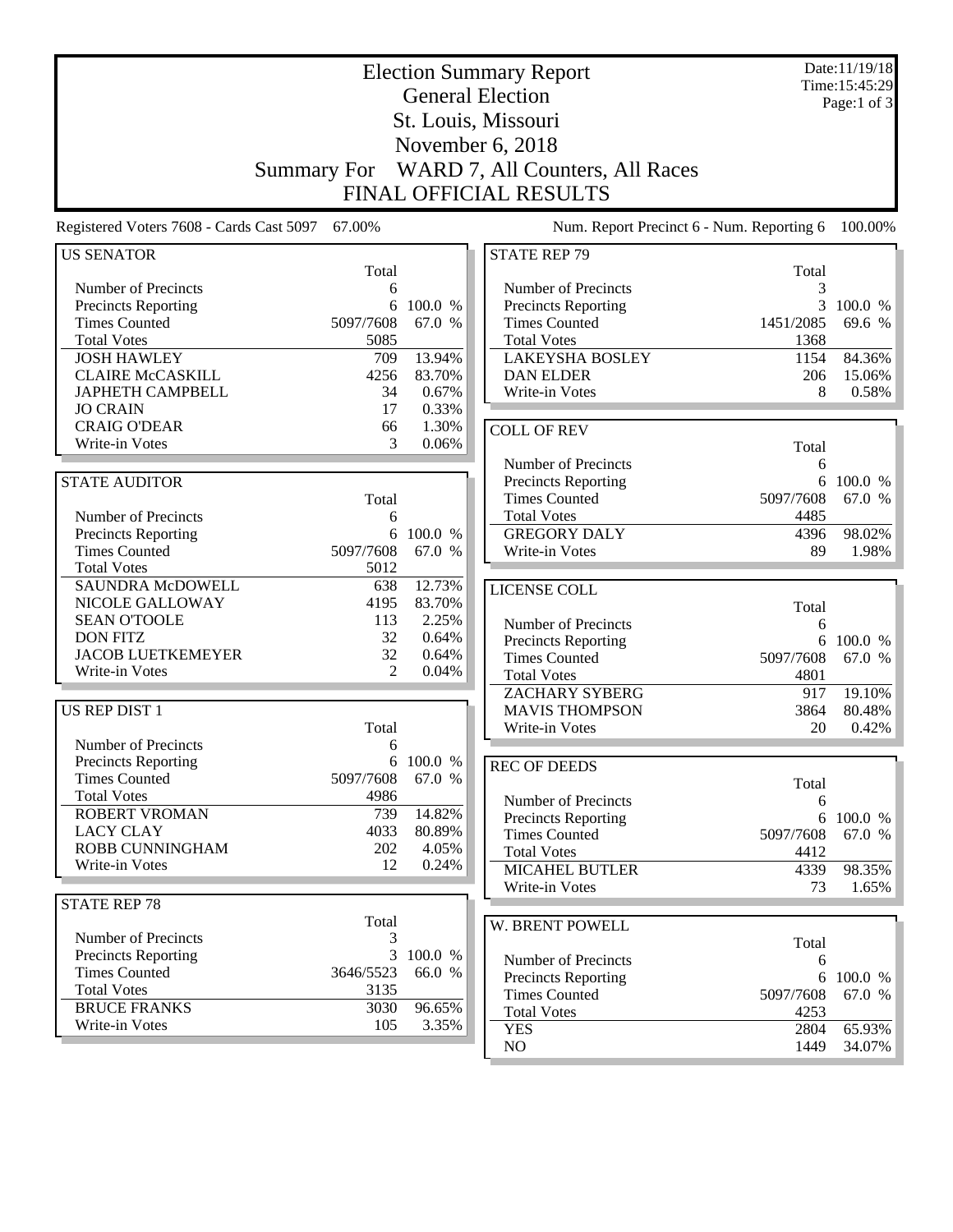|                                             |                    |                   | <b>Election Summary Report</b><br><b>General Election</b> |                   | Date:11/19/18<br>Time: 15:45:29 |
|---------------------------------------------|--------------------|-------------------|-----------------------------------------------------------|-------------------|---------------------------------|
|                                             |                    |                   | St. Louis, Missouri                                       |                   | Page: $2$ of $3$                |
|                                             |                    |                   | November 6, 2018                                          |                   |                                 |
|                                             | <b>Summary For</b> |                   |                                                           |                   |                                 |
|                                             |                    |                   | WARD 7, All Counters, All Races                           |                   |                                 |
|                                             |                    |                   | <b>FINAL OFFICIAL RESULTS</b>                             |                   |                                 |
| Registered Voters 7608 - Cards Cast 5097    | 67.00%             |                   | Num. Report Precinct 6 - Num. Reporting 6                 |                   | 100.00%                         |
| <b>MARY RHODES RUSSELL</b>                  | Total              |                   | THERESA BURKE                                             | Total             |                                 |
| Number of Precincts                         | 6                  |                   | Number of Precincts                                       | 6                 |                                 |
| <b>Precincts Reporting</b>                  | 6                  | 100.0 %           | <b>Precincts Reporting</b>                                | 6                 | 100.0 %                         |
| <b>Times Counted</b>                        | 5097/7608          | 67.0 %            | <b>Times Counted</b>                                      | 5097/7608         | 67.0 %                          |
| <b>Total Votes</b>                          | 4290               |                   | <b>Total Votes</b>                                        | 4119              |                                 |
| <b>YES</b>                                  | 3262               | 76.04%            | <b>YES</b>                                                | 3010              | 73.08%                          |
| N <sub>O</sub>                              | 1028               | 23.96%            | NO                                                        | 1109              | 26.92%                          |
|                                             |                    |                   |                                                           |                   |                                 |
| <b>COLLEEN DOLAN</b>                        | Total              |                   | <b>JASON SENGHEISER</b>                                   | Total             |                                 |
| Number of Precincts                         | 6                  |                   | Number of Precincts                                       | 6                 |                                 |
| Precincts Reporting                         | 6                  | 100.0 %           | Precincts Reporting                                       | 6                 | 100.0 %                         |
| <b>Times Counted</b>                        | 5097/7608          | 67.0 %            | <b>Times Counted</b>                                      | 5097/7608         | 67.0 %                          |
| <b>Total Votes</b>                          | 4165               |                   | <b>Total Votes</b>                                        | 4060              |                                 |
| <b>YES</b>                                  | 3159               | 75.85%            | <b>YES</b>                                                | 2744              | 67.59%                          |
| NO                                          | 1006               | 24.15%            | NO                                                        | 1316              | 32.41%                          |
|                                             |                    |                   |                                                           |                   |                                 |
| <b>LISA PAGE</b>                            | Total              |                   | <b>JOAN MORIARTY</b>                                      | Total             |                                 |
| Number of Precincts                         | 6                  |                   | Number of Precincts                                       | 6                 |                                 |
| <b>Precincts Reporting</b>                  |                    | 6 100.0 %         | Precincts Reporting                                       | 6                 | 100.0 %                         |
| <b>Times Counted</b>                        | 5097/7608          | 67.0 %            | <b>Times Counted</b>                                      | 5097/7608         | 67.0 %                          |
| <b>Total Votes</b>                          | 4142               |                   | <b>Total Votes</b>                                        | 4103              |                                 |
| <b>YES</b>                                  | 3164               | 76.39%            | <b>YES</b>                                                | 2837              | 69.14%                          |
| N <sub>O</sub>                              | 978                | 23.61%            | NO                                                        | 1266              | 30.86%                          |
| THOMAS CLARK                                |                    |                   | MICHAEL NOBLE                                             |                   |                                 |
|                                             | Total              |                   |                                                           | Total             |                                 |
| Number of Precincts                         | 6                  |                   | Number of Precincts                                       | 6                 |                                 |
| <b>Precincts Reporting</b>                  | 6                  | 100.0 %           | Precincts Reporting                                       | 6                 | 100.0 %                         |
| <b>Times Counted</b><br><b>Total Votes</b>  | 5097/7608<br>4128  | 67.0 %            | <b>Times Counted</b><br><b>Total Votes</b>                | 5097/7608<br>4076 | 67.0 %                          |
| <b>YES</b>                                  | 2627               | 63.64%            | <b>YES</b>                                                | 2952              | 72.42%                          |
| NO.                                         | 1501               | 36.36%            | NO                                                        | 1124              | 27.58%                          |
|                                             |                    |                   |                                                           |                   |                                 |
| <b>REX BURLISON</b>                         |                    |                   | PAULA BRYANT                                              |                   |                                 |
|                                             | Total              |                   |                                                           | Total             |                                 |
| Number of Precincts                         | 6                  |                   | Number of Precincts                                       | 6                 |                                 |
| Precincts Reporting<br><b>Times Counted</b> | 6<br>5097/7608     | 100.0 %<br>67.0 % | Precincts Reporting<br><b>Times Counted</b>               | 6<br>5097/7608    | 100.0 %<br>67.0 %               |
| <b>Total Votes</b>                          | 4104               |                   | <b>Total Votes</b>                                        | 4095              |                                 |
| <b>YES</b>                                  | 2743               | 66.84%            | <b>YES</b>                                                | 3112              | 76.00%                          |
| NO.                                         | 1361               | 33.16%            | NO.                                                       | 983               | 24.00%                          |
|                                             |                    |                   |                                                           |                   |                                 |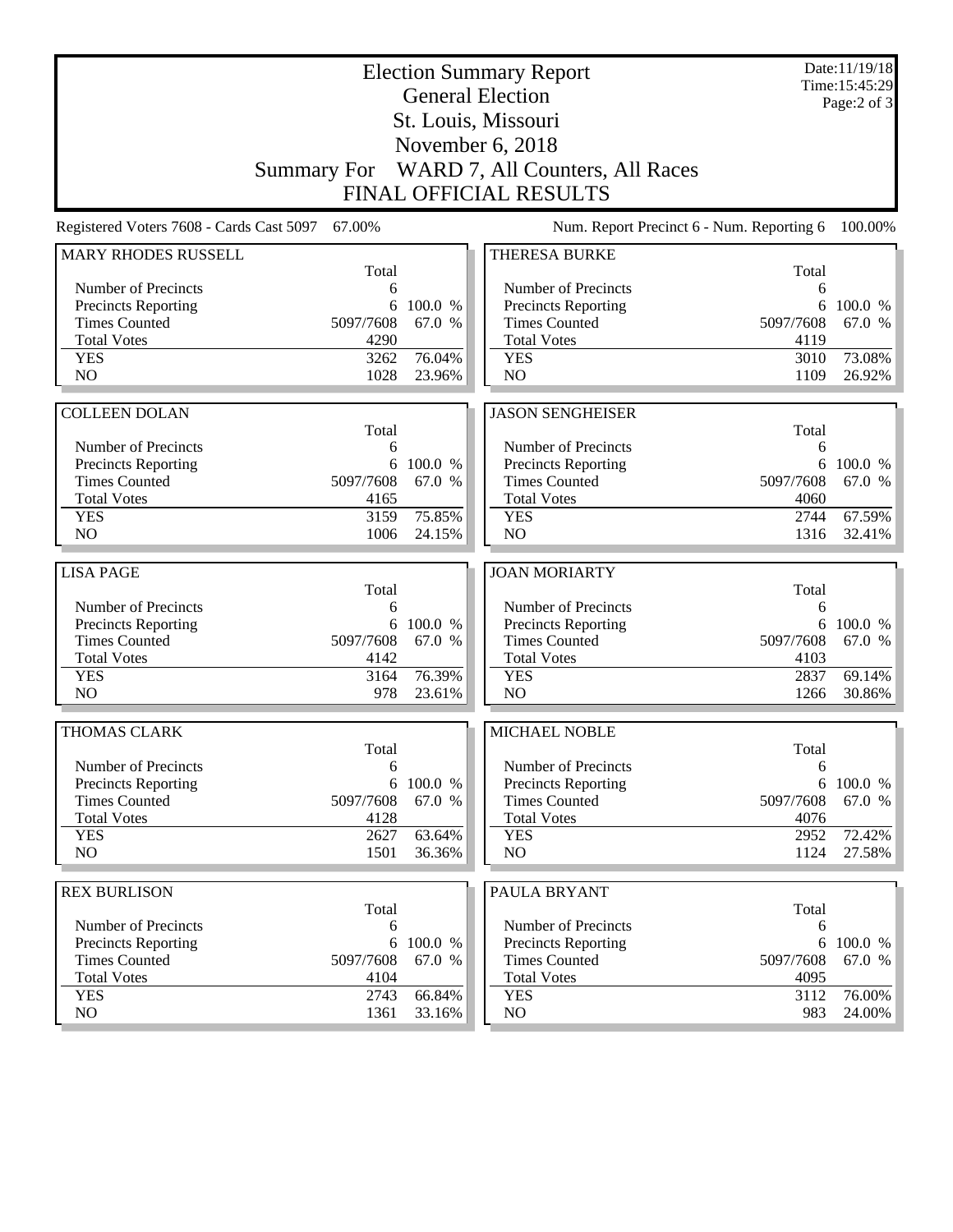|                                             | Date:11/19/18<br><b>Election Summary Report</b> |                     |                                             |              |                     |
|---------------------------------------------|-------------------------------------------------|---------------------|---------------------------------------------|--------------|---------------------|
|                                             | Time: 15:45:29<br><b>General Election</b>       |                     |                                             |              |                     |
|                                             |                                                 |                     | St. Louis, Missouri                         |              | Page: 3 of 3        |
|                                             |                                                 |                     |                                             |              |                     |
|                                             |                                                 |                     | November 6, 2018                            |              |                     |
|                                             |                                                 |                     | Summary For WARD 7, All Counters, All Races |              |                     |
|                                             |                                                 |                     | <b>FINAL OFFICIAL RESULTS</b>               |              |                     |
| Registered Voters 7608 - Cards Cast 5097    | 67.00%                                          |                     | Num. Report Precinct 6 - Num. Reporting 6   |              | 100.00%             |
| <b>BARBARA PEEBLES</b>                      |                                                 |                     | <b>PROP B</b>                               |              |                     |
|                                             | Total                                           |                     |                                             | Total        |                     |
| Number of Precincts                         | 6                                               |                     | Number of Precincts                         | 6            |                     |
| <b>Precincts Reporting</b>                  | 6                                               | 100.0 %             | <b>Precincts Reporting</b>                  |              | 6 100.0 %           |
| <b>Times Counted</b>                        | 5097/7608                                       | 67.0 %              | <b>Times Counted</b>                        | 5097/7608    | 67.0 %              |
| <b>Total Votes</b><br><b>YES</b>            | 4207<br>2394                                    | 56.91%              | <b>Total Votes</b><br><b>YES</b>            | 5010<br>4207 | 83.97%              |
| NO                                          | 1813                                            | 43.09%              | NO                                          | 803          | 16.03%              |
|                                             |                                                 |                     |                                             |              |                     |
| <b>CON AMEND 1</b>                          |                                                 |                     | <b>PROP C</b>                               |              |                     |
|                                             | Total                                           |                     |                                             | Total        |                     |
| Number of Precincts                         | 6                                               |                     | Number of Precincts                         | 6            |                     |
| <b>Precincts Reporting</b>                  | 6                                               | 100.0 %             | <b>Precincts Reporting</b>                  |              | 6 100.0 %           |
| <b>Times Counted</b>                        | 5097/7608                                       | 67.0 %              | <b>Times Counted</b>                        | 5097/7608    | 67.0 %              |
| <b>Total Votes</b>                          | 4937                                            |                     | <b>Total Votes</b>                          | 4975         |                     |
| <b>YES</b>                                  | 4047                                            | 81.97%              | <b>YES</b>                                  | 2714         | 54.55%              |
| NO                                          | 890                                             | 18.03%              | NO                                          | 2261         | 45.45%              |
|                                             |                                                 |                     |                                             |              |                     |
| <b>CON AMEND 2</b>                          |                                                 |                     | <b>PROP D</b>                               |              |                     |
|                                             | Total                                           |                     |                                             | Total        |                     |
| Number of Precincts                         | 6                                               |                     | Number of Precincts                         | 6            |                     |
| Precincts Reporting<br><b>Times Counted</b> | 5097/7608                                       | 6 100.0 %<br>67.0 % | Precincts Reporting<br><b>Times Counted</b> | 5097/7608    | 6 100.0 %<br>67.0 % |
| <b>Total Votes</b>                          | 5026                                            |                     | <b>Total Votes</b>                          | 4954         |                     |
| <b>YES</b>                                  | 4339                                            | 86.33%              | <b>YES</b>                                  | 2614         | 52.77%              |
| N <sub>O</sub>                              | 687                                             | 13.67%              | N <sub>O</sub>                              | 2340         | 47.23%              |
|                                             |                                                 |                     |                                             |              |                     |
| <b>CON AMEND 3</b>                          |                                                 |                     | <b>BOARD OF ED</b>                          |              |                     |
|                                             | Total                                           |                     |                                             | Total        |                     |
| Number of Precincts                         | 6                                               |                     | Number of Precincts                         | 6            |                     |
| Precincts Reporting                         | 6                                               | 100.0 %             | <b>Precincts Reporting</b>                  |              | 6 100.0 %           |
| <b>Times Counted</b>                        | 5097/7608                                       | 67.0 %              | <b>Times Counted</b>                        | 5097/7608    | 67.0 %              |
| <b>Total Votes</b>                          | 4968                                            |                     | <b>Total Votes</b>                          | 7046         |                     |
| <b>YES</b>                                  | 1787                                            | 35.97%              | <b>DONNA JONES</b>                          | 1634         | 23.19%              |
| NO                                          | 3181                                            | 64.03%              | <b>JOYCE ROBERTS</b>                        | 1756         | 24.92%              |
|                                             |                                                 |                     | <b>ADAM LAYNE</b>                           | 904          | 12.83%              |
| <b>CON AMEND 4</b>                          |                                                 |                     | <b>BILL HAAS</b><br><b>JARED OPSAL</b>      | 907          | 12.87%<br>8.03%     |
|                                             | Total                                           |                     | <b>CYDNEY JOHNSON</b>                       | 566<br>673   | 9.55%               |
| Number of Precincts                         | 6                                               |                     | <b>DAVID JACKSON</b>                        | 499          | 7.08%               |
| Precincts Reporting                         | 6                                               | 100.0 %             | Write-in Votes                              | 107          | 1.52%               |
| <b>Times Counted</b><br><b>Total Votes</b>  | 5097/7608<br>4691                               | 67.0 %              |                                             |              |                     |
| <b>YES</b>                                  | 2827                                            | 60.26%              |                                             |              |                     |
| NO                                          | 1864                                            | 39.74%              |                                             |              |                     |
|                                             |                                                 |                     |                                             |              |                     |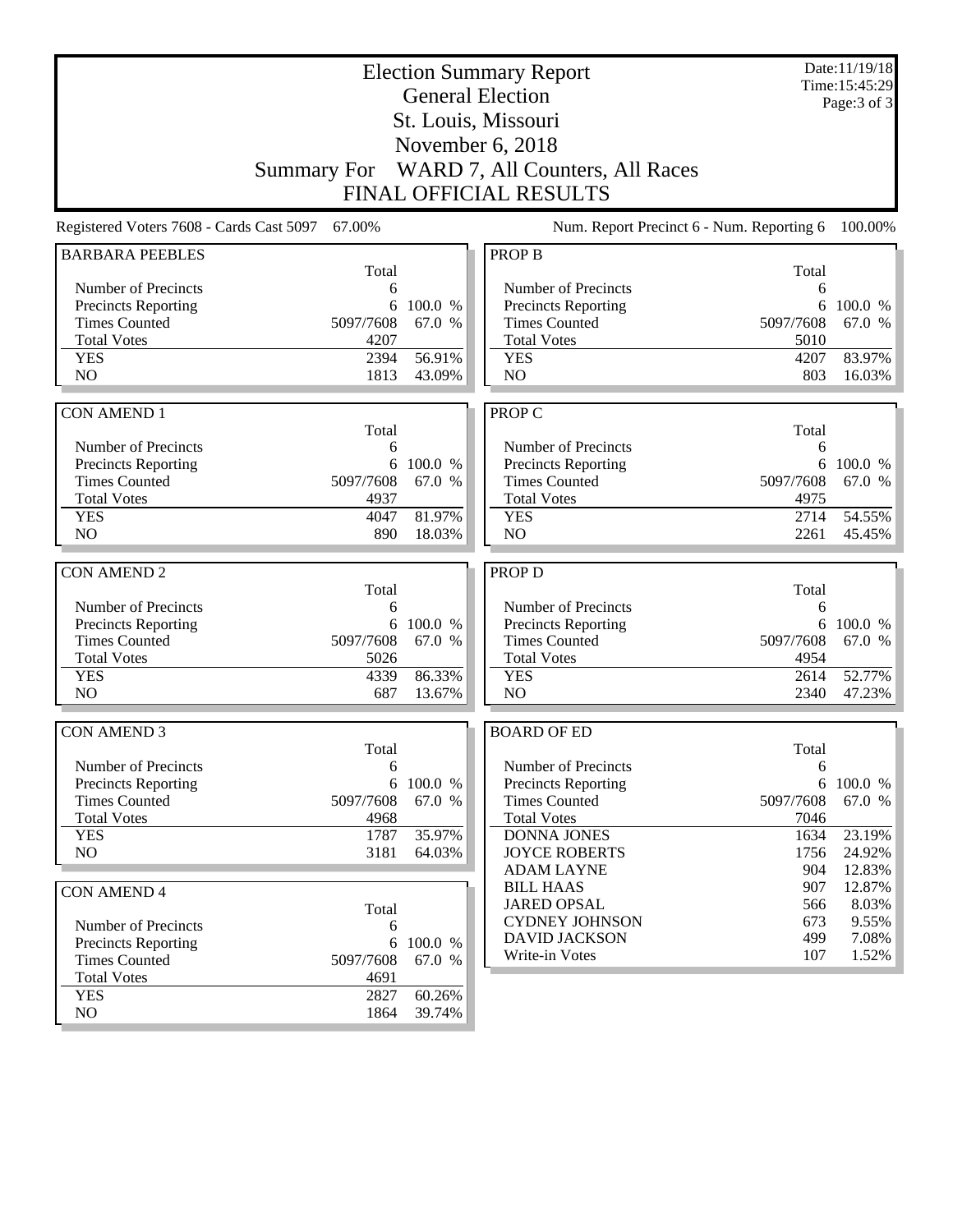|                                               |                                                                                                         |                  | <b>Election Summary Report</b><br><b>General Election</b> |            | Date:11/19/18<br>Time: 15:45:35 |  |  |  |
|-----------------------------------------------|---------------------------------------------------------------------------------------------------------|------------------|-----------------------------------------------------------|------------|---------------------------------|--|--|--|
|                                               |                                                                                                         |                  |                                                           |            | Page:1 of 4                     |  |  |  |
|                                               |                                                                                                         |                  | St. Louis, Missouri                                       |            |                                 |  |  |  |
|                                               |                                                                                                         |                  | November 6, 2018                                          |            |                                 |  |  |  |
|                                               | <b>Summary For</b>                                                                                      |                  | WARD 8, All Counters, All Races                           |            |                                 |  |  |  |
|                                               |                                                                                                         |                  | <b>FINAL OFFICIAL RESULTS</b>                             |            |                                 |  |  |  |
|                                               | Num. Report Precinct 9 - Num. Reporting 9<br>Registered Voters 8251 - Cards Cast 5975 72.42%<br>100.00% |                  |                                                           |            |                                 |  |  |  |
| <b>US SENATOR</b>                             |                                                                                                         |                  | <b>STATE REP 78</b>                                       |            |                                 |  |  |  |
|                                               | Total                                                                                                   |                  |                                                           | Total      |                                 |  |  |  |
| Number of Precincts                           | 9<br>9                                                                                                  | 100.0 %          | Number of Precincts                                       |            | 1 100.0 %                       |  |  |  |
| Precincts Reporting<br><b>Times Counted</b>   | 5975/8251                                                                                               | 72.4 %           | Precincts Reporting<br><b>Times Counted</b>               | 34/83      | 41.0 %                          |  |  |  |
| <b>Total Votes</b>                            | 5962                                                                                                    |                  | <b>Total Votes</b>                                        | 31         |                                 |  |  |  |
| <b>JOSH HAWLEY</b>                            | 618                                                                                                     | 10.37%           | <b>BRUCE FRANKS</b>                                       | 30         | 96.77%                          |  |  |  |
| <b>CLAIRE McCASKILL</b>                       | 5238                                                                                                    | 87.86%           | Write-in Votes                                            | 1          | 3.23%                           |  |  |  |
| <b>JAPHETH CAMPBELL</b>                       | 38                                                                                                      | 0.64%            |                                                           |            |                                 |  |  |  |
| <b>JO CRAIN</b>                               | 28                                                                                                      | 0.47%            | <b>STATE REP 79</b>                                       |            |                                 |  |  |  |
| <b>CRAIG O'DEAR</b>                           | 33                                                                                                      | 0.55%            |                                                           | Total      |                                 |  |  |  |
| Write-in Votes                                | 7                                                                                                       | 0.12%            | Number of Precincts                                       | 2          |                                 |  |  |  |
|                                               |                                                                                                         |                  | Precincts Reporting                                       |            | 2 100.0 %                       |  |  |  |
| <b>STATE AUDITOR</b>                          |                                                                                                         |                  | <b>Times Counted</b>                                      | 903/1279   | 70.6 %                          |  |  |  |
|                                               | Total                                                                                                   |                  | <b>Total Votes</b>                                        | 857        |                                 |  |  |  |
| Number of Precincts                           | 9                                                                                                       |                  | <b>LAKEYSHA BOSLEY</b>                                    | 735        | 85.76%                          |  |  |  |
| Precincts Reporting                           |                                                                                                         | 9 100.0 %        | <b>DAN ELDER</b>                                          | 115        | 13.42%                          |  |  |  |
| <b>Times Counted</b>                          | 5975/8251                                                                                               | 72.4 %           | Write-in Votes                                            | 7          | 0.82%                           |  |  |  |
| <b>Total Votes</b><br><b>SAUNDRA McDOWELL</b> | 5889<br>523                                                                                             | 8.88%            |                                                           |            |                                 |  |  |  |
| NICOLE GALLOWAY                               | 5185                                                                                                    | 88.05%           | <b>STATE REP 80</b>                                       |            |                                 |  |  |  |
| <b>SEAN O'TOOLE</b>                           | 93                                                                                                      | 1.58%            | Number of Precincts                                       | Total<br>6 |                                 |  |  |  |
| <b>DON FITZ</b>                               | 62                                                                                                      | 1.05%            | Precincts Reporting                                       | 6          | 100.0 %                         |  |  |  |
| <b>JACOB LUETKEMEYER</b>                      | 18                                                                                                      | 0.31%            | <b>Times Counted</b>                                      | 5038/6889  | 73.1 %                          |  |  |  |
| Write-in Votes                                | 8                                                                                                       | 0.14%            | <b>Total Votes</b>                                        | 4628       |                                 |  |  |  |
|                                               |                                                                                                         |                  | PETER MERIDETH                                            | 4561       | 98.55%                          |  |  |  |
| US REP DIST 1                                 |                                                                                                         |                  | Write-in Votes                                            | 67         | 1.45%                           |  |  |  |
|                                               | Total                                                                                                   |                  |                                                           |            |                                 |  |  |  |
| Number of Precincts                           | 9                                                                                                       |                  | <b>COLL OF REV</b>                                        |            |                                 |  |  |  |
| Precincts Reporting                           |                                                                                                         | 9 100.0 %        |                                                           | Total      |                                 |  |  |  |
| <b>Times Counted</b>                          | 5975/8251                                                                                               | 72.4 %           | Number of Precincts                                       | 9          |                                 |  |  |  |
| <b>Total Votes</b>                            | 5850                                                                                                    |                  | <b>Precincts Reporting</b>                                | 9          | 100.0 %                         |  |  |  |
| <b>ROBERT VROMAN</b><br><b>LACY CLAY</b>      | 665<br>4974                                                                                             | 11.37%<br>85.03% | <b>Times Counted</b>                                      | 5975/8251  | 72.4 %                          |  |  |  |
| ROBB CUNNINGHAM                               | 178                                                                                                     | 3.04%            | <b>Total Votes</b>                                        | 5437       |                                 |  |  |  |
| Write-in Votes                                | 33                                                                                                      | 0.56%            | <b>GREGORY DALY</b>                                       | 5367       | 98.71%                          |  |  |  |
|                                               |                                                                                                         |                  | Write-in Votes                                            | 70         | 1.29%                           |  |  |  |
| <b>STATE SEN 4</b>                            |                                                                                                         |                  | LICENSE COLL                                              |            |                                 |  |  |  |
|                                               | Total                                                                                                   |                  |                                                           | Total      |                                 |  |  |  |
| Number of Precincts                           | 1                                                                                                       |                  | Number of Precincts                                       | 9          |                                 |  |  |  |
| <b>Precincts Reporting</b>                    | 1                                                                                                       | 100.0 %          | Precincts Reporting                                       | 9          | 100.0 %                         |  |  |  |
| <b>Times Counted</b>                          | 566/814                                                                                                 | 69.5 %           | <b>Times Counted</b>                                      | 5975/8251  | 72.4 %                          |  |  |  |
| <b>Total Votes</b>                            | 543                                                                                                     |                  | <b>Total Votes</b>                                        | 5650       |                                 |  |  |  |
| <b>ROBERT CRUMP</b>                           | 106                                                                                                     | 19.52%           | <b>ZACHARY SYBERG</b>                                     | 782        | 13.84%                          |  |  |  |
| <b>KARLA MAY</b>                              | 434                                                                                                     | 79.93%           | <b>MAVIS THOMPSON</b>                                     | 4833       | 85.54%                          |  |  |  |
| Write-in Votes                                | 3                                                                                                       | 0.55%            | Write-in Votes                                            | 35         | $0.62\%$                        |  |  |  |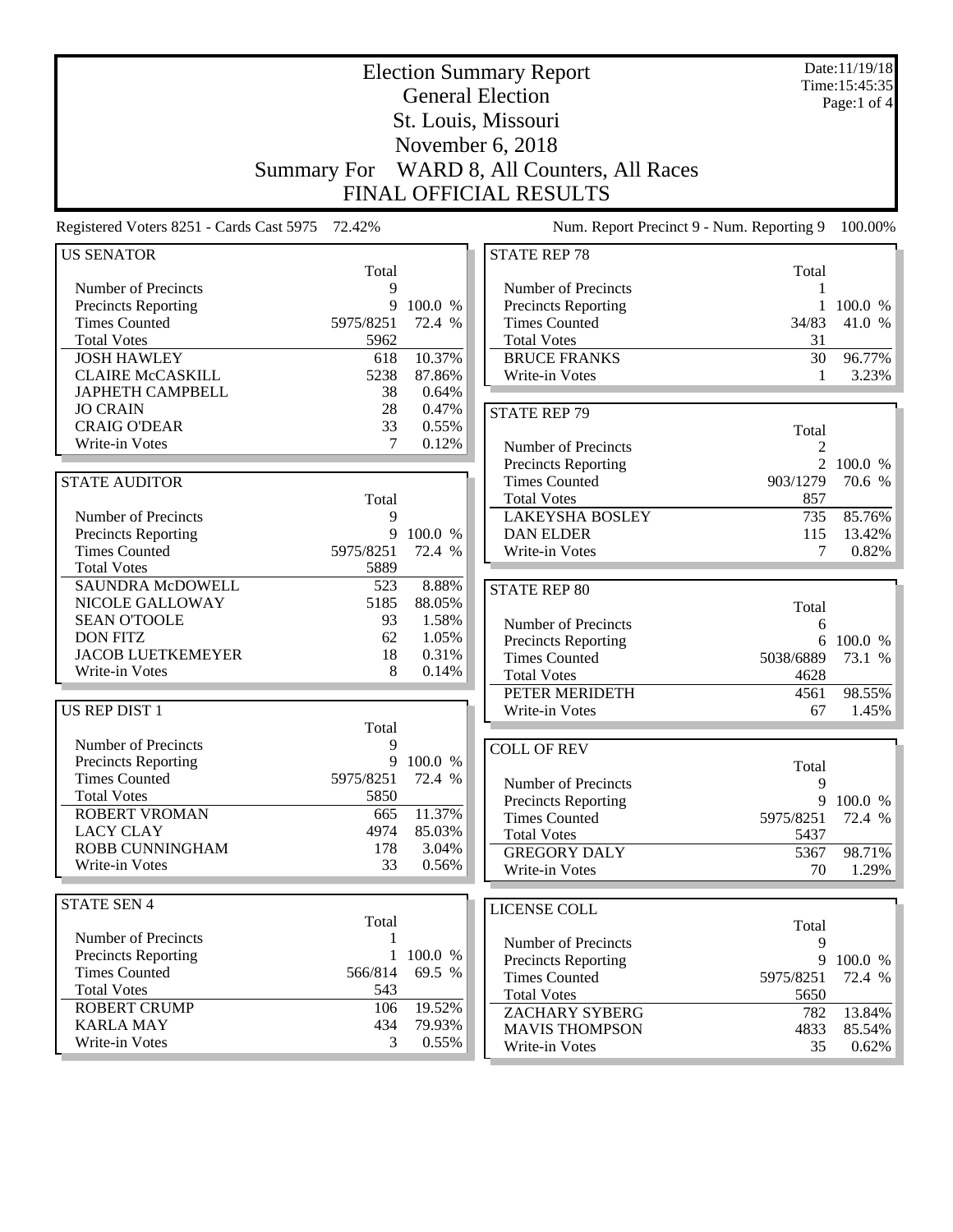|                                                   |                    | Date:11/19/18<br>Time: 15:45:35<br>Page:2 of 4 |                                                    |              |                     |
|---------------------------------------------------|--------------------|------------------------------------------------|----------------------------------------------------|--------------|---------------------|
|                                                   |                    |                                                | St. Louis, Missouri                                |              |                     |
|                                                   |                    |                                                | November 6, 2018                                   |              |                     |
|                                                   | <b>Summary For</b> |                                                | WARD 8, All Counters, All Races                    |              |                     |
|                                                   |                    |                                                | <b>FINAL OFFICIAL RESULTS</b>                      |              |                     |
| Registered Voters 8251 - Cards Cast 5975 72.42%   |                    |                                                | Num. Report Precinct 9 - Num. Reporting 9          |              | 100.00%             |
| <b>REC OF DEEDS</b>                               |                    |                                                | <b>THOMAS CLARK</b>                                |              |                     |
| Number of Precincts                               | Total<br>9         |                                                | Number of Precincts                                | Total<br>9   |                     |
| Precincts Reporting                               | 9                  | 100.0 %                                        | <b>Precincts Reporting</b>                         | 9            | 100.0 %             |
| <b>Times Counted</b>                              | 5975/8251          | 72.4 %                                         | <b>Times Counted</b>                               | 5975/8251    | 72.4 %              |
| <b>Total Votes</b>                                | 5341               |                                                | <b>Total Votes</b>                                 | 4804         |                     |
| MICAHEL BUTLER                                    | 5288               | 99.01%                                         | <b>YES</b>                                         | 2986         | 62.16%              |
| Write-in Votes                                    | 53                 | 0.99%                                          | NO                                                 | 1818         | 37.84%              |
|                                                   |                    |                                                |                                                    |              |                     |
| W. BRENT POWELL                                   |                    |                                                | <b>REX BURLISON</b>                                |              |                     |
| Number of Precincts                               | Total<br>9         |                                                | Number of Precincts                                | Total<br>9   |                     |
| Precincts Reporting                               | 9                  | 100.0 %                                        | Precincts Reporting                                | 9            | 100.0 %             |
| <b>Times Counted</b>                              | 5975/8251          | 72.4 %                                         | <b>Times Counted</b>                               | 5975/8251    | 72.4 %              |
| <b>Total Votes</b>                                | 4891               |                                                | <b>Total Votes</b>                                 | 4765         |                     |
| <b>YES</b>                                        | 3315               | 67.78%                                         | <b>YES</b>                                         | 3379         | 70.91%              |
| NO                                                | 1576               | 32.22%                                         | N <sub>O</sub>                                     | 1386         | 29.09%              |
|                                                   |                    |                                                |                                                    |              |                     |
|                                                   |                    |                                                |                                                    |              |                     |
| <b>MARY RHODES RUSSELL</b>                        |                    |                                                | <b>THERESA BURKE</b>                               |              |                     |
|                                                   | Total<br>9         |                                                |                                                    | Total<br>9   |                     |
| Number of Precincts                               | 9                  | 100.0 %                                        | Number of Precincts                                | 9            | 100.0 %             |
| Precincts Reporting<br><b>Times Counted</b>       | 5975/8251          | 72.4 %                                         | <b>Precincts Reporting</b><br><b>Times Counted</b> | 5975/8251    | 72.4 %              |
| <b>Total Votes</b>                                | 4936               |                                                | <b>Total Votes</b>                                 | 4804         |                     |
| <b>YES</b>                                        | 3956               | 80.15%                                         | <b>YES</b>                                         | 3652         | 76.02%              |
| NO                                                | 980                | 19.85%                                         | NO                                                 | 1152         | 23.98%              |
| <b>COLLEEN DOLAN</b>                              |                    |                                                | <b>JASON SENGHEISER</b>                            |              |                     |
|                                                   | Total              |                                                |                                                    | Total        |                     |
| Number of Precincts                               | 9                  |                                                | Number of Precincts                                | 9            |                     |
| <b>Precincts Reporting</b>                        | 9                  | 100.0 %                                        | <b>Precincts Reporting</b>                         | 9            |                     |
| <b>Times Counted</b>                              | 5975/8251          | 72.4 %                                         | <b>Times Counted</b>                               | 5975/8251    | 72.4 %              |
| <b>Total Votes</b>                                | 4866               |                                                | <b>Total Votes</b>                                 | 4735         |                     |
| <b>YES</b><br>NO                                  | 3903<br>963        | 80.21%<br>19.79%                               | <b>YES</b><br>NO                                   | 3352<br>1383 | 70.79%              |
|                                                   |                    |                                                |                                                    |              | 100.0 %<br>29.21%   |
| <b>LISA PAGE</b>                                  |                    |                                                | <b>JOAN MORIARTY</b>                               |              |                     |
|                                                   | Total<br>9         |                                                |                                                    | Total<br>9   |                     |
| Number of Precincts<br><b>Precincts Reporting</b> | 9                  | 100.0 %                                        | Number of Precincts<br><b>Precincts Reporting</b>  | 9            | 100.0 %             |
| <b>Times Counted</b>                              | 5975/8251          | 72.4 %                                         | <b>Times Counted</b>                               | 5975/8251    | 72.4 %              |
| <b>Total Votes</b>                                | 4837               |                                                | <b>Total Votes</b>                                 | 4818         |                     |
| <b>YES</b><br>NO                                  | 3874<br>963        | 80.09%<br>19.91%                               | <b>YES</b><br>NO.                                  | 3415<br>1403 | 70.88%<br>$29.12\%$ |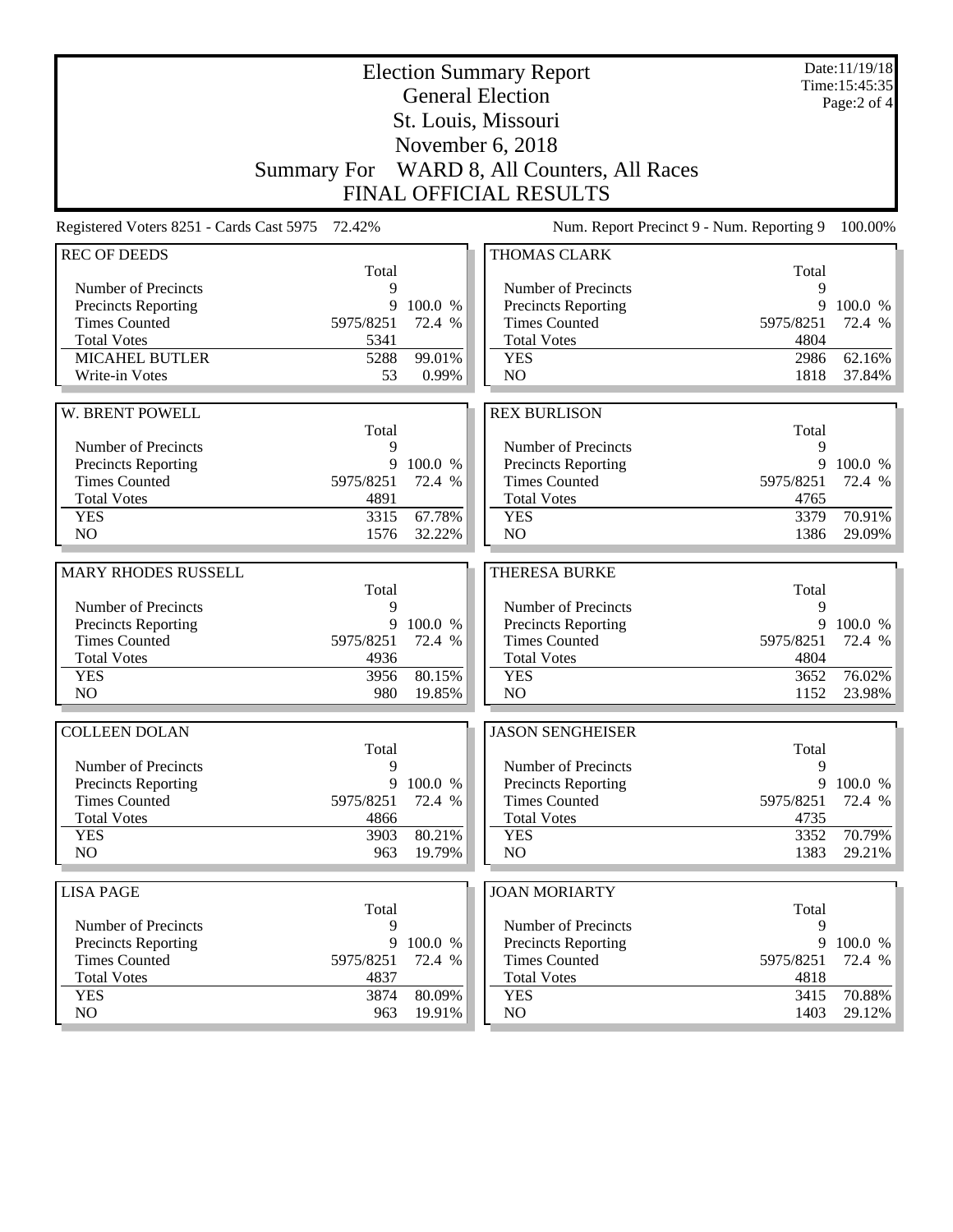|                                                    | <b>Election Summary Report</b><br><b>General Election</b> |                   |                                             |              |                   |
|----------------------------------------------------|-----------------------------------------------------------|-------------------|---------------------------------------------|--------------|-------------------|
|                                                    |                                                           |                   |                                             |              | Page: 3 of 4      |
|                                                    |                                                           |                   | St. Louis, Missouri                         |              |                   |
|                                                    |                                                           |                   | November 6, 2018                            |              |                   |
|                                                    | <b>Summary For</b>                                        |                   | WARD 8, All Counters, All Races             |              |                   |
|                                                    |                                                           |                   | <b>FINAL OFFICIAL RESULTS</b>               |              |                   |
| Registered Voters 8251 - Cards Cast 5975 72.42%    |                                                           |                   | Num. Report Precinct 9 - Num. Reporting 9   |              | 100.00%           |
| <b>MICHAEL NOBLE</b>                               |                                                           |                   | <b>CON AMEND 3</b>                          |              |                   |
|                                                    | Total                                                     |                   | Number of Precincts                         | Total        |                   |
| Number of Precincts<br>Precincts Reporting         | 9<br>9                                                    | 100.0 %           | Precincts Reporting                         | 9<br>9       | 100.0 %           |
| <b>Times Counted</b>                               | 5975/8251                                                 | 72.4 %            | <b>Times Counted</b>                        | 5975/8251    | 72.4 %            |
| <b>Total Votes</b>                                 | 4738                                                      |                   | <b>Total Votes</b>                          | 5846         |                   |
| <b>YES</b>                                         | 3644                                                      | 76.91%            | <b>YES</b>                                  | 1474         | 25.21%            |
| N <sub>O</sub>                                     | 1094                                                      | 23.09%            | N <sub>O</sub>                              | 4372         | 74.79%            |
|                                                    |                                                           |                   |                                             |              |                   |
| PAULA BRYANT                                       |                                                           |                   | <b>CON AMEND 4</b>                          |              |                   |
|                                                    | Total                                                     |                   |                                             | Total        |                   |
| Number of Precincts                                | 9                                                         |                   | Number of Precincts                         | 9            |                   |
| Precincts Reporting                                |                                                           | 9 100.0 %         | Precincts Reporting                         |              | 9 100.0 %         |
| <b>Times Counted</b>                               | 5975/8251                                                 | 72.4 %            | <b>Times Counted</b>                        | 5975/8251    | 72.4 %            |
| <b>Total Votes</b>                                 | 4788                                                      |                   | <b>Total Votes</b>                          | 5531         |                   |
| <b>YES</b>                                         | 3793                                                      | 79.22%            | <b>YES</b>                                  | 3795         | 68.61%            |
| N <sub>O</sub>                                     | 995                                                       | 20.78%            | N <sub>O</sub>                              | 1736         | 31.39%            |
|                                                    |                                                           |                   |                                             |              |                   |
|                                                    |                                                           |                   |                                             |              |                   |
| <b>BARBARA PEEBLES</b>                             |                                                           |                   | <b>PROP B</b>                               |              |                   |
|                                                    | Total                                                     |                   |                                             | Total        |                   |
| Number of Precincts                                | 9<br>9                                                    |                   | Number of Precincts                         | 9<br>9       |                   |
| Precincts Reporting<br><b>Times Counted</b>        | 5975/8251                                                 | 100.0 %<br>72.4 % | Precincts Reporting<br><b>Times Counted</b> | 5975/8251    | 100.0 %<br>72.4 % |
| <b>Total Votes</b>                                 | 4902                                                      |                   | <b>Total Votes</b>                          | 5889         |                   |
| <b>YES</b>                                         | 2570                                                      | 52.43%            | <b>YES</b>                                  | 5240         | 88.98%            |
| N <sub>O</sub>                                     | 2332                                                      | 47.57%            | NO                                          | 649          | 11.02%            |
|                                                    |                                                           |                   |                                             |              |                   |
| <b>CON AMEND 1</b>                                 |                                                           |                   | <b>PROP C</b>                               |              |                   |
|                                                    | Total<br>9                                                |                   |                                             | Total<br>9   |                   |
| Number of Precincts                                | 9                                                         | 100.0 %           | Number of Precincts                         | 9            | 100.0 %           |
| <b>Precincts Reporting</b><br><b>Times Counted</b> | 5975/8251                                                 | 72.4 %            | Precincts Reporting<br><b>Times Counted</b> | 5975/8251    | 72.4 %            |
| <b>Total Votes</b>                                 | 5840                                                      |                   | <b>Total Votes</b>                          | 5848         |                   |
| <b>YES</b>                                         | 5070                                                      | 86.82%            | <b>YES</b>                                  | 3244         | 55.47%            |
| NO                                                 | 770                                                       | 13.18%            | NO                                          | 2604         | 44.53%            |
|                                                    |                                                           |                   |                                             |              |                   |
| <b>CON AMEND 2</b>                                 |                                                           |                   | <b>PROP D</b>                               |              |                   |
|                                                    | Total                                                     |                   |                                             | Total        |                   |
| Number of Precincts                                | 9                                                         |                   | Number of Precincts                         | 9            |                   |
| <b>Precincts Reporting</b>                         | 9                                                         | 100.0 %           | Precincts Reporting                         | 9            | 100.0 %           |
| <b>Times Counted</b>                               | 5975/8251                                                 | 72.4 %            | <b>Times Counted</b>                        | 5975/8251    | 72.4 %            |
| <b>Total Votes</b>                                 | 5894<br>5054                                              |                   | <b>Total Votes</b>                          | 5811         |                   |
| <b>YES</b><br>NO                                   | 840                                                       | 85.75%<br>14.25%  | <b>YES</b><br>NO                            | 3301<br>2510 | 56.81%<br>43.19%  |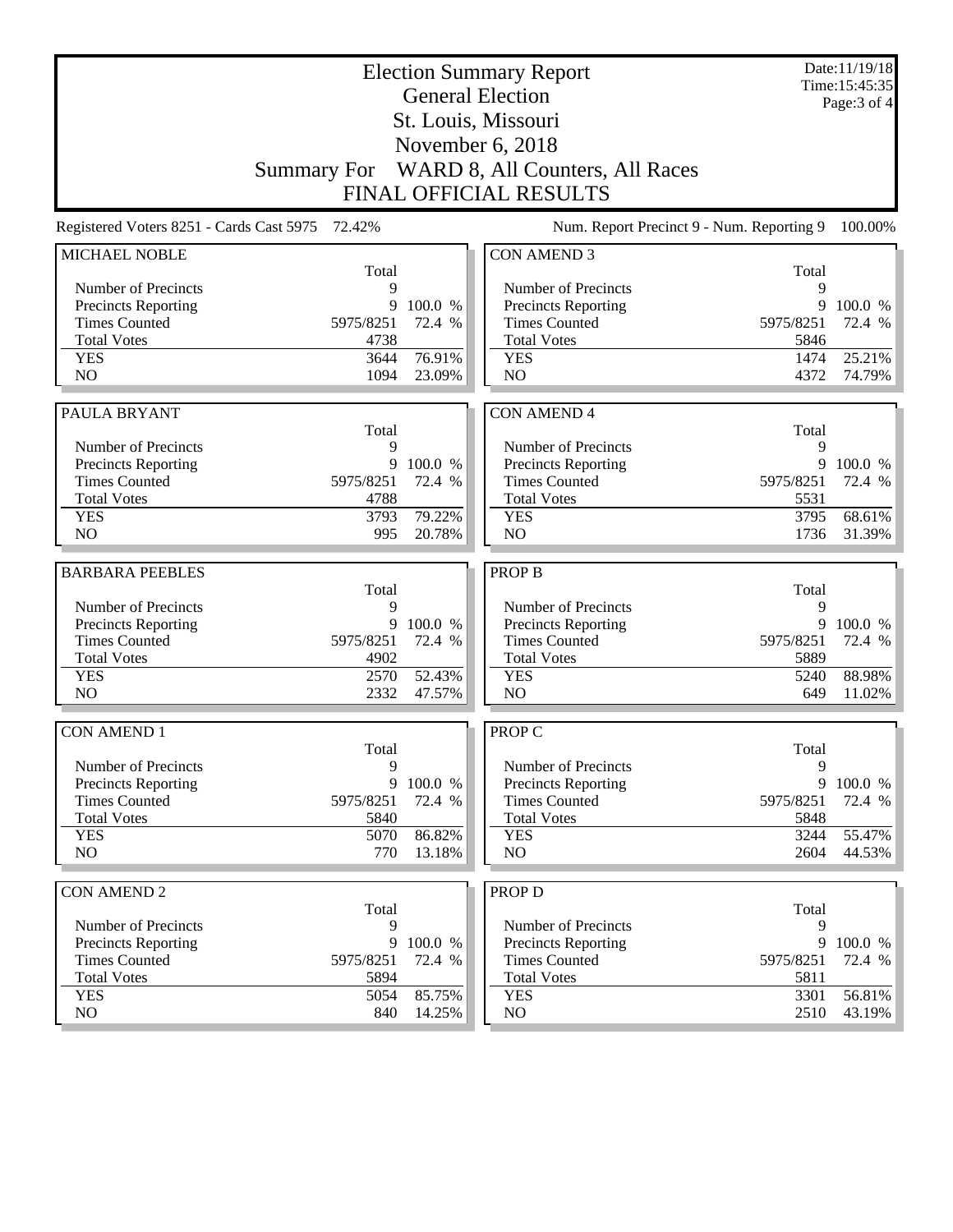Date:11/19/18 Time:15:45:35 Page:4 of 4

## Election Summary Report General Election St. Louis, Missouri November 6, 2018 Summary For WARD 8, All Counters, All Races FINAL OFFICIAL RESULTS

| <b>BOARD OF ED</b>         |           |               |
|----------------------------|-----------|---------------|
|                            | Total     |               |
| Number of Precincts        | 9         |               |
| <b>Precincts Reporting</b> | 9         | 100.0<br>$\%$ |
| <b>Times Counted</b>       | 5975/8251 | 72.4 %        |
| <b>Total Votes</b>         | 8834      |               |
| <b>DONNA JONES</b>         | 2365      | 26.77%        |
| <b>IOYCE ROBERTS</b>       | 2732      | 30.93%        |
| <b>ADAM LAYNE</b>          | 1169      | 13.23%        |
| <b>BILL HAAS</b>           | 819       | 9.27%         |
| <b>JARED OPSAL</b>         | 583       | 6.60%         |
| <b>CYDNEY JOHNSON</b>      | 639       | 7.23%         |
| DAVID JACKSON              | 444       | 5.03%         |
| Write-in Votes             | 83        | 0.94%         |

Registered Voters 8251 - Cards Cast 5975 72.42% Num. Report Precinct 9 - Num. Reporting 9 100.00%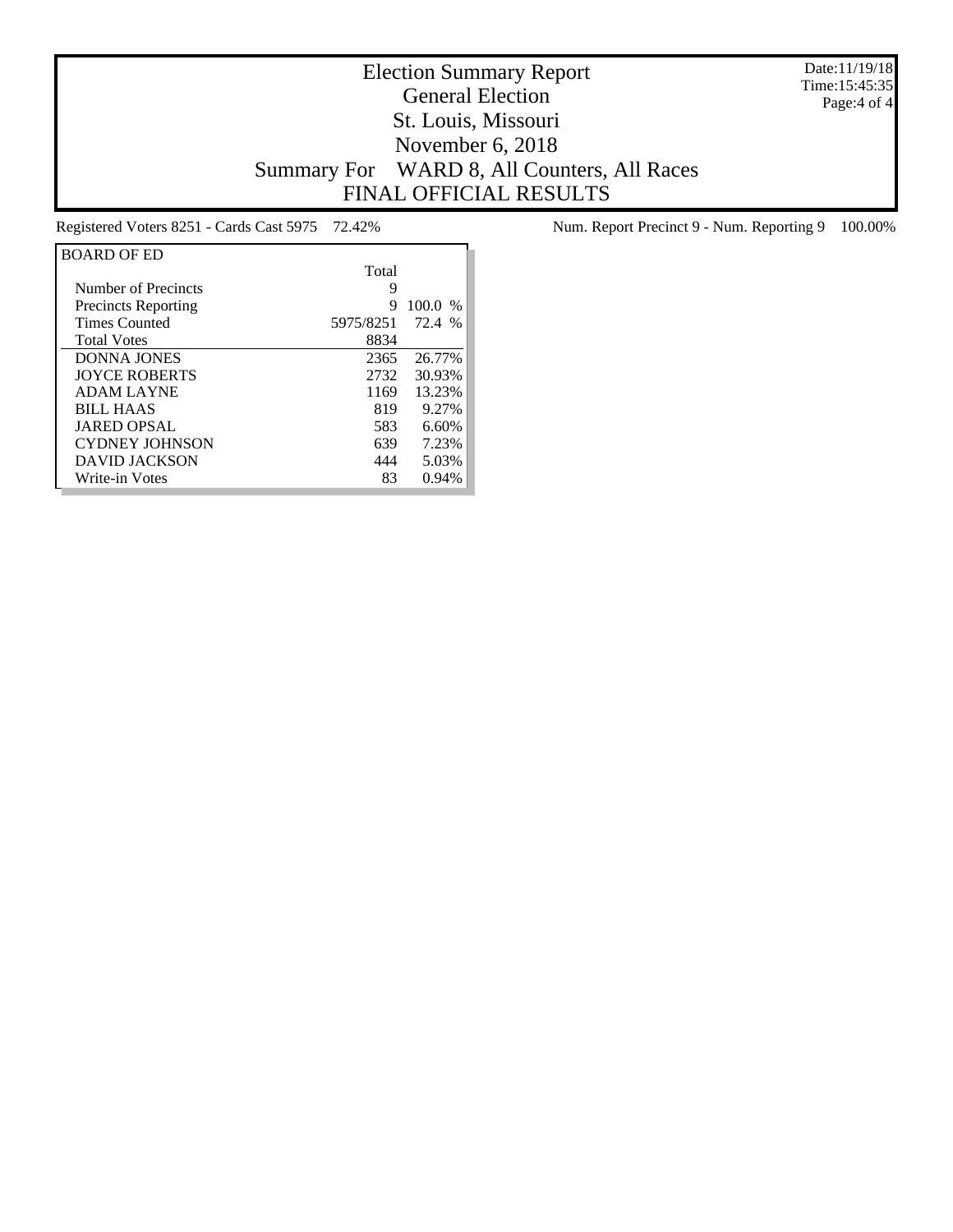| Date:11/19/18<br><b>Election Summary Report</b><br>Time:15:45:41<br><b>General Election</b> |                    |           |                                            |              |               |
|---------------------------------------------------------------------------------------------|--------------------|-----------|--------------------------------------------|--------------|---------------|
|                                                                                             |                    |           |                                            |              | Page:1 of $4$ |
|                                                                                             |                    |           | St. Louis, Missouri                        |              |               |
|                                                                                             |                    |           | November 6, 2018                           |              |               |
|                                                                                             | <b>Summary For</b> |           | WARD 9, All Counters, All Races            |              |               |
|                                                                                             |                    |           | <b>FINAL OFFICIAL RESULTS</b>              |              |               |
| Registered Voters 6608 - Cards Cast 3935 59.55%                                             |                    |           | Num. Report Precinct 9 - Num. Reporting 9  |              | 100.00%       |
| <b>US SENATOR</b>                                                                           |                    |           | <b>STATE REP 79</b>                        |              |               |
|                                                                                             | Total              |           |                                            | Total        |               |
| Number of Precincts                                                                         | 9                  |           | Number of Precincts                        |              |               |
| Precincts Reporting                                                                         | 9                  | 100.0 %   | Precincts Reporting                        |              | 1 100.0 %     |
| <b>Times Counted</b>                                                                        | 3935/6608          | 59.5 %    | <b>Times Counted</b><br><b>Total Votes</b> | 257/332      | 77.4 %        |
| <b>Total Votes</b><br><b>JOSH HAWLEY</b>                                                    | 3918<br>476        | 12.15%    | <b>LAKEYSHA BOSLEY</b>                     | 241<br>195   | 80.91%        |
| <b>CLAIRE McCASKILL</b>                                                                     | 3352               | 85.55%    | <b>DAN ELDER</b>                           | 45           | 18.67%        |
| JAPHETH CAMPBELL                                                                            | 40                 | 1.02%     | Write-in Votes                             | -1           | 0.41%         |
| <b>JO CRAIN</b>                                                                             | 21                 | 0.54%     |                                            |              |               |
| <b>CRAIG O'DEAR</b>                                                                         | 25                 | 0.64%     | <b>STATE REP 80</b>                        |              |               |
| Write-in Votes                                                                              | 4                  | 0.10%     |                                            |              |               |
|                                                                                             |                    |           | Number of Precincts                        | Total<br>1   |               |
| <b>STATE AUDITOR</b>                                                                        |                    |           | Precincts Reporting                        |              | 1 100.0 %     |
|                                                                                             | Total              |           | <b>Times Counted</b>                       | 16/78        | 20.5 %        |
| Number of Precincts                                                                         | 9                  |           | <b>Total Votes</b>                         | 14           |               |
| Precincts Reporting                                                                         | 9                  | 100.0 %   | PETER MERIDETH                             | 14           | 100.00%       |
| <b>Times Counted</b>                                                                        | 3935/6608          | 59.5 %    | Write-in Votes                             | $\mathbf{0}$ | 0.00%         |
| <b>Total Votes</b>                                                                          | 3864               |           |                                            |              |               |
| <b>SAUNDRA McDOWELL</b>                                                                     | 416                | 10.77%    | <b>STATE REP 81</b>                        |              |               |
| NICOLE GALLOWAY                                                                             | 3283               | 84.96%    |                                            | Total        |               |
| <b>SEAN O'TOOLE</b>                                                                         | 92                 | 2.38%     | Number of Precincts                        |              |               |
| <b>DON FITZ</b>                                                                             | 48                 | 1.24%     | Precincts Reporting                        |              | 2 100.0 %     |
| <b>JACOB LUETKEMEYER</b>                                                                    | 22                 | 0.57%     | <b>Times Counted</b>                       | 907/1791     | 50.6 %        |
| Write-in Votes                                                                              | 3                  | 0.08%     | <b>Total Votes</b>                         | 784          |               |
|                                                                                             |                    |           | <b>STEVE BUTZ</b>                          | 767          | 97.83%        |
| <b>US REP DIST 1</b>                                                                        |                    |           | Write-in Votes                             | 17           | 2.17%         |
|                                                                                             | Total              |           |                                            |              |               |
| Number of Precincts                                                                         | 9                  |           | <b>COLL OF REV</b>                         |              |               |
| Precincts Reporting                                                                         |                    | 9 100.0 % |                                            | Total        |               |
| <b>Times Counted</b>                                                                        | 3935/6608          | 59.5 %    | Number of Precincts                        | 9            |               |
| <b>Total Votes</b>                                                                          | 3839               |           | <b>Precincts Reporting</b>                 | 9            | 100.0 %       |
| <b>ROBERT VROMAN</b>                                                                        | 494                | 12.87%    | <b>Times Counted</b>                       | 3935/6608    | 59.5 %        |
| <b>LACY CLAY</b>                                                                            | 3179               | 82.81%    | <b>Total Votes</b>                         | 3541         |               |
| ROBB CUNNINGHAM                                                                             | 148                | 3.86%     | <b>GREGORY DALY</b>                        | 3468         | 97.94%        |
| Write-in Votes                                                                              | 18                 | 0.47%     | Write-in Votes                             | 73           | 2.06%         |
| <b>STATE REP 78</b>                                                                         |                    |           |                                            |              |               |
|                                                                                             | Total              |           | LICENSE COLL                               |              |               |
| Number of Precincts                                                                         | 5                  |           | Number of Precincts                        | Total        |               |
| Precincts Reporting                                                                         | 5                  | 100.0 %   | Precincts Reporting                        | 9<br>9       | 100.0 %       |
| <b>Times Counted</b>                                                                        | 2755/4407          | 62.5 %    | <b>Times Counted</b>                       | 3935/6608    | 59.5 %        |
| <b>Total Votes</b>                                                                          | 2490               |           | <b>Total Votes</b>                         | 3761         |               |
| <b>BRUCE FRANKS</b>                                                                         | 2419               | 97.15%    | <b>ZACHARY SYBERG</b>                      | 602          | 16.01%        |
| Write-in Votes                                                                              | 71                 | 2.85%     | <b>MAVIS THOMPSON</b>                      | 3139         | 83.46%        |
|                                                                                             |                    |           | Write-in Votes                             | 20           | 0.53%         |
|                                                                                             |                    |           |                                            |              |               |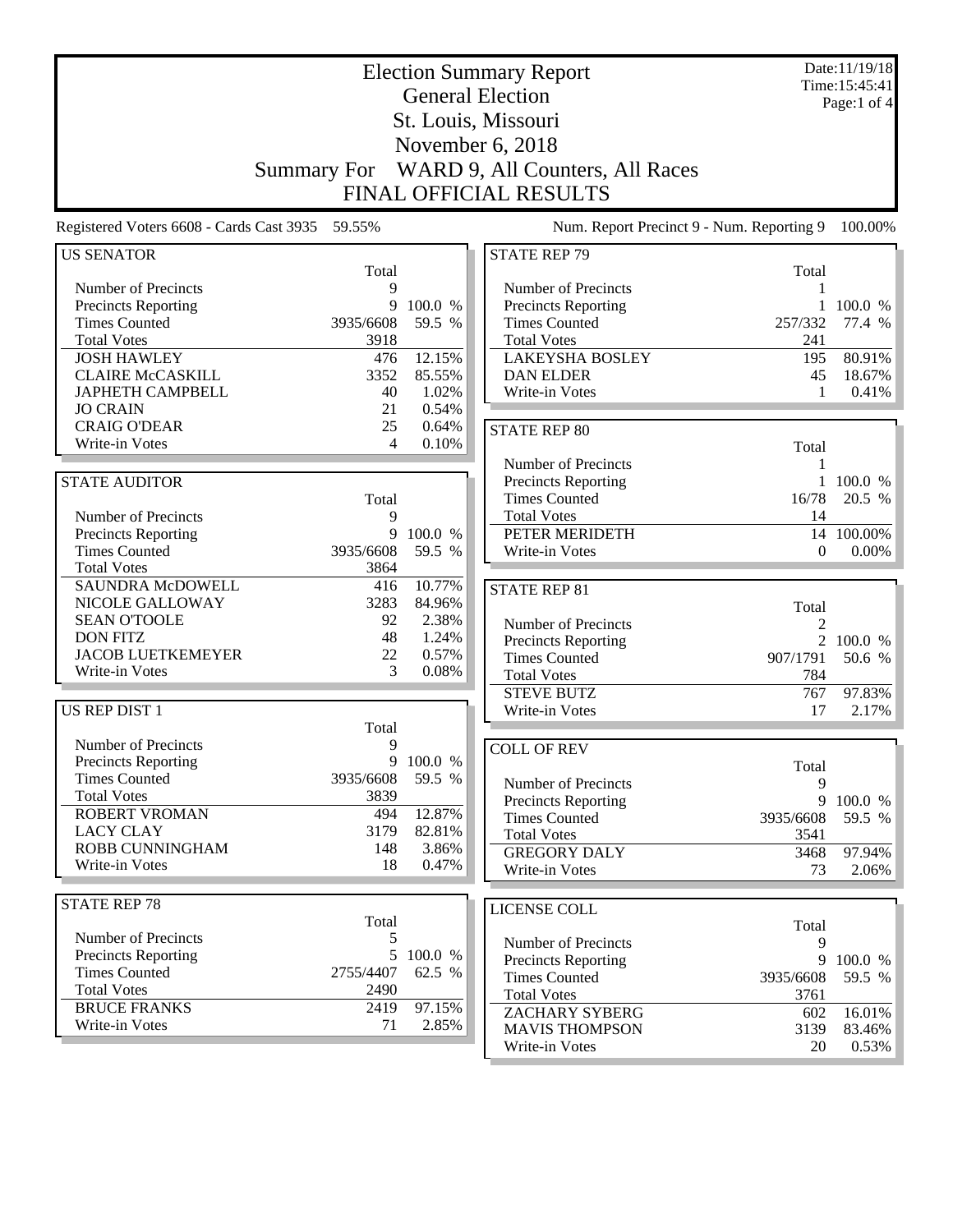| St. Louis, Missouri<br>November 6, 2018<br>WARD 9, All Counters, All Races<br><b>Summary For</b><br><b>FINAL OFFICIAL RESULTS</b>            |         |  |  |  |  |
|----------------------------------------------------------------------------------------------------------------------------------------------|---------|--|--|--|--|
|                                                                                                                                              |         |  |  |  |  |
|                                                                                                                                              |         |  |  |  |  |
|                                                                                                                                              |         |  |  |  |  |
|                                                                                                                                              |         |  |  |  |  |
| Registered Voters 6608 - Cards Cast 3935 59.55%<br>Num. Report Precinct 9 - Num. Reporting 9                                                 | 100.00% |  |  |  |  |
| <b>REC OF DEEDS</b><br><b>THOMAS CLARK</b>                                                                                                   |         |  |  |  |  |
| Total<br>Total<br>Number of Precincts<br>Number of Precincts<br>9<br>9                                                                       |         |  |  |  |  |
| Precincts Reporting<br>9<br>100.0 %<br><b>Precincts Reporting</b><br>9                                                                       | 100.0 % |  |  |  |  |
| <b>Times Counted</b><br>3935/6608<br>59.5 %<br><b>Times Counted</b><br>3935/6608                                                             | 59.5 %  |  |  |  |  |
| <b>Total Votes</b><br><b>Total Votes</b><br>3428<br>3490                                                                                     |         |  |  |  |  |
| MICAHEL BUTLER<br>98.57%<br>1482<br>3440<br><b>YES</b>                                                                                       | 43.23%  |  |  |  |  |
| Write-in Votes<br>1.43%<br>N <sub>O</sub><br>1946<br>50                                                                                      | 56.77%  |  |  |  |  |
|                                                                                                                                              |         |  |  |  |  |
| W. BRENT POWELL<br><b>REX BURLISON</b>                                                                                                       |         |  |  |  |  |
| Total<br>Total<br>Number of Precincts<br>Number of Precincts<br>9<br>9                                                                       |         |  |  |  |  |
| 9<br>Precincts Reporting<br>100.0 %<br>Precincts Reporting<br>9                                                                              | 100.0 % |  |  |  |  |
| <b>Times Counted</b><br>59.5 %<br><b>Times Counted</b><br>3935/6608<br>3935/6608                                                             | 59.5 %  |  |  |  |  |
| <b>Total Votes</b><br><b>Total Votes</b><br>3389<br>3460                                                                                     |         |  |  |  |  |
| <b>YES</b><br>69.54%<br>2406<br><b>YES</b><br>2426                                                                                           | 71.58%  |  |  |  |  |
| N <sub>O</sub><br>1054<br>30.46%<br>N <sub>O</sub><br>963                                                                                    | 28.42%  |  |  |  |  |
|                                                                                                                                              |         |  |  |  |  |
| <b>MARY RHODES RUSSELL</b><br><b>THERESA BURKE</b><br>Total<br>Total                                                                         |         |  |  |  |  |
| Number of Precincts<br>Number of Precincts<br>9<br>9                                                                                         |         |  |  |  |  |
| Precincts Reporting<br>9<br>100.0 %<br><b>Precincts Reporting</b><br>9                                                                       | 100.0 % |  |  |  |  |
| <b>Times Counted</b><br>59.5 %<br><b>Times Counted</b><br>3935/6608<br>3935/6608                                                             | 59.5 %  |  |  |  |  |
| <b>Total Votes</b><br>3467<br><b>Total Votes</b><br>3408                                                                                     |         |  |  |  |  |
| <b>YES</b><br>77.79%<br>2576<br>2697<br><b>YES</b>                                                                                           | 75.59%  |  |  |  |  |
| NO<br>NO<br>770<br>22.21%<br>832                                                                                                             | 24.41%  |  |  |  |  |
| <b>JASON SENGHEISER</b><br><b>COLLEEN DOLAN</b>                                                                                              |         |  |  |  |  |
| Total<br>Total                                                                                                                               |         |  |  |  |  |
| Number of Precincts<br>Number of Precincts<br>9<br>9                                                                                         |         |  |  |  |  |
| 9<br>100.0 %<br>Precincts Reporting<br><b>Precincts Reporting</b><br>9<br><b>Times Counted</b><br>59.5 %<br><b>Times Counted</b>             | 100.0 % |  |  |  |  |
| 3935/6608<br>3935/6608<br><b>Total Votes</b><br><b>Total Votes</b><br>3436<br>3375                                                           | 59.5 %  |  |  |  |  |
| 77.39%<br><b>YES</b><br>2659<br><b>YES</b><br>2409                                                                                           | 71.38%  |  |  |  |  |
|                                                                                                                                              | 28.62%  |  |  |  |  |
| NO<br>NO<br>777<br>966<br>22.61%                                                                                                             |         |  |  |  |  |
|                                                                                                                                              |         |  |  |  |  |
| <b>LISA PAGE</b><br><b>JOAN MORIARTY</b>                                                                                                     |         |  |  |  |  |
| Total<br>Total                                                                                                                               |         |  |  |  |  |
| Number of Precincts<br>9<br>Number of Precincts<br>9                                                                                         |         |  |  |  |  |
| 9<br>100.0 %<br><b>Precincts Reporting</b><br>9<br><b>Precincts Reporting</b>                                                                | 100.0 % |  |  |  |  |
| <b>Times Counted</b><br><b>Times Counted</b><br>3935/6608<br>59.5 %<br>3935/6608<br><b>Total Votes</b><br><b>Total Votes</b><br>3414<br>3393 | 59.5 %  |  |  |  |  |
| 78.00%<br><b>YES</b><br>2663<br><b>YES</b><br>2431<br>NO                                                                                     | 71.65%  |  |  |  |  |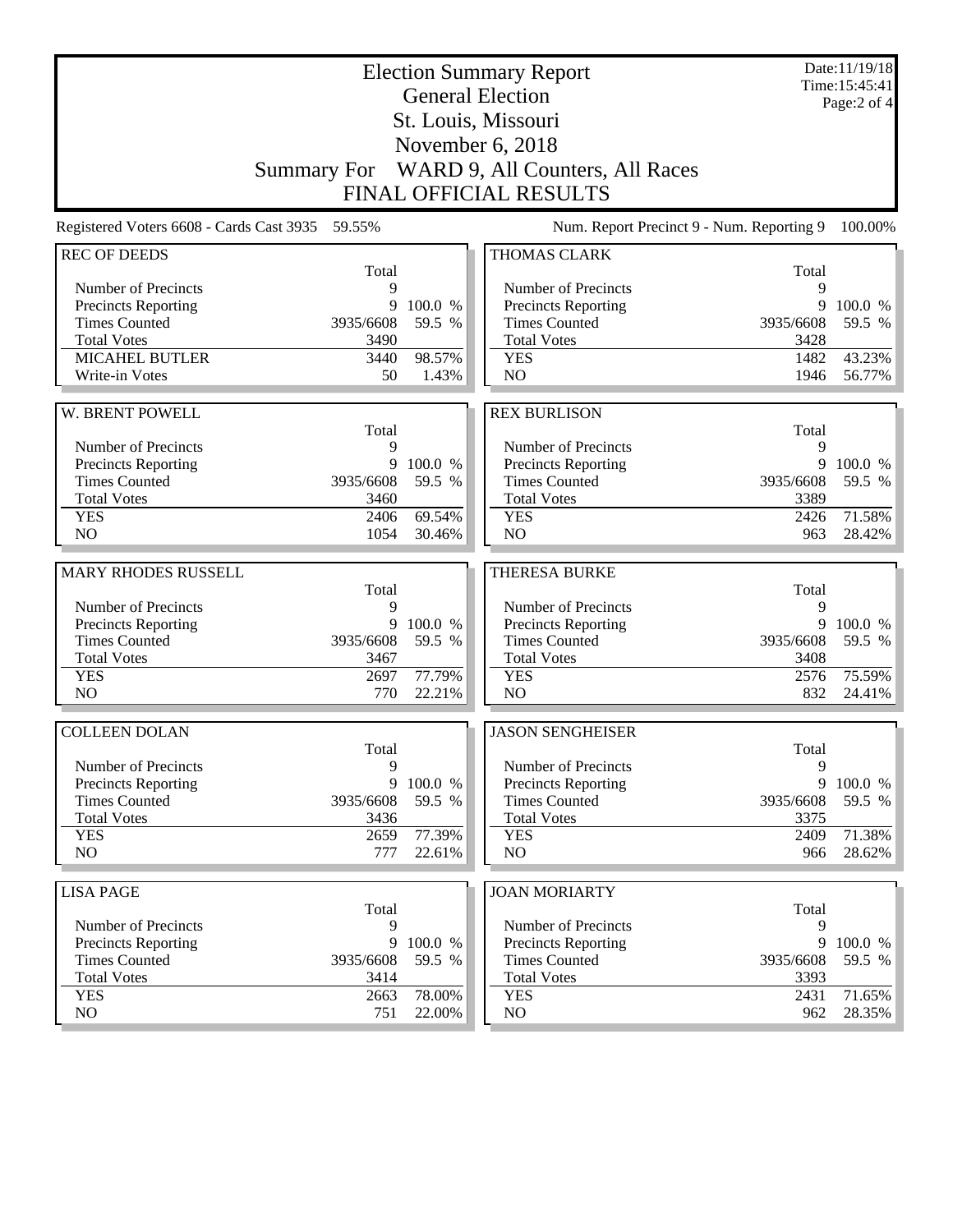|                                  | <b>Election Summary Report</b>                  |                  |                                           |              |                               |
|----------------------------------|-------------------------------------------------|------------------|-------------------------------------------|--------------|-------------------------------|
|                                  |                                                 |                  | <b>General Election</b>                   |              | Time:15:45:41<br>Page: 3 of 4 |
|                                  |                                                 |                  | St. Louis, Missouri                       |              |                               |
|                                  |                                                 |                  | November 6, 2018                          |              |                               |
|                                  | <b>Summary For</b>                              |                  | WARD 9, All Counters, All Races           |              |                               |
|                                  |                                                 |                  | <b>FINAL OFFICIAL RESULTS</b>             |              |                               |
|                                  |                                                 |                  |                                           |              |                               |
|                                  | Registered Voters 6608 - Cards Cast 3935 59.55% |                  | Num. Report Precinct 9 - Num. Reporting 9 |              | 100.00%                       |
| MICHAEL NOBLE                    |                                                 |                  | <b>CON AMEND 3</b>                        |              |                               |
| Number of Precincts              | Total<br>9                                      |                  | Number of Precincts                       | Total<br>9   |                               |
| <b>Precincts Reporting</b>       | 9                                               | 100.0 %          | <b>Precincts Reporting</b>                | 9            | 100.0 %                       |
| <b>Times Counted</b>             | 3935/6608                                       | 59.5 %           | <b>Times Counted</b>                      | 3935/6608    | 59.5 %                        |
| <b>Total Votes</b>               | 3261                                            |                  | <b>Total Votes</b>                        | 3843         |                               |
| <b>YES</b>                       | 2195                                            | 67.31%           | <b>YES</b>                                | 1134         | 29.51%                        |
| N <sub>O</sub>                   | 1066                                            | 32.69%           | N <sub>O</sub>                            | 2709         | 70.49%                        |
|                                  |                                                 |                  |                                           |              |                               |
| PAULA BRYANT                     |                                                 |                  | <b>CON AMEND 4</b>                        |              |                               |
|                                  | Total                                           |                  |                                           | Total        |                               |
| Number of Precincts              | 9                                               |                  | Number of Precincts                       | 9            |                               |
| Precincts Reporting              | 9                                               | 100.0 %          | Precincts Reporting                       | 9            | 100.0 %                       |
| <b>Times Counted</b>             | 3935/6608                                       | 59.5 %           | <b>Times Counted</b>                      | 3935/6608    | 59.5 %                        |
| <b>Total Votes</b><br><b>YES</b> | 3278<br>2349                                    | 71.66%           | <b>Total Votes</b><br><b>YES</b>          | 3676<br>2522 | 68.61%                        |
| NO                               | 929                                             | 28.34%           | N <sub>O</sub>                            | 1154         | 31.39%                        |
|                                  |                                                 |                  |                                           |              |                               |
|                                  |                                                 |                  |                                           |              |                               |
| <b>BARBARA PEEBLES</b>           |                                                 |                  | <b>PROP B</b>                             |              |                               |
|                                  | Total                                           |                  |                                           | Total        |                               |
| Number of Precincts              | 9                                               |                  | Number of Precincts                       | 9            |                               |
| Precincts Reporting              | 9                                               | 100.0 %          | <b>Precincts Reporting</b>                | 9            | 100.0 %                       |
| <b>Times Counted</b>             | 3935/6608                                       | 59.5 %           | <b>Times Counted</b>                      | 3935/6608    | 59.5 %                        |
| <b>Total Votes</b>               | 3426                                            |                  | <b>Total Votes</b>                        | 3851         |                               |
| <b>YES</b>                       | 1434                                            | 41.86%           | <b>YES</b>                                | 3349         | 86.96%                        |
| N <sub>O</sub>                   | 1992                                            | 58.14%           | NO                                        | 502          | 13.04%                        |
| <b>CON AMEND 1</b>               |                                                 |                  | <b>PROP C</b>                             |              |                               |
|                                  | Total                                           |                  |                                           | Total        |                               |
| Number of Precincts              | 9                                               |                  | Number of Precincts                       | 9            |                               |
| Precincts Reporting              | 9                                               | 100.0 %          | <b>Precincts Reporting</b>                | 9            | 100.0 %                       |
| <b>Times Counted</b>             | 3935/6608                                       | 59.5 %           | <b>Times Counted</b>                      | 3935/6608    | 59.5 %                        |
| <b>Total Votes</b>               | 3813                                            |                  | <b>Total Votes</b>                        | 3834         |                               |
| <b>YES</b>                       | 3140                                            | 82.35%           | <b>YES</b>                                | 1662         | 43.35%                        |
| NO                               | 673                                             | 17.65%           | N <sub>O</sub>                            | 2172         | 56.65%                        |
|                                  |                                                 |                  |                                           |              |                               |
| <b>CON AMEND 2</b>               | Total                                           |                  | <b>PROP D</b>                             | Total        |                               |
| Number of Precincts              | 9                                               |                  | Number of Precincts                       | 9            |                               |
| Precincts Reporting              | 9                                               | 100.0 %          | <b>Precincts Reporting</b>                | 9            | 100.0 %                       |
| <b>Times Counted</b>             | 3935/6608                                       | 59.5 %           | <b>Times Counted</b>                      | 3935/6608    | 59.5 %                        |
| <b>Total Votes</b>               | 3882                                            |                  | <b>Total Votes</b>                        | 3813         |                               |
| <b>YES</b><br>NO                 | 3406<br>476                                     | 87.74%<br>12.26% | <b>YES</b><br>NO                          | 2035<br>1778 | 53.37%<br>$46.63\%$           |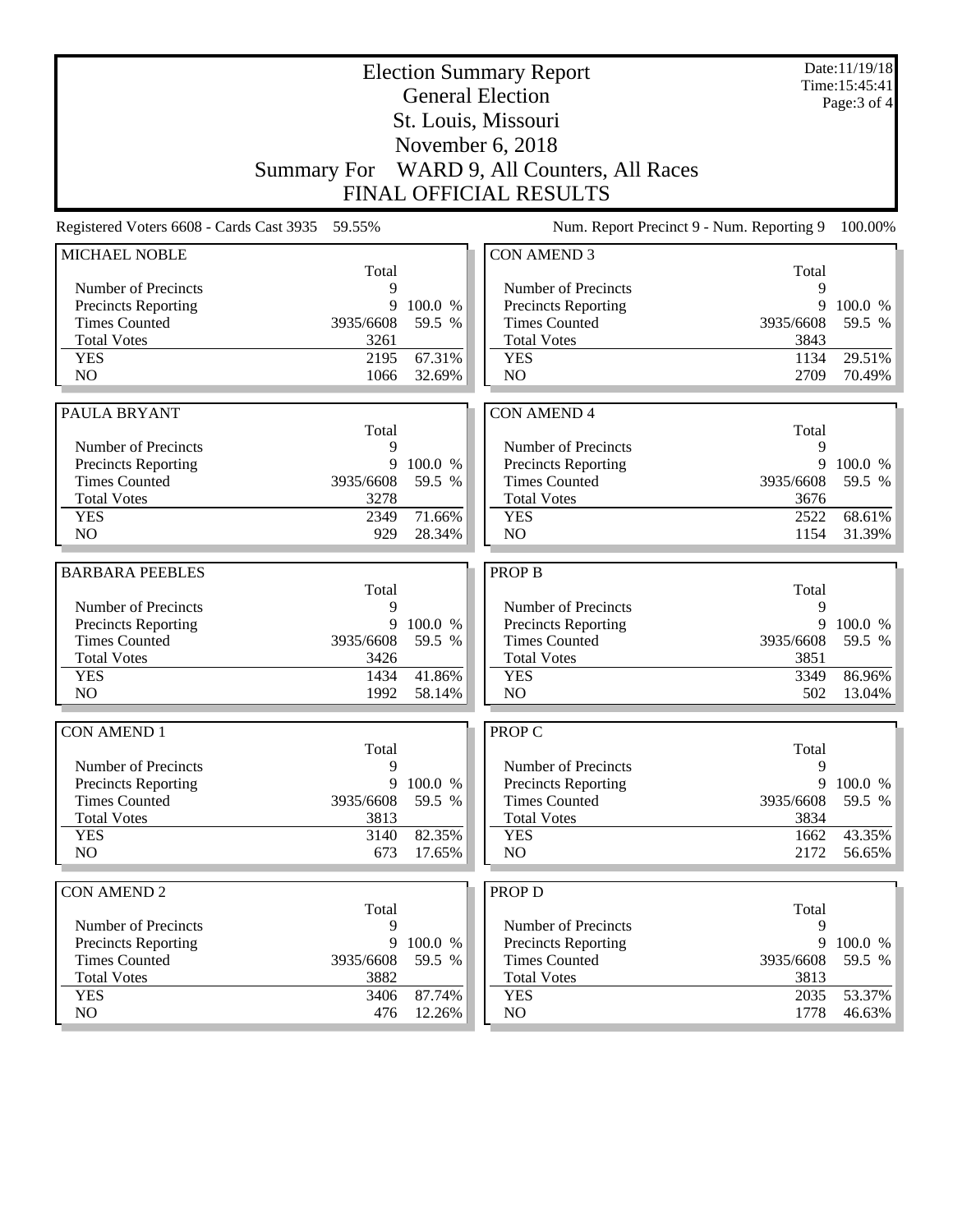Date:11/19/18 Time:15:45:41 Page:4 of 4

## Election Summary Report General Election St. Louis, Missouri November 6, 2018 Summary For WARD 9, All Counters, All Races FINAL OFFICIAL RESULTS

| <b>BOARD OF ED</b>         |           |           |
|----------------------------|-----------|-----------|
|                            | Total     |           |
| Number of Precincts        | 9         |           |
| <b>Precincts Reporting</b> | 9         | $100.0\%$ |
| <b>Times Counted</b>       | 3935/6608 | 59.5 %    |
| <b>Total Votes</b>         | 6020      |           |
| <b>DONNA JONES</b>         | 894       | 14.85%    |
| <b>IOYCE ROBERTS</b>       | 2063      | 34.27%    |
| <b>ADAM LAYNE</b>          | 549       | 9.12%     |
| <b>BILL HAAS</b>           | 547       | 9.09%     |
| <b>JARED OPSAL</b>         | 1197      | 19.88%    |
| <b>CYDNEY JOHNSON</b>      | 388       | 6.45%     |
| <b>DAVID JACKSON</b>       | 303       | 5.03%     |
| Write-in Votes             | 79        | 1.31%     |

Registered Voters 6608 - Cards Cast 3935 59.55% Num. Report Precinct 9 - Num. Reporting 9 100.00%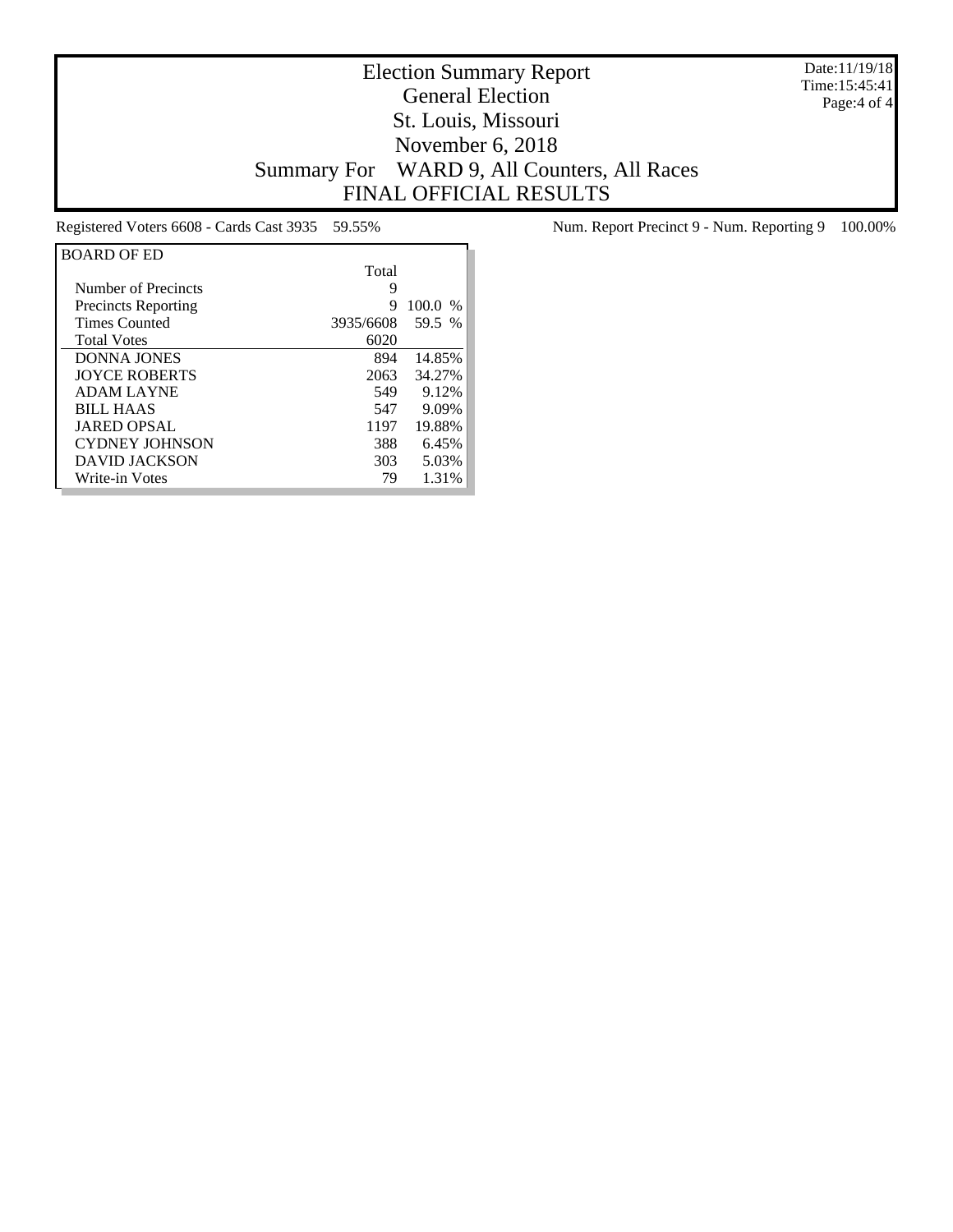| <b>Election Summary Report</b>              |                    |                |                                             |                                           | Date:11/19/18<br>Time:15:45:46 |
|---------------------------------------------|--------------------|----------------|---------------------------------------------|-------------------------------------------|--------------------------------|
|                                             |                    |                | <b>General Election</b>                     |                                           | Page:1 of $3$                  |
|                                             |                    |                | St. Louis, Missouri                         |                                           |                                |
|                                             |                    |                | November 6, 2018                            |                                           |                                |
|                                             | <b>Summary For</b> |                | WARD 10, All Counters, All Races            |                                           |                                |
|                                             |                    |                | FINAL OFFICIAL RESULTS                      |                                           |                                |
| Registered Voters 7288 - Cards Cast 5017    | 68.84%             |                |                                             | Num. Report Precinct 9 - Num. Reporting 9 | 100.00%                        |
| <b>US SENATOR</b>                           |                    |                | <b>STATE REP 80</b>                         |                                           |                                |
|                                             | Total              |                |                                             | Total                                     |                                |
| Number of Precincts                         | 9<br>9             | 100.0 %        | Number of Precincts                         | 7                                         | 100.0 %                        |
| Precincts Reporting<br><b>Times Counted</b> | 5017/7288          | 68.8 %         | Precincts Reporting<br><b>Times Counted</b> | 3938/5791                                 | 68.0 %                         |
| <b>Total Votes</b>                          | 4983               |                | <b>Total Votes</b>                          | 3368                                      |                                |
| <b>JOSH HAWLEY</b>                          | 1046               | 20.99%         | PETER MERIDETH                              | 3269                                      | 97.06%                         |
| <b>CLAIRE McCASKILL</b>                     | 3812               | 76.50%         | Write-in Votes                              | 99                                        | 2.94%                          |
| JAPHETH CAMPBELL                            | 51                 | 1.02%          |                                             |                                           |                                |
| <b>JO CRAIN</b>                             | 27                 | 0.54%          | <b>STATE REP 83</b>                         |                                           |                                |
| <b>CRAIG O'DEAR</b>                         | 45                 | 0.90%          |                                             | Total                                     |                                |
| Write-in Votes                              | 2                  | 0.04%          | Number of Precincts                         | 2                                         |                                |
|                                             |                    |                | Precincts Reporting                         |                                           | 2 100.0 %                      |
| <b>STATE AUDITOR</b>                        |                    |                | <b>Times Counted</b>                        | 1079/1497                                 | 72.1 %                         |
| Number of Precincts                         | Total<br>9         |                | <b>Total Votes</b><br><b>GINA MITTEN</b>    | 989<br>832                                | 84.13%                         |
| Precincts Reporting                         | 9                  | 100.0 %        | <b>ANDREW BOLIN</b>                         | 155                                       | 15.67%                         |
| <b>Times Counted</b>                        | 5017/7288          | 68.8 %         | Write-in Votes                              | $\mathfrak{D}$                            | 0.20%                          |
| <b>Total Votes</b>                          | 4902               |                |                                             |                                           |                                |
| <b>SAUNDRA McDOWELL</b>                     | 882                | 17.99%         | <b>COLL OF REV</b>                          |                                           |                                |
| NICOLE GALLOWAY                             | 3815               | 77.83%         |                                             | Total                                     |                                |
| <b>SEAN O'TOOLE</b>                         | 107                | 2.18%          | Number of Precincts                         | 9                                         |                                |
| <b>DON FITZ</b>                             | 45                 | 0.92%          | <b>Precincts Reporting</b>                  | 9                                         | 100.0 %                        |
| <b>JACOB LUETKEMEYER</b><br>Write-in Votes  | 51<br>2            | 1.04%<br>0.04% | <b>Times Counted</b>                        | 5017/7288                                 | 68.8 %                         |
|                                             |                    |                | <b>Total Votes</b>                          | 4443                                      |                                |
| US REP DIST 1                               |                    |                | <b>GREGORY DALY</b><br>Write-in Votes       | 4344<br>99                                | 97.77%<br>2.23%                |
|                                             | Total              |                |                                             |                                           |                                |
| Number of Precincts                         | 9                  |                | LICENSE COLL                                |                                           |                                |
| Precincts Reporting                         |                    | 9 100.0 %      |                                             | Total                                     |                                |
| <b>Times Counted</b>                        | 5017/7288          | 68.8 %         | Number of Precincts                         | 9                                         |                                |
| <b>Total Votes</b>                          | 4870               |                | <b>Precincts Reporting</b>                  | 9                                         | 100.0 %                        |
| <b>ROBERT VROMAN</b>                        | 1069               | 21.95%         | <b>Times Counted</b>                        | 5017/7288                                 | 68.8 %                         |
| <b>LACY CLAY</b><br>ROBB CUNNINGHAM         | 3567               | 73.24%         | <b>Total Votes</b>                          | 4747                                      |                                |
| Write-in Votes                              | 222<br>12          | 4.56%<br>0.25% | ZACHARY SYBERG                              | 1266                                      | 26.67%                         |
|                                             |                    |                | <b>MAVIS THOMPSON</b>                       | 3462                                      | 72.93%                         |
| <b>STATE SEN 4</b>                          |                    |                | Write-in Votes                              | 19                                        | $0.40\%$                       |
|                                             | Total              |                | <b>REC OF DEEDS</b>                         |                                           |                                |
| Number of Precincts                         | 8                  |                |                                             | Total                                     |                                |
| <b>Precincts Reporting</b>                  | 8                  | 100.0 %        | Number of Precincts                         | 9                                         |                                |
| <b>Times Counted</b>                        | 4265/6177          | 69.0 %         | Precincts Reporting                         | 9                                         | 100.0 %                        |
| <b>Total Votes</b>                          | 4091               |                | <b>Times Counted</b>                        | 5017/7288                                 | 68.8 %                         |
| <b>ROBERT CRUMP</b>                         | 1027               | 25.10%         | <b>Total Votes</b>                          | 4281                                      |                                |
| <b>KARLA MAY</b>                            | 3054               | 74.65%         | <b>MICAHEL BUTLER</b>                       | 4197                                      | 98.04%                         |
| Write-in Votes                              | 10                 | 0.24%          | Write-in Votes                              | 84                                        | 1.96%                          |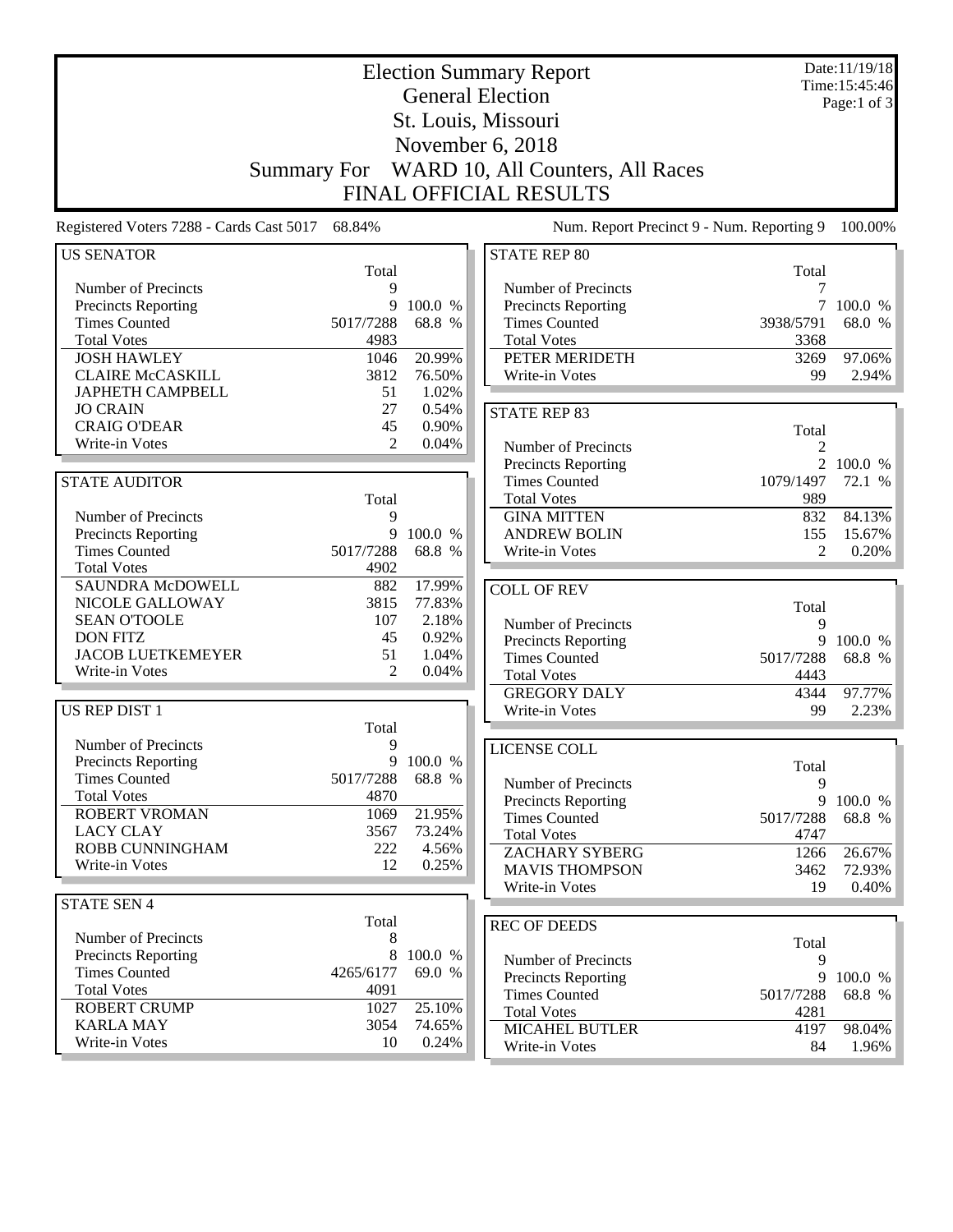|                                                    | <b>Election Summary Report</b><br><b>General Election</b> |                   | Date:11/19/18<br>Time:15:45:46<br>Page: $2$ of $3$                            |                |                   |
|----------------------------------------------------|-----------------------------------------------------------|-------------------|-------------------------------------------------------------------------------|----------------|-------------------|
|                                                    |                                                           |                   | St. Louis, Missouri                                                           |                |                   |
|                                                    |                                                           |                   | November 6, 2018                                                              |                |                   |
|                                                    |                                                           |                   | Summary For WARD 10, All Counters, All Races<br><b>FINAL OFFICIAL RESULTS</b> |                |                   |
|                                                    |                                                           |                   |                                                                               |                |                   |
| Registered Voters 7288 - Cards Cast 5017           | 68.84%                                                    |                   | Num. Report Precinct 9 - Num. Reporting 9                                     |                | 100.00%           |
| W. BRENT POWELL                                    | Total                                                     |                   | <b>REX BURLISON</b>                                                           | Total          |                   |
| Number of Precincts                                | 9                                                         |                   | Number of Precincts                                                           | 9              |                   |
| <b>Precincts Reporting</b>                         | 9                                                         | 100.0 %           | Precincts Reporting                                                           | 9              | 100.0 %           |
| <b>Times Counted</b>                               | 5017/7288                                                 | 68.8 %            | <b>Times Counted</b>                                                          | 5017/7288      | 68.8 %            |
| <b>Total Votes</b>                                 | 4195                                                      |                   | <b>Total Votes</b>                                                            | 4081           |                   |
| <b>YES</b>                                         | 2745                                                      | 65.44%            | <b>YES</b>                                                                    | 2691           | 65.94%            |
| N <sub>O</sub>                                     | 1450                                                      | 34.56%            | N <sub>O</sub>                                                                | 1390           | 34.06%            |
| <b>MARY RHODES RUSSELL</b>                         |                                                           |                   | <b>THERESA BURKE</b>                                                          |                |                   |
|                                                    | Total                                                     |                   |                                                                               | Total          |                   |
| Number of Precincts                                | 9                                                         |                   | Number of Precincts                                                           | 9              |                   |
| Precincts Reporting                                | 9                                                         | 100.0 %           | Precincts Reporting                                                           | 9              | 100.0 %           |
| <b>Times Counted</b>                               | 5017/7288                                                 | 68.8 %            | <b>Times Counted</b>                                                          | 5017/7288      | 68.8 %            |
| <b>Total Votes</b>                                 | 4214                                                      |                   | <b>Total Votes</b>                                                            | 4105           |                   |
| <b>YES</b>                                         | 3104                                                      | 73.66%            | <b>YES</b>                                                                    | 2906           | 70.79%            |
| N <sub>O</sub>                                     | 1110                                                      | 26.34%            | N <sub>O</sub>                                                                | 1199           | 29.21%            |
|                                                    |                                                           |                   |                                                                               |                |                   |
| <b>COLLEEN DOLAN</b>                               | Total                                                     |                   | <b>JASON SENGHEISER</b>                                                       | Total          |                   |
| Number of Precincts                                | 9                                                         |                   | Number of Precincts                                                           | 9              |                   |
| Precincts Reporting                                | 9                                                         | 100.0 %           | Precincts Reporting                                                           | 9              | 100.0 %           |
| <b>Times Counted</b>                               | 5017/7288                                                 | 68.8 %            | <b>Times Counted</b>                                                          | 5017/7288      | 68.8 %            |
| <b>Total Votes</b>                                 | 4147                                                      |                   | <b>Total Votes</b>                                                            | 4045           |                   |
| <b>YES</b>                                         | 3069                                                      | 74.01%            | <b>YES</b>                                                                    | 2688           | 66.45%            |
| NO                                                 | 1078                                                      | 25.99%            | N <sub>O</sub>                                                                | 1357           | 33.55%            |
| <b>LISA PAGE</b>                                   |                                                           |                   | <b>JOAN MORIARTY</b>                                                          |                |                   |
|                                                    | Total                                                     |                   |                                                                               | Total          |                   |
| Number of Precincts                                | 9                                                         |                   | Number of Precincts                                                           | 9              |                   |
| <b>Precincts Reporting</b>                         | 9                                                         | 100.0 %           | Precincts Reporting                                                           | 9              | 100.0 %           |
| <b>Times Counted</b>                               | 5017/7288                                                 | 68.8 %            | <b>Times Counted</b>                                                          | 5017/7288      | 68.8 %            |
| <b>Total Votes</b><br><b>YES</b>                   | 4122<br>3034                                              | 73.61%            | <b>Total Votes</b><br><b>YES</b>                                              | 4096<br>2821   | 68.87%            |
| NO                                                 | 1088                                                      | 26.39%            | NO                                                                            | 1275           | $31.13\%$         |
|                                                    |                                                           |                   |                                                                               |                |                   |
| THOMAS CLARK                                       |                                                           |                   | MICHAEL NOBLE                                                                 |                |                   |
|                                                    | Total                                                     |                   |                                                                               | Total          |                   |
| Number of Precincts                                | 9                                                         |                   | Number of Precincts                                                           | 9              |                   |
| <b>Precincts Reporting</b><br><b>Times Counted</b> | 9<br>5017/7288                                            | 100.0 %<br>68.8 % | <b>Precincts Reporting</b><br><b>Times Counted</b>                            | 9<br>5017/7288 | 100.0 %<br>68.8 % |
| <b>Total Votes</b>                                 | 4110                                                      |                   | <b>Total Votes</b>                                                            | 4060           |                   |
| <b>YES</b>                                         | 2619                                                      | 63.72%            | <b>YES</b>                                                                    | 2843           | 70.02%            |
| NO                                                 | 1491                                                      | 36.28%            | NO                                                                            | 1217           | 29.98%            |
|                                                    |                                                           |                   |                                                                               |                |                   |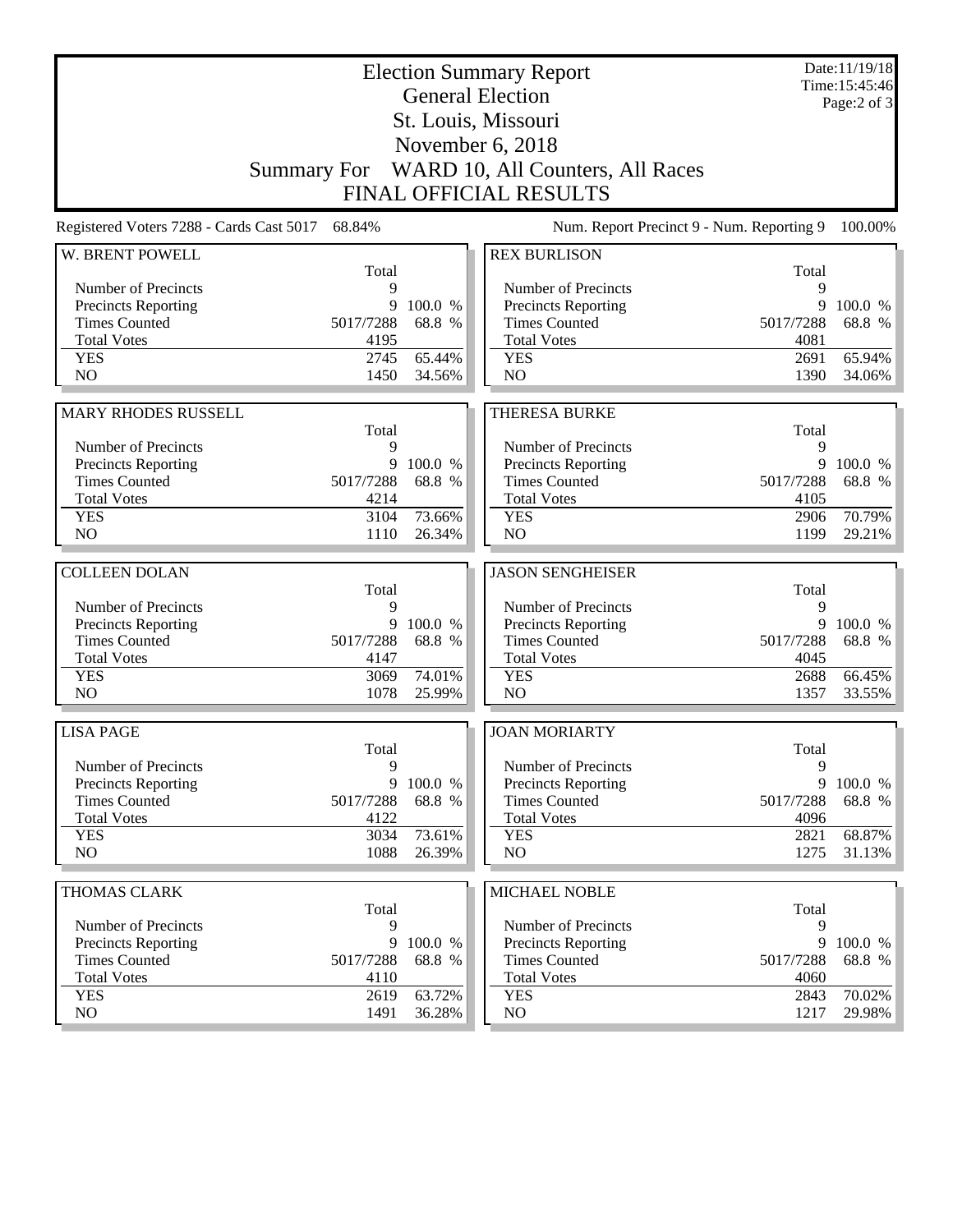| <b>Election Summary Report</b>             |                   |           |                                              |                   | Date:11/19/18<br>Time: 15:45:46 |
|--------------------------------------------|-------------------|-----------|----------------------------------------------|-------------------|---------------------------------|
|                                            |                   |           | <b>General Election</b>                      |                   | Page: 3 of 3                    |
|                                            |                   |           | St. Louis, Missouri                          |                   |                                 |
|                                            |                   |           | November 6, 2018                             |                   |                                 |
|                                            |                   |           | Summary For WARD 10, All Counters, All Races |                   |                                 |
|                                            |                   |           | <b>FINAL OFFICIAL RESULTS</b>                |                   |                                 |
|                                            |                   |           |                                              |                   |                                 |
| Registered Voters 7288 - Cards Cast 5017   | 68.84%            |           | Num. Report Precinct 9 - Num. Reporting 9    |                   | 100.00%                         |
| PAULA BRYANT                               | Total             |           | <b>CON AMEND 4</b>                           | Total             |                                 |
| Number of Precincts                        | 9                 |           | Number of Precincts                          | 9                 |                                 |
| <b>Precincts Reporting</b>                 | 9                 | 100.0 %   | Precincts Reporting                          | 9                 | 100.0 %                         |
| <b>Times Counted</b>                       | 5017/7288         | 68.8 %    | <b>Times Counted</b>                         | 5017/7288         | 68.8 %                          |
| <b>Total Votes</b>                         | 4067              |           | <b>Total Votes</b>                           | 4552              |                                 |
| <b>YES</b>                                 | 2916              | 71.70%    | <b>YES</b>                                   | 2808              | 61.69%                          |
| N <sub>O</sub>                             | 1151              | 28.30%    | N <sub>O</sub>                               | 1744              | 38.31%                          |
| <b>BARBARA PEEBLES</b>                     |                   |           | <b>PROP B</b>                                |                   |                                 |
|                                            | Total             |           |                                              | Total             |                                 |
| Number of Precincts                        | 9                 |           | Number of Precincts                          | 9                 |                                 |
| <b>Precincts Reporting</b>                 | 9                 | 100.0 %   | Precincts Reporting                          | 9                 | 100.0 %                         |
| <b>Times Counted</b>                       | 5017/7288         | 68.8 %    | <b>Times Counted</b>                         | 5017/7288         | 68.8 %                          |
| <b>Total Votes</b>                         | 4118              |           | <b>Total Votes</b>                           | 4916              |                                 |
| <b>YES</b>                                 | 2291              | 55.63%    | <b>YES</b>                                   | 4020              | 81.77%                          |
| N <sub>O</sub>                             | 1827              | 44.37%    | N <sub>O</sub>                               | 896               | 18.23%                          |
|                                            |                   |           |                                              |                   |                                 |
| <b>CON AMEND 1</b>                         | Total             |           | PROP C                                       | Total             |                                 |
| Number of Precincts                        | 9                 |           | Number of Precincts                          | 9                 |                                 |
| <b>Precincts Reporting</b>                 | 9                 | 100.0 %   | Precincts Reporting                          | 9                 | 100.0 %                         |
| <b>Times Counted</b>                       | 5017/7288         | 68.8 %    | <b>Times Counted</b>                         | 5017/7288         | 68.8 %                          |
| <b>Total Votes</b>                         | 4855              |           | <b>Total Votes</b>                           | 4853              |                                 |
| <b>YES</b>                                 | 3907              | 80.47%    | <b>YES</b>                                   | 2402              | 49.50%                          |
| N <sub>O</sub>                             | 948               | 19.53%    | NO                                           | 2451              | 50.50%                          |
|                                            |                   |           |                                              |                   |                                 |
| <b>CON AMEND 2</b>                         |                   |           | PROP D                                       |                   |                                 |
| Number of Precincts                        | Total<br>9        |           | Number of Precincts                          | Total<br>9        |                                 |
| <b>Precincts Reporting</b>                 |                   | 9 100.0 % | Precincts Reporting                          | 9                 | 100.0 %                         |
| <b>Times Counted</b>                       | 5017/7288         | 68.8 %    | <b>Times Counted</b>                         | 5017/7288         | 68.8 %                          |
| <b>Total Votes</b>                         | 4938              |           | <b>Total Votes</b>                           | 4861              |                                 |
| <b>YES</b>                                 | 4154              | 84.12%    | <b>YES</b>                                   | 2568              | 52.83%                          |
| NO                                         | 784               | 15.88%    | N <sub>O</sub>                               | 2293              | 47.17%                          |
|                                            |                   |           |                                              |                   |                                 |
| <b>CON AMEND 3</b>                         |                   |           | <b>BOARD OF ED</b>                           |                   |                                 |
|                                            | Total             |           |                                              | Total             |                                 |
| Number of Precincts                        | 9                 |           | Number of Precincts                          | 9                 |                                 |
| <b>Precincts Reporting</b>                 | 9                 | 100.0 %   | Precincts Reporting                          | 9                 | 100.0 %                         |
| <b>Times Counted</b><br><b>Total Votes</b> | 5017/7288<br>4858 | 68.8 %    | <b>Times Counted</b><br><b>Total Votes</b>   | 5017/7288<br>6944 | 68.8 %                          |
| <b>YES</b>                                 | 1552              | 31.95%    | <b>DONNA JONES</b>                           | 1324              | 19.07%                          |
| NO                                         | 3306              | 68.05%    | <b>JOYCE ROBERTS</b>                         | 1980              | 28.51%                          |
|                                            |                   |           | <b>ADAM LAYNE</b>                            | 964               | 13.88%                          |
|                                            |                   |           | <b>BILL HAAS</b>                             | 1053              | 15.16%                          |
|                                            |                   |           | <b>JARED OPSAL</b>                           | 498               | 7.17%                           |
|                                            |                   |           | <b>CYDNEY JOHNSON</b>                        | 617               | 8.89%                           |
|                                            |                   |           | <b>DAVID JACKSON</b>                         | 420               | 6.05%                           |
|                                            |                   |           | Write-in Votes                               | 88                | $1.27\%$                        |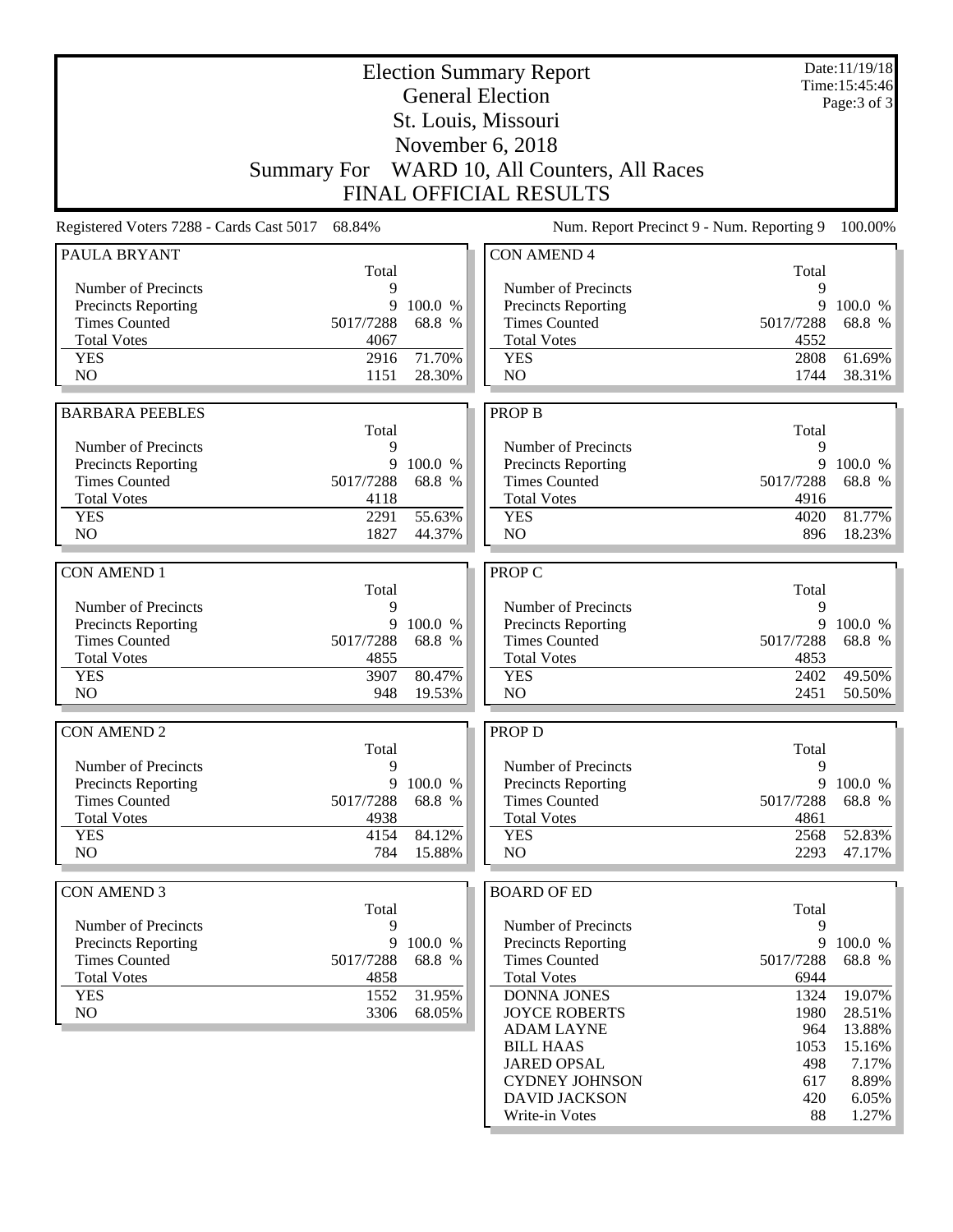| <b>Election Summary Report</b>                  |                |                  |                                           |                  | Date:11/19/18<br>Time:15:45:52 |
|-------------------------------------------------|----------------|------------------|-------------------------------------------|------------------|--------------------------------|
|                                                 |                |                  | <b>General Election</b>                   |                  | Page:1 of $3$                  |
|                                                 |                |                  | St. Louis, Missouri                       |                  |                                |
|                                                 |                |                  | November 6, 2018                          |                  |                                |
|                                                 |                |                  |                                           |                  |                                |
| <b>Summary For</b>                              |                |                  | WARD 11, All Counters, All Races          |                  |                                |
|                                                 |                |                  | <b>FINAL OFFICIAL RESULTS</b>             |                  |                                |
| Registered Voters 6206 - Cards Cast 3381 54.48% |                |                  | Num. Report Precinct 6 - Num. Reporting 6 |                  | 100.00%                        |
| <b>US SENATOR</b>                               |                |                  | <b>STATE REP 81</b>                       |                  |                                |
|                                                 | Total          |                  |                                           | Total            |                                |
| Number of Precincts                             | 6              |                  | Number of Precincts                       | 4                |                                |
| Precincts Reporting                             | 6              | 100.0 %          | Precincts Reporting                       | $\overline{4}$   | 100.0 %                        |
| <b>Times Counted</b>                            | 3381/6206      | 54.5 %           | <b>Times Counted</b>                      | 2642/4582        | 57.7 %                         |
| <b>Total Votes</b>                              | 3360           |                  | <b>Total Votes</b>                        | 2340             |                                |
| <b>JOSH HAWLEY</b><br><b>CLAIRE McCASKILL</b>   | 690<br>2573    | 20.54%<br>76.58% | <b>STEVE BUTZ</b><br>Write-in Votes       | 2250<br>90       | 96.15%<br>3.85%                |
| <b>JAPHETH CAMPBELL</b>                         | 38             | 1.13%            |                                           |                  |                                |
| <b>JO CRAIN</b>                                 | 26             | 0.77%            | <b>STATE REP 93</b>                       |                  |                                |
| <b>CRAIG O'DEAR</b>                             | 27             | 0.80%            |                                           | Total            |                                |
| Write-in Votes                                  | 6              | 0.18%            | Number of Precincts                       | 2                |                                |
|                                                 |                |                  | <b>Precincts Reporting</b>                | 2                | 100.0 %                        |
| <b>STATE AUDITOR</b>                            |                |                  | <b>Times Counted</b>                      | 739/1624         | 45.5 %                         |
|                                                 | Total          |                  | <b>Total Votes</b>                        | 638              |                                |
| Number of Precincts                             | 6              |                  | <b>BOB BURNS</b>                          | 619              | 97.02%                         |
| <b>Precincts Reporting</b>                      | 6              | 100.0 %          | Write-in Votes                            | 19               | 2.98%                          |
| <b>Times Counted</b>                            | 3381/6206      | 54.5 %           |                                           |                  |                                |
| <b>Total Votes</b>                              | 3323           |                  | <b>COLL OF REV</b>                        |                  |                                |
| <b>SAUNDRA McDOWELL</b>                         | 582            | 17.51%           |                                           | Total            |                                |
| NICOLE GALLOWAY                                 | 2587           | 77.85%           | Number of Precincts                       | 6                |                                |
| <b>SEAN O'TOOLE</b>                             | 83             | 2.50%            | Precincts Reporting                       |                  | 6 100.0 %                      |
| <b>DON FITZ</b>                                 | 43             | 1.29%            | <b>Times Counted</b>                      | 3381/6206        | 54.5 %                         |
| <b>JACOB LUETKEMEYER</b>                        | 23             | 0.69%            | <b>Total Votes</b>                        | 3003             |                                |
| Write-in Votes                                  | 5              | 0.15%            | <b>GREGORY DALY</b>                       | 2928             | 97.50%                         |
| US REP DIST 1                                   |                |                  | Write-in Votes                            | 75               | 2.50%                          |
|                                                 | Total          |                  | <b>LICENSE COLL</b>                       |                  |                                |
| Number of Precincts                             | 6              |                  |                                           | Total            |                                |
| Precincts Reporting                             |                | 6 100.0 %        | Number of Precincts                       | $\sqrt{6}$       |                                |
| <b>Times Counted</b>                            | 3381/6206      | 54.5 %           | <b>Precincts Reporting</b>                |                  | 6 100.0 %                      |
| <b>Total Votes</b>                              | 3303           |                  | <b>Times Counted</b>                      | 3381/6206        | 54.5 %                         |
| ROBERT VROMAN                                   | 696            | 21.07%           | <b>Total Votes</b>                        | 3233             |                                |
| <b>LACY CLAY</b>                                | 2438           | 73.81%           | <b>ZACHARY SYBERG</b>                     | 809              | 25.02%                         |
| ROBB CUNNINGHAM                                 | 150            | 4.54%            | <b>MAVIS THOMPSON</b>                     | 2403             | 74.33%                         |
| Write-in Votes                                  | 19             | 0.58%            | Write-in Votes                            | 21               | 0.65%                          |
|                                                 |                |                  |                                           |                  |                                |
| <b>STATE SEN 4</b>                              | Total          |                  | <b>REC OF DEEDS</b>                       | Total            |                                |
| Number of Precincts                             |                |                  | Number of Precincts                       | $\boldsymbol{6}$ |                                |
| <b>Precincts Reporting</b>                      | 1              | 100.0 %          | Precincts Reporting                       |                  | 6 100.0 %                      |
| <b>Times Counted</b>                            | 764/1146       | 66.7 %           | <b>Times Counted</b>                      | 3381/6206        | 54.5 %                         |
| <b>Total Votes</b>                              | 740            |                  | <b>Total Votes</b>                        | 2923             |                                |
| <b>ROBERT CRUMP</b>                             | 163            | 22.03%           | <b>MICAHEL BUTLER</b>                     | 2857             | 97.74%                         |
| <b>KARLA MAY</b>                                | 573            | 77.43%           | Write-in Votes                            | 66               | $2.26\%$                       |
| Write-in Votes                                  | $\overline{4}$ | 0.54%            |                                           |                  |                                |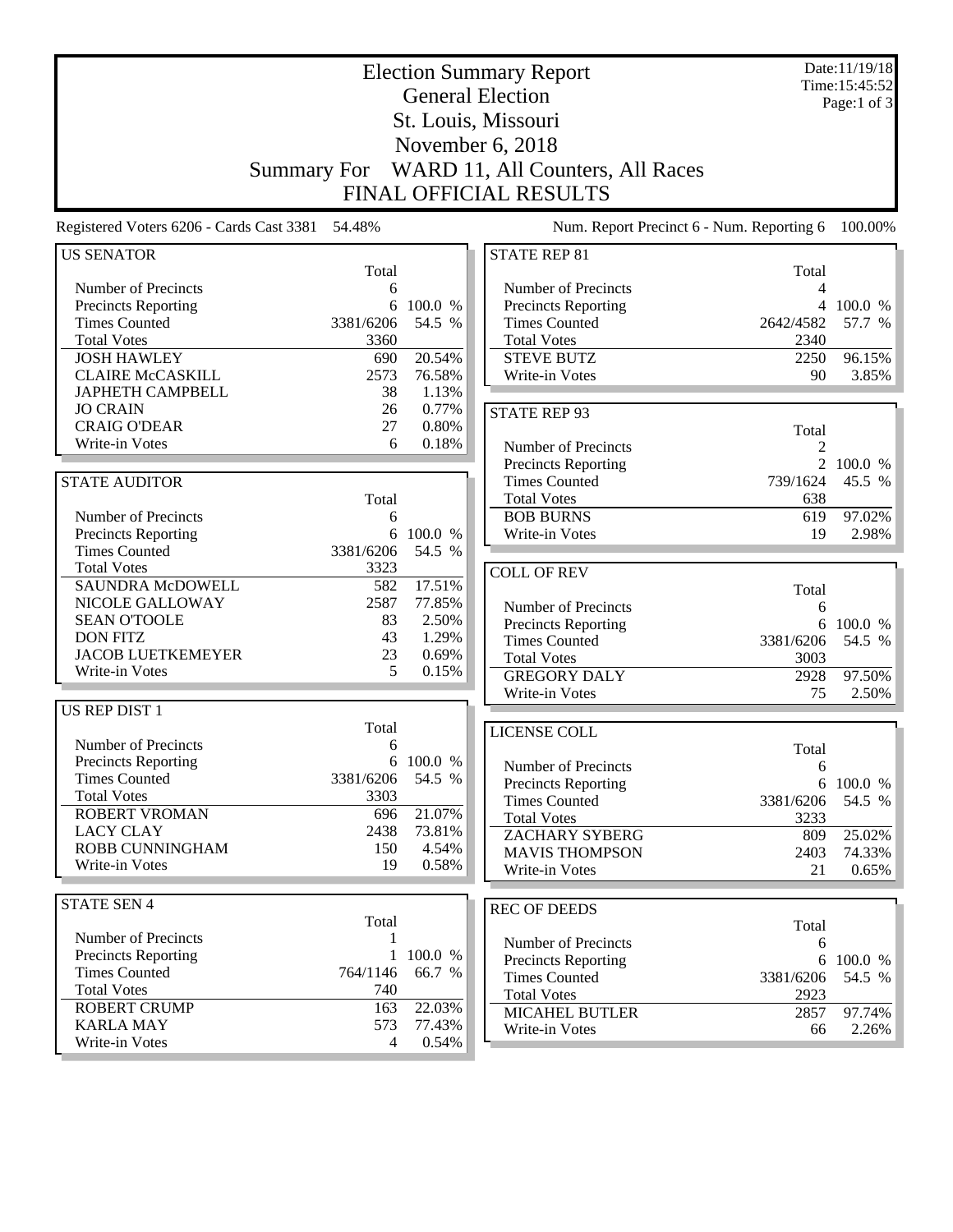|                                          | <b>Election Summary Report</b><br><b>General Election</b> |                  | Date:11/19/18<br>Time:15:45:52<br>Page: $2$ of $3$ |              |                     |
|------------------------------------------|-----------------------------------------------------------|------------------|----------------------------------------------------|--------------|---------------------|
|                                          |                                                           |                  | St. Louis, Missouri                                |              |                     |
|                                          |                                                           |                  | November 6, 2018                                   |              |                     |
|                                          |                                                           |                  | Summary For WARD 11, All Counters, All Races       |              |                     |
|                                          |                                                           |                  | <b>FINAL OFFICIAL RESULTS</b>                      |              |                     |
|                                          |                                                           |                  |                                                    |              |                     |
| Registered Voters 6206 - Cards Cast 3381 | 54.48%                                                    |                  | Num. Report Precinct 6 - Num. Reporting 6          |              | 100.00%             |
| W. BRENT POWELL                          | Total                                                     |                  | <b>REX BURLISON</b>                                | Total        |                     |
| Number of Precincts                      | 6                                                         |                  | Number of Precincts                                | 6            |                     |
| <b>Precincts Reporting</b>               | 6                                                         | 100.0 %          | <b>Precincts Reporting</b>                         | 6            | 100.0 %             |
| <b>Times Counted</b>                     | 3381/6206                                                 | 54.5 %           | <b>Times Counted</b>                               | 3381/6206    | 54.5 %              |
| <b>Total Votes</b>                       | 2934                                                      |                  | <b>Total Votes</b>                                 | 2858         |                     |
| <b>YES</b>                               | 1764                                                      | 60.12%           | <b>YES</b>                                         | 1711         | 59.87%              |
| NO                                       | 1170                                                      | 39.88%           | NO                                                 | 1147         | 40.13%              |
|                                          |                                                           |                  |                                                    |              |                     |
| MARY RHODES RUSSELL                      | Total                                                     |                  | <b>THERESA BURKE</b>                               | Total        |                     |
| Number of Precincts                      | 6                                                         |                  | Number of Precincts                                | 6            |                     |
| <b>Precincts Reporting</b>               | 6                                                         | 100.0 %          | Precincts Reporting                                | 6            | 100.0 %             |
| <b>Times Counted</b>                     | 3381/6206                                                 | 54.5 %           | <b>Times Counted</b>                               | 3381/6206    | 54.5 %              |
| <b>Total Votes</b>                       | 2936                                                      |                  | <b>Total Votes</b>                                 | 2874         |                     |
| <b>YES</b>                               | 2014                                                      | 68.60%           | <b>YES</b>                                         | 1908         | 66.39%              |
| NO                                       | 922                                                       | 31.40%           | N <sub>O</sub>                                     | 966          | 33.61%              |
|                                          |                                                           |                  |                                                    |              |                     |
| <b>COLLEEN DOLAN</b>                     | Total                                                     |                  | <b>JASON SENGHEISER</b>                            | Total        |                     |
| Number of Precincts                      | 6                                                         |                  | Number of Precincts                                | 6            |                     |
| Precincts Reporting                      |                                                           | 6 100.0 %        | Precincts Reporting                                | 6            | 100.0 %             |
| <b>Times Counted</b>                     | 3381/6206                                                 | 54.5 %           | <b>Times Counted</b>                               | 3381/6206    | 54.5 %              |
| <b>Total Votes</b>                       | 2912                                                      |                  | <b>Total Votes</b>                                 | 2854         |                     |
| <b>YES</b>                               | 1975                                                      | 67.82%           | <b>YES</b>                                         | 1712         | 59.99%              |
| NO                                       | 937                                                       | 32.18%           | NO                                                 | 1142         | 40.01%              |
| <b>LISA PAGE</b>                         |                                                           |                  | <b>JOAN MORIARTY</b>                               |              |                     |
|                                          | Total                                                     |                  |                                                    | Total        |                     |
| Number of Precincts                      | 6                                                         |                  | Number of Precincts                                | 6            |                     |
| <b>Precincts Reporting</b>               |                                                           | 6 100.0 %        | <b>Precincts Reporting</b>                         | 6            | 100.0 %             |
| <b>Times Counted</b>                     | 3381/6206                                                 | 54.5 %           | <b>Times Counted</b>                               | 3381/6206    | 54.5 %              |
| <b>Total Votes</b><br><b>YES</b>         | 2896                                                      |                  | <b>Total Votes</b><br><b>YES</b>                   | 2872<br>1822 |                     |
| NO                                       | 2000<br>896                                               | 69.06%<br>30.94% | NO                                                 | 1050         | 63.44%<br>$36.56\%$ |
|                                          |                                                           |                  |                                                    |              |                     |
| THOMAS CLARK                             |                                                           |                  | <b>MICHAEL NOBLE</b>                               |              |                     |
|                                          | Total                                                     |                  |                                                    | Total        |                     |
| Number of Precincts                      | 6                                                         |                  | Number of Precincts                                | 6            |                     |
| <b>Precincts Reporting</b>               | 6                                                         | 100.0 %          | <b>Precincts Reporting</b>                         | 6            | 100.0 %             |
| <b>Times Counted</b>                     | 3381/6206                                                 | 54.5 %           | <b>Times Counted</b>                               | 3381/6206    | 54.5 %              |
| <b>Total Votes</b>                       | 2884                                                      |                  | <b>Total Votes</b>                                 | 2856         |                     |
| <b>YES</b><br>NO                         | 1708<br>1176                                              | 59.22%<br>40.78% | <b>YES</b><br>NO                                   | 1876         | 65.69%<br>34.31%    |
|                                          |                                                           |                  |                                                    | 980          |                     |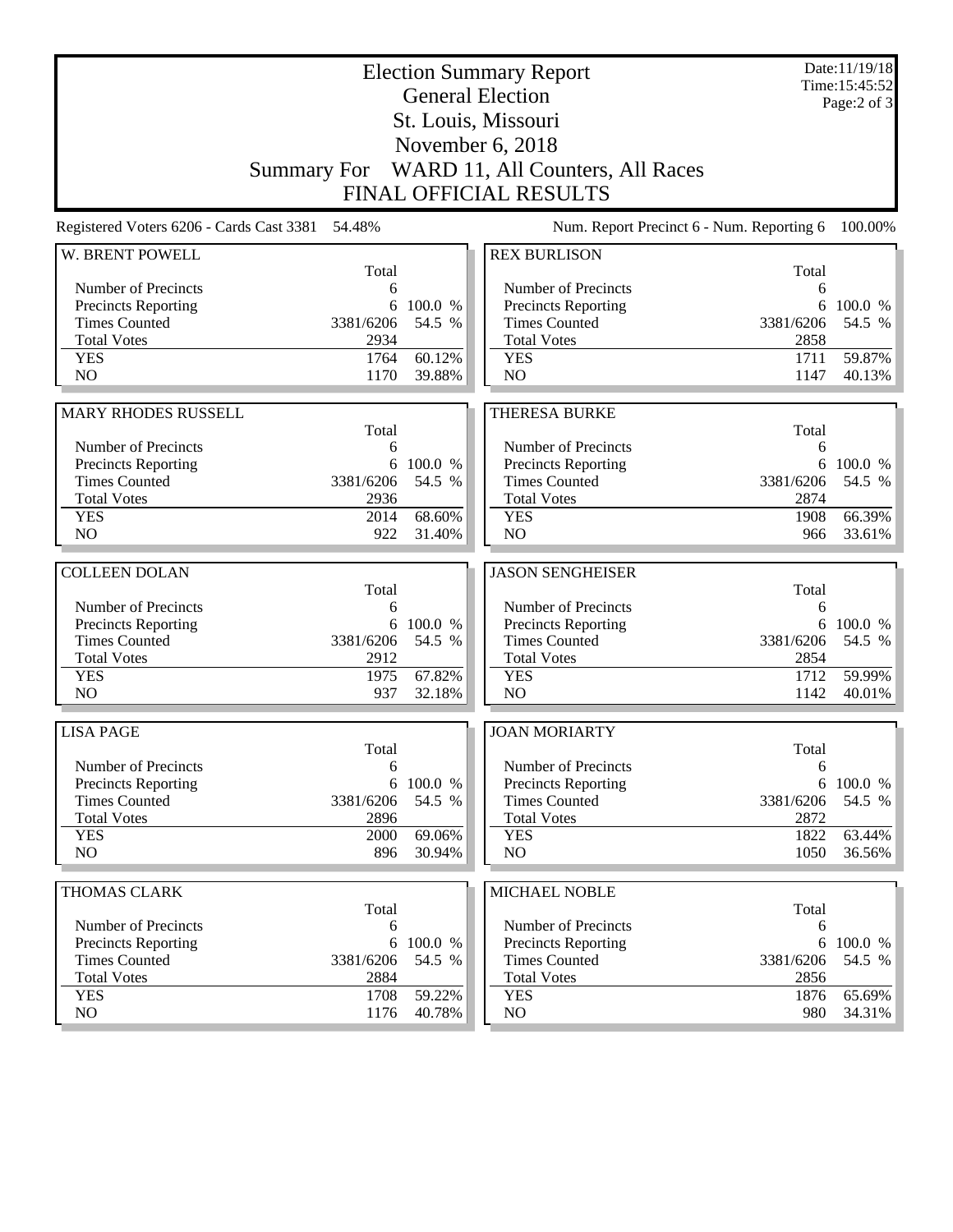|                                                 | <b>Election Summary Report</b> |           | Date:11/19/18<br>Time:15:45:52               |                   |                  |  |
|-------------------------------------------------|--------------------------------|-----------|----------------------------------------------|-------------------|------------------|--|
|                                                 | <b>General Election</b>        |           |                                              |                   |                  |  |
|                                                 |                                |           | St. Louis, Missouri                          |                   | Page: 3 of 3     |  |
|                                                 |                                |           | November 6, 2018                             |                   |                  |  |
|                                                 |                                |           | Summary For WARD 11, All Counters, All Races |                   |                  |  |
|                                                 |                                |           |                                              |                   |                  |  |
|                                                 |                                |           | <b>FINAL OFFICIAL RESULTS</b>                |                   |                  |  |
| Registered Voters 6206 - Cards Cast 3381 54.48% |                                |           | Num. Report Precinct 6 - Num. Reporting 6    |                   | 100.00%          |  |
| <b>PAULA BRYANT</b>                             | Total                          |           | <b>CON AMEND 4</b>                           | Total             |                  |  |
| Number of Precincts                             | 6                              |           | Number of Precincts                          | 6                 |                  |  |
| <b>Precincts Reporting</b>                      | 6                              | 100.0 %   | Precincts Reporting                          | 6                 | 100.0 %          |  |
| <b>Times Counted</b>                            | 3381/6206                      | 54.5 %    | <b>Times Counted</b>                         | 3381/6206         | 54.5 %           |  |
| <b>Total Votes</b>                              | 2874                           |           | <b>Total Votes</b>                           | 3158              |                  |  |
| <b>YES</b>                                      | 1929                           | 67.12%    | <b>YES</b>                                   | 1976              | 62.57%           |  |
| N <sub>O</sub>                                  | 945                            | 32.88%    | N <sub>O</sub>                               | 1182              | 37.43%           |  |
| <b>BARBARA PEEBLES</b>                          |                                |           | <b>PROP B</b>                                |                   |                  |  |
|                                                 | Total                          |           |                                              | Total             |                  |  |
| Number of Precincts                             | 6                              |           | Number of Precincts                          | 6                 |                  |  |
| <b>Precincts Reporting</b>                      |                                | 6 100.0 % | Precincts Reporting                          |                   | 6 100.0 %        |  |
| <b>Times Counted</b>                            | 3381/6206                      | 54.5 %    | <b>Times Counted</b>                         | 3381/6206         | 54.5 %           |  |
| <b>Total Votes</b><br><b>YES</b>                | 2898                           | 53.90%    | <b>Total Votes</b>                           | 3315              |                  |  |
| N <sub>O</sub>                                  | 1562<br>1336                   | 46.10%    | <b>YES</b><br>N <sub>O</sub>                 | 2754<br>561       | 83.08%<br>16.92% |  |
|                                                 |                                |           |                                              |                   |                  |  |
| <b>CON AMEND 1</b>                              |                                |           | PROP C                                       |                   |                  |  |
|                                                 | Total                          |           |                                              | Total             |                  |  |
| Number of Precincts                             | 6                              |           | Number of Precincts                          | 6                 |                  |  |
| <b>Precincts Reporting</b>                      | 6                              | 100.0 %   | Precincts Reporting                          | 6                 | 100.0 %          |  |
| <b>Times Counted</b><br><b>Total Votes</b>      | 3381/6206<br>3260              | 54.5 %    | <b>Times Counted</b><br><b>Total Votes</b>   | 3381/6206<br>3295 | 54.5 %           |  |
| <b>YES</b>                                      | 2536                           | 77.79%    | <b>YES</b>                                   | 1548              | 46.98%           |  |
| NO                                              | 724                            | 22.21%    | N <sub>O</sub>                               | 1747              | 53.02%           |  |
|                                                 |                                |           |                                              |                   |                  |  |
| <b>CON AMEND 2</b>                              |                                |           | PROP D                                       |                   |                  |  |
|                                                 | Total                          |           |                                              | Total             |                  |  |
| Number of Precincts                             | 6                              |           | Number of Precincts                          | 6                 |                  |  |
| <b>Precincts Reporting</b>                      | 6                              | 100.0 %   | <b>Precincts Reporting</b>                   | 6                 | 100.0 %          |  |
| <b>Times Counted</b><br><b>Total Votes</b>      | 3381/6206<br>3318              | 54.5 %    | <b>Times Counted</b><br><b>Total Votes</b>   | 3381/6206<br>3272 | 54.5 %           |  |
| <b>YES</b>                                      | 2729                           | 82.25%    | <b>YES</b>                                   | 1705              | 52.11%           |  |
| NO                                              | 589                            | 17.75%    | NO                                           | 1567              | 47.89%           |  |
|                                                 |                                |           |                                              |                   |                  |  |
| <b>CON AMEND 3</b>                              |                                |           | <b>BOARD OF ED</b>                           |                   |                  |  |
|                                                 | Total                          |           |                                              | Total             |                  |  |
| Number of Precincts                             | 6                              |           | Number of Precincts                          | 6                 |                  |  |
| Precincts Reporting                             | 6                              | 100.0 %   | Precincts Reporting                          | 6                 | 100.0 %          |  |
| <b>Times Counted</b><br><b>Total Votes</b>      | 3381/6206<br>3278              | 54.5 %    | <b>Times Counted</b><br><b>Total Votes</b>   | 3381/6206<br>4871 | 54.5 %           |  |
| <b>YES</b>                                      | 1104                           | 33.68%    | <b>DONNA JONES</b>                           | 1097              | 22.52%           |  |
| NO                                              | 2174                           | 66.32%    | <b>JOYCE ROBERTS</b>                         | 1309              | 26.87%           |  |
|                                                 |                                |           | <b>ADAM LAYNE</b>                            | 498               | 10.22%           |  |
|                                                 |                                |           | <b>BILL HAAS</b>                             | 814               | 16.71%           |  |
|                                                 |                                |           | <b>JARED OPSAL</b>                           | 234               | 4.80%            |  |
|                                                 |                                |           | <b>CYDNEY JOHNSON</b>                        | 434               | 8.91%            |  |
|                                                 |                                |           | <b>DAVID JACKSON</b>                         | 403               | 8.27%            |  |
|                                                 |                                |           | Write-in Votes                               | 82                | 1.68%            |  |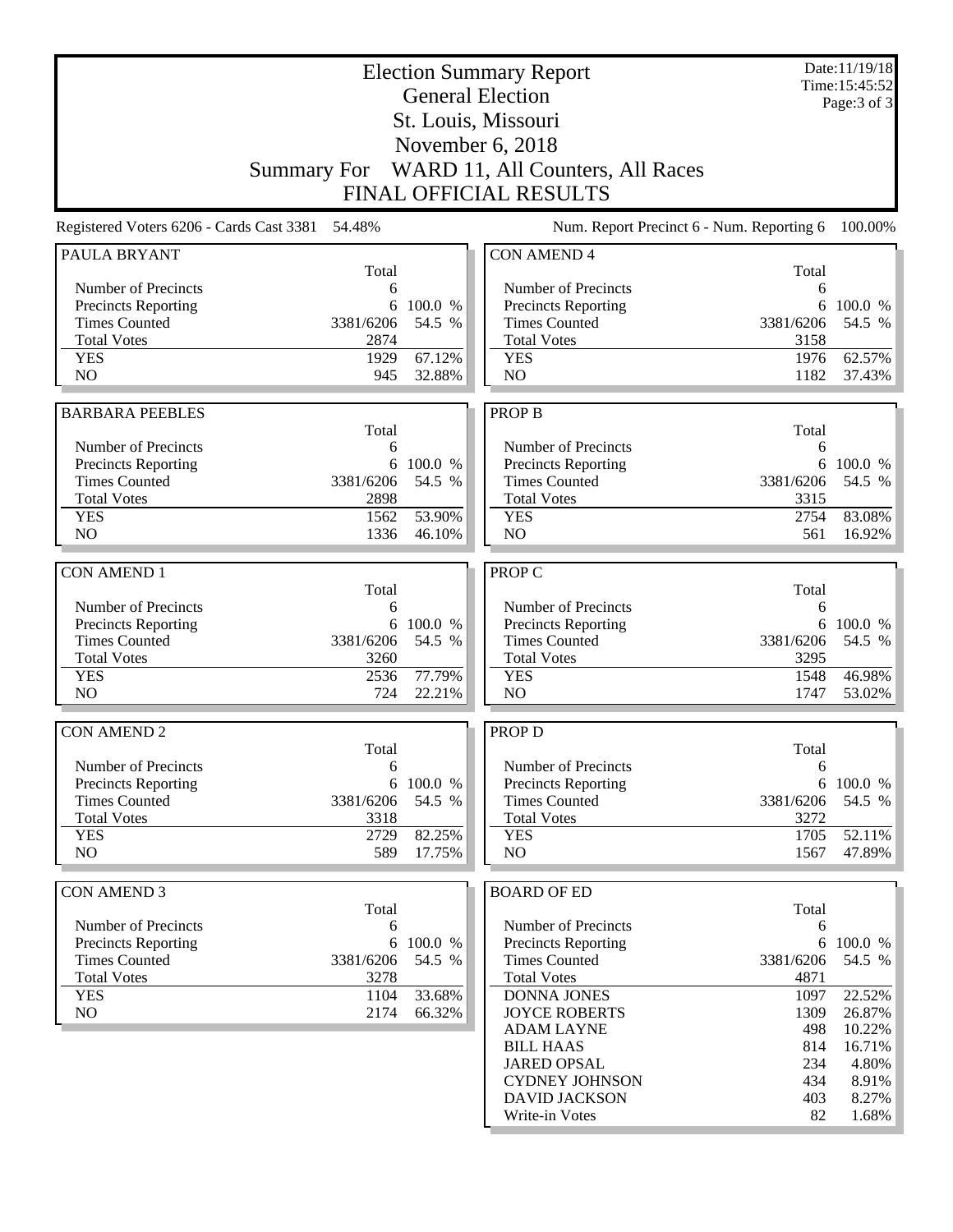| <b>Election Summary Report</b>                    |                    |                |                                             |                | Date:11/19/18<br>Time: 15:45:57 |
|---------------------------------------------------|--------------------|----------------|---------------------------------------------|----------------|---------------------------------|
| <b>General Election</b>                           |                    |                |                                             |                |                                 |
|                                                   |                    |                | St. Louis, Missouri                         |                | Page:1 of 4                     |
|                                                   |                    |                |                                             |                |                                 |
|                                                   |                    |                | November 6, 2018                            |                |                                 |
|                                                   | <b>Summary For</b> |                | WARD 12, All Counters, All Races            |                |                                 |
|                                                   |                    |                | <b>FINAL OFFICIAL RESULTS</b>               |                |                                 |
| Registered Voters 7960 - Cards Cast 5368 67.44%   |                    |                | Num. Report Precinct 8 - Num. Reporting 8   |                | 100.00%                         |
| <b>US SENATOR</b>                                 |                    |                | <b>STATE REP 81</b>                         |                |                                 |
|                                                   | Total              |                |                                             | Total          |                                 |
| Number of Precincts                               | 8                  |                | Number of Precincts                         | $\mathfrak{D}$ |                                 |
| <b>Precincts Reporting</b>                        | 8                  | 100.0 %        | <b>Precincts Reporting</b>                  |                | 2 100.0 %                       |
| <b>Times Counted</b>                              | 5368/7960          | 67.4 %         | <b>Times Counted</b>                        | 1060/1488      | 71.2 %                          |
| <b>Total Votes</b>                                | 5327               |                | <b>Total Votes</b>                          | 889            |                                 |
| <b>JOSH HAWLEY</b>                                | 1716               | 32.21%         | <b>STEVE BUTZ</b>                           | 858            | 96.51%                          |
| <b>CLAIRE McCASKILL</b>                           | 3461               | 64.97%         | Write-in Votes                              | 31             | 3.49%                           |
| <b>JAPHETH CAMPBELL</b>                           | 65                 | 1.22%          |                                             |                |                                 |
| <b>JO CRAIN</b>                                   | 32                 | 0.60%          | <b>STATE REP 82</b>                         |                |                                 |
| <b>CRAIG O'DEAR</b>                               | 48<br>5            | 0.90%<br>0.09% |                                             | Total          |                                 |
| Write-in Votes                                    |                    |                | Number of Precincts                         | 3              |                                 |
|                                                   |                    |                | <b>Precincts Reporting</b>                  |                | 3 100.0 %                       |
| <b>STATE AUDITOR</b>                              |                    |                | <b>Times Counted</b>                        | 2832/4096      | 69.1 %                          |
|                                                   | Total              |                | <b>Total Votes</b>                          | 2732           |                                 |
| Number of Precincts                               | 8                  |                | <b>ERIK SHELQUIST</b>                       | 728            | 26.65%                          |
| Precincts Reporting                               | 8                  | 100.0 %        | <b>DONNA BARINGER</b>                       | 2001           | 73.24%                          |
| <b>Times Counted</b>                              | 5368/7960          | 67.4 %         | Write-in Votes                              | 3              | 0.11%                           |
| <b>Total Votes</b>                                | 5225               |                |                                             |                |                                 |
| <b>SAUNDRA McDOWELL</b>                           | 1347               | 25.78%         | <b>STATE REP 93</b>                         |                |                                 |
| NICOLE GALLOWAY                                   | 3620               | 69.28%         |                                             | Total          |                                 |
| <b>SEAN O'TOOLE</b>                               | 150                | 2.87%          | Number of Precincts                         | 3              |                                 |
| <b>DON FITZ</b>                                   | 47                 | 0.90%          | Precincts Reporting                         |                | 3 100.0 %                       |
| <b>JACOB LUETKEMEYER</b><br><b>Write-in Votes</b> | 59                 | 1.13%          | <b>Times Counted</b>                        | 1476/2376      | 62.1 %                          |
|                                                   | 2                  | 0.04%          | <b>Total Votes</b>                          | 1140           |                                 |
|                                                   |                    |                | <b>BOB BURNS</b>                            | 1099           | 96.40%                          |
| <b>US REP DIST 1</b>                              |                    |                | Write-in Votes                              | 41             | 3.60%                           |
|                                                   | Total              |                |                                             |                |                                 |
| Number of Precincts                               | 8                  |                | <b>COLL OF REV</b>                          |                |                                 |
| Precincts Reporting                               |                    | 8 100.0 %      |                                             | Total          |                                 |
| <b>Times Counted</b>                              | 5368/7960          | 67.4 %         | Number of Precincts                         | 8              |                                 |
| <b>Total Votes</b>                                | 5201               |                | <b>Precincts Reporting</b>                  | 8              | 100.0 %                         |
| <b>ROBERT VROMAN</b>                              | 1752               | 33.69%         | <b>Times Counted</b>                        | 5368/7960      | 67.4 %                          |
| <b>LACY CLAY</b>                                  | 3201               | 61.55%         | <b>Total Votes</b>                          | 4564           |                                 |
| ROBB CUNNINGHAM                                   | 240                | 4.61%          | <b>GREGORY DALY</b>                         | 4442           | 97.33%                          |
| Write-in Votes                                    | 8                  | 0.15%          | Write-in Votes                              | 122            | 2.67%                           |
| <b>STATE SEN 4</b>                                |                    |                |                                             |                |                                 |
|                                                   | Total              |                | LICENSE COLL                                |                |                                 |
| Number of Precincts                               | 6                  |                |                                             | Total          |                                 |
| <b>Precincts Reporting</b>                        | 6                  | 100.0 %        | Number of Precincts                         | 8              | 8 100.0 %                       |
| <b>Times Counted</b>                              | 5296/7829          | 67.6 %         | Precincts Reporting<br><b>Times Counted</b> | 5368/7960      | 67.4 %                          |
| <b>Total Votes</b>                                | 5030               |                | <b>Total Votes</b>                          | 5064           |                                 |
| <b>ROBERT CRUMP</b>                               | 1783               | 35.45%         | <b>ZACHARY SYBERG</b>                       | 2008           | 39.65%                          |
| <b>KARLA MAY</b>                                  | 3238               | 64.37%         | <b>MAVIS THOMPSON</b>                       | 3042           | 60.07%                          |
| Write-in Votes                                    | 9                  | 0.18%          | Write-in Votes                              | 14             | $0.28\%$                        |
|                                                   |                    |                |                                             |                |                                 |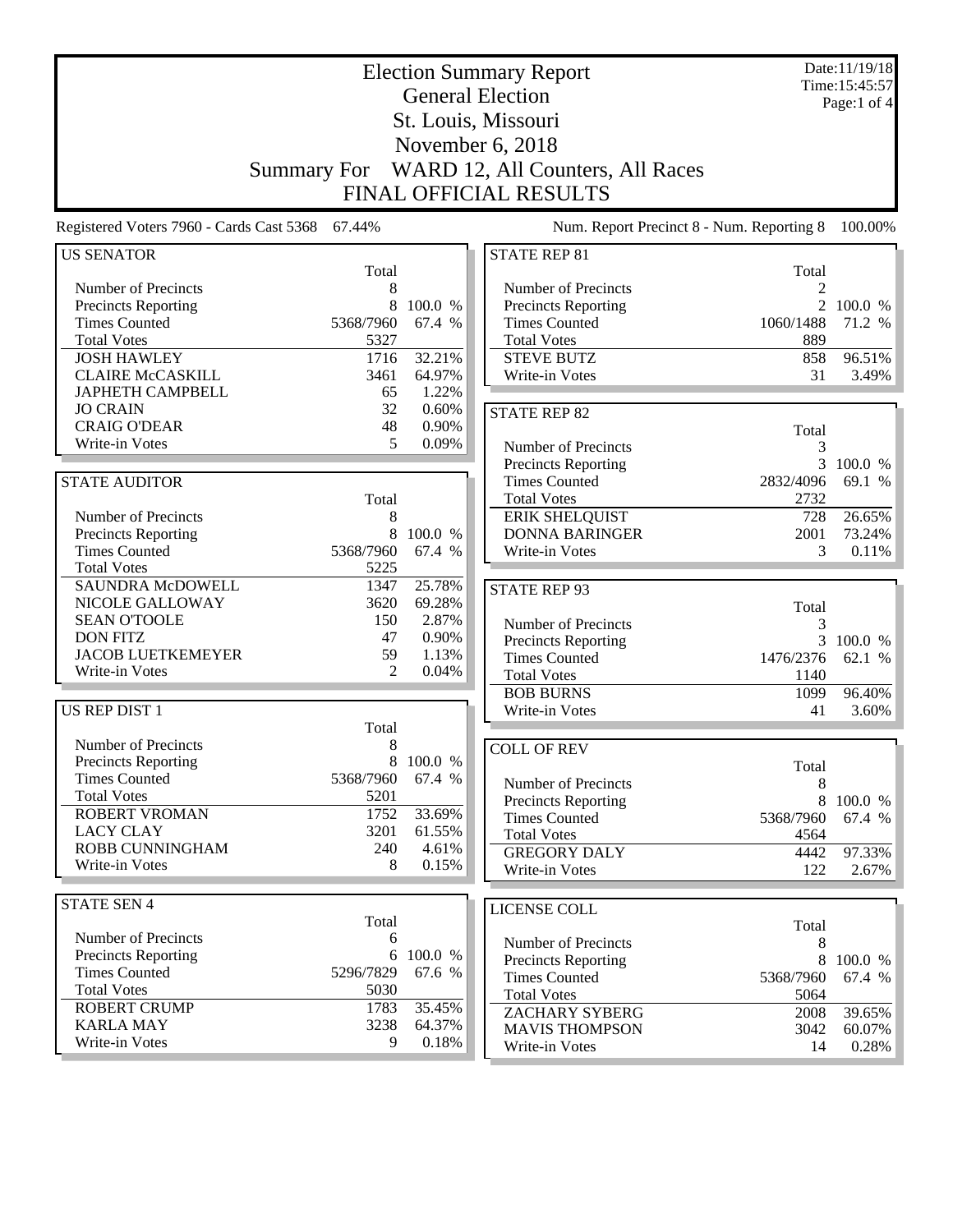| <b>Election Summary Report</b><br><b>General Election</b> |                     |                     |                                                                  |              | Date:11/19/18<br>Time: 15:45:57<br>Page:2 of 4 |
|-----------------------------------------------------------|---------------------|---------------------|------------------------------------------------------------------|--------------|------------------------------------------------|
|                                                           | St. Louis, Missouri |                     |                                                                  |              |                                                |
|                                                           |                     |                     |                                                                  |              |                                                |
|                                                           |                     |                     | November 6, 2018<br>Summary For WARD 12, All Counters, All Races |              |                                                |
|                                                           |                     |                     | <b>FINAL OFFICIAL RESULTS</b>                                    |              |                                                |
| Registered Voters 7960 - Cards Cast 5368 67.44%           |                     |                     | Num. Report Precinct 8 - Num. Reporting 8                        |              | 100.00%                                        |
| <b>REC OF DEEDS</b>                                       |                     |                     | <b>THOMAS CLARK</b>                                              |              |                                                |
|                                                           | Total               |                     |                                                                  | Total        |                                                |
| Number of Precincts                                       | 8                   |                     | Number of Precincts                                              | 8            |                                                |
| <b>Precincts Reporting</b>                                | 8                   | 100.0 %             | <b>Precincts Reporting</b>                                       | 8            | 100.0 %                                        |
| <b>Times Counted</b>                                      | 5368/7960           | 67.4 %              | <b>Times Counted</b>                                             | 5368/7960    | 67.4 %                                         |
| <b>Total Votes</b><br>MICAHEL BUTLER                      | 4329<br>4221        | 97.51%              | <b>Total Votes</b><br><b>YES</b>                                 | 4383<br>2740 | 62.51%                                         |
| Write-in Votes                                            | 108                 | 2.49%               | NO                                                               | 1643         | 37.49%                                         |
|                                                           |                     |                     |                                                                  |              |                                                |
| W. BRENT POWELL                                           |                     |                     | <b>REX BURLISON</b>                                              |              |                                                |
|                                                           | Total               |                     |                                                                  | Total        |                                                |
| Number of Precincts                                       | 8                   |                     | Number of Precincts                                              | 8            |                                                |
| Precincts Reporting                                       | 8                   | 100.0 %             | Precincts Reporting                                              | 8            | 100.0 %                                        |
| <b>Times Counted</b><br><b>Total Votes</b>                | 5368/7960           | 67.4 %              | <b>Times Counted</b><br><b>Total Votes</b>                       | 5368/7960    | 67.4 %                                         |
| <b>YES</b>                                                | 4466<br>2822        | 63.19%              | <b>YES</b>                                                       | 4368<br>2739 | 62.71%                                         |
| NO                                                        | 1644                | 36.81%              | N <sub>O</sub>                                                   | 1629         | 37.29%                                         |
|                                                           |                     |                     |                                                                  |              |                                                |
| MARY RHODES RUSSELL                                       |                     |                     | <b>THERESA BURKE</b>                                             |              |                                                |
|                                                           | Total               |                     |                                                                  | Total        |                                                |
| Number of Precincts                                       | 8                   |                     | Number of Precincts                                              |              |                                                |
|                                                           |                     |                     |                                                                  | 8            |                                                |
| <b>Precincts Reporting</b>                                | 8                   | 100.0 %             | Precincts Reporting                                              | 8            | 100.0 %                                        |
| <b>Times Counted</b>                                      | 5368/7960           | 67.4 %              | <b>Times Counted</b>                                             | 5368/7960    | 67.4 %                                         |
| <b>Total Votes</b>                                        | 4471                |                     | <b>Total Votes</b>                                               | 4359         | 66.69%                                         |
| <b>YES</b><br>N <sub>O</sub>                              | 3063<br>1408        | 68.51%<br>31.49%    | <b>YES</b><br>NO                                                 | 2907<br>1452 | 33.31%                                         |
|                                                           |                     |                     |                                                                  |              |                                                |
| <b>COLLEEN DOLAN</b>                                      |                     |                     | <b>JASON SENGHEISER</b>                                          |              |                                                |
|                                                           | Total               |                     |                                                                  | Total        |                                                |
| Number of Precincts                                       | 8                   |                     | Number of Precincts                                              | 8<br>8       |                                                |
| <b>Precincts Reporting</b><br><b>Times Counted</b>        | 5368/7960           | 8 100.0 %<br>67.4 % | <b>Precincts Reporting</b><br><b>Times Counted</b>               | 5368/7960    |                                                |
| <b>Total Votes</b>                                        | 4411                |                     | <b>Total Votes</b>                                               | 4344         | 100.0 %<br>67.4 %                              |
| <b>YES</b>                                                | 3066                | 69.51%              | <b>YES</b>                                                       | 2758         | 63.49%                                         |
| NO                                                        | 1345                | 30.49%              | NO                                                               | 1586         | $36.51\%$                                      |
|                                                           |                     |                     |                                                                  |              |                                                |
| <b>LISA PAGE</b>                                          |                     |                     | <b>JOAN MORIARTY</b>                                             |              |                                                |
| Number of Precincts                                       | Total<br>8          |                     | Number of Precincts                                              | Total<br>8   |                                                |
| <b>Precincts Reporting</b>                                | 8                   | 100.0 %             | <b>Precincts Reporting</b>                                       | 8            | 100.0 %                                        |
| <b>Times Counted</b>                                      | 5368/7960           | 67.4 %              | <b>Times Counted</b>                                             | 5368/7960    | 67.4 %                                         |
| <b>Total Votes</b>                                        | 4381                |                     | <b>Total Votes</b>                                               | 4363         |                                                |
| <b>YES</b><br>NO                                          | 2982<br>1399        | 68.07%<br>31.93%    | <b>YES</b><br>NO                                                 | 2851<br>1512 | 65.34%<br>34.66%                               |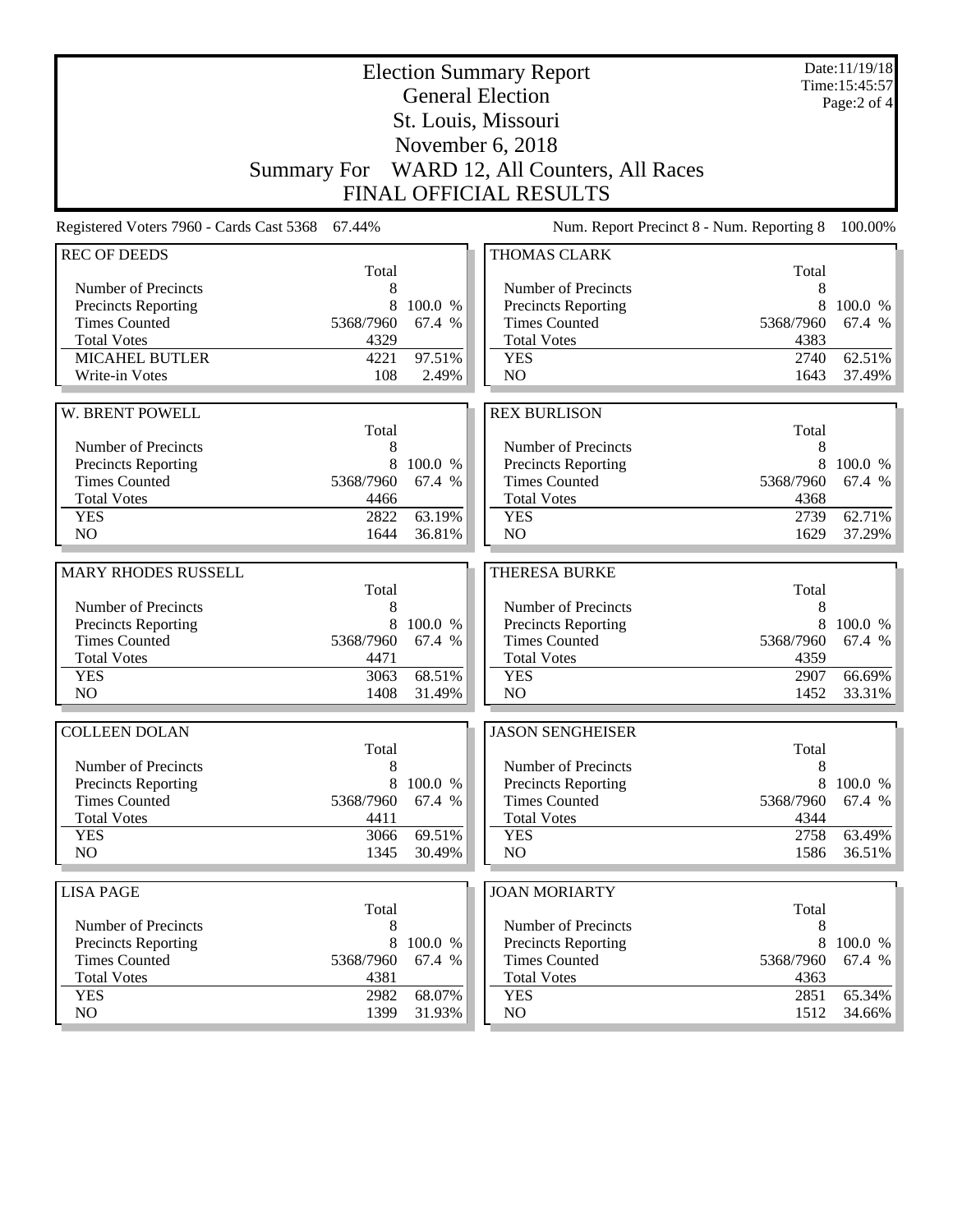| <b>Election Summary Report</b>                    |                                                 |                  |                                              |              | Date:11/19/18<br>Time:15:45:57 |
|---------------------------------------------------|-------------------------------------------------|------------------|----------------------------------------------|--------------|--------------------------------|
| <b>General Election</b>                           |                                                 |                  |                                              |              | Page: 3 of 4                   |
|                                                   |                                                 |                  | St. Louis, Missouri                          |              |                                |
|                                                   |                                                 |                  | November 6, 2018                             |              |                                |
|                                                   |                                                 |                  |                                              |              |                                |
|                                                   |                                                 |                  | Summary For WARD 12, All Counters, All Races |              |                                |
|                                                   |                                                 |                  | <b>FINAL OFFICIAL RESULTS</b>                |              |                                |
|                                                   | Registered Voters 7960 - Cards Cast 5368 67.44% |                  | Num. Report Precinct 8 - Num. Reporting 8    |              | 100.00%                        |
| MICHAEL NOBLE                                     |                                                 |                  | <b>CON AMEND 3</b>                           |              |                                |
|                                                   | Total                                           |                  | Number of Precincts                          | Total<br>8   |                                |
| Number of Precincts<br><b>Precincts Reporting</b> | 8<br>8                                          | 100.0 %          | <b>Precincts Reporting</b>                   | 8            | 100.0 %                        |
| <b>Times Counted</b>                              | 5368/7960                                       | 67.4 %           | <b>Times Counted</b>                         | 5368/7960    | 67.4 %                         |
| <b>Total Votes</b>                                | 4343                                            |                  | <b>Total Votes</b>                           | 5223         |                                |
| <b>YES</b>                                        | 2882                                            | 66.36%           | <b>YES</b>                                   | 1440         | 27.57%                         |
| N <sub>O</sub>                                    | 1461                                            | 33.64%           | N <sub>O</sub>                               | 3783         | 72.43%                         |
|                                                   |                                                 |                  |                                              |              |                                |
| PAULA BRYANT                                      |                                                 |                  | <b>CON AMEND 4</b>                           |              |                                |
|                                                   | Total                                           |                  |                                              | Total        |                                |
| Number of Precincts                               | 8                                               |                  | Number of Precincts                          | 8            |                                |
| Precincts Reporting                               | 8                                               | 100.0 %          | <b>Precincts Reporting</b>                   | 8            | 100.0 %                        |
| <b>Times Counted</b>                              | 5368/7960                                       | 67.4 %           | <b>Times Counted</b>                         | 5368/7960    | 67.4 %                         |
| <b>Total Votes</b>                                | 4344                                            |                  | <b>Total Votes</b>                           | 4940         |                                |
| <b>YES</b><br>N <sub>O</sub>                      | 2834<br>1510                                    | 65.24%<br>34.76% | <b>YES</b><br>N <sub>O</sub>                 | 3032<br>1908 | 61.38%<br>38.62%               |
|                                                   |                                                 |                  |                                              |              |                                |
|                                                   |                                                 |                  |                                              |              |                                |
| <b>BARBARA PEEBLES</b>                            |                                                 |                  | <b>PROP B</b>                                |              |                                |
|                                                   | Total                                           |                  |                                              | Total        |                                |
| Number of Precincts                               | 8                                               |                  | Number of Precincts                          | 8            |                                |
| <b>Precincts Reporting</b>                        | 8                                               | 100.0 %          | Precincts Reporting                          | 8            | 100.0 %                        |
| <b>Times Counted</b>                              | 5368/7960                                       | 67.4 %           | <b>Times Counted</b>                         | 5368/7960    | 67.4 %                         |
| <b>Total Votes</b>                                | 4399                                            |                  | <b>Total Votes</b>                           | 5240         |                                |
| <b>YES</b>                                        | 2207                                            | 50.17%           | <b>YES</b>                                   | 3879         | 74.03%                         |
| N <sub>O</sub>                                    | 2192                                            | 49.83%           | NO                                           | 1361         | 25.97%                         |
| <b>CON AMEND 1</b>                                |                                                 |                  | <b>PROP C</b>                                |              |                                |
|                                                   | Total                                           |                  |                                              | Total        |                                |
| Number of Precincts                               | 8                                               |                  | Number of Precincts                          | 8            |                                |
| <b>Precincts Reporting</b>                        | 8                                               | 100.0 %          | Precincts Reporting                          | 8            | 100.0 %                        |
| <b>Times Counted</b>                              | 5368/7960                                       | 67.4 %           | <b>Times Counted</b>                         | 5368/7960    | 67.4 %                         |
| <b>Total Votes</b>                                | 5170                                            |                  | <b>Total Votes</b>                           | 5218         |                                |
| <b>YES</b>                                        | 3921                                            | 75.84%           | <b>YES</b>                                   | 2308         | 44.23%                         |
| NO                                                | 1249                                            | 24.16%           | N <sub>O</sub>                               | 2910         | 55.77%                         |
|                                                   |                                                 |                  |                                              |              |                                |
| <b>CON AMEND 2</b>                                | Total                                           |                  | <b>PROP D</b>                                | Total        |                                |
| Number of Precincts                               | 8                                               |                  | Number of Precincts                          | 8            |                                |
| Precincts Reporting                               | 8                                               | 100.0 %          | Precincts Reporting                          | 8            | 100.0 %                        |
| <b>Times Counted</b>                              | 5368/7960                                       | 67.4 %           | <b>Times Counted</b>                         | 5368/7960    | 67.4 %                         |
| <b>Total Votes</b>                                | 5265                                            |                  | <b>Total Votes</b>                           | 5189         |                                |
| <b>YES</b><br>NO                                  | 4097<br>1168                                    | 77.82%<br>22.18% | <b>YES</b><br>NO                             | 2729<br>2460 | 52.59%<br>47.41%               |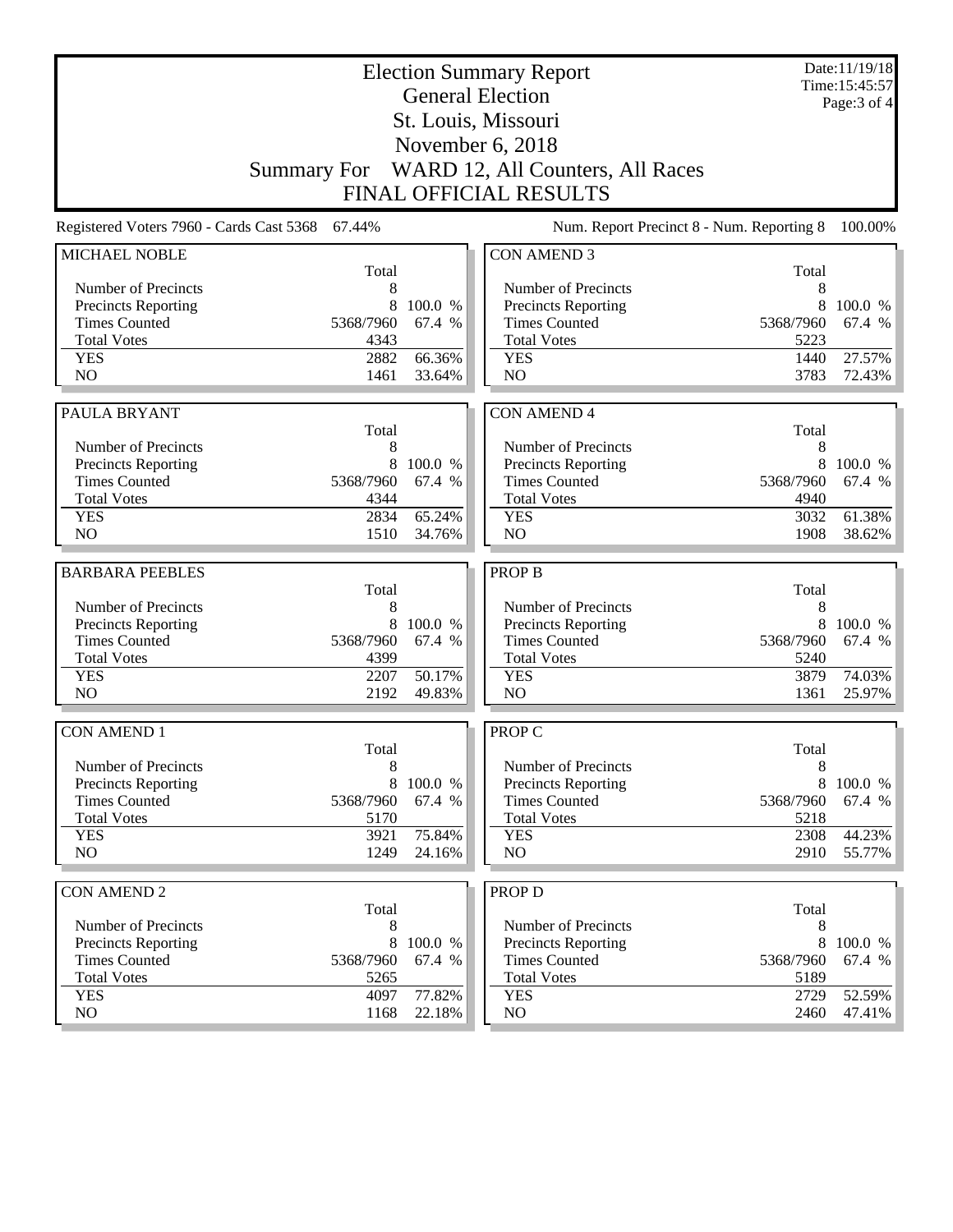Date:11/19/18 Time:15:45:57 Page:4 of 4

## Election Summary Report General Election St. Louis, Missouri November 6, 2018 Summary For WARD 12, All Counters, All Races FINAL OFFICIAL RESULTS

| <b>BOARD OF ED</b>         |           |           |
|----------------------------|-----------|-----------|
|                            | Total     |           |
| Number of Precincts        | 8         |           |
| <b>Precincts Reporting</b> | 8         | $100.0\%$ |
| <b>Times Counted</b>       | 5368/7960 | 67.4 %    |
| <b>Total Votes</b>         | 7237      |           |
| <b>DONNA JONES</b>         | 1498      | 20.70%    |
| <b>IOYCE ROBERTS</b>       | 1766      | 24.40%    |
| <b>ADAM LAYNE</b>          | 897       | 12.39%    |
| <b>BILL HAAS</b>           | 1468      | 20.28%    |
| <b>JARED OPSAL</b>         | 402       | 5.55%     |
| <b>CYDNEY JOHNSON</b>      | 583       | 8.06%     |
| <b>DAVID JACKSON</b>       | 481       | 6.65%     |
| Write-in Votes             | 142       | 1.96%     |

Registered Voters 7960 - Cards Cast 5368 67.44% Num. Report Precinct 8 - Num. Reporting 8 100.00%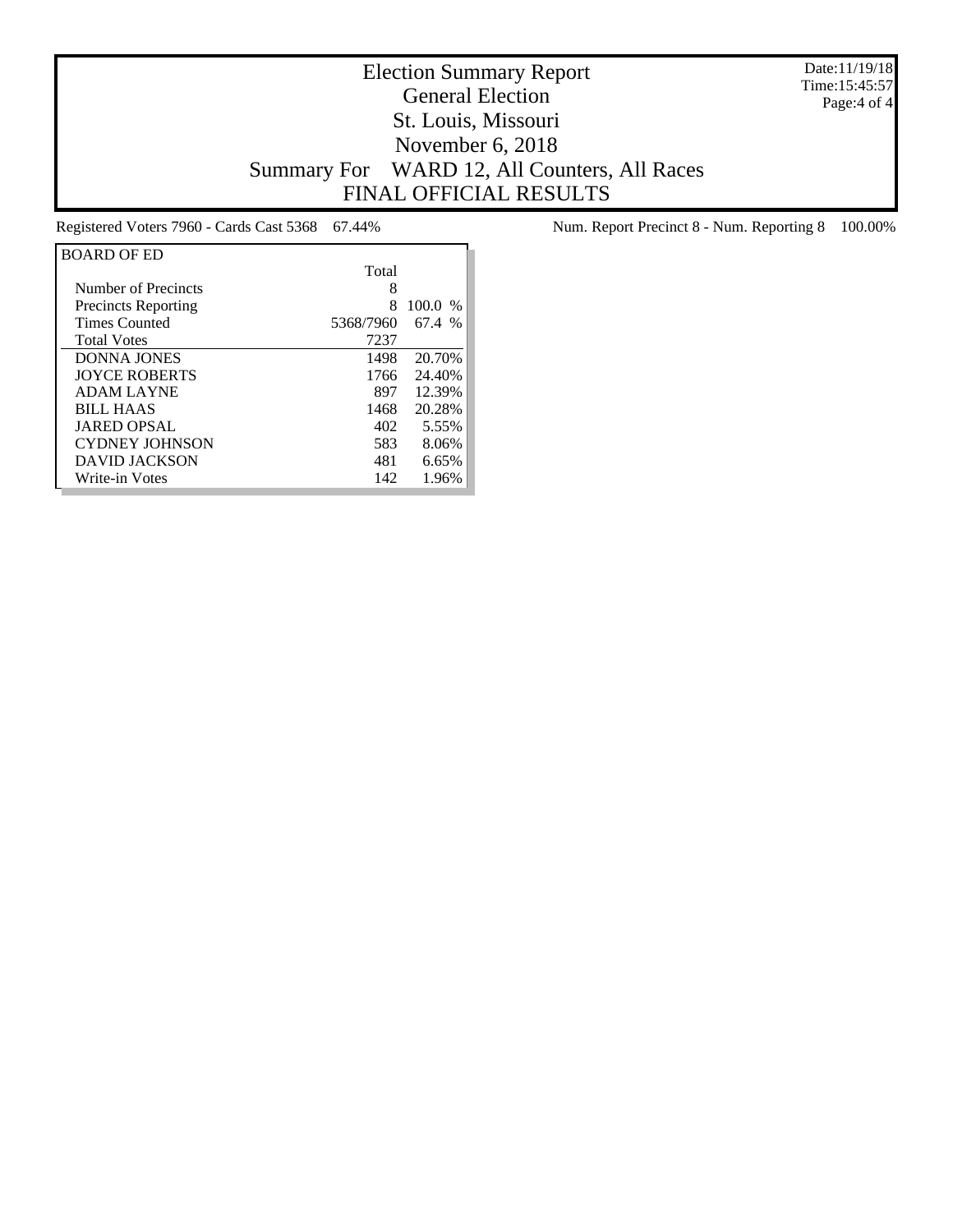| <b>Election Summary Report</b><br><b>General Election</b> |                    |                   |                                                   |                                           | Date:11/19/18<br>Time:15:46:02<br>Page:1 of $3$ |
|-----------------------------------------------------------|--------------------|-------------------|---------------------------------------------------|-------------------------------------------|-------------------------------------------------|
|                                                           |                    |                   | St. Louis, Missouri                               |                                           |                                                 |
|                                                           |                    |                   | November 6, 2018                                  |                                           |                                                 |
|                                                           |                    |                   |                                                   |                                           |                                                 |
|                                                           | <b>Summary For</b> |                   | WARD 13, All Counters, All Races                  |                                           |                                                 |
|                                                           |                    |                   | FINAL OFFICIAL RESULTS                            |                                           |                                                 |
| Registered Voters 6997 - Cards Cast 4466 63.83%           |                    |                   |                                                   | Num. Report Precinct 6 - Num. Reporting 6 | 100.00%                                         |
| <b>US SENATOR</b>                                         |                    |                   | <b>STATE REP 81</b>                               |                                           |                                                 |
| Number of Precincts                                       | Total<br>6         |                   | Number of Precincts                               | Total<br>5                                |                                                 |
| Precincts Reporting                                       | 6                  | 100.0 %           | Precincts Reporting                               | 5                                         | 100.0 %                                         |
| <b>Times Counted</b>                                      | 4466/6997          | 63.8 %            | <b>Times Counted</b>                              | 3432/5356                                 | 64.1 %                                          |
| <b>Total Votes</b>                                        | 4442               |                   | <b>Total Votes</b>                                | 3033                                      |                                                 |
| <b>JOSH HAWLEY</b>                                        | 1005               | 22.62%            | <b>STEVE BUTZ</b>                                 | 2925                                      | 96.44%                                          |
| <b>CLAIRE McCASKILL</b>                                   | 3305               | 74.40%            | Write-in Votes                                    | 108                                       | 3.56%                                           |
| <b>JAPHETH CAMPBELL</b>                                   | 48                 | 1.08%             |                                                   |                                           |                                                 |
| <b>JO CRAIN</b>                                           | 29                 | 0.65%             | <b>STATE REP 82</b>                               |                                           |                                                 |
| <b>CRAIG O'DEAR</b>                                       | 46                 | 1.04%             |                                                   | Total                                     |                                                 |
| Write-in Votes                                            | 9                  | 0.20%             | Number of Precincts                               | 1                                         |                                                 |
|                                                           |                    |                   | <b>Precincts Reporting</b>                        | 1                                         | 100.0 %                                         |
| <b>STATE AUDITOR</b>                                      |                    |                   | <b>Times Counted</b>                              | 1034/1641                                 | 63.0 %                                          |
|                                                           | Total              |                   | <b>Total Votes</b>                                | 994                                       |                                                 |
| Number of Precincts<br><b>Precincts Reporting</b>         | 6<br>6             | 100.0 %           | <b>ERIK SHELQUIST</b><br><b>DONNA BARINGER</b>    | 223<br>769                                | 22.43%<br>77.36%                                |
| <b>Times Counted</b>                                      | 4466/6997          | 63.8 %            | Write-in Votes                                    | $\mathfrak{D}$                            | 0.20%                                           |
| <b>Total Votes</b>                                        | 4386               |                   |                                                   |                                           |                                                 |
| <b>SAUNDRA McDOWELL</b>                                   | 866                | 19.74%            | <b>COLL OF REV</b>                                |                                           |                                                 |
| NICOLE GALLOWAY                                           | 3306               | 75.38%            |                                                   | Total                                     |                                                 |
| <b>SEAN O'TOOLE</b>                                       | 105                | 2.39%             | Number of Precincts                               | 6                                         |                                                 |
| <b>DON FITZ</b>                                           | 57                 | 1.30%             | <b>Precincts Reporting</b>                        | 6                                         | 100.0 %                                         |
| <b>JACOB LUETKEMEYER</b>                                  | 46                 | 1.05%             | <b>Times Counted</b>                              | 4466/6997                                 | 63.8 %                                          |
| Write-in Votes                                            | 6                  | 0.14%             | <b>Total Votes</b>                                | 3928                                      |                                                 |
|                                                           |                    |                   | <b>GREGORY DALY</b>                               | 3840                                      | 97.76%                                          |
| <b>US REP DIST 1</b>                                      |                    |                   | Write-in Votes                                    | 88                                        | 2.24%                                           |
| Number of Precincts                                       | Total              |                   |                                                   |                                           |                                                 |
| <b>Precincts Reporting</b>                                | 6                  | 6 100.0 %         | LICENSE COLL                                      |                                           |                                                 |
| <b>Times Counted</b>                                      | 4466/6997          | 63.8 %            |                                                   | Total                                     |                                                 |
| <b>Total Votes</b>                                        | 4359               |                   | Number of Precincts<br><b>Precincts Reporting</b> | 6<br>6                                    | 100.0 %                                         |
| ROBERT VROMAN                                             | 1071               | 24.57%            | <b>Times Counted</b>                              | 4466/6997                                 | 63.8 %                                          |
| <b>LACY CLAY</b>                                          | 3090               | 70.89%            | <b>Total Votes</b>                                | 4248                                      |                                                 |
| ROBB CUNNINGHAM                                           | 189                | 4.34%             | <b>ZACHARY SYBERG</b>                             | 1250                                      | 29.43%                                          |
| Write-in Votes                                            | 9                  | 0.21%             | <b>MAVIS THOMPSON</b>                             | 2979                                      | 70.13%                                          |
|                                                           |                    |                   | Write-in Votes                                    | 19                                        | 0.45%                                           |
| <b>STATE SEN 4</b>                                        |                    |                   |                                                   |                                           |                                                 |
|                                                           | Total              |                   | <b>REC OF DEEDS</b>                               |                                           |                                                 |
| Number of Precincts                                       | 4                  |                   |                                                   | Total                                     |                                                 |
| <b>Precincts Reporting</b><br><b>Times Counted</b>        | 4<br>3807/5740     | 100.0 %<br>66.3 % | Number of Precincts                               | 6                                         |                                                 |
| <b>Total Votes</b>                                        | 3640               |                   | Precincts Reporting                               | 6                                         | 100.0 %                                         |
| <b>ROBERT CRUMP</b>                                       | 1015               | 27.88%            | <b>Times Counted</b>                              | 4466/6997                                 | 63.8 %                                          |
| <b>KARLA MAY</b>                                          | 2616               | 71.87%            | <b>Total Votes</b><br><b>MICAHEL BUTLER</b>       | 3773<br>3696                              | 97.96%                                          |
| Write-in Votes                                            | 9                  | 0.25%             | Write-in Votes                                    | 77                                        | 2.04%                                           |
|                                                           |                    |                   |                                                   |                                           |                                                 |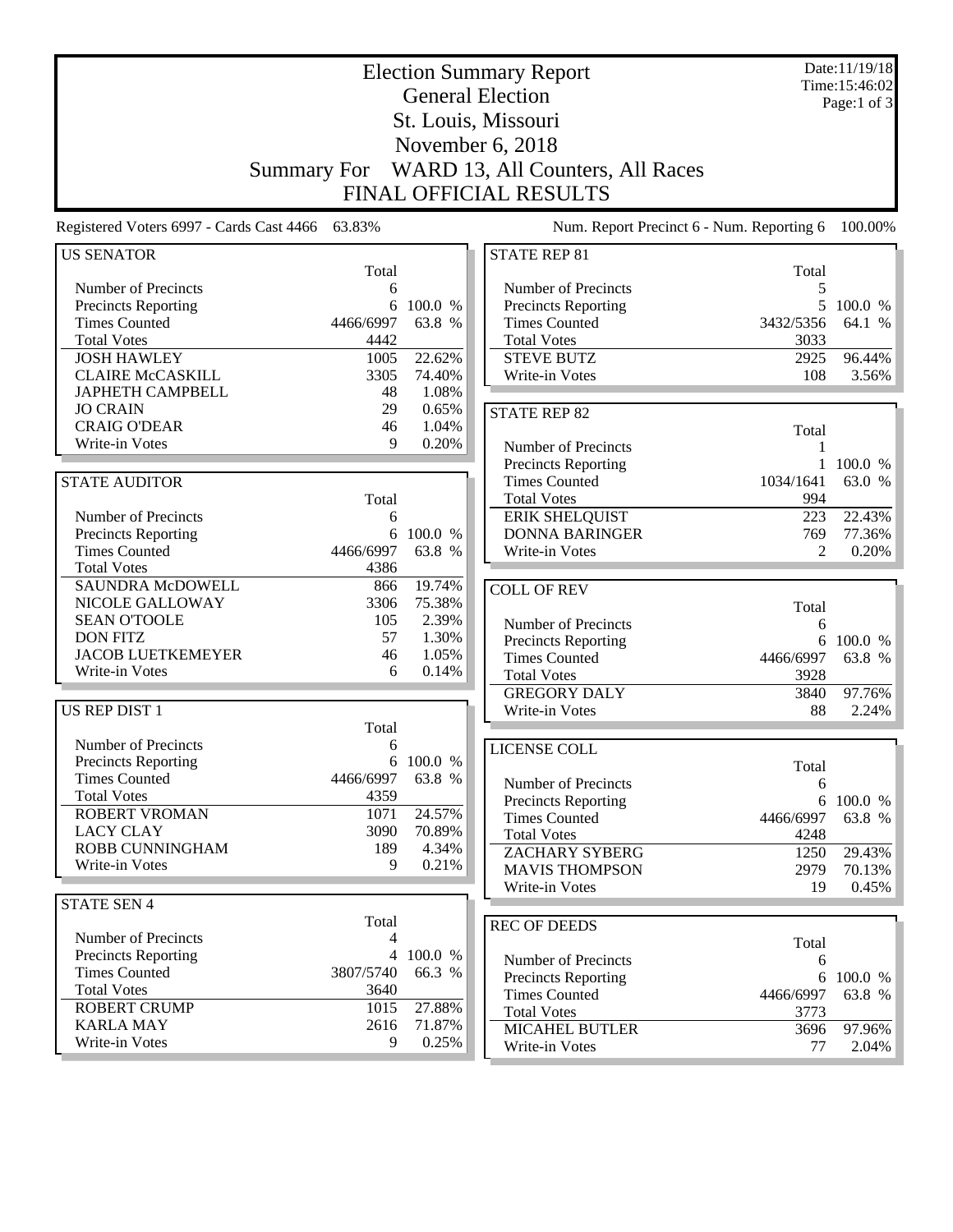| <b>Election Summary Report</b><br><b>General Election</b><br>St. Louis, Missouri |              |                  |                                              |              | Date:11/19/18<br>Time:15:46:02<br>Page: $2$ of $3$ |
|----------------------------------------------------------------------------------|--------------|------------------|----------------------------------------------|--------------|----------------------------------------------------|
|                                                                                  |              |                  |                                              |              |                                                    |
|                                                                                  |              |                  | November 6, 2018                             |              |                                                    |
|                                                                                  |              |                  | Summary For WARD 13, All Counters, All Races |              |                                                    |
|                                                                                  |              |                  | <b>FINAL OFFICIAL RESULTS</b>                |              |                                                    |
| Registered Voters 6997 - Cards Cast 4466 63.83%                                  |              |                  | Num. Report Precinct 6 - Num. Reporting 6    |              | 100.00%                                            |
| W. BRENT POWELL                                                                  | Total        |                  | <b>REX BURLISON</b>                          | Total        |                                                    |
| Number of Precincts                                                              | 6            |                  | Number of Precincts                          | 6            |                                                    |
| Precincts Reporting                                                              | 6            | 100.0 %          | Precincts Reporting                          | 6            | 100.0 %                                            |
| <b>Times Counted</b>                                                             | 4466/6997    | 63.8 %           | <b>Times Counted</b>                         | 4466/6997    | 63.8 %                                             |
| <b>Total Votes</b>                                                               | 3779         |                  | <b>Total Votes</b>                           | 3680         |                                                    |
| <b>YES</b>                                                                       | 2417         | 63.96%           | <b>YES</b>                                   | 2334         | 63.42%                                             |
| N <sub>O</sub>                                                                   | 1362         | 36.04%           | N <sub>O</sub>                               | 1346         | 36.58%                                             |
|                                                                                  |              |                  |                                              |              |                                                    |
| <b>MARY RHODES RUSSELL</b>                                                       |              |                  | <b>THERESA BURKE</b>                         |              |                                                    |
| Number of Precincts                                                              | Total        |                  |                                              | Total        |                                                    |
| Precincts Reporting                                                              | 6            | 6 100.0 %        | Number of Precincts<br>Precincts Reporting   | 6<br>6       | 100.0 %                                            |
| <b>Times Counted</b>                                                             | 4466/6997    | 63.8 %           | <b>Times Counted</b>                         | 4466/6997    | 63.8 %                                             |
| <b>Total Votes</b>                                                               | 3793         |                  | <b>Total Votes</b>                           | 3696         |                                                    |
| <b>YES</b>                                                                       | 2687         | 70.84%           | <b>YES</b>                                   | 2559         | 69.24%                                             |
| N <sub>O</sub>                                                                   | 1106         | 29.16%           | N <sub>O</sub>                               | 1137         | 30.76%                                             |
|                                                                                  |              |                  |                                              |              |                                                    |
| <b>COLLEEN DOLAN</b>                                                             |              |                  | <b>JASON SENGHEISER</b>                      |              |                                                    |
| Number of Precincts                                                              | Total<br>6   |                  | Number of Precincts                          | Total<br>6   |                                                    |
| Precincts Reporting                                                              | 6            | 100.0 %          | Precincts Reporting                          | 6            | 100.0 %                                            |
| <b>Times Counted</b>                                                             | 4466/6997    | 63.8 %           | <b>Times Counted</b>                         | 4466/6997    | 63.8 %                                             |
| <b>Total Votes</b>                                                               | 3729         |                  | <b>Total Votes</b>                           | 3649         |                                                    |
| <b>YES</b>                                                                       | 2609         | 69.97%           | <b>YES</b>                                   | 2344         | 64.24%                                             |
| NO                                                                               | 1120         | 30.03%           | N <sub>O</sub>                               | 1305         | 35.76%                                             |
|                                                                                  |              |                  |                                              |              |                                                    |
| <b>LISA PAGE</b>                                                                 |              |                  | <b>JOAN MORIARTY</b>                         |              |                                                    |
| Number of Precincts                                                              | Total<br>6   |                  | Number of Precincts                          | Total<br>6   |                                                    |
| <b>Precincts Reporting</b>                                                       |              | 6 100.0 %        | Precincts Reporting                          | 6            | 100.0 %                                            |
| <b>Times Counted</b>                                                             | 4466/6997    | 63.8 %           | <b>Times Counted</b>                         | 4466/6997    | 63.8 %                                             |
| <b>Total Votes</b>                                                               | 3721         |                  | <b>Total Votes</b>                           | 3687         |                                                    |
| <b>YES</b>                                                                       | 2643         | 71.03%           | <b>YES</b>                                   | 2430         | 65.91%                                             |
| NO                                                                               | 1078         | 28.97%           | NO                                           | 1257         | 34.09%                                             |
|                                                                                  |              |                  |                                              |              |                                                    |
|                                                                                  |              |                  |                                              |              |                                                    |
| THOMAS CLARK                                                                     |              |                  | MICHAEL NOBLE                                |              |                                                    |
|                                                                                  | Total        |                  |                                              | Total        |                                                    |
| Number of Precincts                                                              | 6            |                  | Number of Precincts                          | 6            |                                                    |
| Precincts Reporting                                                              | 6            | 100.0 %          | <b>Precincts Reporting</b>                   | 6            | 100.0 %                                            |
| <b>Times Counted</b>                                                             | 4466/6997    | 63.8 %           | <b>Times Counted</b>                         | 4466/6997    | 63.8 %                                             |
| <b>Total Votes</b>                                                               | 3699         |                  | <b>Total Votes</b>                           | 3644         |                                                    |
| <b>YES</b><br>NO                                                                 | 2272<br>1427 | 61.42%<br>38.58% | <b>YES</b><br>NO                             | 2448<br>1196 | 67.18%<br>32.82%                                   |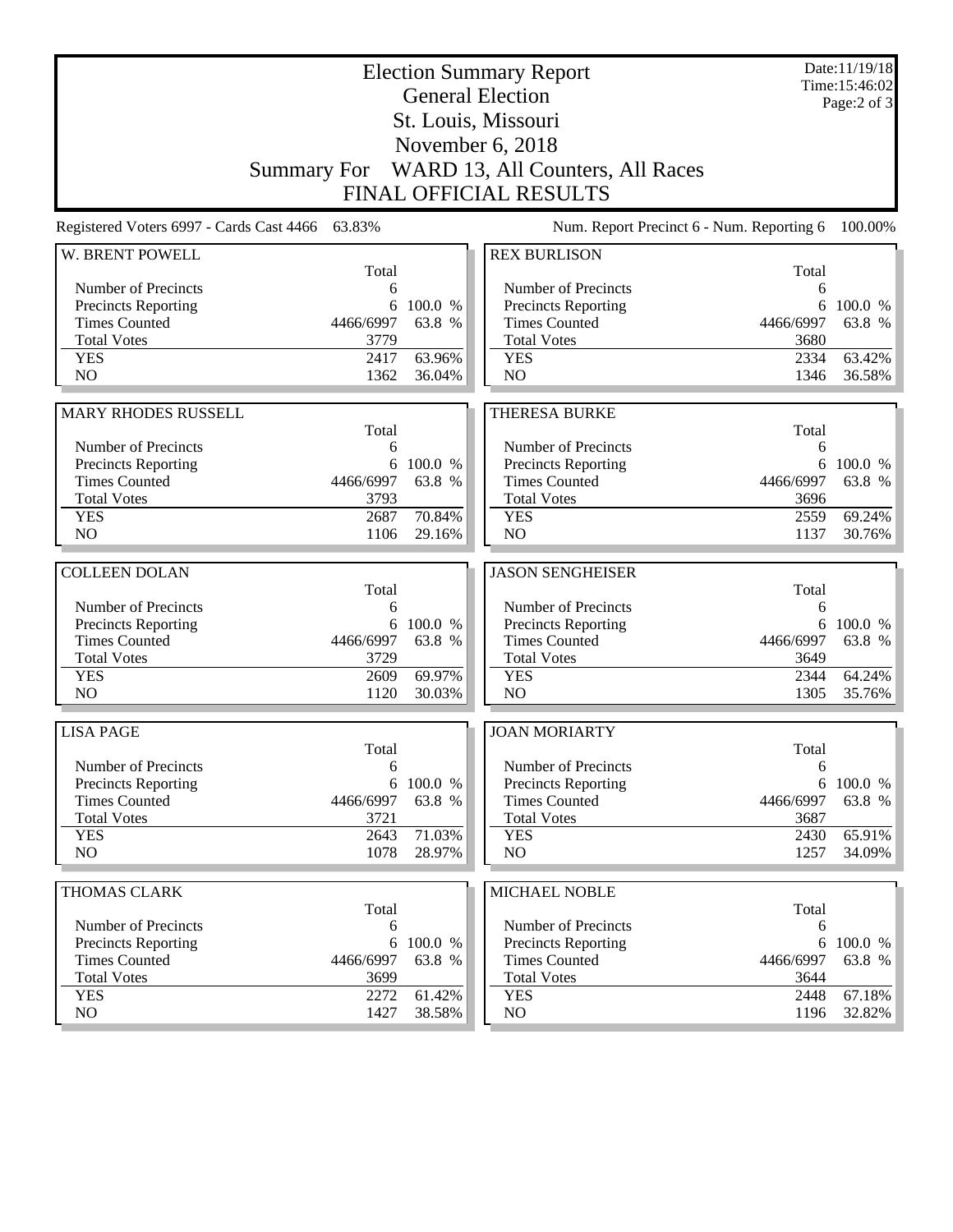|                                          | <b>Election Summary Report</b> |           |                                              |           |          |  |
|------------------------------------------|--------------------------------|-----------|----------------------------------------------|-----------|----------|--|
|                                          | <b>General Election</b>        |           |                                              |           |          |  |
|                                          |                                |           | St. Louis, Missouri                          |           |          |  |
| November 6, 2018                         |                                |           |                                              |           |          |  |
|                                          |                                |           | Summary For WARD 13, All Counters, All Races |           |          |  |
|                                          |                                |           | <b>FINAL OFFICIAL RESULTS</b>                |           |          |  |
| Registered Voters 6997 - Cards Cast 4466 | 63.83%                         |           | Num. Report Precinct 6 - Num. Reporting 6    |           | 100.00%  |  |
| <b>PAULA BRYANT</b>                      | Total                          |           | <b>CON AMEND 4</b>                           | Total     |          |  |
| Number of Precincts                      | 6                              |           | Number of Precincts                          | 6         |          |  |
| Precincts Reporting                      | 6                              | 100.0 %   | <b>Precincts Reporting</b>                   | 6         | 100.0 %  |  |
| <b>Times Counted</b>                     | 4466/6997                      | 63.8 %    | <b>Times Counted</b>                         | 4466/6997 | 63.8 %   |  |
| <b>Total Votes</b>                       | 3672                           |           | <b>Total Votes</b>                           | 4142      |          |  |
| <b>YES</b>                               | 2494                           | 67.92%    | <b>YES</b>                                   | 2596      | 62.68%   |  |
| N <sub>O</sub>                           | 1178                           | 32.08%    | N <sub>O</sub>                               | 1546      | 37.32%   |  |
| <b>BARBARA PEEBLES</b>                   |                                |           | <b>PROP B</b>                                |           |          |  |
|                                          | Total                          |           |                                              | Total     |          |  |
| Number of Precincts                      | 6                              |           | Number of Precincts                          | 6         |          |  |
| Precincts Reporting                      |                                | 6 100.0 % | Precincts Reporting                          | 6         | 100.0 %  |  |
| <b>Times Counted</b>                     | 4466/6997                      | 63.8 %    | <b>Times Counted</b>                         | 4466/6997 | 63.8 %   |  |
| <b>Total Votes</b>                       | 3721                           |           | <b>Total Votes</b>                           | 4389      |          |  |
| <b>YES</b>                               | 1898                           | 51.01%    | <b>YES</b>                                   | 3501      | 79.77%   |  |
| N <sub>O</sub>                           | 1823                           | 48.99%    | N <sub>O</sub>                               | 888       | 20.23%   |  |
| <b>CON AMEND 1</b>                       |                                |           | PROP C                                       |           |          |  |
|                                          | Total                          |           |                                              | Total     |          |  |
| Number of Precincts                      | 6                              |           | Number of Precincts                          | 6         |          |  |
| Precincts Reporting                      | 6                              | 100.0 %   | Precincts Reporting                          | 6         | 100.0 %  |  |
| <b>Times Counted</b>                     | 4466/6997                      | 63.8 %    | <b>Times Counted</b>                         | 4466/6997 | 63.8 %   |  |
| <b>Total Votes</b>                       | 4318                           |           | <b>Total Votes</b>                           | 4367      |          |  |
| <b>YES</b>                               | 3405                           | 78.86%    | <b>YES</b>                                   | 1952      | 44.70%   |  |
| N <sub>O</sub>                           | 913                            | 21.14%    | NO                                           | 2415      | 55.30%   |  |
| <b>CON AMEND 2</b>                       |                                |           | <b>PROP D</b>                                |           |          |  |
|                                          | Total                          |           |                                              | Total     |          |  |
| Number of Precincts                      | 6                              |           | Number of Precincts                          | 6         |          |  |
| Precincts Reporting                      | 6                              | 100.0 %   | <b>Precincts Reporting</b>                   | 6         | 100.0 %  |  |
| <b>Times Counted</b>                     | 4466/6997                      | 63.8 %    | <b>Times Counted</b>                         | 4466/6997 | 63.8 %   |  |
| <b>Total Votes</b>                       | 4394                           |           | <b>Total Votes</b>                           | 4332      |          |  |
| <b>YES</b>                               | 3568                           | 81.20%    | <b>YES</b>                                   | 2301      | 53.12%   |  |
| NO                                       | 826                            | 18.80%    | NO                                           | 2031      | 46.88%   |  |
| <b>CON AMEND 3</b>                       |                                |           | <b>BOARD OF ED</b>                           |           |          |  |
|                                          | Total                          |           |                                              | Total     |          |  |
| Number of Precincts                      | 6                              |           | Number of Precincts                          | 6         |          |  |
| Precincts Reporting                      | 6                              | 100.0 %   | <b>Precincts Reporting</b>                   | 6         | 100.0 %  |  |
| <b>Times Counted</b>                     | 4466/6997                      | 63.8 %    | <b>Times Counted</b>                         | 4466/6997 | 63.8 %   |  |
| <b>Total Votes</b>                       | 4364                           |           | <b>Total Votes</b>                           | 6243      |          |  |
| <b>YES</b>                               | 1252                           | 28.69%    | DONNA JONES                                  | 1410      | 22.59%   |  |
| NO                                       | 3112                           | 71.31%    | <b>JOYCE ROBERTS</b>                         | 1537      | 24.62%   |  |
|                                          |                                |           | <b>ADAM LAYNE</b>                            | 765       | 12.25%   |  |
|                                          |                                |           | <b>BILL HAAS</b>                             | 1069      | 17.12%   |  |
|                                          |                                |           | <b>JARED OPSAL</b>                           | 381       | 6.10%    |  |
|                                          |                                |           | <b>CYDNEY JOHNSON</b>                        | 529       | 8.47%    |  |
|                                          |                                |           | <b>DAVID JACKSON</b>                         | 431       | 6.90%    |  |
|                                          |                                |           | Write-in Votes                               | 121       | $1.94\%$ |  |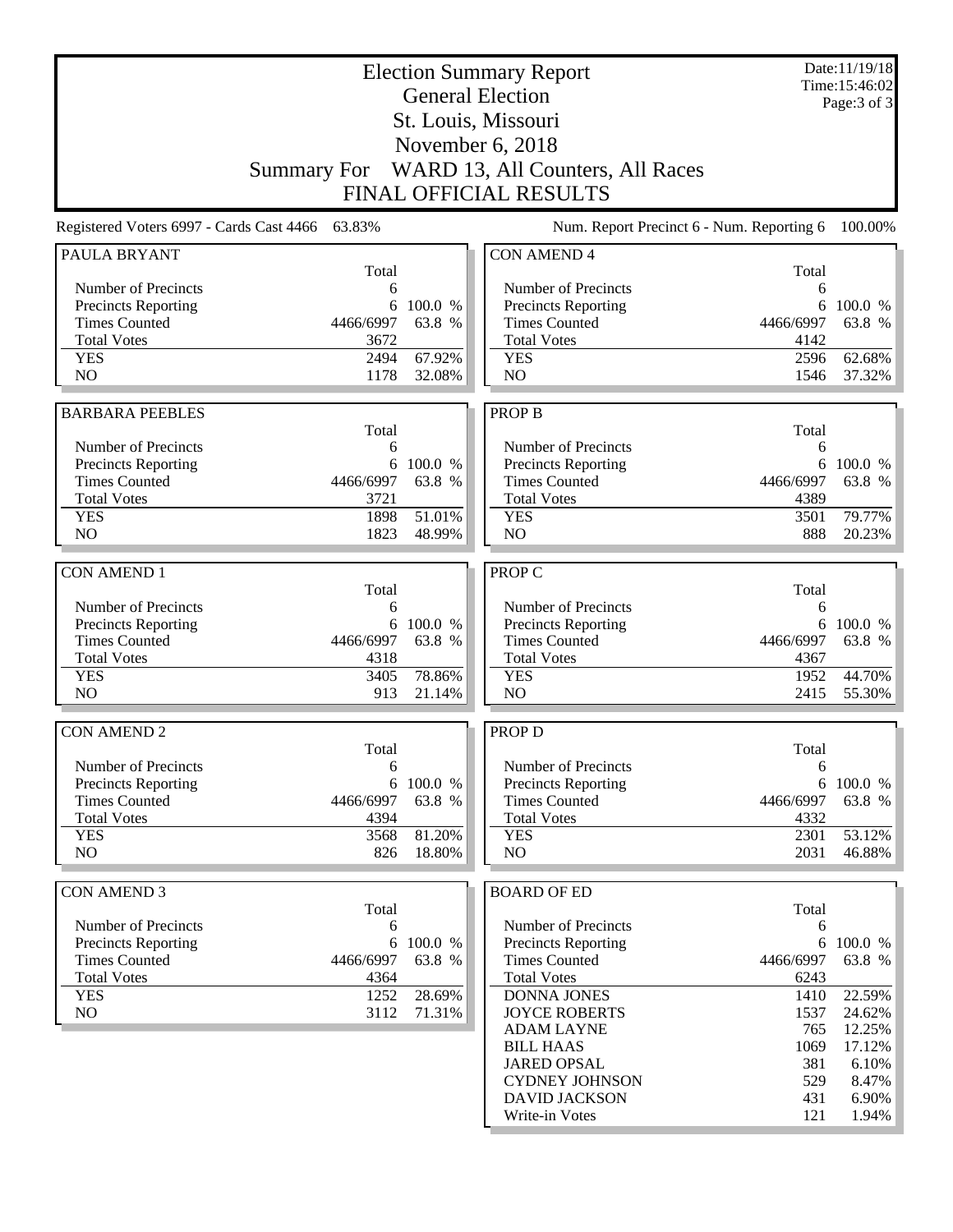| <b>Election Summary Report</b><br><b>General Election</b> |                     |                   |                                             |                                           | Date:11/19/18<br>Time:15:46:07<br>Page:1 of $3$ |  |
|-----------------------------------------------------------|---------------------|-------------------|---------------------------------------------|-------------------------------------------|-------------------------------------------------|--|
|                                                           | St. Louis, Missouri |                   |                                             |                                           |                                                 |  |
|                                                           | November 6, 2018    |                   |                                             |                                           |                                                 |  |
|                                                           |                     |                   |                                             |                                           |                                                 |  |
|                                                           | <b>Summary For</b>  |                   | WARD 14, All Counters, All Races            |                                           |                                                 |  |
|                                                           |                     |                   | <b>FINAL OFFICIAL RESULTS</b>               |                                           |                                                 |  |
| Registered Voters 6309 - Cards Cast 3843                  | 60.91%              |                   |                                             | Num. Report Precinct 9 - Num. Reporting 9 | 100.00%                                         |  |
| <b>US SENATOR</b>                                         |                     |                   | <b>STATE REP 81</b>                         |                                           |                                                 |  |
|                                                           | Total               |                   |                                             | Total                                     |                                                 |  |
| Number of Precincts                                       | 9<br>9              | 100.0 %           | Number of Precincts                         | 3<br>3                                    | 100.0 %                                         |  |
| Precincts Reporting<br><b>Times Counted</b>               | 3843/6309           | 60.9 %            | Precincts Reporting<br><b>Times Counted</b> | 704/1187                                  | 59.3 %                                          |  |
| <b>Total Votes</b>                                        | 3813                |                   | <b>Total Votes</b>                          | 601                                       |                                                 |  |
| <b>JOSH HAWLEY</b>                                        | 727                 | 19.07%            | <b>STEVE BUTZ</b>                           | 584                                       | 97.17%                                          |  |
| <b>CLAIRE McCASKILL</b>                                   | 2960                | 77.63%            | Write-in Votes                              | 17                                        | 2.83%                                           |  |
| <b>JAPHETH CAMPBELL</b>                                   | 55                  | 1.44%             |                                             |                                           |                                                 |  |
| <b>JO CRAIN</b>                                           | 22                  | 0.58%             | <b>STATE REP 82</b>                         |                                           |                                                 |  |
| <b>CRAIG O'DEAR</b>                                       | 43                  | 1.13%             |                                             | Total                                     |                                                 |  |
| Write-in Votes                                            | 6                   | 0.16%             | Number of Precincts                         | 6                                         |                                                 |  |
|                                                           |                     |                   | Precincts Reporting                         | 6                                         | 100.0 %                                         |  |
| <b>STATE AUDITOR</b>                                      |                     |                   | <b>Times Counted</b>                        | 3139/5122                                 | 61.3 %                                          |  |
|                                                           | Total               |                   | <b>Total Votes</b>                          | 3028                                      |                                                 |  |
| Number of Precincts                                       | 9                   |                   | <b>ERIK SHELQUIST</b>                       | 534                                       | 17.64%                                          |  |
| Precincts Reporting<br><b>Times Counted</b>               | 9<br>3843/6309      | 100.0 %<br>60.9 % | <b>DONNA BARINGER</b><br>Write-in Votes     | 2488<br>6                                 | 82.17%<br>0.20%                                 |  |
| <b>Total Votes</b>                                        | 3750                |                   |                                             |                                           |                                                 |  |
| SAUNDRA McDOWELL                                          | 630                 | 16.80%            | <b>COLL OF REV</b>                          |                                           |                                                 |  |
| NICOLE GALLOWAY                                           | 2953                | 78.75%            |                                             | Total                                     |                                                 |  |
| <b>SEAN O'TOOLE</b>                                       | 96                  | 2.56%             | Number of Precincts                         | 9                                         |                                                 |  |
| <b>DON FITZ</b>                                           | 45                  | 1.20%             | <b>Precincts Reporting</b>                  | 9                                         | 100.0 %                                         |  |
| <b>JACOB LUETKEMEYER</b>                                  | 25                  | 0.67%             | <b>Times Counted</b>                        | 3843/6309                                 | 60.9 %                                          |  |
| Write-in Votes                                            | 1                   | 0.03%             | <b>Total Votes</b>                          | 3418                                      |                                                 |  |
|                                                           |                     |                   | <b>GREGORY DALY</b>                         | 3351                                      | 98.04%                                          |  |
| US REP DIST 1                                             |                     |                   | Write-in Votes                              | 67                                        | 1.96%                                           |  |
|                                                           | Total               |                   |                                             |                                           |                                                 |  |
| Number of Precincts                                       | 9                   |                   | LICENSE COLL                                |                                           |                                                 |  |
| <b>Precincts Reporting</b>                                |                     | 9 100.0 %         |                                             | Total                                     |                                                 |  |
| <b>Times Counted</b>                                      | 3843/6309           | 60.9 %            | Number of Precincts                         | 9                                         |                                                 |  |
| <b>Total Votes</b><br>ROBERT VROMAN                       | 3734<br>731         | 19.58%            | <b>Precincts Reporting</b>                  | 9                                         | 100.0 %                                         |  |
| <b>LACY CLAY</b>                                          | 2835                | 75.92%            | <b>Times Counted</b>                        | 3843/6309                                 | 60.9 %                                          |  |
| ROBB CUNNINGHAM                                           | 159                 | 4.26%             | <b>Total Votes</b><br><b>ZACHARY SYBERG</b> | 3644                                      |                                                 |  |
| Write-in Votes                                            | 9                   | 0.24%             | <b>MAVIS THOMPSON</b>                       | 898<br>2735                               | 24.64%<br>75.05%                                |  |
|                                                           |                     |                   | Write-in Votes                              | 11                                        | $0.30\%$                                        |  |
| <b>STATE SEN 4</b>                                        |                     |                   |                                             |                                           |                                                 |  |
|                                                           | Total               |                   | <b>REC OF DEEDS</b>                         |                                           |                                                 |  |
| Number of Precincts                                       | 5                   |                   |                                             | Total                                     |                                                 |  |
| <b>Precincts Reporting</b>                                | 5                   | 100.0 %           | Number of Precincts                         | 9                                         |                                                 |  |
| <b>Times Counted</b>                                      | 2751/4286           | 64.2 %            | Precincts Reporting                         | 9                                         | 100.0 %                                         |  |
| <b>Total Votes</b>                                        | 2626                |                   | <b>Times Counted</b>                        | 3843/6309                                 | 60.9 %                                          |  |
| <b>ROBERT CRUMP</b>                                       | 560                 | 21.33%            | <b>Total Votes</b>                          | 3332                                      |                                                 |  |
| <b>KARLA MAY</b>                                          | 2062                | 78.52%            | MICAHEL BUTLER                              | 3286                                      | 98.62%                                          |  |
| Write-in Votes                                            | 4                   | 0.15%             | Write-in Votes                              | 46                                        | 1.38%                                           |  |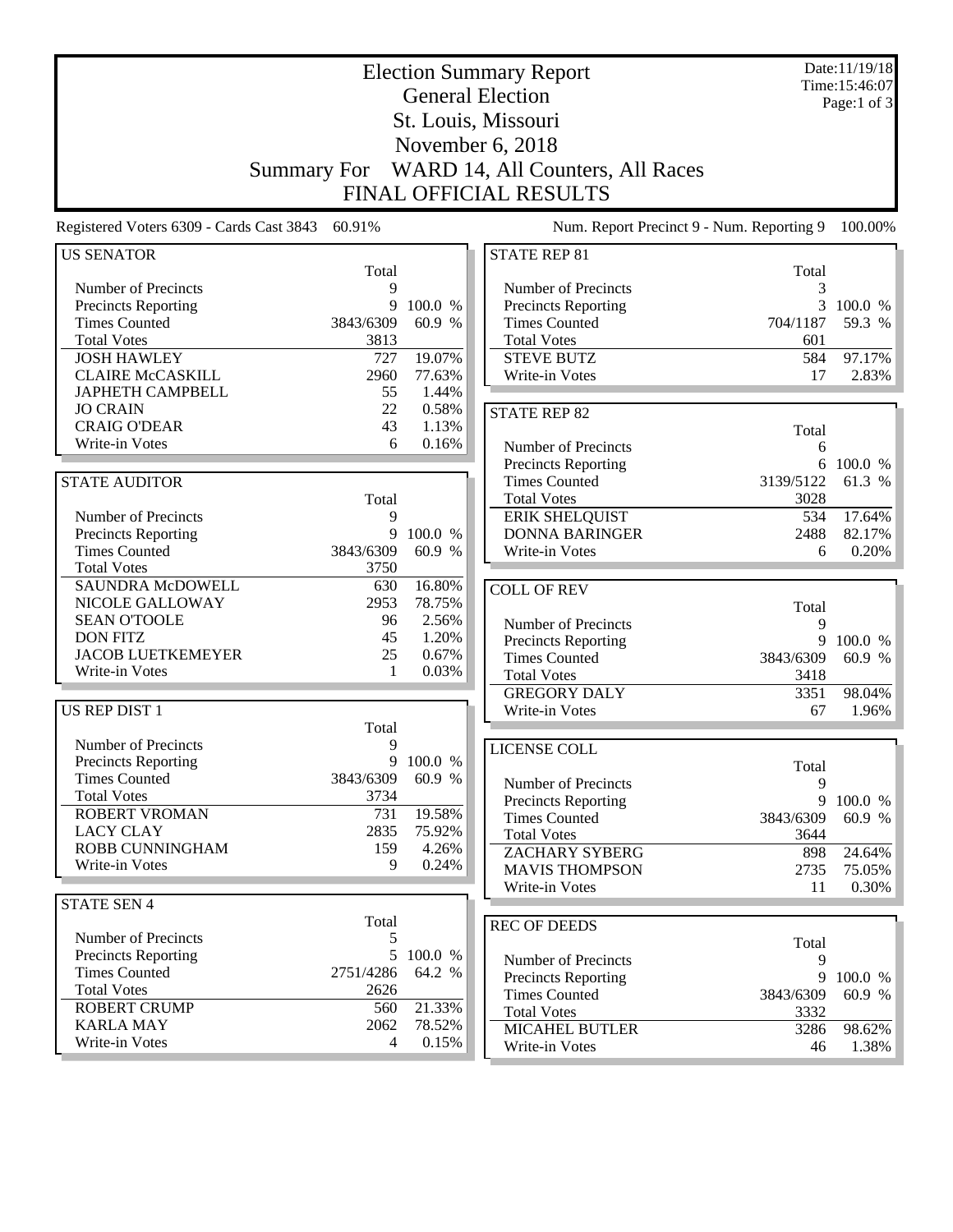| <b>Election Summary Report</b><br><b>General Election</b><br>St. Louis, Missouri |           |         |                                              |            | Date:11/19/18<br>Time: 15:46:07<br>Page: $2$ of $3$ |
|----------------------------------------------------------------------------------|-----------|---------|----------------------------------------------|------------|-----------------------------------------------------|
|                                                                                  |           |         |                                              |            |                                                     |
|                                                                                  |           |         |                                              |            |                                                     |
|                                                                                  |           |         | Summary For WARD 14, All Counters, All Races |            |                                                     |
|                                                                                  |           |         | <b>FINAL OFFICIAL RESULTS</b>                |            |                                                     |
| Registered Voters 6309 - Cards Cast 3843                                         | 60.91%    |         | Num. Report Precinct 9 - Num. Reporting 9    |            | 100.00%                                             |
| W. BRENT POWELL                                                                  | Total     |         | <b>REX BURLISON</b>                          |            |                                                     |
| Number of Precincts                                                              | 9         |         | Number of Precincts                          | Total<br>9 |                                                     |
| Precincts Reporting                                                              | 9         | 100.0 % | Precincts Reporting                          | 9          | 100.0 %                                             |
| <b>Times Counted</b>                                                             | 3843/6309 | 60.9 %  | <b>Times Counted</b>                         | 3843/6309  | 60.9 %                                              |
| <b>Total Votes</b>                                                               | 3248      |         | <b>Total Votes</b>                           | 3161       |                                                     |
| <b>YES</b>                                                                       | 2096      | 64.53%  | <b>YES</b>                                   | 2061       | 65.20%                                              |
| N <sub>O</sub>                                                                   | 1152      | 35.47%  | N <sub>O</sub>                               | 1100       | 34.80%                                              |
|                                                                                  |           |         |                                              |            |                                                     |
| <b>MARY RHODES RUSSELL</b>                                                       | Total     |         | <b>THERESA BURKE</b>                         | Total      |                                                     |
| Number of Precincts                                                              | 9         |         | Number of Precincts                          | 9          |                                                     |
| Precincts Reporting                                                              | 9         | 100.0 % | Precincts Reporting                          | 9          | 100.0 %                                             |
| <b>Times Counted</b>                                                             | 3843/6309 | 60.9 %  | <b>Times Counted</b>                         | 3843/6309  | 60.9 %                                              |
| <b>Total Votes</b>                                                               | 3265      |         | <b>Total Votes</b>                           | 3174       |                                                     |
| <b>YES</b>                                                                       | 2374      | 72.71%  | <b>YES</b>                                   | 2207       | 69.53%                                              |
| N <sub>O</sub>                                                                   | 891       | 27.29%  | N <sub>O</sub>                               | 967        | 30.47%                                              |
|                                                                                  |           |         |                                              |            |                                                     |
| <b>COLLEEN DOLAN</b>                                                             | Total     |         | <b>JASON SENGHEISER</b>                      | Total      |                                                     |
| Number of Precincts                                                              | 9         |         | Number of Precincts                          | 9          |                                                     |
| Precincts Reporting                                                              | 9         | 100.0 % | Precincts Reporting                          | 9          | 100.0 %                                             |
| <b>Times Counted</b>                                                             | 3843/6309 | 60.9 %  | <b>Times Counted</b>                         | 3843/6309  | 60.9 %                                              |
| <b>Total Votes</b>                                                               | 3221      |         | <b>Total Votes</b>                           | 3139       |                                                     |
| <b>YES</b>                                                                       | 2321      | 72.06%  | <b>YES</b>                                   | 2064       | 65.75%                                              |
| NO                                                                               | 900       | 27.94%  | N <sub>O</sub>                               | 1075       | 34.25%                                              |
| <b>LISA PAGE</b>                                                                 |           |         | <b>JOAN MORIARTY</b>                         |            |                                                     |
|                                                                                  | Total     |         |                                              | Total      |                                                     |
| Number of Precincts                                                              | 9         |         | Number of Precincts                          | 9          |                                                     |
| <b>Precincts Reporting</b>                                                       | 9         | 100.0 % | Precincts Reporting                          | 9          | 100.0 %                                             |
| <b>Times Counted</b>                                                             | 3843/6309 | 60.9 %  | <b>Times Counted</b>                         | 3843/6309  | 60.9 %                                              |
| <b>Total Votes</b>                                                               | 3208      |         | <b>Total Votes</b>                           | 3170       |                                                     |
| <b>YES</b>                                                                       | 2334      | 72.76%  | <b>YES</b>                                   | 2112       | 66.62%                                              |
| NO                                                                               | 874       | 27.24%  | NO                                           | 1058       | 33.38%                                              |
| THOMAS CLARK                                                                     |           |         | MICHAEL NOBLE                                |            |                                                     |
|                                                                                  | Total     |         |                                              | Total      |                                                     |
| Number of Precincts                                                              | 9         |         | Number of Precincts                          | 9          |                                                     |
| Precincts Reporting                                                              | 9         | 100.0 % | <b>Precincts Reporting</b>                   | 9          | 100.0 %                                             |
| <b>Times Counted</b>                                                             | 3843/6309 | 60.9 %  | <b>Times Counted</b>                         | 3843/6309  | 60.9 %                                              |
| <b>Total Votes</b>                                                               | 3223      |         | <b>Total Votes</b>                           | 3155       |                                                     |
| <b>YES</b>                                                                       | 1874      | 58.14%  | <b>YES</b>                                   | 2175       | 68.94%                                              |
| NO                                                                               | 1349      | 41.86%  | $\rm NO$                                     | 980        | $31.06\%$                                           |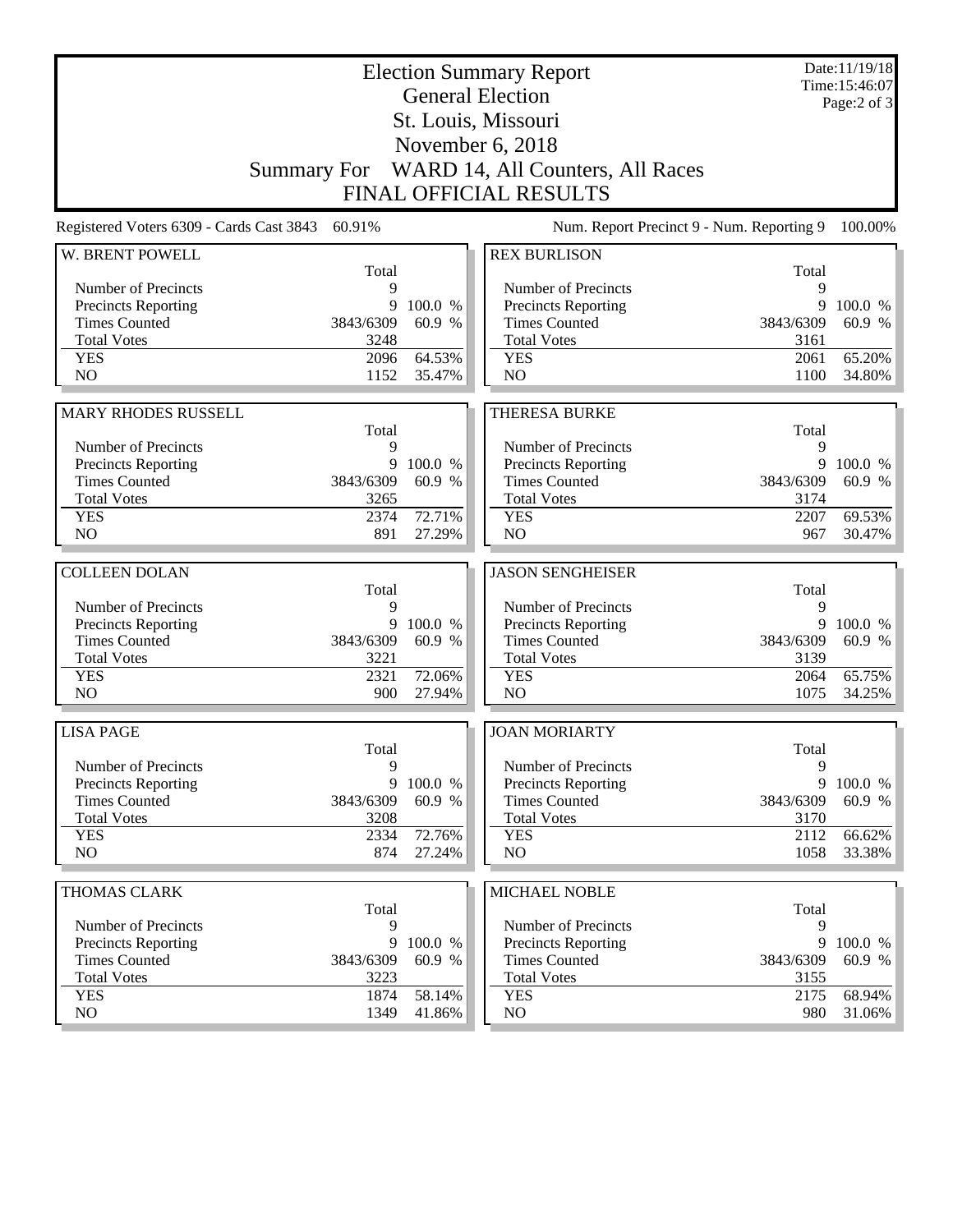|                                            | <b>Election Summary Report</b> |           |                                                   |              |                              |
|--------------------------------------------|--------------------------------|-----------|---------------------------------------------------|--------------|------------------------------|
|                                            |                                |           | <b>General Election</b>                           |              | Time:15:46:07<br>Page:3 of 3 |
|                                            |                                |           | St. Louis, Missouri                               |              |                              |
|                                            |                                |           | November 6, 2018                                  |              |                              |
|                                            |                                |           |                                                   |              |                              |
|                                            |                                |           | Summary For WARD 14, All Counters, All Races      |              |                              |
|                                            |                                |           | <b>FINAL OFFICIAL RESULTS</b>                     |              |                              |
| Registered Voters 6309 - Cards Cast 3843   | 60.91%                         |           | Num. Report Precinct 9 - Num. Reporting 9         |              | 100.00%                      |
| <b>PAULA BRYANT</b>                        |                                |           | <b>CON AMEND 4</b>                                |              |                              |
|                                            | Total                          |           |                                                   | Total        |                              |
| Number of Precincts<br>Precincts Reporting | 9<br>9                         | 100.0 %   | Number of Precincts<br><b>Precincts Reporting</b> | 9<br>9       | 100.0 %                      |
| <b>Times Counted</b>                       | 3843/6309                      | 60.9 %    | <b>Times Counted</b>                              | 3843/6309    | 60.9 %                       |
| <b>Total Votes</b>                         | 3172                           |           | <b>Total Votes</b>                                | 3521         |                              |
| <b>YES</b>                                 | 2264                           | 71.37%    | <b>YES</b>                                        | 2119         | 60.18%                       |
| N <sub>O</sub>                             | 908                            | 28.63%    | N <sub>O</sub>                                    | 1402         | 39.82%                       |
|                                            |                                |           |                                                   |              |                              |
| <b>BARBARA PEEBLES</b>                     |                                |           | <b>PROP B</b>                                     |              |                              |
|                                            | Total                          |           |                                                   | Total        |                              |
| Number of Precincts                        | 9                              |           | Number of Precincts                               | 9            |                              |
| <b>Precincts Reporting</b>                 |                                | 9 100.0 % | Precincts Reporting                               | 9            | 100.0 %                      |
| <b>Times Counted</b>                       | 3843/6309                      | 60.9 %    | <b>Times Counted</b>                              | 3843/6309    | 60.9 %                       |
| <b>Total Votes</b><br><b>YES</b>           | 3249<br>1670                   | 51.40%    | <b>Total Votes</b>                                | 3724         |                              |
| N <sub>O</sub>                             | 1579                           | 48.60%    | <b>YES</b><br>N <sub>O</sub>                      | 3081<br>643  | 82.73%<br>17.27%             |
|                                            |                                |           |                                                   |              |                              |
| <b>CON AMEND 1</b>                         |                                |           | PROP C                                            |              |                              |
|                                            | Total                          |           |                                                   | Total        |                              |
| Number of Precincts                        | 9                              |           | Number of Precincts                               | 9            |                              |
| <b>Precincts Reporting</b>                 | 9                              | 100.0 %   | Precincts Reporting                               | 9            | 100.0 %                      |
| <b>Times Counted</b>                       | 3843/6309                      | 60.9 %    | <b>Times Counted</b>                              | 3843/6309    | 60.9 %                       |
| <b>Total Votes</b>                         | 3690                           |           | <b>Total Votes</b>                                | 3688         |                              |
| <b>YES</b>                                 | 2959                           | 80.19%    | <b>YES</b>                                        | 1843         | 49.97%                       |
| NO                                         | 731                            | 19.81%    | N <sub>O</sub>                                    | 1845         | 50.03%                       |
| <b>CON AMEND 2</b>                         |                                |           | PROP D                                            |              |                              |
|                                            | Total                          |           |                                                   | Total        |                              |
| Number of Precincts                        | 9                              |           | Number of Precincts                               | 9            |                              |
| <b>Precincts Reporting</b>                 |                                | 9 100.0 % | <b>Precincts Reporting</b>                        | 9            | 100.0 %                      |
| <b>Times Counted</b>                       | 3843/6309                      | 60.9 %    | <b>Times Counted</b>                              | 3843/6309    | 60.9 %                       |
| <b>Total Votes</b>                         | 3744                           |           | <b>Total Votes</b>                                | 3671         |                              |
| <b>YES</b>                                 | 3028                           | 80.88%    | <b>YES</b>                                        | 1803         | 49.11%                       |
| NO                                         | 716                            | 19.12%    | NO                                                | 1868         | 50.89%                       |
|                                            |                                |           |                                                   |              |                              |
| <b>CON AMEND 3</b>                         |                                |           | <b>BOARD OF ED</b>                                |              |                              |
|                                            | Total                          |           |                                                   | Total        |                              |
| Number of Precincts                        | 9                              |           | Number of Precincts                               | 9            |                              |
| Precincts Reporting                        | 9                              | 100.0 %   | Precincts Reporting                               | 9            | 100.0 %                      |
| <b>Times Counted</b><br><b>Total Votes</b> | 3843/6309                      | 60.9 %    | <b>Times Counted</b><br><b>Total Votes</b>        | 3843/6309    | 60.9 %                       |
| <b>YES</b>                                 | 3693<br>1221                   | 33.06%    | <b>DONNA JONES</b>                                | 5299<br>1319 | 24.89%                       |
| NO                                         | 2472                           | 66.94%    | <b>JOYCE ROBERTS</b>                              | 1327         | 25.04%                       |
|                                            |                                |           | <b>ADAM LAYNE</b>                                 | 612          | 11.55%                       |
|                                            |                                |           | <b>BILL HAAS</b>                                  | 804          | 15.17%                       |
|                                            |                                |           | <b>JARED OPSAL</b>                                | 325          | 6.13%                        |
|                                            |                                |           | <b>CYDNEY JOHNSON</b>                             | 466          | 8.79%                        |
|                                            |                                |           | <b>DAVID JACKSON</b>                              | 385          | 7.27%                        |
|                                            |                                |           | Write-in Votes                                    | 61           | 1.15%                        |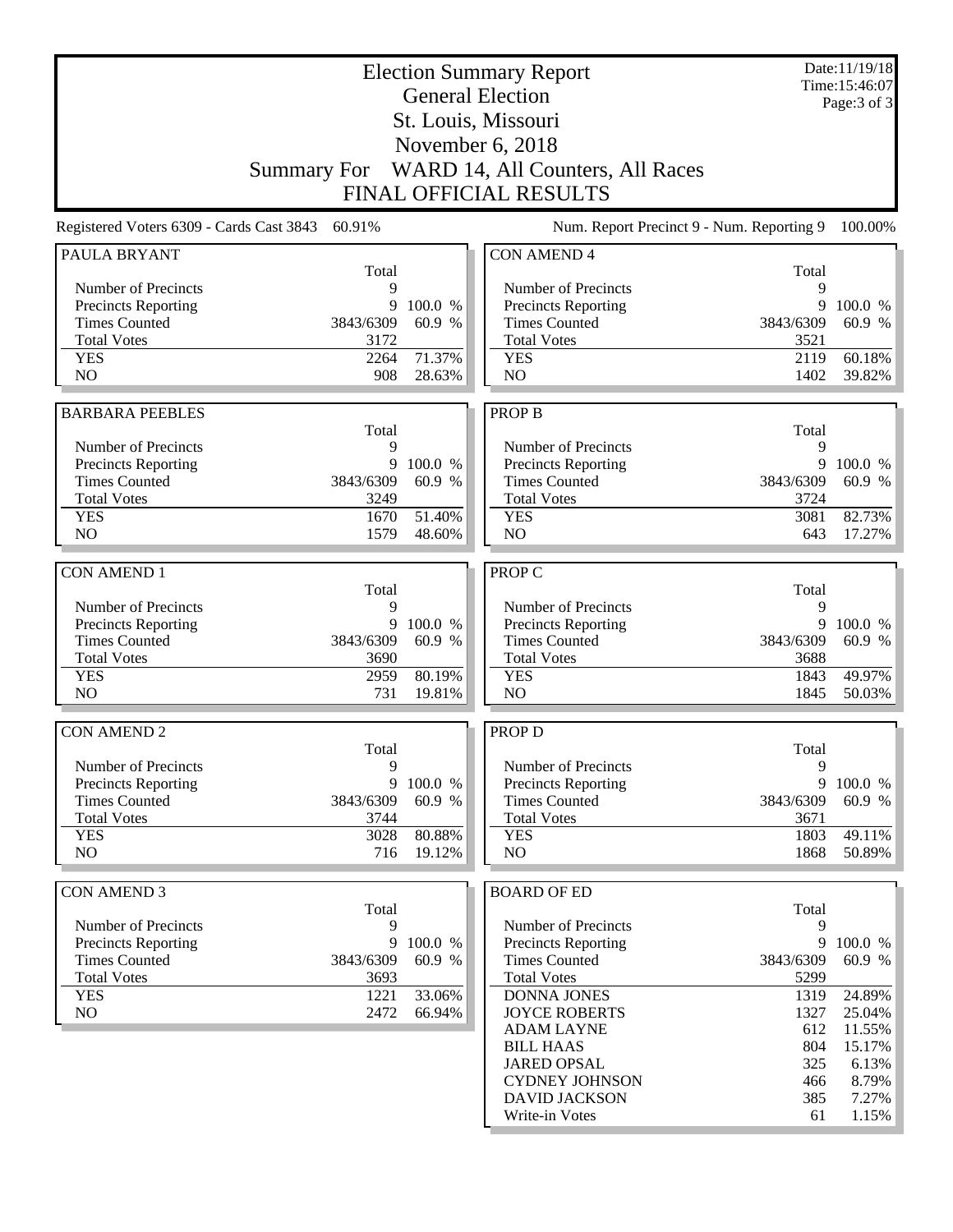| <b>Election Summary Report</b><br><b>General Election</b> |                      |                     |                                            |            | Date:11/19/18<br>Time: 15:46:12 |
|-----------------------------------------------------------|----------------------|---------------------|--------------------------------------------|------------|---------------------------------|
|                                                           |                      | Page:1 of $3$       |                                            |            |                                 |
|                                                           |                      | St. Louis, Missouri |                                            |            |                                 |
|                                                           |                      |                     |                                            |            |                                 |
|                                                           |                      |                     | November 6, 2018                           |            |                                 |
|                                                           | <b>Summary For</b>   |                     | WARD 15, All Counters, All Races           |            |                                 |
|                                                           |                      |                     | <b>FINAL OFFICIAL RESULTS</b>              |            |                                 |
| Registered Voters 7310 - Cards Cast 5016 68.62%           |                      |                     | Num. Report Precinct 7 - Num. Reporting 7  |            | 100.00%                         |
| <b>US SENATOR</b>                                         |                      |                     | <b>STATE REP 80</b>                        |            |                                 |
|                                                           | Total                |                     |                                            | Total      |                                 |
| Number of Precincts                                       | 7                    |                     | Number of Precincts                        |            |                                 |
| <b>Precincts Reporting</b>                                | 7                    | 100.0 %             | Precincts Reporting                        |            | 100.0 %                         |
| <b>Times Counted</b>                                      | 5016/7310            | 68.6 %              | <b>Times Counted</b>                       | 5016/7310  | 68.6 %                          |
| <b>Total Votes</b>                                        | 4995                 |                     | <b>Total Votes</b>                         | 4575       |                                 |
| <b>JOSH HAWLEY</b>                                        | 541                  | 10.83%              | PETER MERIDETH                             | 4515       | 98.69%                          |
| <b>CLAIRE McCASKILL</b>                                   | 4342                 | 86.93%              | Write-in Votes                             | 60         | 1.31%                           |
| <b>JAPHETH CAMPBELL</b>                                   | 37                   | 0.74%               |                                            |            |                                 |
| <b>JO CRAIN</b>                                           | 31                   | 0.62%               | <b>COLL OF REV</b>                         |            |                                 |
| <b>CRAIG O'DEAR</b><br>Write-in Votes                     | 42<br>$\overline{2}$ | 0.84%<br>0.04%      |                                            | Total      |                                 |
|                                                           |                      |                     | Number of Precincts                        | 7          |                                 |
|                                                           |                      |                     | Precincts Reporting                        | 7          | 100.0 %                         |
| <b>STATE AUDITOR</b>                                      |                      |                     | <b>Times Counted</b>                       | 5016/7310  | 68.6 %                          |
|                                                           | Total                |                     | <b>Total Votes</b>                         | 4514       |                                 |
| Number of Precincts                                       | 7                    |                     | <b>GREGORY DALY</b>                        | 4450       | 98.58%                          |
| Precincts Reporting                                       | $\tau$               | 100.0 %             | Write-in Votes                             | 64         | 1.42%                           |
| <b>Times Counted</b>                                      | 5016/7310            | 68.6 %              |                                            |            |                                 |
| <b>Total Votes</b><br><b>SAUNDRA McDOWELL</b>             | 4934<br>473          | 9.59%               | LICENSE COLL                               |            |                                 |
| NICOLE GALLOWAY                                           | 4274                 | 86.62%              |                                            | Total      |                                 |
| <b>SEAN O'TOOLE</b>                                       | 96                   | 1.95%               | Number of Precincts                        |            |                                 |
| <b>DON FITZ</b>                                           | 65                   | 1.32%               | Precincts Reporting                        |            | 7 100.0 %                       |
| <b>JACOB LUETKEMEYER</b>                                  | 24                   | 0.49%               | <b>Times Counted</b>                       | 5016/7310  | 68.6 %                          |
| Write-in Votes                                            | $\mathfrak{D}$       | 0.04%               | <b>Total Votes</b>                         | 4769       |                                 |
|                                                           |                      |                     | <b>ZACHARY SYBERG</b>                      | 695        | 14.57%                          |
| US REP DIST 1                                             |                      |                     | <b>MAVIS THOMPSON</b><br>Write-in Votes    | 4051<br>23 | 84.94%<br>0.48%                 |
|                                                           | Total                |                     |                                            |            |                                 |
| Number of Precincts                                       | 7                    |                     |                                            |            |                                 |
| <b>Precincts Reporting</b>                                | 7                    | 100.0 %             | <b>REC OF DEEDS</b>                        |            |                                 |
| <b>Times Counted</b>                                      | 5016/7310            | 68.6 %              |                                            | Total      |                                 |
| <b>Total Votes</b>                                        | 4920                 |                     | Number of Precincts                        |            |                                 |
| ROBERT VROMAN                                             | 578                  | 11.75%              | <b>Precincts Reporting</b>                 | 7          | 100.0 %                         |
| <b>LACY CLAY</b>                                          | 4151                 | 84.37%              | <b>Times Counted</b><br><b>Total Votes</b> | 5016/7310  | 68.6 %                          |
| ROBB CUNNINGHAM                                           | 178                  | 3.62%               | <b>MICAHEL BUTLER</b>                      | 4482       |                                 |
| Write-in Votes                                            | 13                   | 0.26%               | Write-in Votes                             | 4433<br>49 | 98.91%<br>1.09%                 |
|                                                           |                      |                     |                                            |            |                                 |
| <b>STATE SEN 4</b>                                        |                      |                     | W. BRENT POWELL                            |            |                                 |
|                                                           | Total                |                     |                                            | Total      |                                 |
| Number of Precincts                                       |                      |                     | Number of Precincts                        | 7          |                                 |
| <b>Precincts Reporting</b>                                | 1                    | 100.0 %             | Precincts Reporting                        |            | 7 100.0 %                       |
| <b>Times Counted</b>                                      | 1/5                  | 20.0 %              | <b>Times Counted</b>                       | 5016/7310  | 68.6 %                          |
| <b>Total Votes</b>                                        | 1                    |                     | <b>Total Votes</b>                         | 4068       |                                 |
| <b>ROBERT CRUMP</b>                                       | $\overline{0}$       | $0.00\%$            | <b>YES</b>                                 | 2647       | 65.07%                          |
| <b>KARLA MAY</b>                                          | $\mathbf{1}$         | 100.00%             | NO                                         | 1421       | 34.93%                          |
| Write-in Votes                                            | $\overline{0}$       | $0.00\%$            |                                            |            |                                 |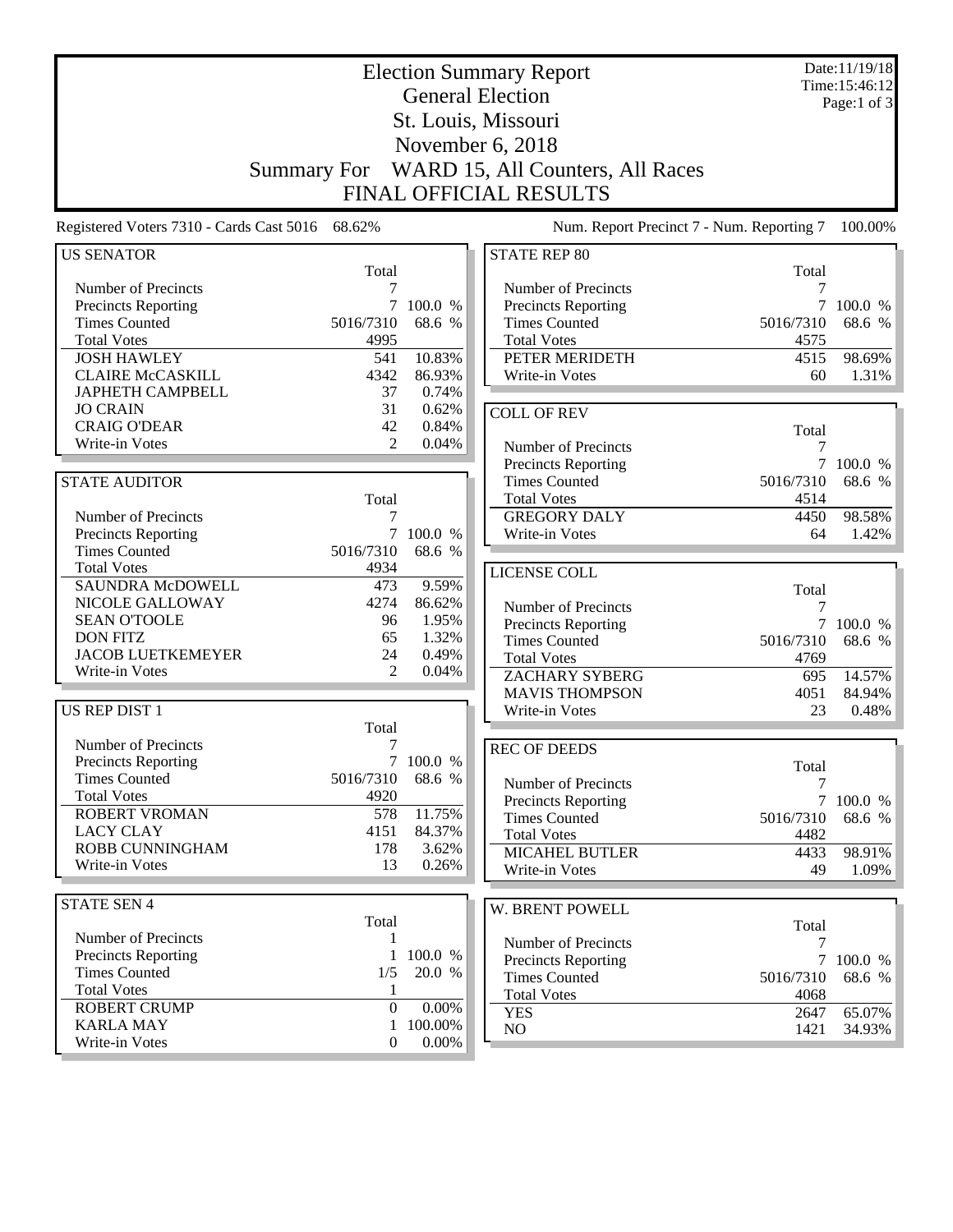|                                                    |              |                     | <b>Election Summary Report</b><br><b>General Election</b> |             | Date:11/19/18<br>Time: 15:46:12 |
|----------------------------------------------------|--------------|---------------------|-----------------------------------------------------------|-------------|---------------------------------|
|                                                    |              |                     | St. Louis, Missouri                                       |             | Page: $2$ of $3$                |
|                                                    |              |                     | November 6, 2018                                          |             |                                 |
|                                                    |              |                     | Summary For WARD 15, All Counters, All Races              |             |                                 |
|                                                    |              |                     |                                                           |             |                                 |
|                                                    |              |                     | <b>FINAL OFFICIAL RESULTS</b>                             |             |                                 |
| Registered Voters 7310 - Cards Cast 5016 68.62%    |              |                     | Num. Report Precinct 7 - Num. Reporting 7                 |             | 100.00%                         |
| <b>MARY RHODES RUSSELL</b>                         | Total        |                     | THERESA BURKE                                             | Total       |                                 |
| Number of Precincts                                | 7            |                     | Number of Precincts                                       | 7           |                                 |
| <b>Precincts Reporting</b>                         | 7            | 100.0 %             | <b>Precincts Reporting</b>                                | 7           | 100.0 %                         |
| <b>Times Counted</b>                               | 5016/7310    | 68.6 %              | <b>Times Counted</b>                                      | 5016/7310   | 68.6 %                          |
| <b>Total Votes</b>                                 | 4093         |                     | <b>Total Votes</b>                                        | 3946        |                                 |
| <b>YES</b>                                         | 3189         | 77.91%              | <b>YES</b>                                                | 2906        | 73.64%                          |
| N <sub>O</sub>                                     | 904          | 22.09%              | NO                                                        | 1040        | 26.36%                          |
|                                                    |              |                     |                                                           |             |                                 |
| <b>COLLEEN DOLAN</b>                               |              |                     | <b>JASON SENGHEISER</b>                                   |             |                                 |
|                                                    | Total        |                     |                                                           | Total       |                                 |
| Number of Precincts                                | 7<br>$\tau$  | 100.0 %             | Number of Precincts                                       | 7<br>7      | 100.0 %                         |
| Precincts Reporting<br><b>Times Counted</b>        | 5016/7310    | 68.6 %              | Precincts Reporting<br><b>Times Counted</b>               | 5016/7310   | 68.6 %                          |
| <b>Total Votes</b>                                 | 3996         |                     | <b>Total Votes</b>                                        | 3878        |                                 |
| <b>YES</b>                                         | 3119         | 78.05%              | <b>YES</b>                                                | 2629        | 67.79%                          |
| N <sub>O</sub>                                     | 877          | 21.95%              | NO                                                        | 1249        | 32.21%                          |
|                                                    |              |                     |                                                           |             |                                 |
|                                                    |              |                     |                                                           |             |                                 |
| <b>LISA PAGE</b>                                   |              |                     | <b>JOAN MORIARTY</b>                                      |             |                                 |
|                                                    | Total        |                     |                                                           | Total       |                                 |
| Number of Precincts                                | 7            |                     | Number of Precincts                                       | 7           |                                 |
| <b>Precincts Reporting</b>                         | $\tau$       | 100.0 %             | Precincts Reporting                                       |             | 7 100.0 %                       |
| <b>Times Counted</b>                               | 5016/7310    | 68.6 %              | <b>Times Counted</b>                                      | 5016/7310   | 68.6 %                          |
| <b>Total Votes</b>                                 | 3974         |                     | <b>Total Votes</b>                                        | 3951        |                                 |
| <b>YES</b>                                         | 3124         | 78.61%              | <b>YES</b>                                                | 2727        | 69.02%                          |
| NO                                                 | 850          | 21.39%              | NO                                                        | 1224        | 30.98%                          |
| THOMAS CLARK                                       |              |                     | MICHAEL NOBLE                                             |             |                                 |
|                                                    | Total        |                     |                                                           | Total       |                                 |
| Number of Precincts                                | 7            |                     | Number of Precincts                                       | 7           |                                 |
| <b>Precincts Reporting</b><br><b>Times Counted</b> | 5016/7310    | 7 100.0 %<br>68.6 % | Precincts Reporting                                       | 5016/7310   | 7 100.0 %                       |
| <b>Total Votes</b>                                 | 3968         |                     | <b>Times Counted</b><br><b>Total Votes</b>                | 3902        | 68.6 %                          |
| <b>YES</b>                                         | 2355         | 59.35%              | <b>YES</b>                                                | 2858        | 73.24%                          |
| NO                                                 | 1613         | 40.65%              | NO                                                        | 1044        | 26.76%                          |
|                                                    |              |                     |                                                           |             |                                 |
| <b>REX BURLISON</b>                                |              |                     | PAULA BRYANT                                              |             |                                 |
|                                                    | Total<br>7   |                     |                                                           | Total<br>7  |                                 |
| Number of Precincts                                | $\tau$       | 100.0 %             | Number of Precincts                                       |             | 100.0 %                         |
| <b>Precincts Reporting</b><br><b>Times Counted</b> | 5016/7310    | 68.6 %              | <b>Precincts Reporting</b><br><b>Times Counted</b>        | 5016/7310   | 68.6 %                          |
| <b>Total Votes</b>                                 | 3912         |                     | <b>Total Votes</b>                                        | 3928        |                                 |
| <b>YES</b><br>NO.                                  | 2699<br>1213 | 68.99%<br>31.01%    | <b>YES</b><br>NO                                          | 3014<br>914 | 76.73%<br>23.27%                |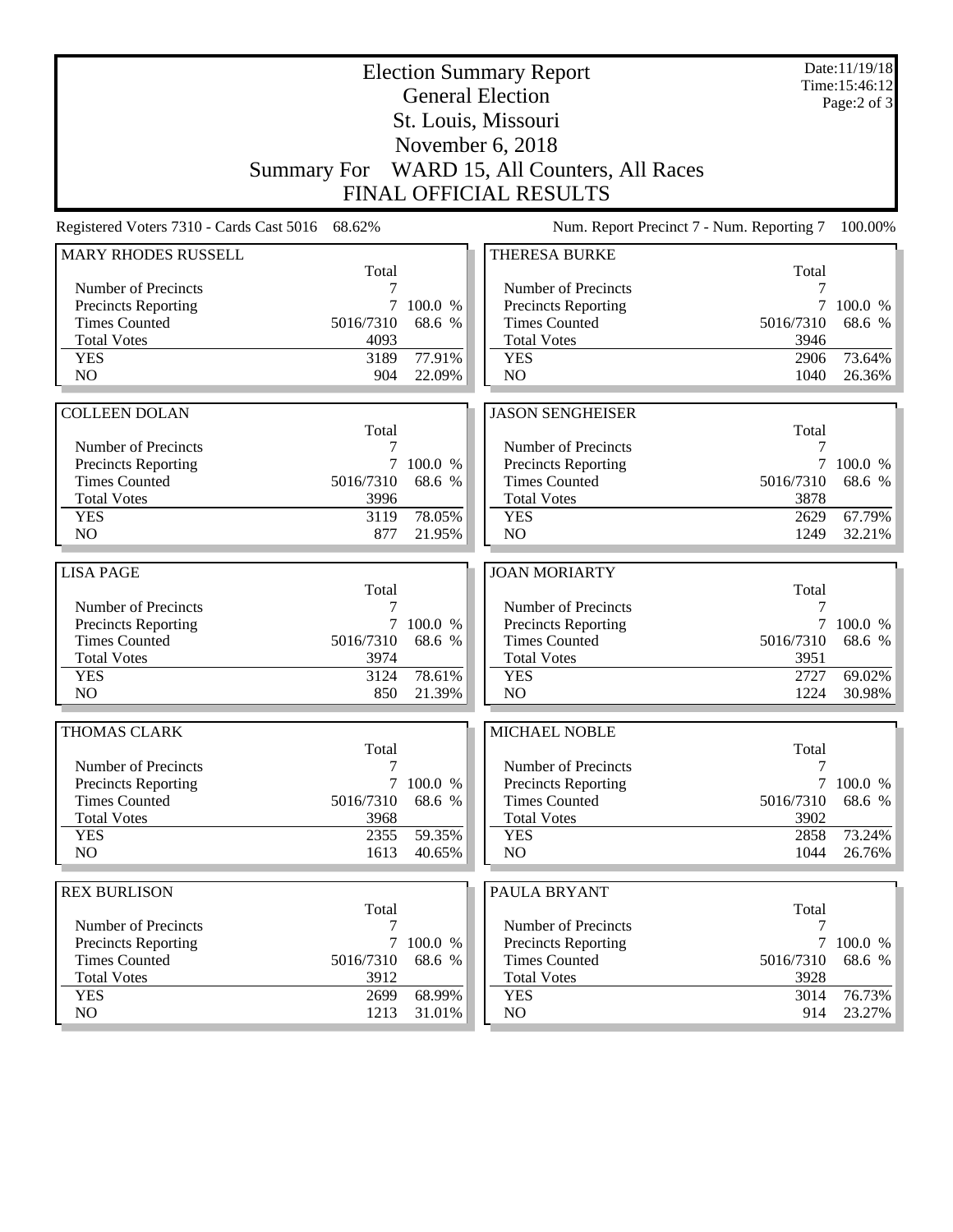|                                                 |                    |           | <b>Election Summary Report</b>            |            | Date:11/19/18<br>Time:15:46:12 |
|-------------------------------------------------|--------------------|-----------|-------------------------------------------|------------|--------------------------------|
|                                                 |                    |           | <b>General Election</b>                   |            | Page: 3 of 3                   |
|                                                 |                    |           | St. Louis, Missouri                       |            |                                |
|                                                 |                    |           |                                           |            |                                |
|                                                 |                    |           | November 6, 2018                          |            |                                |
|                                                 | <b>Summary For</b> |           | WARD 15, All Counters, All Races          |            |                                |
|                                                 |                    |           | <b>FINAL OFFICIAL RESULTS</b>             |            |                                |
| Registered Voters 7310 - Cards Cast 5016 68.62% |                    |           | Num. Report Precinct 7 - Num. Reporting 7 |            | 100.00%                        |
| <b>BARBARA PEEBLES</b>                          |                    |           | <b>PROP B</b>                             |            |                                |
|                                                 | Total              |           |                                           | Total      |                                |
| Number of Precincts                             | 7                  |           | Number of Precincts                       |            |                                |
| <b>Precincts Reporting</b>                      | 7                  | 100.0 %   | <b>Precincts Reporting</b>                | 7          | 100.0 %                        |
| <b>Times Counted</b>                            | 5016/7310          | 68.6 %    | <b>Times Counted</b>                      | 5016/7310  | 68.6 %                         |
| <b>Total Votes</b>                              | 4043               |           | <b>Total Votes</b>                        | 4912       |                                |
| <b>YES</b>                                      | 2088               | 51.64%    | <b>YES</b>                                | 4384       | 89.25%                         |
| N <sub>O</sub>                                  | 1955               | 48.36%    | NO                                        | 528        | 10.75%                         |
|                                                 |                    |           |                                           |            |                                |
| <b>CON AMEND 1</b>                              | Total              |           | <b>PROP C</b>                             |            |                                |
| Number of Precincts                             | 7                  |           | Number of Precincts                       | Total<br>7 |                                |
| Precincts Reporting                             |                    | 7 100.0 % | Precincts Reporting                       |            | 7 100.0 %                      |
| <b>Times Counted</b>                            | 5016/7310          | 68.6 %    | <b>Times Counted</b>                      | 5016/7310  | 68.6 %                         |
| <b>Total Votes</b>                              | 4878               |           | <b>Total Votes</b>                        | 4875       |                                |
| <b>YES</b>                                      | 4274               | 87.62%    | <b>YES</b>                                | 1742       | 35.73%                         |
| NO                                              | 604                | 12.38%    | N <sub>O</sub>                            | 3133       | 64.27%                         |
|                                                 |                    |           |                                           |            |                                |
| <b>CON AMEND 2</b>                              |                    |           | <b>PROP D</b>                             |            |                                |
|                                                 | Total              |           |                                           | Total      |                                |
| Number of Precincts                             | 7                  |           | Number of Precincts                       |            |                                |
| Precincts Reporting                             |                    | 7 100.0 % | <b>Precincts Reporting</b>                |            | 7 100.0 %                      |
| <b>Times Counted</b>                            | 5016/7310          | 68.6 %    | <b>Times Counted</b>                      | 5016/7310  | 68.6 %                         |
| <b>Total Votes</b>                              | 4941               |           | <b>Total Votes</b>                        | 4783       |                                |
| <b>YES</b>                                      | 4359               | 88.22%    | <b>YES</b>                                | 2309       | 48.28%                         |
| N <sub>O</sub>                                  | 582                | 11.78%    | N <sub>O</sub>                            | 2474       | 51.72%                         |
|                                                 |                    |           |                                           |            |                                |
| <b>CON AMEND 3</b>                              |                    |           | <b>BOARD OF ED</b>                        |            |                                |
| Number of Precincts                             | Total              |           | Number of Precincts                       | Total<br>7 |                                |
| <b>Precincts Reporting</b>                      | 7                  | 7 100.0 % | Precincts Reporting                       |            | 7 100.0 %                      |
| <b>Times Counted</b>                            | 5016/7310          | 68.6 %    | <b>Times Counted</b>                      | 5016/7310  | 68.6 %                         |
| <b>Total Votes</b>                              | 4885               |           | <b>Total Votes</b>                        | 6725       |                                |
| <b>YES</b>                                      | 1057               | 21.64%    | <b>DONNA JONES</b>                        | 1473       | 21.90%                         |
| NO.                                             | 3828               | 78.36%    | <b>JOYCE ROBERTS</b>                      | 1793       | 26.66%                         |
|                                                 |                    |           | <b>ADAM LAYNE</b>                         | 961        | 14.29%                         |
| <b>CON AMEND 4</b>                              |                    |           | <b>BILL HAAS</b>                          | 811        | 12.06%                         |
|                                                 | Total              |           | <b>JARED OPSAL</b>                        | 483        | 7.18%                          |
| Number of Precincts                             | 7                  |           | <b>CYDNEY JOHNSON</b>                     | 653        | 9.71%                          |
| <b>Precincts Reporting</b>                      | 7                  | 100.0 %   | <b>DAVID JACKSON</b>                      | 451        | 6.71%                          |
| <b>Times Counted</b>                            | 5016/7310          | 68.6 %    | Write-in Votes                            | 100        | 1.49%                          |
| <b>Total Votes</b>                              | 4476               |           |                                           |            |                                |
| <b>YES</b>                                      | 2721               | 60.79%    |                                           |            |                                |
| NO                                              | 1755               | 39.21%    |                                           |            |                                |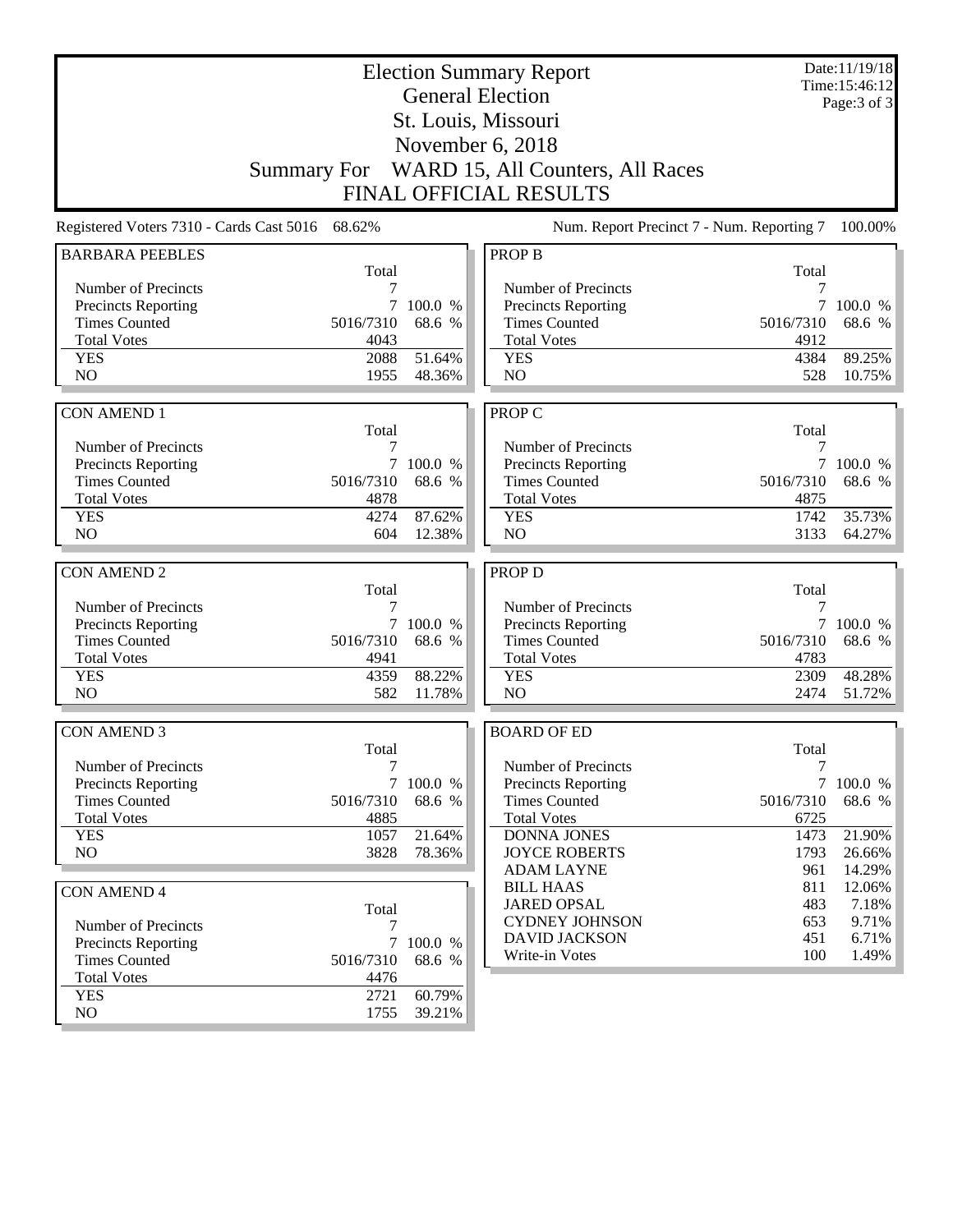|                                                 |                    |                   | <b>Election Summary Report</b>                |                   | Date:11/19/18<br>Time:15:46:18 |
|-------------------------------------------------|--------------------|-------------------|-----------------------------------------------|-------------------|--------------------------------|
|                                                 |                    |                   | <b>General Election</b>                       |                   | Page:1 of $3$                  |
|                                                 |                    |                   | St. Louis, Missouri                           |                   |                                |
|                                                 |                    |                   | November 6, 2018                              |                   |                                |
|                                                 | <b>Summary For</b> |                   | WARD 16, All Counters, All Races              |                   |                                |
|                                                 |                    |                   | <b>FINAL OFFICIAL RESULTS</b>                 |                   |                                |
| Registered Voters 8589 - Cards Cast 6479 75.43% |                    |                   | Num. Report Precinct 8 - Num. Reporting 8     |                   | 100.00%                        |
| <b>US SENATOR</b>                               |                    |                   | <b>STATE REP 82</b>                           |                   |                                |
|                                                 | Total              |                   |                                               | Total             |                                |
| Number of Precincts                             | 8                  |                   | Number of Precincts                           | 7                 |                                |
| <b>Precincts Reporting</b>                      | 8                  | 100.0 %           | Precincts Reporting                           |                   | 7 100.0 %                      |
| <b>Times Counted</b><br><b>Total Votes</b>      | 6479/8589<br>6450  | 75.4 %            | <b>Times Counted</b><br><b>Total Votes</b>    | 6154/8092<br>5959 | 76.1 %                         |
| <b>JOSH HAWLEY</b>                              | 2015               | 31.24%            | <b>ERIK SHELQUIST</b>                         | 1523              | 25.56%                         |
| <b>CLAIRE McCASKILL</b>                         | 4304               | 66.73%            | <b>DONNA BARINGER</b>                         | 4419              | 74.16%                         |
| <b>JAPHETH CAMPBELL</b>                         | 42                 | 0.65%             | Write-in Votes                                | 17                | 0.29%                          |
| <b>JO CRAIN</b>                                 | 23                 | 0.36%             |                                               |                   |                                |
| <b>CRAIG O'DEAR</b>                             | 59                 | 0.91%             | <b>STATE REP 91</b>                           |                   |                                |
| Write-in Votes                                  | 7                  | 0.11%             |                                               | Total             |                                |
|                                                 |                    |                   | Number of Precincts                           | 1                 |                                |
| <b>STATE AUDITOR</b>                            |                    |                   | Precincts Reporting                           | $\mathbf{1}$      | 100.0 %                        |
|                                                 | Total              |                   | <b>Times Counted</b>                          | 325/497           | 65.4 %                         |
| Number of Precincts                             | 8                  |                   | <b>Total Votes</b>                            | 314               |                                |
| Precincts Reporting<br><b>Times Counted</b>     | 8<br>6479/8589     | 100.0 %<br>75.4 % | <b>JENNIFER BIRD</b><br><b>SARAH UNSICKER</b> | 74<br>228         | 23.57%<br>72.61%               |
| <b>Total Votes</b>                              | 6336               |                   | <b>JAMES SCARIOT</b>                          | 12                | 3.82%                          |
| <b>SAUNDRA McDOWELL</b>                         | 1608               | 25.38%            | Write-in Votes                                | $\Omega$          | $0.00\%$                       |
| NICOLE GALLOWAY                                 | 4527               | 71.45%            |                                               |                   |                                |
| <b>SEAN O'TOOLE</b>                             | 115                | 1.82%             | <b>COLL OF REV</b>                            |                   |                                |
| <b>DON FITZ</b>                                 | 35                 | 0.55%             |                                               | Total             |                                |
| <b>JACOB LUETKEMEYER</b>                        | 51                 | 0.80%             | Number of Precincts                           | 8                 |                                |
| Write-in Votes                                  | $\Omega$           | $0.00\%$          | <b>Precincts Reporting</b>                    | 8                 | 100.0 %                        |
|                                                 |                    |                   | <b>Times Counted</b>                          | 6479/8589         | 75.4 %                         |
| <b>US REP DIST 1</b>                            |                    |                   | <b>Total Votes</b>                            | 5572              |                                |
|                                                 | Total              |                   | <b>GREGORY DALY</b>                           | 5462              | 98.03%                         |
| Number of Precincts                             | 8                  |                   | Write-in Votes                                | 110               | 1.97%                          |
| <b>Precincts Reporting</b>                      |                    | 8 100.0 %         |                                               |                   |                                |
| <b>Times Counted</b>                            | 6479/8589          | 75.4 %            | LICENSE COLL                                  |                   |                                |
| <b>Total Votes</b><br><b>ROBERT VROMAN</b>      | 6258<br>2008       | 32.09%            |                                               | Total             |                                |
| <b>LACY CLAY</b>                                | 4015               | 64.16%            | Number of Precincts                           | 8                 |                                |
| <b>ROBB CUNNINGHAM</b>                          | 223                | 3.56%             | Precincts Reporting<br><b>Times Counted</b>   | 8                 | 100.0 %                        |
| Write-in Votes                                  | 12                 | 0.19%             | <b>Total Votes</b>                            | 6479/8589<br>6087 | 75.4 %                         |
|                                                 |                    |                   | <b>ZACHARY SYBERG</b>                         | 2318              | 38.08%                         |
| <b>STATE SEN 4</b>                              |                    |                   | <b>MAVIS THOMPSON</b>                         | 3751              | 61.62%                         |
|                                                 | Total              |                   | Write-in Votes                                | 18                | 0.30%                          |
| Number of Precincts                             | 8                  |                   |                                               |                   |                                |
| <b>Precincts Reporting</b>                      | 8                  | 100.0 %           | <b>REC OF DEEDS</b>                           |                   |                                |
| <b>Times Counted</b>                            | 6479/8589          | 75.4 %            |                                               | Total             |                                |
| <b>Total Votes</b>                              | 6175               |                   | Number of Precincts                           | 8                 |                                |
| <b>ROBERT CRUMP</b>                             | 2100               | 34.01%            | Precincts Reporting                           | 8                 | 100.0 %                        |
| <b>KARLA MAY</b>                                | 4064               | 65.81%            | <b>Times Counted</b>                          | 6479/8589         | 75.4 %                         |
| Write-in Votes                                  | 11                 | 0.18%             | <b>Total Votes</b>                            | 5233              |                                |
|                                                 |                    |                   | <b>MICAHEL BUTLER</b>                         | 5132              | 98.07%                         |
|                                                 |                    |                   | Write-in Votes                                | 101               | 1.93%                          |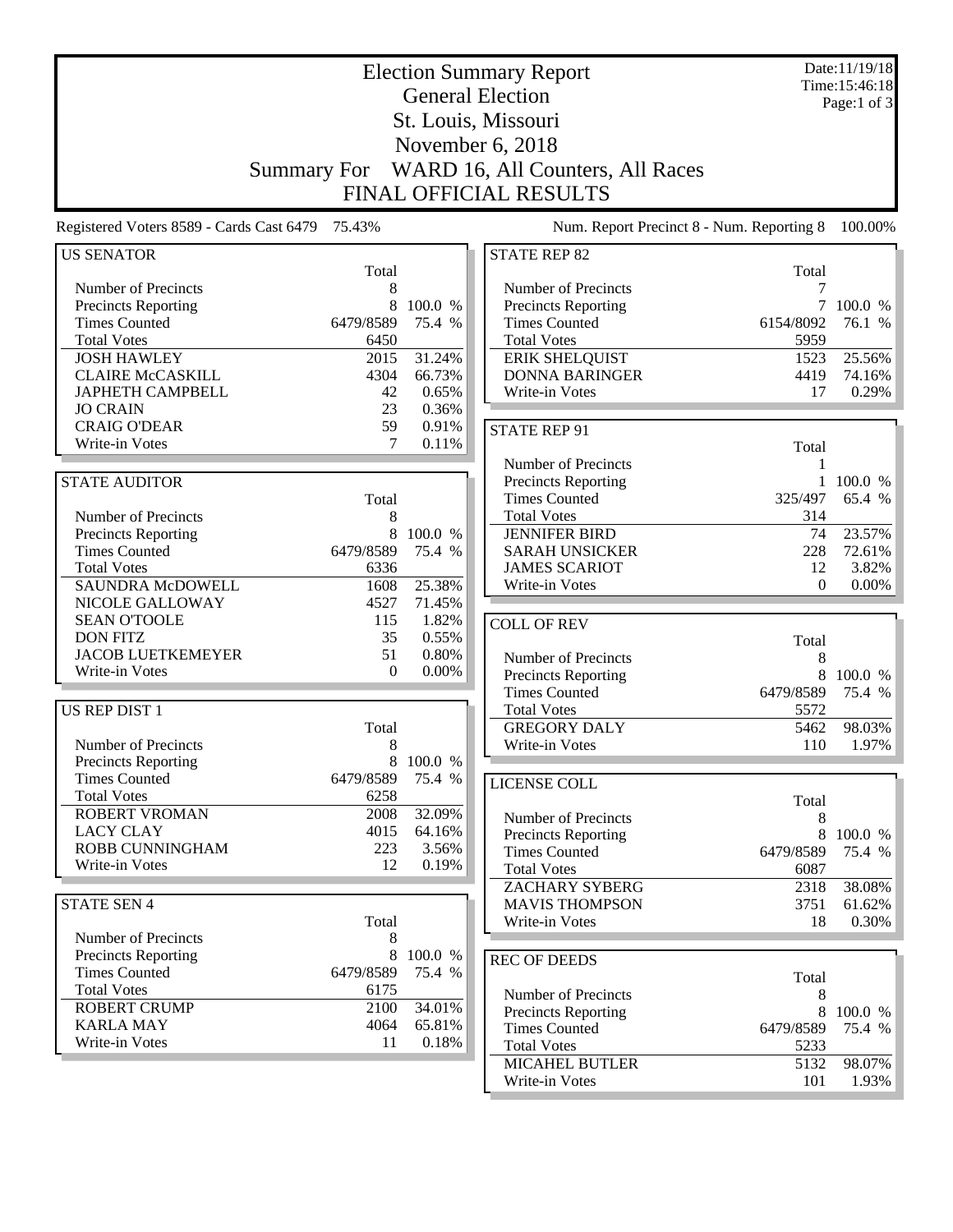|                                                 |                   |                  | <b>Election Summary Report</b><br><b>General Election</b> |                   | Date:11/19/18<br>Time: 15:46:18<br>Page: $2$ of $3$ |
|-------------------------------------------------|-------------------|------------------|-----------------------------------------------------------|-------------------|-----------------------------------------------------|
|                                                 |                   |                  | St. Louis, Missouri                                       |                   |                                                     |
|                                                 |                   |                  | November 6, 2018                                          |                   |                                                     |
|                                                 |                   |                  | Summary For WARD 16, All Counters, All Races              |                   |                                                     |
|                                                 |                   |                  | <b>FINAL OFFICIAL RESULTS</b>                             |                   |                                                     |
| Registered Voters 8589 - Cards Cast 6479 75.43% |                   |                  | Num. Report Precinct 8 - Num. Reporting 8                 |                   | 100.00%                                             |
| W. BRENT POWELL                                 |                   |                  | <b>REX BURLISON</b>                                       |                   |                                                     |
| Number of Precincts                             | Total<br>8        |                  | Number of Precincts                                       | Total<br>8        |                                                     |
| Precincts Reporting                             | 8                 | 100.0 %          | Precincts Reporting                                       | 8                 | 100.0 %                                             |
| <b>Times Counted</b>                            | 6479/8589         | 75.4 %           | <b>Times Counted</b>                                      | 6479/8589         | 75.4 %                                              |
| <b>Total Votes</b>                              | 5355              |                  | <b>Total Votes</b>                                        | 5212              |                                                     |
| <b>YES</b>                                      | 3711              | 69.30%           | <b>YES</b>                                                | 3659              | 70.20%                                              |
| N <sub>O</sub>                                  | 1644              | 30.70%           | N <sub>O</sub>                                            | 1553              | 29.80%                                              |
|                                                 |                   |                  |                                                           |                   |                                                     |
| <b>MARY RHODES RUSSELL</b>                      |                   |                  | <b>THERESA BURKE</b>                                      |                   |                                                     |
|                                                 | Total             |                  |                                                           | Total             |                                                     |
| Number of Precincts<br>Precincts Reporting      | 8<br>8            | 100.0 %          | Number of Precincts<br>Precincts Reporting                | 8<br>8            | 100.0 %                                             |
| <b>Times Counted</b>                            | 6479/8589         | 75.4 %           | <b>Times Counted</b>                                      | 6479/8589         | 75.4 %                                              |
| <b>Total Votes</b>                              | 5390              |                  | <b>Total Votes</b>                                        | 5207              |                                                     |
| <b>YES</b>                                      | 4073              | 75.57%           | <b>YES</b>                                                | 3826              | 73.48%                                              |
| N <sub>O</sub>                                  | 1317              | 24.43%           | N <sub>O</sub>                                            | 1381              | 26.52%                                              |
|                                                 |                   |                  |                                                           |                   |                                                     |
| <b>COLLEEN DOLAN</b>                            | Total             |                  | <b>JASON SENGHEISER</b>                                   | Total             |                                                     |
| Number of Precincts                             | 8                 |                  |                                                           |                   |                                                     |
|                                                 |                   |                  |                                                           |                   |                                                     |
|                                                 |                   |                  | Number of Precincts                                       | 8                 |                                                     |
| Precincts Reporting                             | 8                 | 100.0 %          | Precincts Reporting                                       | 8                 | 100.0 %                                             |
| <b>Times Counted</b><br><b>Total Votes</b>      | 6479/8589<br>5328 | 75.4 %           | <b>Times Counted</b><br><b>Total Votes</b>                | 6479/8589<br>5182 | 75.4 %                                              |
| <b>YES</b>                                      | 4059              | 76.18%           | <b>YES</b>                                                | 3667              | 70.76%                                              |
| NO                                              | 1269              | 23.82%           | N <sub>O</sub>                                            | 1515              | 29.24%                                              |
|                                                 |                   |                  |                                                           |                   |                                                     |
| <b>LISA PAGE</b>                                |                   |                  | <b>JOAN MORIARTY</b>                                      |                   |                                                     |
| Number of Precincts                             | Total<br>8        |                  | Number of Precincts                                       | Total<br>8        |                                                     |
| <b>Precincts Reporting</b>                      | 8                 | 100.0 %          | Precincts Reporting                                       | 8                 | 100.0 %                                             |
| <b>Times Counted</b>                            | 6479/8589         | 75.4 %           | <b>Times Counted</b>                                      | 6479/8589         | 75.4 %                                              |
| <b>Total Votes</b>                              | 5281              |                  | <b>Total Votes</b>                                        | 5224              |                                                     |
| <b>YES</b>                                      | 3950              | 74.80%           | <b>YES</b>                                                | 3741              | 71.61%                                              |
| NO                                              | 1331              | 25.20%           | NO                                                        | 1483              | 28.39%                                              |
|                                                 |                   |                  |                                                           |                   |                                                     |
| <b>THOMAS CLARK</b>                             | Total             |                  | MICHAEL NOBLE                                             | Total             |                                                     |
| Number of Precincts                             | 8                 |                  | Number of Precincts                                       | 8                 |                                                     |
| Precincts Reporting                             | 8                 | 100.0 %          | <b>Precincts Reporting</b>                                | 8                 | 100.0 %                                             |
| <b>Times Counted</b>                            | 6479/8589         | 75.4 %           | <b>Times Counted</b>                                      | 6479/8589         | 75.4 %                                              |
| <b>Total Votes</b>                              | 5215              |                  | <b>Total Votes</b>                                        | 5227              |                                                     |
| <b>YES</b><br>NO                                | 3541<br>1674      | 67.90%<br>32.10% | <b>YES</b><br>NO                                          | 3832<br>1395      | 73.31%<br>$26.69\%$                                 |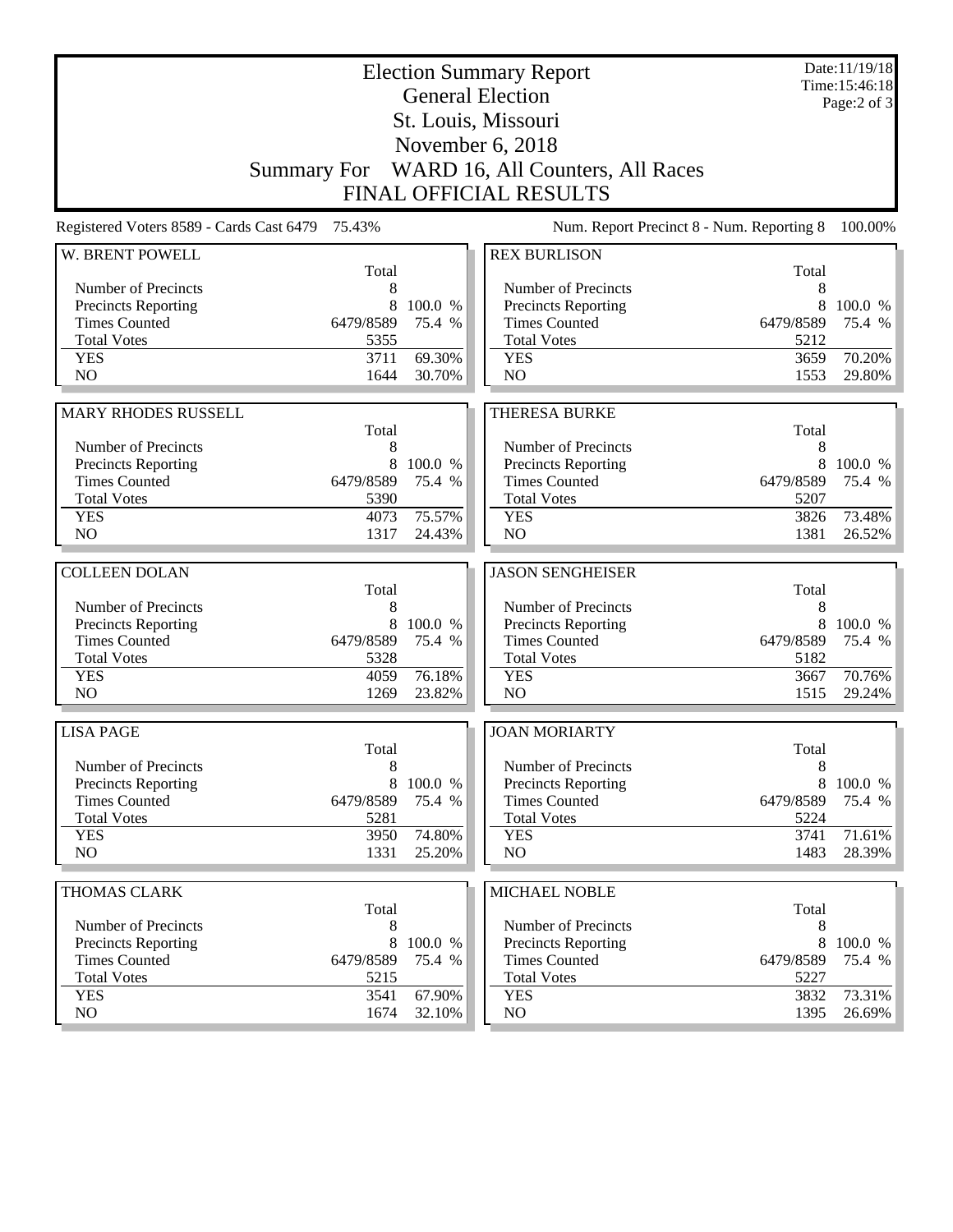|                                                    |                    |                   | <b>Election Summary Report</b><br><b>General Election</b> |                   | Date:11/19/18<br>Time:15:46:18 |
|----------------------------------------------------|--------------------|-------------------|-----------------------------------------------------------|-------------------|--------------------------------|
|                                                    |                    |                   |                                                           |                   | Page: 3 of 3                   |
|                                                    |                    |                   | St. Louis, Missouri                                       |                   |                                |
|                                                    |                    |                   | November 6, 2018                                          |                   |                                |
|                                                    | <b>Summary For</b> |                   | WARD 16, All Counters, All Races                          |                   |                                |
|                                                    |                    |                   | <b>FINAL OFFICIAL RESULTS</b>                             |                   |                                |
| Registered Voters 8589 - Cards Cast 6479 75.43%    |                    |                   | Num. Report Precinct 8 - Num. Reporting 8                 |                   | 100.00%                        |
| PAULA BRYANT                                       | Total              |                   | <b>CON AMEND 4</b>                                        | Total             |                                |
| Number of Precincts                                | 8                  |                   | Number of Precincts                                       | 8                 |                                |
| <b>Precincts Reporting</b>                         | 8                  | 100.0 %           | Precincts Reporting                                       | 8                 | 100.0 %                        |
| <b>Times Counted</b><br><b>Total Votes</b>         | 6479/8589<br>5223  | 75.4 %            | <b>Times Counted</b><br><b>Total Votes</b>                | 6479/8589<br>6000 | 75.4 %                         |
| <b>YES</b>                                         | 3735               | 71.51%            | <b>YES</b>                                                | 3974              | 66.23%                         |
| N <sub>O</sub>                                     | 1488               | 28.49%            | N <sub>O</sub>                                            | 2026              | 33.77%                         |
|                                                    |                    |                   |                                                           |                   |                                |
| <b>BARBARA PEEBLES</b>                             | Total              |                   | <b>PROP B</b>                                             | Total             |                                |
| Number of Precincts                                | 8                  |                   | Number of Precincts                                       | 8                 |                                |
| Precincts Reporting                                | 8                  | 100.0 %           | Precincts Reporting                                       |                   | 8 100.0 %                      |
| <b>Times Counted</b>                               | 6479/8589          | 75.4 %            | <b>Times Counted</b>                                      | 6479/8589         | 75.4 %                         |
| <b>Total Votes</b>                                 | 5349               |                   | <b>Total Votes</b>                                        | 6362              |                                |
| <b>YES</b>                                         | 2456               | 45.92%            | <b>YES</b>                                                | 4769              | 74.96%                         |
| N <sub>O</sub>                                     | 2893               | 54.08%            | N <sub>O</sub>                                            | 1593              | 25.04%                         |
| <b>CON AMEND 1</b>                                 |                    |                   | PROP C                                                    |                   |                                |
|                                                    | Total              |                   |                                                           | Total             |                                |
| Number of Precincts                                | 8                  |                   | Number of Precincts                                       | 8                 |                                |
| <b>Precincts Reporting</b>                         | 8                  | 100.0 %           | Precincts Reporting                                       | 8                 | 100.0 %                        |
| <b>Times Counted</b>                               | 6479/8589          | 75.4 %            | <b>Times Counted</b>                                      | 6479/8589         | 75.4 %                         |
| <b>Total Votes</b>                                 | 6270               |                   | <b>Total Votes</b>                                        | 6308              |                                |
| <b>YES</b><br>N <sub>O</sub>                       | 4855<br>1415       | 77.43%<br>22.57%  | <b>YES</b><br>NO                                          | 3074<br>3234      | 48.73%<br>51.27%               |
|                                                    |                    |                   |                                                           |                   |                                |
| <b>CON AMEND 2</b>                                 |                    |                   | <b>PROP D</b>                                             |                   |                                |
|                                                    | Total              |                   |                                                           | Total             |                                |
| Number of Precincts                                | 8<br>8             |                   | Number of Precincts                                       | 8<br>8            |                                |
| <b>Precincts Reporting</b><br><b>Times Counted</b> | 6479/8589          | 100.0 %<br>75.4 % | <b>Precincts Reporting</b><br><b>Times Counted</b>        | 6479/8589         | 100.0 %<br>75.4 %              |
| <b>Total Votes</b>                                 | 6371               |                   | <b>Total Votes</b>                                        | 6300              |                                |
| <b>YES</b>                                         | 4942               | 77.57%            | <b>YES</b>                                                | 3851              | 61.13%                         |
| NO                                                 | 1429               | 22.43%            | NO                                                        | 2449              | 38.87%                         |
|                                                    |                    |                   |                                                           |                   |                                |
| <b>CON AMEND 3</b>                                 | Total              |                   | <b>BOARD OF ED</b>                                        | Total             |                                |
| Number of Precincts                                | 8                  |                   | Number of Precincts                                       | 8                 |                                |
| <b>Precincts Reporting</b>                         | 8                  | 100.0 %           | <b>Precincts Reporting</b>                                | 8                 | 100.0 %                        |
| <b>Times Counted</b>                               | 6479/8589          | 75.4 %            | <b>Times Counted</b>                                      | 6479/8589         | 75.4 %                         |
| <b>Total Votes</b>                                 | 6323               |                   | <b>Total Votes</b>                                        | 8467              |                                |
| <b>YES</b>                                         | 1509               | 23.87%            | DONNA JONES                                               | 1886              | 22.27%                         |
| NO                                                 | 4814               | 76.13%            | <b>JOYCE ROBERTS</b><br><b>ADAM LAYNE</b>                 | 2102<br>1145      | 24.83%<br>13.52%               |
|                                                    |                    |                   | <b>BILL HAAS</b>                                          | 1552              | 18.33%                         |
|                                                    |                    |                   | <b>JARED OPSAL</b>                                        | 526               | 6.21%                          |
|                                                    |                    |                   | <b>CYDNEY JOHNSON</b>                                     | 580               | 6.85%                          |
|                                                    |                    |                   | <b>DAVID JACKSON</b>                                      | 526               | 6.21%                          |
|                                                    |                    |                   | Write-in Votes                                            | 150               | 1.77%                          |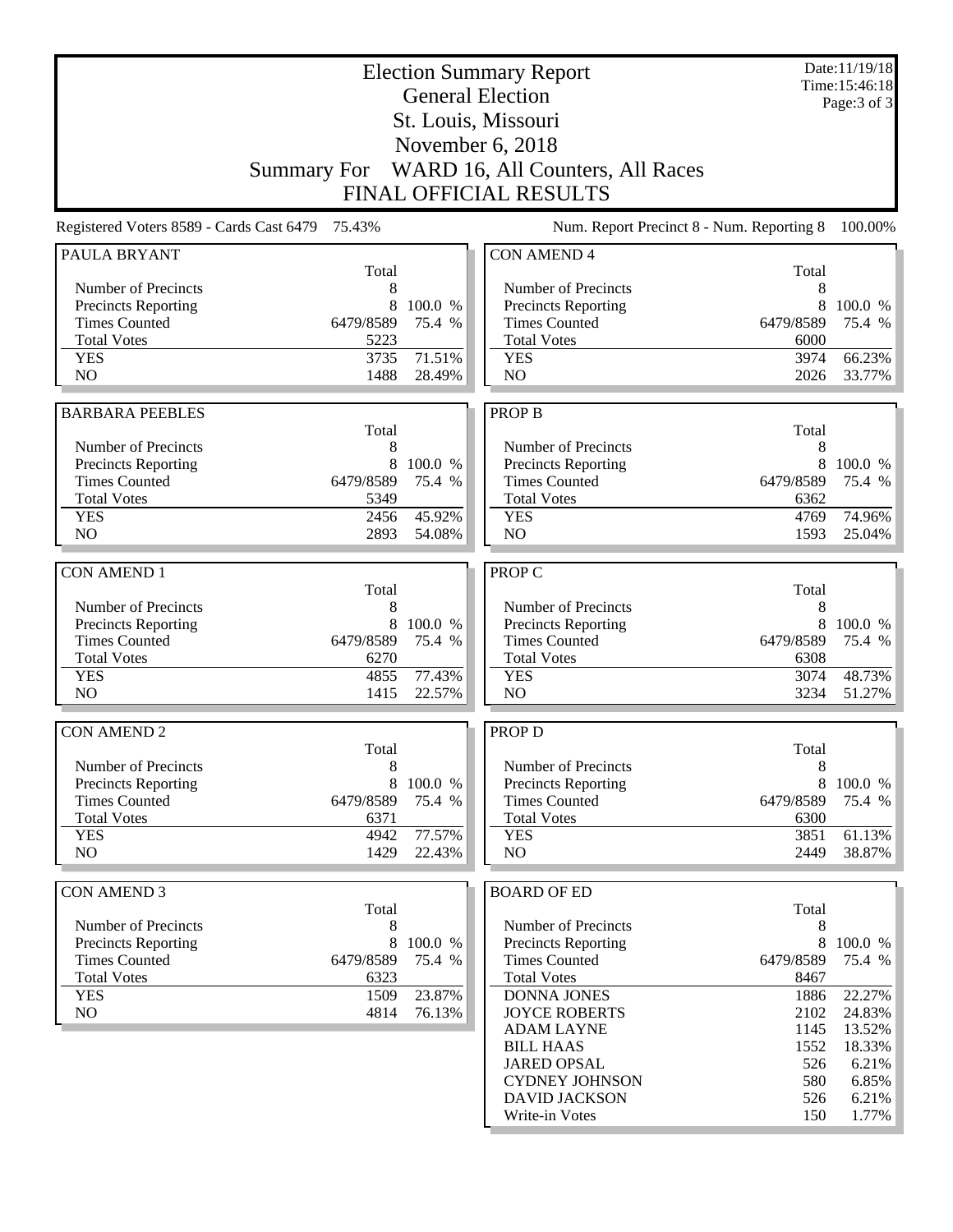|                                          |                    |           | <b>Election Summary Report</b>            |                | Date:11/19/18<br>Time: 15:46:25 |
|------------------------------------------|--------------------|-----------|-------------------------------------------|----------------|---------------------------------|
|                                          |                    |           | <b>General Election</b>                   |                | Page:1 of $4$                   |
|                                          |                    |           | St. Louis, Missouri                       |                |                                 |
|                                          |                    |           | November 6, 2018                          |                |                                 |
|                                          |                    |           |                                           |                |                                 |
|                                          | <b>Summary For</b> |           | WARD 17, All Counters, All Races          |                |                                 |
|                                          |                    |           | <b>FINAL OFFICIAL RESULTS</b>             |                |                                 |
| Registered Voters 7607 - Cards Cast 4952 | 65.10%             |           | Num. Report Precinct 8 - Num. Reporting 8 |                | 100.00%                         |
| <b>US SENATOR</b>                        |                    |           | <b>STATE REP 77</b>                       |                |                                 |
|                                          | Total              |           |                                           | Total          |                                 |
| Number of Precincts                      | 8                  |           | Number of Precincts                       | 4              |                                 |
| <b>Precincts Reporting</b>               | 8                  | 100.0 %   | Precincts Reporting                       |                | 4 100.0 %                       |
| <b>Times Counted</b>                     | 4952/7607          | 65.1 %    | <b>Times Counted</b>                      | 4010/6122      | 65.5 %                          |
| <b>Total Votes</b>                       | 4940               |           | <b>Total Votes</b>                        | 3531           |                                 |
| <b>JOSH HAWLEY</b>                       | 503                | 10.18%    | <b>STEVE ROBERTS</b>                      | 3449           | 97.68%                          |
| <b>CLAIRE McCASKILL</b>                  | 4366               | 88.38%    | Write-in Votes                            | 82             | 2.32%                           |
| <b>JAPHETH CAMPBELL</b>                  | 27                 | 0.55%     |                                           |                |                                 |
| <b>JO CRAIN</b>                          | 17                 | 0.34%     | <b>STATE REP 79</b>                       |                |                                 |
| <b>CRAIG O'DEAR</b>                      | 24                 | 0.49%     |                                           | Total          |                                 |
| Write-in Votes                           | 3                  | 0.06%     | Number of Precincts                       | $\overline{c}$ |                                 |
|                                          |                    |           | <b>Precincts Reporting</b>                |                | 2 100.0 %                       |
| <b>STATE AUDITOR</b>                     |                    |           | <b>Times Counted</b>                      | 767/1374       | 55.8 %                          |
|                                          | Total              |           | <b>Total Votes</b>                        | 730            |                                 |
| Number of Precincts                      | 8                  |           | <b>LAKEYSHA BOSLEY</b>                    | 640            | 87.67%                          |
| Precincts Reporting                      | 8                  | 100.0 %   | <b>DAN ELDER</b>                          | 90             | 12.33%                          |
| <b>Times Counted</b>                     | 4952/7607          | 65.1 %    | Write-in Votes                            | $\Omega$       | $0.00\%$                        |
| <b>Total Votes</b>                       | 4882               |           |                                           |                |                                 |
| <b>SAUNDRA McDOWELL</b>                  | 487                | 9.98%     | <b>STATE REP 80</b>                       |                |                                 |
| NICOLE GALLOWAY                          | 4285               | 87.77%    |                                           | Total          |                                 |
| <b>SEAN O'TOOLE</b>                      | 57                 | 1.17%     | Number of Precincts                       | $\overline{c}$ |                                 |
| <b>DON FITZ</b>                          | 40                 | 0.82%     | Precincts Reporting                       |                | 2 100.0 %                       |
| <b>JACOB LUETKEMEYER</b>                 | 12                 | 0.25%     | <b>Times Counted</b>                      |                | 175/111 157.7 %                 |
| Write-in Votes                           | 1                  | 0.02%     | <b>Total Votes</b>                        | 157            |                                 |
|                                          |                    |           | PETER MERIDETH                            | 156            | 99.36%                          |
| <b>US REP DIST 1</b>                     |                    |           | Write-in Votes                            | 1              | 0.64%                           |
|                                          | Total              |           |                                           |                |                                 |
| Number of Precincts                      | 8                  |           | <b>COLL OF REV</b>                        |                |                                 |
| <b>Precincts Reporting</b>               |                    | 8 100.0 % |                                           | Total          |                                 |
| <b>Times Counted</b>                     | 4952/7607          | 65.1 %    | Number of Precincts                       | 8              |                                 |
| <b>Total Votes</b>                       | 4868               |           | <b>Precincts Reporting</b>                | 8              | 100.0 %                         |
| <b>ROBERT VROMAN</b>                     | 525                | 10.78%    | <b>Times Counted</b>                      | 4952/7607      | 65.1 %                          |
| <b>LACY CLAY</b>                         | 4200               | 86.28%    | <b>Total Votes</b>                        | 4468           |                                 |
| ROBB CUNNINGHAM                          | 130                | 2.67%     | <b>GREGORY DALY</b>                       | 4405           | 98.59%                          |
| Write-in Votes                           | 13                 | 0.27%     | Write-in Votes                            | 63             | 1.41%                           |
|                                          |                    |           |                                           |                |                                 |
| <b>STATE SEN 4</b>                       |                    |           | LICENSE COLL                              |                |                                 |
|                                          | Total              |           |                                           | Total          |                                 |
| Number of Precincts                      | 2                  |           | Number of Precincts                       | 8              |                                 |
| <b>Precincts Reporting</b>               |                    | 2 100.0 % | Precincts Reporting                       |                | 8 100.0 %                       |
| <b>Times Counted</b>                     | 1169/1653          | 70.7 %    | <b>Times Counted</b>                      | 4952/7607      | 65.1 %                          |
| <b>Total Votes</b>                       | 1147               |           | <b>Total Votes</b>                        | 4709           |                                 |
| <b>ROBERT CRUMP</b>                      | 106                | 9.24%     | <b>ZACHARY SYBERG</b>                     | 658            | 13.97%                          |
| <b>KARLA MAY</b>                         | 1040               | 90.67%    | <b>MAVIS THOMPSON</b>                     | 4041           | 85.81%                          |
| Write-in Votes                           | 1                  | 0.09%     | Write-in Votes                            | 10             | $0.21\%$                        |
|                                          |                    |           |                                           |                |                                 |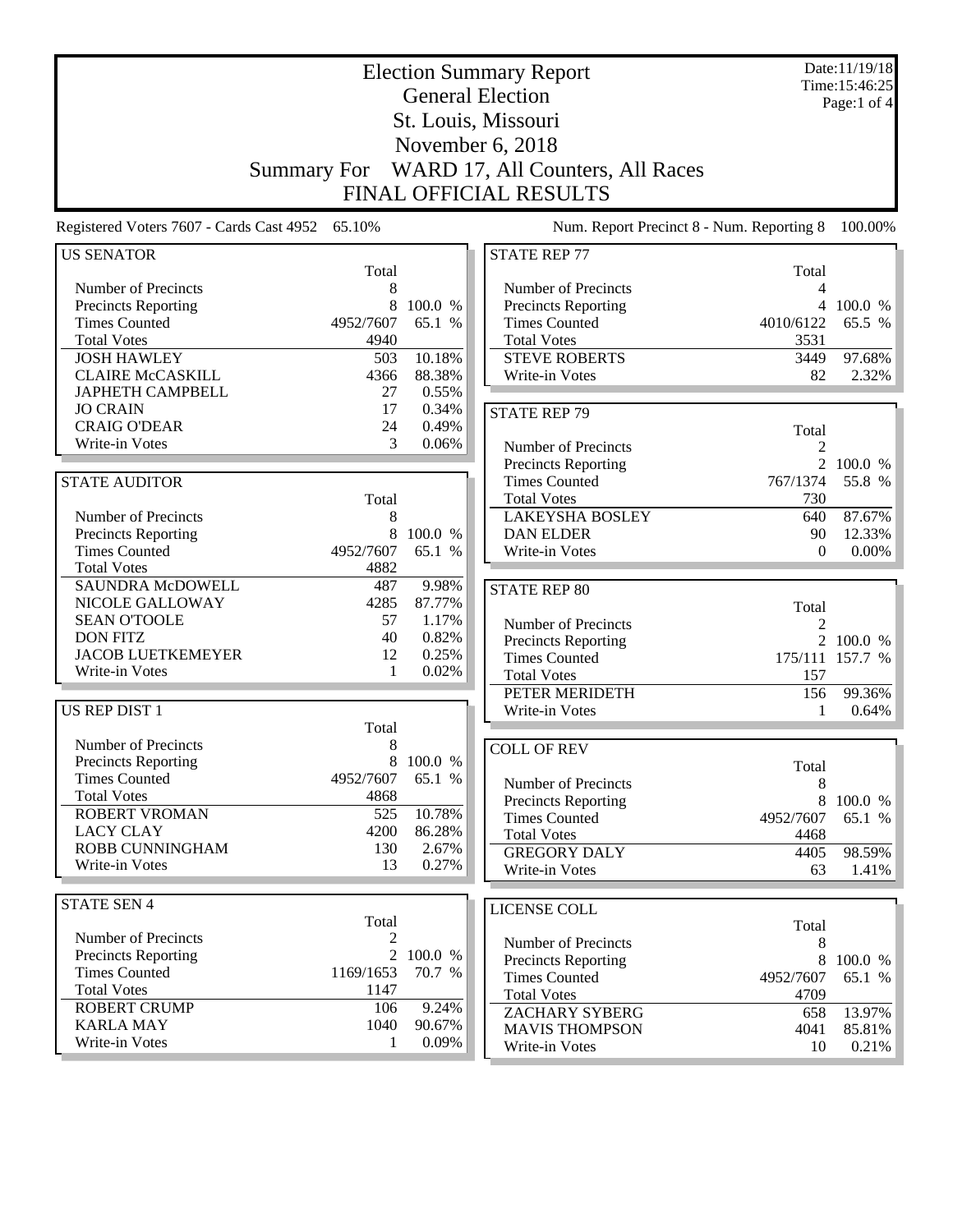|                                                    |                |                   | <b>Election Summary Report</b><br><b>General Election</b> |                | Date:11/19/18<br>Time: 15:46:25<br>Page:2 of 4 |
|----------------------------------------------------|----------------|-------------------|-----------------------------------------------------------|----------------|------------------------------------------------|
|                                                    |                |                   | St. Louis, Missouri                                       |                |                                                |
|                                                    |                |                   | November 6, 2018                                          |                |                                                |
|                                                    |                |                   | Summary For WARD 17, All Counters, All Races              |                |                                                |
|                                                    |                |                   | <b>FINAL OFFICIAL RESULTS</b>                             |                |                                                |
| Registered Voters 7607 - Cards Cast 4952 65.10%    |                |                   | Num. Report Precinct 8 - Num. Reporting 8                 |                | 100.00%                                        |
| <b>REC OF DEEDS</b>                                |                |                   | THOMAS CLARK                                              | Total          |                                                |
| Number of Precincts                                | Total<br>8     |                   | Number of Precincts                                       | 8              |                                                |
| Precincts Reporting                                | 8              | 100.0 %           | Precincts Reporting                                       | 8              | 100.0 %                                        |
| <b>Times Counted</b>                               | 4952/7607      | 65.1 %            | <b>Times Counted</b>                                      | 4952/7607      | 65.1 %                                         |
| <b>Total Votes</b>                                 | 4421           |                   | <b>Total Votes</b>                                        | 3850           |                                                |
| <b>MICAHEL BUTLER</b>                              | 4373           | 98.91%            | <b>YES</b>                                                | 2693           | 69.95%                                         |
| Write-in Votes                                     | 48             | 1.09%             | N <sub>O</sub>                                            | 1157           | 30.05%                                         |
|                                                    |                |                   |                                                           |                |                                                |
| W. BRENT POWELL                                    | Total          |                   | <b>REX BURLISON</b>                                       | Total          |                                                |
| Number of Precincts                                | 8              |                   | Number of Precincts                                       | 8              |                                                |
| Precincts Reporting                                | 8              | 100.0 %           | Precincts Reporting                                       | 8              | 100.0 %                                        |
| <b>Times Counted</b>                               | 4952/7607      | 65.1 %            | <b>Times Counted</b>                                      | 4952/7607      | 65.1 %                                         |
| <b>Total Votes</b>                                 | 3942           |                   | <b>Total Votes</b>                                        | 3797           |                                                |
| <b>YES</b>                                         | 2802           | 71.08%            | <b>YES</b>                                                | 2775           | 73.08%                                         |
| N <sub>O</sub>                                     | 1140           | 28.92%            | N <sub>O</sub>                                            | 1022           | 26.92%                                         |
|                                                    |                |                   |                                                           |                |                                                |
| <b>MARY RHODES RUSSELL</b>                         |                |                   | <b>THERESA BURKE</b>                                      |                |                                                |
|                                                    |                |                   |                                                           |                |                                                |
|                                                    | Total          |                   |                                                           | Total          |                                                |
| Number of Precincts                                | 8<br>8         | 100.0 %           | Number of Precincts                                       | 8<br>8         | 100.0 %                                        |
| Precincts Reporting<br><b>Times Counted</b>        | 4952/7607      | 65.1 %            | Precincts Reporting<br><b>Times Counted</b>               | 4952/7607      | 65.1 %                                         |
| <b>Total Votes</b>                                 | 3968           |                   | <b>Total Votes</b>                                        | 3826           |                                                |
| <b>YES</b>                                         | 3255           | 82.03%            | <b>YES</b>                                                | 3051           | 79.74%                                         |
| NO                                                 | 713            | 17.97%            | N <sub>O</sub>                                            | 775            | 20.26%                                         |
| <b>COLLEEN DOLAN</b>                               |                |                   | <b>JASON SENGHEISER</b>                                   |                |                                                |
|                                                    | Total          |                   |                                                           | Total          |                                                |
| Number of Precincts                                | 8              |                   | Number of Precincts                                       | 8              |                                                |
| Precincts Reporting                                | 8              | 100.0 %           | Precincts Reporting                                       | 8              |                                                |
| <b>Times Counted</b>                               | 4952/7607      | 65.1 %            | <b>Times Counted</b>                                      | 4952/7607      | 65.1 %                                         |
| <b>Total Votes</b>                                 | 3908           |                   | <b>Total Votes</b>                                        | 3775           | 100.0 %                                        |
| <b>YES</b><br>NO                                   | 3211<br>697    | 82.16%<br>17.84%  | <b>YES</b><br>NO                                          | 2801<br>974    | 74.20%<br>25.80%                               |
|                                                    |                |                   |                                                           |                |                                                |
| <b>LISA PAGE</b>                                   |                |                   | <b>JOAN MORIARTY</b>                                      |                |                                                |
|                                                    | Total          |                   |                                                           | Total          |                                                |
| Number of Precincts                                | 8              |                   | Number of Precincts                                       | 8              |                                                |
| <b>Precincts Reporting</b><br><b>Times Counted</b> | 8<br>4952/7607 | 100.0 %<br>65.1 % | <b>Precincts Reporting</b><br><b>Times Counted</b>        | 8<br>4952/7607 | 100.0 %<br>65.1 %                              |
| <b>Total Votes</b>                                 | 3893           |                   | <b>Total Votes</b>                                        | 3837           |                                                |
| <b>YES</b><br>NO                                   | 3211<br>682    | 82.48%<br>17.52%  | <b>YES</b><br>$\rm NO$                                    | 2947<br>890    | 76.80%<br>23.20%                               |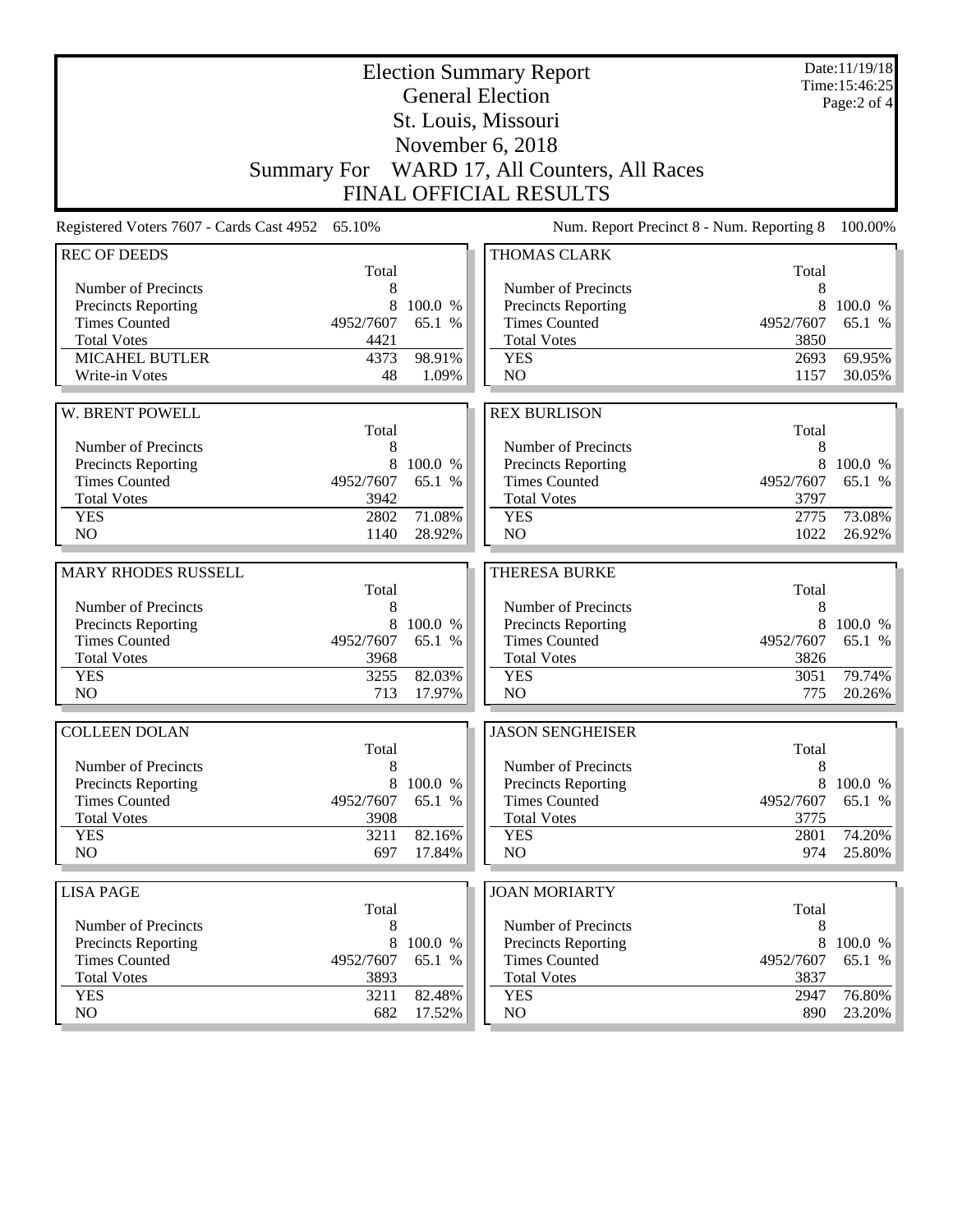|                                             |                                                 |                  | <b>Election Summary Report</b>               |              | Date:11/19/18<br>Time:15:46:25 |
|---------------------------------------------|-------------------------------------------------|------------------|----------------------------------------------|--------------|--------------------------------|
|                                             |                                                 |                  | <b>General Election</b>                      |              | Page: 3 of 4                   |
|                                             |                                                 |                  | St. Louis, Missouri                          |              |                                |
|                                             |                                                 |                  | November 6, 2018                             |              |                                |
|                                             |                                                 |                  | Summary For WARD 17, All Counters, All Races |              |                                |
|                                             |                                                 |                  |                                              |              |                                |
|                                             |                                                 |                  | <b>FINAL OFFICIAL RESULTS</b>                |              |                                |
|                                             | Registered Voters 7607 - Cards Cast 4952 65.10% |                  | Num. Report Precinct 8 - Num. Reporting 8    |              | 100.00%                        |
| MICHAEL NOBLE                               |                                                 |                  | <b>CON AMEND 3</b>                           |              |                                |
| Number of Precincts                         | Total<br>8                                      |                  | Number of Precincts                          | Total<br>8   |                                |
| Precincts Reporting                         | 8                                               | 100.0 %          | <b>Precincts Reporting</b>                   | 8            | 100.0 %                        |
| <b>Times Counted</b>                        | 4952/7607                                       | 65.1 %           | <b>Times Counted</b>                         | 4952/7607    | 65.1 %                         |
| <b>Total Votes</b>                          | 3812                                            |                  | <b>Total Votes</b>                           | 4789         |                                |
| <b>YES</b>                                  | 3026                                            | 79.38%           | <b>YES</b>                                   | 1653         | 34.52%                         |
| N <sub>O</sub>                              | 786                                             | 20.62%           | N <sub>O</sub>                               | 3136         | 65.48%                         |
|                                             |                                                 |                  |                                              |              |                                |
| PAULA BRYANT                                |                                                 |                  | <b>CON AMEND 4</b>                           |              |                                |
|                                             | Total                                           |                  |                                              | Total        |                                |
| Number of Precincts                         | 8<br>8                                          | 100.0 %          | Number of Precincts                          | 8<br>8       | 100.0 %                        |
| Precincts Reporting<br><b>Times Counted</b> | 4952/7607                                       | 65.1 %           | Precincts Reporting<br><b>Times Counted</b>  | 4952/7607    | 65.1 %                         |
| <b>Total Votes</b>                          | 3833                                            |                  | <b>Total Votes</b>                           | 4417         |                                |
| <b>YES</b>                                  | 3146                                            | 82.08%           | <b>YES</b>                                   | 2620         | 59.32%                         |
| N <sub>O</sub>                              | 687                                             | 17.92%           | N <sub>O</sub>                               | 1797         | 40.68%                         |
|                                             |                                                 |                  |                                              |              |                                |
|                                             |                                                 |                  |                                              |              |                                |
| <b>BARBARA PEEBLES</b>                      |                                                 |                  | <b>PROP B</b>                                |              |                                |
|                                             | Total<br>8                                      |                  |                                              | Total<br>8   |                                |
| Number of Precincts                         | 8                                               | 100.0 %          | Number of Precincts                          | 8            | 100.0 %                        |
| Precincts Reporting<br><b>Times Counted</b> | 4952/7607                                       | 65.1 %           | Precincts Reporting<br><b>Times Counted</b>  | 4952/7607    | 65.1 %                         |
| <b>Total Votes</b>                          | 3896                                            |                  | <b>Total Votes</b>                           | 4836         |                                |
| <b>YES</b>                                  | 2453                                            | 62.96%           | <b>YES</b>                                   | 4259         | 88.07%                         |
| N <sub>O</sub>                              | 1443                                            | 37.04%           | NO                                           | 577          | 11.93%                         |
| <b>CON AMEND 1</b>                          |                                                 |                  | <b>PROP C</b>                                |              |                                |
|                                             | Total                                           |                  |                                              | Total        |                                |
| Number of Precincts                         | 8                                               |                  | Number of Precincts                          | 8            |                                |
| Precincts Reporting                         | 8                                               | 100.0 %          | Precincts Reporting                          | 8            | 100.0 %                        |
| <b>Times Counted</b>                        | 4952/7607                                       | 65.1 %           | <b>Times Counted</b>                         | 4952/7607    | 65.1 %                         |
| <b>Total Votes</b>                          | 4758                                            |                  | <b>Total Votes</b>                           | 4787         |                                |
| <b>YES</b>                                  | 4093                                            | 86.02%           | <b>YES</b>                                   | 2530         | 52.85%                         |
| NO                                          | 665                                             | 13.98%           | NO                                           | 2257         | 47.15%                         |
| <b>CON AMEND 2</b>                          |                                                 |                  | <b>PROP D</b>                                |              |                                |
|                                             | Total                                           |                  |                                              | Total        |                                |
| Number of Precincts                         | 8                                               |                  | Number of Precincts                          | 8            |                                |
| Precincts Reporting                         | 8                                               | 100.0 %          | Precincts Reporting                          | 8            | 100.0 %                        |
| <b>Times Counted</b>                        | 4952/7607                                       | 65.1 %           | <b>Times Counted</b>                         | 4952/7607    | 65.1 %                         |
| <b>Total Votes</b>                          | 4838                                            |                  | <b>Total Votes</b>                           | 4712         |                                |
| <b>YES</b><br>NO                            | 4109<br>729                                     | 84.93%<br>15.07% | <b>YES</b><br>NO                             | 2622<br>2090 | 55.65%<br>44.35%               |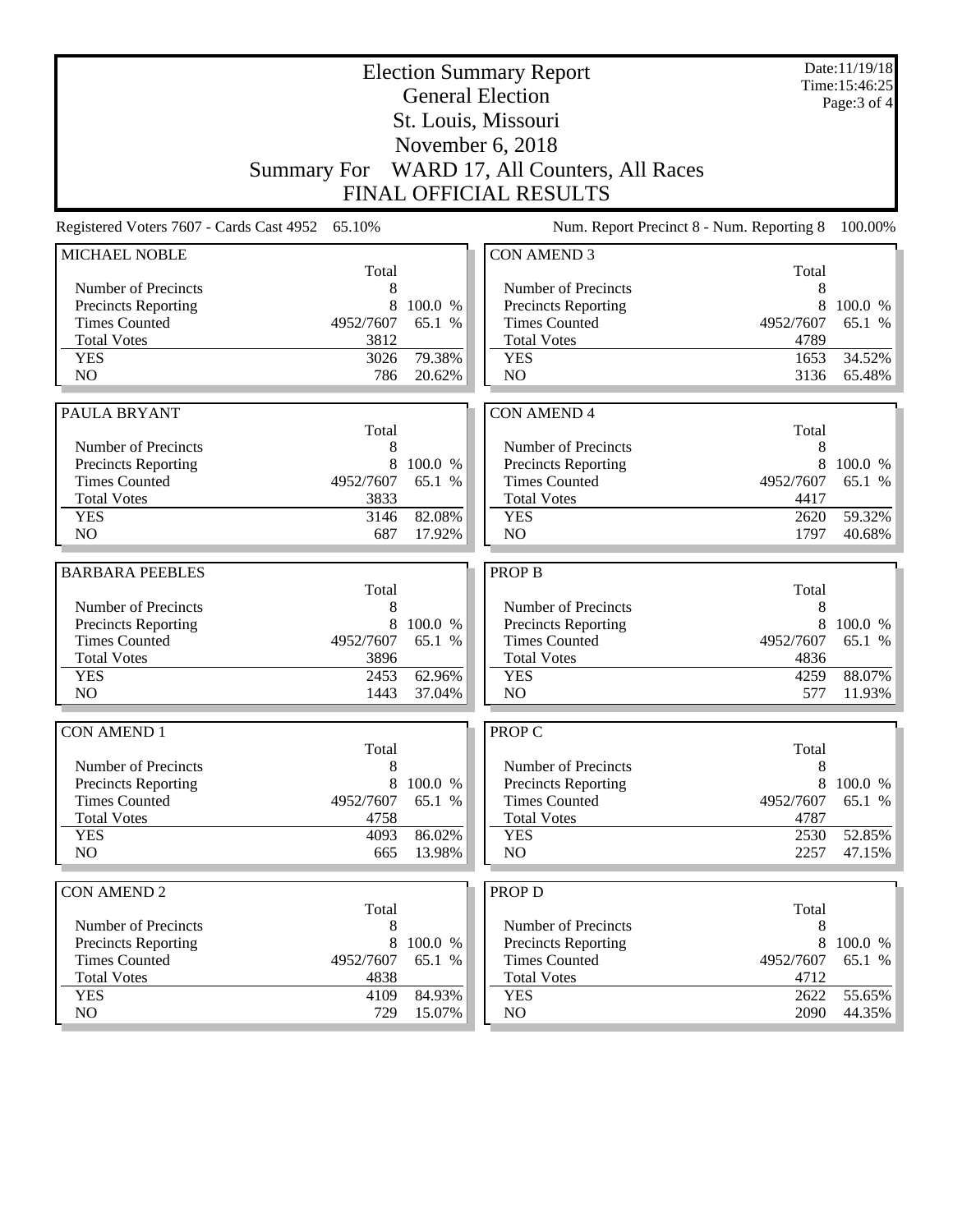Date:11/19/18 Time:15:46:25 Page:4 of 4

## Election Summary Report General Election St. Louis, Missouri November 6, 2018 Summary For WARD 17, All Counters, All Races FINAL OFFICIAL RESULTS

| <b>BOARD OF ED</b>         |           |           |
|----------------------------|-----------|-----------|
|                            | Total     |           |
| Number of Precincts        | 8         |           |
| <b>Precincts Reporting</b> | 8         | $100.0\%$ |
| <b>Times Counted</b>       | 4952/7607 | 65.1%     |
| <b>Total Votes</b>         | 6361      |           |
| <b>DONNA JONES</b>         | 1464      | 23.02%    |
| <b>JOYCE ROBERTS</b>       | 1863      | 29.29%    |
| <b>ADAM LAYNE</b>          | 699       | 10.99%    |
| <b>BILL HAAS</b>           | 798       | 12.55%    |
| <b>JARED OPSAL</b>         | 386       | 6.07%     |
| <b>CYDNEY JOHNSON</b>      | 640       | 10.06%    |
| DAVID JACKSON              | 437       | 6.87%     |
| Write-in Votes             | 74        | 1.16%     |

Registered Voters 7607 - Cards Cast 4952 65.10% Num. Report Precinct 8 - Num. Reporting 8 100.00%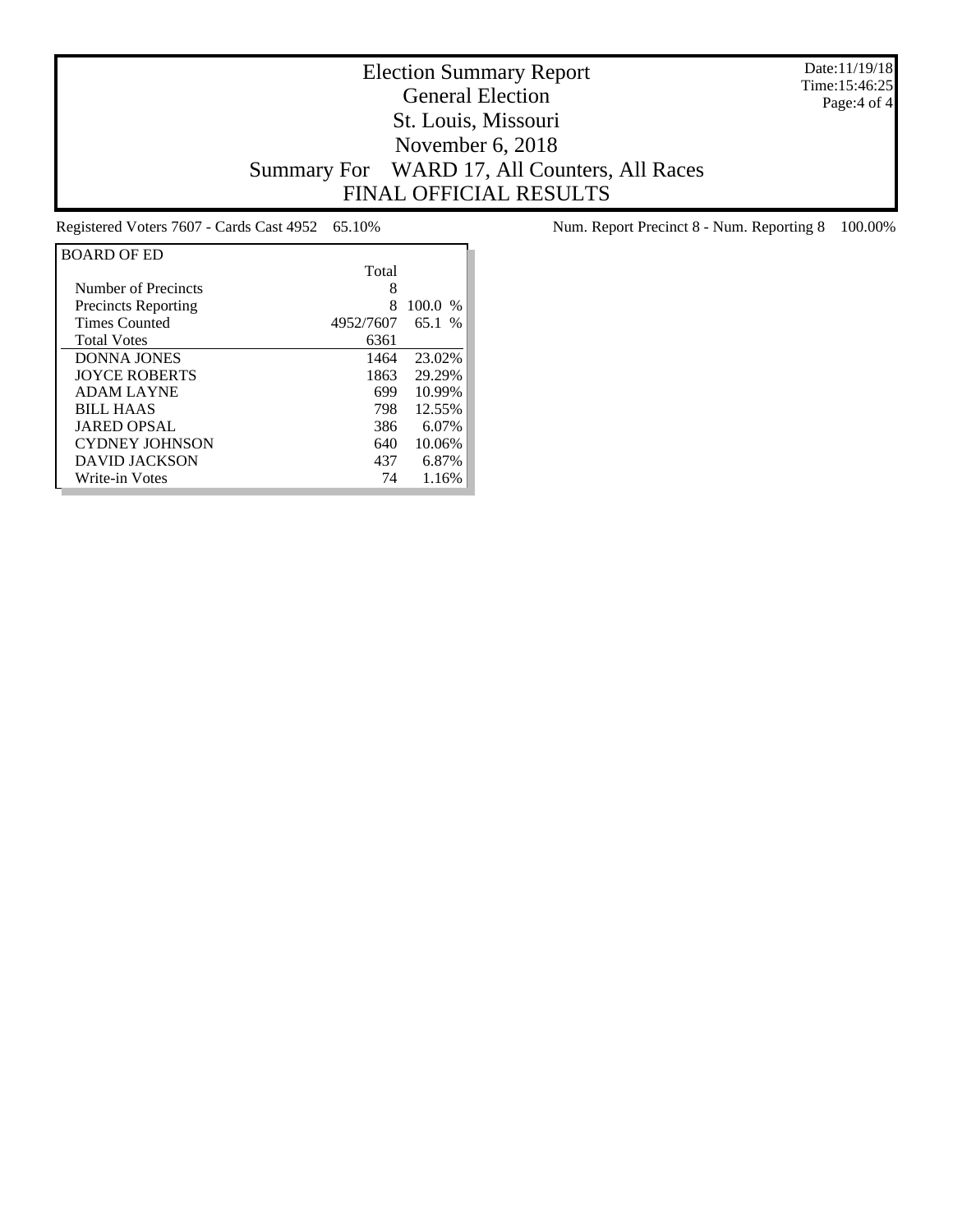| <b>Election Summary Report</b><br><b>General Election</b> |            |                |                                              |                     | Date:11/19/18<br>Time: 15:46:30 |
|-----------------------------------------------------------|------------|----------------|----------------------------------------------|---------------------|---------------------------------|
|                                                           |            |                |                                              |                     | Page:1 of 4                     |
|                                                           |            |                | St. Louis, Missouri                          |                     |                                 |
|                                                           |            |                | November 6, 2018                             |                     |                                 |
|                                                           |            |                |                                              |                     |                                 |
|                                                           |            |                | Summary For WARD 18, All Counters, All Races |                     |                                 |
|                                                           |            |                | <b>FINAL OFFICIAL RESULTS</b>                |                     |                                 |
| Registered Voters 5917 - Cards Cast 3137 53.02%           |            |                | Num. Report Precinct 6 - Num. Reporting 6    |                     | 100.00%                         |
| <b>US SENATOR</b>                                         |            |                | <b>STATE REP 77</b>                          |                     |                                 |
|                                                           | Total      |                |                                              | Total               |                                 |
| Number of Precincts                                       | 6<br>6     | 100.0 %        | Number of Precincts                          | 3<br>$\overline{3}$ | 100.0 %                         |
| Precincts Reporting<br><b>Times Counted</b>               | 3137/5917  | 53.0 %         | Precincts Reporting<br><b>Times Counted</b>  | 2032/3599           | 56.5 %                          |
| <b>Total Votes</b>                                        | 3120       |                | <b>Total Votes</b>                           | 1873                |                                 |
| <b>JOSH HAWLEY</b>                                        | 185        | 5.93%          | <b>STEVE ROBERTS</b>                         | 1808                | 96.53%                          |
| <b>CLAIRE McCASKILL</b>                                   | 2888       | 92.56%         | Write-in Votes                               | 65                  | 3.47%                           |
| <b>JAPHETH CAMPBELL</b>                                   | 17         | 0.54%          |                                              |                     |                                 |
| <b>JO CRAIN</b>                                           | 10         | 0.32%          | <b>STATE REP 79</b>                          |                     |                                 |
| <b>CRAIG O'DEAR</b>                                       | 10         | 0.32%          |                                              | Total               |                                 |
| Write-in Votes                                            | 10         | 0.32%          | Number of Precincts                          | 1                   |                                 |
|                                                           |            |                | Precincts Reporting                          |                     | 1 100.0 %                       |
| <b>STATE AUDITOR</b>                                      |            |                | <b>Times Counted</b>                         | 125/240             | 52.1 %                          |
|                                                           | Total      |                | <b>Total Votes</b>                           | 117                 |                                 |
| Number of Precincts                                       | 6          |                | <b>LAKEYSHA BOSLEY</b>                       | 110                 | 94.02%                          |
| Precincts Reporting                                       | 6          | 100.0 %        | <b>DAN ELDER</b>                             | 7                   | 5.98%                           |
| <b>Times Counted</b>                                      | 3137/5917  | 53.0 %         | Write-in Votes                               | $\Omega$            | $0.00\%$                        |
| <b>Total Votes</b>                                        | 3088       |                |                                              |                     |                                 |
| <b>SAUNDRA McDOWELL</b>                                   | 175        | 5.67%          | <b>STATE REP 84</b>                          |                     |                                 |
| NICOLE GALLOWAY                                           | 2841       | 92.00%         |                                              | Total               |                                 |
| <b>SEAN O'TOOLE</b>                                       | 35         | 1.13%          | Number of Precincts                          | $\overline{c}$      |                                 |
| <b>DON FITZ</b>                                           | 17         | 0.55%          | Precincts Reporting                          |                     | 2 100.0 %                       |
| <b>JACOB LUETKEMEYER</b>                                  | 9          | 0.29%          | <b>Times Counted</b>                         | 980/2078            | 47.2 %                          |
| Write-in Votes                                            | 11         | 0.36%          | <b>Total Votes</b>                           | 929                 |                                 |
|                                                           |            |                | <b>WILEY PRICE</b>                           | 927                 | 99.78%                          |
| <b>US REP DIST 1</b>                                      |            |                | Write-in Votes                               | 2                   | 0.22%                           |
|                                                           | Total      |                |                                              |                     |                                 |
| Number of Precincts                                       | 6          |                | <b>COLL OF REV</b>                           |                     |                                 |
| Precincts Reporting                                       |            | 6 100.0 %      |                                              | Total               |                                 |
| <b>Times Counted</b>                                      | 3137/5917  | 53.0 %         | Number of Precincts                          | 6                   |                                 |
| <b>Total Votes</b>                                        | 3090       |                | <b>Precincts Reporting</b>                   |                     | 6 100.0 %                       |
| <b>ROBERT VROMAN</b>                                      | 163        | 5.28%          | <b>Times Counted</b>                         | 3137/5917           | 53.0 %                          |
| <b>LACY CLAY</b><br>ROBB CUNNINGHAM                       | 2843<br>80 | 92.01%         | <b>Total Votes</b>                           | 2920                |                                 |
| Write-in Votes                                            | 4          | 2.59%<br>0.13% | <b>GREGORY DALY</b>                          | 2875                | 98.46%                          |
|                                                           |            |                | Write-in Votes                               | 45                  | 1.54%                           |
| <b>STATE SEN 4</b>                                        |            |                |                                              |                     |                                 |
|                                                           | Total      |                | LICENSE COLL                                 |                     |                                 |
| Number of Precincts                                       | 3          |                | Number of Precincts                          | Total               |                                 |
| <b>Precincts Reporting</b>                                | 3          | 100.0 %        | Precincts Reporting                          | 6                   | 6 100.0 %                       |
| <b>Times Counted</b>                                      | 1488/3026  | 49.2 %         | <b>Times Counted</b>                         | 3137/5917           | 53.0 %                          |
| <b>Total Votes</b>                                        | 1468       |                | <b>Total Votes</b>                           | 3040                |                                 |
| <b>ROBERT CRUMP</b>                                       | 51         | 3.47%          | ZACHARY SYBERG                               | 207                 | 6.81%                           |
| <b>KARLA MAY</b>                                          | 1414       | 96.32%         | <b>MAVIS THOMPSON</b>                        | 2821                | 92.80%                          |
| Write-in Votes                                            | 3          | 0.20%          | Write-in Votes                               | 12                  | $0.39\%$                        |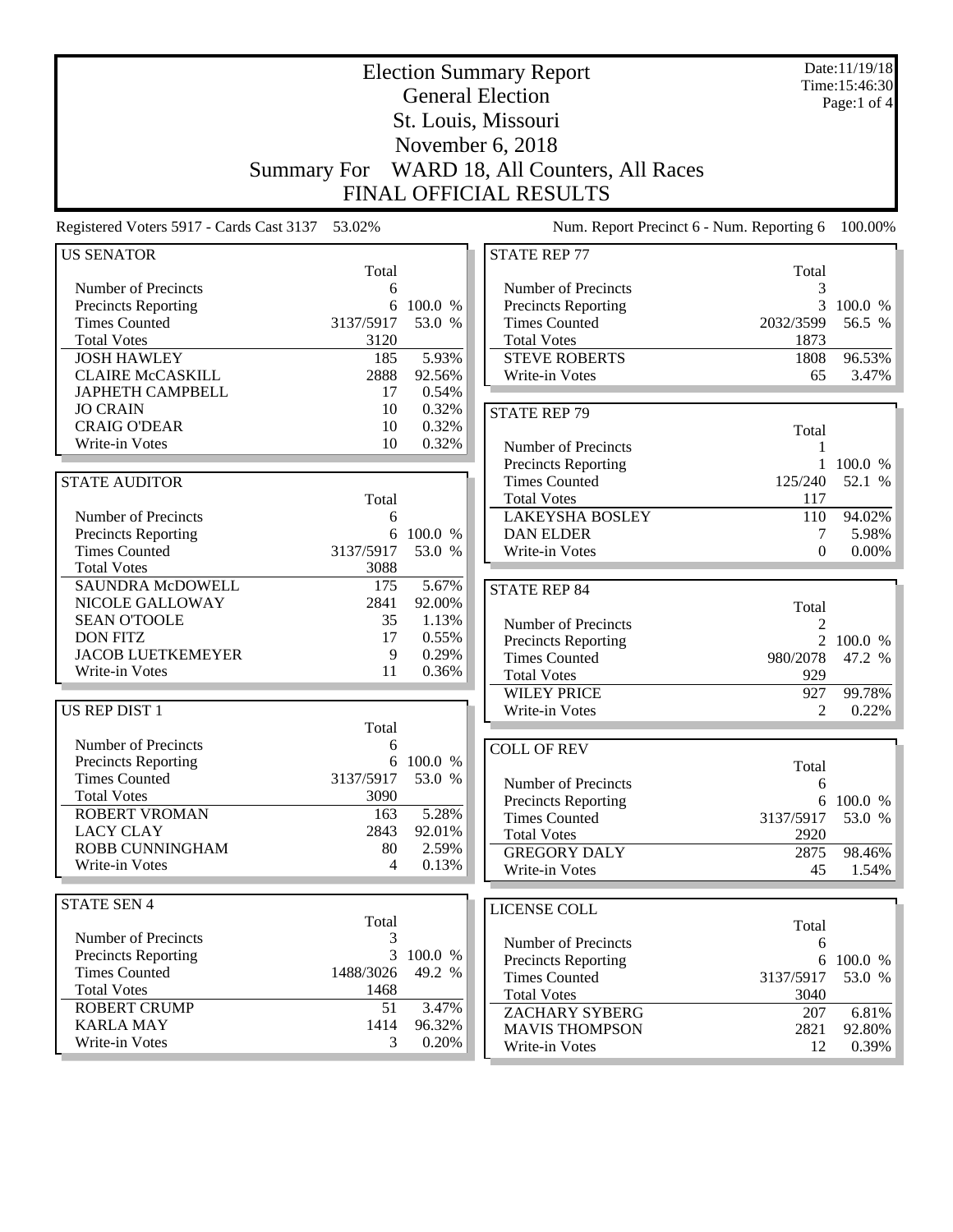| <b>Election Summary Report</b><br><b>General Election</b><br>St. Louis, Missouri |                   |           |                                            |                   | Date:11/19/18<br>Time:15:46:30<br>Page:2 of 4 |
|----------------------------------------------------------------------------------|-------------------|-----------|--------------------------------------------|-------------------|-----------------------------------------------|
|                                                                                  |                   |           |                                            |                   |                                               |
|                                                                                  |                   |           | November 6, 2018                           |                   |                                               |
|                                                                                  | Summary For       |           | WARD 18, All Counters, All Races           |                   |                                               |
|                                                                                  |                   |           | <b>FINAL OFFICIAL RESULTS</b>              |                   |                                               |
| Registered Voters 5917 - Cards Cast 3137 53.02%                                  |                   |           | Num. Report Precinct 6 - Num. Reporting 6  |                   | 100.00%                                       |
| <b>REC OF DEEDS</b>                                                              |                   |           | THOMAS CLARK                               |                   |                                               |
| Number of Precincts                                                              | Total<br>6        |           | Number of Precincts                        | Total<br>6        |                                               |
| <b>Precincts Reporting</b>                                                       | 6                 | 100.0 %   | Precincts Reporting                        | 6                 | 100.0 %                                       |
| <b>Times Counted</b>                                                             | 3137/5917         | 53.0 %    | <b>Times Counted</b>                       | 3137/5917         | 53.0 %                                        |
| <b>Total Votes</b>                                                               | 2947              |           | <b>Total Votes</b>                         | 2783              |                                               |
| <b>MICAHEL BUTLER</b>                                                            | 2918              | 99.02%    | <b>YES</b>                                 | 1306              | 46.93%                                        |
| Write-in Votes                                                                   | 29                | 0.98%     | N <sub>O</sub>                             | 1477              | 53.07%                                        |
|                                                                                  |                   |           |                                            |                   |                                               |
| W. BRENT POWELL                                                                  |                   |           | <b>REX BURLISON</b>                        |                   |                                               |
| Number of Precincts                                                              | Total<br>6        |           | Number of Precincts                        | Total<br>6        |                                               |
| Precincts Reporting                                                              |                   | 6 100.0 % | Precincts Reporting                        | 6                 | 100.0 %                                       |
| <b>Times Counted</b>                                                             | 3137/5917         | 53.0 %    | <b>Times Counted</b>                       | 3137/5917         | 53.0 %                                        |
| <b>Total Votes</b>                                                               | 2728              |           | <b>Total Votes</b>                         | 2657              |                                               |
| <b>YES</b>                                                                       | 1575              | 57.73%    | <b>YES</b>                                 | 1562              | 58.79%                                        |
| N <sub>O</sub>                                                                   | 1153              | 42.27%    | N <sub>O</sub>                             | 1095              | 41.21%                                        |
|                                                                                  |                   |           |                                            |                   |                                               |
| <b>MARY RHODES RUSSELL</b>                                                       | Total             |           | <b>THERESA BURKE</b>                       | Total             |                                               |
| Number of Precincts                                                              | 6                 |           | Number of Precincts                        | 6                 |                                               |
| Precincts Reporting                                                              | 6                 | 100.0 %   | Precincts Reporting                        | 6                 | 100.0 %                                       |
| <b>Times Counted</b>                                                             | 3137/5917         | 53.0 %    | <b>Times Counted</b>                       | 3137/5917         | 53.0 %                                        |
| <b>Total Votes</b>                                                               | 2732              |           | <b>Total Votes</b>                         | 2674              |                                               |
| <b>YES</b>                                                                       | 1916              | 70.13%    | <b>YES</b>                                 | 1847              | 69.07%                                        |
| N <sub>O</sub>                                                                   | 816               | 29.87%    | N <sub>O</sub>                             | 827               | 30.93%                                        |
| <b>COLLEEN DOLAN</b>                                                             |                   |           | <b>JASON SENGHEISER</b>                    |                   |                                               |
|                                                                                  | Total             |           |                                            | Total             |                                               |
| Number of Precincts                                                              | 6                 |           | Number of Precincts                        | 6                 |                                               |
| <b>Precincts Reporting</b>                                                       | 6                 | 100.0 %   | Precincts Reporting                        | 6                 | 100.0 %                                       |
| <b>Times Counted</b>                                                             | 3137/5917         | 53.0 %    | <b>Times Counted</b>                       | 3137/5917         | 53.0 %                                        |
| <b>Total Votes</b><br><b>YES</b>                                                 | 2704<br>1848      | 68.34%    | <b>Total Votes</b><br><b>YES</b>           | 2654<br>1556      | 58.63%                                        |
| NO                                                                               | 856               | 31.66%    | NO                                         | 1098              | 41.37%                                        |
|                                                                                  |                   |           |                                            |                   |                                               |
| <b>LISA PAGE</b>                                                                 |                   |           | <b>JOAN MORIARTY</b>                       |                   |                                               |
|                                                                                  | Total             |           |                                            | Total             |                                               |
| Number of Precincts                                                              | 6                 |           | Number of Precincts                        | 6                 |                                               |
| <b>Precincts Reporting</b>                                                       | 6                 | 100.0 %   | Precincts Reporting                        | 6                 | 100.0 %                                       |
| <b>Times Counted</b><br><b>Total Votes</b>                                       | 3137/5917<br>2681 | 53.0 %    | <b>Times Counted</b><br><b>Total Votes</b> | 3137/5917<br>2692 | 53.0 %                                        |
| <b>YES</b>                                                                       | 1923              | 71.73%    | <b>YES</b>                                 | 1628              | 60.48%                                        |
| NO                                                                               | 758               | 28.27%    | NO                                         | 1064              | 39.52%                                        |
|                                                                                  |                   |           |                                            |                   |                                               |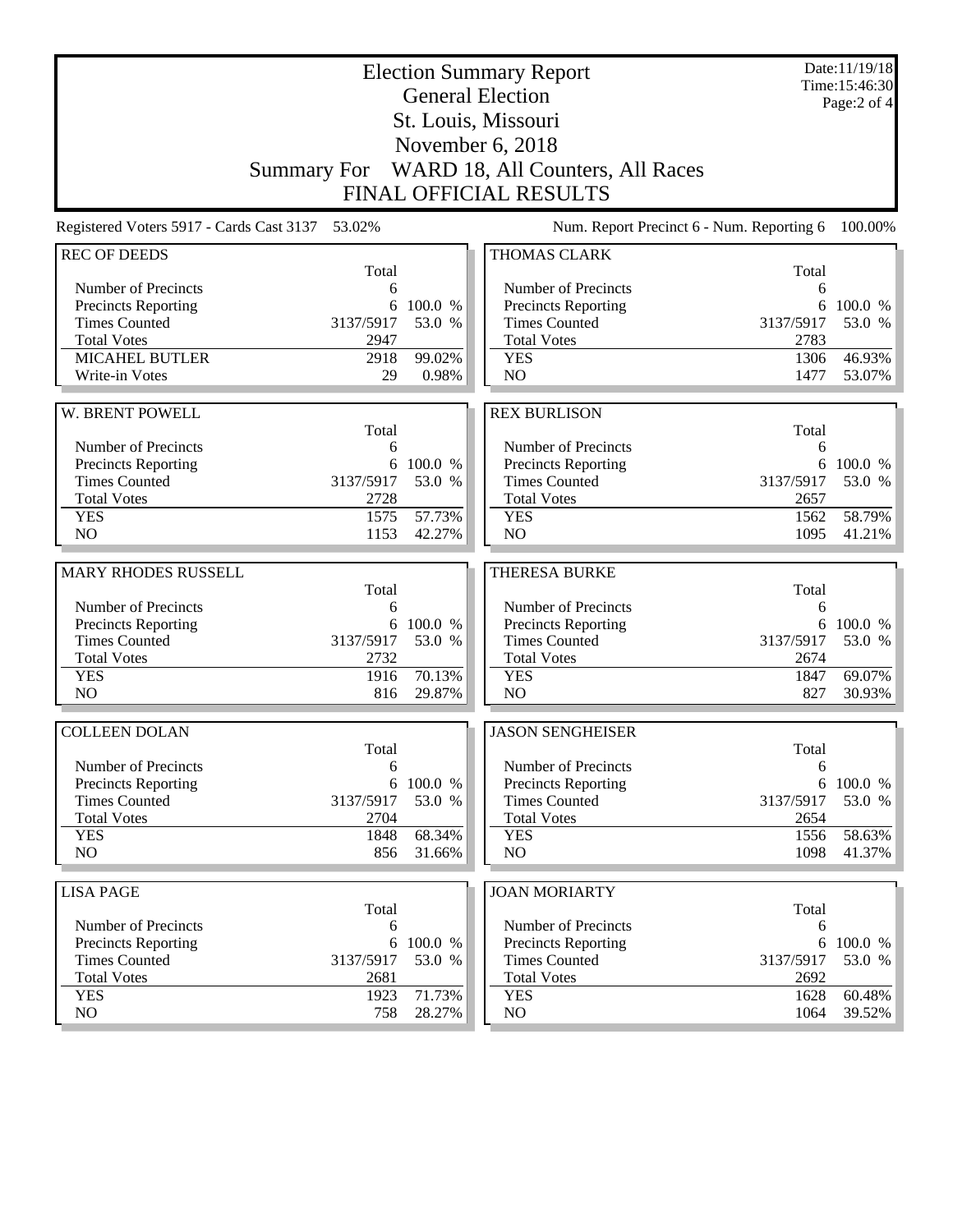|                                                    |                                                 |                   | <b>Election Summary Report</b>                     |                                           | Date:11/19/18<br>Time:15:46:30 |
|----------------------------------------------------|-------------------------------------------------|-------------------|----------------------------------------------------|-------------------------------------------|--------------------------------|
|                                                    |                                                 |                   | <b>General Election</b>                            |                                           | Page: 3 of 4                   |
|                                                    |                                                 |                   | St. Louis, Missouri                                |                                           |                                |
|                                                    |                                                 |                   | November 6, 2018                                   |                                           |                                |
|                                                    |                                                 |                   |                                                    |                                           |                                |
|                                                    |                                                 |                   | Summary For WARD 18, All Counters, All Races       |                                           |                                |
|                                                    |                                                 |                   | <b>FINAL OFFICIAL RESULTS</b>                      |                                           |                                |
|                                                    | Registered Voters 5917 - Cards Cast 3137 53.02% |                   |                                                    | Num. Report Precinct 6 - Num. Reporting 6 | 100.00%                        |
| <b>MICHAEL NOBLE</b>                               |                                                 |                   | <b>CON AMEND 3</b>                                 |                                           |                                |
|                                                    | Total                                           |                   |                                                    | Total                                     |                                |
| Number of Precincts                                | 6                                               |                   | Number of Precincts                                | 6                                         |                                |
| <b>Precincts Reporting</b><br><b>Times Counted</b> | 6<br>3137/5917                                  | 100.0 %<br>53.0 % | <b>Precincts Reporting</b><br><b>Times Counted</b> | 6<br>3137/5917                            | 100.0 %<br>53.0 %              |
| <b>Total Votes</b>                                 | 2700                                            |                   | <b>Total Votes</b>                                 | 3000                                      |                                |
| <b>YES</b>                                         | 1925                                            | 71.30%            | <b>YES</b>                                         | 1586                                      | 52.87%                         |
| NO                                                 | 775                                             | 28.70%            | NO                                                 | 1414                                      | 47.13%                         |
|                                                    |                                                 |                   |                                                    |                                           |                                |
| PAULA BRYANT                                       |                                                 |                   | <b>CON AMEND 4</b>                                 |                                           |                                |
|                                                    | Total                                           |                   |                                                    | Total                                     |                                |
| Number of Precincts                                | 6                                               |                   | Number of Precincts                                | 6                                         |                                |
| <b>Precincts Reporting</b>                         |                                                 | 6 100.0 %         | Precincts Reporting                                | 6                                         | 100.0 %                        |
| <b>Times Counted</b>                               | 3137/5917                                       | 53.0 %            | <b>Times Counted</b>                               | 3137/5917                                 | 53.0 %                         |
| <b>Total Votes</b><br><b>YES</b>                   | 2726<br>2085                                    | 76.49%            | <b>Total Votes</b><br><b>YES</b>                   | 2871<br>1513                              | 52.70%                         |
| NO                                                 | 641                                             | 23.51%            | N <sub>O</sub>                                     | 1358                                      | 47.30%                         |
|                                                    |                                                 |                   |                                                    |                                           |                                |
|                                                    |                                                 |                   |                                                    |                                           |                                |
| <b>BARBARA PEEBLES</b>                             |                                                 |                   | <b>PROP B</b>                                      |                                           |                                |
|                                                    | Total                                           |                   |                                                    | Total                                     |                                |
| Number of Precincts                                | 6                                               |                   | Number of Precincts                                | 6                                         |                                |
| <b>Precincts Reporting</b>                         | 6                                               | 100.0 %           | Precincts Reporting                                | 6                                         | 100.0 %                        |
| <b>Times Counted</b>                               | 3137/5917                                       | 53.0 %            | <b>Times Counted</b>                               | 3137/5917                                 | 53.0 %                         |
| <b>Total Votes</b>                                 | 2733                                            |                   | <b>Total Votes</b>                                 | 3064                                      |                                |
| <b>YES</b>                                         | 1956                                            | 71.57%            | <b>YES</b>                                         | 2753                                      | 89.85%                         |
| N <sub>O</sub>                                     | 777                                             | 28.43%            | N <sub>O</sub>                                     | 311                                       | 10.15%                         |
| <b>CON AMEND 1</b>                                 |                                                 |                   | <b>PROP C</b>                                      |                                           |                                |
|                                                    | Total                                           |                   |                                                    | Total                                     |                                |
| Number of Precincts                                | 6                                               |                   | Number of Precincts                                | 6                                         |                                |
| <b>Precincts Reporting</b>                         | 6                                               | 100.0 %           | Precincts Reporting                                | 6                                         | 100.0 %                        |
| <b>Times Counted</b>                               | 3137/5917                                       | 53.0 %            | <b>Times Counted</b>                               | 3137/5917                                 | 53.0 %                         |
| <b>Total Votes</b>                                 | 3016                                            |                   | <b>Total Votes</b>                                 | 3007                                      |                                |
| <b>YES</b><br>N <sub>O</sub>                       | 2383<br>633                                     | 79.01%<br>20.99%  | <b>YES</b><br>N <sub>O</sub>                       | 1873<br>1134                              | 62.29%<br>37.71%               |
|                                                    |                                                 |                   |                                                    |                                           |                                |
| <b>CON AMEND 2</b>                                 |                                                 |                   | <b>PROP D</b>                                      |                                           |                                |
|                                                    | Total                                           |                   |                                                    | Total                                     |                                |
| Number of Precincts                                | 6                                               |                   | Number of Precincts                                | 6                                         |                                |
| Precincts Reporting                                | 6                                               | 100.0 %           | Precincts Reporting                                | 6                                         | 100.0 %                        |
| <b>Times Counted</b>                               | 3137/5917                                       | 53.0 %            | <b>Times Counted</b>                               | 3137/5917                                 | 53.0 %                         |
| <b>Total Votes</b>                                 | 3034                                            |                   | <b>Total Votes</b>                                 | 2967                                      |                                |
| <b>YES</b><br>NO                                   | 2395<br>639                                     | 78.94%<br>21.06%  | <b>YES</b><br>NO                                   | 1346<br>1621                              | 45.37%<br>54.63%               |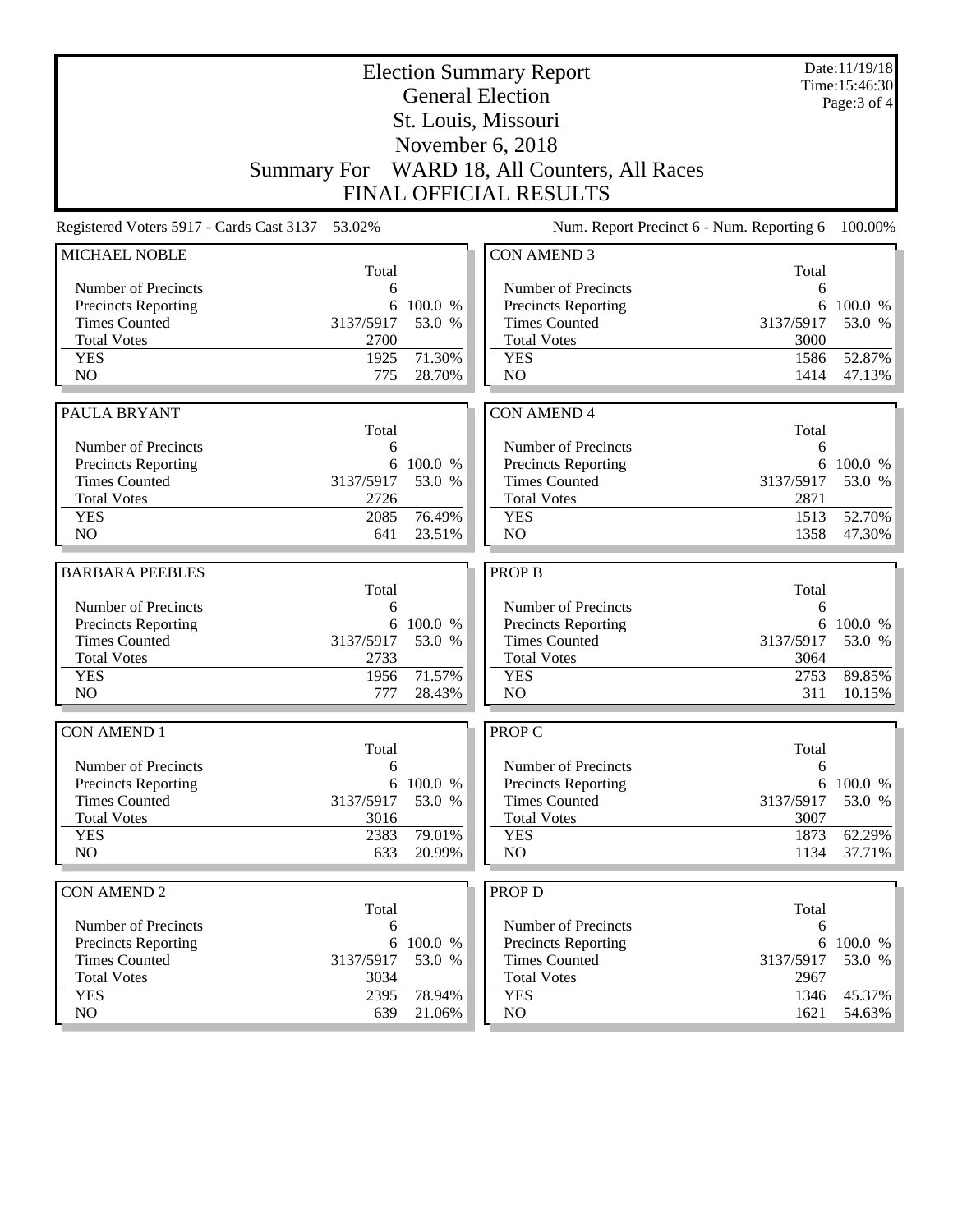Date:11/19/18 Time:15:46:30 Page:4 of 4

## Election Summary Report General Election St. Louis, Missouri November 6, 2018 Summary For WARD 18, All Counters, All Races FINAL OFFICIAL RESULTS

| <b>BOARD OF ED</b>         |           |           |
|----------------------------|-----------|-----------|
|                            | Total     |           |
| Number of Precincts        | 6         |           |
| <b>Precincts Reporting</b> | 6         | $100.0\%$ |
| <b>Times Counted</b>       | 3137/5917 | 53.0 %    |
| <b>Total Votes</b>         | 4917      |           |
| <b>DONNA JONES</b>         | 1559      | 31.71%    |
| <b>IOYCE ROBERTS</b>       | 1707      | 34.72%    |
| <b>ADAM LAYNE</b>          | 527       | 10.72%    |
| <b>BILL HAAS</b>           | 394       | 8.01%     |
| <b>JARED OPSAL</b>         | 139       | 2.83%     |
| <b>CYDNEY JOHNSON</b>      | 247       | 5.02%     |
| DAVID JACKSON              | 300       | 6.10%     |
| Write-in Votes             | 44        | 0.89%     |

Registered Voters 5917 - Cards Cast 3137 53.02% Num. Report Precinct 6 - Num. Reporting 6 100.00%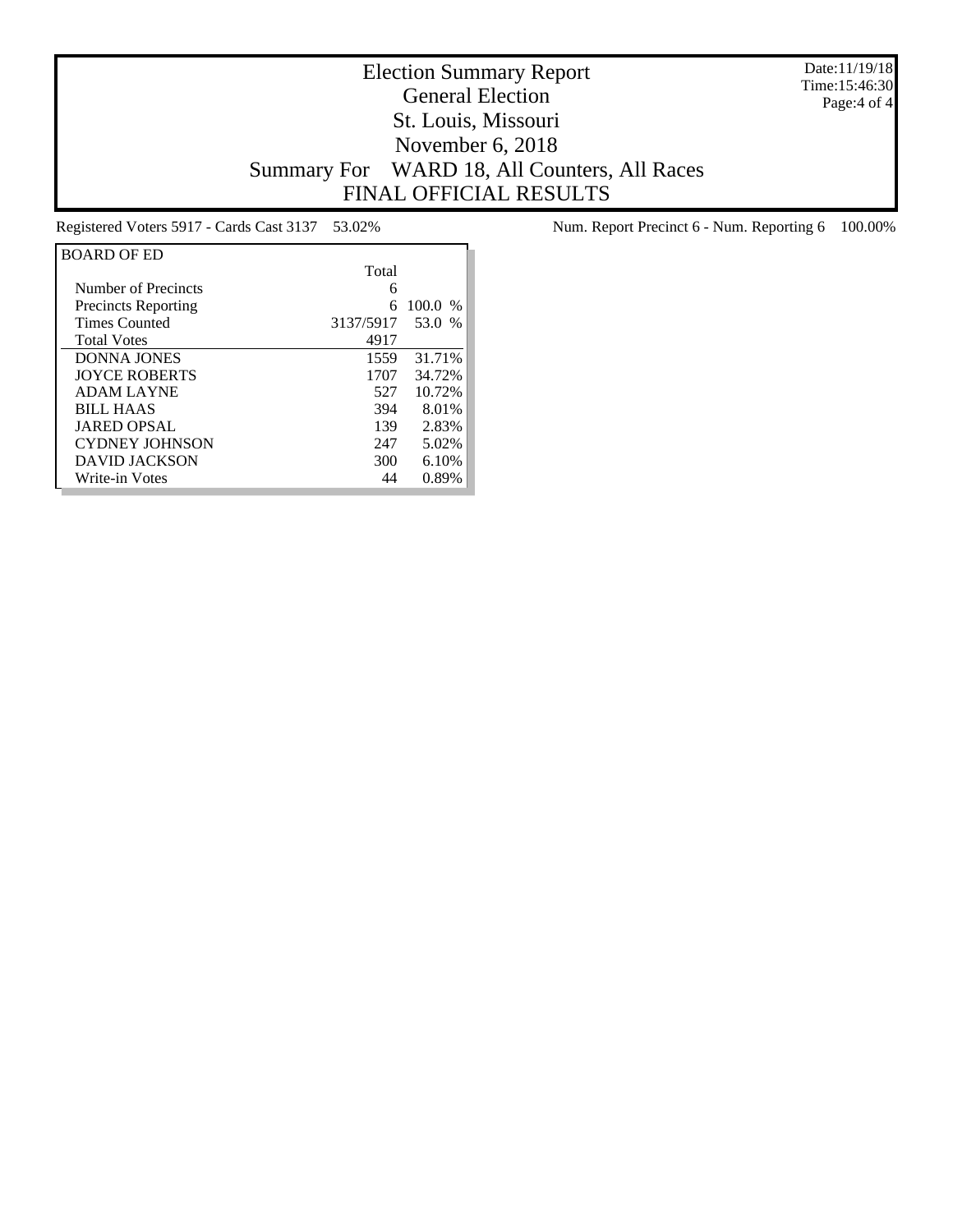|                                                 |                      |                | <b>Election Summary Report</b>                     |            | Date:11/19/18<br>Time:15:46:35 |
|-------------------------------------------------|----------------------|----------------|----------------------------------------------------|------------|--------------------------------|
|                                                 |                      |                | <b>General Election</b>                            |            | Page:1 of $3$                  |
|                                                 |                      |                | St. Louis, Missouri                                |            |                                |
|                                                 |                      |                |                                                    |            |                                |
|                                                 |                      |                | November 6, 2018                                   |            |                                |
| <b>Summary For</b>                              |                      |                | WARD 19, All Counters, All Races                   |            |                                |
|                                                 |                      |                | <b>FINAL OFFICIAL RESULTS</b>                      |            |                                |
| Registered Voters 5884 - Cards Cast 3194 54.28% |                      |                | Num. Report Precinct 9 - Num. Reporting 9          |            | 100.00%                        |
| <b>US SENATOR</b>                               |                      |                | <b>STATE REP 79</b>                                |            |                                |
|                                                 | Total                |                |                                                    | Total      |                                |
| Number of Precincts                             | 9                    |                | Number of Precincts                                | 7          |                                |
| <b>Precincts Reporting</b>                      | 9                    | 100.0 %        | <b>Precincts Reporting</b>                         |            | 7 100.0 %                      |
| <b>Times Counted</b>                            | 3194/5884            | 54.3 %         | <b>Times Counted</b>                               | 3024/5584  | 54.2 %                         |
| <b>Total Votes</b>                              | 3178                 |                | <b>Total Votes</b>                                 | 2911       |                                |
| <b>JOSH HAWLEY</b>                              | 191                  | 6.01%          | <b>LAKEYSHA BOSLEY</b>                             | 2710       | 93.10%                         |
| <b>CLAIRE McCASKILL</b>                         | 2909                 | 91.54%         | <b>DAN ELDER</b>                                   | 191        | 6.56%                          |
| <b>JAPHETH CAMPBELL</b>                         | 34                   | 1.07%          | Write-in Votes                                     | 10         | 0.34%                          |
| <b>JO CRAIN</b>                                 | 20                   | 0.63%          |                                                    |            |                                |
| <b>CRAIG O'DEAR</b>                             | 22<br>$\overline{2}$ | 0.69%<br>0.06% | <b>STATE REP 80</b>                                |            |                                |
| Write-in Votes                                  |                      |                |                                                    | Total      |                                |
|                                                 |                      |                | Number of Precincts                                | 1          |                                |
| <b>STATE AUDITOR</b>                            |                      |                | Precincts Reporting                                | 1          | 100.0 %                        |
|                                                 | Total                |                | <b>Times Counted</b>                               | 49/68      | 72.1 %                         |
| Number of Precincts                             | 9                    |                | <b>Total Votes</b>                                 | 47         |                                |
| Precincts Reporting                             |                      | 9 100.0 %      | PETER MERIDETH                                     | 46         | 97.87%                         |
| <b>Times Counted</b>                            | 3194/5884            | 54.3 %         | Write-in Votes                                     | 1          | 2.13%                          |
| <b>Total Votes</b><br>SAUNDRA McDOWELL          | 3125                 | 6.37%          |                                                    |            |                                |
| NICOLE GALLOWAY                                 | 199<br>2846          | 91.07%         | <b>COLL OF REV</b>                                 |            |                                |
| <b>SEAN O'TOOLE</b>                             | 43                   | 1.38%          |                                                    | Total      |                                |
| <b>DON FITZ</b>                                 | 25                   | 0.80%          | Number of Precincts                                | 9          |                                |
| <b>JACOB LUETKEMEYER</b>                        | 9                    | 0.29%          | Precincts Reporting                                | 9          | 100.0 %                        |
| Write-in Votes                                  | 3                    | 0.10%          | <b>Times Counted</b>                               | 3194/5884  | 54.3 %                         |
|                                                 |                      |                | <b>Total Votes</b>                                 | 2964       |                                |
| US REP DIST 1                                   |                      |                | <b>GREGORY DALY</b><br>Write-in Votes              | 2933<br>31 | 98.95%<br>1.05%                |
|                                                 | Total                |                |                                                    |            |                                |
| Number of Precincts                             | 9                    |                |                                                    |            |                                |
| Precincts Reporting                             |                      | 9 100.0 %      | <b>LICENSE COLL</b>                                |            |                                |
| <b>Times Counted</b>                            | 3194/5884            | 54.3 %         |                                                    | Total      |                                |
| <b>Total Votes</b>                              | 3146                 |                | Number of Precincts                                | 9<br>9     |                                |
| <b>ROBERT VROMAN</b>                            | 197                  | 6.26%          | <b>Precincts Reporting</b><br><b>Times Counted</b> | 3194/5884  | 100.0 %<br>54.3 %              |
| <b>LACY CLAY</b>                                | 2852                 | 90.65%         | <b>Total Votes</b>                                 | 3062       |                                |
| <b>ROBB CUNNINGHAM</b>                          | 86                   | 2.73%          | <b>ZACHARY SYBERG</b>                              | 239        | 7.81%                          |
| Write-in Votes                                  | 11                   | 0.35%          | <b>MAVIS THOMPSON</b>                              | 2807       | 91.67%                         |
|                                                 |                      |                | Write-in Votes                                     | 16         | 0.52%                          |
| <b>STATE REP 77</b>                             |                      |                |                                                    |            |                                |
|                                                 | Total                |                | <b>REC OF DEEDS</b>                                |            |                                |
| Number of Precincts                             | 1                    |                |                                                    | Total      |                                |
| <b>Precincts Reporting</b>                      |                      | 1 100.0 %      | Number of Precincts                                | 9          |                                |
| <b>Times Counted</b>                            | 121/232              | 52.2 %         | Precincts Reporting                                | 9          | 100.0 %                        |
| <b>Total Votes</b>                              | 95                   |                | <b>Times Counted</b>                               | 3194/5884  | 54.3 %                         |
| <b>STEVE ROBERTS</b>                            | 95                   | 100.00%        | <b>Total Votes</b>                                 | 2974       |                                |
| Write-in Votes                                  | $\mathbf{0}$         | $0.00\%$       | <b>MICAHEL BUTLER</b>                              | 2953       | 99.29%                         |
|                                                 |                      |                | Write-in Votes                                     | 21         | 0.71%                          |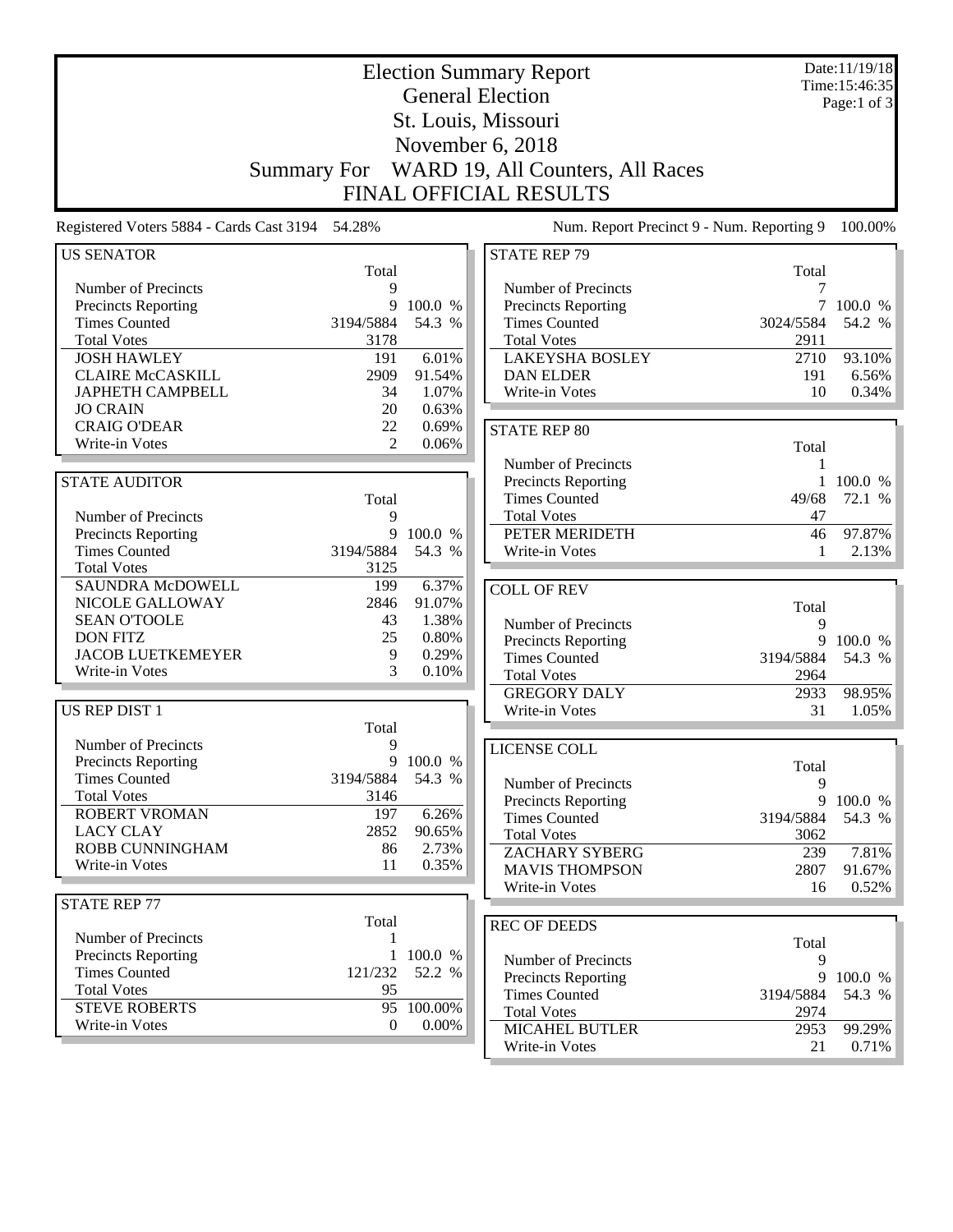| <b>Election Summary Report</b><br><b>General Election</b><br>St. Louis, Missouri |                   |         |                                              |                   | Date:11/19/18<br>Time: 15:46:35<br>Page: $2$ of $3$ |
|----------------------------------------------------------------------------------|-------------------|---------|----------------------------------------------|-------------------|-----------------------------------------------------|
|                                                                                  |                   |         | November 6, 2018                             |                   |                                                     |
|                                                                                  |                   |         | Summary For WARD 19, All Counters, All Races |                   |                                                     |
|                                                                                  |                   |         | <b>FINAL OFFICIAL RESULTS</b>                |                   |                                                     |
| Registered Voters 5884 - Cards Cast 3194 54.28%                                  |                   |         | Num. Report Precinct 9 - Num. Reporting 9    |                   | 100.00%                                             |
| W. BRENT POWELL                                                                  |                   |         | <b>REX BURLISON</b>                          |                   |                                                     |
|                                                                                  | Total             |         |                                              | Total             |                                                     |
| Number of Precincts<br>Precincts Reporting                                       | 9<br>9            | 100.0 % | Number of Precincts<br>Precincts Reporting   | 9<br>9            | 100.0 %                                             |
| <b>Times Counted</b>                                                             | 3194/5884         | 54.3 %  | <b>Times Counted</b>                         | 3194/5884         | 54.3 %                                              |
| <b>Total Votes</b>                                                               | 2783              |         | <b>Total Votes</b>                           | 2739              |                                                     |
| <b>YES</b>                                                                       | 1986              | 71.36%  | <b>YES</b>                                   | 1343              | 49.03%                                              |
| N <sub>O</sub>                                                                   | 797               | 28.64%  | N <sub>O</sub>                               | 1396              | 50.97%                                              |
|                                                                                  |                   |         |                                              |                   |                                                     |
| <b>MARY RHODES RUSSELL</b>                                                       |                   |         | <b>THERESA BURKE</b>                         |                   |                                                     |
|                                                                                  | Total             |         |                                              | Total             |                                                     |
| Number of Precincts                                                              | 9                 |         | Number of Precincts                          | 9                 |                                                     |
| <b>Precincts Reporting</b>                                                       | 9                 | 100.0 % | Precincts Reporting                          | 9                 | 100.0 %                                             |
| <b>Times Counted</b>                                                             | 3194/5884         | 54.3 %  | <b>Times Counted</b>                         | 3194/5884         | 54.3 %                                              |
| <b>Total Votes</b><br><b>YES</b>                                                 | 2814              | 80.06%  | <b>Total Votes</b>                           | 2762              | 80.23%                                              |
| N <sub>O</sub>                                                                   | 2253<br>561       | 19.94%  | <b>YES</b><br>N <sub>O</sub>                 | 2216<br>546       | 19.77%                                              |
|                                                                                  |                   |         |                                              |                   |                                                     |
| <b>COLLEEN DOLAN</b>                                                             |                   |         | <b>JASON SENGHEISER</b>                      |                   |                                                     |
|                                                                                  | Total             |         |                                              | Total             |                                                     |
| Number of Precincts                                                              | 9                 |         | Number of Precincts                          | 9                 |                                                     |
| Precincts Reporting                                                              | 9                 | 100.0 % | Precincts Reporting                          | 9                 | 100.0 %                                             |
| <b>Times Counted</b>                                                             | 3194/5884         | 54.3 %  | <b>Times Counted</b>                         | 3194/5884         | 54.3 %                                              |
| <b>Total Votes</b>                                                               | 2784              |         | <b>Total Votes</b>                           | 2730              |                                                     |
| <b>YES</b>                                                                       | 2177              | 78.20%  | <b>YES</b>                                   | 1305              | 47.80%                                              |
| NO                                                                               | 607               | 21.80%  | N <sub>O</sub>                               | 1425              | 52.20%                                              |
| <b>LISA PAGE</b>                                                                 |                   |         | <b>JOAN MORIARTY</b>                         |                   |                                                     |
|                                                                                  | Total             |         |                                              | Total             |                                                     |
| Number of Precincts                                                              | 9                 |         | Number of Precincts                          | 9                 |                                                     |
| <b>Precincts Reporting</b>                                                       | 9                 | 100.0 % | Precincts Reporting                          | 9                 | 100.0 %                                             |
| <b>Times Counted</b><br><b>Total Votes</b>                                       | 3194/5884<br>2775 | 54.3 %  | <b>Times Counted</b><br><b>Total Votes</b>   | 3194/5884<br>2752 | 54.3 %                                              |
| <b>YES</b>                                                                       | 2240              | 80.72%  | <b>YES</b>                                   | 1412              | 51.31%                                              |
| NO                                                                               | 535               | 19.28%  | NO                                           | 1340              | 48.69%                                              |
|                                                                                  |                   |         |                                              |                   |                                                     |
| <b>THOMAS CLARK</b>                                                              |                   |         | MICHAEL NOBLE                                |                   |                                                     |
| Number of Precincts                                                              | Total<br>9        |         | Number of Precincts                          | Total<br>9        |                                                     |
| <b>Precincts Reporting</b>                                                       | 9                 | 100.0 % | <b>Precincts Reporting</b>                   | 9                 | 100.0 %                                             |
| <b>Times Counted</b>                                                             | 3194/5884         | 54.3 %  | <b>Times Counted</b>                         | 3194/5884         | 54.3 %                                              |
| <b>Total Votes</b>                                                               | 2776              |         | <b>Total Votes</b>                           | 2750              |                                                     |
| <b>YES</b>                                                                       | 1347              | 48.52%  | <b>YES</b>                                   | 2135              | 77.64%                                              |
| NO                                                                               | 1429              | 51.48%  | $\rm NO$                                     | 615               | 22.36%                                              |
|                                                                                  |                   |         |                                              |                   |                                                     |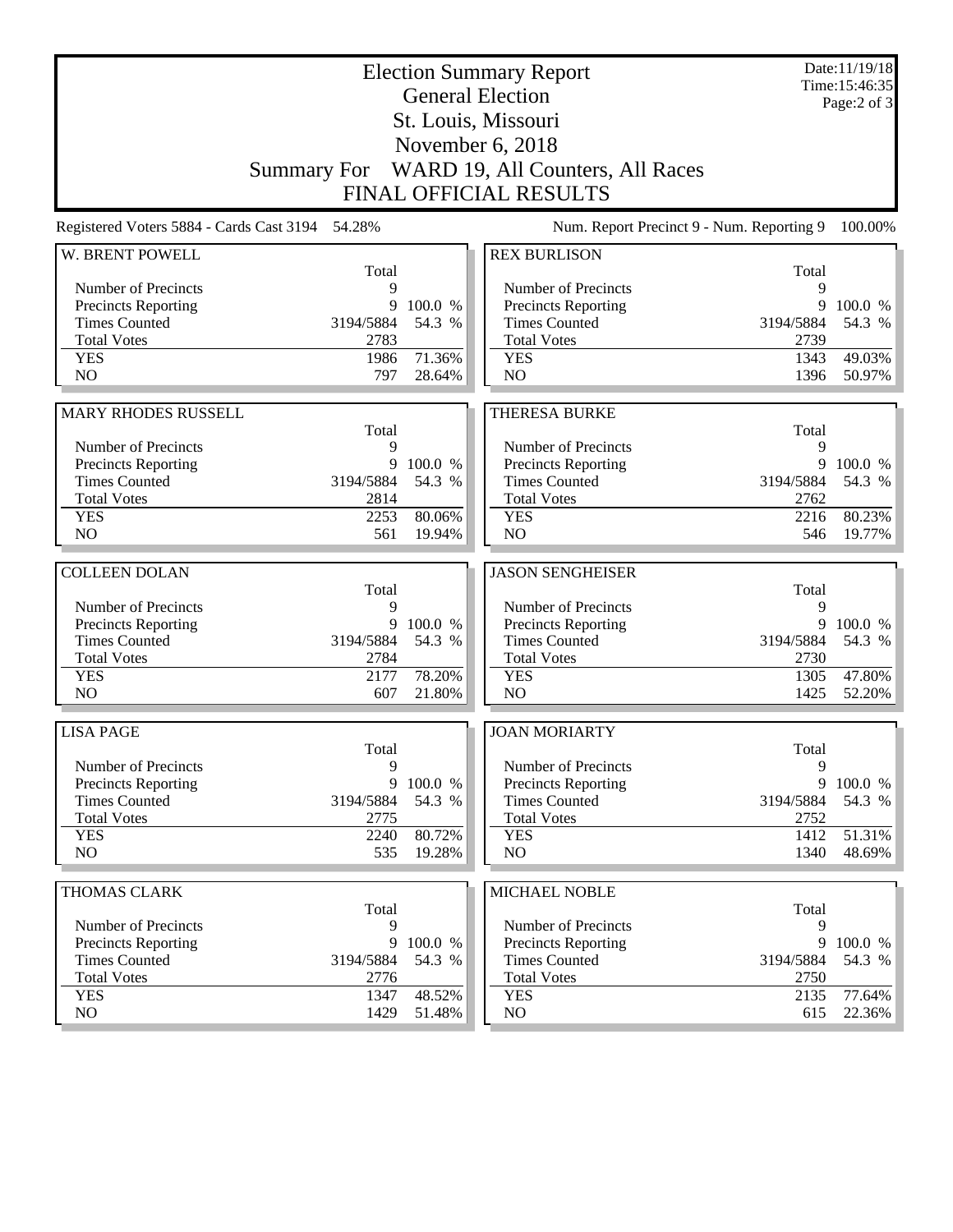|                                                 |                |                   | <b>Election Summary Report</b>               |                | Date:11/19/18<br>Time: 15:46:35 |
|-------------------------------------------------|----------------|-------------------|----------------------------------------------|----------------|---------------------------------|
|                                                 |                |                   | <b>General Election</b>                      |                | Page: 3 of 3                    |
|                                                 |                |                   | St. Louis, Missouri                          |                |                                 |
|                                                 |                |                   | November 6, 2018                             |                |                                 |
|                                                 |                |                   | Summary For WARD 19, All Counters, All Races |                |                                 |
|                                                 |                |                   |                                              |                |                                 |
|                                                 |                |                   | <b>FINAL OFFICIAL RESULTS</b>                |                |                                 |
| Registered Voters 5884 - Cards Cast 3194 54.28% |                |                   | Num. Report Precinct 9 - Num. Reporting 9    |                | 100.00%                         |
| PAULA BRYANT                                    | Total          |                   | <b>CON AMEND 4</b>                           | Total          |                                 |
| Number of Precincts                             | 9              |                   | Number of Precincts                          | 9              |                                 |
| Precincts Reporting                             | 9              | 100.0 %           | <b>Precincts Reporting</b>                   | 9              | 100.0 %                         |
| <b>Times Counted</b>                            | 3194/5884      | 54.3 %            | <b>Times Counted</b>                         | 3194/5884      | 54.3 %                          |
| <b>Total Votes</b>                              | 2768           |                   | <b>Total Votes</b>                           | 2970           |                                 |
| <b>YES</b>                                      | 2270           | 82.01%            | <b>YES</b>                                   | 1817           | 61.18%                          |
| N <sub>O</sub>                                  | 498            | 17.99%            | N <sub>O</sub>                               | 1153           | 38.82%                          |
| <b>BARBARA PEEBLES</b>                          |                |                   | <b>PROP B</b>                                |                |                                 |
|                                                 | Total          |                   |                                              | Total          |                                 |
| Number of Precincts                             | 9              |                   | Number of Precincts                          | 9              |                                 |
| Precincts Reporting                             |                | 9 100.0 %         | <b>Precincts Reporting</b>                   | 9              | 100.0 %                         |
| <b>Times Counted</b>                            | 3194/5884      | 54.3 %            | <b>Times Counted</b>                         | 3194/5884      | 54.3 %                          |
| <b>Total Votes</b>                              | 2767           |                   | <b>Total Votes</b>                           | 3115           |                                 |
| <b>YES</b>                                      | 1501           | 54.25%            | <b>YES</b>                                   | 2809           | 90.18%                          |
| N <sub>O</sub>                                  | 1266           | 45.75%            | N <sub>O</sub>                               | 306            | 9.82%                           |
|                                                 |                |                   |                                              |                |                                 |
| <b>CON AMEND 1</b>                              |                |                   | PROP C                                       |                |                                 |
|                                                 | Total          |                   |                                              | Total          |                                 |
| Number of Precincts                             | 9              |                   | Number of Precincts                          | 9              |                                 |
| Precincts Reporting<br><b>Times Counted</b>     | 9<br>3194/5884 | 100.0 %<br>54.3 % | Precincts Reporting<br><b>Times Counted</b>  | 9<br>3194/5884 | 100.0 %<br>54.3 %               |
| <b>Total Votes</b>                              | 3074           |                   | <b>Total Votes</b>                           | 3091           |                                 |
| <b>YES</b>                                      | 2430           | 79.05%            | <b>YES</b>                                   | 1545           | 49.98%                          |
| N <sub>O</sub>                                  | 644            | 20.95%            | NO                                           | 1546           | 50.02%                          |
|                                                 |                |                   |                                              |                |                                 |
| <b>CON AMEND 2</b>                              |                |                   | PROP D                                       |                |                                 |
|                                                 | Total          |                   |                                              | Total          |                                 |
| Number of Precincts                             | 9              |                   | Number of Precincts                          | 9              |                                 |
| Precincts Reporting                             |                | 9 100.0 %         | Precincts Reporting                          | 9              | 100.0 %                         |
| <b>Times Counted</b>                            | 3194/5884      | 54.3 %            | <b>Times Counted</b>                         | 3194/5884      | 54.3 %                          |
| <b>Total Votes</b>                              | 3092           |                   | <b>Total Votes</b>                           | 3047           |                                 |
| <b>YES</b><br>NO                                | 2577<br>515    | 83.34%<br>16.66%  | <b>YES</b><br>NO                             | 1628<br>1419   | 53.43%<br>46.57%                |
|                                                 |                |                   |                                              |                |                                 |
| <b>CON AMEND 3</b>                              |                |                   | <b>BOARD OF ED</b>                           |                |                                 |
|                                                 | Total          |                   |                                              | Total          |                                 |
| Number of Precincts                             | 9              |                   | Number of Precincts                          | 9              |                                 |
| Precincts Reporting                             | 9              | 100.0 %           | Precincts Reporting                          | 9              | 100.0 %                         |
| <b>Times Counted</b>                            | 3194/5884      | 54.3 %            | <b>Times Counted</b>                         | 3194/5884      | 54.3 %                          |
| <b>Total Votes</b>                              | 3086           |                   | <b>Total Votes</b>                           | 4784           |                                 |
| <b>YES</b>                                      | 1283           | 41.57%            | DONNA JONES                                  | 936            | 19.57%                          |
| N <sub>O</sub>                                  | 1803           | 58.43%            | <b>JOYCE ROBERTS</b>                         | 1673           | 34.97%                          |
|                                                 |                |                   | <b>ADAM LAYNE</b>                            | 894            | 18.69%                          |
|                                                 |                |                   | <b>BILL HAAS</b>                             | 418            | 8.74%                           |
|                                                 |                |                   | <b>JARED OPSAL</b>                           | 173            | 3.62%                           |
|                                                 |                |                   | <b>CYDNEY JOHNSON</b>                        | 349            | 7.30%                           |
|                                                 |                |                   | <b>DAVID JACKSON</b>                         | 320            | 6.69%                           |
|                                                 |                |                   | Write-in Votes                               | 21             | $0.44\%$                        |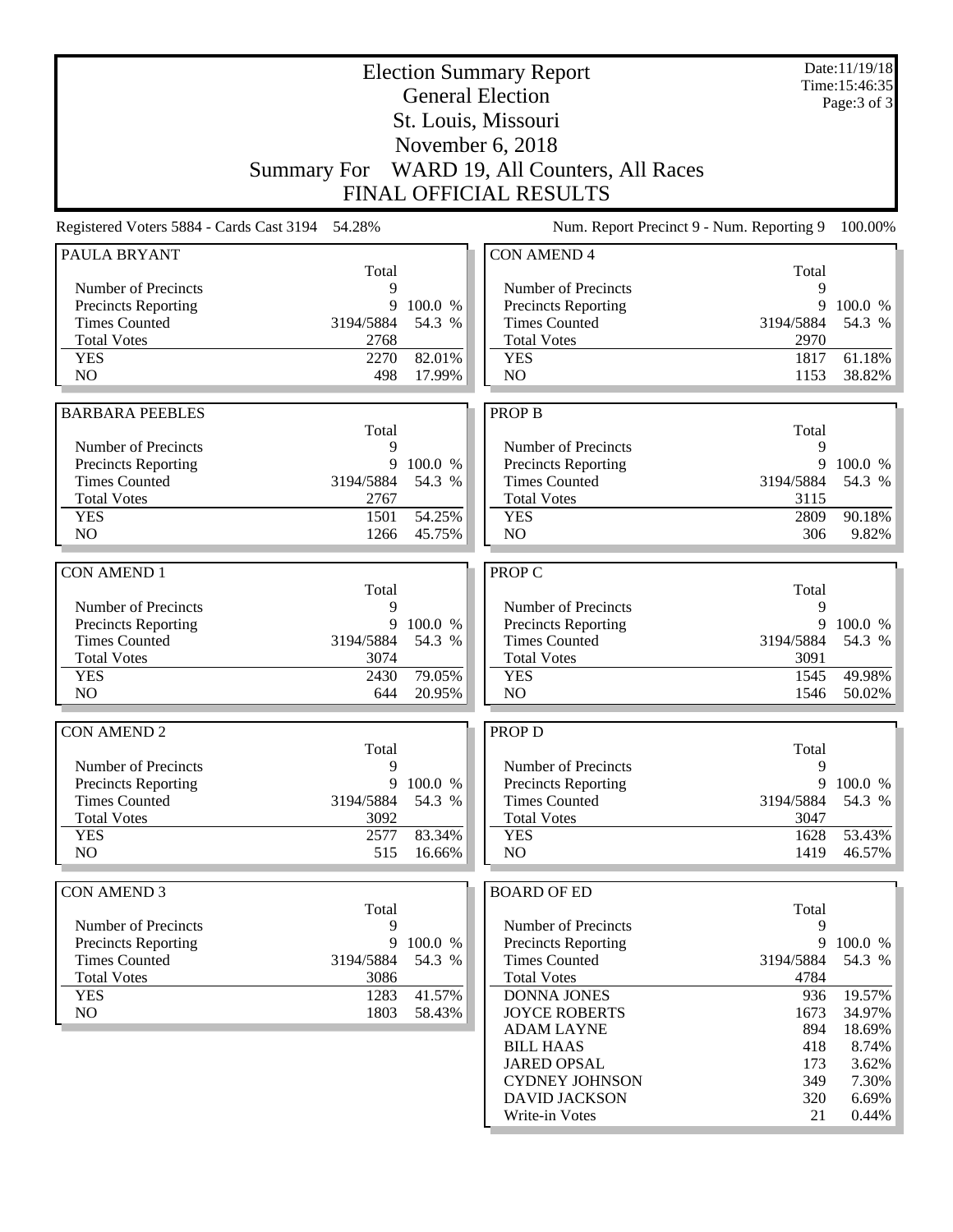|                                                 |                    |                   | <b>Election Summary Report</b>              |                  | Date:11/19/18<br>Time:15:46:44 |
|-------------------------------------------------|--------------------|-------------------|---------------------------------------------|------------------|--------------------------------|
|                                                 |                    |                   | <b>General Election</b>                     |                  | Page:1 of 3                    |
|                                                 |                    |                   | St. Louis, Missouri                         |                  |                                |
|                                                 |                    |                   |                                             |                  |                                |
|                                                 |                    |                   | November 6, 2018                            |                  |                                |
|                                                 | <b>Summary For</b> |                   | WARD 20, All Counters, All Races            |                  |                                |
|                                                 |                    |                   | <b>FINAL OFFICIAL RESULTS</b>               |                  |                                |
| Registered Voters 5275 - Cards Cast 2615 49.57% |                    |                   | Num. Report Precinct 7 - Num. Reporting 7   |                  | 100.00%                        |
| <b>US SENATOR</b>                               |                    |                   | <b>STATE REP 80</b>                         |                  |                                |
|                                                 | Total              |                   |                                             | Total            |                                |
| Number of Precincts                             | 7                  |                   | Number of Precincts                         |                  |                                |
| <b>Precincts Reporting</b>                      | 7                  | 100.0 %           | Precincts Reporting                         |                  | 100.0 %                        |
| <b>Times Counted</b>                            | 2615/5275          | 49.6 %            | <b>Times Counted</b>                        | 191/367          | 52.0 %                         |
| <b>Total Votes</b>                              | 2603               |                   | <b>Total Votes</b>                          | 170              |                                |
| <b>JOSH HAWLEY</b>                              | 220                | 8.45%             | PETER MERIDETH                              | 163              | 95.88%                         |
| <b>CLAIRE McCASKILL</b>                         | 2309               | 88.71%            | Write-in Votes                              | 7                | 4.12%                          |
| <b>JAPHETH CAMPBELL</b>                         | 29                 | 1.11%             |                                             |                  |                                |
| <b>JO CRAIN</b><br><b>CRAIG O'DEAR</b>          | 18<br>19           | 0.69%<br>0.73%    | <b>STATE REP 81</b>                         |                  |                                |
| Write-in Votes                                  | 8                  | 0.31%             |                                             | Total            |                                |
|                                                 |                    |                   | Number of Precincts                         | $\overline{c}$   |                                |
|                                                 |                    |                   | <b>Precincts Reporting</b>                  | $\overline{2}$   | 100.0 %                        |
| <b>STATE AUDITOR</b>                            |                    |                   | <b>Times Counted</b>                        | 667/1235         | 54.0 %                         |
|                                                 | Total              |                   | <b>Total Votes</b>                          | 600              |                                |
| Number of Precincts                             | 7                  |                   | <b>STEVE BUTZ</b>                           | 582              | 97.00%                         |
| Precincts Reporting<br><b>Times Counted</b>     | 7<br>2615/5275     | 100.0 %<br>49.6 % | Write-in Votes                              | 18               | $3.00\%$                       |
| <b>Total Votes</b>                              | 2572               |                   |                                             |                  |                                |
| SAUNDRA McDOWELL                                | 197                | 7.66%             | <b>COLL OF REV</b>                          |                  |                                |
| NICOLE GALLOWAY                                 | 2269               | 88.22%            |                                             | Total            |                                |
| <b>SEAN O'TOOLE</b>                             | 53                 | 2.06%             | Number of Precincts                         | 7                |                                |
| <b>DON FITZ</b>                                 | 27                 | 1.05%             | Precincts Reporting<br><b>Times Counted</b> | 7<br>2615/5275   | 100.0 %<br>49.6 %              |
| <b>JACOB LUETKEMEYER</b>                        | 21                 | 0.82%             | <b>Total Votes</b>                          | 2428             |                                |
| Write-in Votes                                  | 5                  | 0.19%             | <b>GREGORY DALY</b>                         | 2377             | 97.90%                         |
|                                                 |                    |                   | Write-in Votes                              | 51               | 2.10%                          |
| <b>US REP DIST 1</b>                            |                    |                   |                                             |                  |                                |
|                                                 | Total              |                   | LICENSE COLL                                |                  |                                |
| Number of Precincts                             | 7                  |                   |                                             | Total            |                                |
| <b>Precincts Reporting</b>                      |                    | 7 100.0 %         | Number of Precincts                         | $\boldsymbol{7}$ |                                |
| <b>Times Counted</b>                            | 2615/5275          | 49.6 %            | <b>Precincts Reporting</b>                  |                  | 7 100.0 %                      |
| <b>Total Votes</b>                              | 2567               |                   | <b>Times Counted</b>                        | 2615/5275        | 49.6 %                         |
| <b>ROBERT VROMAN</b>                            | 228                | 8.88%             | <b>Total Votes</b>                          | 2528             |                                |
| <b>LACY CLAY</b>                                | 2238               | 87.18%            | <b>ZACHARY SYBERG</b>                       | 281              | 11.12%                         |
| ROBB CUNNINGHAM                                 | 90                 | 3.51%             | <b>MAVIS THOMPSON</b>                       | 2224             | 87.97%                         |
| Write-in Votes                                  | 11                 | 0.43%             | Write-in Votes                              | 23               | 0.91%                          |
|                                                 |                    |                   |                                             |                  |                                |
| <b>STATE REP 78</b>                             |                    |                   | <b>REC OF DEEDS</b>                         |                  |                                |
|                                                 | Total              |                   |                                             | Total            |                                |
| Number of Precincts                             | 4                  |                   | Number of Precincts                         | 7                |                                |
| <b>Precincts Reporting</b>                      |                    | 4 100.0 %         | Precincts Reporting                         |                  | 7 100.0 %                      |
| <b>Times Counted</b>                            | 1757/3673          | 47.8 %            | <b>Times Counted</b>                        | 2615/5275        | 49.6 %                         |
| <b>Total Votes</b>                              | 1632               |                   | <b>Total Votes</b>                          | 2417             |                                |
| <b>BRUCE FRANKS</b>                             | 1600               | 98.04%            | <b>MICAHEL BUTLER</b>                       | 2379             | 98.43%                         |
| Write-in Votes                                  | 32                 | 1.96%             | Write-in Votes                              | 38               | $1.57\%$                       |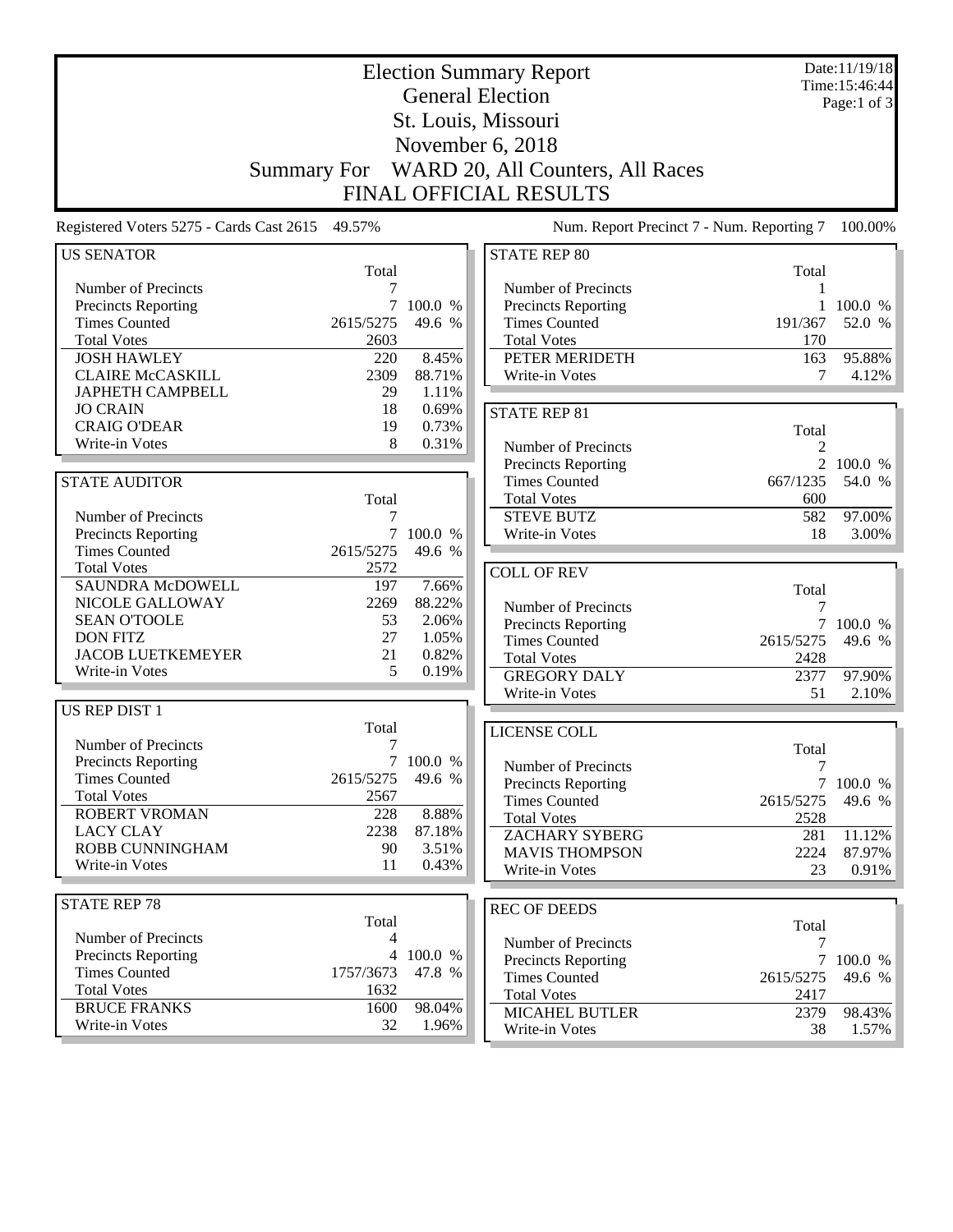|                                                 |              |                  | <b>Election Summary Report</b><br><b>General Election</b> |             | Date:11/19/18<br>Time: 15:46:44 |
|-------------------------------------------------|--------------|------------------|-----------------------------------------------------------|-------------|---------------------------------|
|                                                 |              |                  | St. Louis, Missouri                                       |             | Page: $2$ of $3$                |
|                                                 |              |                  | November 6, 2018                                          |             |                                 |
|                                                 |              |                  | Summary For WARD 20, All Counters, All Races              |             |                                 |
|                                                 |              |                  | <b>FINAL OFFICIAL RESULTS</b>                             |             |                                 |
|                                                 |              |                  |                                                           |             |                                 |
| Registered Voters 5275 - Cards Cast 2615 49.57% |              |                  | Num. Report Precinct 7 - Num. Reporting 7                 |             | 100.00%                         |
| W. BRENT POWELL                                 | Total        |                  | <b>REX BURLISON</b>                                       | Total       |                                 |
| Number of Precincts                             |              |                  | Number of Precincts                                       | 7           |                                 |
| Precincts Reporting                             | 7            | 100.0 %          | <b>Precincts Reporting</b>                                | 7           | 100.0 %                         |
| <b>Times Counted</b>                            | 2615/5275    | 49.6 %           | <b>Times Counted</b>                                      | 2615/5275   | 49.6 %                          |
| <b>Total Votes</b>                              | 2295         |                  | <b>Total Votes</b>                                        | 2256        |                                 |
| <b>YES</b>                                      | 1258         | 54.81%           | <b>YES</b>                                                | 1264        | 56.03%                          |
| NO                                              | 1037         | 45.19%           | NO                                                        | 992         | 43.97%                          |
|                                                 |              |                  |                                                           |             |                                 |
| MARY RHODES RUSSELL                             |              |                  | <b>THERESA BURKE</b>                                      |             |                                 |
| Number of Precincts                             | Total<br>7   |                  | Number of Precincts                                       | Total<br>7  |                                 |
| <b>Precincts Reporting</b>                      | 7            | 100.0 %          | Precincts Reporting                                       | 7           | 100.0 %                         |
| <b>Times Counted</b>                            | 2615/5275    | 49.6 %           | <b>Times Counted</b>                                      | 2615/5275   | 49.6 %                          |
| <b>Total Votes</b>                              | 2293         |                  | <b>Total Votes</b>                                        | 2262        |                                 |
| <b>YES</b>                                      | 1496         | 65.24%           | <b>YES</b>                                                | 1446        | 63.93%                          |
| NO                                              | 797          | 34.76%           | N <sub>O</sub>                                            | 816         | 36.07%                          |
|                                                 |              |                  |                                                           |             |                                 |
|                                                 |              |                  |                                                           |             |                                 |
| <b>COLLEEN DOLAN</b>                            |              |                  | <b>JASON SENGHEISER</b>                                   |             |                                 |
|                                                 | Total        |                  |                                                           | Total       |                                 |
| Number of Precincts                             | 7            |                  | Number of Precincts                                       | 7           |                                 |
| Precincts Reporting                             |              | 7 100.0 %        | Precincts Reporting                                       | 7           | 100.0 %                         |
| <b>Times Counted</b>                            | 2615/5275    | 49.6 %           | <b>Times Counted</b>                                      | 2615/5275   | 49.6 %                          |
| <b>Total Votes</b>                              | 2283         | 62.64%           | <b>Total Votes</b>                                        | 2247        |                                 |
| <b>YES</b><br>NO                                | 1430<br>853  | 37.36%           | <b>YES</b><br>NO                                          | 1259<br>988 | 56.03%<br>43.97%                |
|                                                 |              |                  |                                                           |             |                                 |
| <b>LISA PAGE</b>                                |              |                  | <b>JOAN MORIARTY</b>                                      |             |                                 |
| Number of Precincts                             | Total<br>7   |                  | Number of Precincts                                       | Total<br>7  |                                 |
| <b>Precincts Reporting</b>                      |              | 7 100.0 %        | <b>Precincts Reporting</b>                                |             | 7 100.0 %                       |
| <b>Times Counted</b>                            | 2615/5275    | 49.6 %           | <b>Times Counted</b>                                      | 2615/5275   | 49.6 %                          |
| <b>Total Votes</b>                              | 2274         |                  | <b>Total Votes</b>                                        | 2278        |                                 |
| <b>YES</b>                                      | 1484         | 65.26%           | <b>YES</b>                                                | 1301        | 57.11%                          |
| NO                                              | 790          | 34.74%           | NO                                                        | 977         | 42.89%                          |
|                                                 |              |                  |                                                           |             |                                 |
| THOMAS CLARK                                    | Total        |                  | MICHAEL NOBLE                                             | Total       |                                 |
| Number of Precincts                             | 7            |                  | Number of Precincts                                       | 7           |                                 |
| <b>Precincts Reporting</b>                      |              | 7 100.0 %        | <b>Precincts Reporting</b>                                |             | 7 100.0 %                       |
| <b>Times Counted</b>                            | 2615/5275    | 49.6 %           | <b>Times Counted</b>                                      | 2615/5275   | 49.6 %                          |
| <b>Total Votes</b>                              | 2294         |                  | <b>Total Votes</b>                                        | 2266        |                                 |
| <b>YES</b><br>NO                                | 1204<br>1090 | 52.48%<br>47.52% | <b>YES</b><br>NO                                          | 1417<br>849 | 62.53%<br>37.47%                |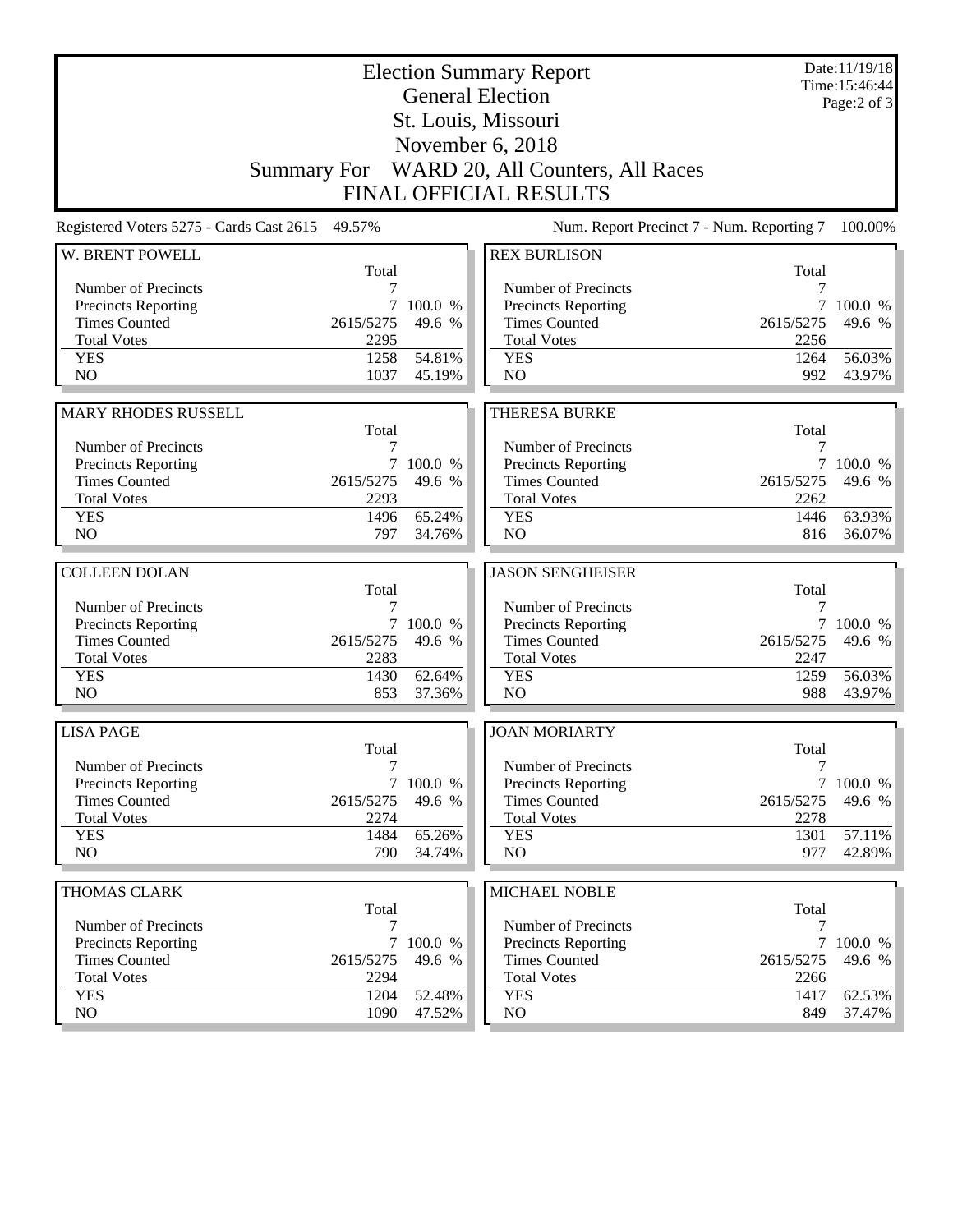|                                                 |                |                   | <b>Election Summary Report</b>               |                                           | Date:11/19/18<br>Time: 15:46:44 |
|-------------------------------------------------|----------------|-------------------|----------------------------------------------|-------------------------------------------|---------------------------------|
|                                                 |                |                   | <b>General Election</b>                      |                                           | Page: 3 of 3                    |
|                                                 |                |                   | St. Louis, Missouri                          |                                           |                                 |
|                                                 |                |                   | November 6, 2018                             |                                           |                                 |
|                                                 |                |                   | Summary For WARD 20, All Counters, All Races |                                           |                                 |
|                                                 |                |                   |                                              |                                           |                                 |
|                                                 |                |                   | <b>FINAL OFFICIAL RESULTS</b>                |                                           |                                 |
| Registered Voters 5275 - Cards Cast 2615 49.57% |                |                   |                                              | Num. Report Precinct 7 - Num. Reporting 7 | 100.00%                         |
| PAULA BRYANT                                    | Total          |                   | <b>CON AMEND 4</b>                           | Total                                     |                                 |
| Number of Precincts                             |                |                   | Number of Precincts                          |                                           |                                 |
| Precincts Reporting                             | 7              | 100.0 %           | <b>Precincts Reporting</b>                   | $\tau$                                    | 100.0 %                         |
| <b>Times Counted</b>                            | 2615/5275      | 49.6 %            | <b>Times Counted</b>                         | 2615/5275                                 | 49.6 %                          |
| <b>Total Votes</b>                              | 2269           |                   | <b>Total Votes</b>                           | 2415                                      |                                 |
| <b>YES</b>                                      | 1505           | 66.33%            | <b>YES</b>                                   | 1110                                      | 45.96%                          |
| N <sub>O</sub>                                  | 764            | 33.67%            | N <sub>O</sub>                               | 1305                                      | 54.04%                          |
| <b>BARBARA PEEBLES</b>                          |                |                   | <b>PROP B</b>                                |                                           |                                 |
|                                                 | Total          |                   |                                              | Total                                     |                                 |
| Number of Precincts                             | 7              |                   | Number of Precincts                          | 7                                         |                                 |
| Precincts Reporting                             |                | 7 100.0 %         | Precincts Reporting                          |                                           | 7 100.0 %                       |
| <b>Times Counted</b>                            | 2615/5275      | 49.6 %            | <b>Times Counted</b>                         | 2615/5275                                 | 49.6 %                          |
| <b>Total Votes</b>                              | 2292           |                   | <b>Total Votes</b>                           | 2569                                      |                                 |
| <b>YES</b>                                      | 1348           | 58.81%            | <b>YES</b>                                   | 2311                                      | 89.96%                          |
| N <sub>O</sub>                                  | 944            | 41.19%            | N <sub>O</sub>                               | 258                                       | 10.04%                          |
|                                                 |                |                   |                                              |                                           |                                 |
| <b>CON AMEND 1</b>                              |                |                   | PROP C                                       |                                           |                                 |
|                                                 | Total          |                   |                                              | Total                                     |                                 |
| Number of Precincts                             | 7              |                   | Number of Precincts                          | 7                                         |                                 |
| Precincts Reporting<br><b>Times Counted</b>     | 7<br>2615/5275 | 100.0 %<br>49.6 % | Precincts Reporting<br><b>Times Counted</b>  | 7<br>2615/5275                            | 100.0 %<br>49.6 %               |
| <b>Total Votes</b>                              | 2528           |                   | <b>Total Votes</b>                           | 2517                                      |                                 |
| <b>YES</b>                                      | 2025           | 80.10%            | <b>YES</b>                                   | 1276                                      | 50.70%                          |
| N <sub>O</sub>                                  | 503            | 19.90%            | NO                                           | 1241                                      | 49.30%                          |
|                                                 |                |                   |                                              |                                           |                                 |
| <b>CON AMEND 2</b>                              |                |                   | PROP D                                       |                                           |                                 |
|                                                 | Total          |                   |                                              | Total                                     |                                 |
| Number of Precincts                             | 7              |                   | Number of Precincts                          | 7                                         |                                 |
| Precincts Reporting                             |                | 7 100.0 %         | Precincts Reporting                          | $7^{\circ}$                               | 100.0 %                         |
| <b>Times Counted</b>                            | 2615/5275      | 49.6 %            | <b>Times Counted</b>                         | 2615/5275                                 | 49.6 %                          |
| <b>Total Votes</b>                              | 2565           |                   | <b>Total Votes</b>                           | 2541                                      |                                 |
| <b>YES</b><br>NO                                | 2186<br>379    | 85.22%<br>14.78%  | <b>YES</b><br>NO                             | 1244<br>1297                              | 48.96%<br>51.04%                |
|                                                 |                |                   |                                              |                                           |                                 |
| <b>CON AMEND 3</b>                              |                |                   | <b>BOARD OF ED</b>                           |                                           |                                 |
|                                                 | Total          |                   |                                              | Total                                     |                                 |
| Number of Precincts                             | 7              |                   | Number of Precincts                          | 7                                         |                                 |
| Precincts Reporting                             | $\tau$         | 100.0 %           | Precincts Reporting                          | $\tau$                                    | 100.0 %                         |
| <b>Times Counted</b>                            | 2615/5275      | 49.6 %            | <b>Times Counted</b>                         | 2615/5275                                 | 49.6 %                          |
| <b>Total Votes</b>                              | 2543           |                   | <b>Total Votes</b>                           | 3531                                      |                                 |
| <b>YES</b>                                      | 1002           | 39.40%            | DONNA JONES                                  | 803                                       | 22.74%                          |
| N <sub>O</sub>                                  | 1541           | 60.60%            | <b>JOYCE ROBERTS</b>                         | 950                                       | 26.90%                          |
|                                                 |                |                   | <b>ADAM LAYNE</b>                            | 519                                       | 14.70%                          |
|                                                 |                |                   | <b>BILL HAAS</b>                             | 405                                       | 11.47%                          |
|                                                 |                |                   | <b>JARED OPSAL</b>                           | 143                                       | 4.05%                           |
|                                                 |                |                   | <b>CYDNEY JOHNSON</b>                        | 309                                       | 8.75%                           |
|                                                 |                |                   | <b>DAVID JACKSON</b><br>Write-in Votes       | 338<br>64                                 | 9.57%<br>1.81%                  |
|                                                 |                |                   |                                              |                                           |                                 |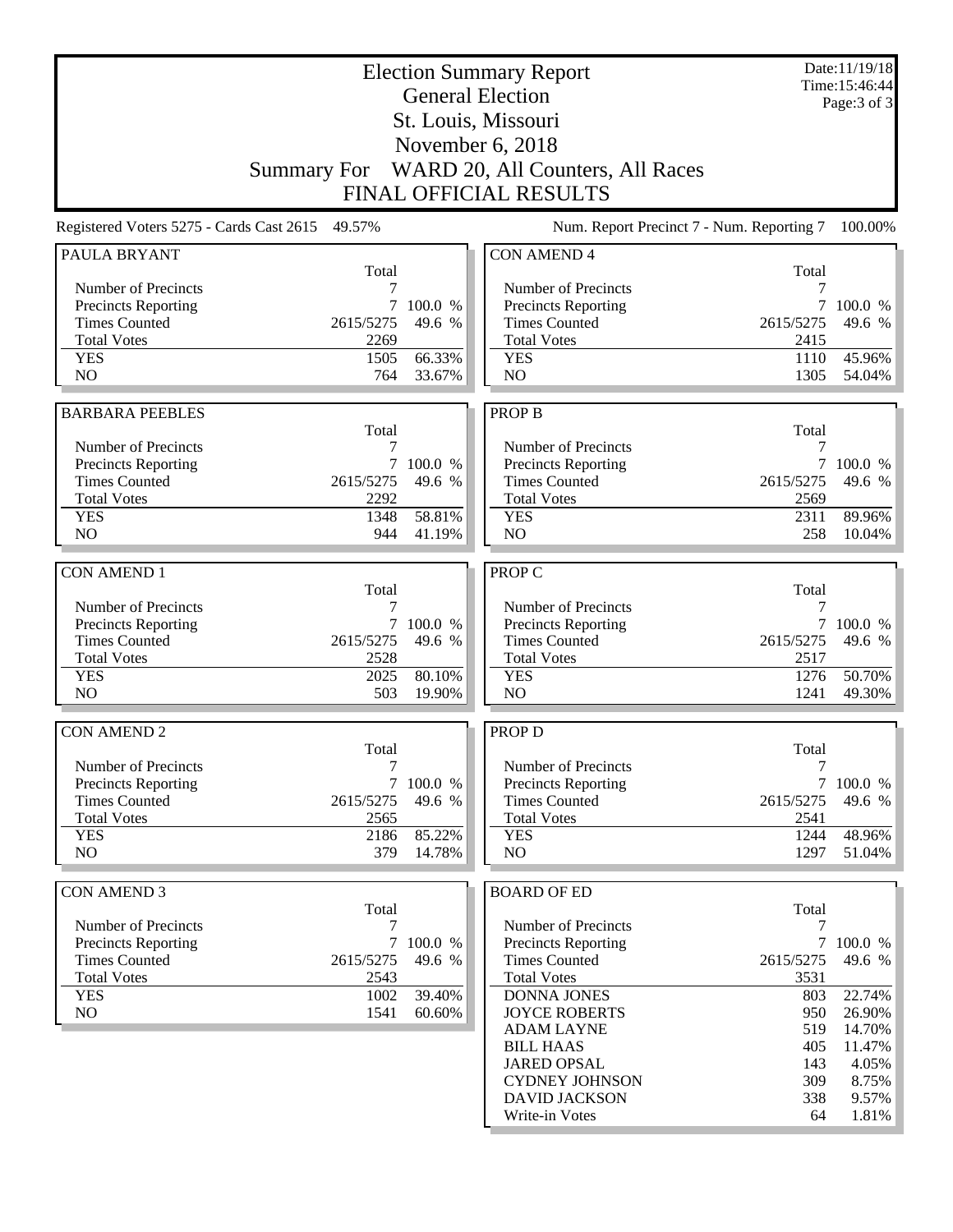| <b>Election Summary Report</b><br><b>General Election</b> |                    |                 |                                                    |            | Date:11/19/18<br>Time:15:46:48 |
|-----------------------------------------------------------|--------------------|-----------------|----------------------------------------------------|------------|--------------------------------|
|                                                           |                    |                 |                                                    |            | Page:1 of $3$                  |
|                                                           |                    |                 | St. Louis, Missouri                                |            |                                |
|                                                           |                    |                 | November 6, 2018                                   |            |                                |
|                                                           | <b>Summary For</b> |                 | WARD 21, All Counters, All Races                   |            |                                |
|                                                           |                    |                 |                                                    |            |                                |
|                                                           |                    |                 | FINAL OFFICIAL RESULTS                             |            |                                |
| Registered Voters 6965 - Cards Cast 3284                  | 47.15%             |                 | Num. Report Precinct 9 - Num. Reporting 9          |            | 100.00%                        |
| <b>US SENATOR</b>                                         |                    |                 | <b>STATE REP 76</b>                                |            |                                |
|                                                           | Total              |                 |                                                    | Total      |                                |
| Number of Precincts                                       | 9                  |                 | Number of Precincts                                | 4          |                                |
| Precincts Reporting                                       | 9                  | 100.0 %         | Precincts Reporting                                | 4          | 100.0 %                        |
| <b>Times Counted</b>                                      | 3284/6965          | 47.2 %          | <b>Times Counted</b>                               | 1411/2868  | 49.2 %                         |
| <b>Total Votes</b>                                        | 3268               |                 | <b>Total Votes</b>                                 | 1335       |                                |
| <b>JOSH HAWLEY</b><br><b>CLAIRE McCASKILL</b>             | 59                 | 1.81%           | <b>CHRIS CARTER</b>                                | 1315       | 98.50%                         |
| <b>JAPHETH CAMPBELL</b>                                   | 3167<br>14         | 96.91%<br>0.43% | Write-in Votes                                     | 20         | 1.50%                          |
| <b>JO CRAIN</b>                                           | 12                 | 0.37%           |                                                    |            |                                |
| <b>CRAIG O'DEAR</b>                                       | 12                 | 0.37%           | <b>STATE REP 77</b>                                |            |                                |
| Write-in Votes                                            | 4                  | 0.12%           |                                                    | Total      |                                |
|                                                           |                    |                 | Number of Precincts                                | 5<br>5     |                                |
|                                                           |                    |                 | <b>Precincts Reporting</b><br><b>Times Counted</b> | 1873/4097  | 100.0 %<br>45.7 %              |
| <b>STATE AUDITOR</b>                                      |                    |                 | <b>Total Votes</b>                                 | 1796       |                                |
| Number of Precincts                                       | Total<br>9         |                 | <b>STEVE ROBERTS</b>                               | 1776       | 98.89%                         |
| Precincts Reporting                                       | 9                  | 100.0 %         | Write-in Votes                                     | 20         | 1.11%                          |
| <b>Times Counted</b>                                      | 3284/6965          | 47.2 %          |                                                    |            |                                |
| <b>Total Votes</b>                                        | 3199               |                 |                                                    |            |                                |
| SAUNDRA McDOWELL                                          | 85                 | 2.66%           | <b>COLL OF REV</b>                                 |            |                                |
| NICOLE GALLOWAY                                           | 3045               | 95.19%          | Number of Precincts                                | Total<br>9 |                                |
| <b>SEAN O'TOOLE</b>                                       | 43                 | 1.34%           | Precincts Reporting                                | 9          | 100.0 %                        |
| <b>DON FITZ</b>                                           | 16                 | 0.50%           | <b>Times Counted</b>                               | 3284/6965  | 47.2 %                         |
| <b>JACOB LUETKEMEYER</b>                                  | 6                  | 0.19%           | <b>Total Votes</b>                                 | 3105       |                                |
| Write-in Votes                                            | 4                  | 0.13%           | <b>GREGORY DALY</b>                                | 3092       | 99.58%                         |
|                                                           |                    |                 | Write-in Votes                                     | 13         | 0.42%                          |
| US REP DIST 1                                             |                    |                 |                                                    |            |                                |
|                                                           | Total              |                 | LICENSE COLL                                       |            |                                |
| Number of Precincts                                       | 9                  |                 |                                                    | Total      |                                |
| <b>Precincts Reporting</b>                                |                    | 9 100.0 %       | Number of Precincts                                | 9          |                                |
| <b>Times Counted</b>                                      | 3284/6965          | 47.2 %          | <b>Precincts Reporting</b>                         |            | 9 100.0 %                      |
| <b>Total Votes</b>                                        | 3219               |                 | <b>Times Counted</b>                               | 3284/6965  | 47.2 %                         |
| ROBERT VROMAN                                             | 54                 | 1.68%           | <b>Total Votes</b>                                 | 3185       |                                |
| <b>LACY CLAY</b>                                          | 3088               | 95.93%          | <b>ZACHARY SYBERG</b>                              | 83         | 2.61%                          |
| ROBB CUNNINGHAM                                           | 61                 | 1.89%           | <b>MAVIS THOMPSON</b>                              | 3095       | 97.17%                         |
| Write-in Votes                                            | 16                 | 0.50%           | Write-in Votes                                     | 7          | 0.22%                          |
| <b>STATE SEN 4</b>                                        |                    |                 |                                                    |            |                                |
|                                                           | Total              |                 | <b>REC OF DEEDS</b>                                | Total      |                                |
| Number of Precincts                                       |                    |                 | Number of Precincts                                | 9          |                                |
| <b>Precincts Reporting</b>                                | $\mathbf{1}$       | 100.0 %         | Precincts Reporting                                | 9          | 100.0 %                        |
| <b>Times Counted</b>                                      | 335/717            | 46.7 %          | <b>Times Counted</b>                               | 3284/6965  | 47.2 %                         |
| <b>Total Votes</b>                                        | 324                |                 | <b>Total Votes</b>                                 | 3157       |                                |
| <b>ROBERT CRUMP</b>                                       | 8                  | 2.47%           | <b>MICAHEL BUTLER</b>                              | 3145       | 99.62%                         |
| <b>KARLA MAY</b>                                          | 316                | 97.53%          | Write-in Votes                                     | 12         | $0.38\%$                       |
| Write-in Votes                                            | $\overline{0}$     | $0.00\%$        |                                                    |            |                                |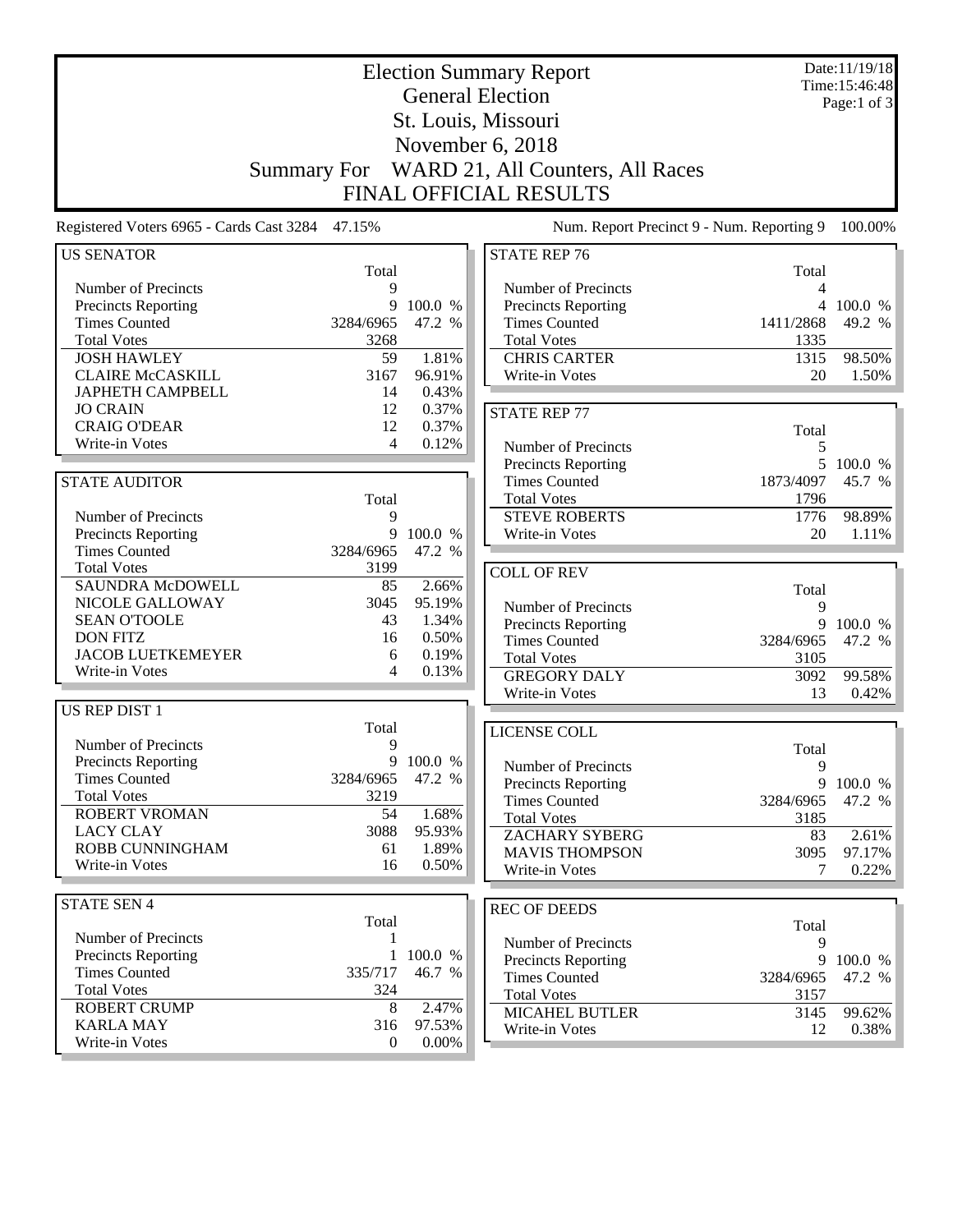| <b>Election Summary Report</b><br><b>General Election</b> |                   |                  |                                              |                   | Date:11/19/18<br>Time: 15:46:48<br>Page: $2$ of $3$ |
|-----------------------------------------------------------|-------------------|------------------|----------------------------------------------|-------------------|-----------------------------------------------------|
|                                                           |                   |                  | St. Louis, Missouri                          |                   |                                                     |
|                                                           |                   |                  | November 6, 2018                             |                   |                                                     |
|                                                           |                   |                  | Summary For WARD 21, All Counters, All Races |                   |                                                     |
|                                                           |                   |                  | <b>FINAL OFFICIAL RESULTS</b>                |                   |                                                     |
| Registered Voters 6965 - Cards Cast 3284 47.15%           |                   |                  | Num. Report Precinct 9 - Num. Reporting 9    |                   | 100.00%                                             |
| W. BRENT POWELL                                           | Total             |                  | <b>REX BURLISON</b>                          |                   |                                                     |
| Number of Precincts                                       | 9                 |                  | Number of Precincts                          | Total<br>9        |                                                     |
| Precincts Reporting                                       | 9                 | 100.0 %          | Precincts Reporting                          | 9                 | 100.0 %                                             |
| <b>Times Counted</b>                                      | 3284/6965         | 47.2 %           | <b>Times Counted</b>                         | 3284/6965         | 47.2 %                                              |
| <b>Total Votes</b>                                        | 2931              |                  | <b>Total Votes</b>                           | 2876              |                                                     |
| <b>YES</b>                                                | 1786              | 60.93%           | <b>YES</b>                                   | 1694              | 58.90%                                              |
| N <sub>O</sub>                                            | 1145              | 39.07%           | N <sub>O</sub>                               | 1182              | 41.10%                                              |
| <b>MARY RHODES RUSSELL</b>                                |                   |                  | <b>THERESA BURKE</b>                         |                   |                                                     |
|                                                           | Total             |                  |                                              | Total             |                                                     |
| Number of Precincts                                       | 9                 |                  | Number of Precincts                          | 9                 |                                                     |
| <b>Precincts Reporting</b>                                | 9                 | 100.0 %          | Precincts Reporting                          | 9                 | 100.0 %                                             |
| <b>Times Counted</b>                                      | 3284/6965         | 47.2 %           | <b>Times Counted</b>                         | 3284/6965         | 47.2 %                                              |
| <b>Total Votes</b>                                        | 2945              |                  | <b>Total Votes</b>                           | 2910              |                                                     |
| <b>YES</b>                                                | 2032              | 69.00%           | <b>YES</b>                                   | 1987              | 68.28%                                              |
| N <sub>O</sub>                                            | 913               | 31.00%           | N <sub>O</sub>                               | 923               | 31.72%                                              |
| <b>COLLEEN DOLAN</b>                                      |                   |                  | <b>JASON SENGHEISER</b>                      |                   |                                                     |
|                                                           | Total             |                  |                                              | Total             |                                                     |
| Number of Precincts                                       | 9                 |                  | Number of Precincts                          | 9                 |                                                     |
| Precincts Reporting                                       | 9                 | 100.0 %          | Precincts Reporting                          | 9                 | 100.0 %                                             |
| <b>Times Counted</b>                                      | 3284/6965         |                  |                                              |                   |                                                     |
|                                                           |                   | 47.2 %           | <b>Times Counted</b>                         | 3284/6965         | 47.2 %                                              |
| <b>Total Votes</b>                                        | 2911              |                  | <b>Total Votes</b>                           | 2872              |                                                     |
| <b>YES</b>                                                | 1925              | 66.13%           | <b>YES</b>                                   | 1650              | 57.45%                                              |
| NO                                                        | 986               | 33.87%           | N <sub>O</sub>                               | 1222              | 42.55%                                              |
| <b>LISA PAGE</b>                                          |                   |                  | <b>JOAN MORIARTY</b>                         |                   |                                                     |
|                                                           | Total             |                  |                                              | Total             |                                                     |
| Number of Precincts                                       | 9                 |                  | Number of Precincts                          | 9                 |                                                     |
| <b>Precincts Reporting</b>                                |                   | 9 100.0 %        | Precincts Reporting                          | 9                 |                                                     |
| <b>Times Counted</b><br><b>Total Votes</b>                | 3284/6965<br>2906 | 47.2 %           | <b>Times Counted</b><br><b>Total Votes</b>   | 3284/6965<br>2911 |                                                     |
| <b>YES</b>                                                | 2056              | 70.75%           | <b>YES</b>                                   | 1831              | 100.0 %<br>47.2 %<br>62.90%                         |
| NO                                                        | 850               | 29.25%           | NO                                           | 1080              | $37.10\%$                                           |
|                                                           |                   |                  |                                              |                   |                                                     |
| <b>THOMAS CLARK</b>                                       |                   |                  | MICHAEL NOBLE                                |                   |                                                     |
| Number of Precincts                                       | Total<br>9        |                  | Number of Precincts                          | Total<br>9        |                                                     |
| <b>Precincts Reporting</b>                                | 9                 | 100.0 %          | <b>Precincts Reporting</b>                   | 9                 | 100.0 %                                             |
| <b>Times Counted</b>                                      | 3284/6965         | 47.2 %           | <b>Times Counted</b>                         | 3284/6965         | 47.2 %                                              |
| <b>Total Votes</b>                                        | 2948              |                  | <b>Total Votes</b>                           | 2906              |                                                     |
| <b>YES</b><br>NO                                          | 1709<br>1239      | 57.97%<br>42.03% | <b>YES</b><br>NO                             | 1994<br>912       | 68.62%<br>31.38%                                    |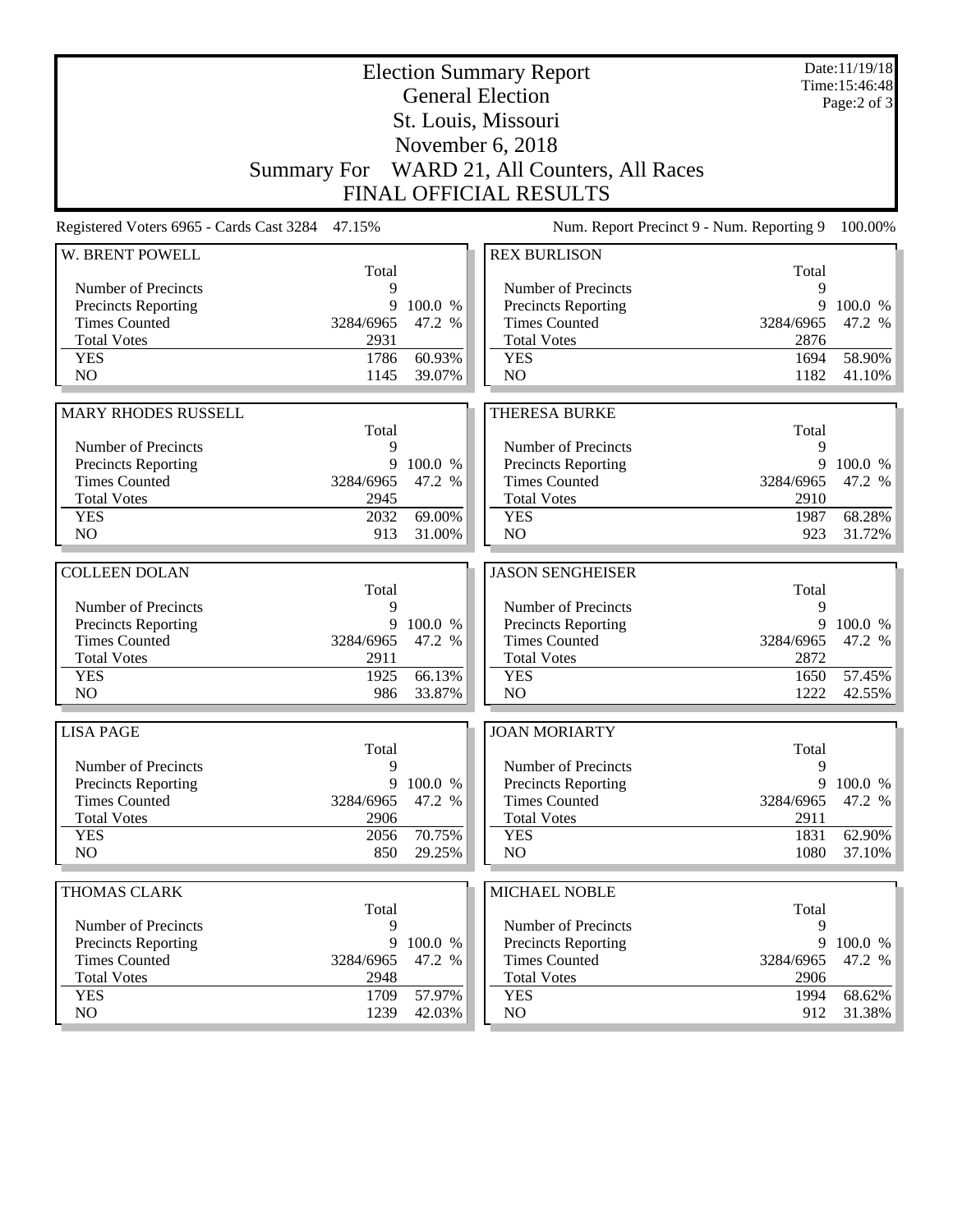| <b>General Election</b><br>Page: 3 of 3<br>St. Louis, Missouri<br>November 6, 2018<br>WARD 21, All Counters, All Races<br><b>Summary For</b><br><b>FINAL OFFICIAL RESULTS</b><br>Num. Report Precinct 9 - Num. Reporting 9<br>Registered Voters 6965 - Cards Cast 3284<br>47.15%<br>100.00%<br>PAULA BRYANT<br><b>CON AMEND 4</b><br>Total<br>Total<br>Number of Precincts<br>9<br>Number of Precincts<br>9<br>9<br><b>Precincts Reporting</b><br>9<br>100.0 %<br>Precincts Reporting<br>100.0 %<br><b>Times Counted</b><br>3284/6965<br>47.2 %<br><b>Times Counted</b><br>3284/6965<br>47.2 %<br><b>Total Votes</b><br>2931<br><b>Total Votes</b><br>3040<br><b>YES</b><br>2160<br>73.69%<br><b>YES</b><br>47.89%<br>1456<br>N <sub>O</sub><br>NO<br>771<br>26.31%<br>1584<br>52.11%<br><b>BARBARA PEEBLES</b><br><b>PROP B</b><br>Total<br>Total<br>Number of Precincts<br>9<br>Number of Precincts<br>9<br>9 100.0 %<br>Precincts Reporting<br>Precincts Reporting<br>47.2 %<br><b>Times Counted</b><br>3284/6965<br>47.2 %<br><b>Times Counted</b><br>3284/6965<br><b>Total Votes</b><br>2993<br><b>Total Votes</b><br>3194<br>60.84%<br>1821<br><b>YES</b><br>2932<br><b>YES</b><br>N <sub>O</sub><br>1172<br>39.16%<br>N <sub>O</sub><br>262<br>PROP C<br><b>CON AMEND 1</b><br>Total<br>Total<br>Number of Precincts<br>Number of Precincts<br>9<br>9<br><b>Precincts Reporting</b><br>9 100.0 %<br>Precincts Reporting<br>9<br><b>Times Counted</b><br>3284/6965<br>47.2 %<br><b>Times Counted</b><br>3284/6965<br><b>Total Votes</b><br>3126<br><b>Total Votes</b><br>3130<br>71.18%<br>64.35%<br><b>YES</b><br>2225<br><b>YES</b><br>2014<br>N <sub>O</sub><br>NO<br>901<br>28.82%<br>35.65%<br>1116<br><b>CON AMEND 2</b><br><b>PROP D</b><br>Total<br>Total<br>Number of Precincts<br>Number of Precincts<br>9<br>9<br>9<br><b>Precincts Reporting</b><br>9 100.0 %<br><b>Precincts Reporting</b><br><b>Times Counted</b><br><b>Times Counted</b><br>47.2 %<br>3284/6965<br>3284/6965<br><b>Total Votes</b><br>3177<br><b>Total Votes</b><br>3122<br><b>YES</b><br>2515<br>79.16%<br><b>YES</b><br>1380<br>NO<br>NO<br>662<br>20.84%<br>1742<br><b>CON AMEND 3</b><br><b>BOARD OF ED</b><br>Total<br>Total<br>Number of Precincts<br>9<br>Number of Precincts<br>9<br><b>Precincts Reporting</b><br>9<br>100.0 %<br><b>Precincts Reporting</b><br>9<br><b>Times Counted</b><br>47.2 %<br><b>Times Counted</b><br>3284/6965<br>3284/6965<br><b>Total Votes</b><br>3133<br><b>Total Votes</b><br>4821<br>59.27%<br><b>YES</b><br>1857<br><b>DONNA JONES</b><br>1241<br>NO<br>1276<br>40.73%<br><b>JOYCE ROBERTS</b><br>1542<br>534<br><b>ADAM LAYNE</b><br><b>BILL HAAS</b><br>531<br><b>JARED OPSAL</b><br>90<br>330<br><b>CYDNEY JOHNSON</b><br><b>DAVID JACKSON</b><br>524<br>29<br>Write-in Votes |  | <b>Election Summary Report</b> | Date:11/19/18<br>Time: 15:46:48 |
|-----------------------------------------------------------------------------------------------------------------------------------------------------------------------------------------------------------------------------------------------------------------------------------------------------------------------------------------------------------------------------------------------------------------------------------------------------------------------------------------------------------------------------------------------------------------------------------------------------------------------------------------------------------------------------------------------------------------------------------------------------------------------------------------------------------------------------------------------------------------------------------------------------------------------------------------------------------------------------------------------------------------------------------------------------------------------------------------------------------------------------------------------------------------------------------------------------------------------------------------------------------------------------------------------------------------------------------------------------------------------------------------------------------------------------------------------------------------------------------------------------------------------------------------------------------------------------------------------------------------------------------------------------------------------------------------------------------------------------------------------------------------------------------------------------------------------------------------------------------------------------------------------------------------------------------------------------------------------------------------------------------------------------------------------------------------------------------------------------------------------------------------------------------------------------------------------------------------------------------------------------------------------------------------------------------------------------------------------------------------------------------------------------------------------------------------------------------------------------------------------------------------------------------------------------------------------------------------------------------------------------------------------------------------------------------------------------------------------------------------------------------------------------------------------------------------|--|--------------------------------|---------------------------------|
|                                                                                                                                                                                                                                                                                                                                                                                                                                                                                                                                                                                                                                                                                                                                                                                                                                                                                                                                                                                                                                                                                                                                                                                                                                                                                                                                                                                                                                                                                                                                                                                                                                                                                                                                                                                                                                                                                                                                                                                                                                                                                                                                                                                                                                                                                                                                                                                                                                                                                                                                                                                                                                                                                                                                                                                                                 |  |                                |                                 |
|                                                                                                                                                                                                                                                                                                                                                                                                                                                                                                                                                                                                                                                                                                                                                                                                                                                                                                                                                                                                                                                                                                                                                                                                                                                                                                                                                                                                                                                                                                                                                                                                                                                                                                                                                                                                                                                                                                                                                                                                                                                                                                                                                                                                                                                                                                                                                                                                                                                                                                                                                                                                                                                                                                                                                                                                                 |  |                                |                                 |
|                                                                                                                                                                                                                                                                                                                                                                                                                                                                                                                                                                                                                                                                                                                                                                                                                                                                                                                                                                                                                                                                                                                                                                                                                                                                                                                                                                                                                                                                                                                                                                                                                                                                                                                                                                                                                                                                                                                                                                                                                                                                                                                                                                                                                                                                                                                                                                                                                                                                                                                                                                                                                                                                                                                                                                                                                 |  |                                |                                 |
|                                                                                                                                                                                                                                                                                                                                                                                                                                                                                                                                                                                                                                                                                                                                                                                                                                                                                                                                                                                                                                                                                                                                                                                                                                                                                                                                                                                                                                                                                                                                                                                                                                                                                                                                                                                                                                                                                                                                                                                                                                                                                                                                                                                                                                                                                                                                                                                                                                                                                                                                                                                                                                                                                                                                                                                                                 |  |                                |                                 |
|                                                                                                                                                                                                                                                                                                                                                                                                                                                                                                                                                                                                                                                                                                                                                                                                                                                                                                                                                                                                                                                                                                                                                                                                                                                                                                                                                                                                                                                                                                                                                                                                                                                                                                                                                                                                                                                                                                                                                                                                                                                                                                                                                                                                                                                                                                                                                                                                                                                                                                                                                                                                                                                                                                                                                                                                                 |  |                                |                                 |
|                                                                                                                                                                                                                                                                                                                                                                                                                                                                                                                                                                                                                                                                                                                                                                                                                                                                                                                                                                                                                                                                                                                                                                                                                                                                                                                                                                                                                                                                                                                                                                                                                                                                                                                                                                                                                                                                                                                                                                                                                                                                                                                                                                                                                                                                                                                                                                                                                                                                                                                                                                                                                                                                                                                                                                                                                 |  |                                |                                 |
|                                                                                                                                                                                                                                                                                                                                                                                                                                                                                                                                                                                                                                                                                                                                                                                                                                                                                                                                                                                                                                                                                                                                                                                                                                                                                                                                                                                                                                                                                                                                                                                                                                                                                                                                                                                                                                                                                                                                                                                                                                                                                                                                                                                                                                                                                                                                                                                                                                                                                                                                                                                                                                                                                                                                                                                                                 |  |                                |                                 |
|                                                                                                                                                                                                                                                                                                                                                                                                                                                                                                                                                                                                                                                                                                                                                                                                                                                                                                                                                                                                                                                                                                                                                                                                                                                                                                                                                                                                                                                                                                                                                                                                                                                                                                                                                                                                                                                                                                                                                                                                                                                                                                                                                                                                                                                                                                                                                                                                                                                                                                                                                                                                                                                                                                                                                                                                                 |  |                                |                                 |
|                                                                                                                                                                                                                                                                                                                                                                                                                                                                                                                                                                                                                                                                                                                                                                                                                                                                                                                                                                                                                                                                                                                                                                                                                                                                                                                                                                                                                                                                                                                                                                                                                                                                                                                                                                                                                                                                                                                                                                                                                                                                                                                                                                                                                                                                                                                                                                                                                                                                                                                                                                                                                                                                                                                                                                                                                 |  |                                |                                 |
|                                                                                                                                                                                                                                                                                                                                                                                                                                                                                                                                                                                                                                                                                                                                                                                                                                                                                                                                                                                                                                                                                                                                                                                                                                                                                                                                                                                                                                                                                                                                                                                                                                                                                                                                                                                                                                                                                                                                                                                                                                                                                                                                                                                                                                                                                                                                                                                                                                                                                                                                                                                                                                                                                                                                                                                                                 |  |                                |                                 |
|                                                                                                                                                                                                                                                                                                                                                                                                                                                                                                                                                                                                                                                                                                                                                                                                                                                                                                                                                                                                                                                                                                                                                                                                                                                                                                                                                                                                                                                                                                                                                                                                                                                                                                                                                                                                                                                                                                                                                                                                                                                                                                                                                                                                                                                                                                                                                                                                                                                                                                                                                                                                                                                                                                                                                                                                                 |  |                                |                                 |
|                                                                                                                                                                                                                                                                                                                                                                                                                                                                                                                                                                                                                                                                                                                                                                                                                                                                                                                                                                                                                                                                                                                                                                                                                                                                                                                                                                                                                                                                                                                                                                                                                                                                                                                                                                                                                                                                                                                                                                                                                                                                                                                                                                                                                                                                                                                                                                                                                                                                                                                                                                                                                                                                                                                                                                                                                 |  |                                |                                 |
|                                                                                                                                                                                                                                                                                                                                                                                                                                                                                                                                                                                                                                                                                                                                                                                                                                                                                                                                                                                                                                                                                                                                                                                                                                                                                                                                                                                                                                                                                                                                                                                                                                                                                                                                                                                                                                                                                                                                                                                                                                                                                                                                                                                                                                                                                                                                                                                                                                                                                                                                                                                                                                                                                                                                                                                                                 |  |                                |                                 |
| 9 100.0 %<br>91.80%<br>8.20%<br>100.0 %<br>47.2 %<br>100.0 %<br>47.2 %<br>44.20%<br>55.80%<br>100.0 %<br>47.2 %<br>25.74%<br>31.99%<br>11.08%<br>11.01%<br>1.87%<br>6.85%<br>10.87%<br>$0.60\%$                                                                                                                                                                                                                                                                                                                                                                                                                                                                                                                                                                                                                                                                                                                                                                                                                                                                                                                                                                                                                                                                                                                                                                                                                                                                                                                                                                                                                                                                                                                                                                                                                                                                                                                                                                                                                                                                                                                                                                                                                                                                                                                                                                                                                                                                                                                                                                                                                                                                                                                                                                                                                 |  |                                |                                 |
|                                                                                                                                                                                                                                                                                                                                                                                                                                                                                                                                                                                                                                                                                                                                                                                                                                                                                                                                                                                                                                                                                                                                                                                                                                                                                                                                                                                                                                                                                                                                                                                                                                                                                                                                                                                                                                                                                                                                                                                                                                                                                                                                                                                                                                                                                                                                                                                                                                                                                                                                                                                                                                                                                                                                                                                                                 |  |                                |                                 |
|                                                                                                                                                                                                                                                                                                                                                                                                                                                                                                                                                                                                                                                                                                                                                                                                                                                                                                                                                                                                                                                                                                                                                                                                                                                                                                                                                                                                                                                                                                                                                                                                                                                                                                                                                                                                                                                                                                                                                                                                                                                                                                                                                                                                                                                                                                                                                                                                                                                                                                                                                                                                                                                                                                                                                                                                                 |  |                                |                                 |
|                                                                                                                                                                                                                                                                                                                                                                                                                                                                                                                                                                                                                                                                                                                                                                                                                                                                                                                                                                                                                                                                                                                                                                                                                                                                                                                                                                                                                                                                                                                                                                                                                                                                                                                                                                                                                                                                                                                                                                                                                                                                                                                                                                                                                                                                                                                                                                                                                                                                                                                                                                                                                                                                                                                                                                                                                 |  |                                |                                 |
|                                                                                                                                                                                                                                                                                                                                                                                                                                                                                                                                                                                                                                                                                                                                                                                                                                                                                                                                                                                                                                                                                                                                                                                                                                                                                                                                                                                                                                                                                                                                                                                                                                                                                                                                                                                                                                                                                                                                                                                                                                                                                                                                                                                                                                                                                                                                                                                                                                                                                                                                                                                                                                                                                                                                                                                                                 |  |                                |                                 |
|                                                                                                                                                                                                                                                                                                                                                                                                                                                                                                                                                                                                                                                                                                                                                                                                                                                                                                                                                                                                                                                                                                                                                                                                                                                                                                                                                                                                                                                                                                                                                                                                                                                                                                                                                                                                                                                                                                                                                                                                                                                                                                                                                                                                                                                                                                                                                                                                                                                                                                                                                                                                                                                                                                                                                                                                                 |  |                                |                                 |
|                                                                                                                                                                                                                                                                                                                                                                                                                                                                                                                                                                                                                                                                                                                                                                                                                                                                                                                                                                                                                                                                                                                                                                                                                                                                                                                                                                                                                                                                                                                                                                                                                                                                                                                                                                                                                                                                                                                                                                                                                                                                                                                                                                                                                                                                                                                                                                                                                                                                                                                                                                                                                                                                                                                                                                                                                 |  |                                |                                 |
|                                                                                                                                                                                                                                                                                                                                                                                                                                                                                                                                                                                                                                                                                                                                                                                                                                                                                                                                                                                                                                                                                                                                                                                                                                                                                                                                                                                                                                                                                                                                                                                                                                                                                                                                                                                                                                                                                                                                                                                                                                                                                                                                                                                                                                                                                                                                                                                                                                                                                                                                                                                                                                                                                                                                                                                                                 |  |                                |                                 |
|                                                                                                                                                                                                                                                                                                                                                                                                                                                                                                                                                                                                                                                                                                                                                                                                                                                                                                                                                                                                                                                                                                                                                                                                                                                                                                                                                                                                                                                                                                                                                                                                                                                                                                                                                                                                                                                                                                                                                                                                                                                                                                                                                                                                                                                                                                                                                                                                                                                                                                                                                                                                                                                                                                                                                                                                                 |  |                                |                                 |
|                                                                                                                                                                                                                                                                                                                                                                                                                                                                                                                                                                                                                                                                                                                                                                                                                                                                                                                                                                                                                                                                                                                                                                                                                                                                                                                                                                                                                                                                                                                                                                                                                                                                                                                                                                                                                                                                                                                                                                                                                                                                                                                                                                                                                                                                                                                                                                                                                                                                                                                                                                                                                                                                                                                                                                                                                 |  |                                |                                 |
|                                                                                                                                                                                                                                                                                                                                                                                                                                                                                                                                                                                                                                                                                                                                                                                                                                                                                                                                                                                                                                                                                                                                                                                                                                                                                                                                                                                                                                                                                                                                                                                                                                                                                                                                                                                                                                                                                                                                                                                                                                                                                                                                                                                                                                                                                                                                                                                                                                                                                                                                                                                                                                                                                                                                                                                                                 |  |                                |                                 |
|                                                                                                                                                                                                                                                                                                                                                                                                                                                                                                                                                                                                                                                                                                                                                                                                                                                                                                                                                                                                                                                                                                                                                                                                                                                                                                                                                                                                                                                                                                                                                                                                                                                                                                                                                                                                                                                                                                                                                                                                                                                                                                                                                                                                                                                                                                                                                                                                                                                                                                                                                                                                                                                                                                                                                                                                                 |  |                                |                                 |
|                                                                                                                                                                                                                                                                                                                                                                                                                                                                                                                                                                                                                                                                                                                                                                                                                                                                                                                                                                                                                                                                                                                                                                                                                                                                                                                                                                                                                                                                                                                                                                                                                                                                                                                                                                                                                                                                                                                                                                                                                                                                                                                                                                                                                                                                                                                                                                                                                                                                                                                                                                                                                                                                                                                                                                                                                 |  |                                |                                 |
|                                                                                                                                                                                                                                                                                                                                                                                                                                                                                                                                                                                                                                                                                                                                                                                                                                                                                                                                                                                                                                                                                                                                                                                                                                                                                                                                                                                                                                                                                                                                                                                                                                                                                                                                                                                                                                                                                                                                                                                                                                                                                                                                                                                                                                                                                                                                                                                                                                                                                                                                                                                                                                                                                                                                                                                                                 |  |                                |                                 |
|                                                                                                                                                                                                                                                                                                                                                                                                                                                                                                                                                                                                                                                                                                                                                                                                                                                                                                                                                                                                                                                                                                                                                                                                                                                                                                                                                                                                                                                                                                                                                                                                                                                                                                                                                                                                                                                                                                                                                                                                                                                                                                                                                                                                                                                                                                                                                                                                                                                                                                                                                                                                                                                                                                                                                                                                                 |  |                                |                                 |
|                                                                                                                                                                                                                                                                                                                                                                                                                                                                                                                                                                                                                                                                                                                                                                                                                                                                                                                                                                                                                                                                                                                                                                                                                                                                                                                                                                                                                                                                                                                                                                                                                                                                                                                                                                                                                                                                                                                                                                                                                                                                                                                                                                                                                                                                                                                                                                                                                                                                                                                                                                                                                                                                                                                                                                                                                 |  |                                |                                 |
|                                                                                                                                                                                                                                                                                                                                                                                                                                                                                                                                                                                                                                                                                                                                                                                                                                                                                                                                                                                                                                                                                                                                                                                                                                                                                                                                                                                                                                                                                                                                                                                                                                                                                                                                                                                                                                                                                                                                                                                                                                                                                                                                                                                                                                                                                                                                                                                                                                                                                                                                                                                                                                                                                                                                                                                                                 |  |                                |                                 |
|                                                                                                                                                                                                                                                                                                                                                                                                                                                                                                                                                                                                                                                                                                                                                                                                                                                                                                                                                                                                                                                                                                                                                                                                                                                                                                                                                                                                                                                                                                                                                                                                                                                                                                                                                                                                                                                                                                                                                                                                                                                                                                                                                                                                                                                                                                                                                                                                                                                                                                                                                                                                                                                                                                                                                                                                                 |  |                                |                                 |
|                                                                                                                                                                                                                                                                                                                                                                                                                                                                                                                                                                                                                                                                                                                                                                                                                                                                                                                                                                                                                                                                                                                                                                                                                                                                                                                                                                                                                                                                                                                                                                                                                                                                                                                                                                                                                                                                                                                                                                                                                                                                                                                                                                                                                                                                                                                                                                                                                                                                                                                                                                                                                                                                                                                                                                                                                 |  |                                |                                 |
|                                                                                                                                                                                                                                                                                                                                                                                                                                                                                                                                                                                                                                                                                                                                                                                                                                                                                                                                                                                                                                                                                                                                                                                                                                                                                                                                                                                                                                                                                                                                                                                                                                                                                                                                                                                                                                                                                                                                                                                                                                                                                                                                                                                                                                                                                                                                                                                                                                                                                                                                                                                                                                                                                                                                                                                                                 |  |                                |                                 |
|                                                                                                                                                                                                                                                                                                                                                                                                                                                                                                                                                                                                                                                                                                                                                                                                                                                                                                                                                                                                                                                                                                                                                                                                                                                                                                                                                                                                                                                                                                                                                                                                                                                                                                                                                                                                                                                                                                                                                                                                                                                                                                                                                                                                                                                                                                                                                                                                                                                                                                                                                                                                                                                                                                                                                                                                                 |  |                                |                                 |
|                                                                                                                                                                                                                                                                                                                                                                                                                                                                                                                                                                                                                                                                                                                                                                                                                                                                                                                                                                                                                                                                                                                                                                                                                                                                                                                                                                                                                                                                                                                                                                                                                                                                                                                                                                                                                                                                                                                                                                                                                                                                                                                                                                                                                                                                                                                                                                                                                                                                                                                                                                                                                                                                                                                                                                                                                 |  |                                |                                 |
|                                                                                                                                                                                                                                                                                                                                                                                                                                                                                                                                                                                                                                                                                                                                                                                                                                                                                                                                                                                                                                                                                                                                                                                                                                                                                                                                                                                                                                                                                                                                                                                                                                                                                                                                                                                                                                                                                                                                                                                                                                                                                                                                                                                                                                                                                                                                                                                                                                                                                                                                                                                                                                                                                                                                                                                                                 |  |                                |                                 |
|                                                                                                                                                                                                                                                                                                                                                                                                                                                                                                                                                                                                                                                                                                                                                                                                                                                                                                                                                                                                                                                                                                                                                                                                                                                                                                                                                                                                                                                                                                                                                                                                                                                                                                                                                                                                                                                                                                                                                                                                                                                                                                                                                                                                                                                                                                                                                                                                                                                                                                                                                                                                                                                                                                                                                                                                                 |  |                                |                                 |
|                                                                                                                                                                                                                                                                                                                                                                                                                                                                                                                                                                                                                                                                                                                                                                                                                                                                                                                                                                                                                                                                                                                                                                                                                                                                                                                                                                                                                                                                                                                                                                                                                                                                                                                                                                                                                                                                                                                                                                                                                                                                                                                                                                                                                                                                                                                                                                                                                                                                                                                                                                                                                                                                                                                                                                                                                 |  |                                |                                 |
|                                                                                                                                                                                                                                                                                                                                                                                                                                                                                                                                                                                                                                                                                                                                                                                                                                                                                                                                                                                                                                                                                                                                                                                                                                                                                                                                                                                                                                                                                                                                                                                                                                                                                                                                                                                                                                                                                                                                                                                                                                                                                                                                                                                                                                                                                                                                                                                                                                                                                                                                                                                                                                                                                                                                                                                                                 |  |                                |                                 |
|                                                                                                                                                                                                                                                                                                                                                                                                                                                                                                                                                                                                                                                                                                                                                                                                                                                                                                                                                                                                                                                                                                                                                                                                                                                                                                                                                                                                                                                                                                                                                                                                                                                                                                                                                                                                                                                                                                                                                                                                                                                                                                                                                                                                                                                                                                                                                                                                                                                                                                                                                                                                                                                                                                                                                                                                                 |  |                                |                                 |
|                                                                                                                                                                                                                                                                                                                                                                                                                                                                                                                                                                                                                                                                                                                                                                                                                                                                                                                                                                                                                                                                                                                                                                                                                                                                                                                                                                                                                                                                                                                                                                                                                                                                                                                                                                                                                                                                                                                                                                                                                                                                                                                                                                                                                                                                                                                                                                                                                                                                                                                                                                                                                                                                                                                                                                                                                 |  |                                |                                 |
|                                                                                                                                                                                                                                                                                                                                                                                                                                                                                                                                                                                                                                                                                                                                                                                                                                                                                                                                                                                                                                                                                                                                                                                                                                                                                                                                                                                                                                                                                                                                                                                                                                                                                                                                                                                                                                                                                                                                                                                                                                                                                                                                                                                                                                                                                                                                                                                                                                                                                                                                                                                                                                                                                                                                                                                                                 |  |                                |                                 |
|                                                                                                                                                                                                                                                                                                                                                                                                                                                                                                                                                                                                                                                                                                                                                                                                                                                                                                                                                                                                                                                                                                                                                                                                                                                                                                                                                                                                                                                                                                                                                                                                                                                                                                                                                                                                                                                                                                                                                                                                                                                                                                                                                                                                                                                                                                                                                                                                                                                                                                                                                                                                                                                                                                                                                                                                                 |  |                                |                                 |
|                                                                                                                                                                                                                                                                                                                                                                                                                                                                                                                                                                                                                                                                                                                                                                                                                                                                                                                                                                                                                                                                                                                                                                                                                                                                                                                                                                                                                                                                                                                                                                                                                                                                                                                                                                                                                                                                                                                                                                                                                                                                                                                                                                                                                                                                                                                                                                                                                                                                                                                                                                                                                                                                                                                                                                                                                 |  |                                |                                 |
|                                                                                                                                                                                                                                                                                                                                                                                                                                                                                                                                                                                                                                                                                                                                                                                                                                                                                                                                                                                                                                                                                                                                                                                                                                                                                                                                                                                                                                                                                                                                                                                                                                                                                                                                                                                                                                                                                                                                                                                                                                                                                                                                                                                                                                                                                                                                                                                                                                                                                                                                                                                                                                                                                                                                                                                                                 |  |                                |                                 |
|                                                                                                                                                                                                                                                                                                                                                                                                                                                                                                                                                                                                                                                                                                                                                                                                                                                                                                                                                                                                                                                                                                                                                                                                                                                                                                                                                                                                                                                                                                                                                                                                                                                                                                                                                                                                                                                                                                                                                                                                                                                                                                                                                                                                                                                                                                                                                                                                                                                                                                                                                                                                                                                                                                                                                                                                                 |  |                                |                                 |
|                                                                                                                                                                                                                                                                                                                                                                                                                                                                                                                                                                                                                                                                                                                                                                                                                                                                                                                                                                                                                                                                                                                                                                                                                                                                                                                                                                                                                                                                                                                                                                                                                                                                                                                                                                                                                                                                                                                                                                                                                                                                                                                                                                                                                                                                                                                                                                                                                                                                                                                                                                                                                                                                                                                                                                                                                 |  |                                |                                 |
|                                                                                                                                                                                                                                                                                                                                                                                                                                                                                                                                                                                                                                                                                                                                                                                                                                                                                                                                                                                                                                                                                                                                                                                                                                                                                                                                                                                                                                                                                                                                                                                                                                                                                                                                                                                                                                                                                                                                                                                                                                                                                                                                                                                                                                                                                                                                                                                                                                                                                                                                                                                                                                                                                                                                                                                                                 |  |                                |                                 |
|                                                                                                                                                                                                                                                                                                                                                                                                                                                                                                                                                                                                                                                                                                                                                                                                                                                                                                                                                                                                                                                                                                                                                                                                                                                                                                                                                                                                                                                                                                                                                                                                                                                                                                                                                                                                                                                                                                                                                                                                                                                                                                                                                                                                                                                                                                                                                                                                                                                                                                                                                                                                                                                                                                                                                                                                                 |  |                                |                                 |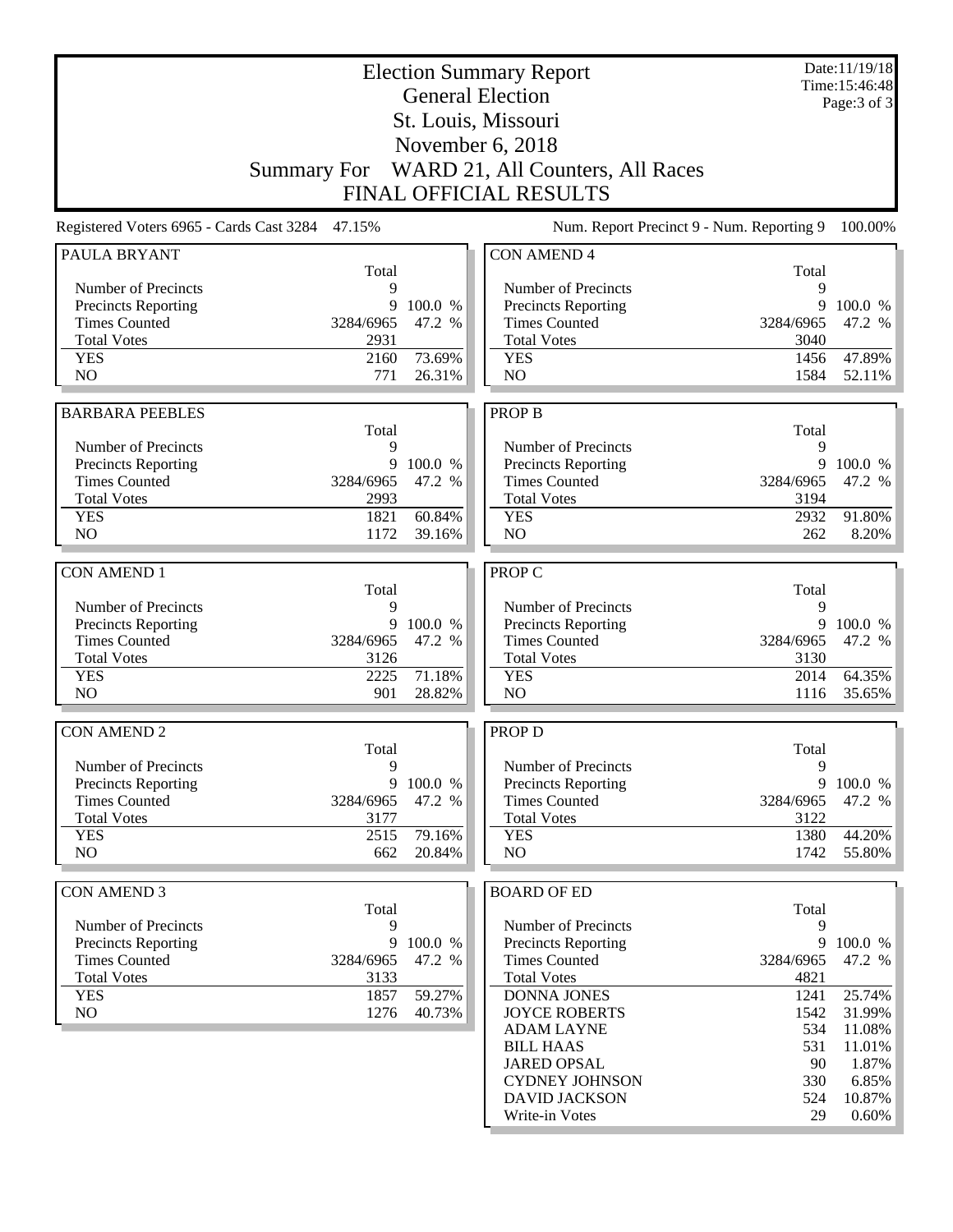|                                             |                    |                | <b>Election Summary Report</b><br><b>General Election</b> |                                           | Date:11/19/18<br>Time:15:46:53 |
|---------------------------------------------|--------------------|----------------|-----------------------------------------------------------|-------------------------------------------|--------------------------------|
|                                             |                    |                |                                                           |                                           | Page:1 of 3                    |
|                                             |                    |                | St. Louis, Missouri                                       |                                           |                                |
|                                             |                    |                | November 6, 2018                                          |                                           |                                |
|                                             | <b>Summary For</b> |                | WARD 22, All Counters, All Races                          |                                           |                                |
|                                             |                    |                | <b>FINAL OFFICIAL RESULTS</b>                             |                                           |                                |
|                                             |                    |                |                                                           |                                           |                                |
| Registered Voters 6182 - Cards Cast 2773    | 44.86%             |                |                                                           | Num. Report Precinct 8 - Num. Reporting 8 | 100.00%                        |
| <b>US SENATOR</b>                           | Total              |                | <b>STATE REP 76</b>                                       | Total                                     |                                |
| Number of Precincts                         | 8                  |                | Number of Precincts                                       | 3                                         |                                |
| Precincts Reporting                         | 8                  | 100.0 %        | Precincts Reporting                                       | 3                                         | 100.0 %                        |
| <b>Times Counted</b>                        | 2773/6182          | 44.9 %         | <b>Times Counted</b>                                      | 1056/2488                                 | 42.4 %                         |
| <b>Total Votes</b>                          | 2758               |                | <b>Total Votes</b>                                        | 1027                                      |                                |
| <b>JOSH HAWLEY</b>                          | 38                 | 1.38%          | <b>CHRIS CARTER</b>                                       | 1021                                      | 99.42%                         |
| <b>CLAIRE McCASKILL</b>                     | 2665               | 96.63%         | Write-in Votes                                            | 6                                         | 0.58%                          |
| <b>JAPHETH CAMPBELL</b>                     | 29                 | 1.05%          |                                                           |                                           |                                |
| <b>JO CRAIN</b>                             | 8                  | 0.29%          | <b>STATE REP 84</b>                                       |                                           |                                |
| <b>CRAIG O'DEAR</b>                         | 14                 | 0.51%          |                                                           | Total                                     |                                |
| Write-in Votes                              | 4                  | 0.15%          | Number of Precincts                                       | 5                                         |                                |
|                                             |                    |                | <b>Precincts Reporting</b>                                | 5 <sup>5</sup>                            | 100.0 %                        |
| <b>STATE AUDITOR</b>                        |                    |                | <b>Times Counted</b>                                      | 1717/3694                                 | 46.5 %                         |
|                                             | Total              |                | <b>Total Votes</b>                                        | 1619                                      |                                |
| Number of Precincts                         | 8                  |                | <b>WILEY PRICE</b>                                        | 1590                                      | 98.21%                         |
| Precincts Reporting                         | 8                  | 100.0 %        | Write-in Votes                                            | 29                                        | 1.79%                          |
| <b>Times Counted</b>                        | 2773/6182          | 44.9 %         |                                                           |                                           |                                |
| <b>Total Votes</b>                          | 2741               |                | <b>COLL OF REV</b>                                        |                                           |                                |
| <b>SAUNDRA McDOWELL</b>                     | 42                 | 1.53%          |                                                           | Total                                     |                                |
| NICOLE GALLOWAY                             | 2652               | 96.75%         | Number of Precincts                                       | 8                                         |                                |
| <b>SEAN O'TOOLE</b>                         | 18                 | 0.66%          | Precincts Reporting                                       | 8                                         | 100.0 %                        |
| <b>DON FITZ</b><br><b>JACOB LUETKEMEYER</b> | 21<br>5            | 0.77%<br>0.18% | <b>Times Counted</b>                                      | 2773/6182                                 | 44.9 %                         |
| Write-in Votes                              | 3                  | 0.11%          | <b>Total Votes</b>                                        | 2632                                      |                                |
|                                             |                    |                | <b>GREGORY DALY</b>                                       | 2619                                      | 99.51%                         |
| US REP DIST 1                               |                    |                | Write-in Votes                                            | 13                                        | 0.49%                          |
|                                             | Total              |                | LICENSE COLL                                              |                                           |                                |
| Number of Precincts                         | 8                  |                |                                                           | Total                                     |                                |
| <b>Precincts Reporting</b>                  | 8                  | 100.0 %        | Number of Precincts                                       | $\,8\,$                                   |                                |
| <b>Times Counted</b>                        | 2773/6182          | 44.9 %         | <b>Precincts Reporting</b>                                |                                           | 8 100.0 %                      |
| <b>Total Votes</b>                          | 2745               |                | <b>Times Counted</b>                                      | 2773/6182                                 | 44.9 %                         |
| ROBERT VROMAN                               | 36                 | 1.31%          | <b>Total Votes</b>                                        | 2710                                      |                                |
| <b>LACY CLAY</b>                            | 2642               | 96.25%         | <b>ZACHARY SYBERG</b>                                     | 77                                        | 2.84%                          |
| ROBB CUNNINGHAM                             | 63                 | 2.30%          | <b>MAVIS THOMPSON</b>                                     | 2631                                      | 97.08%                         |
| Write-in Votes                              | 4                  | 0.15%          | Write-in Votes                                            | 2                                         | 0.07%                          |
|                                             |                    |                |                                                           |                                           |                                |
| <b>STATE SEN 4</b>                          | Total              |                | <b>REC OF DEEDS</b>                                       |                                           |                                |
| Number of Precincts                         | 8                  |                |                                                           | Total                                     |                                |
| <b>Precincts Reporting</b>                  | 8                  | 100.0 %        | Number of Precincts                                       | 8                                         |                                |
| <b>Times Counted</b>                        | 2773/6182          | 44.9 %         | Precincts Reporting                                       | 8                                         | 100.0 %                        |
| <b>Total Votes</b>                          | 2737               |                | <b>Times Counted</b><br><b>Total Votes</b>                | 2773/6182                                 | 44.9 %                         |
| <b>ROBERT CRUMP</b>                         | 56                 | 2.05%          | <b>MICAHEL BUTLER</b>                                     | 2644<br>2635                              |                                |
| <b>KARLA MAY</b>                            | 2675               | 97.73%         | Write-in Votes                                            | 9                                         | 99.66%<br>0.34%                |
| Write-in Votes                              | 6                  | 0.22%          |                                                           |                                           |                                |
|                                             |                    |                |                                                           |                                           |                                |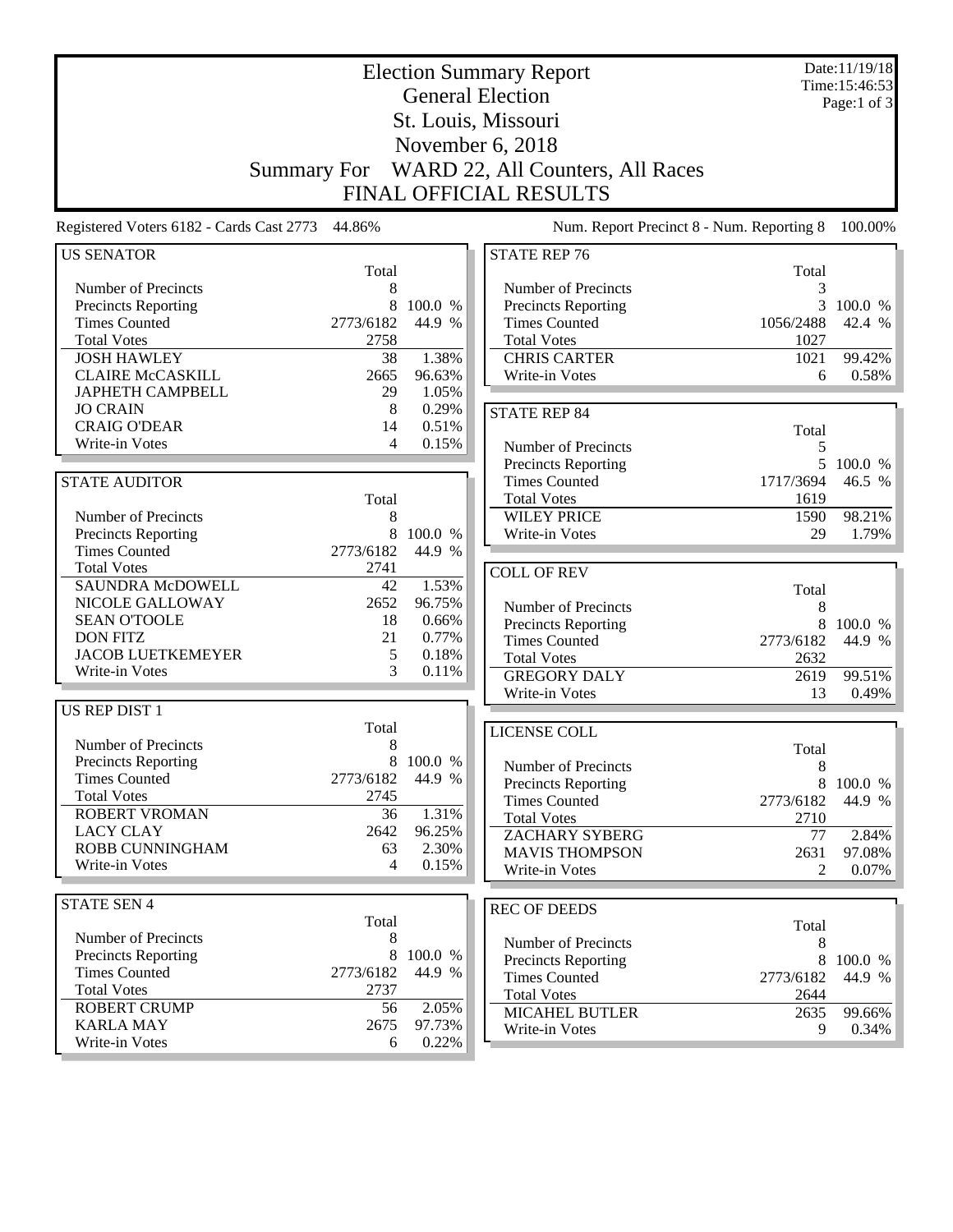|                                            |                |                  | <b>Election Summary Report</b>             |                   | Date:11/19/18<br>Time:15:46:53 |
|--------------------------------------------|----------------|------------------|--------------------------------------------|-------------------|--------------------------------|
|                                            |                |                  | <b>General Election</b>                    |                   | Page: $2$ of $3$               |
|                                            |                |                  | St. Louis, Missouri                        |                   |                                |
|                                            |                |                  | November 6, 2018                           |                   |                                |
| <b>Summary For</b>                         |                |                  | WARD 22, All Counters, All Races           |                   |                                |
|                                            |                |                  | <b>FINAL OFFICIAL RESULTS</b>              |                   |                                |
| Registered Voters 6182 - Cards Cast 2773   | 44.86%         |                  | Num. Report Precinct 8 - Num. Reporting 8  |                   | 100.00%                        |
| W. BRENT POWELL                            |                |                  | <b>REX BURLISON</b>                        |                   |                                |
|                                            | Total          |                  |                                            | Total             |                                |
| Number of Precincts                        | 8              |                  | Number of Precincts                        | 8                 |                                |
| Precincts Reporting                        | 8<br>2773/6182 | 100.0 %          | Precincts Reporting                        | 8                 | 100.0 %                        |
| <b>Times Counted</b><br><b>Total Votes</b> | 2576           | 44.9 %           | <b>Times Counted</b><br><b>Total Votes</b> | 2773/6182<br>2551 | 44.9 %                         |
| <b>YES</b>                                 | 1914           | 74.30%           | <b>YES</b>                                 | 833               | 32.65%                         |
| N <sub>O</sub>                             | 662            | 25.70%           | N <sub>O</sub>                             | 1718              | 67.35%                         |
|                                            |                |                  |                                            |                   |                                |
| <b>MARY RHODES RUSSELL</b>                 |                |                  | <b>THERESA BURKE</b>                       |                   |                                |
|                                            | Total          |                  |                                            | Total             |                                |
| Number of Precincts                        | 8              |                  | Number of Precincts                        | 8                 |                                |
| Precincts Reporting                        | 8              | 100.0 %          | Precincts Reporting                        | 8                 | 100.0 %                        |
| <b>Times Counted</b>                       | 2773/6182      | 44.9 %           | <b>Times Counted</b>                       | 2773/6182         | 44.9 %                         |
| <b>Total Votes</b>                         | 2587           |                  | <b>Total Votes</b>                         | 2563              |                                |
| <b>YES</b>                                 | 2093           | 80.90%           | <b>YES</b>                                 | 2077              | 81.04%                         |
| N <sub>O</sub>                             | 494            | 19.10%           | NO                                         | 486               | 18.96%                         |
|                                            |                |                  |                                            |                   |                                |
| <b>COLLEEN DOLAN</b>                       |                |                  | <b>JASON SENGHEISER</b>                    |                   |                                |
|                                            | Total          |                  |                                            | Total             |                                |
| Number of Precincts                        | 8              |                  |                                            |                   |                                |
|                                            |                |                  | Number of Precincts                        | 8                 |                                |
| Precincts Reporting                        | 8              | 100.0 %          | Precincts Reporting                        | 8                 | 100.0 %                        |
| <b>Times Counted</b>                       | 2773/6182      | 44.9 %           | <b>Times Counted</b>                       | 2773/6182         | 44.9 %                         |
| <b>Total Votes</b>                         | 2573           |                  | <b>Total Votes</b>                         | 2539              |                                |
| <b>YES</b>                                 | 2013           | 78.24%           | <b>YES</b>                                 | 791               | 31.15%                         |
| N <sub>O</sub>                             | 560            | 21.76%           | N <sub>O</sub>                             | 1748              | 68.85%                         |
| <b>LISA PAGE</b>                           |                |                  | <b>JOAN MORIARTY</b>                       |                   |                                |
|                                            | Total          |                  |                                            | Total             |                                |
| Number of Precincts                        | 8              |                  | Number of Precincts                        | 8                 |                                |
| <b>Precincts Reporting</b>                 | 8              | 100.0 %          | Precincts Reporting                        | 8                 | 100.0 %                        |
| <b>Times Counted</b>                       | 2773/6182      | 44.9 %           | <b>Times Counted</b>                       | 2773/6182         | 44.9 %                         |
| <b>Total Votes</b>                         | 2569           |                  | <b>Total Votes</b>                         | 2549              |                                |
| <b>YES</b>                                 | 2079           | 80.93%           | <b>YES</b>                                 | 894               | 35.07%                         |
| NO                                         | 490            | 19.07%           | NO                                         | 1655              | 64.93%                         |
|                                            |                |                  |                                            |                   |                                |
| <b>THOMAS CLARK</b>                        | Total          |                  | MICHAEL NOBLE                              | Total             |                                |
| Number of Precincts                        | 8              |                  | Number of Precincts                        | 8                 |                                |
| <b>Precincts Reporting</b>                 | 8              | 100.0 %          | Precincts Reporting                        | 8                 | 100.0 %                        |
| <b>Times Counted</b>                       | 2773/6182      | 44.9 %           | <b>Times Counted</b>                       | 2773/6182         | 44.9 %                         |
| <b>Total Votes</b>                         | 2578           |                  | <b>Total Votes</b>                         | 2560              |                                |
| <b>YES</b><br>NO                           | 924<br>1654    | 35.84%<br>64.16% | <b>YES</b><br>NO                           | 2023<br>537       | 79.02%<br>20.98%               |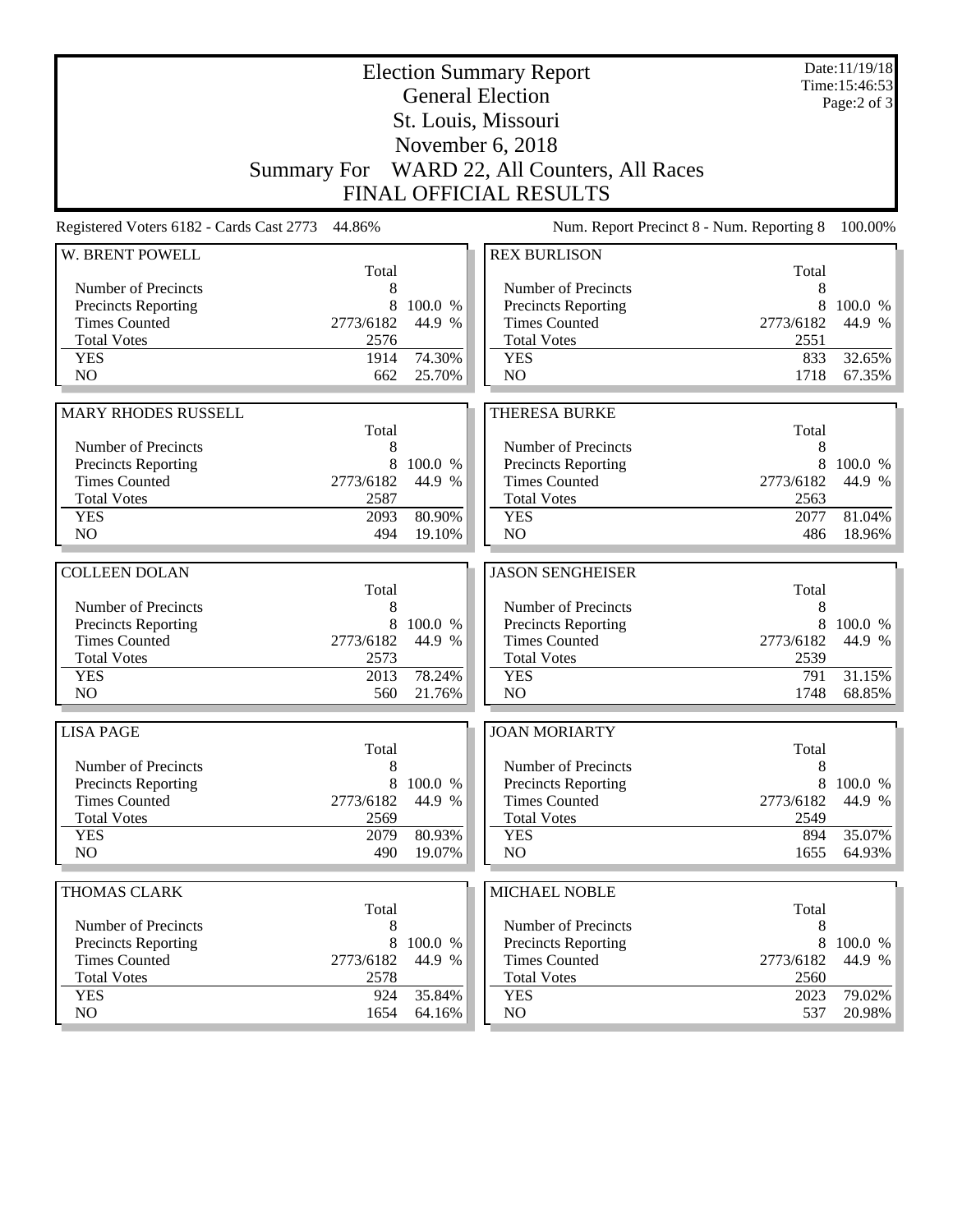| <b>General Election</b><br>Page: 3 of 3<br>St. Louis, Missouri<br>November 6, 2018<br>Summary For WARD 22, All Counters, All Races<br><b>FINAL OFFICIAL RESULTS</b><br>Registered Voters 6182 - Cards Cast 2773 44.86%<br>Num. Report Precinct 8 - Num. Reporting 8<br>100.00%<br><b>CON AMEND 4</b><br><b>PAULA BRYANT</b><br>Total<br>Total<br>Number of Precincts<br>Number of Precincts<br>8<br>8<br>8<br>100.0 %<br>8<br>100.0 %<br>Precincts Reporting<br><b>Precincts Reporting</b><br><b>Times Counted</b><br>2773/6182<br>44.9 %<br><b>Times Counted</b><br>2773/6182<br>44.9 %<br><b>Total Votes</b><br>2583<br><b>Total Votes</b><br>2616<br>2151<br>83.28%<br><b>YES</b><br><b>YES</b><br>1731<br>66.17%<br>N <sub>O</sub><br>N <sub>O</sub><br>885<br>33.83%<br>432<br>16.72%<br><b>PROP B</b><br><b>BARBARA PEEBLES</b><br>Total<br>Total<br>Number of Precincts<br>8<br>Number of Precincts<br>8<br>8<br>8<br><b>Precincts Reporting</b><br>100.0 %<br>Precincts Reporting<br>100.0 %<br><b>Times Counted</b><br>2773/6182<br>44.9 %<br><b>Times Counted</b><br>2773/6182<br>44.9 %<br><b>Total Votes</b><br><b>Total Votes</b><br>2541<br>2706<br><b>YES</b><br>1196<br>47.07%<br>2503<br>92.50%<br><b>YES</b><br>NO.<br>N <sub>O</sub><br>1345<br>52.93%<br>203<br><b>CON AMEND 1</b><br>PROP C<br>Total<br>Total<br>8<br>8<br>Number of Precincts<br>Number of Precincts<br><b>Precincts Reporting</b><br>8<br>100.0 %<br>Precincts Reporting<br>8<br>100.0 %<br>2773/6182<br><b>Times Counted</b><br>44.9 %<br><b>Times Counted</b><br>2773/6182<br>44.9 %<br><b>Total Votes</b><br>2669<br><b>Total Votes</b><br>2657<br>44.79%<br><b>YES</b><br>2126<br>79.66%<br><b>YES</b><br>1190<br>NO<br>543<br>20.34%<br>N <sub>O</sub><br>1467<br><b>CON AMEND 2</b><br><b>PROP D</b><br>Total<br>Total<br>Number of Precincts<br>8<br>Number of Precincts<br>8<br><b>Precincts Reporting</b><br>8<br>100.0 %<br><b>Precincts Reporting</b><br>8<br><b>Times Counted</b><br><b>Times Counted</b><br>2773/6182<br>44.9 %<br>2773/6182<br><b>Total Votes</b><br>2678<br><b>Total Votes</b><br>2656<br>83.68%<br><b>YES</b><br><b>YES</b><br>1515<br>2241<br>NO<br>NO<br>437<br>16.32%<br>1141<br><b>CON AMEND 3</b><br><b>BOARD OF ED</b><br>Total<br>Total<br>Number of Precincts<br>Number of Precincts<br>8<br>8<br>Precincts Reporting<br>8<br>100.0 %<br>Precincts Reporting<br>8<br><b>Times Counted</b><br>2773/6182<br>44.9 %<br><b>Times Counted</b><br>2773/6182<br>44.9 %<br><b>Total Votes</b><br><b>Total Votes</b><br>2656<br>4561<br><b>YES</b><br>43.60%<br><b>DONNA JONES</b><br>14.73%<br>1158<br>672<br>NO<br>1852<br>1498<br>56.40%<br><b>JOYCE ROBERTS</b><br>167<br><b>ADAM LAYNE</b><br>274<br><b>BILL HAAS</b><br>59<br><b>JARED OPSAL</b><br><b>CYDNEY JOHNSON</b><br>175<br><b>DAVID JACKSON</b><br>1349 | <b>Election Summary Report</b> |  |                |    | Date:11/19/18<br>Time:15:46:53 |
|----------------------------------------------------------------------------------------------------------------------------------------------------------------------------------------------------------------------------------------------------------------------------------------------------------------------------------------------------------------------------------------------------------------------------------------------------------------------------------------------------------------------------------------------------------------------------------------------------------------------------------------------------------------------------------------------------------------------------------------------------------------------------------------------------------------------------------------------------------------------------------------------------------------------------------------------------------------------------------------------------------------------------------------------------------------------------------------------------------------------------------------------------------------------------------------------------------------------------------------------------------------------------------------------------------------------------------------------------------------------------------------------------------------------------------------------------------------------------------------------------------------------------------------------------------------------------------------------------------------------------------------------------------------------------------------------------------------------------------------------------------------------------------------------------------------------------------------------------------------------------------------------------------------------------------------------------------------------------------------------------------------------------------------------------------------------------------------------------------------------------------------------------------------------------------------------------------------------------------------------------------------------------------------------------------------------------------------------------------------------------------------------------------------------------------------------------------------------------------------------------------------------------------------------------------------------------------------------------------------------------------------------------------------------------------------------------------------------------------------------------------------------------------------------------------------------------------------------|--------------------------------|--|----------------|----|--------------------------------|
|                                                                                                                                                                                                                                                                                                                                                                                                                                                                                                                                                                                                                                                                                                                                                                                                                                                                                                                                                                                                                                                                                                                                                                                                                                                                                                                                                                                                                                                                                                                                                                                                                                                                                                                                                                                                                                                                                                                                                                                                                                                                                                                                                                                                                                                                                                                                                                                                                                                                                                                                                                                                                                                                                                                                                                                                                                              |                                |  |                |    |                                |
|                                                                                                                                                                                                                                                                                                                                                                                                                                                                                                                                                                                                                                                                                                                                                                                                                                                                                                                                                                                                                                                                                                                                                                                                                                                                                                                                                                                                                                                                                                                                                                                                                                                                                                                                                                                                                                                                                                                                                                                                                                                                                                                                                                                                                                                                                                                                                                                                                                                                                                                                                                                                                                                                                                                                                                                                                                              |                                |  |                |    |                                |
|                                                                                                                                                                                                                                                                                                                                                                                                                                                                                                                                                                                                                                                                                                                                                                                                                                                                                                                                                                                                                                                                                                                                                                                                                                                                                                                                                                                                                                                                                                                                                                                                                                                                                                                                                                                                                                                                                                                                                                                                                                                                                                                                                                                                                                                                                                                                                                                                                                                                                                                                                                                                                                                                                                                                                                                                                                              |                                |  |                |    |                                |
|                                                                                                                                                                                                                                                                                                                                                                                                                                                                                                                                                                                                                                                                                                                                                                                                                                                                                                                                                                                                                                                                                                                                                                                                                                                                                                                                                                                                                                                                                                                                                                                                                                                                                                                                                                                                                                                                                                                                                                                                                                                                                                                                                                                                                                                                                                                                                                                                                                                                                                                                                                                                                                                                                                                                                                                                                                              |                                |  |                |    |                                |
|                                                                                                                                                                                                                                                                                                                                                                                                                                                                                                                                                                                                                                                                                                                                                                                                                                                                                                                                                                                                                                                                                                                                                                                                                                                                                                                                                                                                                                                                                                                                                                                                                                                                                                                                                                                                                                                                                                                                                                                                                                                                                                                                                                                                                                                                                                                                                                                                                                                                                                                                                                                                                                                                                                                                                                                                                                              |                                |  |                |    |                                |
|                                                                                                                                                                                                                                                                                                                                                                                                                                                                                                                                                                                                                                                                                                                                                                                                                                                                                                                                                                                                                                                                                                                                                                                                                                                                                                                                                                                                                                                                                                                                                                                                                                                                                                                                                                                                                                                                                                                                                                                                                                                                                                                                                                                                                                                                                                                                                                                                                                                                                                                                                                                                                                                                                                                                                                                                                                              |                                |  |                |    |                                |
|                                                                                                                                                                                                                                                                                                                                                                                                                                                                                                                                                                                                                                                                                                                                                                                                                                                                                                                                                                                                                                                                                                                                                                                                                                                                                                                                                                                                                                                                                                                                                                                                                                                                                                                                                                                                                                                                                                                                                                                                                                                                                                                                                                                                                                                                                                                                                                                                                                                                                                                                                                                                                                                                                                                                                                                                                                              |                                |  |                |    |                                |
|                                                                                                                                                                                                                                                                                                                                                                                                                                                                                                                                                                                                                                                                                                                                                                                                                                                                                                                                                                                                                                                                                                                                                                                                                                                                                                                                                                                                                                                                                                                                                                                                                                                                                                                                                                                                                                                                                                                                                                                                                                                                                                                                                                                                                                                                                                                                                                                                                                                                                                                                                                                                                                                                                                                                                                                                                                              |                                |  |                |    |                                |
|                                                                                                                                                                                                                                                                                                                                                                                                                                                                                                                                                                                                                                                                                                                                                                                                                                                                                                                                                                                                                                                                                                                                                                                                                                                                                                                                                                                                                                                                                                                                                                                                                                                                                                                                                                                                                                                                                                                                                                                                                                                                                                                                                                                                                                                                                                                                                                                                                                                                                                                                                                                                                                                                                                                                                                                                                                              |                                |  |                |    |                                |
|                                                                                                                                                                                                                                                                                                                                                                                                                                                                                                                                                                                                                                                                                                                                                                                                                                                                                                                                                                                                                                                                                                                                                                                                                                                                                                                                                                                                                                                                                                                                                                                                                                                                                                                                                                                                                                                                                                                                                                                                                                                                                                                                                                                                                                                                                                                                                                                                                                                                                                                                                                                                                                                                                                                                                                                                                                              |                                |  |                |    |                                |
|                                                                                                                                                                                                                                                                                                                                                                                                                                                                                                                                                                                                                                                                                                                                                                                                                                                                                                                                                                                                                                                                                                                                                                                                                                                                                                                                                                                                                                                                                                                                                                                                                                                                                                                                                                                                                                                                                                                                                                                                                                                                                                                                                                                                                                                                                                                                                                                                                                                                                                                                                                                                                                                                                                                                                                                                                                              |                                |  |                |    |                                |
|                                                                                                                                                                                                                                                                                                                                                                                                                                                                                                                                                                                                                                                                                                                                                                                                                                                                                                                                                                                                                                                                                                                                                                                                                                                                                                                                                                                                                                                                                                                                                                                                                                                                                                                                                                                                                                                                                                                                                                                                                                                                                                                                                                                                                                                                                                                                                                                                                                                                                                                                                                                                                                                                                                                                                                                                                                              |                                |  |                |    |                                |
|                                                                                                                                                                                                                                                                                                                                                                                                                                                                                                                                                                                                                                                                                                                                                                                                                                                                                                                                                                                                                                                                                                                                                                                                                                                                                                                                                                                                                                                                                                                                                                                                                                                                                                                                                                                                                                                                                                                                                                                                                                                                                                                                                                                                                                                                                                                                                                                                                                                                                                                                                                                                                                                                                                                                                                                                                                              |                                |  |                |    |                                |
|                                                                                                                                                                                                                                                                                                                                                                                                                                                                                                                                                                                                                                                                                                                                                                                                                                                                                                                                                                                                                                                                                                                                                                                                                                                                                                                                                                                                                                                                                                                                                                                                                                                                                                                                                                                                                                                                                                                                                                                                                                                                                                                                                                                                                                                                                                                                                                                                                                                                                                                                                                                                                                                                                                                                                                                                                                              |                                |  |                |    |                                |
| 7.50%<br>55.21%<br>100.0 %<br>44.9 %<br>57.04%<br>42.96%<br>100.0 %<br>40.61%<br>3.66%<br>6.01%<br>1.29%<br>3.84%<br>29.58%                                                                                                                                                                                                                                                                                                                                                                                                                                                                                                                                                                                                                                                                                                                                                                                                                                                                                                                                                                                                                                                                                                                                                                                                                                                                                                                                                                                                                                                                                                                                                                                                                                                                                                                                                                                                                                                                                                                                                                                                                                                                                                                                                                                                                                                                                                                                                                                                                                                                                                                                                                                                                                                                                                                  |                                |  |                |    |                                |
|                                                                                                                                                                                                                                                                                                                                                                                                                                                                                                                                                                                                                                                                                                                                                                                                                                                                                                                                                                                                                                                                                                                                                                                                                                                                                                                                                                                                                                                                                                                                                                                                                                                                                                                                                                                                                                                                                                                                                                                                                                                                                                                                                                                                                                                                                                                                                                                                                                                                                                                                                                                                                                                                                                                                                                                                                                              |                                |  |                |    |                                |
|                                                                                                                                                                                                                                                                                                                                                                                                                                                                                                                                                                                                                                                                                                                                                                                                                                                                                                                                                                                                                                                                                                                                                                                                                                                                                                                                                                                                                                                                                                                                                                                                                                                                                                                                                                                                                                                                                                                                                                                                                                                                                                                                                                                                                                                                                                                                                                                                                                                                                                                                                                                                                                                                                                                                                                                                                                              |                                |  |                |    |                                |
|                                                                                                                                                                                                                                                                                                                                                                                                                                                                                                                                                                                                                                                                                                                                                                                                                                                                                                                                                                                                                                                                                                                                                                                                                                                                                                                                                                                                                                                                                                                                                                                                                                                                                                                                                                                                                                                                                                                                                                                                                                                                                                                                                                                                                                                                                                                                                                                                                                                                                                                                                                                                                                                                                                                                                                                                                                              |                                |  |                |    |                                |
|                                                                                                                                                                                                                                                                                                                                                                                                                                                                                                                                                                                                                                                                                                                                                                                                                                                                                                                                                                                                                                                                                                                                                                                                                                                                                                                                                                                                                                                                                                                                                                                                                                                                                                                                                                                                                                                                                                                                                                                                                                                                                                                                                                                                                                                                                                                                                                                                                                                                                                                                                                                                                                                                                                                                                                                                                                              |                                |  |                |    |                                |
|                                                                                                                                                                                                                                                                                                                                                                                                                                                                                                                                                                                                                                                                                                                                                                                                                                                                                                                                                                                                                                                                                                                                                                                                                                                                                                                                                                                                                                                                                                                                                                                                                                                                                                                                                                                                                                                                                                                                                                                                                                                                                                                                                                                                                                                                                                                                                                                                                                                                                                                                                                                                                                                                                                                                                                                                                                              |                                |  |                |    |                                |
|                                                                                                                                                                                                                                                                                                                                                                                                                                                                                                                                                                                                                                                                                                                                                                                                                                                                                                                                                                                                                                                                                                                                                                                                                                                                                                                                                                                                                                                                                                                                                                                                                                                                                                                                                                                                                                                                                                                                                                                                                                                                                                                                                                                                                                                                                                                                                                                                                                                                                                                                                                                                                                                                                                                                                                                                                                              |                                |  |                |    |                                |
|                                                                                                                                                                                                                                                                                                                                                                                                                                                                                                                                                                                                                                                                                                                                                                                                                                                                                                                                                                                                                                                                                                                                                                                                                                                                                                                                                                                                                                                                                                                                                                                                                                                                                                                                                                                                                                                                                                                                                                                                                                                                                                                                                                                                                                                                                                                                                                                                                                                                                                                                                                                                                                                                                                                                                                                                                                              |                                |  |                |    |                                |
|                                                                                                                                                                                                                                                                                                                                                                                                                                                                                                                                                                                                                                                                                                                                                                                                                                                                                                                                                                                                                                                                                                                                                                                                                                                                                                                                                                                                                                                                                                                                                                                                                                                                                                                                                                                                                                                                                                                                                                                                                                                                                                                                                                                                                                                                                                                                                                                                                                                                                                                                                                                                                                                                                                                                                                                                                                              |                                |  |                |    |                                |
|                                                                                                                                                                                                                                                                                                                                                                                                                                                                                                                                                                                                                                                                                                                                                                                                                                                                                                                                                                                                                                                                                                                                                                                                                                                                                                                                                                                                                                                                                                                                                                                                                                                                                                                                                                                                                                                                                                                                                                                                                                                                                                                                                                                                                                                                                                                                                                                                                                                                                                                                                                                                                                                                                                                                                                                                                                              |                                |  |                |    |                                |
|                                                                                                                                                                                                                                                                                                                                                                                                                                                                                                                                                                                                                                                                                                                                                                                                                                                                                                                                                                                                                                                                                                                                                                                                                                                                                                                                                                                                                                                                                                                                                                                                                                                                                                                                                                                                                                                                                                                                                                                                                                                                                                                                                                                                                                                                                                                                                                                                                                                                                                                                                                                                                                                                                                                                                                                                                                              |                                |  |                |    |                                |
|                                                                                                                                                                                                                                                                                                                                                                                                                                                                                                                                                                                                                                                                                                                                                                                                                                                                                                                                                                                                                                                                                                                                                                                                                                                                                                                                                                                                                                                                                                                                                                                                                                                                                                                                                                                                                                                                                                                                                                                                                                                                                                                                                                                                                                                                                                                                                                                                                                                                                                                                                                                                                                                                                                                                                                                                                                              |                                |  |                |    |                                |
|                                                                                                                                                                                                                                                                                                                                                                                                                                                                                                                                                                                                                                                                                                                                                                                                                                                                                                                                                                                                                                                                                                                                                                                                                                                                                                                                                                                                                                                                                                                                                                                                                                                                                                                                                                                                                                                                                                                                                                                                                                                                                                                                                                                                                                                                                                                                                                                                                                                                                                                                                                                                                                                                                                                                                                                                                                              |                                |  |                |    |                                |
|                                                                                                                                                                                                                                                                                                                                                                                                                                                                                                                                                                                                                                                                                                                                                                                                                                                                                                                                                                                                                                                                                                                                                                                                                                                                                                                                                                                                                                                                                                                                                                                                                                                                                                                                                                                                                                                                                                                                                                                                                                                                                                                                                                                                                                                                                                                                                                                                                                                                                                                                                                                                                                                                                                                                                                                                                                              |                                |  |                |    |                                |
|                                                                                                                                                                                                                                                                                                                                                                                                                                                                                                                                                                                                                                                                                                                                                                                                                                                                                                                                                                                                                                                                                                                                                                                                                                                                                                                                                                                                                                                                                                                                                                                                                                                                                                                                                                                                                                                                                                                                                                                                                                                                                                                                                                                                                                                                                                                                                                                                                                                                                                                                                                                                                                                                                                                                                                                                                                              |                                |  |                |    |                                |
|                                                                                                                                                                                                                                                                                                                                                                                                                                                                                                                                                                                                                                                                                                                                                                                                                                                                                                                                                                                                                                                                                                                                                                                                                                                                                                                                                                                                                                                                                                                                                                                                                                                                                                                                                                                                                                                                                                                                                                                                                                                                                                                                                                                                                                                                                                                                                                                                                                                                                                                                                                                                                                                                                                                                                                                                                                              |                                |  |                |    |                                |
|                                                                                                                                                                                                                                                                                                                                                                                                                                                                                                                                                                                                                                                                                                                                                                                                                                                                                                                                                                                                                                                                                                                                                                                                                                                                                                                                                                                                                                                                                                                                                                                                                                                                                                                                                                                                                                                                                                                                                                                                                                                                                                                                                                                                                                                                                                                                                                                                                                                                                                                                                                                                                                                                                                                                                                                                                                              |                                |  |                |    |                                |
|                                                                                                                                                                                                                                                                                                                                                                                                                                                                                                                                                                                                                                                                                                                                                                                                                                                                                                                                                                                                                                                                                                                                                                                                                                                                                                                                                                                                                                                                                                                                                                                                                                                                                                                                                                                                                                                                                                                                                                                                                                                                                                                                                                                                                                                                                                                                                                                                                                                                                                                                                                                                                                                                                                                                                                                                                                              |                                |  |                |    |                                |
|                                                                                                                                                                                                                                                                                                                                                                                                                                                                                                                                                                                                                                                                                                                                                                                                                                                                                                                                                                                                                                                                                                                                                                                                                                                                                                                                                                                                                                                                                                                                                                                                                                                                                                                                                                                                                                                                                                                                                                                                                                                                                                                                                                                                                                                                                                                                                                                                                                                                                                                                                                                                                                                                                                                                                                                                                                              |                                |  |                |    |                                |
|                                                                                                                                                                                                                                                                                                                                                                                                                                                                                                                                                                                                                                                                                                                                                                                                                                                                                                                                                                                                                                                                                                                                                                                                                                                                                                                                                                                                                                                                                                                                                                                                                                                                                                                                                                                                                                                                                                                                                                                                                                                                                                                                                                                                                                                                                                                                                                                                                                                                                                                                                                                                                                                                                                                                                                                                                                              |                                |  |                |    |                                |
|                                                                                                                                                                                                                                                                                                                                                                                                                                                                                                                                                                                                                                                                                                                                                                                                                                                                                                                                                                                                                                                                                                                                                                                                                                                                                                                                                                                                                                                                                                                                                                                                                                                                                                                                                                                                                                                                                                                                                                                                                                                                                                                                                                                                                                                                                                                                                                                                                                                                                                                                                                                                                                                                                                                                                                                                                                              |                                |  |                |    |                                |
|                                                                                                                                                                                                                                                                                                                                                                                                                                                                                                                                                                                                                                                                                                                                                                                                                                                                                                                                                                                                                                                                                                                                                                                                                                                                                                                                                                                                                                                                                                                                                                                                                                                                                                                                                                                                                                                                                                                                                                                                                                                                                                                                                                                                                                                                                                                                                                                                                                                                                                                                                                                                                                                                                                                                                                                                                                              |                                |  |                |    |                                |
|                                                                                                                                                                                                                                                                                                                                                                                                                                                                                                                                                                                                                                                                                                                                                                                                                                                                                                                                                                                                                                                                                                                                                                                                                                                                                                                                                                                                                                                                                                                                                                                                                                                                                                                                                                                                                                                                                                                                                                                                                                                                                                                                                                                                                                                                                                                                                                                                                                                                                                                                                                                                                                                                                                                                                                                                                                              |                                |  |                |    |                                |
|                                                                                                                                                                                                                                                                                                                                                                                                                                                                                                                                                                                                                                                                                                                                                                                                                                                                                                                                                                                                                                                                                                                                                                                                                                                                                                                                                                                                                                                                                                                                                                                                                                                                                                                                                                                                                                                                                                                                                                                                                                                                                                                                                                                                                                                                                                                                                                                                                                                                                                                                                                                                                                                                                                                                                                                                                                              |                                |  |                |    |                                |
|                                                                                                                                                                                                                                                                                                                                                                                                                                                                                                                                                                                                                                                                                                                                                                                                                                                                                                                                                                                                                                                                                                                                                                                                                                                                                                                                                                                                                                                                                                                                                                                                                                                                                                                                                                                                                                                                                                                                                                                                                                                                                                                                                                                                                                                                                                                                                                                                                                                                                                                                                                                                                                                                                                                                                                                                                                              |                                |  |                |    |                                |
|                                                                                                                                                                                                                                                                                                                                                                                                                                                                                                                                                                                                                                                                                                                                                                                                                                                                                                                                                                                                                                                                                                                                                                                                                                                                                                                                                                                                                                                                                                                                                                                                                                                                                                                                                                                                                                                                                                                                                                                                                                                                                                                                                                                                                                                                                                                                                                                                                                                                                                                                                                                                                                                                                                                                                                                                                                              |                                |  |                |    |                                |
|                                                                                                                                                                                                                                                                                                                                                                                                                                                                                                                                                                                                                                                                                                                                                                                                                                                                                                                                                                                                                                                                                                                                                                                                                                                                                                                                                                                                                                                                                                                                                                                                                                                                                                                                                                                                                                                                                                                                                                                                                                                                                                                                                                                                                                                                                                                                                                                                                                                                                                                                                                                                                                                                                                                                                                                                                                              |                                |  |                |    |                                |
|                                                                                                                                                                                                                                                                                                                                                                                                                                                                                                                                                                                                                                                                                                                                                                                                                                                                                                                                                                                                                                                                                                                                                                                                                                                                                                                                                                                                                                                                                                                                                                                                                                                                                                                                                                                                                                                                                                                                                                                                                                                                                                                                                                                                                                                                                                                                                                                                                                                                                                                                                                                                                                                                                                                                                                                                                                              |                                |  |                |    |                                |
|                                                                                                                                                                                                                                                                                                                                                                                                                                                                                                                                                                                                                                                                                                                                                                                                                                                                                                                                                                                                                                                                                                                                                                                                                                                                                                                                                                                                                                                                                                                                                                                                                                                                                                                                                                                                                                                                                                                                                                                                                                                                                                                                                                                                                                                                                                                                                                                                                                                                                                                                                                                                                                                                                                                                                                                                                                              |                                |  |                |    |                                |
|                                                                                                                                                                                                                                                                                                                                                                                                                                                                                                                                                                                                                                                                                                                                                                                                                                                                                                                                                                                                                                                                                                                                                                                                                                                                                                                                                                                                                                                                                                                                                                                                                                                                                                                                                                                                                                                                                                                                                                                                                                                                                                                                                                                                                                                                                                                                                                                                                                                                                                                                                                                                                                                                                                                                                                                                                                              |                                |  |                |    |                                |
|                                                                                                                                                                                                                                                                                                                                                                                                                                                                                                                                                                                                                                                                                                                                                                                                                                                                                                                                                                                                                                                                                                                                                                                                                                                                                                                                                                                                                                                                                                                                                                                                                                                                                                                                                                                                                                                                                                                                                                                                                                                                                                                                                                                                                                                                                                                                                                                                                                                                                                                                                                                                                                                                                                                                                                                                                                              |                                |  |                |    |                                |
|                                                                                                                                                                                                                                                                                                                                                                                                                                                                                                                                                                                                                                                                                                                                                                                                                                                                                                                                                                                                                                                                                                                                                                                                                                                                                                                                                                                                                                                                                                                                                                                                                                                                                                                                                                                                                                                                                                                                                                                                                                                                                                                                                                                                                                                                                                                                                                                                                                                                                                                                                                                                                                                                                                                                                                                                                                              |                                |  |                |    |                                |
|                                                                                                                                                                                                                                                                                                                                                                                                                                                                                                                                                                                                                                                                                                                                                                                                                                                                                                                                                                                                                                                                                                                                                                                                                                                                                                                                                                                                                                                                                                                                                                                                                                                                                                                                                                                                                                                                                                                                                                                                                                                                                                                                                                                                                                                                                                                                                                                                                                                                                                                                                                                                                                                                                                                                                                                                                                              |                                |  |                |    |                                |
|                                                                                                                                                                                                                                                                                                                                                                                                                                                                                                                                                                                                                                                                                                                                                                                                                                                                                                                                                                                                                                                                                                                                                                                                                                                                                                                                                                                                                                                                                                                                                                                                                                                                                                                                                                                                                                                                                                                                                                                                                                                                                                                                                                                                                                                                                                                                                                                                                                                                                                                                                                                                                                                                                                                                                                                                                                              |                                |  |                |    |                                |
|                                                                                                                                                                                                                                                                                                                                                                                                                                                                                                                                                                                                                                                                                                                                                                                                                                                                                                                                                                                                                                                                                                                                                                                                                                                                                                                                                                                                                                                                                                                                                                                                                                                                                                                                                                                                                                                                                                                                                                                                                                                                                                                                                                                                                                                                                                                                                                                                                                                                                                                                                                                                                                                                                                                                                                                                                                              |                                |  |                |    |                                |
|                                                                                                                                                                                                                                                                                                                                                                                                                                                                                                                                                                                                                                                                                                                                                                                                                                                                                                                                                                                                                                                                                                                                                                                                                                                                                                                                                                                                                                                                                                                                                                                                                                                                                                                                                                                                                                                                                                                                                                                                                                                                                                                                                                                                                                                                                                                                                                                                                                                                                                                                                                                                                                                                                                                                                                                                                                              |                                |  |                |    |                                |
|                                                                                                                                                                                                                                                                                                                                                                                                                                                                                                                                                                                                                                                                                                                                                                                                                                                                                                                                                                                                                                                                                                                                                                                                                                                                                                                                                                                                                                                                                                                                                                                                                                                                                                                                                                                                                                                                                                                                                                                                                                                                                                                                                                                                                                                                                                                                                                                                                                                                                                                                                                                                                                                                                                                                                                                                                                              |                                |  |                |    |                                |
|                                                                                                                                                                                                                                                                                                                                                                                                                                                                                                                                                                                                                                                                                                                                                                                                                                                                                                                                                                                                                                                                                                                                                                                                                                                                                                                                                                                                                                                                                                                                                                                                                                                                                                                                                                                                                                                                                                                                                                                                                                                                                                                                                                                                                                                                                                                                                                                                                                                                                                                                                                                                                                                                                                                                                                                                                                              |                                |  | Write-in Votes | 13 | $0.29\%$                       |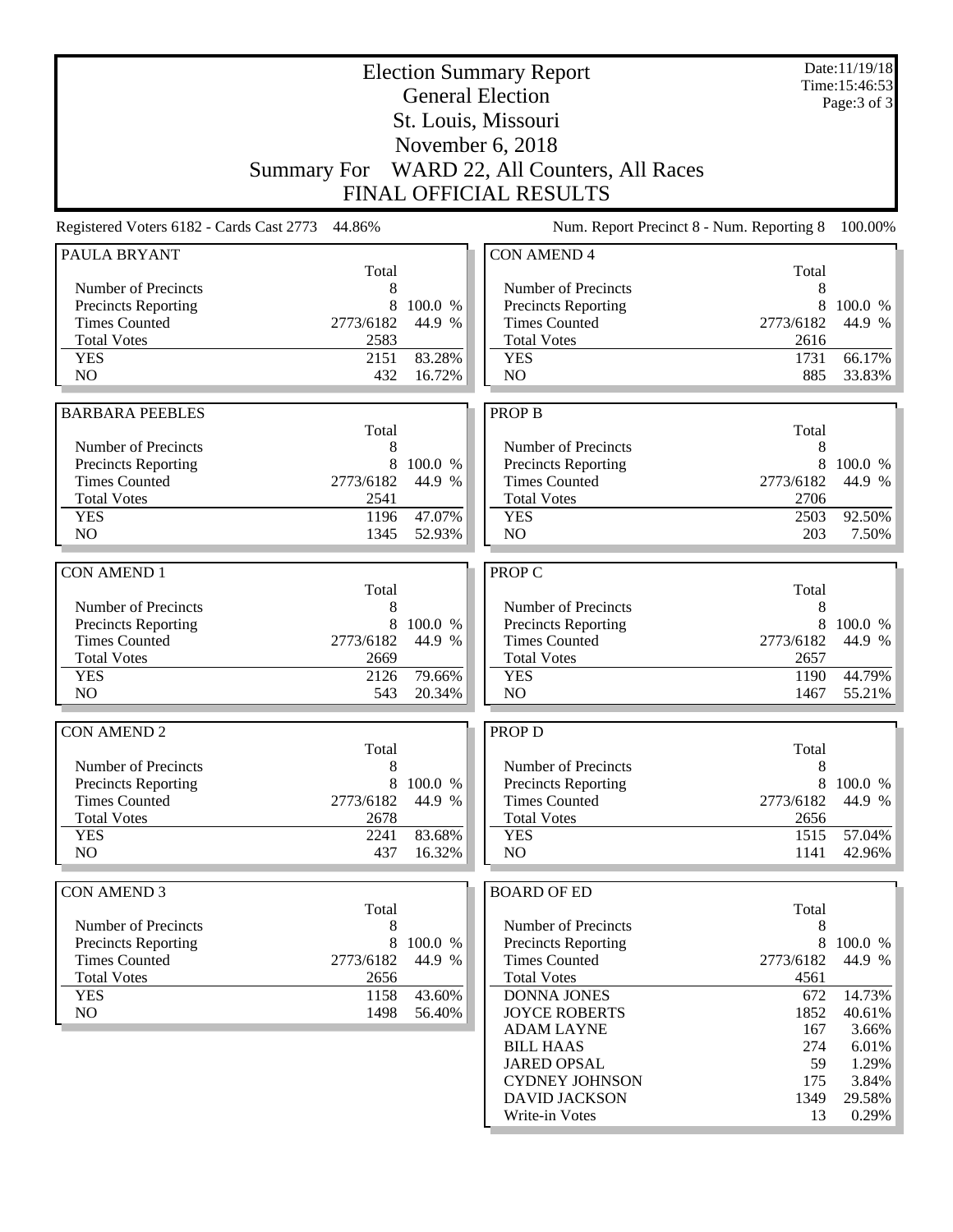|                                                    |                    | Date:11/19/18<br>Time: 15:46:58 |                                             |            |                  |
|----------------------------------------------------|--------------------|---------------------------------|---------------------------------------------|------------|------------------|
|                                                    |                    | Page:1 of 4                     |                                             |            |                  |
|                                                    |                    |                                 |                                             |            |                  |
|                                                    |                    |                                 | St. Louis, Missouri<br>November 6, 2018     |            |                  |
|                                                    |                    |                                 |                                             |            |                  |
|                                                    | <b>Summary For</b> |                                 | WARD 23, All Counters, All Races            |            |                  |
|                                                    |                    |                                 | <b>FINAL OFFICIAL RESULTS</b>               |            |                  |
| Registered Voters 8521 - Cards Cast 6271 73.59%    |                    |                                 | Num. Report Precinct 9 - Num. Reporting 9   |            | 100.00%          |
| <b>US SENATOR</b>                                  |                    |                                 | <b>STATE REP 80</b>                         |            |                  |
|                                                    | Total              |                                 |                                             | Total      |                  |
| Number of Precincts                                | 9<br>9             | 100.0 %                         | Number of Precincts                         | 1          | 100.0 %          |
| <b>Precincts Reporting</b><br><b>Times Counted</b> | 6271/8521          | 73.6 %                          | Precincts Reporting<br><b>Times Counted</b> | 672/904    | 74.3 %           |
| <b>Total Votes</b>                                 | 6241               |                                 | <b>Total Votes</b>                          | 576        |                  |
| <b>JOSH HAWLEY</b>                                 | 1676               | 26.85%                          | PETER MERIDETH                              | 557        | 96.70%           |
| <b>CLAIRE McCASKILL</b>                            | 4378               | 70.15%                          | Write-in Votes                              | 19         | 3.30%            |
| <b>JAPHETH CAMPBELL</b>                            | 75                 | 1.20%                           |                                             |            |                  |
| <b>JO CRAIN</b>                                    | 26                 | 0.42%                           | <b>STATE REP 82</b>                         |            |                  |
| <b>CRAIG O'DEAR</b>                                | 83                 | 1.33%                           |                                             | Total      |                  |
| Write-in Votes                                     | 3                  | 0.05%                           | Number of Precincts                         | 6          |                  |
|                                                    |                    |                                 | Precincts Reporting                         |            | 6 100.0 %        |
| <b>STATE AUDITOR</b>                               |                    |                                 | <b>Times Counted</b>                        | 4327/5827  | 74.3 %           |
|                                                    | Total              |                                 | <b>Total Votes</b>                          | 4160       |                  |
| Number of Precincts                                | 9                  |                                 | <b>ERIK SHELQUIST</b>                       | 1010       | 24.28%           |
| <b>Precincts Reporting</b>                         | 9                  | 100.0 %                         | <b>DONNA BARINGER</b>                       | 3141       | 75.50%           |
| <b>Times Counted</b>                               | 6271/8521          | 73.6 %                          | Write-in Votes                              | 9          | 0.22%            |
| <b>Total Votes</b>                                 | 6131               |                                 |                                             |            |                  |
| SAUNDRA McDOWELL                                   | 1324               | 21.60%                          | <b>STATE REP 83</b>                         |            |                  |
| NICOLE GALLOWAY                                    | 4523               | 73.77%                          |                                             | Total      |                  |
| <b>SEAN O'TOOLE</b>                                | 162                | 2.64%                           | Number of Precincts                         | 1          |                  |
| <b>DON FITZ</b><br><b>JACOB LUETKEMEYER</b>        | 59<br>58           | 0.96%<br>0.95%                  | <b>Precincts Reporting</b>                  |            | 100.0 %          |
| Write-in Votes                                     | 5                  | 0.08%                           | <b>Times Counted</b>                        | 1074/1495  | 71.8 %           |
|                                                    |                    |                                 | <b>Total Votes</b>                          | 957        |                  |
| US REP DIST 1                                      |                    |                                 | <b>GINA MITTEN</b><br><b>ANDREW BOLIN</b>   | 766<br>190 | 80.04%<br>19.85% |
|                                                    | Total              |                                 | Write-in Votes                              | 1          | 0.10%            |
| Number of Precincts                                | 9                  |                                 |                                             |            |                  |
| <b>Precincts Reporting</b>                         | 9                  | 100.0 %                         |                                             |            |                  |
| <b>Times Counted</b>                               | 6271/8521          | 73.6 %                          | <b>STATE REP 91</b>                         | Total      |                  |
| <b>Total Votes</b>                                 | 6067               |                                 | Number of Precincts                         | 1          |                  |
| <b>ROBERT VROMAN</b>                               | 1721               | 28.37%                          | <b>Precincts Reporting</b>                  |            | 1 100.0 %        |
| <b>LACY CLAY</b>                                   | 4054               | 66.82%                          | <b>Times Counted</b>                        | 198/295    | 67.1 %           |
| ROBB CUNNINGHAM                                    | 277                | 4.57%                           | <b>Total Votes</b>                          | 194        |                  |
| Write-in Votes                                     | 15                 | 0.25%                           | <b>JENNIFER BIRD</b>                        | 69         | 35.57%           |
|                                                    |                    |                                 | <b>SARAH UNSICKER</b>                       | 121        | 62.37%           |
| <b>STATE SEN 4</b>                                 |                    |                                 | <b>JAMES SCARIOT</b>                        | 4          | 2.06%            |
|                                                    | Total              |                                 | Write-in Votes                              | $\Omega$   | 0.00%            |
| Number of Precincts                                | 9                  |                                 |                                             |            |                  |
| <b>Precincts Reporting</b>                         | 9                  | 100.0 %                         | <b>COLL OF REV</b>                          |            |                  |
| <b>Times Counted</b>                               | 6271/8521          | 73.6 %                          |                                             | Total      |                  |
| <b>Total Votes</b>                                 | 6004               |                                 | Number of Precincts                         | 9          |                  |
| <b>ROBERT CRUMP</b>                                | 1770               | 29.48%                          | <b>Precincts Reporting</b>                  | 9          | 100.0 %          |
| <b>KARLA MAY</b>                                   | 4220               | 70.29%                          | <b>Times Counted</b>                        | 6271/8521  | 73.6 %           |
| Write-in Votes                                     | 14                 | 0.23%                           | <b>Total Votes</b>                          | 5464       |                  |
|                                                    |                    |                                 | <b>GREGORY DALY</b>                         | 5340       | 97.73%           |
|                                                    |                    |                                 | Write-in Votes                              | 124        | 2.27%            |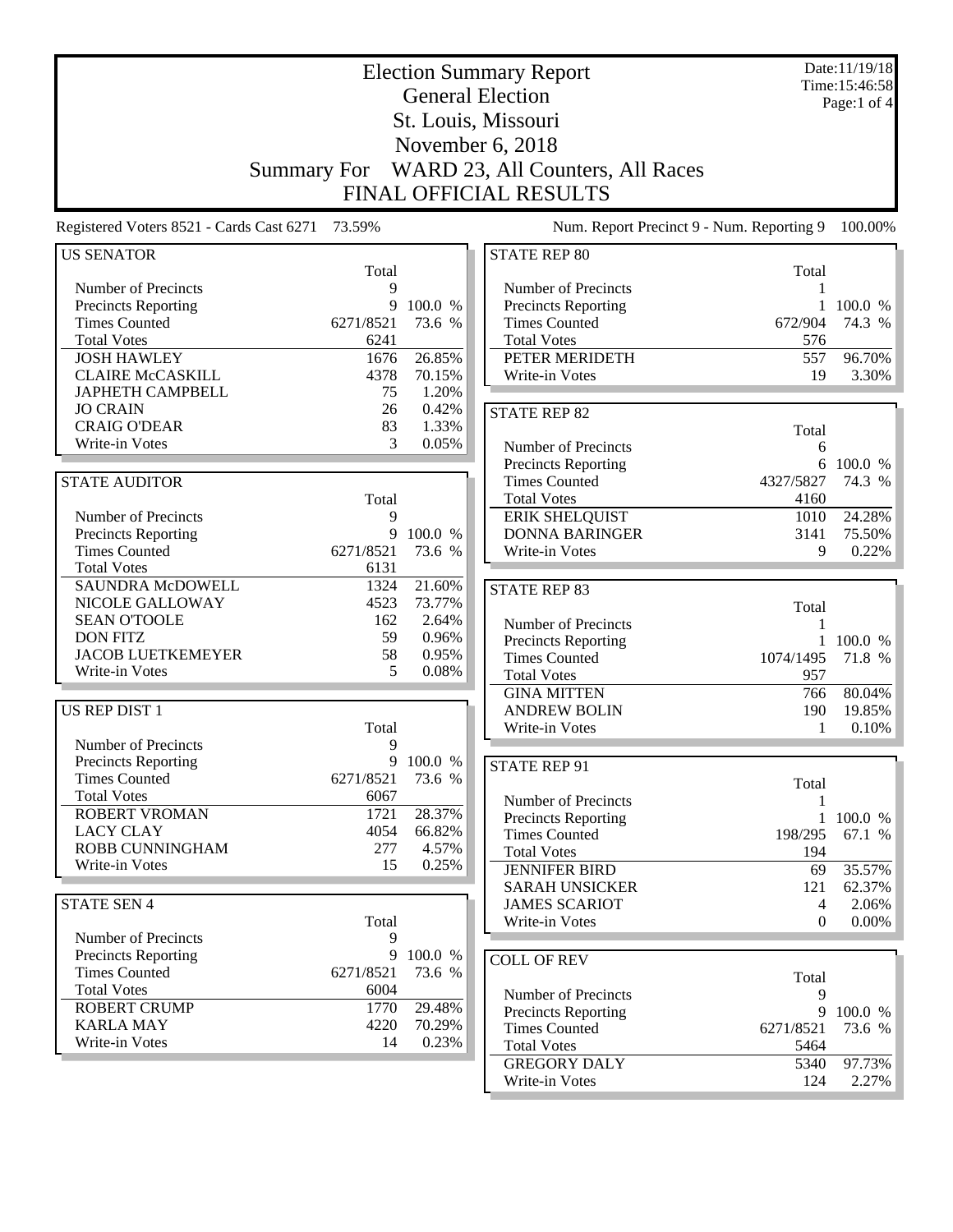|                                                    |                    | Date:11/19/18<br>Time:15:46:58 |                                             |                |                   |  |
|----------------------------------------------------|--------------------|--------------------------------|---------------------------------------------|----------------|-------------------|--|
|                                                    |                    | Page:2 of 4                    |                                             |                |                   |  |
|                                                    |                    |                                | St. Louis, Missouri                         |                |                   |  |
| November 6, 2018                                   |                    |                                |                                             |                |                   |  |
|                                                    |                    |                                |                                             |                |                   |  |
|                                                    | <b>Summary For</b> |                                | WARD 23, All Counters, All Races            |                |                   |  |
|                                                    |                    |                                | <b>FINAL OFFICIAL RESULTS</b>               |                |                   |  |
| Registered Voters 8521 - Cards Cast 6271           | 73.59%             |                                | Num. Report Precinct 9 - Num. Reporting 9   |                | 100.00%           |  |
| LICENSE COLL                                       |                    |                                | <b>LISA PAGE</b>                            |                |                   |  |
|                                                    | Total              |                                |                                             | Total          |                   |  |
| Number of Precincts                                | 9                  |                                | Number of Precincts                         | 9              |                   |  |
| Precincts Reporting<br><b>Times Counted</b>        | 9<br>6271/8521     | 100.0 %<br>73.6 %              | Precincts Reporting<br><b>Times Counted</b> | 9<br>6271/8521 | 100.0 %<br>73.6 % |  |
| <b>Total Votes</b>                                 | 5866               |                                | <b>Total Votes</b>                          | 5150           |                   |  |
| <b>ZACHARY SYBERG</b>                              | 1934               | 32.97%                         | <b>YES</b>                                  | 3782           | 73.44%            |  |
| <b>MAVIS THOMPSON</b>                              | 3916               | 66.76%                         | NO                                          | 1368           | 26.56%            |  |
| Write-in Votes                                     | 16                 | 0.27%                          |                                             |                |                   |  |
|                                                    |                    |                                | <b>THOMAS CLARK</b>                         |                |                   |  |
| <b>REC OF DEEDS</b>                                |                    |                                |                                             | Total          |                   |  |
|                                                    | Total              |                                | Number of Precincts                         | 9              |                   |  |
| Number of Precincts                                | 9                  |                                | Precincts Reporting                         | 9              | 100.0 %           |  |
| <b>Precincts Reporting</b>                         | 9                  | 100.0 %                        | <b>Times Counted</b>                        | 6271/8521      | 73.6 %            |  |
| <b>Times Counted</b>                               | 6271/8521          | 73.6 %                         | <b>Total Votes</b>                          | 5162           |                   |  |
| <b>Total Votes</b>                                 | 5166               |                                | <b>YES</b>                                  | 3158           | 61.18%            |  |
| <b>MICAHEL BUTLER</b><br>Write-in Votes            | 5049<br>117        | 97.74%<br>2.26%                | NO                                          | 2004           | 38.82%            |  |
|                                                    |                    |                                |                                             |                |                   |  |
| W. BRENT POWELL                                    |                    |                                | <b>REX BURLISON</b>                         | Total          |                   |  |
|                                                    | Total              |                                | Number of Precincts                         | 9              |                   |  |
| Number of Precincts                                | 9                  |                                | Precincts Reporting                         | 9              | 100.0 %           |  |
| Precincts Reporting                                | 9                  | 100.0 %                        | <b>Times Counted</b>                        | 6271/8521      | 73.6 %            |  |
| <b>Times Counted</b>                               | 6271/8521          | 73.6 %                         | <b>Total Votes</b>                          | 5117           |                   |  |
| <b>Total Votes</b>                                 | 5255               |                                | <b>YES</b>                                  | 3430           | 67.03%            |  |
| <b>YES</b>                                         | 3470               | 66.03%                         | NO                                          | 1687           | 32.97%            |  |
| NO                                                 | 1785               | 33.97%                         |                                             |                |                   |  |
|                                                    |                    |                                | <b>THERESA BURKE</b>                        |                |                   |  |
| <b>MARY RHODES RUSSELL</b>                         |                    |                                |                                             | Total          |                   |  |
|                                                    | Total              |                                | Number of Precincts                         | 9              |                   |  |
| Number of Precincts                                | 9<br>9             | 100.0 %                        | Precincts Reporting<br><b>Times Counted</b> | 9<br>6271/8521 | 100.0 %<br>73.6 % |  |
| <b>Precincts Reporting</b><br><b>Times Counted</b> | 6271/8521          | 73.6 %                         | <b>Total Votes</b>                          | 5126           |                   |  |
| <b>Total Votes</b>                                 | 5267               |                                | <b>YES</b>                                  | 3611           | 70.44%            |  |
| <b>YES</b>                                         | 3899               | 74.03%                         | NO                                          | 1515           | 29.56%            |  |
| NO                                                 | 1368               | 25.97%                         |                                             |                |                   |  |
|                                                    |                    |                                | <b>JASON SENGHEISER</b>                     |                |                   |  |
| <b>COLLEEN DOLAN</b>                               |                    |                                |                                             | Total          |                   |  |
|                                                    | Total              |                                | Number of Precincts                         | 9              |                   |  |
| Number of Precincts                                | 9                  |                                | Precincts Reporting                         | 9              | 100.0 %           |  |
| <b>Precincts Reporting</b>                         | 9                  | 100.0 %                        | <b>Times Counted</b>                        | 6271/8521      | 73.6 %            |  |
| <b>Times Counted</b>                               | 6271/8521          | 73.6 %                         | <b>Total Votes</b>                          | 5080           |                   |  |
| <b>Total Votes</b>                                 | 5175               |                                | <b>YES</b>                                  | 3423           | 67.38%            |  |
| <b>YES</b><br>NO                                   | 3834<br>1341       | 74.09%<br>25.91%               | NO                                          | 1657           | 32.62%            |  |
|                                                    |                    |                                |                                             |                |                   |  |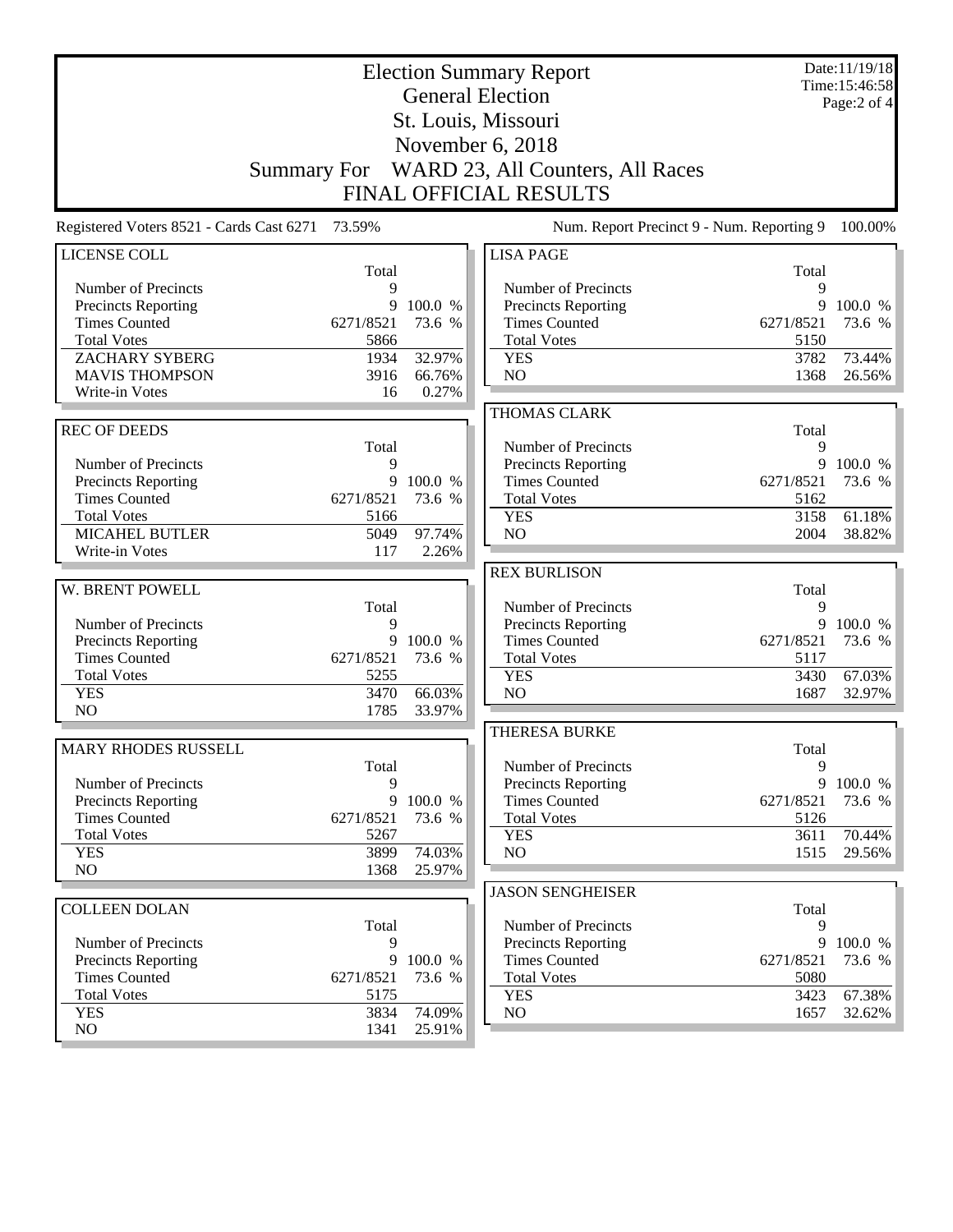|                                                                                                                                   |                   | Date:11/19/18<br>Time:15:46:58 |  |  |  |  |  |
|-----------------------------------------------------------------------------------------------------------------------------------|-------------------|--------------------------------|--|--|--|--|--|
| <b>General Election</b>                                                                                                           |                   | Page: 3 of 4                   |  |  |  |  |  |
| St. Louis, Missouri                                                                                                               |                   |                                |  |  |  |  |  |
| November 6, 2018                                                                                                                  |                   |                                |  |  |  |  |  |
| Summary For WARD 23, All Counters, All Races                                                                                      |                   |                                |  |  |  |  |  |
|                                                                                                                                   |                   |                                |  |  |  |  |  |
| <b>FINAL OFFICIAL RESULTS</b>                                                                                                     |                   |                                |  |  |  |  |  |
| Registered Voters 8521 - Cards Cast 6271 73.59%<br>Num. Report Precinct 9 - Num. Reporting 9                                      |                   | 100.00%                        |  |  |  |  |  |
| <b>CON AMEND 2</b><br><b>JOAN MORIARTY</b>                                                                                        |                   |                                |  |  |  |  |  |
| Total                                                                                                                             | Total             |                                |  |  |  |  |  |
| Number of Precincts<br>Number of Precincts<br>9<br>9<br>100.0 %                                                                   | 9<br>9            | 100.0 %                        |  |  |  |  |  |
| Precincts Reporting<br><b>Precincts Reporting</b><br><b>Times Counted</b><br>6271/8521<br>73.6 %<br><b>Times Counted</b>          | 6271/8521         | 73.6 %                         |  |  |  |  |  |
| <b>Total Votes</b><br>5124<br><b>Total Votes</b>                                                                                  | 6168              |                                |  |  |  |  |  |
| 67.68%<br><b>YES</b><br>3468<br><b>YES</b>                                                                                        | 4979              | 80.72%                         |  |  |  |  |  |
| N <sub>O</sub><br>N <sub>O</sub><br>1656<br>32.32%                                                                                | 1189              | 19.28%                         |  |  |  |  |  |
|                                                                                                                                   |                   |                                |  |  |  |  |  |
| <b>MICHAEL NOBLE</b><br><b>CON AMEND 3</b>                                                                                        |                   |                                |  |  |  |  |  |
| Total                                                                                                                             | Total             |                                |  |  |  |  |  |
| Number of Precincts<br>9<br>Number of Precincts                                                                                   | 9                 |                                |  |  |  |  |  |
| 9<br>Precincts Reporting<br>100.0 %<br>Precincts Reporting<br><b>Times Counted</b><br>6271/8521<br>73.6 %<br><b>Times Counted</b> | 9<br>6271/8521    | 100.0 %<br>73.6 %              |  |  |  |  |  |
| <b>Total Votes</b><br>5082<br><b>Total Votes</b>                                                                                  | 6090              |                                |  |  |  |  |  |
| 70.31%<br><b>YES</b><br>3573<br><b>YES</b>                                                                                        | 1641              | 26.95%                         |  |  |  |  |  |
| N <sub>O</sub><br>N <sub>O</sub><br>1509<br>29.69%                                                                                | 4449              | 73.05%                         |  |  |  |  |  |
|                                                                                                                                   |                   |                                |  |  |  |  |  |
| PAULA BRYANT<br><b>CON AMEND 4</b>                                                                                                |                   |                                |  |  |  |  |  |
| Total<br>Number of Precincts<br>9                                                                                                 | Total             |                                |  |  |  |  |  |
| Number of Precincts                                                                                                               |                   |                                |  |  |  |  |  |
|                                                                                                                                   | 9                 |                                |  |  |  |  |  |
| 9<br>Precincts Reporting<br>100.0 %<br>Precincts Reporting                                                                        | 9                 | 100.0 %                        |  |  |  |  |  |
| <b>Times Counted</b><br>6271/8521<br><b>Times Counted</b><br>73.6 %                                                               | 6271/8521         | 73.6 %                         |  |  |  |  |  |
| <b>Total Votes</b><br>5102<br><b>Total Votes</b><br>69.82%<br><b>YES</b><br>3562<br><b>YES</b>                                    | 5762<br>3529      | 61.25%                         |  |  |  |  |  |
| NO<br>N <sub>O</sub><br>1540<br>30.18%                                                                                            | 2233              | 38.75%                         |  |  |  |  |  |
|                                                                                                                                   |                   |                                |  |  |  |  |  |
| <b>BARBARA PEEBLES</b><br><b>PROP B</b>                                                                                           |                   |                                |  |  |  |  |  |
| Total                                                                                                                             | Total             |                                |  |  |  |  |  |
| Number of Precincts<br>9<br>Number of Precincts                                                                                   | 9                 |                                |  |  |  |  |  |
| 100.0 %<br><b>Precincts Reporting</b><br>9<br>Precincts Reporting                                                                 | 9                 | 100.0 %                        |  |  |  |  |  |
| <b>Times Counted</b><br>6271/8521<br>73.6 %<br><b>Times Counted</b><br><b>Total Votes</b><br>5203<br><b>Total Votes</b>           | 6271/8521<br>6158 | 73.6 %                         |  |  |  |  |  |
| <b>YES</b><br>2250<br>43.24%<br><b>YES</b>                                                                                        | 4747              | 77.09%                         |  |  |  |  |  |
| NO<br>2953<br>N <sub>O</sub><br>56.76%                                                                                            | 1411              | 22.91%                         |  |  |  |  |  |
|                                                                                                                                   |                   |                                |  |  |  |  |  |
| PROP C<br><b>CON AMEND 1</b>                                                                                                      |                   |                                |  |  |  |  |  |
| Total<br>9                                                                                                                        | Total<br>9        |                                |  |  |  |  |  |
| Number of Precincts<br>Number of Precincts<br>9<br>100.0 %                                                                        | 9                 | 100.0 %                        |  |  |  |  |  |
| Precincts Reporting<br>Precincts Reporting<br><b>Times Counted</b><br>6271/8521<br>73.6 %<br><b>Times Counted</b>                 | 6271/8521         | 73.6 %                         |  |  |  |  |  |
| <b>Total Votes</b><br><b>Total Votes</b><br>6071                                                                                  | 6104              |                                |  |  |  |  |  |
| <b>YES</b><br>79.03%<br>4798<br><b>YES</b><br>NO<br>NO<br>1273<br>20.97%                                                          | 2640<br>3464      | 43.25%<br>56.75%               |  |  |  |  |  |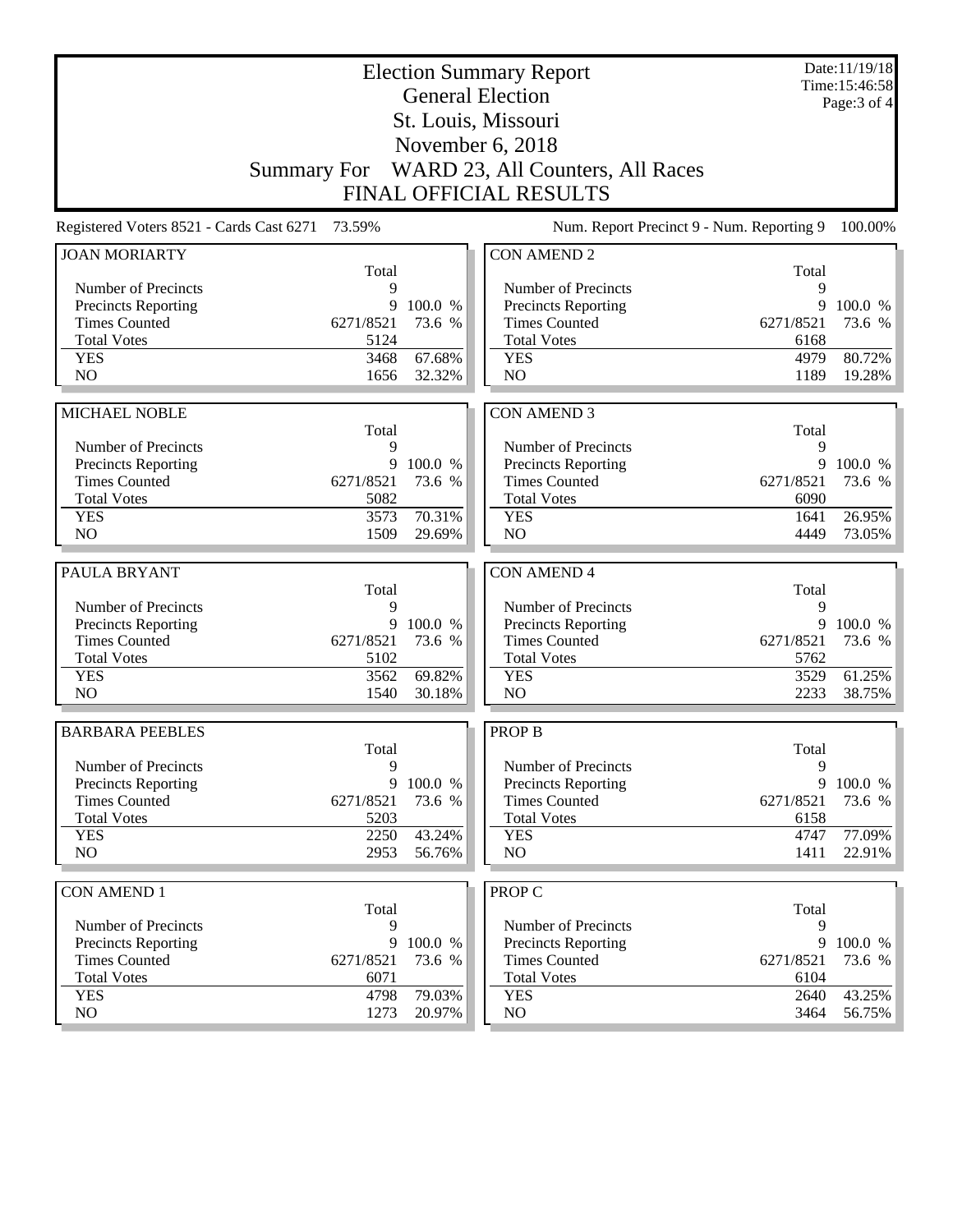Date:11/19/18 Time:15:46:58 Page:4 of 4

## Election Summary Report General Election St. Louis, Missouri November 6, 2018 Summary For WARD 23, All Counters, All Races FINAL OFFICIAL RESULTS

| <b>PROP D</b>              |           |               |
|----------------------------|-----------|---------------|
|                            | Total     |               |
| Number of Precincts        | 9         |               |
| <b>Precincts Reporting</b> | 9         | 100.0<br>$\%$ |
| <b>Times Counted</b>       | 6271/8521 | 73.6 %        |
| <b>Total Votes</b>         | 6095      |               |
| <b>YES</b>                 | 3318      | 54.44%        |
| N <sub>O</sub>             | 2777      | 45.56%        |
|                            |           |               |
| <b>BOARD OF ED</b>         |           |               |
|                            | Total     |               |
| Number of Precincts        | 9         |               |
| <b>Precincts Reporting</b> | 9         | 100.0%        |
| <b>Times Counted</b>       | 6271/8521 | 73.6 %        |
| <b>Total Votes</b>         | 8611      |               |
| <b>DONNA JONES</b>         | 1840      | 21.37%        |
| <b>JOYCE ROBERTS</b>       | 2252      | 26.15%        |
| <b>ADAM LAYNE</b>          | 1144      | 13.29%        |
| <b>BILL HAAS</b>           | 1539      | 17.87%        |
| <b>JARED OPSAL</b>         | 555       | 6.45%         |
| <b>CYDNEY JOHNSON</b>      | 630       | 7.32%         |
| <b>DAVID JACKSON</b>       | 494       | 5.74%         |
| Write-in Votes             | 157       | 1.82%         |

Registered Voters 8521 - Cards Cast 6271 73.59% Num. Report Precinct 9 - Num. Reporting 9 100.00%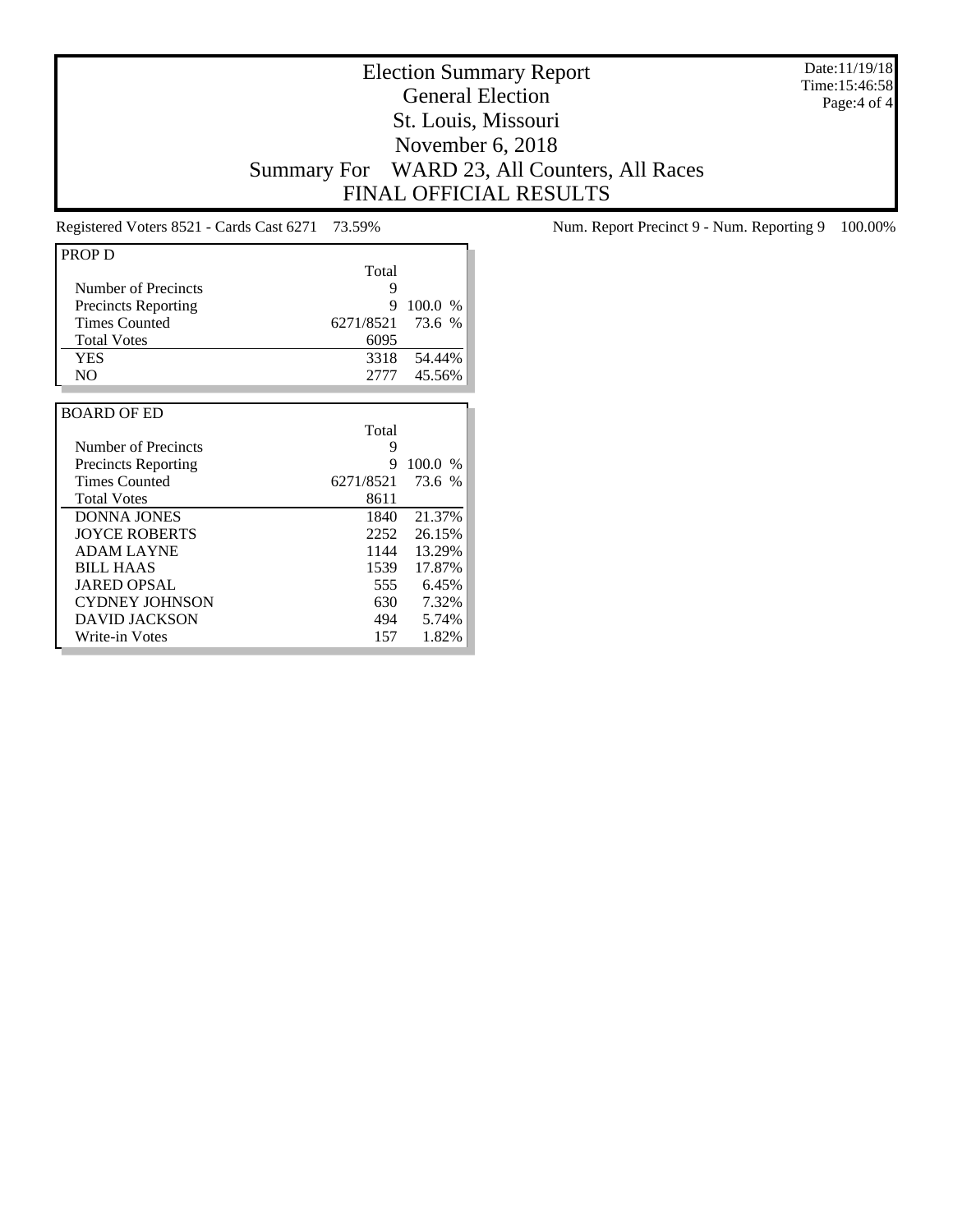|                                                    |                    |           | <b>Election Summary Report</b>            |                | Date:11/19/18<br>Time: 15:47:03 |
|----------------------------------------------------|--------------------|-----------|-------------------------------------------|----------------|---------------------------------|
|                                                    |                    |           | <b>General Election</b>                   |                | Page:1 of 3                     |
|                                                    |                    |           | St. Louis, Missouri                       |                |                                 |
|                                                    |                    |           |                                           |                |                                 |
|                                                    |                    |           | November 6, 2018                          |                |                                 |
|                                                    | <b>Summary For</b> |           | WARD 24, All Counters, All Races          |                |                                 |
|                                                    |                    |           | <b>FINAL OFFICIAL RESULTS</b>             |                |                                 |
| Registered Voters 7703 - Cards Cast 5392 70.00%    |                    |           | Num. Report Precinct 8 - Num. Reporting 8 |                | 100.00%                         |
| <b>US SENATOR</b>                                  |                    |           | <b>STATE REP 83</b>                       |                |                                 |
|                                                    | Total              |           |                                           | Total          |                                 |
| Number of Precincts                                | 8                  |           | Number of Precincts                       | 4              |                                 |
| <b>Precincts Reporting</b>                         | 8                  | 100.0 %   | <b>Precincts Reporting</b>                |                | 4 100.0 %                       |
| <b>Times Counted</b>                               | 5392/7703          | 70.0 %    | <b>Times Counted</b>                      | 2986/4374      | 68.3 %                          |
| <b>Total Votes</b>                                 | 5360               |           | <b>Total Votes</b>                        | 2732           |                                 |
| <b>JOSH HAWLEY</b>                                 | 1183               | 22.07%    | <b>GINA MITTEN</b>                        | 2194           | 80.31%                          |
| <b>CLAIRE McCASKILL</b>                            | 4005               | 74.72%    | <b>ANDREW BOLIN</b>                       | 512            | 18.74%                          |
| JAPHETH CAMPBELL                                   | 65                 | 1.21%     | Write-in Votes                            | 26             | 0.95%                           |
| <b>JO CRAIN</b>                                    | 32                 | 0.60%     |                                           |                |                                 |
| <b>CRAIG O'DEAR</b>                                | 70                 | 1.31%     | <b>STATE REP 84</b>                       |                |                                 |
| Write-in Votes                                     | 5                  | 0.09%     |                                           | Total          |                                 |
|                                                    |                    |           | Number of Precincts                       | 4              |                                 |
| <b>STATE AUDITOR</b>                               |                    |           | <b>Precincts Reporting</b>                | $\overline{4}$ | 100.0 %                         |
|                                                    | Total              |           | <b>Times Counted</b>                      | 2406/3329      | 72.3 %                          |
| Number of Precincts                                | 8                  |           | <b>Total Votes</b>                        | 1968           |                                 |
| <b>Precincts Reporting</b>                         | 8                  | 100.0 %   | <b>WILEY PRICE</b>                        | 1901           | 96.60%                          |
| <b>Times Counted</b>                               | 5392/7703          | 70.0 %    | Write-in Votes                            | 67             | 3.40%                           |
| <b>Total Votes</b>                                 | 5265               |           |                                           |                |                                 |
| SAUNDRA McDOWELL                                   | 1049               | 19.92%    | <b>COLL OF REV</b>                        |                |                                 |
| NICOLE GALLOWAY                                    | 3982               | 75.63%    |                                           | Total          |                                 |
| <b>SEAN O'TOOLE</b>                                | 145                | 2.75%     | Number of Precincts                       | 8              |                                 |
| <b>DON FITZ</b>                                    | 45                 | 0.85%     | Precincts Reporting                       | 8              | 100.0 %                         |
| <b>JACOB LUETKEMEYER</b>                           | 44                 | 0.84%     | <b>Times Counted</b>                      | 5392/7703      | 70.0 %                          |
| Write-in Votes                                     | $\mathbf{0}$       | $0.00\%$  | <b>Total Votes</b>                        | 4654           |                                 |
|                                                    |                    |           | <b>GREGORY DALY</b>                       | 4521           | 97.14%                          |
| <b>US REP DIST 1</b>                               |                    |           | Write-in Votes                            | 133            | 2.86%                           |
|                                                    | Total              |           |                                           |                |                                 |
| Number of Precincts                                | 8                  |           | <b>LICENSE COLL</b>                       |                |                                 |
| <b>Precincts Reporting</b>                         |                    | 8 100.0 % |                                           | Total          |                                 |
| <b>Times Counted</b>                               | 5392/7703          | 70.0 %    | Number of Precincts                       | 8              |                                 |
| <b>Total Votes</b>                                 | 5236               |           | <b>Precincts Reporting</b>                | 8              | 100.0 %                         |
| <b>ROBERT VROMAN</b>                               | 1224               | 23.38%    | <b>Times Counted</b>                      | 5392/7703      | 70.0 %                          |
| <b>LACY CLAY</b>                                   | 3747               | 71.56%    | <b>Total Votes</b>                        | 5058           |                                 |
| <b>ROBB CUNNINGHAM</b>                             | 249                | 4.76%     | <b>ZACHARY SYBERG</b>                     | 1436           | 28.39%                          |
| Write-in Votes                                     | 16                 | 0.31%     | <b>MAVIS THOMPSON</b>                     | 3604           | 71.25%                          |
|                                                    |                    |           | Write-in Votes                            | 18             | 0.36%                           |
| <b>STATE SEN 4</b>                                 |                    |           |                                           |                |                                 |
|                                                    | Total              |           | <b>REC OF DEEDS</b>                       |                |                                 |
| Number of Precincts                                | 8                  | 100.0 %   |                                           | Total          |                                 |
| <b>Precincts Reporting</b><br><b>Times Counted</b> | 8<br>5392/7703     | 70.0 %    | Number of Precincts                       | 8              |                                 |
| <b>Total Votes</b>                                 | 5168               |           | Precincts Reporting                       | 8              | 100.0 %                         |
| <b>ROBERT CRUMP</b>                                | 1258               | 24.34%    | <b>Times Counted</b>                      | 5392/7703      | 70.0 %                          |
| <b>KARLA MAY</b>                                   | 3898               | 75.43%    | <b>Total Votes</b>                        | 4457           |                                 |
| Write-in Votes                                     | 12                 | 0.23%     | <b>MICAHEL BUTLER</b>                     | 4352           | 97.64%                          |
|                                                    |                    |           | Write-in Votes                            | 105            | 2.36%                           |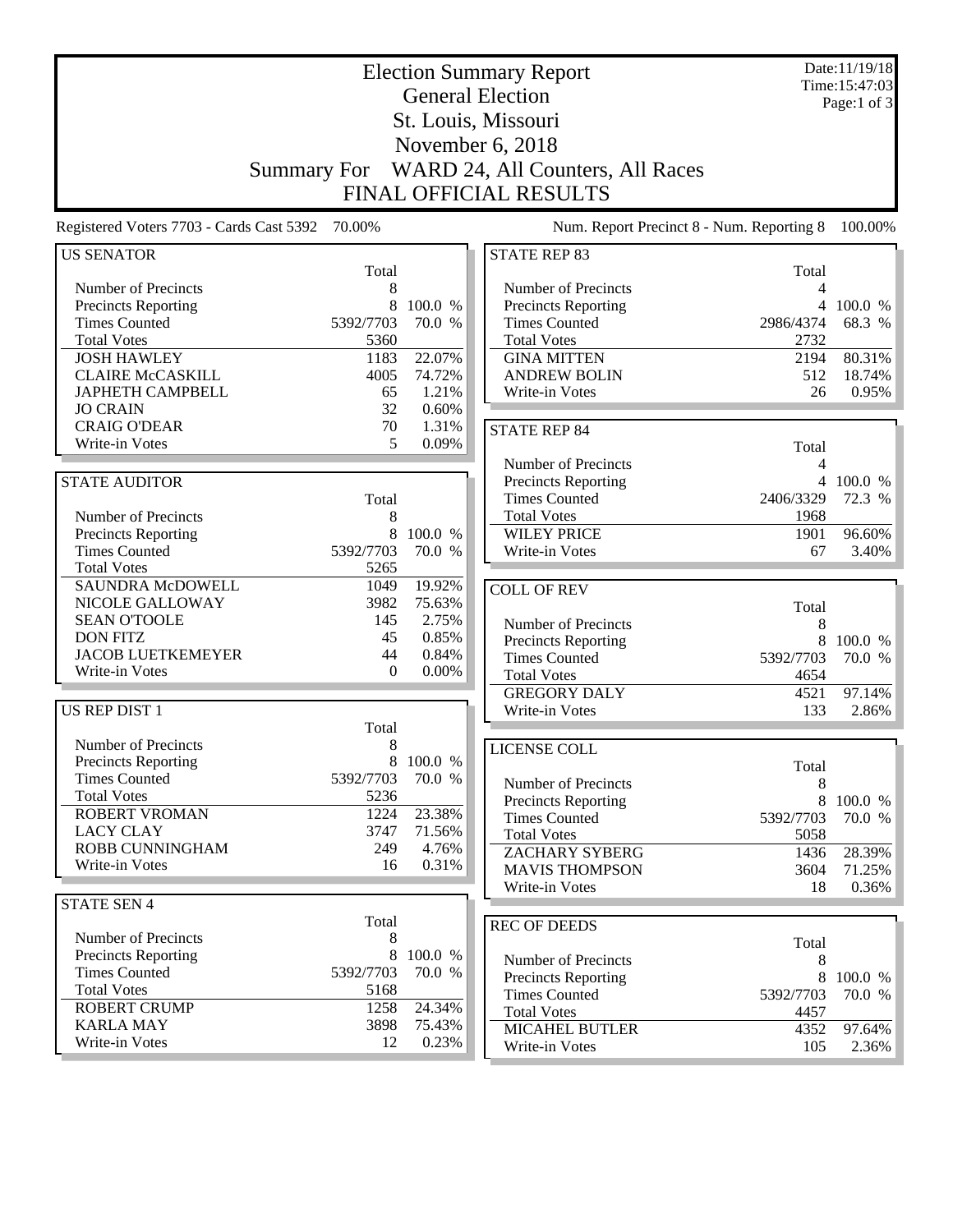|                                                                                                 |              | Date:11/19/18<br>Time: 15:47:03<br>Page: $2$ of $3$ |                                                                  |              |           |  |
|-------------------------------------------------------------------------------------------------|--------------|-----------------------------------------------------|------------------------------------------------------------------|--------------|-----------|--|
|                                                                                                 |              |                                                     |                                                                  |              |           |  |
|                                                                                                 |              |                                                     | November 6, 2018<br>Summary For WARD 24, All Counters, All Races |              |           |  |
|                                                                                                 |              |                                                     | <b>FINAL OFFICIAL RESULTS</b>                                    |              |           |  |
| 70.00%<br>Registered Voters 7703 - Cards Cast 5392<br>Num. Report Precinct 8 - Num. Reporting 8 |              |                                                     |                                                                  |              |           |  |
| W. BRENT POWELL                                                                                 |              |                                                     | <b>REX BURLISON</b>                                              |              | 100.00%   |  |
|                                                                                                 | Total        |                                                     |                                                                  | Total        |           |  |
| Number of Precincts                                                                             | 8            |                                                     | Number of Precincts                                              | 8            |           |  |
| Precincts Reporting                                                                             | 8            | 100.0 %                                             | Precincts Reporting                                              | 8            | 100.0 %   |  |
| <b>Times Counted</b>                                                                            | 5392/7703    | 70.0 %                                              | <b>Times Counted</b>                                             | 5392/7703    | 70.0 %    |  |
| <b>Total Votes</b>                                                                              | 4436         |                                                     | <b>Total Votes</b>                                               | 4280         |           |  |
| <b>YES</b>                                                                                      | 2890         | 65.15%                                              | <b>YES</b>                                                       | 2841         | 66.38%    |  |
| N <sub>O</sub>                                                                                  | 1546         | 34.85%                                              | N <sub>O</sub>                                                   | 1439         | 33.62%    |  |
|                                                                                                 |              |                                                     |                                                                  |              |           |  |
| <b>MARY RHODES RUSSELL</b>                                                                      |              |                                                     | <b>THERESA BURKE</b>                                             |              |           |  |
| Number of Precincts                                                                             | Total<br>8   |                                                     | Number of Precincts                                              | Total<br>8   |           |  |
| Precincts Reporting                                                                             | 8            | 100.0 %                                             | Precincts Reporting                                              | 8            | 100.0 %   |  |
| <b>Times Counted</b>                                                                            | 5392/7703    | 70.0 %                                              | <b>Times Counted</b>                                             | 5392/7703    | 70.0 %    |  |
| <b>Total Votes</b>                                                                              | 4456         |                                                     | <b>Total Votes</b>                                               | 4303         |           |  |
| <b>YES</b>                                                                                      | 3293         | 73.90%                                              | <b>YES</b>                                                       | 3055         | 71.00%    |  |
| N <sub>O</sub>                                                                                  | 1163         | 26.10%                                              | N <sub>O</sub>                                                   | 1248         | 29.00%    |  |
|                                                                                                 |              |                                                     |                                                                  |              |           |  |
| <b>COLLEEN DOLAN</b>                                                                            |              |                                                     | <b>JASON SENGHEISER</b>                                          |              |           |  |
|                                                                                                 | Total        |                                                     |                                                                  | Total        |           |  |
| Number of Precincts                                                                             | 8            |                                                     | Number of Precincts                                              | 8            |           |  |
| Precincts Reporting                                                                             | 8            | 100.0 %                                             | Precincts Reporting                                              | 8            | 100.0 %   |  |
| <b>Times Counted</b>                                                                            | 5392/7703    | 70.0 %                                              | <b>Times Counted</b>                                             | 5392/7703    | 70.0 %    |  |
| <b>Total Votes</b>                                                                              | 4380         |                                                     | <b>Total Votes</b>                                               | 4264         |           |  |
| <b>YES</b><br>NO                                                                                | 3275<br>1105 | 74.77%                                              | <b>YES</b><br>N <sub>O</sub>                                     | 2838<br>1426 | 66.56%    |  |
|                                                                                                 |              | 25.23%                                              |                                                                  |              | 33.44%    |  |
| <b>LISA PAGE</b>                                                                                |              |                                                     | <b>JOAN MORIARTY</b>                                             |              |           |  |
|                                                                                                 | Total        |                                                     |                                                                  | Total        |           |  |
| Number of Precincts                                                                             | 8            |                                                     | Number of Precincts                                              | 8            |           |  |
| <b>Precincts Reporting</b>                                                                      | 8            | 100.0 %                                             | Precincts Reporting                                              | 8            | 100.0 %   |  |
| <b>Times Counted</b>                                                                            | 5392/7703    | 70.0 %                                              | <b>Times Counted</b>                                             | 5392/7703    | 70.0 %    |  |
| <b>Total Votes</b><br><b>YES</b>                                                                | 4344<br>3213 | 73.96%                                              | <b>Total Votes</b><br><b>YES</b>                                 | 4298<br>2943 | 68.47%    |  |
| NO                                                                                              | 1131         | 26.04%                                              | NO                                                               | 1355         | $31.53\%$ |  |
|                                                                                                 |              |                                                     |                                                                  |              |           |  |
| THOMAS CLARK                                                                                    |              |                                                     | MICHAEL NOBLE                                                    |              |           |  |
|                                                                                                 | Total        |                                                     |                                                                  | Total        |           |  |
| Number of Precincts                                                                             | 8            |                                                     | Number of Precincts                                              | 8            |           |  |
| <b>Precincts Reporting</b>                                                                      | 8            | 100.0 %                                             | <b>Precincts Reporting</b>                                       | 8            | 100.0 %   |  |
| <b>Times Counted</b>                                                                            | 5392/7703    | 70.0 %                                              | <b>Times Counted</b>                                             | 5392/7703    | 70.0 %    |  |
| <b>Total Votes</b>                                                                              | 4318         |                                                     | <b>Total Votes</b>                                               | 4267         |           |  |
| <b>YES</b>                                                                                      | 2529         | 58.57%                                              | <b>YES</b>                                                       | 2987         | 70.00%    |  |
| NO                                                                                              | 1789         | 41.43%                                              | $\rm NO$                                                         | 1280         | $30.00\%$ |  |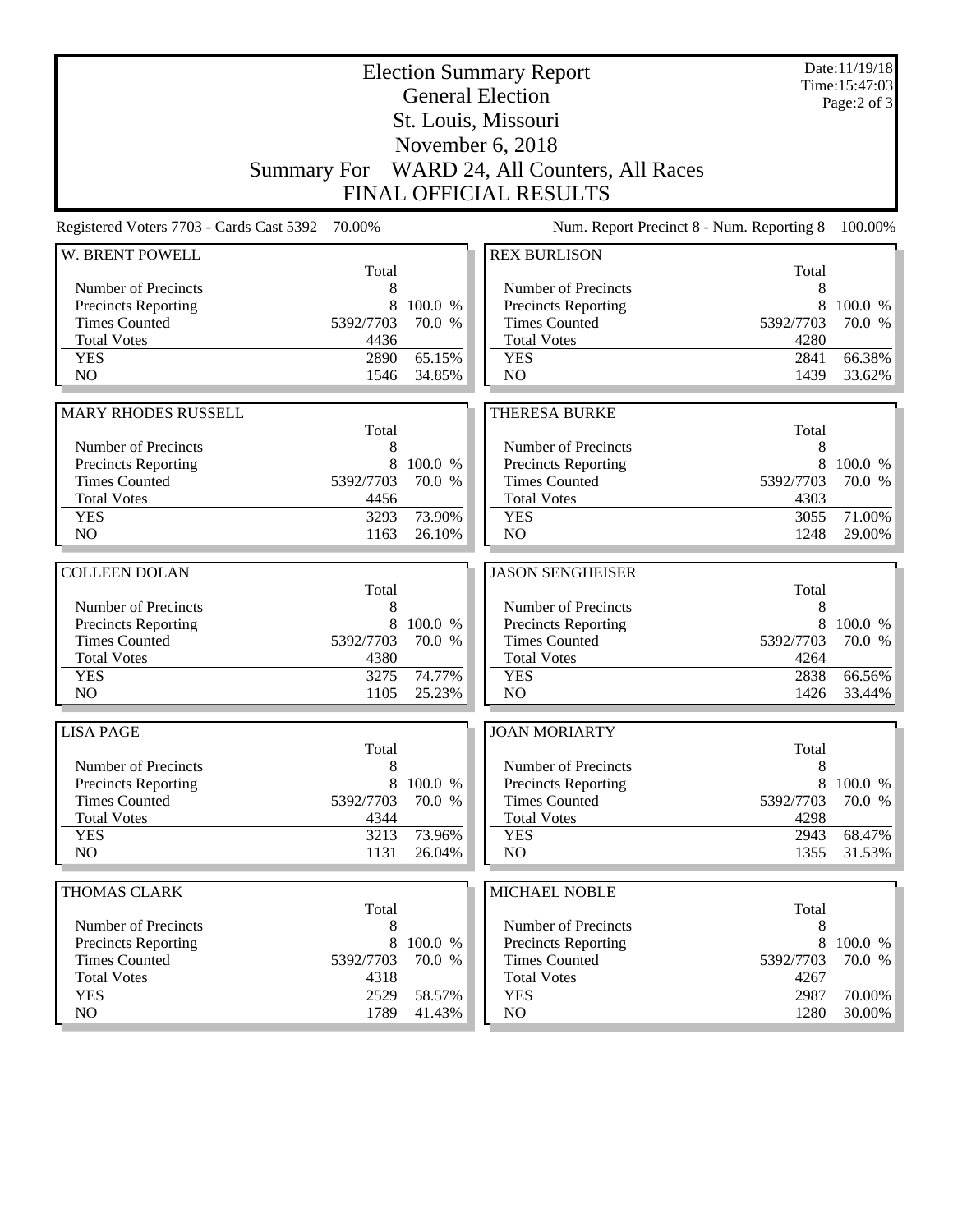|                                                    |                    |                   | <b>Election Summary Report</b><br><b>General Election</b> |                | Date:11/19/18<br>Time: 15:47:03 |
|----------------------------------------------------|--------------------|-------------------|-----------------------------------------------------------|----------------|---------------------------------|
|                                                    |                    |                   | Page: 3 of 3                                              |                |                                 |
|                                                    |                    |                   | St. Louis, Missouri                                       |                |                                 |
|                                                    |                    |                   | November 6, 2018                                          |                |                                 |
|                                                    | <b>Summary For</b> |                   | WARD 24, All Counters, All Races                          |                |                                 |
|                                                    |                    |                   | <b>FINAL OFFICIAL RESULTS</b>                             |                |                                 |
| Registered Voters 7703 - Cards Cast 5392 70.00%    |                    |                   | Num. Report Precinct 8 - Num. Reporting 8                 |                | 100.00%                         |
| PAULA BRYANT                                       |                    |                   | <b>CON AMEND 4</b>                                        |                |                                 |
|                                                    | Total              |                   |                                                           | Total          |                                 |
| Number of Precincts                                | 8                  |                   | Number of Precincts                                       | 8              |                                 |
| <b>Precincts Reporting</b><br><b>Times Counted</b> | 8<br>5392/7703     | 100.0 %<br>70.0 % | <b>Precincts Reporting</b><br><b>Times Counted</b>        | 8<br>5392/7703 | 100.0 %<br>70.0 %               |
| <b>Total Votes</b>                                 | 4277               |                   | <b>Total Votes</b>                                        | 4917           |                                 |
| <b>YES</b>                                         | 3055               | 71.43%            | <b>YES</b>                                                | 2992           | 60.85%                          |
| N <sub>O</sub>                                     | 1222               | 28.57%            | N <sub>O</sub>                                            | 1925           | 39.15%                          |
|                                                    |                    |                   |                                                           |                |                                 |
| <b>BARBARA PEEBLES</b>                             |                    |                   | <b>PROP B</b>                                             |                |                                 |
|                                                    | Total              |                   |                                                           | Total          |                                 |
| Number of Precincts                                | 8                  |                   | Number of Precincts                                       | 8              |                                 |
| <b>Precincts Reporting</b>                         | 8                  | 100.0 %           | Precincts Reporting                                       | 8              | 100.0 %                         |
| <b>Times Counted</b>                               | 5392/7703          | 70.0 %            | <b>Times Counted</b>                                      | 5392/7703      | 70.0 %                          |
| <b>Total Votes</b>                                 | 4345               |                   | <b>Total Votes</b>                                        | 5296           |                                 |
| <b>YES</b>                                         | 2174               | 50.03%            | <b>YES</b>                                                | 4176           | 78.85%                          |
| N <sub>O</sub>                                     | 2171               | 49.97%            | N <sub>O</sub>                                            | 1120           | 21.15%                          |
| <b>CON AMEND 1</b>                                 |                    |                   | PROP C                                                    |                |                                 |
|                                                    | Total              |                   |                                                           | Total          |                                 |
| Number of Precincts                                | 8                  |                   | Number of Precincts                                       | 8              |                                 |
| <b>Precincts Reporting</b>                         | 8                  | 100.0 %           | Precincts Reporting                                       | 8              | 100.0 %                         |
| <b>Times Counted</b>                               | 5392/7703          | 70.0 %            | <b>Times Counted</b>                                      | 5392/7703      | 70.0 %                          |
| <b>Total Votes</b>                                 | 5238               |                   | <b>Total Votes</b>                                        | 5251           |                                 |
| <b>YES</b>                                         | 4211               | 80.39%            | <b>YES</b>                                                | 2446           | 46.58%                          |
| N <sub>O</sub>                                     | 1027               | 19.61%            | NO                                                        | 2805           | 53.42%                          |
| <b>CON AMEND 2</b>                                 |                    |                   | PROP D                                                    |                |                                 |
|                                                    | Total              |                   |                                                           | Total          |                                 |
| Number of Precincts                                | 8                  |                   | Number of Precincts                                       | 8              |                                 |
| <b>Precincts Reporting</b>                         | 8                  | 100.0 %           | Precincts Reporting                                       | 8              | 100.0 %                         |
| <b>Times Counted</b>                               | 5392/7703          | 70.0 %            | <b>Times Counted</b>                                      | 5392/7703      | 70.0 %                          |
| <b>Total Votes</b>                                 | 5328               |                   | <b>Total Votes</b>                                        | 5219           |                                 |
| <b>YES</b>                                         | 4521               | 84.85%            | <b>YES</b>                                                | 2649           | 50.76%                          |
| NO                                                 | 807                | 15.15%            | N <sub>O</sub>                                            | 2570           | 49.24%                          |
|                                                    |                    |                   |                                                           |                |                                 |
| <b>CON AMEND 3</b>                                 |                    |                   | <b>BOARD OF ED</b>                                        |                |                                 |
| Number of Precincts                                | Total              |                   | Number of Precincts                                       | Total          |                                 |
|                                                    | 8<br>8             | 100.0 %           |                                                           | 8<br>8         |                                 |
| Precincts Reporting<br><b>Times Counted</b>        | 5392/7703          | 70.0 %            | Precincts Reporting<br><b>Times Counted</b>               | 5392/7703      | 100.0 %<br>70.0 %               |
| <b>Total Votes</b>                                 | 5260               |                   | <b>Total Votes</b>                                        | 7121           |                                 |
| <b>YES</b>                                         | 1415               | 26.90%            | <b>DONNA JONES</b>                                        | 1527           | 21.44%                          |
| NO                                                 | 3845               | 73.10%            | <b>JOYCE ROBERTS</b>                                      | 1932           | 27.13%                          |
|                                                    |                    |                   | <b>ADAM LAYNE</b>                                         | 879            | 12.34%                          |
|                                                    |                    |                   | <b>BILL HAAS</b>                                          | 1115           | 15.66%                          |
|                                                    |                    |                   | <b>JARED OPSAL</b>                                        | 500            | 7.02%                           |
|                                                    |                    |                   | <b>CYDNEY JOHNSON</b>                                     | 624            | $8.76\%$                        |
|                                                    |                    |                   | <b>DAVID JACKSON</b>                                      | 406            | 5.70%                           |
|                                                    |                    |                   | Write-in Votes                                            | 138            | $1.94\%$                        |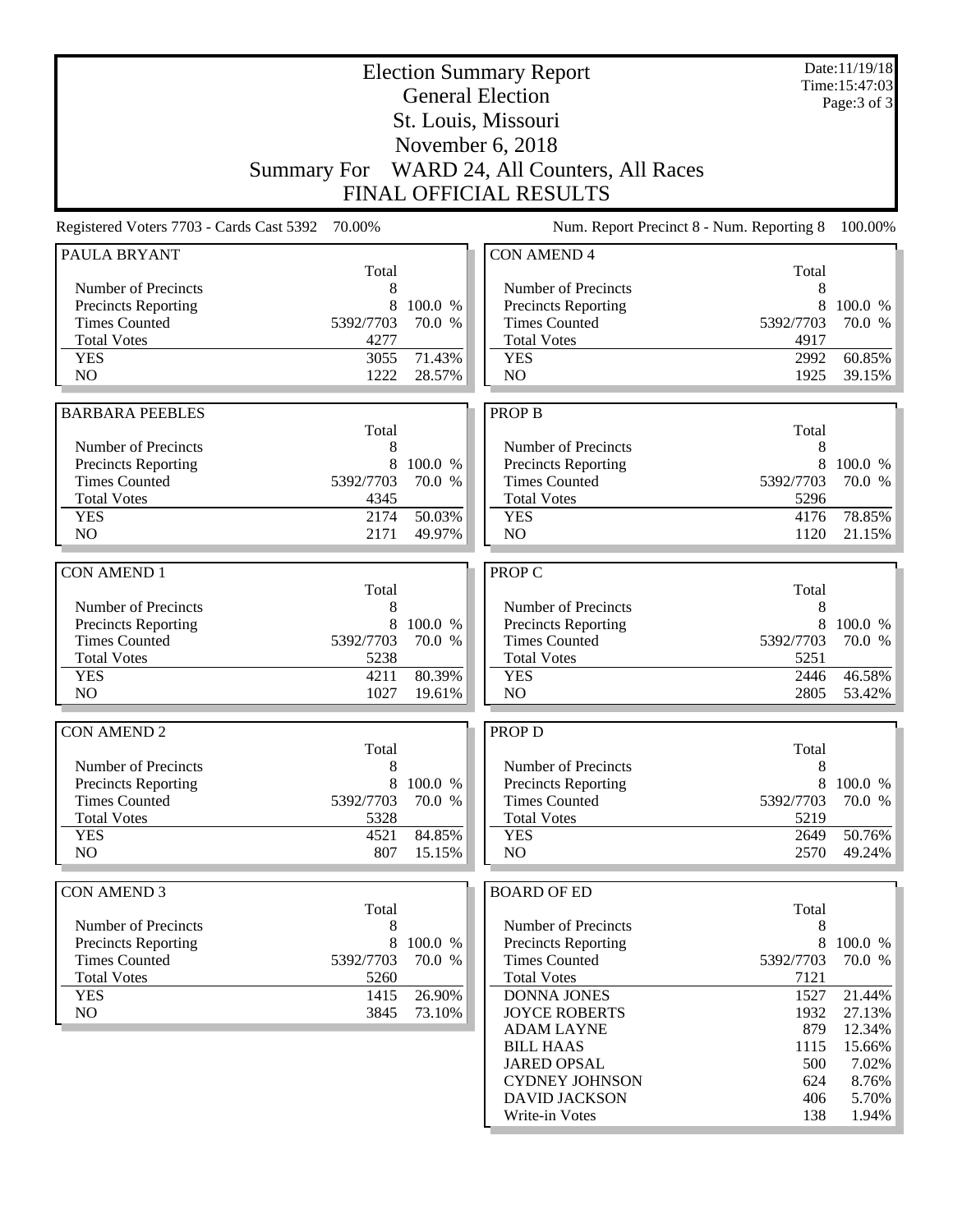| <b>Election Summary Report</b>                  |                    |           |                                           |                | Date:11/19/18<br>Time: 15:47:08 |  |
|-------------------------------------------------|--------------------|-----------|-------------------------------------------|----------------|---------------------------------|--|
| <b>General Election</b>                         |                    |           |                                           |                | Page:1 of $3$                   |  |
|                                                 |                    |           | St. Louis, Missouri                       |                |                                 |  |
|                                                 |                    |           |                                           |                |                                 |  |
|                                                 |                    |           | November 6, 2018                          |                |                                 |  |
|                                                 | <b>Summary For</b> |           | WARD 25, All Counters, All Races          |                |                                 |  |
|                                                 |                    |           | <b>FINAL OFFICIAL RESULTS</b>             |                |                                 |  |
| Registered Voters 5444 - Cards Cast 2730 50.15% |                    |           | Num. Report Precinct 6 - Num. Reporting 6 |                | 100.00%                         |  |
| <b>US SENATOR</b>                               |                    |           | <b>STATE REP 80</b>                       |                |                                 |  |
|                                                 | Total              |           |                                           | Total          |                                 |  |
| Number of Precincts                             | 6                  |           | Number of Precincts                       | 2              |                                 |  |
| <b>Precincts Reporting</b>                      | 6                  | 100.0 %   | <b>Precincts Reporting</b>                | $\overline{2}$ | 100.0 %                         |  |
| <b>Times Counted</b>                            | 2730/5444          | 50.1 %    | <b>Times Counted</b>                      | 628/1297       | 48.4 %                          |  |
| <b>Total Votes</b>                              | 2709               |           | <b>Total Votes</b>                        | 559            |                                 |  |
| <b>JOSH HAWLEY</b>                              | 373                | 13.77%    | PETER MERIDETH                            | 546            | 97.67%                          |  |
| <b>CLAIRE McCASKILL</b>                         | 2269               | 83.76%    | Write-in Votes                            | 13             | 2.33%                           |  |
| <b>JAPHETH CAMPBELL</b>                         | 28                 | 1.03%     |                                           |                |                                 |  |
| <b>JO CRAIN</b>                                 | 15                 | 0.55%     | <b>STATE REP 81</b>                       |                |                                 |  |
| <b>CRAIG O'DEAR</b>                             | 24                 | 0.89%     |                                           | Total          |                                 |  |
| Write-in Votes                                  | $\theta$           | $0.00\%$  | Number of Precincts                       | 3              |                                 |  |
|                                                 |                    |           | <b>Precincts Reporting</b>                |                | 3 100.0 %                       |  |
| <b>STATE AUDITOR</b>                            |                    |           | <b>Times Counted</b>                      | 2097/4128      | 50.8 %                          |  |
|                                                 | Total              |           | <b>Total Votes</b>                        | 1872           |                                 |  |
| Number of Precincts                             | 6                  |           | <b>STEVE BUTZ</b>                         | 1823           | 97.38%                          |  |
| Precincts Reporting                             | 6                  | 100.0 %   | Write-in Votes                            | 49             | 2.62%                           |  |
| <b>Times Counted</b>                            | 2730/5444          | 50.1 %    |                                           |                |                                 |  |
| <b>Total Votes</b>                              | 2674               |           | <b>COLL OF REV</b>                        |                |                                 |  |
| SAUNDRA McDOWELL                                | 333                | 12.45%    |                                           | Total          |                                 |  |
| NICOLE GALLOWAY                                 | 2232               | 83.47%    | Number of Precincts                       | 6              |                                 |  |
| <b>SEAN O'TOOLE</b>                             | 55                 | 2.06%     | <b>Precincts Reporting</b>                |                | 6 100.0 %                       |  |
| <b>DON FITZ</b>                                 | 35                 | 1.31%     | <b>Times Counted</b>                      | 2730/5444      | 50.1 %                          |  |
| <b>JACOB LUETKEMEYER</b>                        | 18                 | 0.67%     | <b>Total Votes</b>                        | 2479           |                                 |  |
| Write-in Votes                                  | 1                  | 0.04%     | <b>GREGORY DALY</b>                       | 2434           | 98.18%                          |  |
|                                                 |                    |           | Write-in Votes                            | 45             | 1.82%                           |  |
| <b>US REP DIST 1</b>                            |                    |           |                                           |                |                                 |  |
|                                                 | Total              |           | LICENSE COLL                              |                |                                 |  |
| Number of Precincts                             | 6                  |           |                                           | Total          |                                 |  |
| Precincts Reporting                             |                    | 6 100.0 % | Number of Precincts                       | 6              |                                 |  |
| <b>Times Counted</b>                            | 2730/5444          | 50.1 %    | <b>Precincts Reporting</b>                |                | 6 100.0 %                       |  |
| <b>Total Votes</b>                              | 2677               |           | <b>Times Counted</b>                      | 2730/5444      | 50.1 %                          |  |
| ROBERT VROMAN                                   | 373                | 13.93%    | <b>Total Votes</b>                        | 2631           |                                 |  |
| <b>LACY CLAY</b>                                | 2210               | 82.56%    | ZACHARY SYBERG                            | 452            | 17.18%                          |  |
| ROBB CUNNINGHAM                                 | 90                 | 3.36%     | <b>MAVIS THOMPSON</b>                     | 2168           | 82.40%                          |  |
| Write-in Votes                                  | 4                  | 0.15%     | Write-in Votes                            | 11             | 0.42%                           |  |
|                                                 |                    |           |                                           |                |                                 |  |
| <b>STATE REP 78</b>                             |                    |           | <b>REC OF DEEDS</b>                       |                |                                 |  |
|                                                 | Total              |           |                                           | Total          |                                 |  |
| Number of Precincts                             | 1                  |           | Number of Precincts                       | 6              |                                 |  |
| <b>Precincts Reporting</b>                      | $\mathbf{1}$       | 100.0 %   | Precincts Reporting                       |                | 6 100.0 %                       |  |
| <b>Times Counted</b>                            | 5/19               | 26.3 %    | <b>Times Counted</b>                      | 2730/5444      | 50.1 %                          |  |
| <b>Total Votes</b>                              | 4                  |           | <b>Total Votes</b>                        | 2451           |                                 |  |
| <b>BRUCE FRANKS</b>                             | 4                  | 100.00%   | <b>MICAHEL BUTLER</b>                     | 2409           | 98.29%                          |  |
| Write-in Votes                                  | $\overline{0}$     | $0.00\%$  | Write-in Votes                            | 42             | 1.71%                           |  |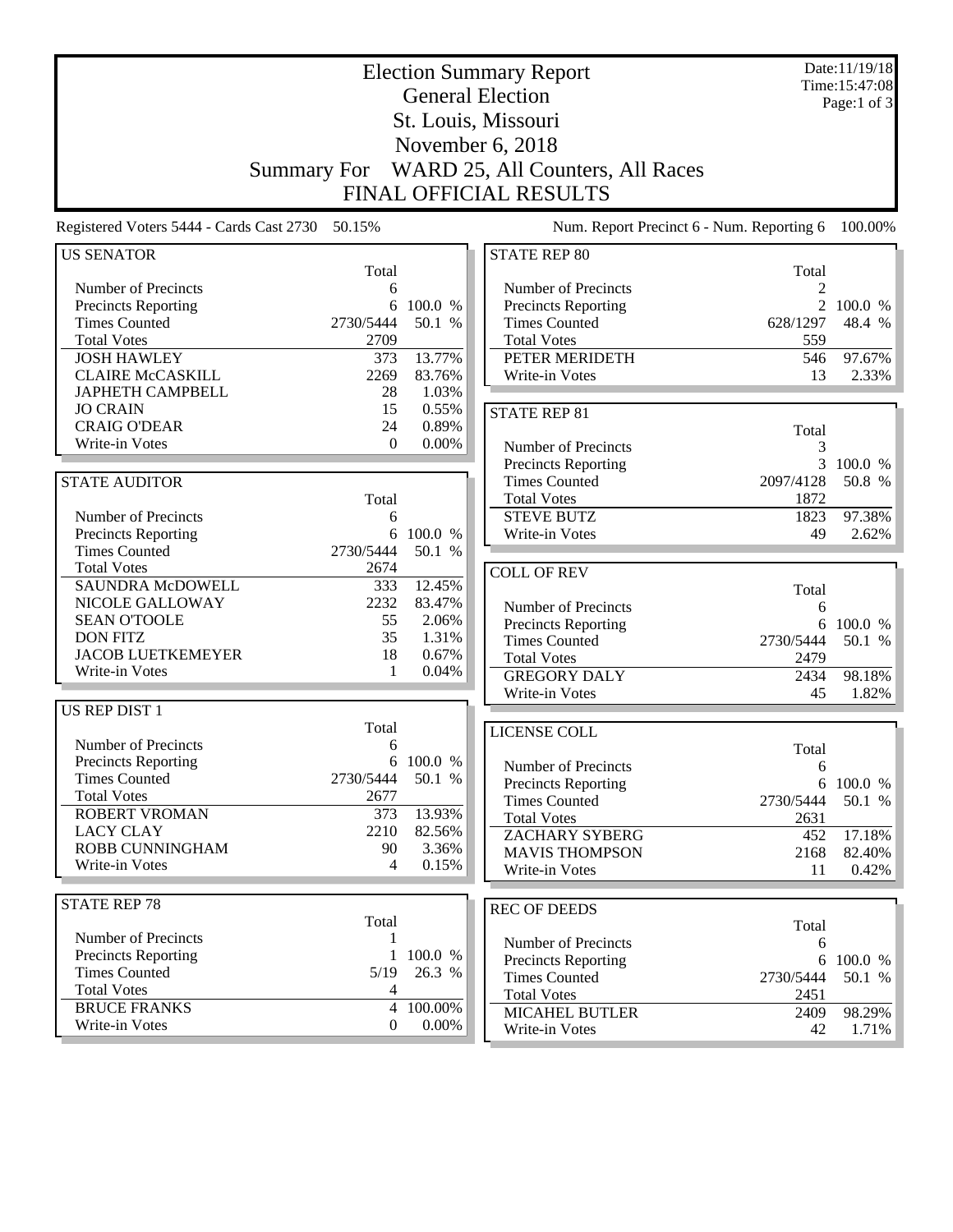|                                                    |             | Date:11/19/18<br>Time: 15:47:08<br>Page: $2$ of $3$ |                                                                               |                                           |                      |
|----------------------------------------------------|-------------|-----------------------------------------------------|-------------------------------------------------------------------------------|-------------------------------------------|----------------------|
|                                                    |             |                                                     |                                                                               |                                           |                      |
|                                                    |             |                                                     |                                                                               |                                           |                      |
|                                                    |             |                                                     | Summary For WARD 25, All Counters, All Races<br><b>FINAL OFFICIAL RESULTS</b> |                                           |                      |
|                                                    |             |                                                     |                                                                               |                                           |                      |
| Registered Voters 5444 - Cards Cast 2730           | 50.15%      |                                                     |                                                                               | Num. Report Precinct 6 - Num. Reporting 6 | 100.00%              |
| W. BRENT POWELL                                    |             |                                                     | <b>REX BURLISON</b>                                                           |                                           |                      |
| Number of Precincts                                | Total<br>6  |                                                     | Number of Precincts                                                           | Total<br>6                                |                      |
| Precincts Reporting                                | 6           | 100.0 %                                             | <b>Precincts Reporting</b>                                                    | 6                                         | 100.0 %              |
| <b>Times Counted</b>                               | 2730/5444   | 50.1 %                                              | <b>Times Counted</b>                                                          | 2730/5444                                 | 50.1 %               |
| <b>Total Votes</b>                                 | 2421        |                                                     | <b>Total Votes</b>                                                            | 2354                                      |                      |
| <b>YES</b>                                         | 1455        | 60.10%                                              | <b>YES</b>                                                                    | 1429                                      | $\overline{60.71\%}$ |
| NO                                                 | 966         | 39.90%                                              | NO                                                                            | 925                                       | 39.29%               |
|                                                    |             |                                                     |                                                                               |                                           |                      |
| <b>MARY RHODES RUSSELL</b>                         | Total       |                                                     | <b>THERESA BURKE</b>                                                          | Total                                     |                      |
| Number of Precincts                                | 6           |                                                     | Number of Precincts                                                           | 6                                         |                      |
| <b>Precincts Reporting</b>                         | 6           | 100.0 %                                             | Precincts Reporting                                                           | 6                                         | 100.0 %              |
| <b>Times Counted</b>                               | 2730/5444   | 50.1 %                                              | <b>Times Counted</b>                                                          | 2730/5444                                 | 50.1 %               |
| <b>Total Votes</b>                                 | 2425        |                                                     | <b>Total Votes</b>                                                            | 2367                                      |                      |
| <b>YES</b>                                         | 1724        | 71.09%                                              | <b>YES</b>                                                                    | 1621                                      | 68.48%               |
| NO                                                 | 701         | 28.91%                                              | NO                                                                            | 746                                       | 31.52%               |
|                                                    |             |                                                     |                                                                               |                                           |                      |
|                                                    |             |                                                     |                                                                               |                                           |                      |
| <b>COLLEEN DOLAN</b>                               |             |                                                     | <b>JASON SENGHEISER</b>                                                       |                                           |                      |
|                                                    | Total       |                                                     |                                                                               | Total                                     |                      |
| Number of Precincts                                | 6           |                                                     | Number of Precincts                                                           | 6                                         |                      |
| Precincts Reporting                                | 6           | 100.0 %                                             | Precincts Reporting                                                           | 6                                         | 100.0 %              |
| <b>Times Counted</b>                               | 2730/5444   | 50.1 %                                              | <b>Times Counted</b>                                                          | 2730/5444                                 | 50.1 %               |
| <b>Total Votes</b>                                 | 2403        | 69.41%                                              | <b>Total Votes</b>                                                            | 2344                                      |                      |
| <b>YES</b><br>NO                                   | 1668<br>735 | 30.59%                                              | <b>YES</b><br>NO                                                              | 1417<br>927                               | 60.45%<br>39.55%     |
|                                                    |             |                                                     |                                                                               |                                           |                      |
| <b>LISA PAGE</b>                                   |             |                                                     | <b>JOAN MORIARTY</b>                                                          |                                           |                      |
|                                                    | Total<br>6  |                                                     |                                                                               | Total<br>6                                |                      |
| Number of Precincts                                |             | 6 100.0 %                                           | Number of Precincts                                                           | 6                                         | 100.0 %              |
| <b>Precincts Reporting</b><br><b>Times Counted</b> | 2730/5444   | 50.1 %                                              | Precincts Reporting<br><b>Times Counted</b>                                   | 2730/5444                                 | 50.1 %               |
| <b>Total Votes</b>                                 | 2397        |                                                     | <b>Total Votes</b>                                                            | 2369                                      |                      |
| <b>YES</b>                                         | 1716        | 71.59%                                              | <b>YES</b>                                                                    | 1546                                      | 65.26%               |
| NO                                                 | 681         | 28.41%                                              | NO                                                                            | 823                                       | 34.74%               |
|                                                    |             |                                                     |                                                                               |                                           |                      |
| THOMAS CLARK                                       | Total       |                                                     | MICHAEL NOBLE                                                                 | Total                                     |                      |
| Number of Precincts                                | 6           |                                                     | Number of Precincts                                                           | 6                                         |                      |
| <b>Precincts Reporting</b>                         | 6           | 100.0 %                                             | <b>Precincts Reporting</b>                                                    | 6                                         | 100.0 %              |
| <b>Times Counted</b>                               | 2730/5444   | 50.1 %                                              | <b>Times Counted</b>                                                          | 2730/5444                                 | 50.1 %               |
| <b>Total Votes</b>                                 | 2381        |                                                     | <b>Total Votes</b>                                                            | 2357                                      |                      |
| <b>YES</b><br>NO                                   | 1454<br>927 | 61.07%<br>38.93%                                    | <b>YES</b><br>NO                                                              | 1550<br>807                               | 65.76%<br>34.24%     |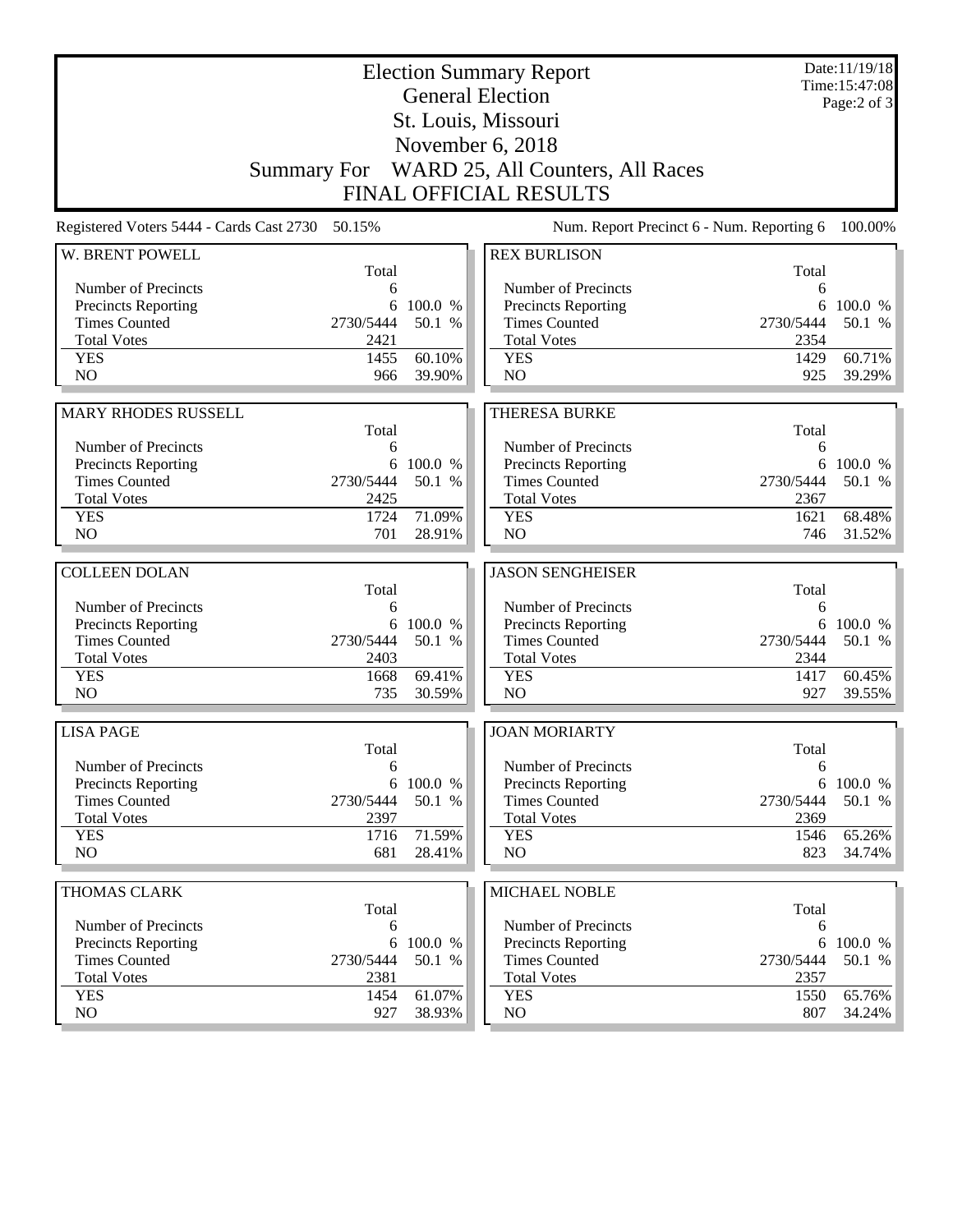|                                                   |                         |           | <b>Election Summary Report</b>                    |              | Date:11/19/18<br>Time:15:47:08 |
|---------------------------------------------------|-------------------------|-----------|---------------------------------------------------|--------------|--------------------------------|
|                                                   | <b>General Election</b> |           |                                                   |              |                                |
|                                                   |                         |           | St. Louis, Missouri                               |              |                                |
|                                                   |                         |           | November 6, 2018                                  |              |                                |
|                                                   |                         |           | Summary For WARD 25, All Counters, All Races      |              |                                |
|                                                   |                         |           | <b>FINAL OFFICIAL RESULTS</b>                     |              |                                |
| Registered Voters 5444 - Cards Cast 2730 50.15%   |                         |           | Num. Report Precinct 6 - Num. Reporting 6         |              | 100.00%                        |
| <b>PAULA BRYANT</b>                               |                         |           | <b>CON AMEND 4</b>                                |              |                                |
| Number of Precincts                               | Total<br>6              |           | Number of Precincts                               | Total<br>6   |                                |
| <b>Precincts Reporting</b>                        | 6                       | 100.0 %   | Precincts Reporting                               | 6            | 100.0 %                        |
| <b>Times Counted</b><br>2730/5444                 |                         | 50.1 %    | <b>Times Counted</b>                              | 2730/5444    | 50.1 %                         |
| <b>Total Votes</b>                                | 2372                    |           | <b>Total Votes</b>                                | 2531         |                                |
| <b>YES</b>                                        | 1667                    | 70.28%    | <b>YES</b>                                        | 1327         | 52.43%                         |
| N <sub>O</sub>                                    | 705                     | 29.72%    | N <sub>O</sub>                                    | 1204         | 47.57%                         |
| <b>BARBARA PEEBLES</b>                            |                         |           | <b>PROP B</b>                                     |              |                                |
|                                                   | Total                   |           |                                                   | Total        |                                |
| Number of Precincts                               | 6                       |           | Number of Precincts                               | 6            |                                |
| <b>Precincts Reporting</b>                        |                         | 6 100.0 % | Precincts Reporting                               |              | 6 100.0 %                      |
| <b>Times Counted</b><br>2730/5444                 |                         | 50.1 %    | <b>Times Counted</b>                              | 2730/5444    | 50.1 %                         |
| <b>Total Votes</b>                                | 2376                    |           | <b>Total Votes</b>                                | 2664         |                                |
| <b>YES</b>                                        | 1537                    | 64.69%    | <b>YES</b>                                        | 2274         | 85.36%                         |
| N <sub>O</sub>                                    | 839                     | 35.31%    | N <sub>O</sub>                                    | 390          | 14.64%                         |
| <b>CON AMEND 1</b>                                |                         |           | PROP C                                            |              |                                |
|                                                   | Total                   |           |                                                   | Total        |                                |
| Number of Precincts                               | 6                       |           | Number of Precincts                               | 6            |                                |
| <b>Precincts Reporting</b>                        | 6                       | 100.0 %   | Precincts Reporting                               | 6            | 100.0 %                        |
| 2730/5444<br><b>Times Counted</b>                 |                         | 50.1 %    | <b>Times Counted</b>                              | 2730/5444    | 50.1 %                         |
| <b>Total Votes</b><br><b>YES</b>                  | 2616<br>1947            | 74.43%    | <b>Total Votes</b><br><b>YES</b>                  | 2641<br>1418 | 53.69%                         |
| NO                                                | 669                     | 25.57%    | N <sub>O</sub>                                    | 1223         | 46.31%                         |
|                                                   |                         |           |                                                   |              |                                |
| <b>CON AMEND 2</b>                                |                         |           | PROP D                                            |              |                                |
|                                                   | Total                   |           |                                                   | Total        |                                |
| Number of Precincts<br><b>Precincts Reporting</b> | 6<br>6                  | 100.0 %   | Number of Precincts<br><b>Precincts Reporting</b> | 6<br>6       | 100.0 %                        |
| <b>Times Counted</b><br>2730/5444                 |                         | 50.1 %    | <b>Times Counted</b>                              | 2730/5444    | 50.1 %                         |
| <b>Total Votes</b>                                | 2668                    |           | <b>Total Votes</b>                                | 2627         |                                |
| <b>YES</b>                                        | 2158                    | 80.88%    | <b>YES</b>                                        | 1122         | 42.71%                         |
| NO                                                | 510                     | 19.12%    | NO                                                | 1505         | 57.29%                         |
|                                                   |                         |           |                                                   |              |                                |
| <b>CON AMEND 3</b>                                | Total                   |           | <b>BOARD OF ED</b>                                | Total        |                                |
| Number of Precincts                               | 6                       |           | Number of Precincts                               | 6            |                                |
| Precincts Reporting                               | 6                       | 100.0 %   | Precincts Reporting                               | 6            | 100.0 %                        |
| <b>Times Counted</b><br>2730/5444                 |                         | 50.1 %    | <b>Times Counted</b>                              | 2730/5444    | 50.1 %                         |
| <b>Total Votes</b>                                | 2643                    |           | <b>Total Votes</b>                                | 3845         |                                |
| <b>YES</b>                                        | 1087                    | 41.13%    | <b>DONNA JONES</b>                                | 992          | 25.80%                         |
| NO                                                | 1556                    | 58.87%    | <b>JOYCE ROBERTS</b>                              | 1071         | 27.85%                         |
|                                                   |                         |           | <b>ADAM LAYNE</b>                                 | 334          | 8.69%                          |
|                                                   |                         |           | <b>BILL HAAS</b>                                  | 478          | 12.43%                         |
|                                                   |                         |           | <b>JARED OPSAL</b>                                | 175          | 4.55%                          |
|                                                   |                         |           | <b>CYDNEY JOHNSON</b><br><b>DAVID JACKSON</b>     | 369<br>376   | 9.60%<br>9.78%                 |
|                                                   |                         |           | Write-in Votes                                    | 50           | 1.30%                          |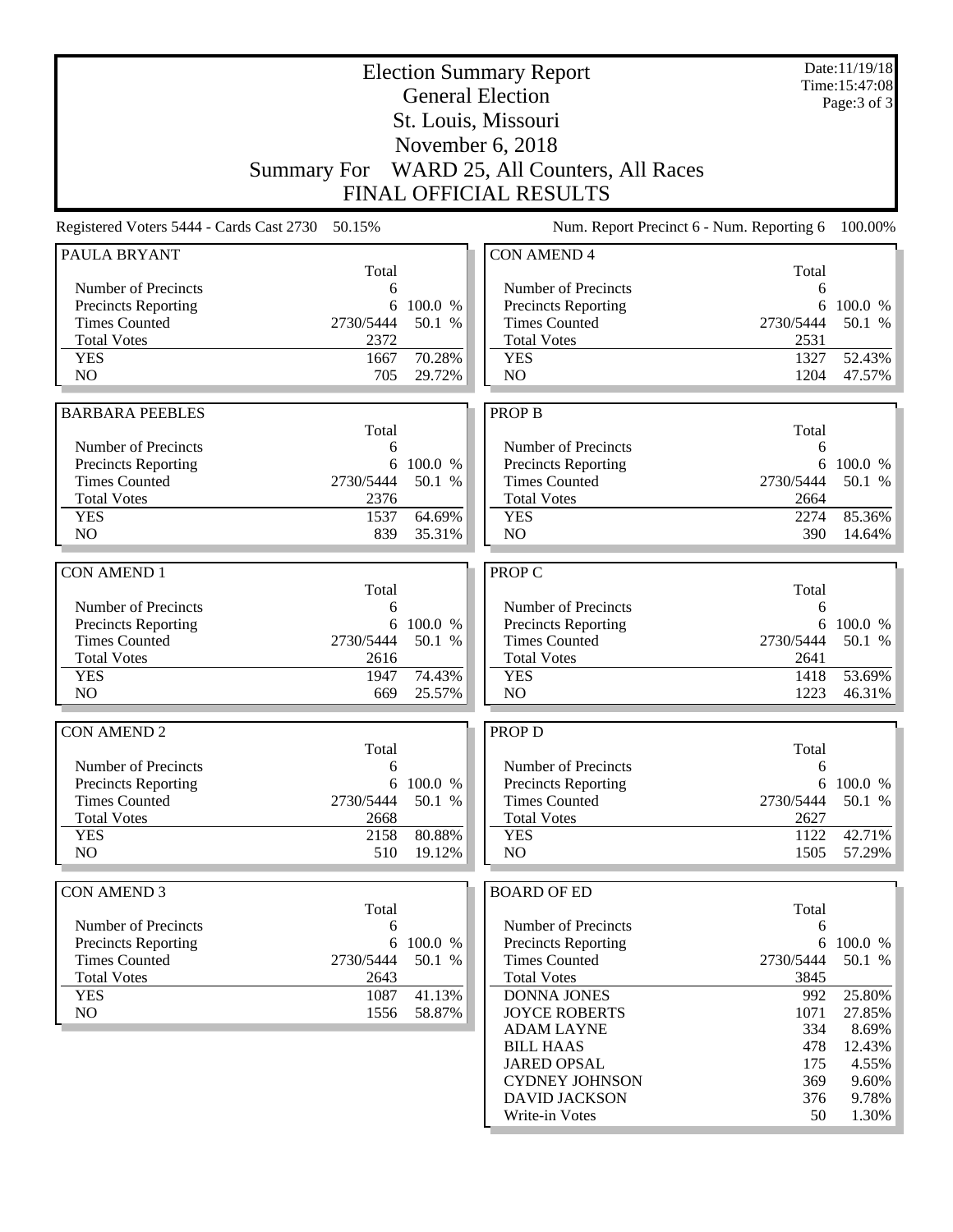| <b>Election Summary Report</b>                  |                         |                 |                                                   |                | Date:11/19/18<br>Time: 15:47:15 |
|-------------------------------------------------|-------------------------|-----------------|---------------------------------------------------|----------------|---------------------------------|
|                                                 | <b>General Election</b> |                 | Page:1 of $3$                                     |                |                                 |
| St. Louis, Missouri                             |                         |                 |                                                   |                |                                 |
| November 6, 2018                                |                         |                 |                                                   |                |                                 |
|                                                 |                         |                 | Summary For WARD 26, All Counters, All Races      |                |                                 |
|                                                 |                         |                 |                                                   |                |                                 |
|                                                 |                         |                 | <b>FINAL OFFICIAL RESULTS</b>                     |                |                                 |
| Registered Voters 7048 - Cards Cast 3925 55.69% |                         |                 | Num. Report Precinct 6 - Num. Reporting 6         |                | 100.00%                         |
| <b>US SENATOR</b>                               |                         |                 | <b>STATE REP 84</b>                               |                |                                 |
|                                                 | Total                   |                 |                                                   | Total          |                                 |
| Number of Precincts<br>Precincts Reporting      | 6<br>6                  | 100.0 %         | Number of Precincts<br><b>Precincts Reporting</b> | 6<br>6         | 100.0 %                         |
| <b>Times Counted</b>                            | 3925/7048               | 55.7 %          | <b>Times Counted</b>                              | 3925/7048      | 55.7 %                          |
| <b>Total Votes</b>                              | 3902                    |                 | <b>Total Votes</b>                                | 3649           |                                 |
| <b>JOSH HAWLEY</b>                              | 180                     | 4.61%           | <b>WILEY PRICE</b>                                | 3623           | 99.29%                          |
| <b>CLAIRE McCASKILL</b>                         | 3648                    | 93.49%          | Write-in Votes                                    | 26             | 0.71%                           |
| JAPHETH CAMPBELL                                | 24                      | 0.62%           |                                                   |                |                                 |
| <b>JO CRAIN</b>                                 | 18                      | 0.46%           | <b>COLL OF REV</b>                                |                |                                 |
| <b>CRAIG O'DEAR</b>                             | 26                      | 0.67%           |                                                   | Total          |                                 |
| Write-in Votes                                  | 6                       | 0.15%           | Number of Precincts                               | 6              |                                 |
|                                                 |                         |                 | Precincts Reporting                               |                | 6 100.0 %                       |
| <b>STATE AUDITOR</b>                            |                         |                 | <b>Times Counted</b>                              | 3925/7048      | 55.7 %                          |
|                                                 | Total                   |                 | <b>Total Votes</b>                                | 3657           |                                 |
| Number of Precincts                             | 6                       |                 | <b>GREGORY DALY</b>                               | 3633           | 99.34%                          |
| Precincts Reporting                             | 6                       | 100.0 %         | Write-in Votes                                    | 24             | 0.66%                           |
| <b>Times Counted</b>                            | 3925/7048               | 55.7 %          |                                                   |                |                                 |
| <b>Total Votes</b><br><b>SAUNDRA McDOWELL</b>   | 3860                    |                 | LICENSE COLL                                      |                |                                 |
| NICOLE GALLOWAY                                 | 186<br>3593             | 4.82%<br>93.08% |                                                   | Total          |                                 |
| <b>SEAN O'TOOLE</b>                             | 38                      | 0.98%           | Number of Precincts                               | 6              |                                 |
| <b>DON FITZ</b>                                 | 26                      | 0.67%           | Precincts Reporting<br><b>Times Counted</b>       | 6<br>3925/7048 | 100.0 %<br>55.7 %               |
| <b>JACOB LUETKEMEYER</b>                        | 14                      | 0.36%           | <b>Total Votes</b>                                | 3795           |                                 |
| Write-in Votes                                  | 3                       | 0.08%           | ZACHARY SYBERG                                    | 219            | 5.77%                           |
|                                                 |                         |                 | <b>MAVIS THOMPSON</b>                             | 3565           | 93.94%                          |
| <b>US REP DIST 1</b>                            |                         |                 | Write-in Votes                                    | 11             | 0.29%                           |
|                                                 | Total                   |                 |                                                   |                |                                 |
| Number of Precincts                             | 6                       |                 | <b>REC OF DEEDS</b>                               |                |                                 |
| <b>Precincts Reporting</b>                      |                         | 6 100.0 %       |                                                   | Total          |                                 |
| <b>Times Counted</b>                            | 3925/7048               | 55.7 %          | Number of Precincts                               | 6              |                                 |
| <b>Total Votes</b>                              | 3863                    |                 | <b>Precincts Reporting</b>                        |                | 6 100.0 %                       |
| <b>ROBERT VROMAN</b>                            | 191                     | 4.94%           | <b>Times Counted</b>                              | 3925/7048      | 55.7 %                          |
| <b>LACY CLAY</b>                                | 3573                    | 92.49%          | <b>Total Votes</b>                                | 3681           |                                 |
| ROBB CUNNINGHAM<br>Write-in Votes               | 90<br>9                 | 2.33%<br>0.23%  | <b>MICAHEL BUTLER</b>                             | 3660           | 99.43%                          |
|                                                 |                         |                 | <b>Write-in Votes</b>                             | 21             | 0.57%                           |
| <b>STATE SEN 4</b>                              |                         |                 | W. BRENT POWELL                                   |                |                                 |
|                                                 | Total                   |                 |                                                   | Total          |                                 |
| Number of Precincts                             | 6                       |                 | Number of Precincts                               | 6              |                                 |
| <b>Precincts Reporting</b>                      | 6                       | 100.0 %         | Precincts Reporting                               |                | 6 100.0 %                       |
| <b>Times Counted</b>                            | 3925/7048               | 55.7 %          | <b>Times Counted</b>                              | 3925/7048      | 55.7 %                          |
| <b>Total Votes</b>                              | 3866                    |                 | <b>Total Votes</b>                                | 3384           |                                 |
| <b>ROBERT CRUMP</b>                             | 177                     | 4.58%           | <b>YES</b>                                        | 1975           | 58.36%                          |
| <b>KARLA MAY</b>                                | 3681                    | 95.21%          | NO                                                | 1409           | 41.64%                          |
| Write-in Votes                                  | 8                       | 0.21%           |                                                   |                |                                 |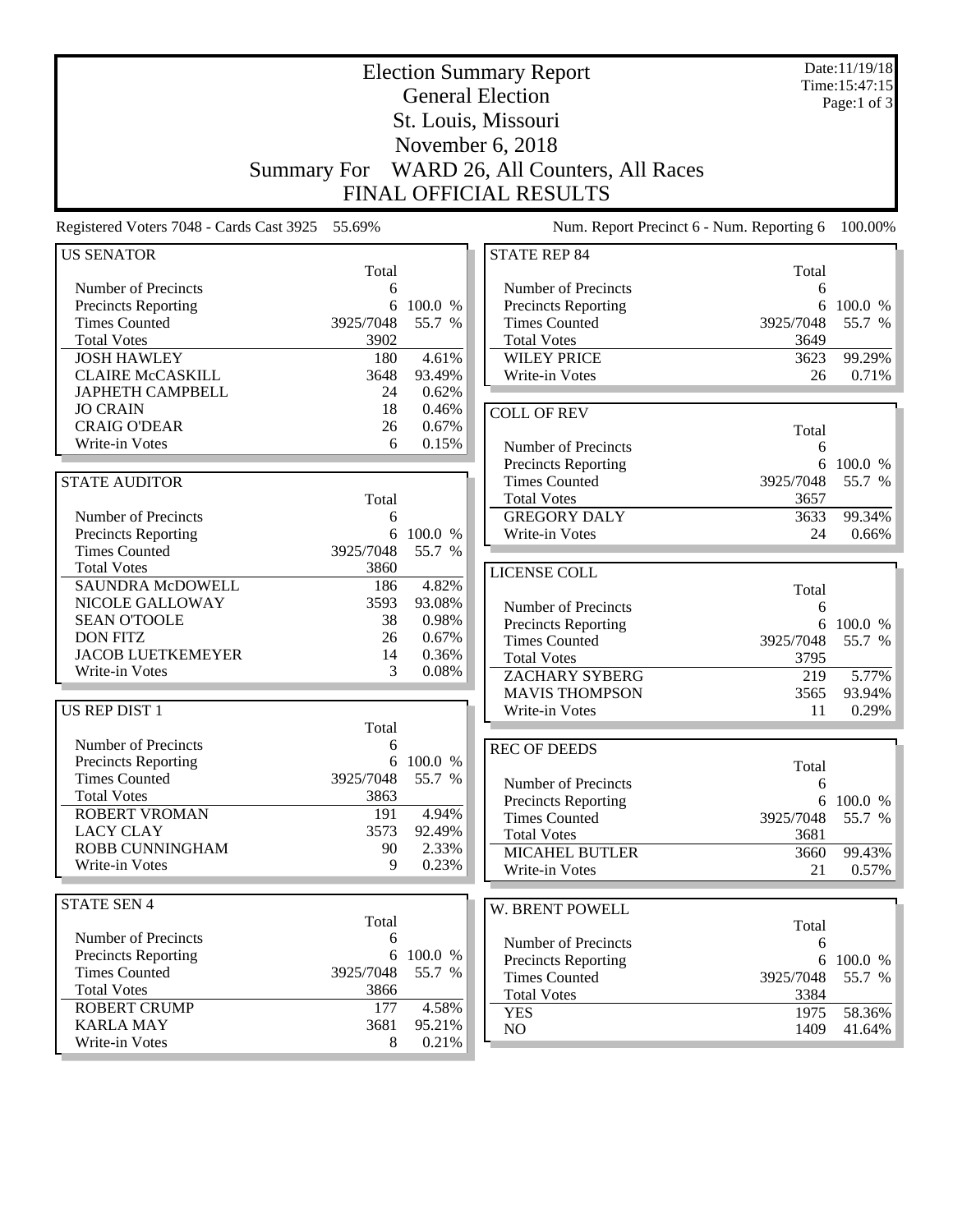|                                             |                | Date:11/19/18<br>Time: 15:47:15<br>Page: $2$ of $3$ |                                                                  |             |                     |  |  |
|---------------------------------------------|----------------|-----------------------------------------------------|------------------------------------------------------------------|-------------|---------------------|--|--|
|                                             |                |                                                     |                                                                  |             |                     |  |  |
|                                             |                |                                                     |                                                                  |             |                     |  |  |
|                                             |                |                                                     | November 6, 2018<br>Summary For WARD 26, All Counters, All Races |             |                     |  |  |
|                                             |                |                                                     | <b>FINAL OFFICIAL RESULTS</b>                                    |             |                     |  |  |
|                                             |                |                                                     |                                                                  |             |                     |  |  |
| Registered Voters 7048 - Cards Cast 3925    | 55.69%         |                                                     | Num. Report Precinct 6 - Num. Reporting 6                        |             | 100.00%             |  |  |
| <b>MARY RHODES RUSSELL</b>                  | Total          |                                                     | THERESA BURKE                                                    | Total       |                     |  |  |
| Number of Precincts                         | 6              |                                                     | Number of Precincts                                              | 6           |                     |  |  |
| Precincts Reporting                         | 6              | 100.0 %                                             | <b>Precincts Reporting</b>                                       | 6           | 100.0 %             |  |  |
| <b>Times Counted</b>                        | 3925/7048      | 55.7 %                                              | <b>Times Counted</b>                                             | 3925/7048   | 55.7 %              |  |  |
| <b>Total Votes</b>                          | 3387           |                                                     | <b>Total Votes</b>                                               | 3315        |                     |  |  |
| <b>YES</b>                                  | 2337           | 69.00%                                              | <b>YES</b>                                                       | 2209        | 66.64%              |  |  |
| N <sub>O</sub>                              | 1050           | 31.00%                                              | NO                                                               | 1106        | 33.36%              |  |  |
|                                             |                |                                                     |                                                                  |             |                     |  |  |
| <b>COLLEEN DOLAN</b>                        | Total          |                                                     | <b>JASON SENGHEISER</b>                                          | Total       |                     |  |  |
| Number of Precincts                         | 6              |                                                     | Number of Precincts                                              | 6           |                     |  |  |
| Precincts Reporting                         | 6              | 100.0 %                                             | Precincts Reporting                                              | 6           | 100.0 %             |  |  |
| <b>Times Counted</b>                        | 3925/7048      | 55.7 %                                              | <b>Times Counted</b>                                             | 3925/7048   | 55.7 %              |  |  |
| <b>Total Votes</b>                          | 3355           |                                                     | <b>Total Votes</b>                                               | 3281        |                     |  |  |
| <b>YES</b>                                  | 2220           | 66.17%                                              | <b>YES</b>                                                       | 1824        | 55.59%              |  |  |
| N <sub>O</sub>                              | 1135           | 33.83%                                              | NO                                                               | 1457        | 44.41%              |  |  |
|                                             |                |                                                     |                                                                  |             |                     |  |  |
|                                             |                |                                                     |                                                                  |             |                     |  |  |
| <b>LISA PAGE</b>                            |                |                                                     | <b>JOAN MORIARTY</b>                                             |             |                     |  |  |
|                                             | Total          |                                                     |                                                                  | Total       |                     |  |  |
| Number of Precincts                         | 6              |                                                     | Number of Precincts                                              | 6<br>6      |                     |  |  |
| Precincts Reporting<br><b>Times Counted</b> | 6<br>3925/7048 | 100.0 %<br>55.7 %                                   | Precincts Reporting<br><b>Times Counted</b>                      | 3925/7048   | 100.0 %             |  |  |
| <b>Total Votes</b>                          | 3341           |                                                     | <b>Total Votes</b>                                               | 3334        | 55.7 %              |  |  |
| <b>YES</b>                                  | 2341           | 70.07%                                              | <b>YES</b>                                                       | 1914        | 57.41%              |  |  |
| NO                                          | 1000           | 29.93%                                              | NO                                                               | 1420        |                     |  |  |
|                                             |                |                                                     |                                                                  |             |                     |  |  |
| THOMAS CLARK                                |                |                                                     | MICHAEL NOBLE                                                    |             | 42.59%              |  |  |
| Number of Precincts                         | Total<br>6     |                                                     | Number of Precincts                                              | Total<br>6  |                     |  |  |
| <b>Precincts Reporting</b>                  |                | 6 100.0 %                                           | Precincts Reporting                                              | 6           | 100.0 %             |  |  |
| <b>Times Counted</b>                        | 3925/7048      | 55.7 %                                              | <b>Times Counted</b>                                             | 3925/7048   |                     |  |  |
| <b>Total Votes</b>                          | 3346           |                                                     | <b>Total Votes</b>                                               | 3474        | 55.7 %              |  |  |
| <b>YES</b>                                  | 1805           | 53.95%                                              | <b>YES</b>                                                       | 2744        | 78.99%              |  |  |
| NO                                          | 1541           | 46.05%                                              | NO                                                               | 730         | $21.01\%$           |  |  |
|                                             |                |                                                     |                                                                  |             |                     |  |  |
| <b>REX BURLISON</b>                         | Total          |                                                     | PAULA BRYANT                                                     | Total       |                     |  |  |
| Number of Precincts                         | 6              |                                                     | Number of Precincts                                              | 6           |                     |  |  |
| <b>Precincts Reporting</b>                  | 6              | 100.0 %                                             | <b>Precincts Reporting</b>                                       | 6           | 100.0 %             |  |  |
| <b>Times Counted</b>                        | 3925/7048      | 55.7 %                                              | <b>Times Counted</b>                                             | 3925/7048   | 55.7 %              |  |  |
| <b>Total Votes</b>                          | 3298           |                                                     | <b>Total Votes</b>                                               | 3505        |                     |  |  |
| <b>YES</b><br>NO.                           | 1870<br>1428   | 56.70%<br>43.30%                                    | <b>YES</b><br>NO                                                 | 2928<br>577 | 83.54%<br>$16.46\%$ |  |  |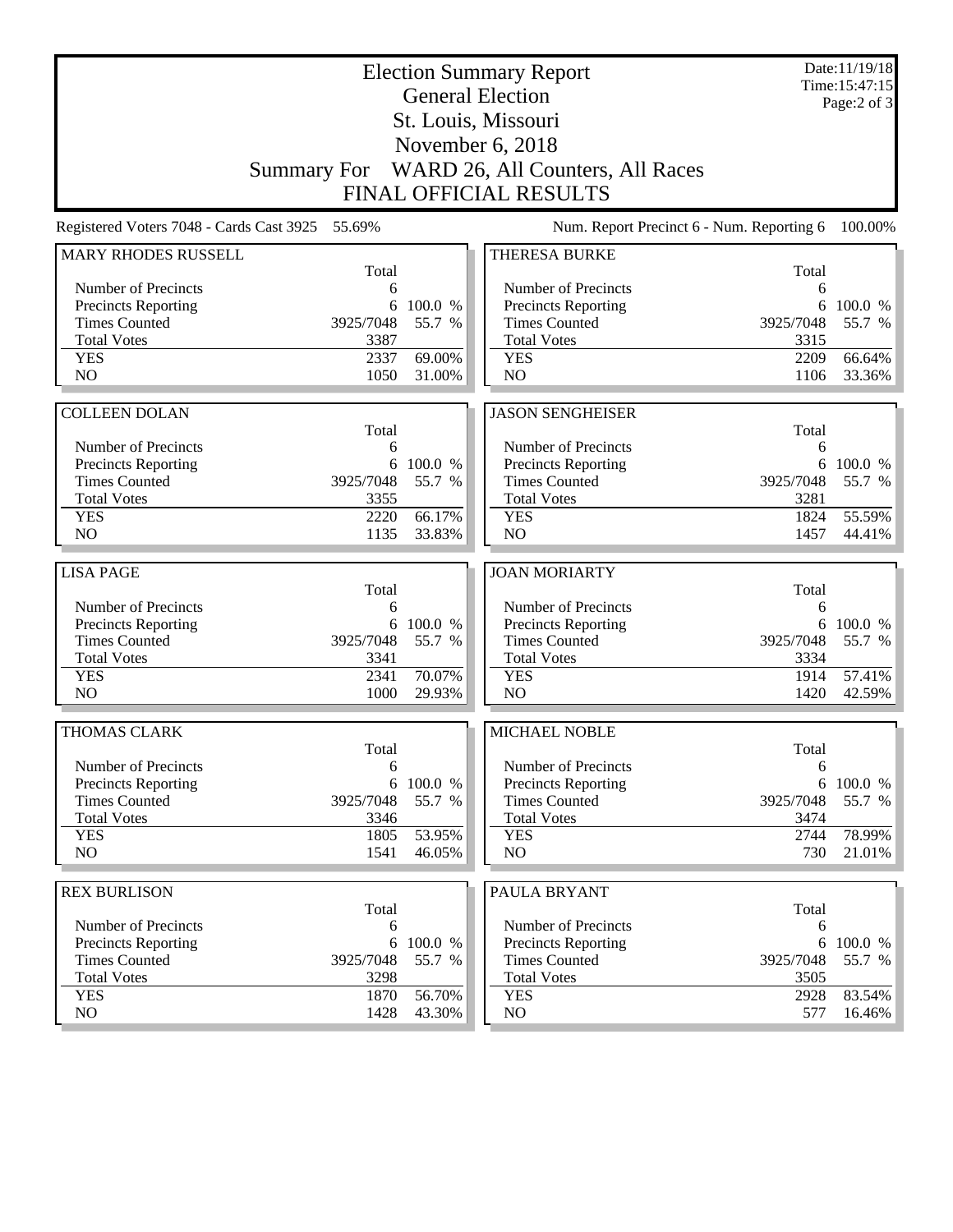| <b>Election Summary Report</b>                                                                             |                               |           |                                  |           | Date:11/19/18<br>Time: 15:47:15 |  |  |
|------------------------------------------------------------------------------------------------------------|-------------------------------|-----------|----------------------------------|-----------|---------------------------------|--|--|
| <b>General Election</b>                                                                                    |                               |           |                                  |           | Page: 3 of 3                    |  |  |
|                                                                                                            |                               |           | St. Louis, Missouri              |           |                                 |  |  |
| November 6, 2018                                                                                           |                               |           |                                  |           |                                 |  |  |
|                                                                                                            |                               |           |                                  |           |                                 |  |  |
|                                                                                                            | <b>Summary For</b>            |           | WARD 26, All Counters, All Races |           |                                 |  |  |
|                                                                                                            | <b>FINAL OFFICIAL RESULTS</b> |           |                                  |           |                                 |  |  |
| 55.69%<br>Registered Voters 7048 - Cards Cast 3925<br>Num. Report Precinct 6 - Num. Reporting 6<br>100.00% |                               |           |                                  |           |                                 |  |  |
| <b>BARBARA PEEBLES</b>                                                                                     |                               |           | <b>PROP B</b>                    |           |                                 |  |  |
|                                                                                                            | Total                         |           |                                  | Total     |                                 |  |  |
| Number of Precincts                                                                                        | 6                             |           | Number of Precincts              | 6         |                                 |  |  |
| <b>Precincts Reporting</b>                                                                                 | 6                             | 100.0 %   | <b>Precincts Reporting</b>       |           | 6 100.0 %                       |  |  |
| <b>Times Counted</b>                                                                                       | 3925/7048                     | 55.7 %    | <b>Times Counted</b>             | 3925/7048 | 55.7 %                          |  |  |
| <b>Total Votes</b>                                                                                         | 3506                          |           | <b>Total Votes</b>               | 3843      |                                 |  |  |
| <b>YES</b>                                                                                                 | 2690                          | 76.73%    | <b>YES</b>                       | 3535      | 91.99%                          |  |  |
| NO                                                                                                         | 816                           | 23.27%    | NO                               | 308       | 8.01%                           |  |  |
|                                                                                                            |                               |           |                                  |           |                                 |  |  |
| <b>CON AMEND 1</b>                                                                                         |                               |           | <b>PROP C</b>                    | Total     |                                 |  |  |
| Number of Precincts                                                                                        | Total                         |           | Number of Precincts              |           |                                 |  |  |
| <b>Precincts Reporting</b>                                                                                 | 6<br>6                        | 100.0 %   | <b>Precincts Reporting</b>       | 6         | 6 100.0 %                       |  |  |
| <b>Times Counted</b>                                                                                       | 3925/7048                     | 55.7 %    | <b>Times Counted</b>             | 3925/7048 | 55.7 %                          |  |  |
| <b>Total Votes</b>                                                                                         | 3724                          |           | <b>Total Votes</b>               | 3758      |                                 |  |  |
| <b>YES</b>                                                                                                 | 2821                          | 75.75%    | <b>YES</b>                       | 2305      | 61.34%                          |  |  |
| NO                                                                                                         | 903                           | 24.25%    | N <sub>O</sub>                   | 1453      | 38.66%                          |  |  |
|                                                                                                            |                               |           |                                  |           |                                 |  |  |
| <b>CON AMEND 2</b>                                                                                         |                               |           | PROP D                           |           |                                 |  |  |
|                                                                                                            | Total                         |           |                                  | Total     |                                 |  |  |
| Number of Precincts                                                                                        | 6                             |           | Number of Precincts              | 6         |                                 |  |  |
| Precincts Reporting                                                                                        |                               | 6 100.0 % | <b>Precincts Reporting</b>       |           | 6 100.0 %                       |  |  |
| <b>Times Counted</b>                                                                                       | 3925/7048                     | 55.7 %    | <b>Times Counted</b>             | 3925/7048 | 55.7 %                          |  |  |
| <b>Total Votes</b>                                                                                         | 3824                          |           | <b>Total Votes</b>               | 3796      |                                 |  |  |
| <b>YES</b><br>N <sub>O</sub>                                                                               | 3185                          | 83.29%    | <b>YES</b><br>NO                 | 2063      | 54.35%                          |  |  |
|                                                                                                            | 639                           | 16.71%    |                                  | 1733      | 45.65%                          |  |  |
| <b>CON AMEND 3</b>                                                                                         |                               |           | <b>BOARD OF ED</b>               |           |                                 |  |  |
|                                                                                                            | Total                         |           |                                  | Total     |                                 |  |  |
| Number of Precincts                                                                                        | 6                             |           | Number of Precincts              | 6         |                                 |  |  |
| <b>Precincts Reporting</b>                                                                                 |                               | 6 100.0 % | <b>Precincts Reporting</b>       |           | 6 100.0 %                       |  |  |
| <b>Times Counted</b>                                                                                       | 3925/7048                     | 55.7 %    | <b>Times Counted</b>             | 3925/7048 | 55.7 %                          |  |  |
| <b>Total Votes</b>                                                                                         | 3735                          |           | <b>Total Votes</b>               | 5658      |                                 |  |  |
| <b>YES</b>                                                                                                 | 1850                          | 49.53%    | <b>DONNA JONES</b>               | 1445      | 25.54%                          |  |  |
| NO                                                                                                         | 1885                          | 50.47%    | <b>JOYCE ROBERTS</b>             | 1639      | 28.97%                          |  |  |
|                                                                                                            |                               |           | <b>ADAM LAYNE</b>                | 738       | 13.04%                          |  |  |
| <b>CON AMEND 4</b>                                                                                         |                               |           | <b>BILL HAAS</b>                 | 595       | 10.52%                          |  |  |
|                                                                                                            | Total                         |           | <b>JARED OPSAL</b>               | 190       | 3.36%                           |  |  |
| Number of Precincts                                                                                        | 6                             |           | <b>CYDNEY JOHNSON</b>            | 412       | 7.28%                           |  |  |
| Precincts Reporting                                                                                        | 6                             | 100.0 %   | <b>DAVID JACKSON</b>             | 580       | 10.25%                          |  |  |
| <b>Times Counted</b>                                                                                       | 3925/7048                     | 55.7 %    | Write-in Votes                   | 59        | 1.04%                           |  |  |
| <b>Total Votes</b>                                                                                         | 3680                          |           |                                  |           |                                 |  |  |
| <b>YES</b>                                                                                                 | 2366                          | 64.29%    |                                  |           |                                 |  |  |
| NO                                                                                                         | 1314                          | 35.71%    |                                  |           |                                 |  |  |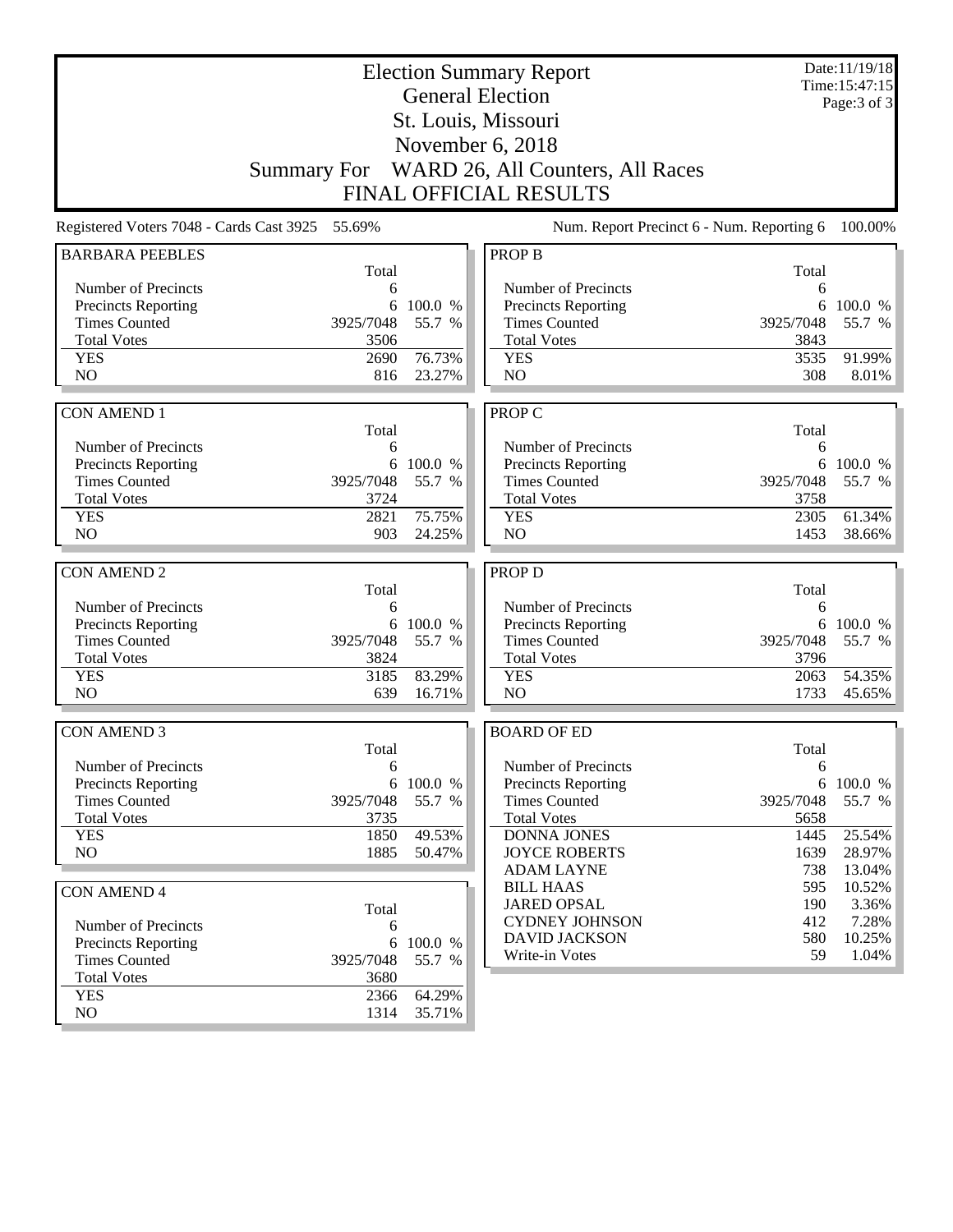|                                                                                                         |                | Date:11/19/18<br>Time: 15:47:20 |                                             |                |                   |  |
|---------------------------------------------------------------------------------------------------------|----------------|---------------------------------|---------------------------------------------|----------------|-------------------|--|
|                                                                                                         |                | Page:1 of 3                     |                                             |                |                   |  |
| St. Louis, Missouri                                                                                     |                |                                 |                                             |                |                   |  |
| November 6, 2018                                                                                        |                |                                 |                                             |                |                   |  |
| <b>Summary For</b>                                                                                      |                |                                 | WARD 27, All Counters, All Races            |                |                   |  |
|                                                                                                         |                |                                 |                                             |                |                   |  |
|                                                                                                         |                |                                 | <b>FINAL OFFICIAL RESULTS</b>               |                |                   |  |
| Registered Voters 7459 - Cards Cast 3495 46.86%<br>Num. Report Precinct 8 - Num. Reporting 8<br>100.00% |                |                                 |                                             |                |                   |  |
| <b>US SENATOR</b>                                                                                       |                |                                 | <b>STATE REP 76</b>                         |                |                   |  |
|                                                                                                         | Total          |                                 |                                             | Total          |                   |  |
| Number of Precincts                                                                                     | 8              |                                 | Number of Precincts                         | 8              |                   |  |
| <b>Precincts Reporting</b><br><b>Times Counted</b>                                                      | 8<br>3495/7459 | 100.0 %<br>46.9 %               | Precincts Reporting<br><b>Times Counted</b> | 8<br>3495/7459 | 100.0 %<br>46.9 % |  |
| <b>Total Votes</b>                                                                                      | 3470           |                                 | <b>Total Votes</b>                          | 3238           |                   |  |
| <b>JOSH HAWLEY</b>                                                                                      | 56             | 1.61%                           | <b>CHRIS CARTER</b>                         | 3169           | 97.87%            |  |
| <b>CLAIRE McCASKILL</b>                                                                                 | 3368           | 97.06%                          | Write-in Votes                              | 69             | 2.13%             |  |
| <b>JAPHETH CAMPBELL</b>                                                                                 | 17             | 0.49%                           |                                             |                |                   |  |
| <b>JO CRAIN</b>                                                                                         | 14             | 0.40%                           | <b>COLL OF REV</b>                          |                |                   |  |
| <b>CRAIG O'DEAR</b>                                                                                     | 13             | 0.37%                           |                                             | Total          |                   |  |
| Write-in Votes                                                                                          | $\overline{2}$ | 0.06%                           | Number of Precincts                         | 8              |                   |  |
|                                                                                                         |                |                                 | <b>Precincts Reporting</b>                  | 8              | 100.0 %           |  |
| <b>STATE AUDITOR</b>                                                                                    |                |                                 | <b>Times Counted</b>                        | 3495/7459      | 46.9 %            |  |
|                                                                                                         | Total          |                                 | <b>Total Votes</b>                          | 3338           |                   |  |
| Number of Precincts                                                                                     | 8              |                                 | <b>GREGORY DALY</b>                         | 3327           | 99.67%            |  |
| <b>Precincts Reporting</b>                                                                              | 8              | 100.0 %                         | Write-in Votes                              | 11             | 0.33%             |  |
| <b>Times Counted</b>                                                                                    | 3495/7459      | 46.9 %                          |                                             |                |                   |  |
| <b>Total Votes</b>                                                                                      | 3410           |                                 | LICENSE COLL                                |                |                   |  |
| <b>SAUNDRA McDOWELL</b>                                                                                 | 77             | 2.26%                           |                                             | Total          |                   |  |
| NICOLE GALLOWAY                                                                                         | 3257           | 95.51%                          | Number of Precincts                         | 8              |                   |  |
| <b>SEAN O'TOOLE</b>                                                                                     | 38             | 1.11%                           | Precincts Reporting                         | 8              | 100.0 %           |  |
| <b>DON FITZ</b>                                                                                         | 20             | 0.59%                           | <b>Times Counted</b>                        | 3495/7459      | 46.9 %            |  |
| <b>JACOB LUETKEMEYER</b>                                                                                | 10             | 0.29%                           | <b>Total Votes</b>                          | 3385           |                   |  |
| Write-in Votes                                                                                          | 8              | 0.23%                           | <b>ZACHARY SYBERG</b>                       | 76             | 2.25%             |  |
|                                                                                                         |                |                                 | <b>MAVIS THOMPSON</b>                       | 3305           | 97.64%            |  |
| US REP DIST 1                                                                                           | Total          |                                 | Write-in Votes                              | 4              | 0.12%             |  |
| Number of Precincts                                                                                     | 8              |                                 |                                             |                |                   |  |
| <b>Precincts Reporting</b>                                                                              |                | 8 100.0 %                       | <b>REC OF DEEDS</b>                         |                |                   |  |
| <b>Times Counted</b>                                                                                    | 3495/7459      | 46.9 %                          | Number of Precincts                         | Total<br>8     |                   |  |
| <b>Total Votes</b>                                                                                      | 3432           |                                 | <b>Precincts Reporting</b>                  | 8              | 100.0 %           |  |
| ROBERT VROMAN                                                                                           | 49             | 1.43%                           | <b>Times Counted</b>                        | 3495/7459      | 46.9 %            |  |
| <b>LACY CLAY</b>                                                                                        | 3317           | 96.65%                          | <b>Total Votes</b>                          | 3324           |                   |  |
| ROBB CUNNINGHAM                                                                                         | 58             | 1.69%                           | <b>MICAHEL BUTLER</b>                       | 3320           | 99.88%            |  |
| Write-in Votes                                                                                          | 8              | 0.23%                           | Write-in Votes                              | 4              | 0.12%             |  |
|                                                                                                         |                |                                 |                                             |                |                   |  |
| <b>STATE SEN 4</b>                                                                                      |                |                                 | W. BRENT POWELL                             |                |                   |  |
|                                                                                                         | Total          |                                 |                                             | Total          |                   |  |
| Number of Precincts                                                                                     | 7              |                                 | Number of Precincts                         | 8              |                   |  |
| <b>Precincts Reporting</b>                                                                              |                | 7 100.0 %                       | Precincts Reporting                         |                | 8 100.0 %         |  |
| <b>Times Counted</b>                                                                                    | 3212/6761      | 47.5 %                          | <b>Times Counted</b>                        | 3495/7459      | 46.9 %            |  |
| <b>Total Votes</b>                                                                                      | 3113           |                                 | <b>Total Votes</b>                          | 2976           |                   |  |
| <b>ROBERT CRUMP</b>                                                                                     | 75             | 2.41%                           | <b>YES</b>                                  | 1690           | 56.79%            |  |
| <b>KARLA MAY</b><br>Write-in Votes                                                                      | 3031<br>7      | 97.37%<br>0.22%                 | NO                                          | 1286           | 43.21%            |  |
|                                                                                                         |                |                                 |                                             |                |                   |  |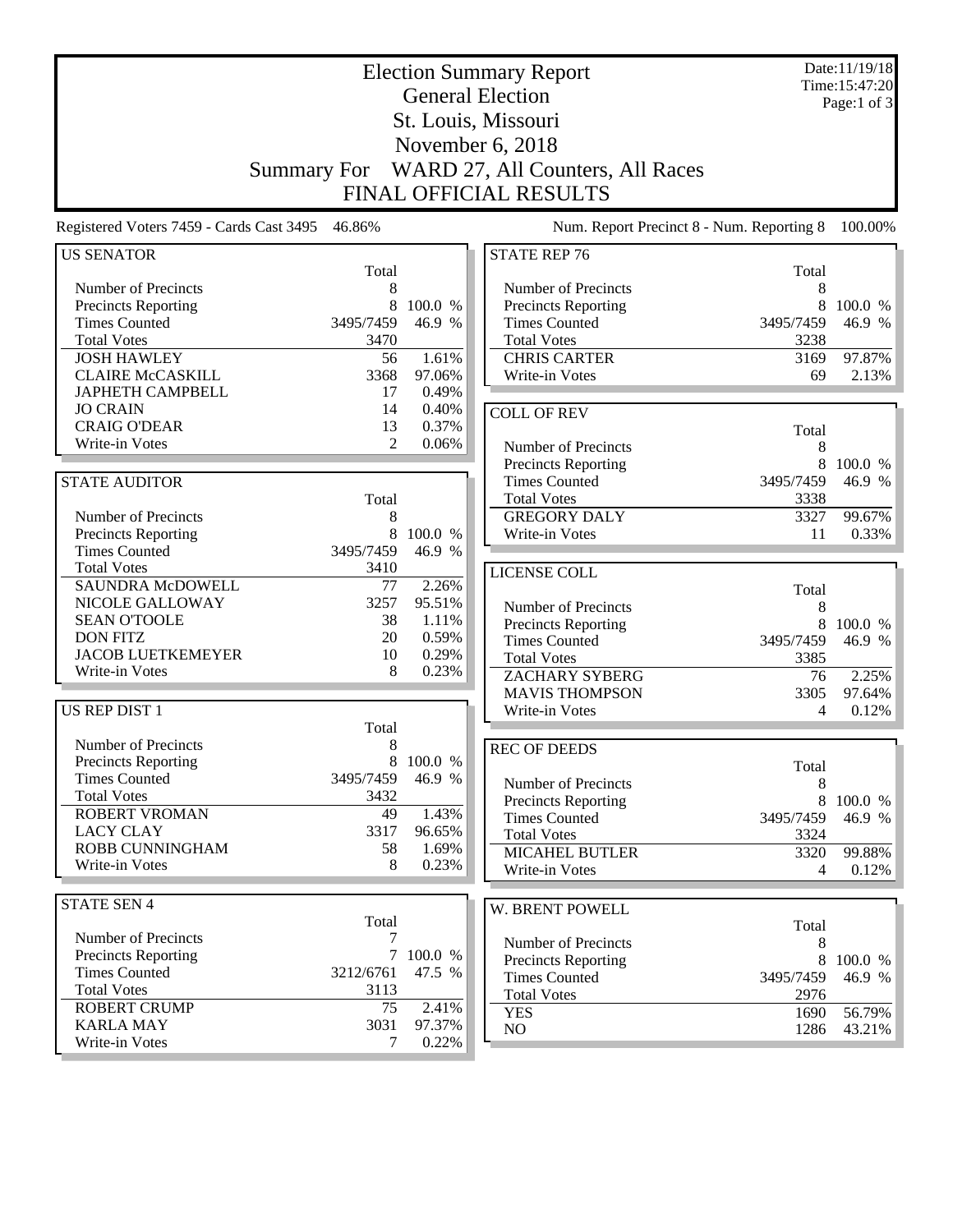|                                            |              | Date:11/19/18<br>Time: 15:47:20<br>Page: $2$ of $3$ |                                            |              |         |  |  |
|--------------------------------------------|--------------|-----------------------------------------------------|--------------------------------------------|--------------|---------|--|--|
|                                            |              |                                                     | St. Louis, Missouri<br>November 6, 2018    |              |         |  |  |
|                                            |              |                                                     |                                            |              |         |  |  |
| <b>Summary For</b>                         |              |                                                     | WARD 27, All Counters, All Races           |              |         |  |  |
| <b>FINAL OFFICIAL RESULTS</b>              |              |                                                     |                                            |              |         |  |  |
| Registered Voters 7459 - Cards Cast 3495   | 46.86%       |                                                     | Num. Report Precinct 8 - Num. Reporting 8  |              | 100.00% |  |  |
| <b>MARY RHODES RUSSELL</b>                 | Total        |                                                     | THERESA BURKE                              | Total        |         |  |  |
| Number of Precincts                        | 8            |                                                     | Number of Precincts                        | 8            |         |  |  |
| <b>Precincts Reporting</b>                 | 8            | 100.0 %                                             | Precincts Reporting                        | 8            | 100.0 % |  |  |
| <b>Times Counted</b>                       | 3495/7459    | 46.9 %                                              | <b>Times Counted</b>                       | 3495/7459    | 46.9 %  |  |  |
| <b>Total Votes</b>                         | 2981         |                                                     | <b>Total Votes</b>                         | 2962         |         |  |  |
| <b>YES</b>                                 | 1950         | 65.41%                                              | <b>YES</b>                                 | 1951         | 65.87%  |  |  |
| N <sub>O</sub>                             | 1031         | 34.59%                                              | N <sub>O</sub>                             | 1011         | 34.13%  |  |  |
| <b>COLLEEN DOLAN</b>                       |              |                                                     | <b>JASON SENGHEISER</b>                    |              |         |  |  |
|                                            | Total        |                                                     |                                            | Total        |         |  |  |
| Number of Precincts                        | 8            |                                                     | Number of Precincts                        | 8            |         |  |  |
| Precincts Reporting                        | 8            | 100.0 %                                             | Precincts Reporting                        | 8            | 100.0 % |  |  |
| <b>Times Counted</b>                       | 3495/7459    | 46.9 %                                              | <b>Times Counted</b>                       | 3495/7459    | 46.9 %  |  |  |
| <b>Total Votes</b>                         | 2968         |                                                     | <b>Total Votes</b>                         | 2919         |         |  |  |
| <b>YES</b>                                 | 1881         | 63.38%                                              | <b>YES</b>                                 | 1562         | 53.51%  |  |  |
| NO                                         | 1087         | 36.62%                                              | NO                                         | 1357         | 46.49%  |  |  |
| <b>LISA PAGE</b>                           |              |                                                     | <b>JOAN MORIARTY</b>                       |              |         |  |  |
|                                            | Total        |                                                     |                                            | Total        |         |  |  |
| Number of Precincts                        | 8            |                                                     | Number of Precincts                        | 8            |         |  |  |
| Precincts Reporting                        | 8            | 100.0 %                                             | Precincts Reporting                        | 8            | 100.0 % |  |  |
| <b>Times Counted</b>                       | 3495/7459    | 46.9 %                                              | <b>Times Counted</b>                       | 3495/7459    | 46.9 %  |  |  |
| <b>Total Votes</b>                         | 2948         |                                                     | <b>Total Votes</b>                         | 2942         |         |  |  |
| <b>YES</b>                                 | 2002         | 67.91%                                              | <b>YES</b>                                 | 1666         | 56.63%  |  |  |
| N <sub>O</sub>                             | 946          | 32.09%                                              | NO                                         | 1276         | 43.37%  |  |  |
| THOMAS CLARK                               |              |                                                     | MICHAEL NOBLE                              |              |         |  |  |
|                                            | Total        |                                                     |                                            | Total        |         |  |  |
| Number of Precincts                        | 8            |                                                     | Number of Precincts                        | 8            |         |  |  |
| <b>Precincts Reporting</b>                 | 8            | 100.0 %                                             | Precincts Reporting                        | 8            | 100.0 % |  |  |
| <b>Times Counted</b><br><b>Total Votes</b> | 3495/7459    | 46.9 %                                              | <b>Times Counted</b><br><b>Total Votes</b> | 3495/7459    | 46.9 %  |  |  |
| <b>YES</b>                                 | 2978<br>1747 | 58.66%                                              | <b>YES</b>                                 | 2959<br>1901 | 64.24%  |  |  |
| NO                                         | 1231         | 41.34%                                              | NO                                         | 1058         | 35.76%  |  |  |
|                                            |              |                                                     |                                            |              |         |  |  |
| <b>REX BURLISON</b>                        |              |                                                     | PAULA BRYANT                               |              |         |  |  |
| Number of Precincts                        | Total        |                                                     | Number of Precincts                        | Total        |         |  |  |
| <b>Precincts Reporting</b>                 | 8<br>8       | 100.0 %                                             | <b>Precincts Reporting</b>                 | 8<br>8       | 100.0 % |  |  |
| <b>Times Counted</b>                       | 3495/7459    | 46.9 %                                              | <b>Times Counted</b>                       | 3495/7459    | 46.9 %  |  |  |
| <b>Total Votes</b>                         | 2928         |                                                     | <b>Total Votes</b>                         | 3077         |         |  |  |
|                                            |              |                                                     |                                            |              |         |  |  |
| <b>YES</b>                                 | 1592         | 54.37%                                              | <b>YES</b>                                 | 2350         | 76.37%  |  |  |
| NO                                         | 1336         | 45.63%                                              | $\rm NO$                                   | 727          | 23.63%  |  |  |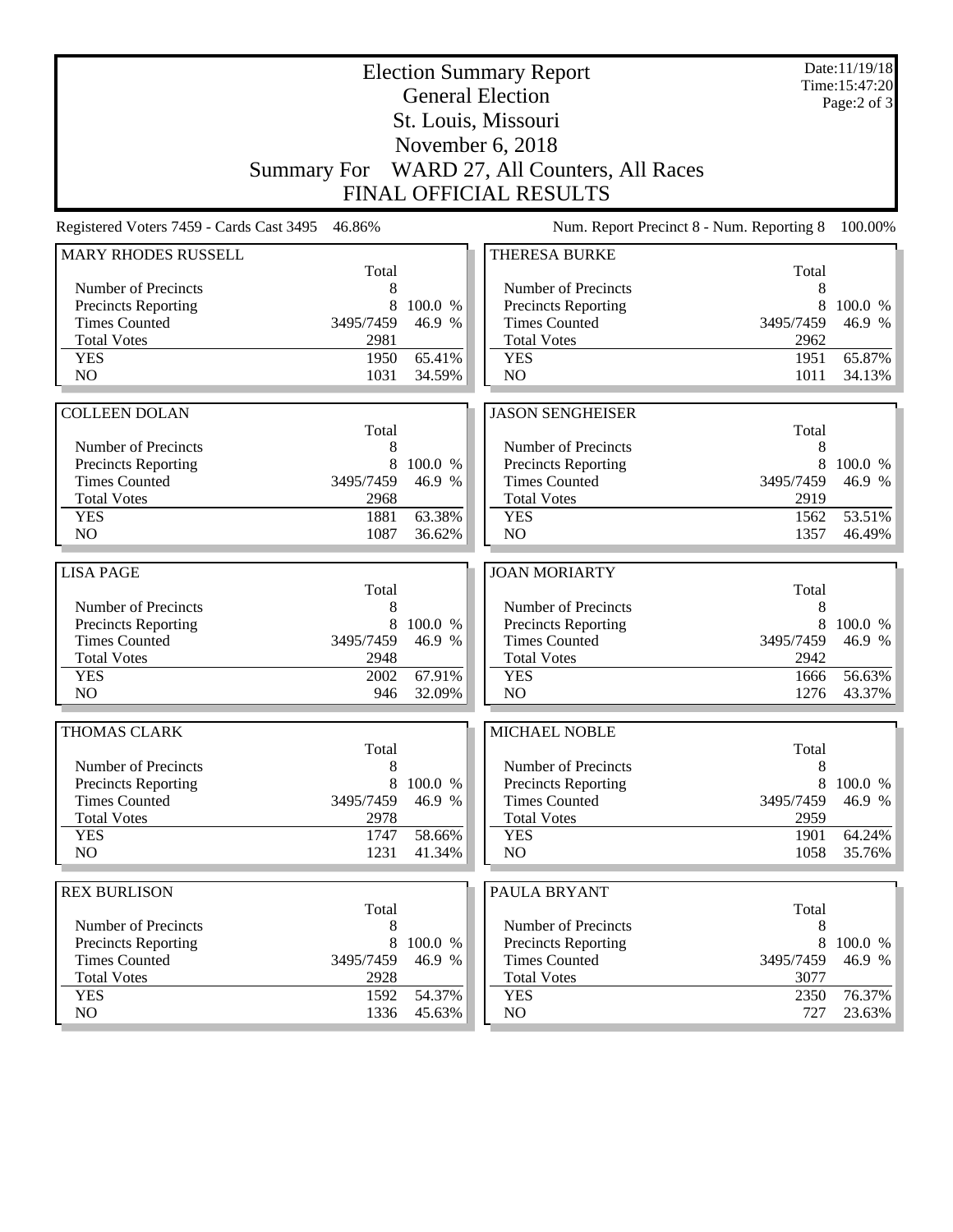| <b>Election Summary Report</b>                                                                             |                    |         |                                        |              | Date:11/19/18<br>Time: 15:47:20 |  |  |
|------------------------------------------------------------------------------------------------------------|--------------------|---------|----------------------------------------|--------------|---------------------------------|--|--|
| <b>General Election</b>                                                                                    |                    |         |                                        |              | Page: 3 of 3                    |  |  |
|                                                                                                            |                    |         | St. Louis, Missouri                    |              |                                 |  |  |
|                                                                                                            | November 6, 2018   |         |                                        |              |                                 |  |  |
|                                                                                                            |                    |         |                                        |              |                                 |  |  |
|                                                                                                            | <b>Summary For</b> |         | WARD 27, All Counters, All Races       |              |                                 |  |  |
| <b>FINAL OFFICIAL RESULTS</b>                                                                              |                    |         |                                        |              |                                 |  |  |
| 46.86%<br>Num. Report Precinct 8 - Num. Reporting 8<br>Registered Voters 7459 - Cards Cast 3495<br>100.00% |                    |         |                                        |              |                                 |  |  |
| <b>BARBARA PEEBLES</b>                                                                                     |                    |         | <b>PROP B</b>                          |              |                                 |  |  |
|                                                                                                            | Total              |         |                                        | Total        |                                 |  |  |
| Number of Precincts                                                                                        | 8                  |         | Number of Precincts                    | 8            |                                 |  |  |
| <b>Precincts Reporting</b>                                                                                 | 8                  | 100.0 % | <b>Precincts Reporting</b>             | 8            | 100.0 %                         |  |  |
| <b>Times Counted</b>                                                                                       | 3495/7459          | 46.9 %  | <b>Times Counted</b>                   | 3495/7459    | 46.9 %                          |  |  |
| <b>Total Votes</b>                                                                                         | 2983               |         | <b>Total Votes</b>                     | 3387         |                                 |  |  |
| <b>YES</b>                                                                                                 | 2118               | 71.00%  | <b>YES</b>                             | 3146         | 92.88%                          |  |  |
| NO                                                                                                         | 865                | 29.00%  | NO.                                    | 241          | 7.12%                           |  |  |
|                                                                                                            |                    |         |                                        |              |                                 |  |  |
| <b>CON AMEND 1</b>                                                                                         |                    |         | PROP C                                 |              |                                 |  |  |
|                                                                                                            | Total              |         |                                        | Total        |                                 |  |  |
| Number of Precincts                                                                                        | 8                  |         | Number of Precincts                    | 8            |                                 |  |  |
| <b>Precincts Reporting</b>                                                                                 | 8                  | 100.0 % | <b>Precincts Reporting</b>             | 8            | 100.0 %                         |  |  |
| <b>Times Counted</b>                                                                                       | 3495/7459          | 46.9 %  | <b>Times Counted</b>                   | 3495/7459    | 46.9 %                          |  |  |
| <b>Total Votes</b><br><b>YES</b>                                                                           | 3316<br>2589       | 78.08%  | <b>Total Votes</b><br><b>YES</b>       | 3336<br>2484 | 74.46%                          |  |  |
| NO                                                                                                         | 727                | 21.92%  | N <sub>O</sub>                         | 852          | 25.54%                          |  |  |
|                                                                                                            |                    |         |                                        |              |                                 |  |  |
| <b>CON AMEND 2</b>                                                                                         |                    |         | <b>PROP D</b>                          |              |                                 |  |  |
|                                                                                                            | Total              |         |                                        | Total        |                                 |  |  |
| Number of Precincts                                                                                        | 8                  |         | Number of Precincts                    | 8            |                                 |  |  |
| <b>Precincts Reporting</b>                                                                                 | 8                  | 100.0 % | <b>Precincts Reporting</b>             | 8            | 100.0 %                         |  |  |
| <b>Times Counted</b>                                                                                       | 3495/7459          | 46.9 %  | <b>Times Counted</b>                   | 3495/7459    | 46.9 %                          |  |  |
| <b>Total Votes</b>                                                                                         | 3355               |         | <b>Total Votes</b>                     | 3230         |                                 |  |  |
| <b>YES</b>                                                                                                 | 2824               | 84.17%  | <b>YES</b>                             | 1182         | 36.59%                          |  |  |
| N <sub>O</sub>                                                                                             | 531                | 15.83%  | NO                                     | 2048         | 63.41%                          |  |  |
|                                                                                                            |                    |         |                                        |              |                                 |  |  |
| <b>CON AMEND 3</b>                                                                                         |                    |         | <b>BOARD OF ED</b>                     |              |                                 |  |  |
|                                                                                                            | Total              |         |                                        | Total        |                                 |  |  |
| Number of Precincts                                                                                        | 8                  |         | Number of Precincts                    | $\,8\,$      |                                 |  |  |
| Precincts Reporting                                                                                        | 8                  | 100.0 % | <b>Precincts Reporting</b>             |              | 8 100.0 %                       |  |  |
| <b>Times Counted</b>                                                                                       | 3495/7459          | 46.9 %  | <b>Times Counted</b>                   | 3495/7459    | 46.9 %                          |  |  |
| <b>Total Votes</b>                                                                                         | 3237               |         | <b>Total Votes</b>                     | 5417         |                                 |  |  |
| <b>YES</b>                                                                                                 | 2007               | 62.00%  | <b>DONNA JONES</b>                     | 2129         | 39.30%                          |  |  |
| NO.                                                                                                        | 1230               | 38.00%  | <b>JOYCE ROBERTS</b>                   | 1083         | 19.99%                          |  |  |
|                                                                                                            |                    |         | <b>ADAM LAYNE</b>                      | 187          | 3.45%                           |  |  |
| <b>CON AMEND 4</b>                                                                                         |                    |         | <b>BILL HAAS</b><br><b>JARED OPSAL</b> | 311          | 5.74%                           |  |  |
|                                                                                                            | Total              |         | <b>CYDNEY JOHNSON</b>                  | 77<br>250    | 1.42%<br>4.62%                  |  |  |
| Number of Precincts                                                                                        | 8                  |         | <b>DAVID JACKSON</b>                   | 1344         | 24.81%                          |  |  |
| Precincts Reporting                                                                                        | 8                  | 100.0 % | Write-in Votes                         | 36           | 0.66%                           |  |  |
| <b>Times Counted</b>                                                                                       | 3495/7459          | 46.9 %  |                                        |              |                                 |  |  |
| <b>Total Votes</b>                                                                                         | 3115               |         |                                        |              |                                 |  |  |
| <b>YES</b>                                                                                                 | 1430               | 45.91%  |                                        |              |                                 |  |  |
| NO                                                                                                         | 1685               | 54.09%  |                                        |              |                                 |  |  |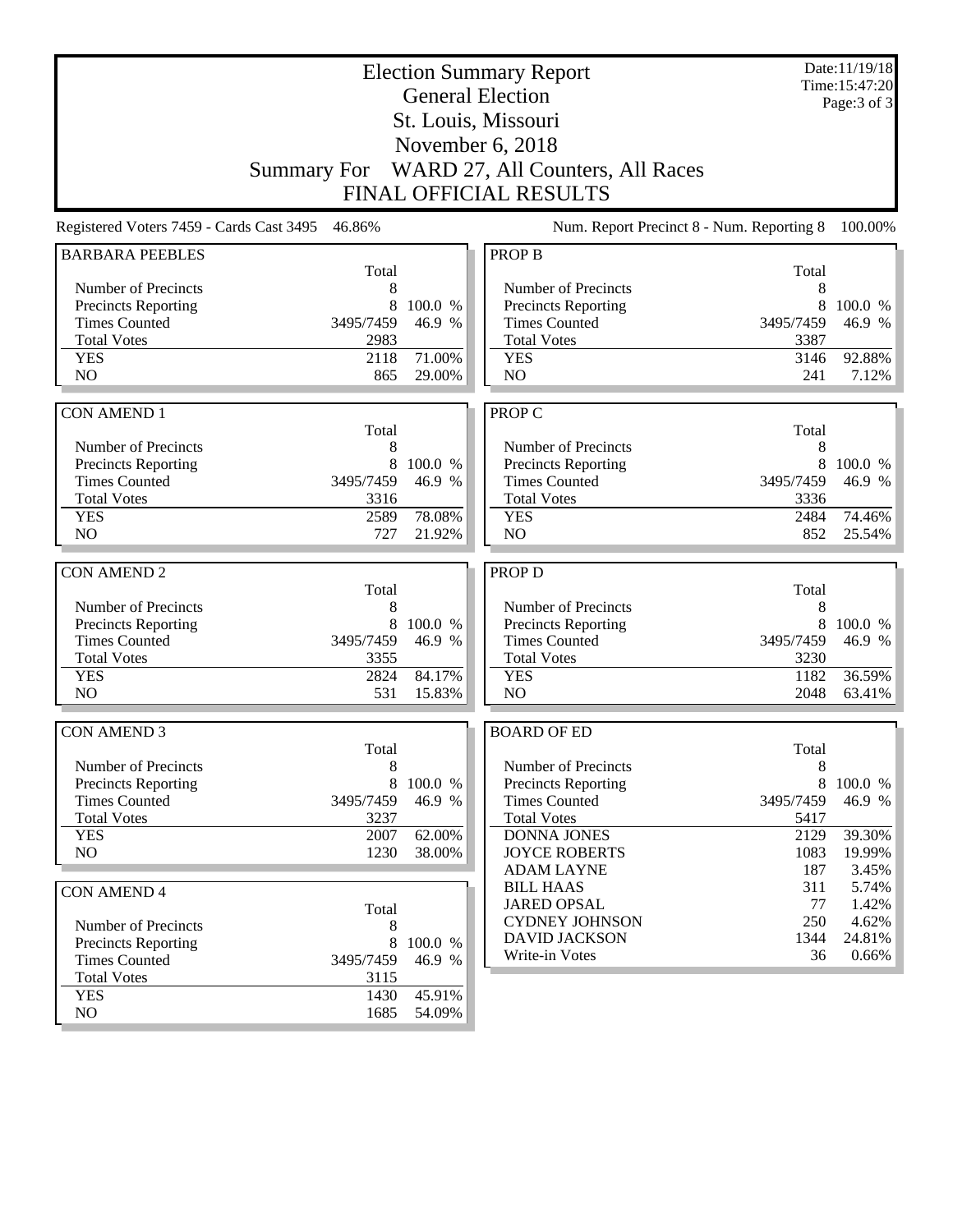|                                                 |                     | Date:11/19/18<br>Time: 15:47:25 |                                                    |                |                      |
|-------------------------------------------------|---------------------|---------------------------------|----------------------------------------------------|----------------|----------------------|
|                                                 |                     | Page:1 of 3                     |                                                    |                |                      |
|                                                 | St. Louis, Missouri |                                 |                                                    |                |                      |
|                                                 |                     |                                 | November 6, 2018                                   |                |                      |
| <b>Summary For</b>                              |                     |                                 | WARD 28, All Counters, All Races                   |                |                      |
|                                                 |                     |                                 | <b>FINAL OFFICIAL RESULTS</b>                      |                |                      |
| Registered Voters 7924 - Cards Cast 5544 69.96% |                     |                                 | Num. Report Precinct 10 - Num. Reporting 10        |                | 100.00%              |
| <b>US SENATOR</b>                               |                     |                                 | <b>STATE REP 77</b>                                |                |                      |
|                                                 | Total               |                                 |                                                    | Total          |                      |
| Number of Precincts                             | 10                  |                                 | Number of Precincts                                | 4              |                      |
| Precincts Reporting                             | 10                  | 100.0 %                         | Precincts Reporting                                | 4              | 100.0 %              |
| <b>Times Counted</b>                            | 5544/7924           | 70.0 %                          | <b>Times Counted</b>                               | 1957/2631      | 74.4 %               |
| <b>Total Votes</b>                              | 5531                |                                 | <b>Total Votes</b>                                 | 1638           |                      |
| <b>JOSH HAWLEY</b>                              | 789                 | 14.27%                          | <b>STEVE ROBERTS</b>                               | 1574           | 96.09%               |
| <b>CLAIRE McCASKILL</b>                         | 4668                | 84.40%                          | Write-in Votes                                     | 64             | 3.91%                |
| <b>JAPHETH CAMPBELL</b>                         | 22                  | 0.40%                           |                                                    |                |                      |
| <b>JO CRAIN</b><br><b>CRAIG O'DEAR</b>          | 16<br>32            | 0.29%<br>0.58%                  | <b>STATE REP 84</b>                                |                |                      |
| Write-in Votes                                  | 4                   | 0.07%                           |                                                    | Total          |                      |
|                                                 |                     |                                 | Number of Precincts                                | 6              |                      |
| <b>STATE AUDITOR</b>                            |                     |                                 | <b>Precincts Reporting</b><br><b>Times Counted</b> | 6<br>3587/5293 | 100.0 %<br>67.8 %    |
|                                                 | Total               |                                 | <b>Total Votes</b>                                 | 3073           |                      |
| Number of Precincts                             | 10                  |                                 | <b>WILEY PRICE</b>                                 | 3007           | 97.85%               |
| Precincts Reporting                             |                     | 10 100.0 %                      | Write-in Votes                                     | 66             | 2.15%                |
| <b>Times Counted</b>                            | 5544/7924           | 70.0 %                          |                                                    |                |                      |
| <b>Total Votes</b>                              | 5443                |                                 | <b>COLL OF REV</b>                                 |                |                      |
| <b>SAUNDRA McDOWELL</b>                         | 694                 | 12.75%                          |                                                    | Total          |                      |
| NICOLE GALLOWAY                                 | 4614                | 84.77%                          | Number of Precincts                                | 10             |                      |
| <b>SEAN O'TOOLE</b>                             | 77                  | 1.41%                           | Precincts Reporting                                | 10             | 100.0 %              |
| <b>DON FITZ</b>                                 | 36                  | 0.66%                           | <b>Times Counted</b>                               | 5544/7924      | 70.0 %               |
| <b>JACOB LUETKEMEYER</b>                        | 19                  | 0.35%                           | <b>Total Votes</b>                                 | 4872           |                      |
| Write-in Votes                                  | 3                   | 0.06%                           | <b>GREGORY DALY</b>                                | 4793           | 98.38%               |
|                                                 |                     |                                 | Write-in Votes                                     | 79             | 1.62%                |
| <b>US REP DIST 1</b>                            |                     |                                 |                                                    |                |                      |
| Number of Precincts                             | Total<br>10         |                                 | LICENSE COLL                                       |                |                      |
| <b>Precincts Reporting</b>                      |                     | 10 100.0 %                      |                                                    | Total          |                      |
| <b>Times Counted</b>                            | 5544/7924           | 70.0 %                          | Number of Precincts                                | 10             |                      |
| <b>Total Votes</b>                              | 5406                |                                 | <b>Precincts Reporting</b><br><b>Times Counted</b> | 5544/7924      | 10 100.0 %<br>70.0 % |
| ROBERT VROMAN                                   | 856                 | 15.83%                          | <b>Total Votes</b>                                 | 5211           |                      |
| <b>LACY CLAY</b>                                | 4370                | 80.84%                          | <b>ZACHARY SYBERG</b>                              | 974            | 18.69%               |
| ROBB CUNNINGHAM                                 | 164                 | 3.03%                           | <b>MAVIS THOMPSON</b>                              | 4224           | 81.06%               |
| Write-in Votes                                  | 16                  | 0.30%                           | Write-in Votes                                     | 13             | 0.25%                |
|                                                 |                     |                                 |                                                    |                |                      |
| <b>STATE SEN 4</b>                              |                     |                                 | <b>REC OF DEEDS</b>                                |                |                      |
|                                                 | Total               |                                 |                                                    | Total          |                      |
| Number of Precincts                             | 9                   |                                 | Number of Precincts                                | 10             |                      |
| <b>Precincts Reporting</b>                      | 9                   | 100.0 %                         | Precincts Reporting                                |                | 10 100.0 %           |
| <b>Times Counted</b>                            | 4927/7121           | 69.2 %                          | <b>Times Counted</b>                               | 5544/7924      | 70.0 %               |
| <b>Total Votes</b>                              | 4757                |                                 | <b>Total Votes</b>                                 | 4768           |                      |
| <b>ROBERT CRUMP</b><br><b>KARLA MAY</b>         | 755<br>3991         | 15.87%<br>83.90%                | <b>MICAHEL BUTLER</b>                              | 4696           | 98.49%               |
| Write-in Votes                                  | 11                  | 0.23%                           | Write-in Votes                                     | 72             | $1.51\%$             |
|                                                 |                     |                                 |                                                    |                |                      |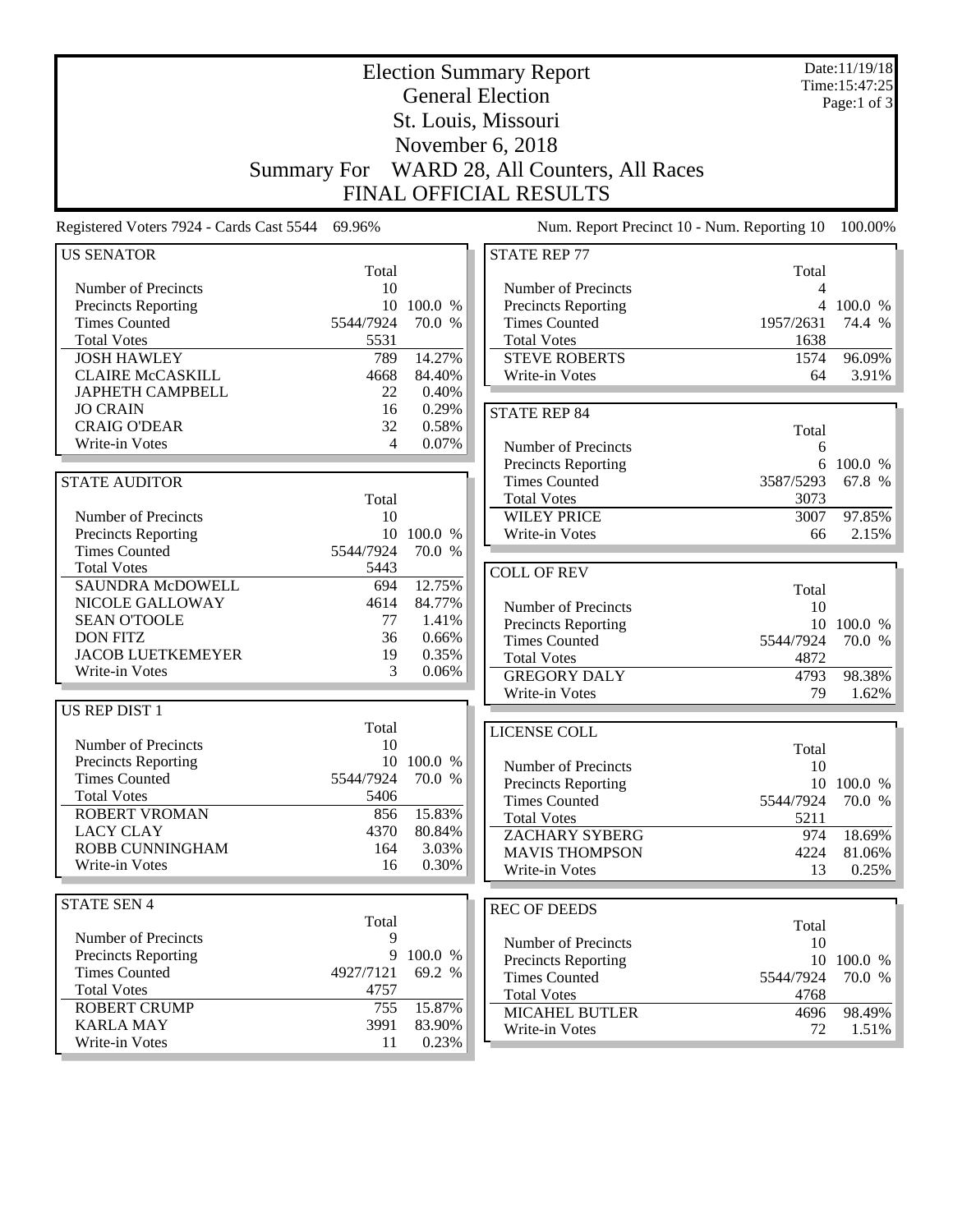|                                                    |                               | Date:11/19/18<br>Time: 15:47:25<br>Page: $2$ of $3$ |                                              |             |                     |  |  |  |
|----------------------------------------------------|-------------------------------|-----------------------------------------------------|----------------------------------------------|-------------|---------------------|--|--|--|
|                                                    |                               |                                                     |                                              |             |                     |  |  |  |
|                                                    |                               |                                                     | Summary For WARD 28, All Counters, All Races |             |                     |  |  |  |
|                                                    | <b>FINAL OFFICIAL RESULTS</b> |                                                     |                                              |             |                     |  |  |  |
| Registered Voters 7924 - Cards Cast 5544 69.96%    |                               |                                                     | Num. Report Precinct 10 - Num. Reporting 10  |             | 100.00%             |  |  |  |
| W. BRENT POWELL                                    | Total                         |                                                     | <b>REX BURLISON</b>                          | Total       |                     |  |  |  |
| Number of Precincts                                | 10                            |                                                     | Number of Precincts                          | 10          |                     |  |  |  |
| <b>Precincts Reporting</b>                         |                               | 10 100.0 %                                          | <b>Precincts Reporting</b>                   |             | 10 100.0 %          |  |  |  |
| <b>Times Counted</b>                               | 5544/7924                     | 70.0 %                                              | <b>Times Counted</b>                         | 5544/7924   | 70.0 %              |  |  |  |
| <b>Total Votes</b>                                 | 4504                          |                                                     | <b>Total Votes</b>                           | 4327        |                     |  |  |  |
| <b>YES</b>                                         | 3353                          | 74.44%                                              | <b>YES</b>                                   | 3318        | 76.68%              |  |  |  |
| NO                                                 | 1151                          | 25.56%                                              | NO                                           | 1009        | 23.32%              |  |  |  |
|                                                    |                               |                                                     |                                              |             |                     |  |  |  |
| <b>MARY RHODES RUSSELL</b>                         |                               |                                                     | <b>THERESA BURKE</b>                         |             |                     |  |  |  |
|                                                    | Total                         |                                                     |                                              | Total       |                     |  |  |  |
| Number of Precincts                                | 10                            |                                                     | Number of Precincts                          | 10          |                     |  |  |  |
| <b>Precincts Reporting</b><br><b>Times Counted</b> | 5544/7924                     | 10 100.0 %<br>70.0 %                                | Precincts Reporting<br><b>Times Counted</b>  | 5544/7924   | 10 100.0 %          |  |  |  |
| <b>Total Votes</b>                                 | 4535                          |                                                     | <b>Total Votes</b>                           | 4332        | 70.0 %              |  |  |  |
| <b>YES</b>                                         | 3858                          | 85.07%                                              | <b>YES</b>                                   | 3555        | 82.06%              |  |  |  |
| NO                                                 | 677                           | 14.93%                                              | NO                                           | 777         | 17.94%              |  |  |  |
|                                                    |                               |                                                     |                                              |             |                     |  |  |  |
| <b>COLLEEN DOLAN</b>                               |                               |                                                     | <b>JASON SENGHEISER</b>                      |             |                     |  |  |  |
|                                                    | Total                         |                                                     |                                              | Total       |                     |  |  |  |
| Number of Precincts                                | 10                            |                                                     | Number of Precincts                          | 10          |                     |  |  |  |
| Precincts Reporting                                |                               | 10 100.0 %                                          | Precincts Reporting                          |             | 10 100.0 %          |  |  |  |
| <b>Times Counted</b>                               | 5544/7924                     | 70.0 %                                              | <b>Times Counted</b>                         | 5544/7924   | 70.0 %              |  |  |  |
| <b>Total Votes</b>                                 | 4395                          |                                                     | <b>Total Votes</b>                           | 4274        |                     |  |  |  |
| <b>YES</b>                                         | 3724                          | 84.73%                                              | <b>YES</b>                                   | 3301        | 77.23%              |  |  |  |
| NO                                                 | 671                           | 15.27%                                              | NO                                           | 973         | 22.77%              |  |  |  |
| <b>LISA PAGE</b>                                   |                               |                                                     | <b>JOAN MORIARTY</b>                         |             |                     |  |  |  |
|                                                    | Total                         |                                                     |                                              | Total       |                     |  |  |  |
| Number of Precincts                                | 10                            |                                                     | Number of Precincts                          | 10          |                     |  |  |  |
| <b>Precincts Reporting</b>                         |                               | 10 100.0 %                                          | Precincts Reporting                          |             | 10 100.0 %          |  |  |  |
| <b>Times Counted</b>                               | 5544/7924                     | 70.0 %                                              | <b>Times Counted</b>                         | 5544/7924   | 70.0 %              |  |  |  |
| <b>Total Votes</b>                                 | 4377                          |                                                     | <b>Total Votes</b>                           | 4331        |                     |  |  |  |
| <b>YES</b>                                         |                               |                                                     |                                              |             |                     |  |  |  |
| NO                                                 | 3728                          | 85.17%                                              | <b>YES</b>                                   | 3424        | 79.06%              |  |  |  |
|                                                    | 649                           | 14.83%                                              | NO                                           | 907         | $20.94\%$           |  |  |  |
|                                                    |                               |                                                     |                                              |             |                     |  |  |  |
| THOMAS CLARK                                       | Total                         |                                                     | MICHAEL NOBLE                                | Total       |                     |  |  |  |
| Number of Precincts                                | 10                            |                                                     | Number of Precincts                          | 10          |                     |  |  |  |
| <b>Precincts Reporting</b>                         |                               | 10 100.0 %                                          | <b>Precincts Reporting</b>                   |             | 10 100.0 %          |  |  |  |
| <b>Times Counted</b>                               | 5544/7924                     | 70.0 %                                              | <b>Times Counted</b>                         | 5544/7924   | 70.0 %              |  |  |  |
| <b>Total Votes</b>                                 | 4336                          |                                                     | <b>Total Votes</b>                           | 4327        |                     |  |  |  |
| <b>YES</b><br>NO                                   | 3120<br>1216                  | 71.96%<br>28.04%                                    | <b>YES</b><br>NO                             | 3566<br>761 | 82.41%<br>$17.59\%$ |  |  |  |